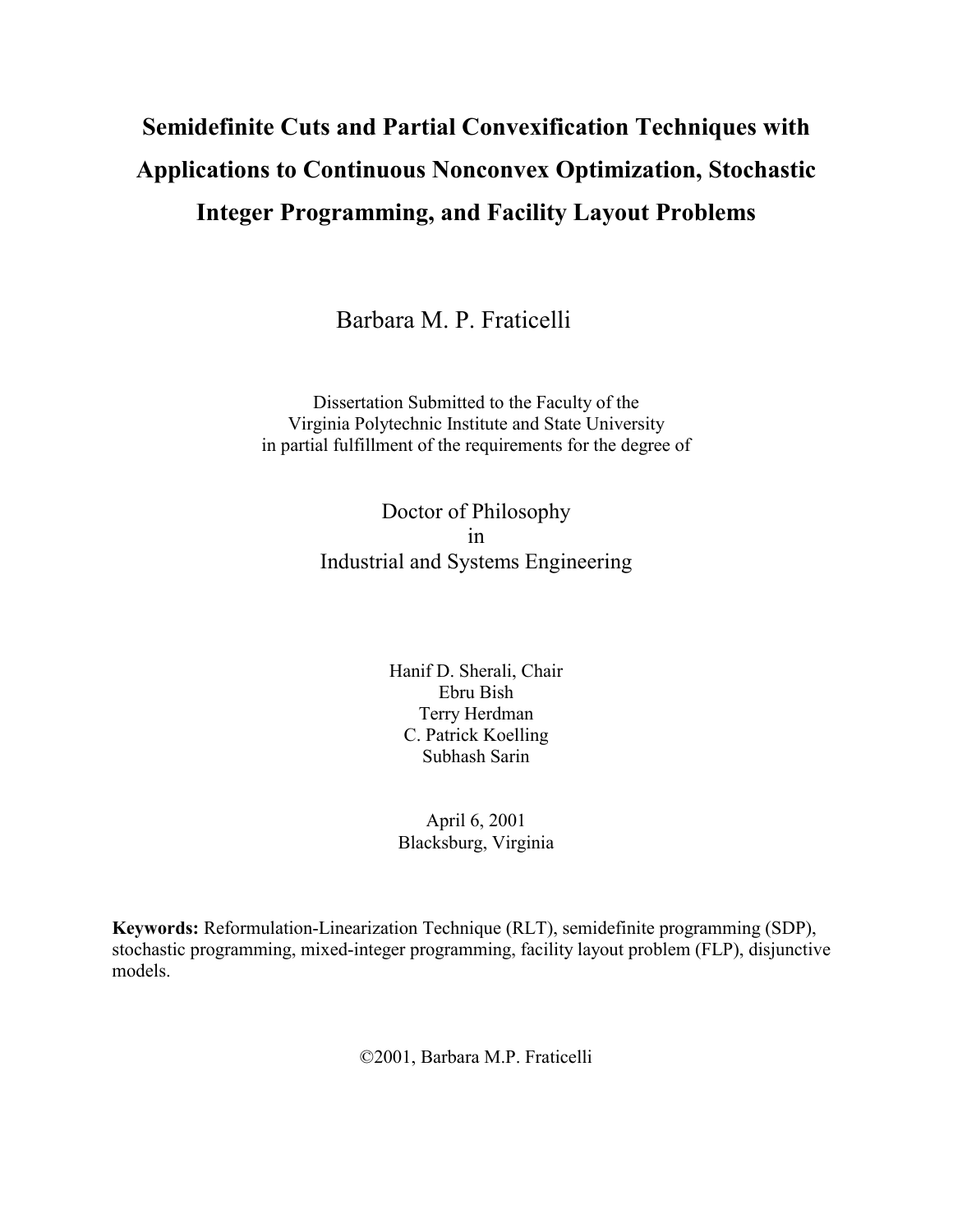## Semidefinite Cuts and Partial Convexification Techniques with Applications to Continuous Nonconvex Optimization, Stochastic Integer Programming, and Facility Layout Problems

### Barbara M. P. Fraticelli

## (ABSTRACT)

Despite recent advances in convex optimization techniques, the areas of discrete and continuous nonconvex optimization remain formidable, particularly when globally optimal solutions are desired. Most solution techniques, such as branch-and-bound, are enumerative in nature, and the rate of their convergence is strongly dependent on the accuracy of the bounds provided, and therefore, on the tightness of the underlying formulation. This research develops both general and problem-specific procedures to be used in conjunction with the Reformulation-Linearization Technique (RLT) for generating tight model formulations for challenging nonconvex optimization problems. These problems include the general classes of nonlinear and integer programs, as well as specific applications within these areas. We begin by deriving a new class of cutting planes, called *semidefinite cuts*, for enhancing the solution of nonconvex optimization problems. While these cuts can be generally applied to either discrete or continuous nonconvex problems, we specifically demonstrate their effectiveness in solving quadratic optimization problems. We then focus on the important class of mixed-integer programming (MIP) problems, and develop a new decomposition technique. This methodology is particularly well-suited to solve stochastic integer programming problems, arguably, the most difficult class of discrete problems. Finally, we address a specific MIP application, known as the facility layout problem, that has defied exact solution methods, and which subsumes the notorious quadratic assignment problem. We significantly advance the state-of-the-art in solving these problems by developing substantially improved models and algorithms through outerlinearization techniques and concepts from disjunctive programming.

 Our first contribution proposes a mechanism to tighten RLT-based relaxations for general problems in nonconvex optimization by importing concepts from semidefinite programming (SDP), leading to a new class of *semidefinite cutting planes*. Given an RLT relaxation, the usual nonnegativity restrictions on the matrix of RLT product variables is replaced by a suitable positive semidefinite constraint. Instead of relying on specific SDP solvers, the positive semidefinite stipulation is re-written to develop a semi-infinite linear programming representation of the problem, and an approach is developed that can be implemented using traditional optimization software. Specifically, the infinite set of constraints is relaxed, and members of this set are generated as needed via a separation routine in polynomial time. In essence, this process yields an RLT relaxation that is augmented with valid inequalities, which are themselves classes of RLT constraints that we call *semidefinite cuts*. We illustrate the use of this strategy by applying it to the case of optimizing a nonconvex quadratic objective function over a simplex. Several implementation variants of this basic concept are delineated and computationally explored. The results indicate that the cutting plane algorithm provides a significant tightening of the lower bound obtained by using RLT alone. Moreover, when used within a branch-and-bound framework, the proposed lower bound substantially reduces the effort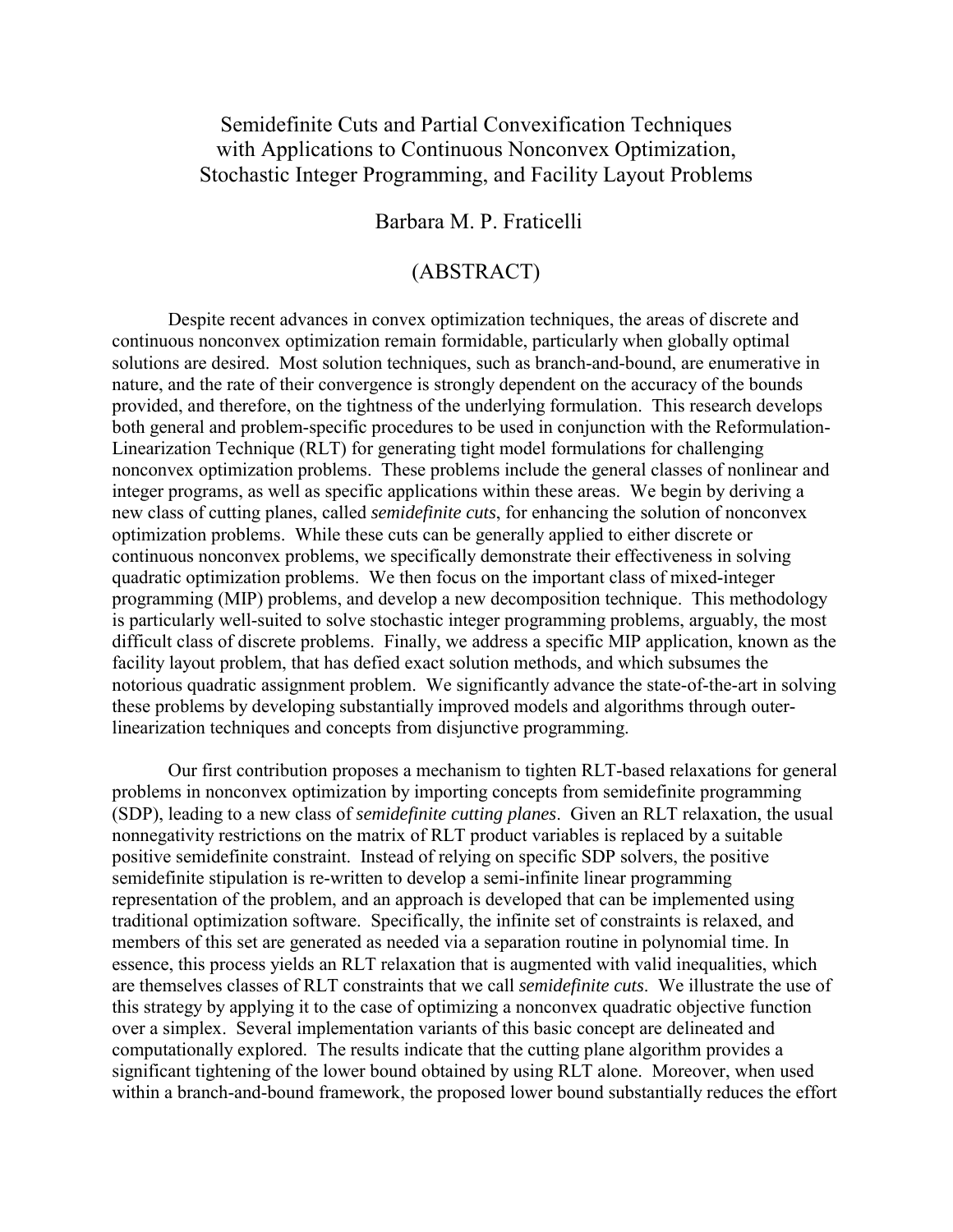required to obtain globally optimal solutions. On average, the semidefinite cuts have reduced the number of nodes in the branch-and-bound tree by a factor of 37.6, while decreasing solution time by a factor of 3.4. The semidefinite cuts have also led to a significant reduction in the optimality gap at termination for larger problem instances, in some cases producing optimal solutions for problems that could not be solved using RLT alone within the allowable size and time limits. We have also proposed a method for generating semidefinite cuts to enhance higher order levels of RLT, thus enabling the semidefinite concept to be extended to orders higher than two for the first time in the literature.

Next, we consider a modification of Benders' decomposition method, using concepts from the Reformulation-Linearization Technique (RLT) and lift-and-project cuts, in order to develop an approach for solving discrete optimization problems that yield integral subproblems, such as those that arise in the case of two-stage stochastic programs with integer recourse. We first demonstrate that if a particular convex hull representation of the problem's constrained region is available when binariness is enforced on only the second-stage (or recourse) variables, then the regular Benders' algorithm is applicable. The proposed procedure is based on sequentially generating a suitable partial description of this convex hull representation as needed in the process of deriving valid Benders' cuts. We also show how this procedure can be applied even more efficiently to the case of stochastic programs, by exploiting the dual angular structure that they possess. The key idea is to design an RLT or lift-and-project cutting plane scheme for solving the subproblems where the cuts generated have right-hand sides that are functions of the first-stage variables. Hence, we are able to re-use these cutting planes from one subproblem solution to the next simply by updating the values of the first-stage decisions. The proposed Benders' cuts also recognize these RLT or lift-and-project cuts as functions of the first-stage variables, and are hence shown to be globally valid, thereby leading to an overall finitely convergent solution procedure. An illustrative example is provided to elucidate the proposed approach. The focus is on developing a first comprehensive finitely convergent extension of Benders' methodology for problems having 0-1 mixed-integer subproblems, as in the aforementioned context of two-stage stochastic programs with integer recourse.

 Finally, we develop a substantially improved mixed-integer programming (MIP) modeling and algorithmic approach for the facility layout problem. Given a rectangular building, and area requirements along with aesthetic ratios for each department, the problem is to determine the dimensions and location of each (rectangular) department within the building in order to minimize the total travel cost (number of trips times the distance) between all departments. The distance between departments is measured as the rectilinear distance separating their respective centroids. Although the facility layout problem can be stated rather simply, it is extremely difficult to solve to optimality, even for small problem instances. The difficulty arises from the nonlinear area constraints for each department and the disjunctive constraints that no two departments can overlap. Existing models for this problem have been unable to even capture an adequately accurate linearized representation of the nonlinear area constraints that would yield a tractable model formulation. Motivated by this dearth, we focus on developing several model enhancements for producing more accurate solutions while also decreasing the solution effort required. In order to represent the nonlinear area constraints, we begin by strengthening the bounds on the departmental dimensions, and then derive a novel polyhedral outer approximation scheme that can provide as accurate a representation as desired.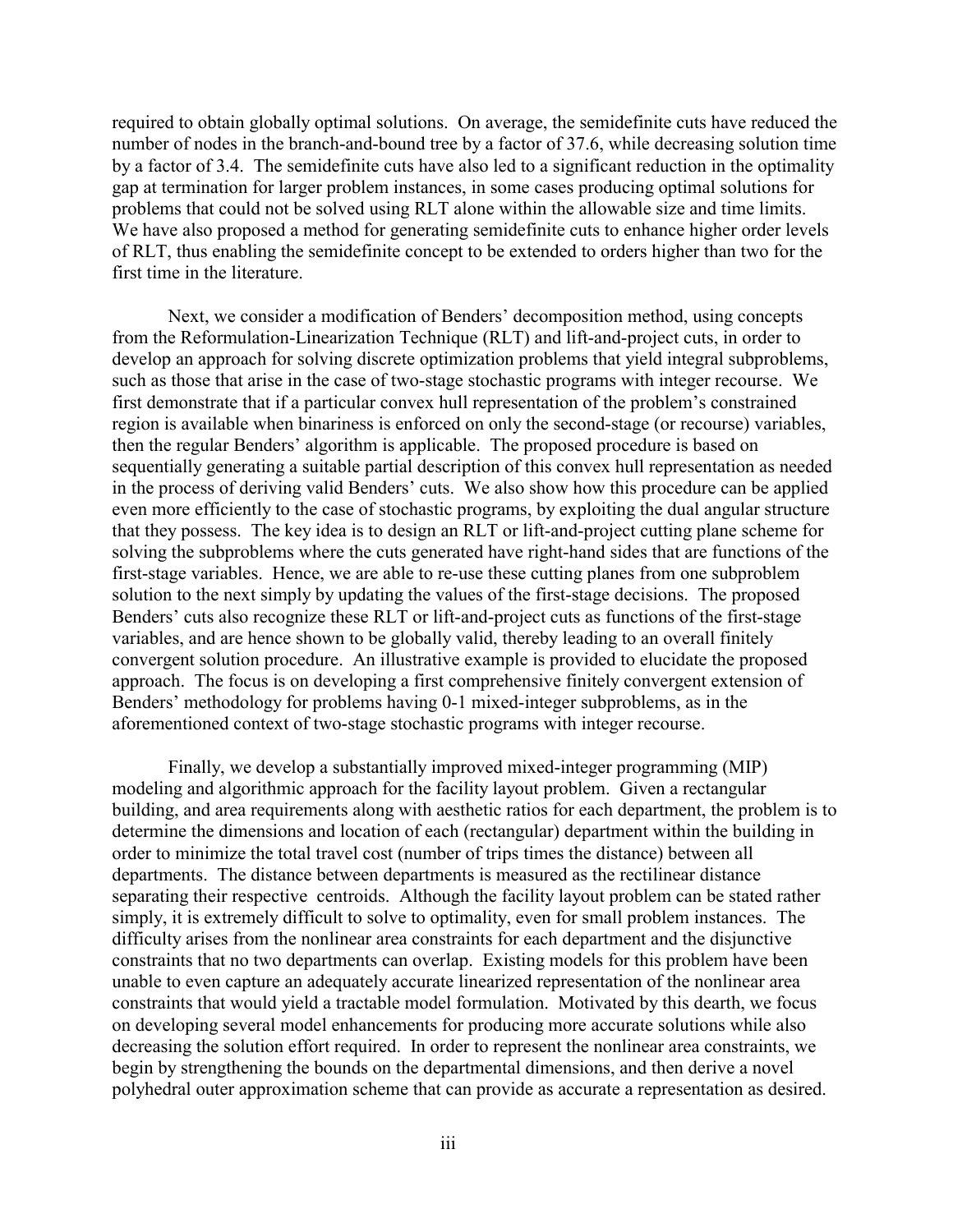We also develop and evaluate the performance of several classes of valid inequalities, as well as alternative methods for reducing problem symmetry. Finally, we explore the construction of partial convex hull representations for the disjunctive constraints that are used to prohibit the overlapping of departments. These proposed enhancements have been evaluated using an AMPL interface with CPLEX, and compared with published results to gauge their effectiveness. The results indicate a *substantial* increase in the accuracy of the layout produced, while at the same time, providing a *dramatic* reduction in computational effort. Overall, the maximum error in department size was reduced from over 6% to nearly zero, while solution time decreased by a factor of 110. Previously unsolved test problems from the literature that had defied even approximate solution methods have been solved to exact optimality using our proposed approach.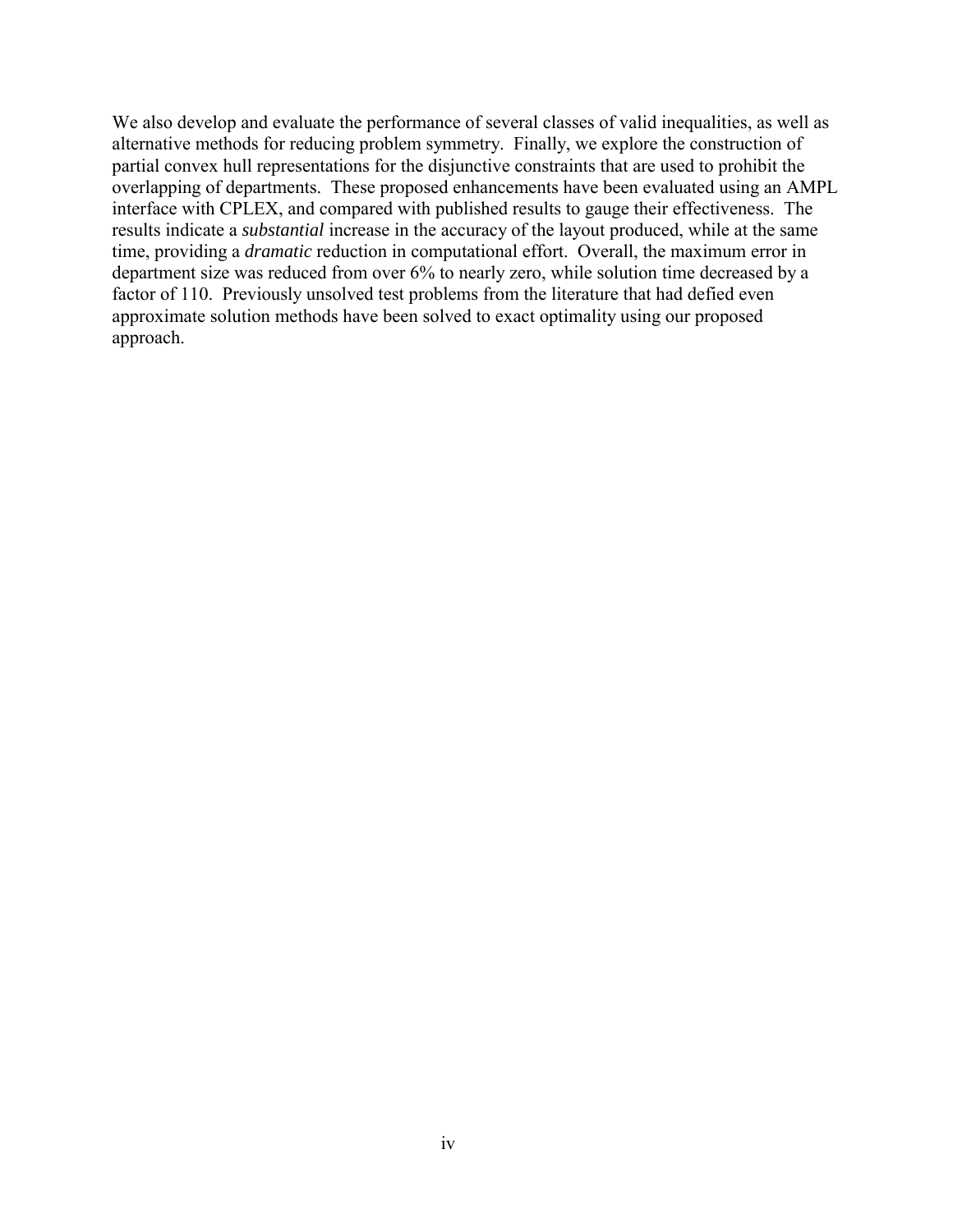## <span id="page-4-0"></span>**Acknowledgements**

First and foremost, I wish to extend my heartfelt thanks to Dr. Hanif Sherali for all of the help and guidance he has provided me over these past four years. He is truly a role model in teaching excellence, research excellence, humility, and kindness. I have learned so much from working with him and from observing the way he lives his life. Similarly, I express appreciation to the remaining members of my committee, all of whom have helped me significantly throughout this process. In particular, I would like to thank Dr. Ebru Bish, Dr. Pat Koelling, and Dr. Subhash Sarin for all your help and guidance from the prelim stage right through my final defense. I would also like to thank Dr. Stanley Suboleski for serving on my committee until his retirement, and Dr. Terry Herdman for graciously agreeing to take his place and join the committee in midstream. I value the insights that the committee members have given me with respect to research and life in academia, as well as the relationships we have developed.

I thank Ms. Lovedia Cole for helping me navigate through all the required paperwork along the way, and for always lending a kind, listening ear to me. Lovedia is a great asset to the entire ISE department, and graduate students in particular. In addition, I would like to thank Burak Ozdaryal for being a wonderful friend and for proofreading countless papers over the past few years, and Cole Smith for teaching me everything there is to know about CPLEX (and a few other things along the way). Thanks also to my good friends Greg Beskow, Elise Caruso, Felipe Helo, Qing Li, Laurent Matthey, Ian Rehmert, Mardi Russell, Mukund Venkatesan, and Fernando Vittes for making this whole experience a lot of fun.

I also would like to thank the members of my family who have been supportive of all my efforts. Namely, Frederick S. Priebe (father), Patricia G. Weikert (mother), Pamela and Jose Cowen (sister and brother-in-law), and Thomas M. and Theresa Fraticelli (mother- and father-inlaw). I know the 5-hour drive to visit us in Virginia wasn't always a lot of fun, and I appreciate your understanding in accepting our less frequent visits to see you.

Finally, there is no way to adequately thank my husband, Thomas D. Fraticelli, for all he has done to make this venture a success. From moving here and starting a new job, to understanding my need to work in the evenings and weekends, to keeping our house clean and our kitties fed. I've told you before, but I thought I'd put it here in writing so you have physical proof, you are the best husband in the world and I am grateful for your love every day of my life.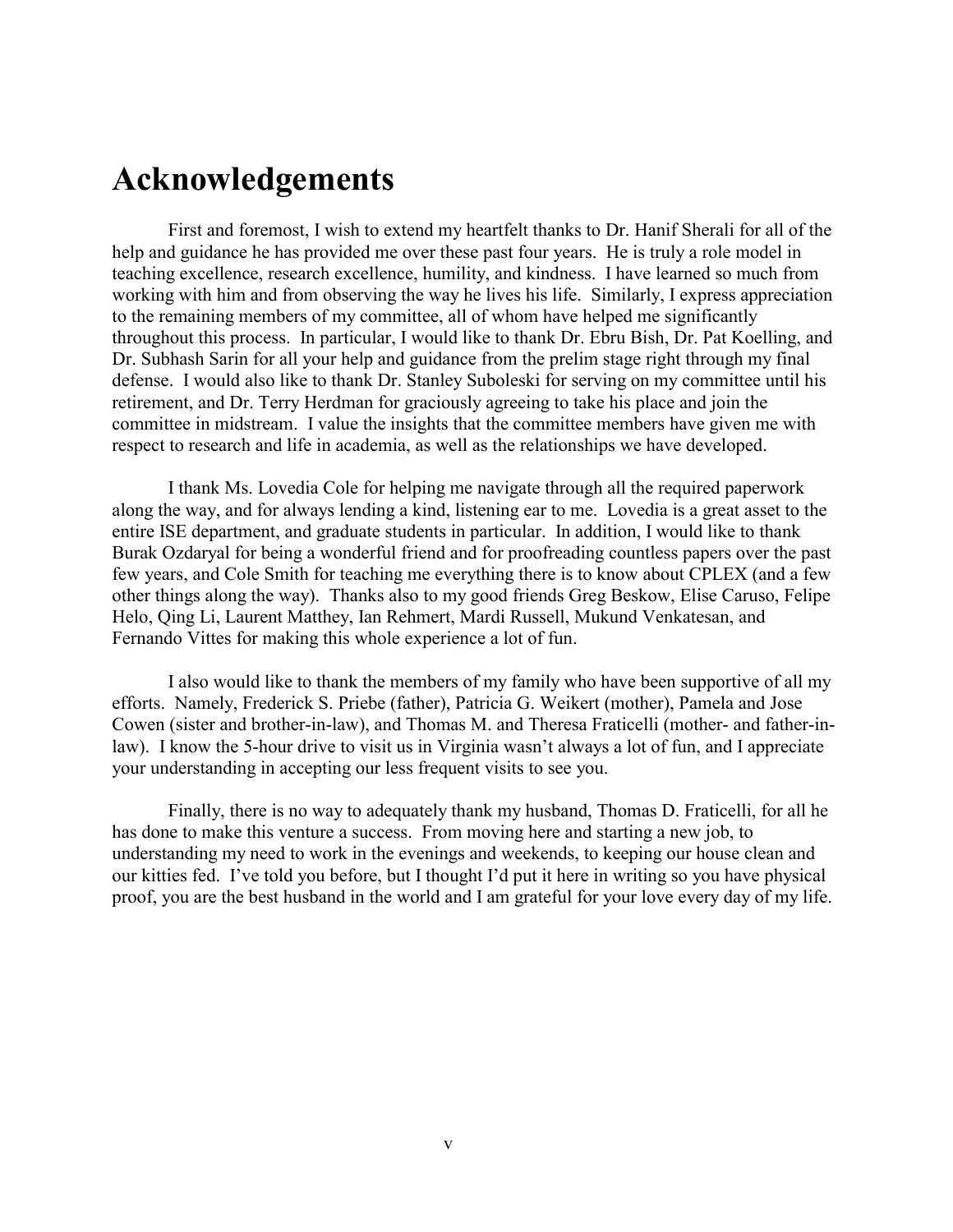# **Contents**

| 2.1   |                                                               |  |
|-------|---------------------------------------------------------------|--|
| 2.2   |                                                               |  |
| 2.2.1 |                                                               |  |
| 2.2.2 |                                                               |  |
| 2.2.3 |                                                               |  |
| 2.2.4 |                                                               |  |
| 2.2.5 |                                                               |  |
| 2.2.6 |                                                               |  |
| 2.3   | SOME RELEVANT APPLICATION AREAS OF NONCONVEX OPTIMIZATION  17 |  |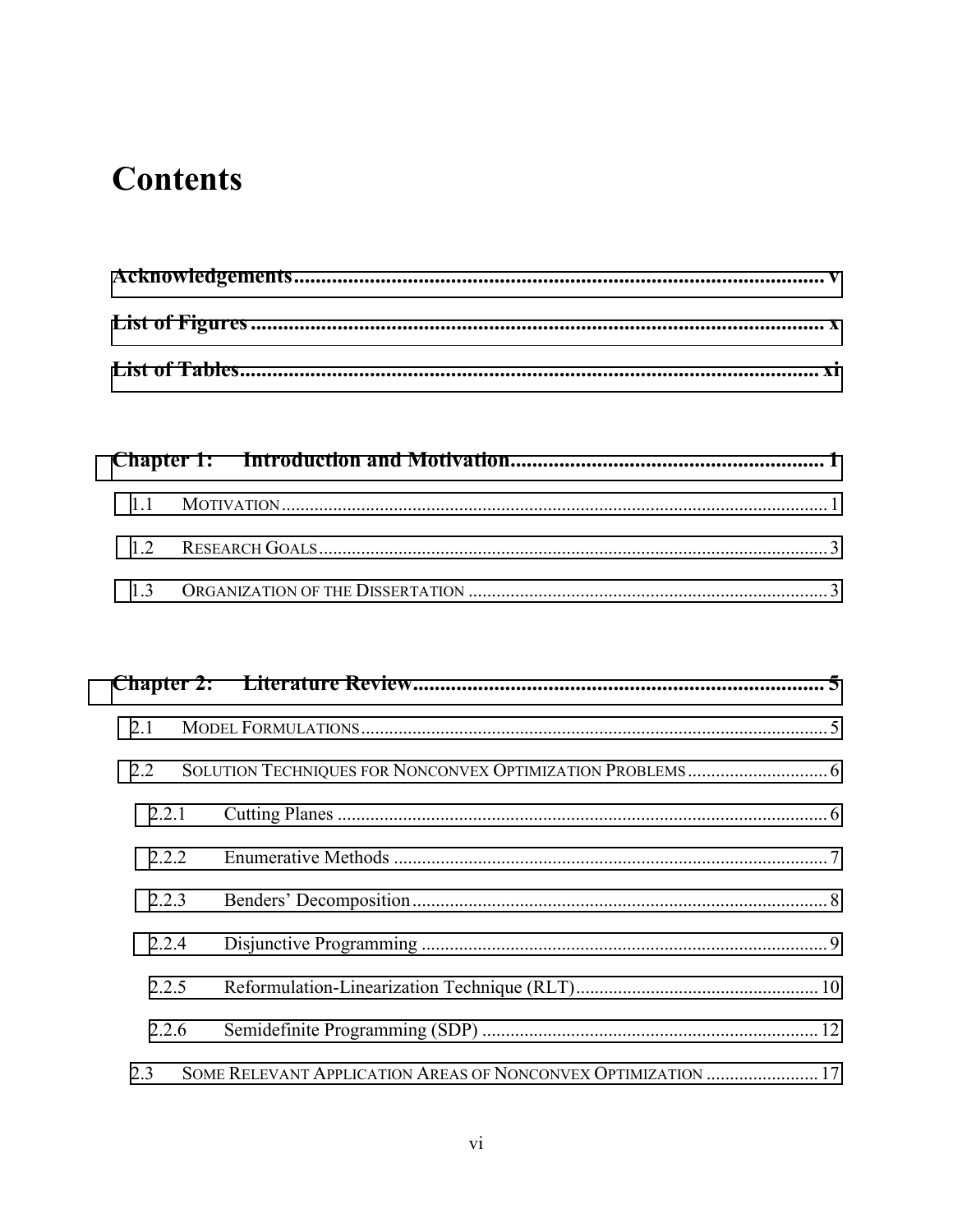## **Chapter 3: [Enhancing RLT Formulations through Connections with](#page-37-0)  [Semidefinite Programming................................................................................... 26](#page-37-0)**

| 3.1   |  |  |
|-------|--|--|
| 3.2   |  |  |
| 3.3   |  |  |
| 3.3.1 |  |  |
| 3.3.2 |  |  |
| 3.3.3 |  |  |
| 3.4   |  |  |
| 3.4.1 |  |  |
| 3.4.2 |  |  |
| 3.4.3 |  |  |
| 3.5   |  |  |
| 3.6   |  |  |

|       | <b>Chapter 4:</b> A Modified Benders' Partitioning Strategy for Discrete |  |
|-------|--------------------------------------------------------------------------|--|
| 4.1   |                                                                          |  |
| 4.2   |                                                                          |  |
| 421   |                                                                          |  |
| 4.2.2 |                                                                          |  |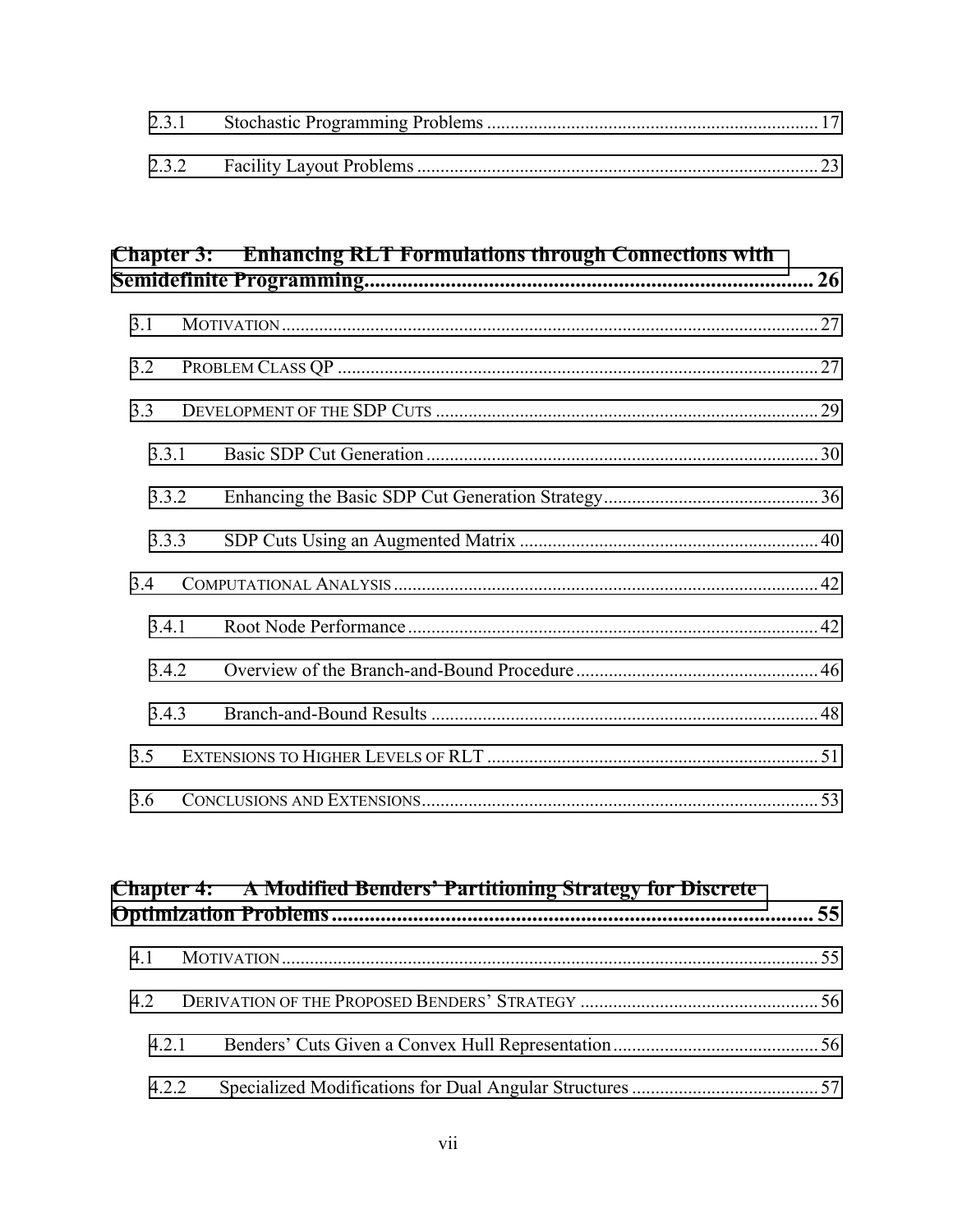| 4.3 | BENDERS' PARTITIONING USING A SEQUENTIAL PARTIAL CONVEX HULL CONSTRUCTIVE      |  |
|-----|--------------------------------------------------------------------------------|--|
|     | 4.4 FINITE CONVERGENCE OF A CUTTING PLANE PROCEDURE FOR SOLVING SUBPROBLEMS 69 |  |
|     |                                                                                |  |

| <b>Chapter 5:</b> | <b>Improved MIP Models and Algorithms for the Facility Layout</b>    |  |
|-------------------|----------------------------------------------------------------------|--|
| 5.1               |                                                                      |  |
| 5.2.1             |                                                                      |  |
| 5.2.2             |                                                                      |  |
| 5.2               |                                                                      |  |
| 5.3               | <b>IMPROVED REPRESENTATION OF THE NONLINEAR AREA CONSTRAINTS  82</b> |  |
| 5.3.1             |                                                                      |  |
| 5.3.2             |                                                                      |  |
| 5.4               |                                                                      |  |
| 5.4.1             |                                                                      |  |
| 5.4.2             |                                                                      |  |
| 5.5               |                                                                      |  |
| 5.5.1             |                                                                      |  |
| 5.5.2             |                                                                      |  |
| 5.5.3             |                                                                      |  |
| 5.6               | CONVEX HULL REPRESENTATIONS OF THE SEPARATION CONSTRAINTS 99         |  |
| 5.6.1             |                                                                      |  |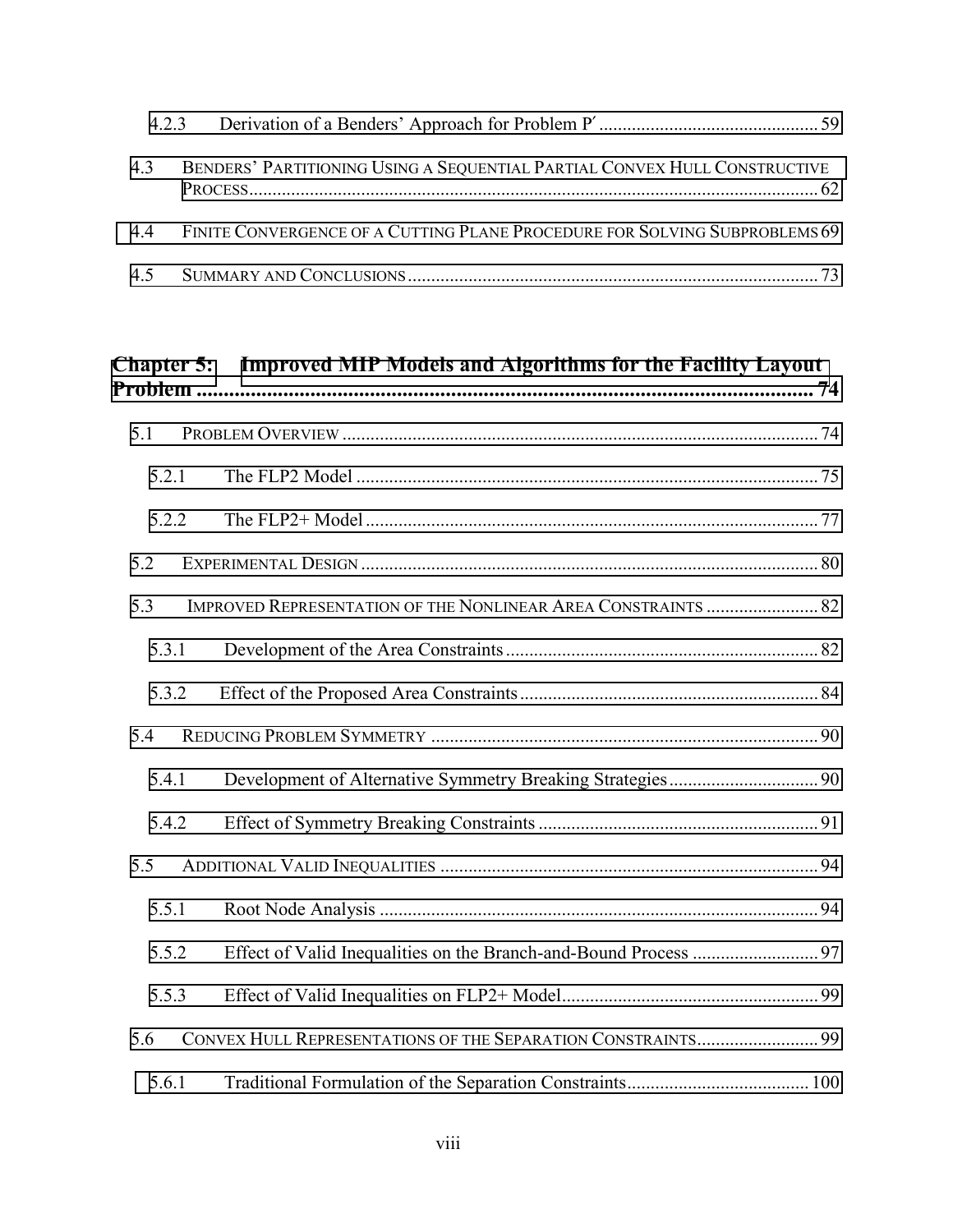| 5.6.2 |                                                                       |  |
|-------|-----------------------------------------------------------------------|--|
| 5.6.3 |                                                                       |  |
| 5.6.4 | Computational Analysis of the Alternative DJ1 and DJ2 Formulations110 |  |
| 57    | COMPUTATIONAL RESULTS FOR THE MOST CHALLENGING TEST PROBLEMS 112      |  |
| 5.8   |                                                                       |  |

|--|--|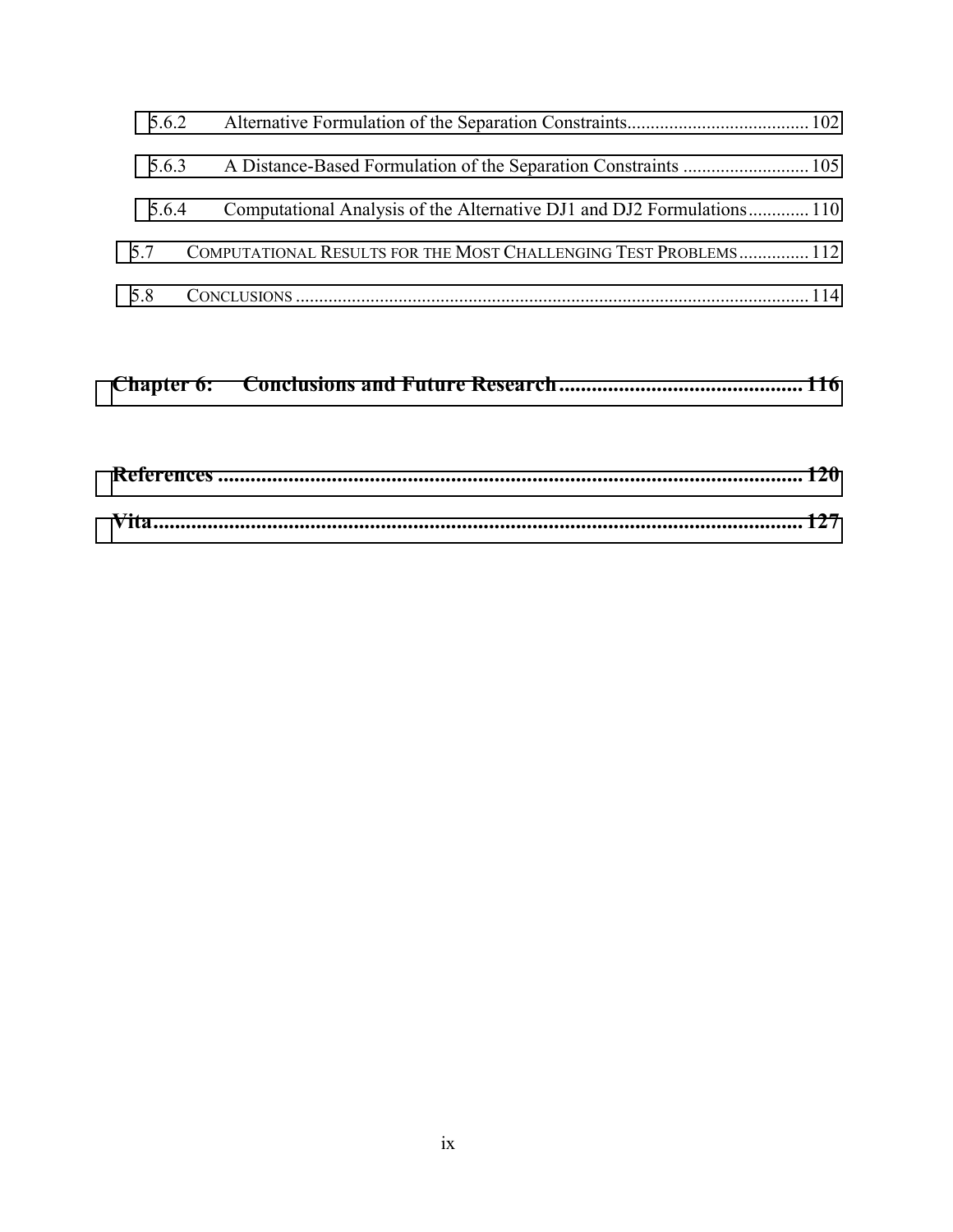# <span id="page-9-0"></span>**List of Figures**

| Figure 3.3. Flow-chart for the SDP Cut Generation Subroutine Invoked by the Look-Ahead |  |
|----------------------------------------------------------------------------------------|--|
|                                                                                        |  |
|                                                                                        |  |
|                                                                                        |  |
|                                                                                        |  |
|                                                                                        |  |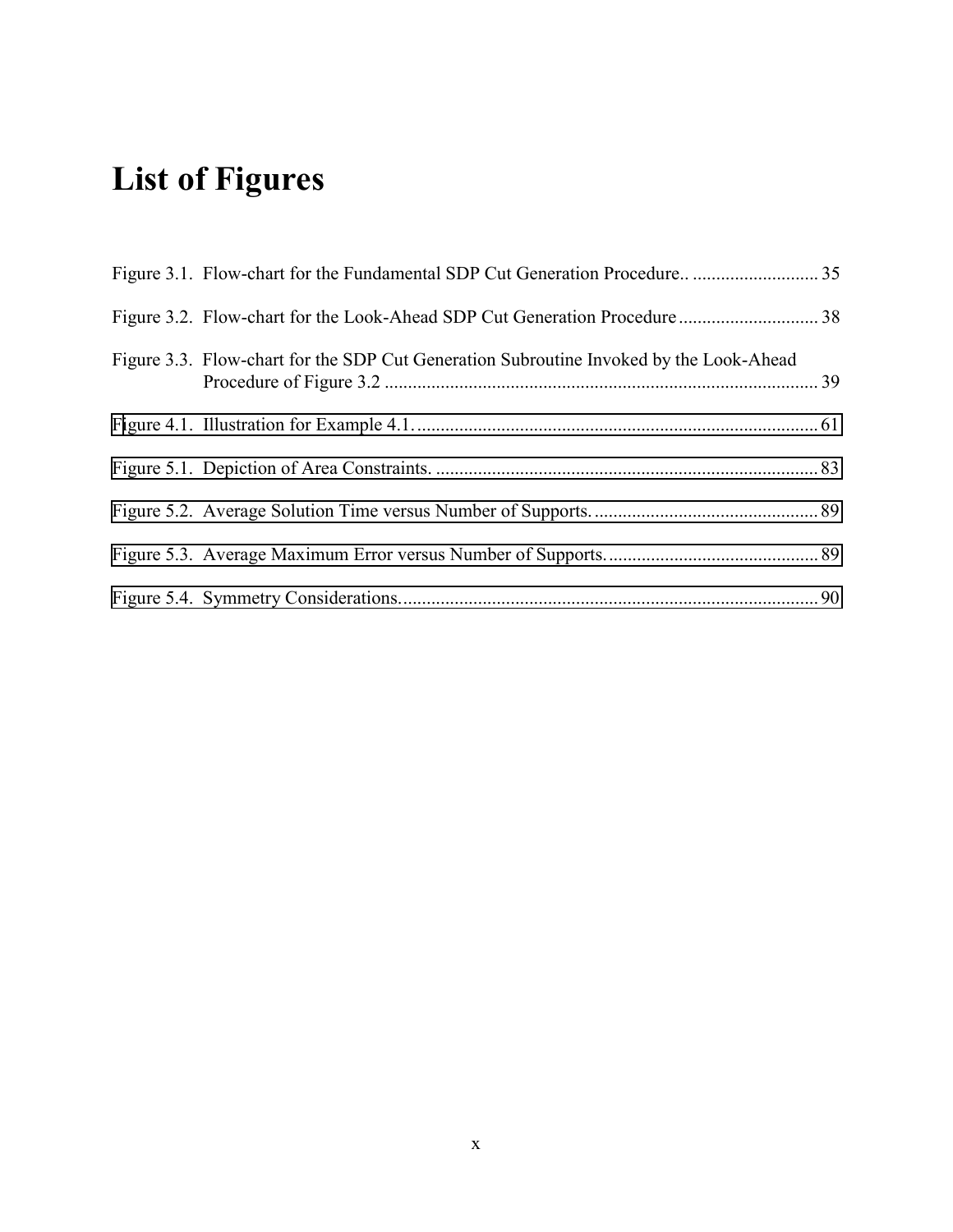# <span id="page-10-0"></span>**List of Tables**

| Table 3.1: Average % Improvement of the Best SDP Cut Bound over the RLT-1 Bound.  43         |  |
|----------------------------------------------------------------------------------------------|--|
|                                                                                              |  |
|                                                                                              |  |
|                                                                                              |  |
| Table 3.5: Number of Problems for which the Best Lower Bounds and CPU Times were             |  |
|                                                                                              |  |
| Table 3.7: Average Computation Time (in seconds) and Average Number of Nodes for Problems    |  |
| Table 3.8: Average Computation Time (in seconds) and Average Number of Nodes for Problems    |  |
| Table 3.9: Average Percentage Optimality Gap at Termination for Problems of Size $n = 20$ 50 |  |
|                                                                                              |  |
|                                                                                              |  |
|                                                                                              |  |
|                                                                                              |  |
|                                                                                              |  |
|                                                                                              |  |
|                                                                                              |  |
|                                                                                              |  |
|                                                                                              |  |
|                                                                                              |  |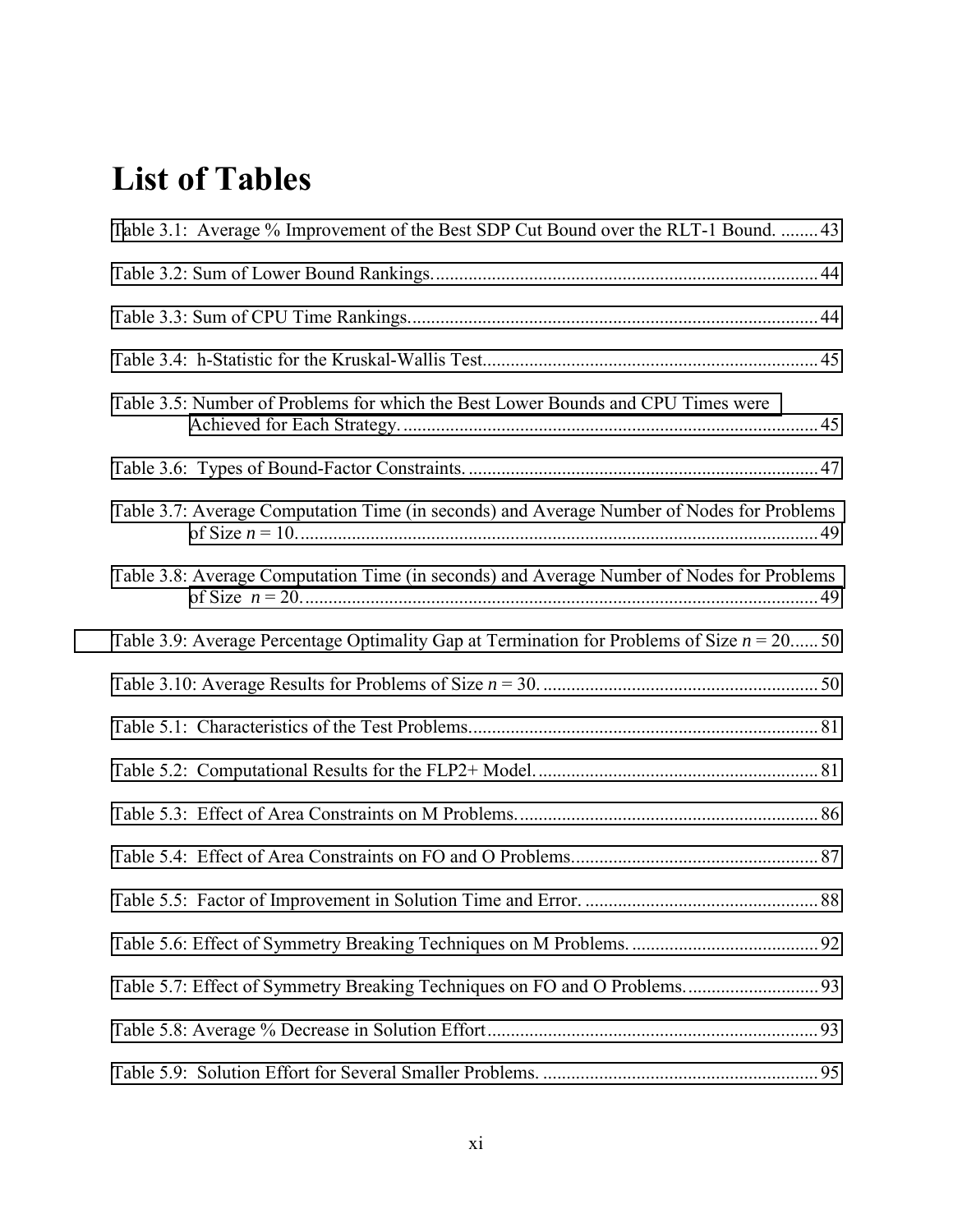| Table 5.12: Effect of Valid Inequalities on the Overall Branch-and-Bound Process.  98          |  |
|------------------------------------------------------------------------------------------------|--|
|                                                                                                |  |
| Table 5.14: Effect of the New Disjunctive Formulations and the UB Inequalities on the Solution |  |
|                                                                                                |  |
| Table 5.16: Accuracy and Solution Effort for the More Challenging Test Problems 113            |  |
|                                                                                                |  |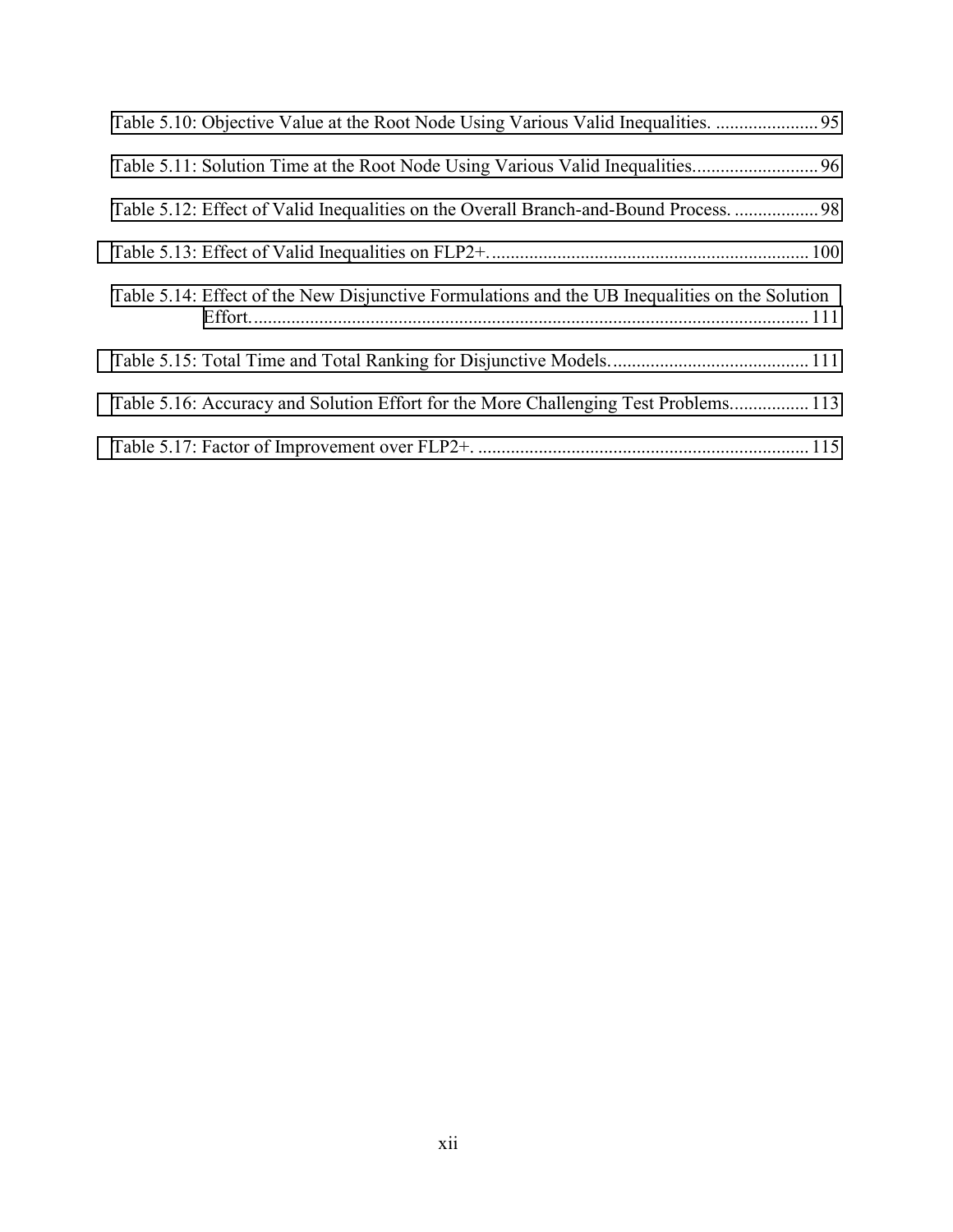## <span id="page-12-0"></span>**Chapter 1: Introduction and Motivation**

While efficient solution techniques have been developed for certain types of convex optimization problems, particularly linear programming problems, there are few efficient algorithms for discrete or continuous nonconvex optimization problems. The most typical solution techniques are enumerative in nature, including the typical branch-and-bound strategy and its variants, and their performance is highly dependent on the strength of the bounding mechanisms employed. In order to derive accurate problem bounds, it is essential to develop tight model formulations, through the use of both general-purpose and problem-specific strategies. This dissertation focuses on developing both general-purpose and problem-specific strategies to strengthen model formulations for continuous nonconvex optimization, stochastic integer programming, and facility layout problems.

### **1.1 Motivation**

 As evident from several studies in the literature, there is a clear need for deriving tight formulations for nonconvex optimization problems in order to develop effective solution methods. Our focus in this dissertation will be to build upon existing methods and concepts for obtaining such tight reformulations. Solution techniques for solving nonconvex optimization problems typically involve a reformulation step of relaxing some of the complicating constraints, but then augmenting this with a set of additional suitable restrictions that are implied for any feasible solution and that tighten the resulting formulation. The goal of problem relaxation is to obtain a formulation that is significantly easier to solve, and yet provides a sufficiently accurate approximation for the original problem. Since some of the restrictions on the problem have been eliminated, any solution to the relaxation gives a best-case bound for the original problem. A feasible solution to the original problem provides a worst-case bound, and these two bounds can be used in conjunction to search for globally optimal solutions. It is essential to have tight bounds if this search is to be computationally effective. In this dissertation, we rely heavily on the relaxation strategy known as the Reformulation-Linearization Technique (RLT) (see Sherali and Adams (1990, 1994, 1999)), and we develop several extensions and specializations of this technique to tighten model formulations through general and problem-specific insights.

There are many commonly used techniques for obtaining relaxations for nonconvex optimization problems. In discrete optimization, for instance, a basic strategy is to relax the integrality restrictions to produce a linear programming relaxation. While such a relaxation is easy to solve, it is typically not a tight formulation, and therefore provides weak bounds and leads to a significant effort in the overall search process. An alternative relaxation strategy relies on semidefinite programming (SDP). SDP is similar to linear programming, except that the vector of variables is replaced by a matrix, and the non-negativity restrictions are replaced by the restriction that the matrix of variables should be positive semidefinite. SDP has been used to provide relatively tight relaxations for discrete and continuous optimization problems, but their solution requires specialized SDP solvers. On the other hand, the RLT approach is amenable to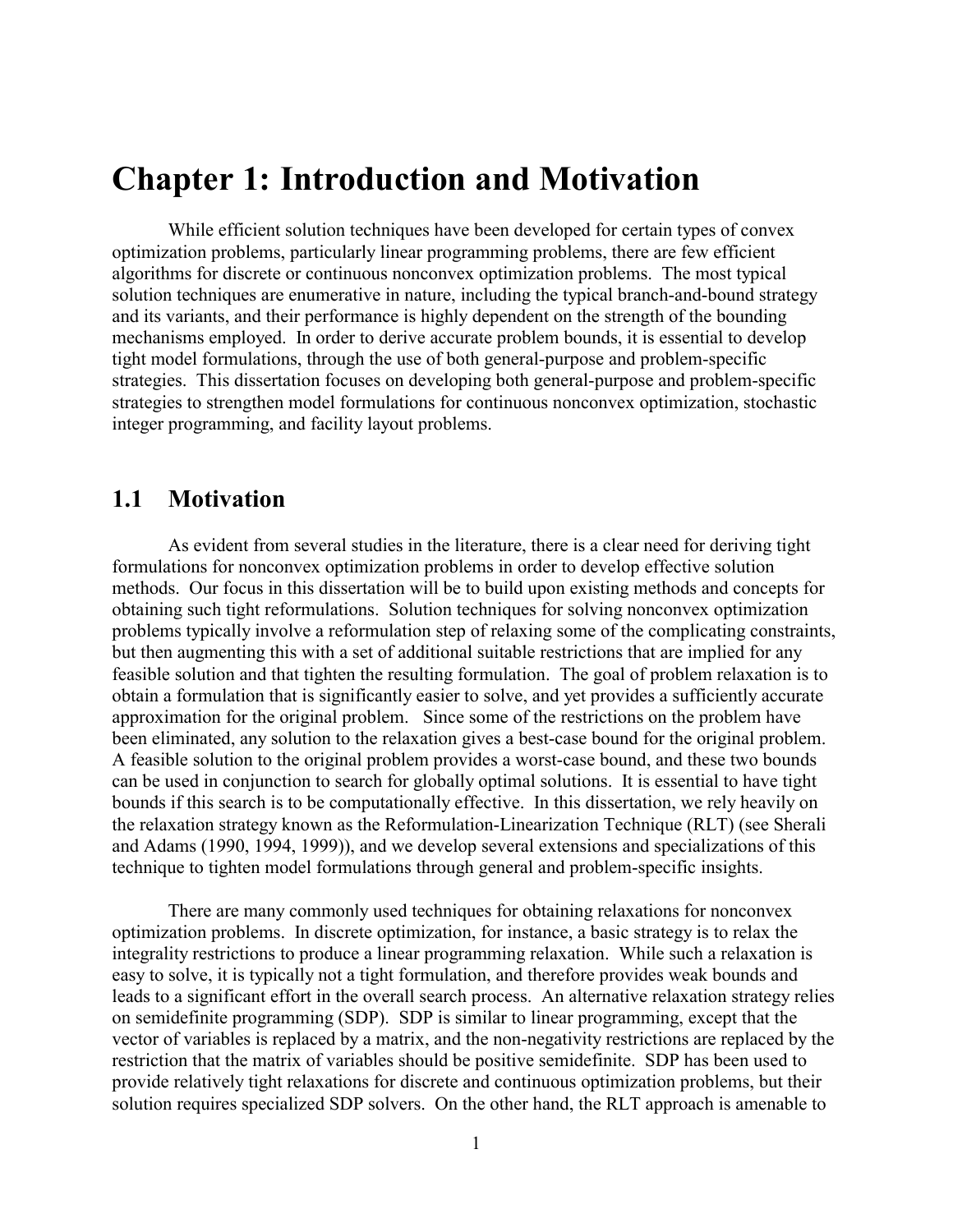the use of standard LP solvers, while providing a significant tightening beyond the basic LP relaxation. The RLT strategy, which is a unifying approach for solving discrete and continuous nonconvex optimization problems (see Sherali and Adams (1999) for a comprehensive exposition), is to suitably multiply appropriate constraints by nonnegative bound-factors, constraint-factors, or simply variables in a reformulation phase, and then to replace the products of original variables by new variables in order to derive a higher-dimensional lower bounding linear programming (LP) relaxation for the original problem. This RLT process can actually generate a hierarchy of tighter relaxations, depending on the types of factor products employed in the reformulation phase. In practice, however, the lowest-level RLT relaxation (as dictated by the nature of the terms in the original problem) is most frequently implemented in order to control the size of the resulting relaxation, although higher-level relaxations have been successfully used in certain special applications. In order to close the gap between these lower level RLT relaxations and the convex hull of feasible solutions, it is often helpful to incorporate additional classes of RLT constraints.

 In deriving effective solution strategies, it is essential to strengthen the relaxation employed by including suitable additional restrictions in order to obtain tighter bounds. However, including a large number of additional restrictions can significantly increase the size of the problem, thereby making it more difficult to solve. As a compromise between tightening the bound and increasing the problem size, many solution strategies iteratively solve the relaxation and then add to it cutting planes or valid inequalities that are implied for any feasible solution but are violated by the current solution of the relaxation. These inequalities are used to "cut off" the current solution in an attempt to drive the best-case bound to more closely approximate the true solution value. Some types of cutting planes, such as Gomory's fractional cuts for discrete optimization problems, are generic to entire classes of problems, while others have been derived for specific applications. Among the general-purpose techniques, we will discuss applications of disjunctive programming and RLT (or lift-and-project) cuts. These cuts are used to derive tight approximations for the convex hull of feasible solutions. In addition, we will develop a new general class of RLT cuts, based upon concepts from semidefinite programming, that are valid for any nonconvex optimization problem. We will also explore the use of some valid inequalities that are problem-specific, particularly in the case of the facility layout problem.

The focus of this dissertation is to develop tight problem formulations in order to lead to improved solution techniques for general and specific applications of nonconvex optimization. Specifically, we concentrate on three applications of nonconvex optimization: continuous nonconvex problems, stochastic programs with integer recourse, and mixed-integer programming (MIP) formulations for the facility layout problem. In each of these problems, there is a particular need for developing tight model formulations in order to enhance algorithmic performance. For continuous nonconvex optimization problems, the search for a global optimum is typically obtained through branch-and-bound enumeration. Without tight bounds, the enumeration tree would continue to explore non-improving areas of the solution space and thereby dramatically increase the overall computational effort. In the context of stochastic programs, typical solution strategies involve solving the subproblems repeatedly, for many different realizations of the first-stage variables. When these subproblems involve integer variables, the overall solution effort can become prohibitive unless we are able to approximate the convex hull of feasible solutions for the subproblems. Finally, in the case of facility layout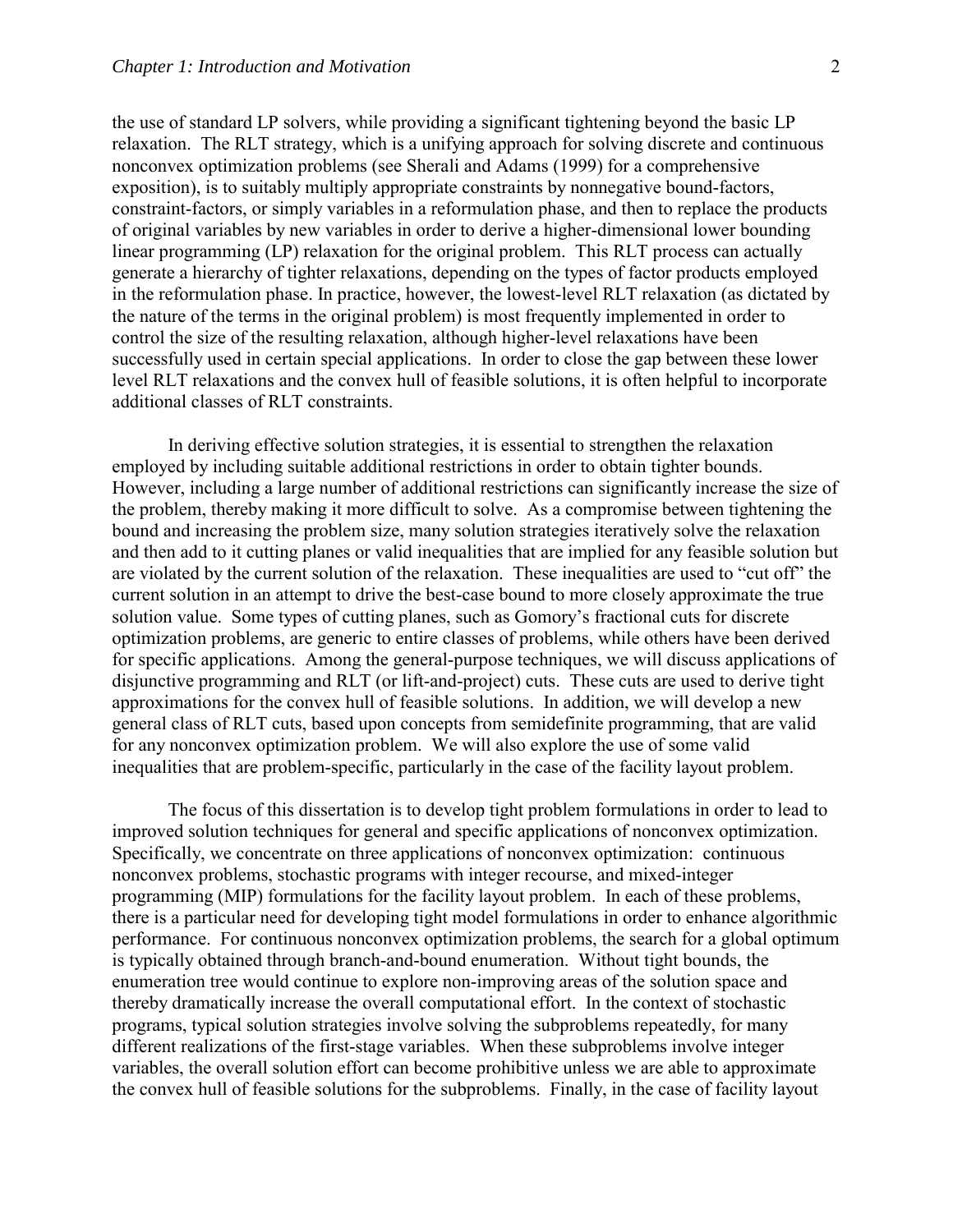<span id="page-14-0"></span>problems, the nature of these MIP problems has made it difficult to solve even moderately sized instances to optimality. Moreover, existing model formulations provide relatively poor approximations to the underlying nonlinear problem. We demonstrate that improved formulations can enhance both the accuracy and solvability of these problems, thereby facilitating the derivation of optimal or good provable quality solutions to larger instances of this class of problems.

## **1.2 Research Goals**

We state the goals of this research in terms of the three areas discussed above.

The first portion of this dissertation focuses on using concepts from semidefinite programming to develop a new class of cutting planes that can be used to enhance general RLT relaxations. We explore several alternative cut generation strategies and evaluate their performance to identify the most effective techniques for deriving tighter bounds. We also study their effectiveness in determining globally optimal solutions within a branch-and-bound framework. The effectiveness of these cuts is demonstrated for a class of problems in which a nonconvex quadratic objective function is minimized over a simplex.

The next endeavor is concerned with developing a modified Benders' partitioning strategy to solve discrete optimization problems that decompose into discrete subproblems. In particular, we develop a finitely convergent algorithm for solving the subproblems via an RLTbased cutting plane approach, while using these subproblem cuts to obtain valid Benders' cuts, and lifting them to enable their re-use for subsequent visits to the subproblem. The design of this approach is particularly motivated by the case of stochastic programs with integer recourse.

In the final portion of this dissertation, we develop a new, more accurate mixed-integer programming formulation for the facility layout problem, and design a series of enhancements to this model by tightening relaxations through symmetry-breaking considerations, valid inequalities, and partial convex hull constructions. The effectiveness of these proposed enhancements is evaluated in comparison with previously published approaches using several test problems that have been addressed in the literature.

## **1.3 Organization of the Dissertation**

The remainder of this dissertation is organized as follows. Chapter 2 provides a review of the literature relevant to this research, beginning with a discussion on the need for deriving tight formulations. This leads to a description of several popular solution techniques for solving nonconvex optimization problems, including the Reformulation-Linearization Technique (RLT), semidefinite programming (SDP), cutting planes, and Benders' decomposition. Elements of each of these are included in the development of the solution techniques presented in the ensuing chapters. The remainder of Chapter 2 reviews the literature for some specific applications of nonconvex optimization, including stochastic programming and facility layout problems.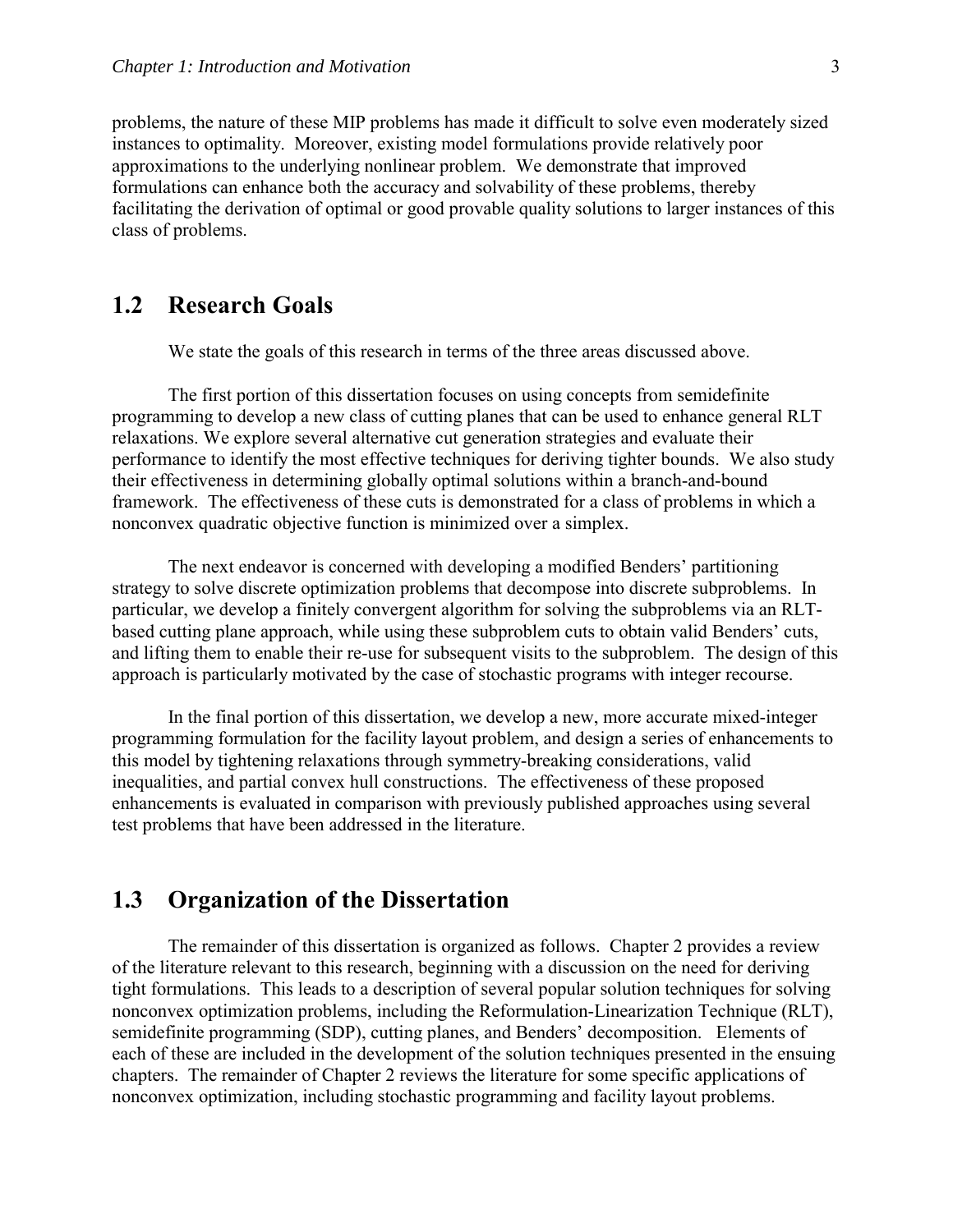Chapter 3 uses concepts from semidefinite programming to create a new class of cuts that enhance RLT relaxations for general nonconvex optimization problems. Based on the fact that the traditional matrix of second-order (or more generally, even-ordered) RLT variables can be restricted to be positive semidefinite, we develop a polynomial-time framework to determine whether this matrix satisfies the stated positive semidefiniteness requirement, and if not, we generate valid linear inequalities that delete the current approximating solution. This leads to an iterative process whereby the semidefinite relaxation of a problem is solved via a series of linear programming problems, beginning with an initial RLT relaxation. We have proposed several variations for generating these SDP cuts, and we demonstrate their use on a class of continuous nonconvex quadratic optimization problems. Computational results are presented to exhibit the strong effectiveness of the proposed cuts in providing tighter bounds, and in substantially decreasing the overall solution effort within the context of an exact branch-and-bound solution strategy.

As opposed to the general-purpose model strengthening procedures developed in Chapter 3, Chapters 4 and 5 design problem-specific techniques for tightening problem formulations. Chapter 4 presents a modified Benders' partitioning strategy for solving discrete optimization problems that yield discrete subproblems. This methodology is particularly motivated by the class of stochastic integer programs with mixed-integer recourse. The proposed procedure solves the resulting subproblems through a series of cutting planes that approximate the convex hull of solutions, and these cutting planes are then used to derive valid Benders' cuts. In order to enhance algorithmic performance, we also develop various lifting techniques that render the generated cuts to be globally valid for all subsequently solved subproblems. In addition, we develop a specialization for stochastic programming problems that exploits the dual angular structure that they possess. The proposed solution strategy is the first comprehensive extension of Bendersí methodology for problems having 0-1 mixed-integer subproblems.

Chapter 5 addresses the facility layout problem, a discrete optimization problem that has proven difficult to solve to optimality, even for moderately sized problem instances. We review a published mixed-integer programming formulation for this problem, and then propose a series of enhancements that are designed to provide more accurate solutions to the underlying nonlinear, nonconvex problem, as well as decrease solution effort. We begin by deriving a novel polyhedral outer approximation scheme that can provide as accurate a representation as desired for the nonlinear area requirements for each department. We also develop and evaluate the performance of several classes of valid inequalities, alternative methods for reducing problem symmetry, and certain partial convex hull constructions for the disjunctive constraints that are used to prohibit the overlapping of departments. The results indicate a substantial increase in the accuracy of the layout produced, as well as a dramatic reduction in computational effort. Finally, Chapter 6 provides a summary and conclusion, along with recommendations for future research.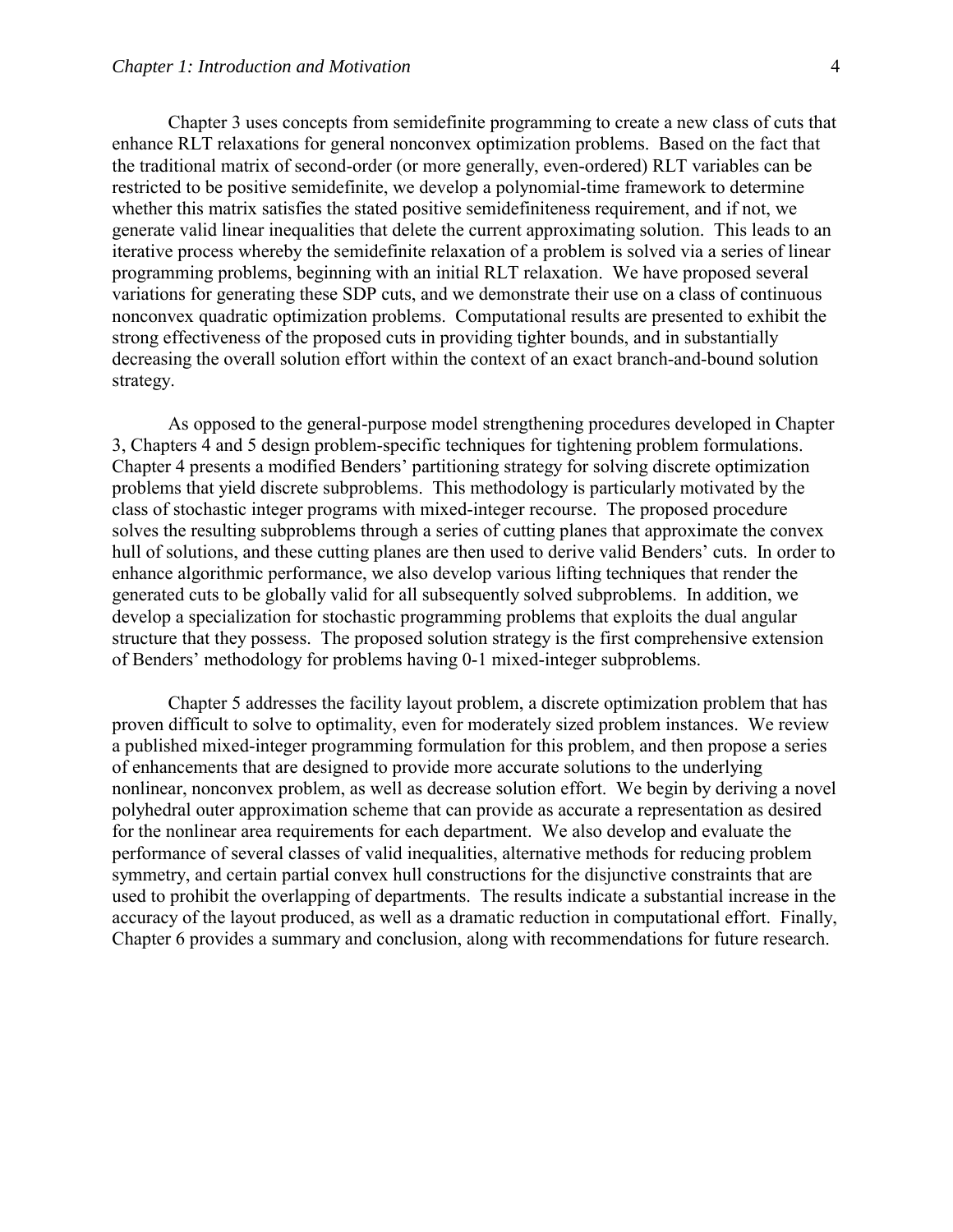## <span id="page-16-0"></span>**Chapter 2: Literature Review**

This chapter contains a summary of literature that is relevant to the topics covered in the remainder of the dissertation. Section 2.1 discusses the importance of deriving tight formulations for nonconvex optimization problems, particularly within the context of branchand-bound or other enumerative approaches. Section 2.2 reviews some of the more common solution techniques for nonconvex optimization problems, beginning with traditional methods (cutting planes, enumerative methods, and partitioning strategies) and concluding with the more modern approaches of disjunctive programming, the Reformulation-Linearization Technique, and semidefinite programming. Section 3.3 reviews the literature on two areas (namely, stochastic programming and facility layout problems) for which we will later propose new conceptual approaches and techniques.

### **2.1 Model Formulations**

 From the onset of operations research as a field, the key to obtaining meaningful results has relied upon formulating a mathematically correct model that accurately characterizes the situation being studied. For most problems, there are many representations that constitute mathematically correct models, and in some cases (for example moderately sized linear programming problems), most of these equivalent representations can be solved within a reasonable amount of time given sophisticated solver routines. In the case of nonconvex optimization, however, the problems become substantially more challenging to solve, and the model formulation can have a significant impact on the effort required to solve the problem to optimality. As we will discuss throughout this dissertation, most solution techniques for nonconvex optimization problems rely heavily on solving successive (typically linear programming based) approximations to the underlying problem. The tightness of these approximations directly affects how accurately they reflect the original problem and, in turn, influences the amount of effort required to solve the problem to global optimality. In order to develop such tight problem relaxations, it is essential to seek *good* models to represent these problems, rather than just models that are mathematically correct.

Sherali and Driscoll (2000) provide an excellent discussion on the importance of tight formulations for discrete optimization problems, which they illustrate with the following fixedcharge location problem example, in which up to *m* supply facilities (having capacities  $s_1, s_2, \ldots, s_m$ ) are to be constructed. The objective is to minimize the cost of construction plus the cost of shipping from the constructed supply centers to the set of *n* customers having demands  $d_1, d_2, \ldots, d_n$ . The variables  $x_{ii} \geq 0$  represent the amount shipped from facility *i* to customer *j*, and  $y_i$  is a binary variable that equals one if facility *i* is constructed and zero otherwise. If facility *i* is *not* constructed ( $y_i = 0$ ), the model must then ensure that  $x_{ij} = 0 \ \forall j$ . As a first-step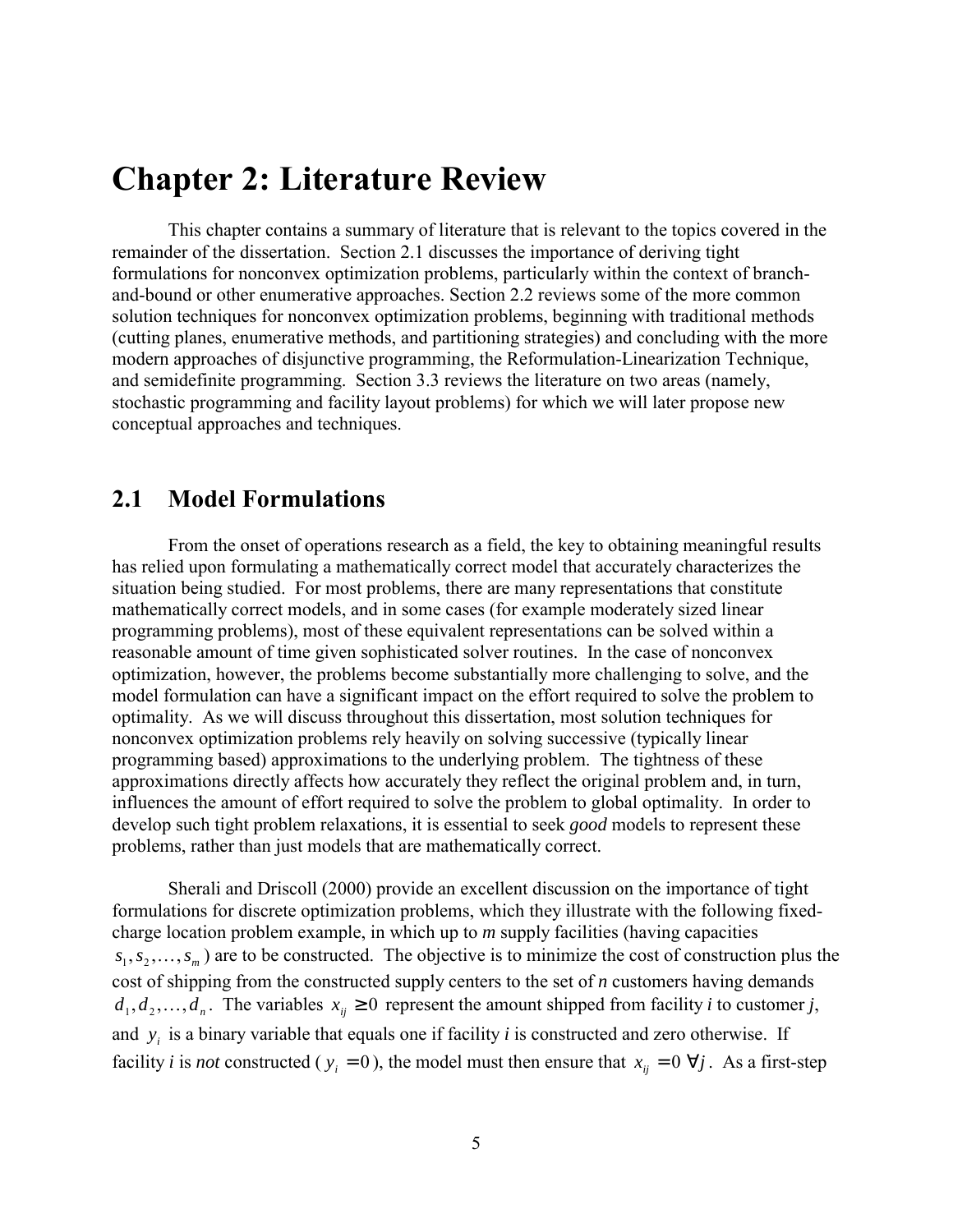<span id="page-17-0"></span>in formulating this restriction, consider the constraint  $\sum_{j=1}$ ≤ *n j*  $x_{ij} \leq s_i y_i$ 1 for  $i = 1,...,m$ . If  $y_i = 0$ , this constraint (coupled with  $x_{ij} \ge 0$ ) forces  $x_{ij} = 0 \ \forall j$ , and if  $y_i = 1$ , it simply enforces that the total amount shipped out of facility  $i$  is at most its supply  $s_i$ . Although this formulation is mathematically correct, it can be substantially strengthened by including the constraints  $0 \le x_{ii} \le y_i$  min $\{s_i, d_i\}$   $\forall i, j$ . These constraints are clearly satisfied in the discrete sense, since they force  $x_{ij} = 0 \ \forall j$  when  $y_i = 0$  and otherwise limit the amount shipped between supply *i* and customer *j* to be within the logically implied bounds. Although these additional restrictions are implied for the discrete case, they significantly tighten the linear programming relaxation by including variable upper bounds on each individual  $x_{ij}$ . This tightening of the relaxation has been amply demonstrated to significantly improve the solvability of the model.

The foregoing example illustrates how formulations can be strengthened by making logical inferences based on the problem structure. In addition, in the case of discrete optimization, it is sometimes possible to examine the problem data and alter some of the constraint coefficients to provide even tighter approximations through a technique known as *coefficient reduction* (see Nemhauser and Wolsey (1998) for example). In other cases (see Sherali and Smith (1999), for example) a natural symmetry in the problem can produce a series of solutions that, while appearing to be different numerically, each represent an equivalent set of decisions. In such cases, a solver could spend a great deal of time examining these solutions, not recognizing that they in fact represented the same situation. In order to reduce such inherent problem symmetry and thus speed the solution process, a set of *symmetry breaking constraints*, or *hierarchical constraints* as proposed by Sherali and Smith, can often be developed. We will apply these conceptual techniques in our study of a facility layout problem as described in Chapter 5.

## **2.2 Solution Techniques for Nonconvex Optimization Problems**

 There are several general techniques that have been developed for nonconvex optimization. We now review some of the relevant solution methods, beginning with the classical techniques of cutting planes, enumeration, and Benders' decomposition. Following this, we address some of the more recent developments, including disjunctive programming, the Reformulation-Linearization Technique (RLT), and semidefinite programming. We note that rather than relying solely on one of these specific techniques, it is typically more effective to combine these strategies, along with problem specific insights, while designing solution algorithms. For more on the importance of using hybrid algorithms of this type, we refer the reader to Hoffman and Padberg (1985, 1991) and Padberg and Rinaldi (1987).

### **2.2.1 Cutting Planes**

 As mentioned previously, the basic technique for solving nonconvex optimization problems relies on solving a sequence of relaxations that produce tighter and tighter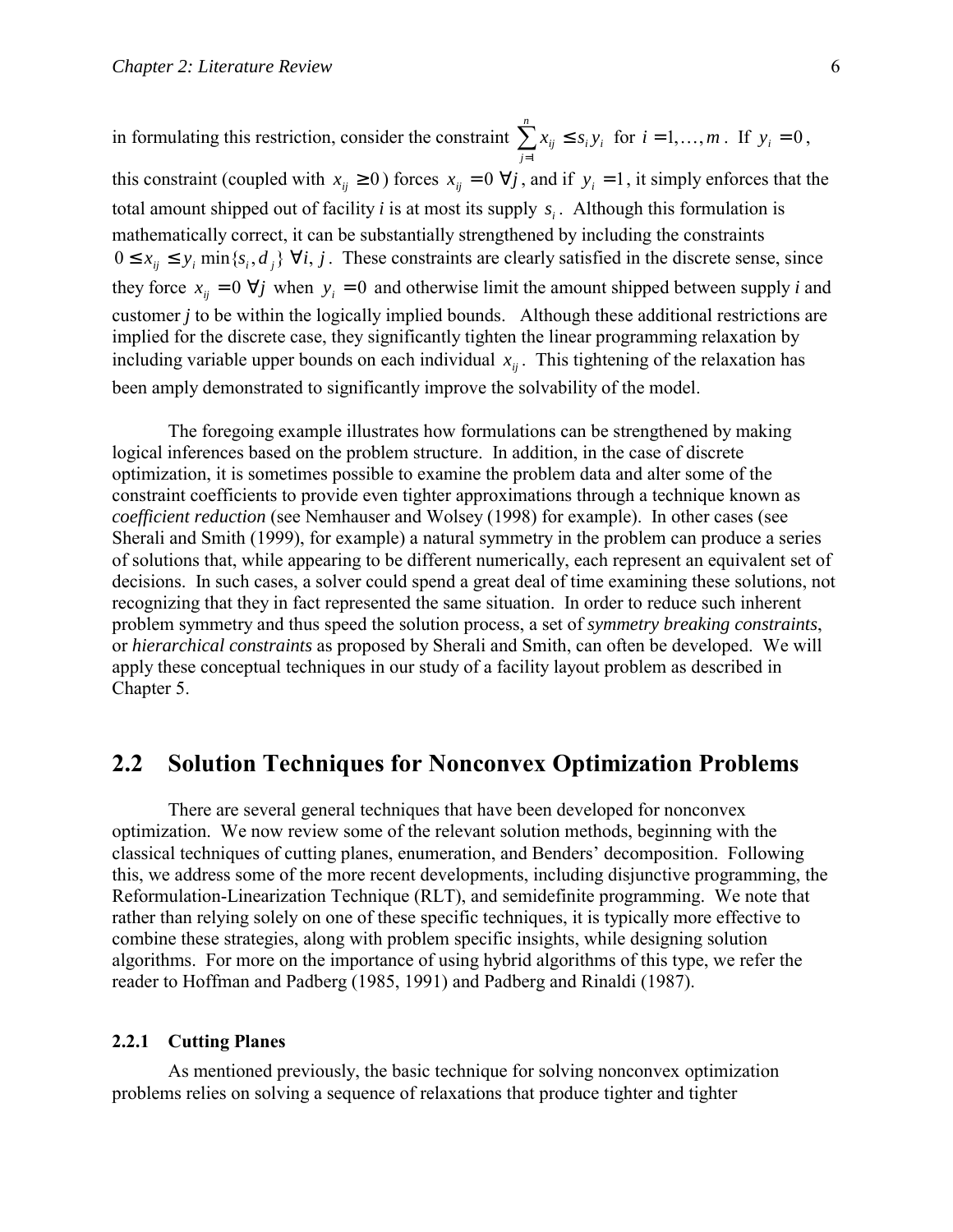<span id="page-18-0"></span>approximations to the original problem. (In this dissertation, the relaxations that we consider, although possibly derived in a higher-dimensional space, will typically be linear programming representations.) Since any relaxation has weakened the set of constraints imposed by the original problem, and thereby expanded the feasible region for the problem, the solution to the relaxed problem provides a best-case bound on the original problem. If the solution to the relaxed problem satisfies all of the relaxed restrictions, it is feasible and therefore optimal to the original problem as well. If the solution violates some of these relaxed constraints, we need to include additional restrictions to force the relaxed solution towards an optimal solution for the original problem.

*Cutting planes*, or *valid inequalities*, are such additional restrictions that are satisfied by every feasible solution to the original constraints, but are violated by the current solution to the relaxed problem. These constraints are said to "cut off" the current solution to the relaxed problem and force the feasible region of the relaxed problem to more closely approximate that of the original problem. The revised relaxation would then be solved, and if its solution continues to violate the constraints of the original problem, a new cutting plane would be derived. This procedure would then be repeated until the original problem was solved. Cutting planes for discrete optimization problems were introduced in the 1960's by Gomory (1960), and several other cutting plane schemes were developed in the same era. Recently, several stronger types of cuts have been developed based upon the concepts of disjunctive programming (see Balas (1974), Balas and Jeroslow (1975) and Sherali and Shetty (1980)) and the Reformulation-Linearization Technique (see Sherali and Adams (1990, 1994, 1999) and Sherali *et al.* (1998)). Although cutting planes are not always particularly effective in solving a problem to optimality in and of themselves, they have recently experienced a resurgence in attention due to their effectiveness when implemented within an enumerative framework such as branch-and-bound.

#### **2.2.2 Enumerative Methods**

 Enumerative methods, such as *branch-and-bound*, successively partition the solution space of the original problem into smaller and smaller regions in the search for a globally optimal solution. The concept of branch-and-bound was developed by Land and Doig (1960) and further refined by Dakin (1965), and it remains one of the most widely used techniques in nonconvex optimization. This type of search is typically characterized by an enumeration tree, beginning with a root node that represents some base-level relaxation of the original problem. The root node is further partitioned into successor or children nodes that represent more restricted problems, with each branch of the tree detailing some set of additional restrictions on the variables. The specific restrictions at any particular node are all those listed on the branches along the path to the root node. At each node, the relaxation is solved to obtain a best-case bound, and a feasible solution to the original problem is sought in order to determine a worstcase bound. The goal is to shrink the gap between these two bounds in order to find an exact solution to the problem associated with each node. If these two bounds are different, the current node is partitioned into two (or more) new nodes that are more restricted. Whenever a node is infeasible or its best-case bound is worse than some previously obtained worst-case solution, or if the node subproblem is solved to optimality, we remove the node from any further consideration, or *fathom* the node. Throughout the process, we track the best known (or *incumbent*) solution, and the search ends when the bounds indicate that the incumbent solution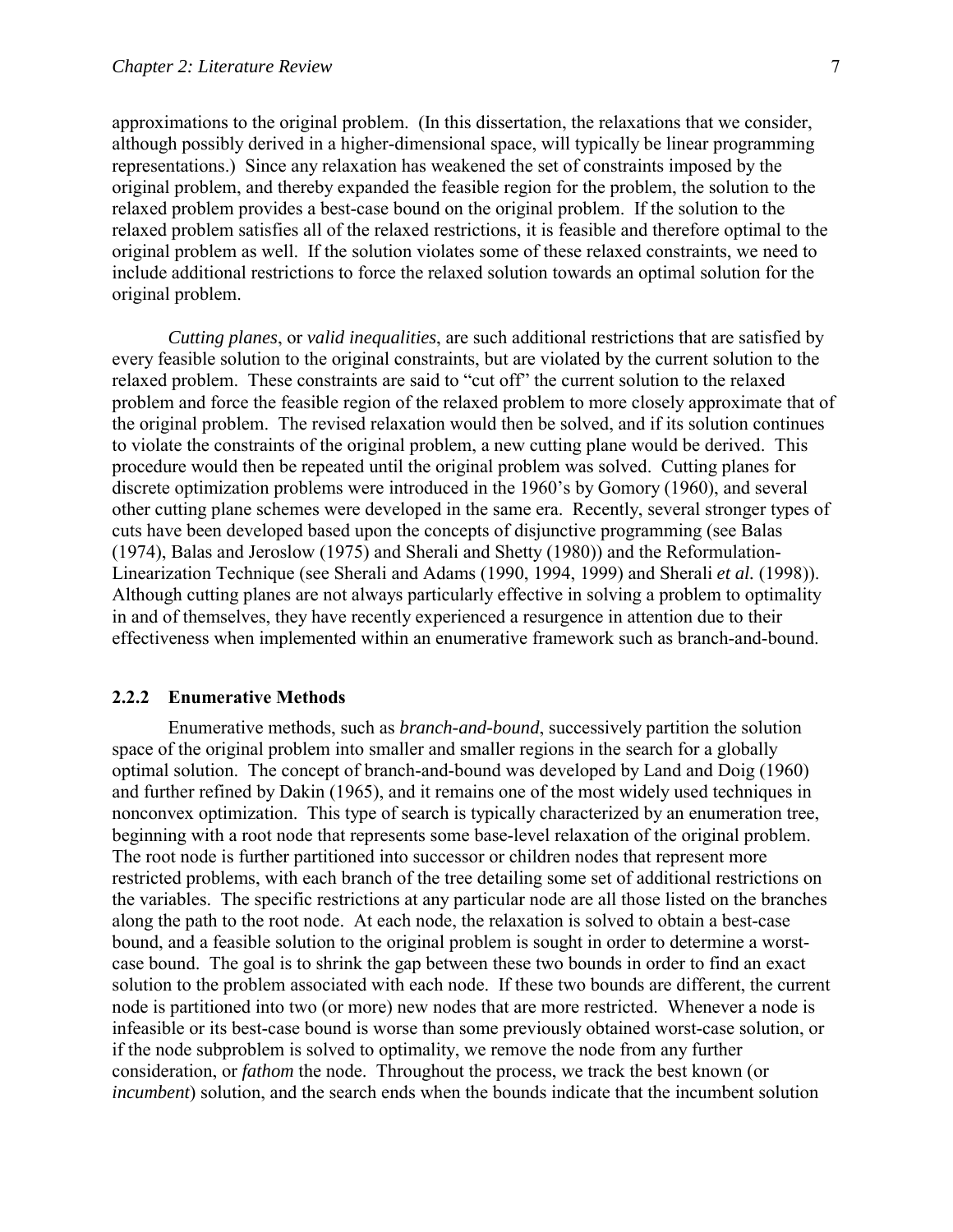<span id="page-19-0"></span>cannot be improved upon, and thus that all active nodes have been fathomed.

Most implementations of branch-and-bound solve some linear programming outer approximation or relaxation to obtain the best-case bound at each node, and a worst-case bound is found by performing a local search in the neighborhood of the relaxation solution. (If the solution to the relaxed problem is feasible to the original problem at that node, then this local search would be unnecessary as an optimal solution would already be at hand.) Since branching occurs whenever the bounds for a node are not sufficiently close to each other, the number of branches can become quite large unless good bounding strategies are employed. Thus, in order to prevent the enumeration tree from becoming prohibitively large, it is essential to have linear programming relaxations that closely approximate the original problem. Cutting planes are often employed within the branch-and-bound framework in order to tighten the bounds obtained at each node. While the cutting planes derived at a particular node are inherently valid for any subsequent node on the same branch, there has recently been increased attention on making these cuts globally valid for any node in the branch-and-bound tree. Such a solution technique, introduced by Padberg and Rinaldi (1987), is known as *branch-and-cut*, and is one of the most popular solution techniques in practice today. In the approach that we develop in Chapter 4, we will discuss one such technique for deriving globally valid cutting planes based upon the solution of a particular subproblem.

### **2.2.3 Benders' Decomposition**

Benders' decomposition has proven to be a powerful technique for solving large-scale linear (and integer) programs since its introduction in 1962. The main idea behind this approach is to group the variables in such a way as to partition the problem into components that are easier to solve. This is accomplished by transforming the problem to create inner and outer optimization problems. The outer optimization, or *master problem*, captures the implicit projection of the original problem onto the space of the "complicating variables" via a set of Benders' constraints or cuts. Only a subset of these constraints is maintained at any stage to produce a *relaxed master problem*, and violated members of this set of cuts are sequentially generated as needed by solving the inner optimization problems, or *subproblems*. By fixing the complicating variables at values determined by the relaxed master problem, the subproblems can be solved with relative ease. The solution procedure, in essence, determines an optimal solution for the current relaxed master problem and solves a subproblem to determine whether or not the prospective solution violates any of the omitted constraints. (As detailed in Chapter 4, practical implementations, however, do not require the master program to be solved to optimality at each stage, and are designed to generate Benders' cuts in the spirit of applying a branch-and-cut procedure on the master program.) The subproblems can provide two types of cuts for the master problem, feasibility and optimality cuts. *Feasibility cuts* are used to eliminate any master program decisions that can produce infeasible inner optimization subproblems, while *optimality cuts* are used to approximate the inner optimization problem's objective value function. Both of these types of cuts can be generated using the dual solution to the subproblem. If no violated constraints are found, then the aforementioned prospective solution is determined to be an optimal solution to the original problem. Otherwise, a (most) violated Benders' cut is generated and this process is reiterated. More details on the Benders' partitioning strategy can be found in several linear or integer programming books (see, for example, Bazaraa *et al*. (1993) or Parker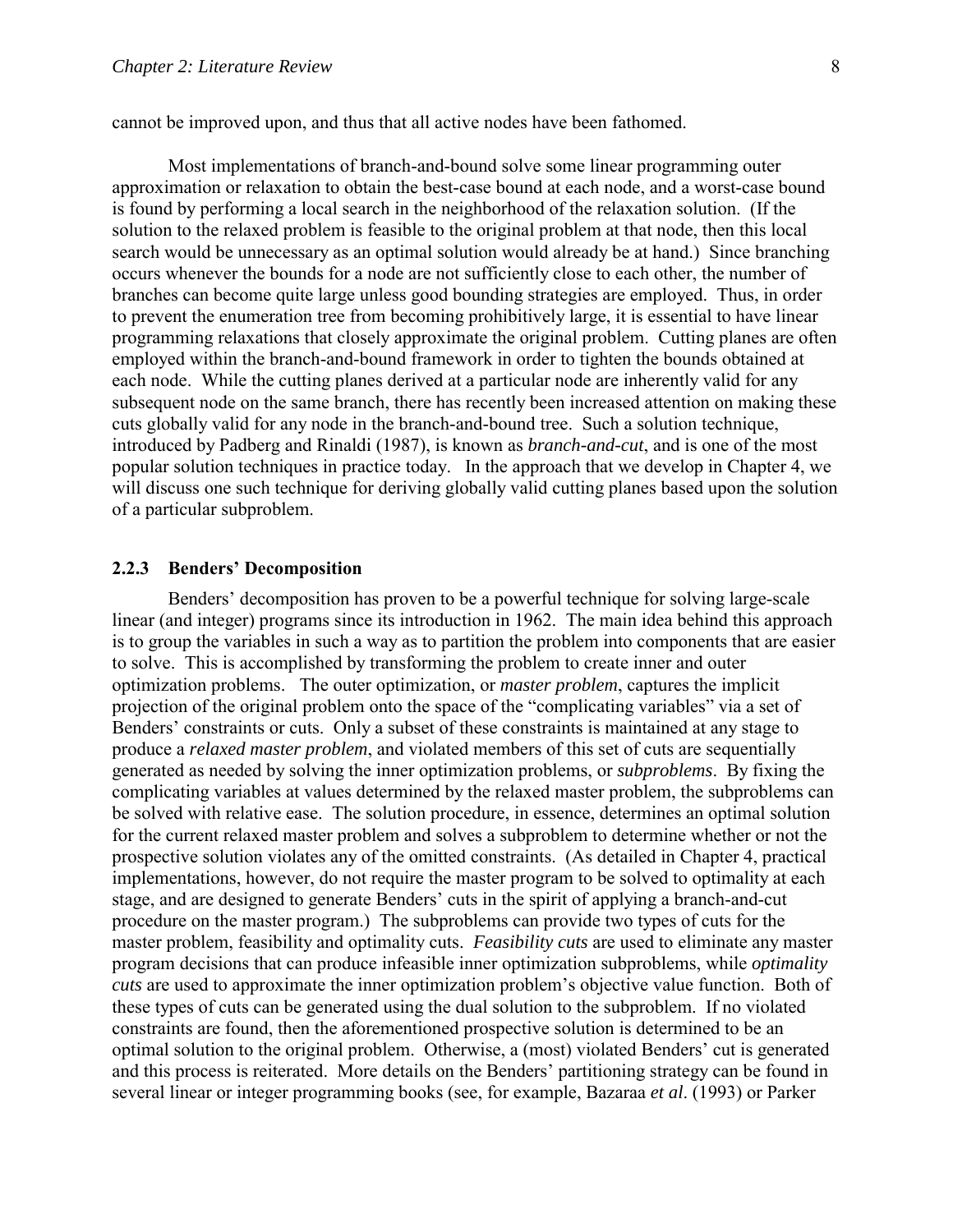<span id="page-20-0"></span>and Rardin (1988)). In Section 2.3.1, we show the details of how Benders' partitioning can be used to solve stochastic programs, and in Chapter 4 we will present a specific application of this technique for discrete problems.

### **2.2.4 Disjunctive Programming**

 Many modern techniques for nonconvex optimization are based on generating polyhedral approximations for the original problem, and the theory and algorithms supporting these approaches can often be viewed in the context of disjunctive programming. Disjunctive programming problems are optimization problems in which the constraints of the problem are given as logical functions of two or more clauses, and typically these clauses are assumed to be linear with respect to the problem variables. Sherali and Shetty (1980) provide a thorough overview of disjunctive programming, as does Balas (1974, 1998), demonstrating how this field subsumes several classes of nonconvex optimization problems. In order to express the logical relationships between two clauses *A* and *B*, the following operations have been defined. A *conjunction*, denoted by  $A \wedge B$ , indicates that both clauses A and B must be true, while a *disjunction*, denoted  $A \vee B$ , indicates that either of the two clauses (or both) must be true. In many cases, the constraints of a disjunctive program restrict solutions to satisfy at least one of the relationships  $A^{h}x \geq b^{h}$ ,  $x \geq 0$  for some  $h \in H$ , where *H* is an index set over the family of restrictions. In this case, the feasible region of the disjunctive program, *F*, can be stated as a union of sets by  $F = \bigcup_{h \in H} \{x : A^h x \ge b^h, x \ge 0\}$  $\bigcup_{h \in H} \{x : A^h x \geq b^h, x \geq 0\}$ . The *disjunctive cut principle* facilitates linear

constraints to be developed to enforce such logical restrictions on the variables. The forward part of the disjunctive cut principle, due to Balas (1974, 1975), associates a set of nonnegative multipliers,  $\lambda^h$ , with each set of constraints,  $A^h x \geq b^h$ , and surrogates this set of constraints into the single inequality,  $(\lambda^h)^T A^h x \ge (\lambda^h)^T b^h$ , for each  $h \in H$ . This set of surrogate constraints is then reduced to a single constraint by taking the pointwise supremum of the left-hand side and

the infimum of the right-hand side of these constraints to yield  $\left| \sup_{h \in H} [(\lambda^h)^T A^h] \right| x \ge \inf_{h \in H} [(\lambda^h)^T b^h]$  $h \setminus T$  *Ah*  $\left[\sup_{h \in H} [(\lambda^h)^T A^h] \right] x \ge \inf_{h \in H} [(\lambda^h)^T b]$ 

as a valid inequality for *F*. Jeroslow (1977) showed that the converse of this statement, known as the reverse part of the disjunctive cut principle, is also true. (Glover (1974) also provided similar results in a different context.) This indicates that any valid inequality for *F* can be uniformly dominated by a disjunctive cut of the above form, implying that the convex hull of *F* can theoretically be obtained by selecting appropriate  $\lambda$ -values.

Much attention has been given to the class of disjunctive programs known as *facial disjunctive programs* (FDP), which are detailed clearly and concisely in Sherali (1999). A facial disjunctive program is generally represented as: minimize  $\{ c^T x : x \in X \cap Y \}$ , where X is a nonempty polytope, and *Y* is given in *conjunctive normal form*, i.e., as a conjunction of disjunctions. More precisely, we have  $Y = \bigcap_{h \in H} \left[ \bigcup_{i \in Q_h} \{x : a_i^h x \ge b_i^h \} \right]$ *i h*  $Y = \bigcap_{h \in H} \bigcup_{i \in Q_h} \{x : a_i^h x \ge b_i^h\} \bigg]$ , where for each  $h \in H = \{1, \ldots, \hat{h}\}\$ , the corresponding disjunction requires that at least one of the inequalities

*h i*  $a_i^h x \ge b_i^h$  be satisfied for some  $i \in Q_h$ . The term *facial* implies that for each  $i \in Q_h$ ,  $h \in H$ ,  ${x : a_i^h x \ge b_i^h}$ *i*  $X \cap \{x : a_i^h x \ge b_i^h\}$  defines a face of *X*. The class of 0-1 mixed-integer programming problems,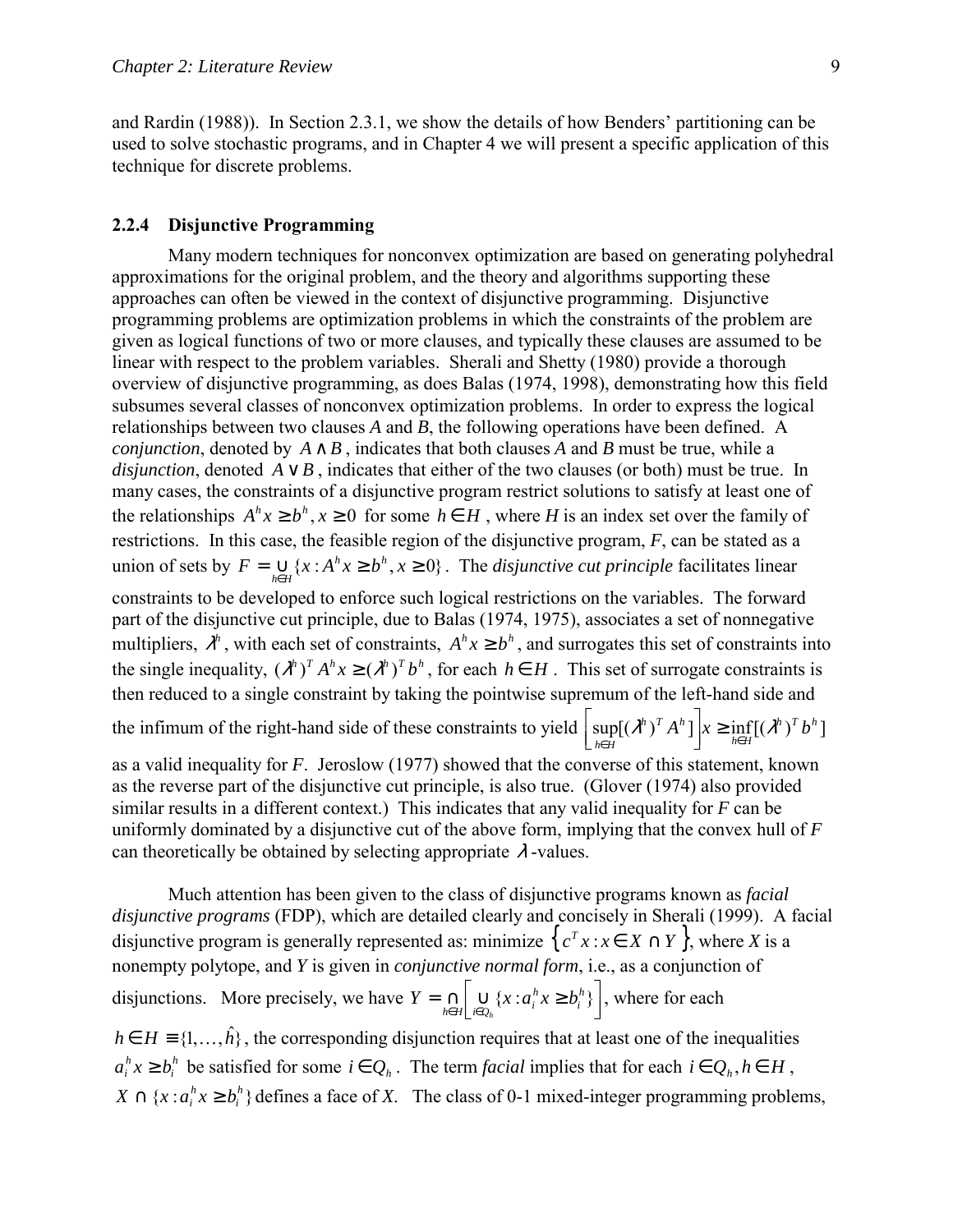<span id="page-21-0"></span>for instance, can be viewed as a facial disjunctive program by taking *X* as the linear programming relaxation of the original problem, *H* as the index set of the binary variables, and  $Y = \bigcap_{h \in H} [(x_h \le 0) \vee (x_h \ge 1)].$  As shown by Balas (1998), it is possible to construct the convex hull of feasible solutions for FDPs in an iterative fashion through a hierarchy of tighter relaxations  $K_0, K_1, \ldots, K_{\hat{k}}$ , starting with  $K_0$  as the linear programming relaxation,  $K_0 = X$ . At each step of the process, Balas has shown how to inductively determine

$$
K_h = \text{conv}\Big[\bigcup_{i \in Q_h} (K_{h-1} \cap \{x : a_i^h x \ge b_i^h\})\Big] \text{ for } h = 1, \dots, \hat{h}, \text{ with } K_{\hat{h}} = \text{conv}(X \cap Y). \text{ Recent work}
$$

in disjunctive programming has focused on generating deep disjunctive cuts within a branch-andcut framework. (Earlier ideas in this vein were proposed by Sherali and Shetty (1980).) Toward this end, Balas *et al*. (1993) have developed *lift-and-project cuts* for 0-1 mixed integer programs by taking  $K_h = \text{conv} [( K_{h-1} \cap \{ x : x_h \leq 0 \}) \cup ( K_{h-1} \cap \{ x : x_h \geq 1 \}) ]$ . In this process, each constraint in  $K_{h-1}$  is multiplied by the factors  $x_h$  and  $(1 - x_h)$ , and the resulting problem is linearized by replacing each product of variables as a single variable. As shown in the next section, however, this process can also be viewed as a direct application of the Reformulation-Linearization Technique (1990).

### **2.2.5 Reformulation-Linearization Technique (RLT)**

 The Reformulation-Linearization Technique (RLT) of Sherali and Adams (1990, 1994, 1999), provides a unifying approach for discrete and continuous nonconvex optimization problems. This approach can be used to generate a hierarchy of relaxations for nonconvex optimization problems that can lead to the convex hull of feasible solutions. The initial purpose of RLT was to address the class of 0-1 (mixed) integer linear and polynomial programming problems (Sherali and Adams (1990)), but it has since been extended to continuous nonconvex programming problems (Sherali and Tuncbilek (1992)). The main construct of RLT begins by multiplying problem constraints by a group of factors, known to be nonnegative for any feasible solution, where each factor is defined in terms of the original problem variables. Following this step, product terms of variables are replaced by a set of new variables in order to re-linearize the problem. This yields a relaxation derived in a higher dimensional space. The most basic factors used in the multiplication process, known as *bound-factors*, are based upon the premise that for any feasible solution  $x_j$  for  $j \in N \equiv \{1, ..., n\}$ , we have  $(x_j - l_j) \ge 0$  and  $(u_j - x_j) \ge 0$ , where  $l_i$  and  $u_j$  are, respectively, the given (or implied) lower and upper bounds for the variable  $x_j$ . These individual terms can then be used to construct nonnegative bound-factors of the form  $\prod_{j \in J_1} (x_j - l_j) \prod_{j \in J_2} (u_j - x_j)$ 1  $J \in J_2$ *j J*  $j - \lambda_j$ *j J*  $f(x_j - l_j)$   $\prod (u_j - x_j)$ , where  $J_1$  and  $J_2$  are appropriate index sets. In the case of continuous nonconvex optimization problems, each of the variables are used within these bound-factor products, and moreover, indices might repeat within the sets  $J_1$  and  $J_2$ . However, in the context of 0-1 mixed-integer optimization problems, only the integer-restricted variables need be considered, and  $J_1$  and  $J_2$  are subsets of *N* with  $J_1 \cap J_2 = \emptyset$ . Specifically, focusing on 0-1 problems, for any level *d* in the hierarchy of relaxations produced by RLT,  $0 \le d \le n$ , the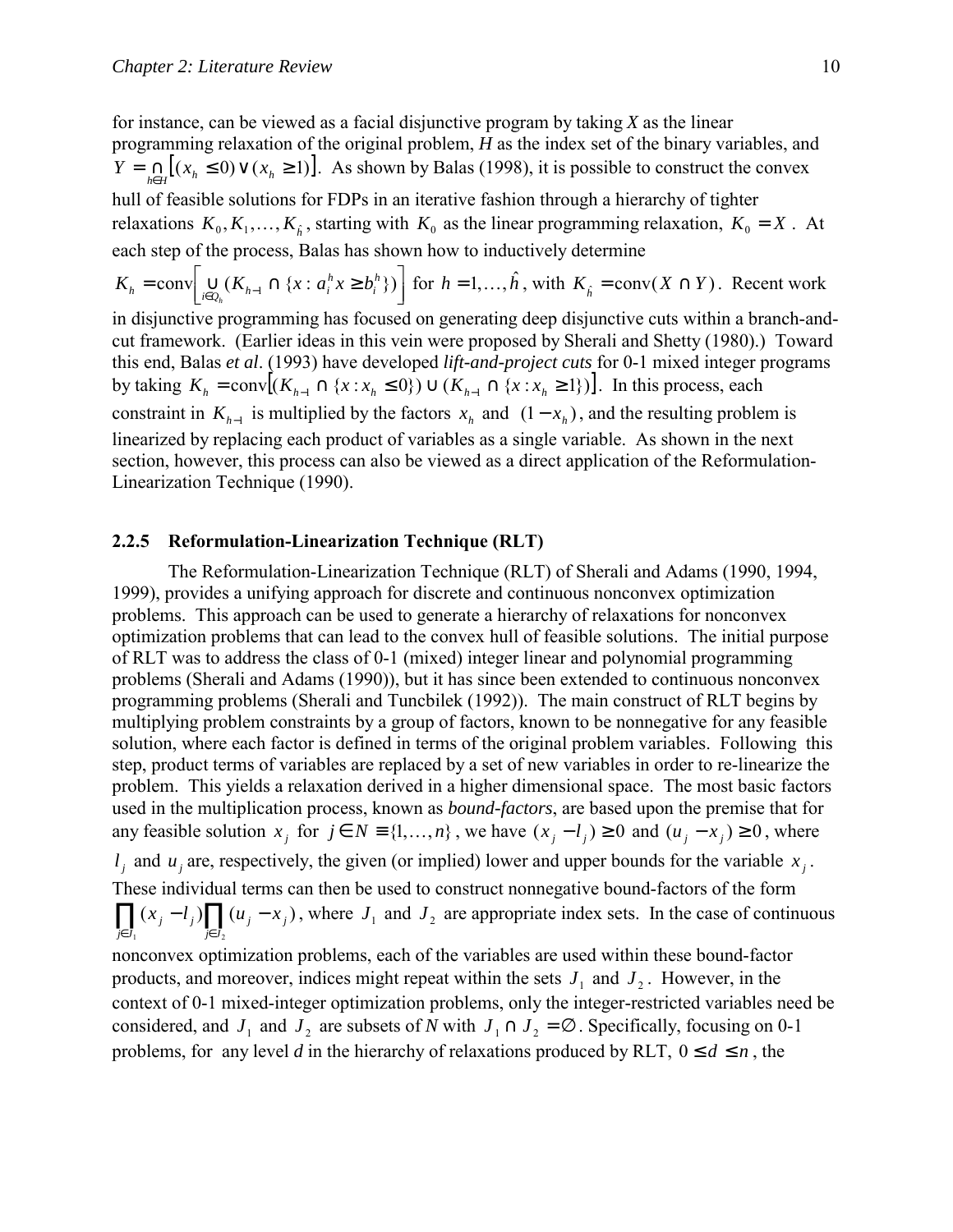bound-factors of order *d* are given as 
$$
F_d(J_1, J_2) = \left[ \prod_{j \in J_1} (x_j - l_j) \right] \left[ \prod_{j \in J_2} (u_j - x_j) \right]
$$
, for all   
  $J_1, J_2 \subseteq N$  such that  $J_1 \cap J_2 = \emptyset$  and  $|J_1 \cup J_2| = d$ .

The level-*d* relaxation of the original problem is obtained by multiplying each of the constraints by every bound-factor of order *d*. The process for constructing a level-*d* RLT relaxation is comprised of two basic steps, a reformulation step and a linearization step, as summarized below.

**Step 1 (Reformulation Step):** Multiply each inequality in the original problem (including upper and lower bounds on the variables) by each factor  $F_d(J_1, J_2)$ . In the case of 0-1 integer programming, we may tighten the formulation by noting that  $x_j^2 \equiv x_j$ and  $x_i(1 - x_i) \equiv 0$  for any binary  $x_i$ .

**Step 2 (Linearization Step):** Linearize the resulting formulation in a higher dimensional space by defining a new variable to replace each distinct term that represents the product of original variables.

For the case of 0-1 mixed integer programming problems, common notation gives the binary variables  $x_i$  for  $j = \{1, ..., n\}$ , while the continuous variables are represented by  $y_k$  for  $k = \{1, \ldots, m\}$ . Given this notation, we linearize the resulting product terms using the variable substitutions  $w_j \equiv \prod_{j \in J}$  $w_j \equiv \prod_{j \in J} x_j$  and  $v_{jk} \equiv y_k \prod_{j \in J}$ *j J*  $v_{jk} \equiv y_k \prod x_j$  for  $k = \{1, \dots, m\}$ . In the case of continuous problems, however, all of the variables are assumed to be given as  $x_i$  for  $j = \{1, \dots, n\}$ , and each of these variables is used to create the bound-factors. In this case, the typical substitution is given as  $X_j \equiv \prod_{j \in J}$ *j J*  $X_j \equiv \prod_i x_j$ , where *J* might have replicated indices from *N*.

In the case of 0-1 (mixed) integer programming problems with binary variables, Sherali and Adams have shown that a hierarchy of RLT relaxations can be obtained as *d* varies from 0 to *n*, starting with the linear programming relaxation with  $d = 0$ , and ending with the convex hull of feasible solutions for  $d = n$ . We note, however, that the process at level *n* involves multiplying each constraint by  $2^n$  such bound-factors, which increases the size of the problem exponentially. The RLT process is by no means limited to the realm of 0-1 discrete optimization problems. As detailed in Sherali and Adams (1996, 1999), the RLT process has also been used to solve general integer programs, continuous polynomial programming problems, 0-1 quadratic programs, continuous and discrete bilinear programming problems, and indefinite quadratic programs. In all of these cases, the same conceptual two-step process is applied with appropriate specializations, and tighter formulations can be derived by applying higher levels of RLT.

Due to the tremendous growth in problem size at higher levels of RLT, levels greater than one or two are rarely used in practice. Sherali and Adams, however, have shown that lower level RLT applications, even the most basic level-one application, have proven very effective in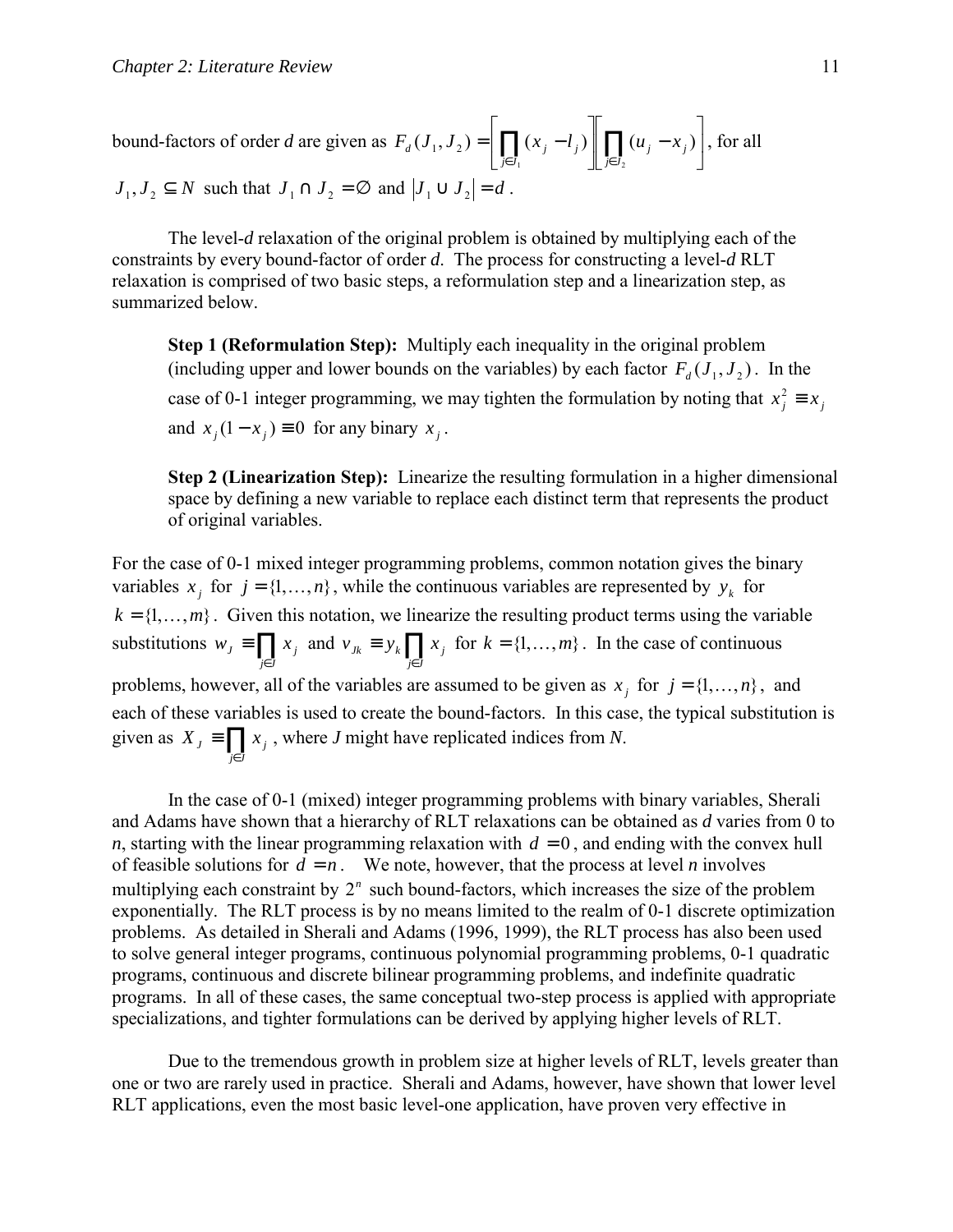<span id="page-23-0"></span>tightening problem relaxations for many classes of problems. In addition, several other strategies have been developed in order to tighten the lower level RLT relaxations, including the use of projected implications from higher level applications. One such tactic at level-one itself is to also multiply the original constraints by *constraint factors*,  $(\alpha x - \beta) \ge 0$ , for any structural inequalities  $\alpha x \ge \beta$  that are implied by the original constraints, and then to apply the traditional linearization strategies. This can be particularly effective with constraints containing special structures. In addition, the concepts of RLT can be used to generate cutting planes to sequentially create tight representations of the problem in the vicinity of optimal solutions, rather than to develop *a priori* a tight representation of the entire feasible region during the modeling phase itself. A new tightening strategy, based upon incorporating concepts from semidefinite programming into RLT, will be presented in Chapter 3 of this dissertation.

### **2.2.6 Semidefinite Programming (SDP)**

 Semidefinite programming (SDP) offers a related relaxation strategy to RLT for solving certain types of nonconvex programming problems. Semidefinite programs are similar to LPs, except that the vector of variables is replaced by a matrix of appropriate variables, a special product operation is defined in lieu of the usual matrix-vector operations, and the matrix of variables is restricted to be positive semidefinite (**PSD**), in contrast with the nonnegativity constraints on the variables in linear programming. SDP has been receiving increased attention from the mathematical programming community since its inception over the past 5-10 years. Part of the reason for its popularity, as pointed out by Vandenberghe and Boyd (1996), is that SDP unifies several areas of mathematical programming (including linear and quadratic programming) from a theoretical point of view. Active set methods (similar to the simplex method in LP) were originally employed to solve SDP problems, but more recently, as shown by Alizadeh (1995), many interior point methods for solving linear programs can be directly modified and used to solve semidefinite programs in polynomial time. For a detailed overview of SDP, see Vandenberghe and Boyd (1996) or Alizadeh (1995). For articles that address theoretical results as well as various specific applications pertaining to SDP, see also: Wolkowicz *et al*. (2000), Todd (1998), Bertsimas and Zhang (1998), Ramana and Pardalos (1996), Ramana and Goldman (1995), and Goemans and Williamson (1995).

In general, semidefinite programming is the minimization of a linear function of symmetric matrices, subject to the constraint that an affine combination of these matrices is positive semidefinite. Recall that the following are equivalent for a symmetric *n* x *n* matrix *U*:

- 1. *U* is positive semidefinite (PSD), denoted as  $U \succeq 0$ .
- 2.  $z^T Uz \ge 0$  for all nonzero  $z \in R^n$ .
- 3. All eigenvalues  $\lambda_i(U)$ ,  $j = 1,...,n$ , of *U* are nonnegative.

The definition for a positive definite (PD) matrix is the same, but with strict inequalities. A common form of an SDP is given by:

> **SDP**: minimize *C* • *X* subject to  $A_i \bullet X = b_i, \quad i = 1,...,m$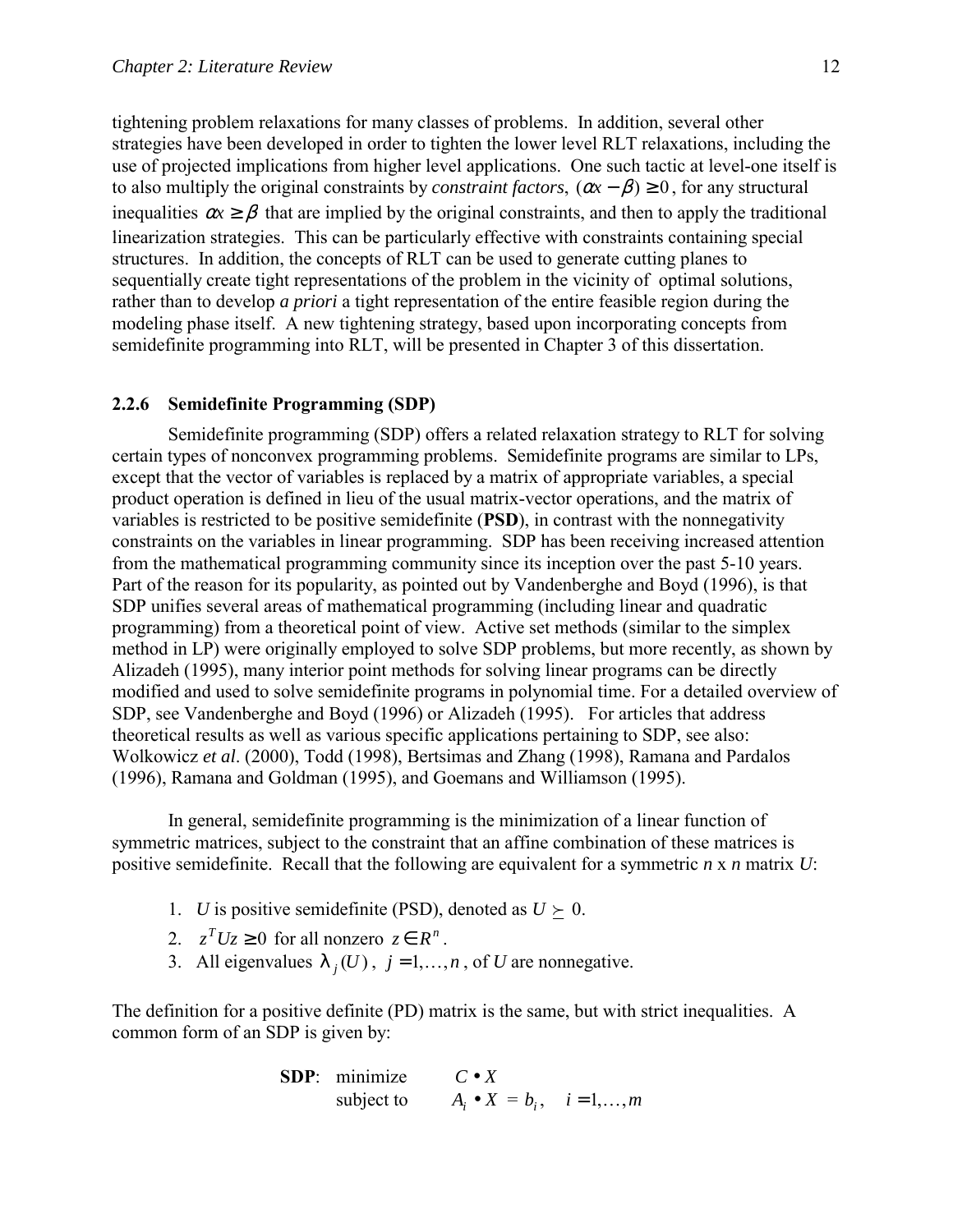$X \succeq 0$ ,

where  $X, C, A_1, \ldots, A_m \in R^{n \times n}$  and  $b \in R^m$ . The dot product of matrices *A* and *B*, denoted as *A*• *B*, is defined as the trace of the matrix *A<sup>T</sup>B*. That is, *A*• *B* =  $\sum_{i} \sum_{j}$  $A \bullet B = \sum_{i} \sum_{j} A_{ij} B_{ij}$ . SDP is nonlinear

and nonsmooth, but it is a convex optimization problem (see Vandenberghe and Boyd (1996) for a proof). Semidefinite programming shares the concepts of duality and complementary slackness, as well as some well-known theorems in linear programming such as weak duality. For a review of these theorems, see Vandenberghe and Boyd (1996). A semidefinite program can also be represented as a semi-infinite linear program, which is defined as a linear program having a finite number of variables and an infinite number of constraints. This is clear from the definition of PSD, since  $X \succ 0$  implies that  $z^T X z \ge 0$  for all  $z \in R^n$ .

 Semidefinite programming is often used to obtain lower bounds for nonconvex optimization problems. A common strategy for developing an SDP relaxation commences by modifying the problem (if necessary) to create constraints containing the term  $xx^T$ . The substitution  $X = xx^T$  is next used, noting that *X* is PSD and rank-one by construction. In order to relax the problem, the constraint  $X = xx^T$  is then replaced by  $X \succeq 0$ , or more strongly

by  $X \succeq xx^T$ . Note that the latter constraint may be expressed as  $\begin{vmatrix} x & x \\ x^T & 1 \end{vmatrix} \succeq 0$ J  $\begin{vmatrix} X & x \\ x^T & 1 \end{vmatrix}$ L  $\mathsf{L}$  $x^T$  $\begin{bmatrix} X & x \\ r & 1 \end{bmatrix} \succeq 0$ .

 Interior point methods are usually used to solve semidefinite programs. Alizadeh (1995) has shown that although several variations of these methods have been proposed, they have a similar structure, the same worst-case behavior, and similar performance in practice. The solution procedures generally solve one or two least-squares problems to determine a primal and dual search direction, as well as to compute a suitable step length. These two calculations comprise the majority of computation time per iteration. Vandenberghe and Boyd (1996) state that, in theory, the number of iterations required to solve an SDP to a specified accuracy grows no faster than the square root of the problem size. In practice, however, the algorithms converge much faster. In most cases, the number of iterations required is about 5-50, with almost no regard to problem size.

 Semidefinite programming has been used, for example, to provide relaxations for the max-cut problem, in which the task is to select a maximally weighted set of arcs that separate the nodes of a graph into two disjoint sets. After some manipulation, this problem can be formulated as the optimization of a quadratic function over a hypercube, which happens to be NP-hard. This problem may be stated as follows:

**MC**: maximize  $x^T L x$ subject to  $x \in \{-1,1\}^n$ .

Observe that the constraint simply requires  $x_i^2$  to equal 1 for all *i*. To obtain an SDP relaxation of this problem, we can define  $X = xx^T$ , constrain each diagonal element to equal one, and relax X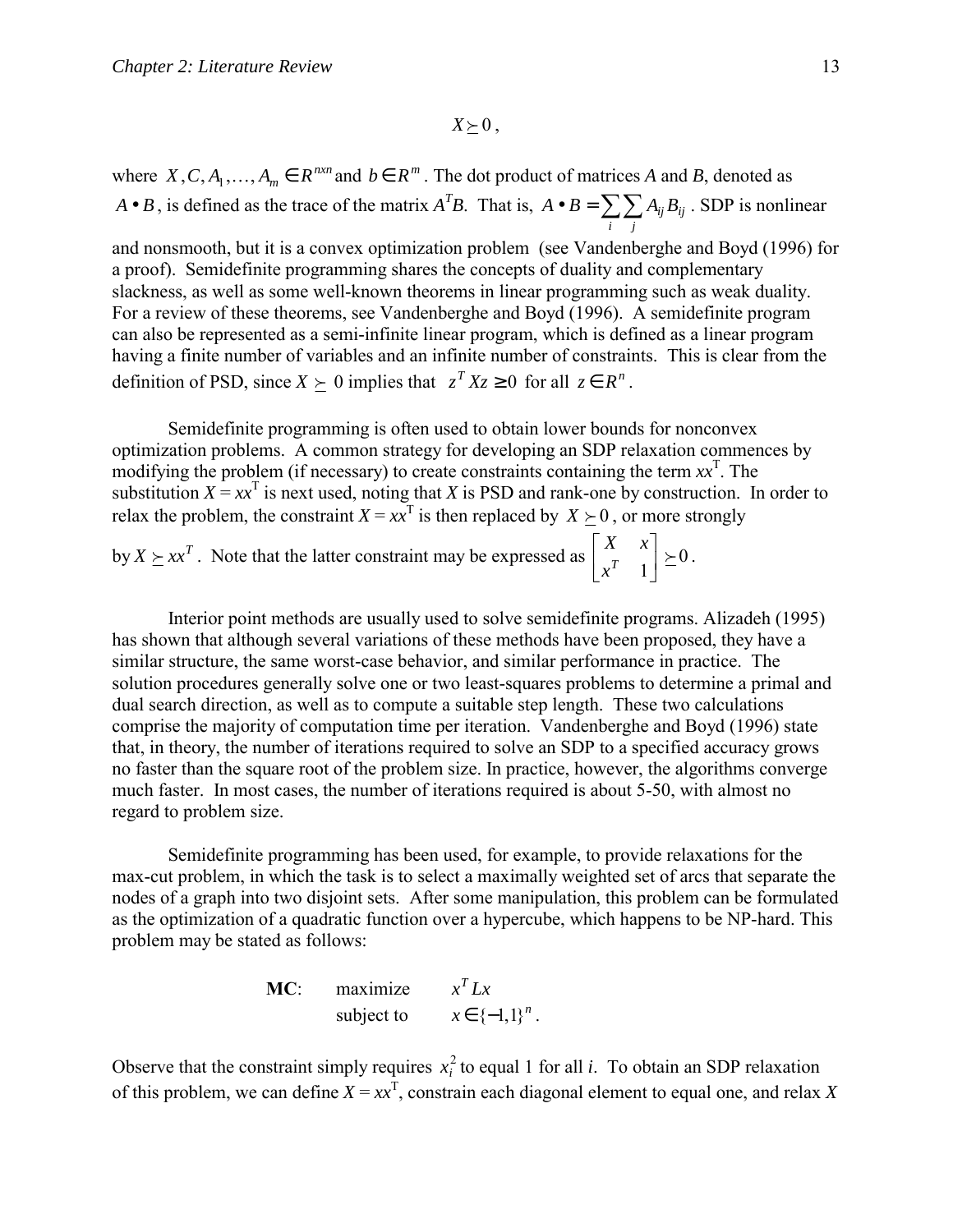to be any PSD matrix. This gives the following, noting that  $x^T Lx \equiv L \bullet (xx^T)$ .

**SDP(MC)**: maximize 
$$
L \bullet X
$$
  
subject to  $diag(X) = e$   
 $X \succeq 0$ .

Upon solving SDP(MC), the resultant matrix *X* must be transformed back into the vector *x* to derive a solution for the original problem. Goemans and Williamson (1995) have developed a *<sup><i>'*randomized algorithm' for this procedure, and they have proven that their solution has an</sup> expected maximum error of 13.8%.

 Although the bounds provided by Goemans and Williamson are promising, it is shown that a branch-and-bound routine using only SDP relaxations cannot solve large problems. For this reason, Helmberg and Rendl (1998) have developed a solution procedure, combining SDP relaxation with cutting planes, that is both fast and robust. After an exact solution to the SDP relaxation has been found, Helmberg and Rendl transform *X* into the vector *x* by rounding each row of *X* to a  $\{-1,1\}$  vector. Next they vary the signs of the elements until there is no improvement in the objective function. The best of these rows is taken as the max-cut, and in many cases, this rounding procedure produces an optimal cut. If it does not, they use several criteria to try to generate an inequality that is violated by the current solution, and they append this to the problem. Since adding constraints adds more dimensions (and more work) to finding the search direction, the authors recommend adding only several of the strongest inequalities to the problem, even though many violated constraints may be detected. After these constraints are added to the problem, the authors restart their primal-dual algorithm. In addition to adding inequalities after the solution of the SDP relaxation (called a large-add), they also append some constraints during the process of solving the current relaxation (small-add). The overall procedure constructs the SDP relaxation of the problem and iteratively performs a large-add followed by 10 small-adds, terminating when the gap between the upper bound and the best known solution falls to within a pre-specified range. The results of their computational experience in combining SDP with cutting planes in this fashion are promising, albeit at a high computational cost. Helmberg and Rendl noted that the first round of adding inequalities typically yielded significant improvements while the improvement from later iterations was less dramatic. The authors hence recommend using one phase of adding the inequalities (1 large-add, 10 small-adds) within a branch-and-bound framework. It is worth noting that in their computational experiments, the relatively small problems having fewer than 50 nodes typically required no branching, being solved at the root node itself.

 Benson, Ye, and Zhang (1998) have also addressed quadratic optimization problems using SDP relaxations. They have applied a polynomial-time dual-scaling algorithm to an SDP relaxation and combined it with heuristic procedures to achieve results for test problems of dimension 800 to 10,000. The problem considered by Benson *et al*. is of the form:

**QP1:** minimize 
$$
\hat{C} \cdot (vv^T) + \hat{c}^T x
$$
  
subject to  $\hat{A}_i \cdot (vv^T) + \hat{a}_i^T x = b_i, \forall i = 1,..., m$   
 $x \ge 0$ ,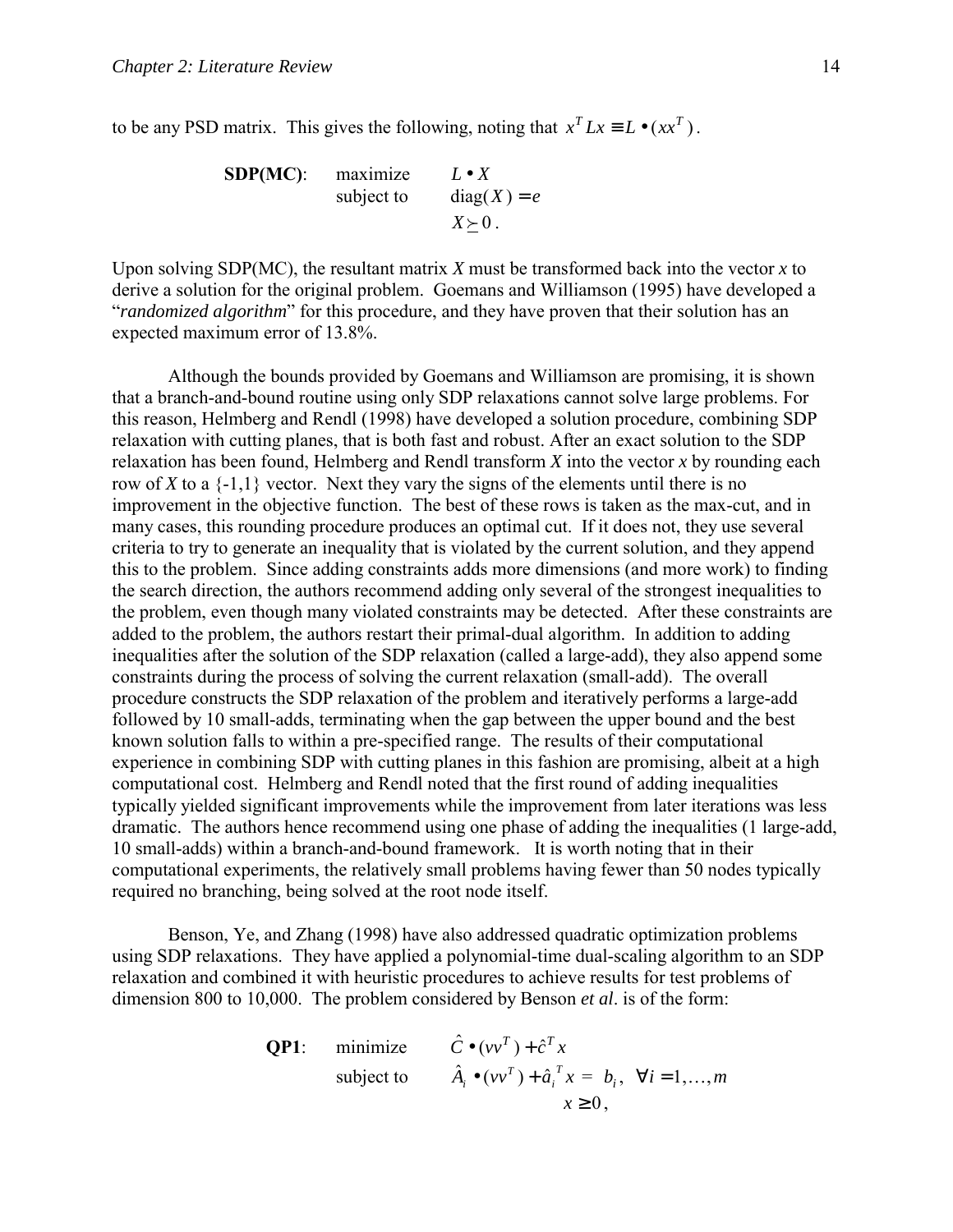where  $\hat{C}$  and  $\hat{A}_i$  are given symmetric matrices,  $\hat{a}_i$  and  $\hat{c}$  are given column vectors, and *v* and *x* are the unknown variable vectors. Several combinatorial and optimization problems, including graph partitioning problems and box-constrained quadratic problems, can be put into this general form. Typically  $\hat{A}_i$  is a sparse matrix of rank one,  $\hat{C}$  is sparse, and  $\hat{a}_i$  is either null or equal to the *i*<sup>th</sup> unit vector. The authors make the standard substitution,  $X = vv^T$ , and then relax *X* to be any positive semidefinite matrix. Their computational experience has shown that the parameter values that work well at one point may be very different from the ones that work well at another point. For this reason, their dual-scaling algorithm computes four dual step directions by using four different input parameter values. If none of the four directions yields an improving solution, the input parameter is reverted to a multiple of the value that was used at the previous iteration. Five types of problems have been solved using a software package (DSDP) that contains their dual-scaling algorithm along with the aforementioned randomized algorithm. Their solution method was the first study to solve SDP relaxations of combinatorial problems having over 1000 variables.

 Kojima and Tuncel (1999) have used the SDP approach to provide successive convex relaxations for problems having nonconvex feasible regions. They have developed two methods, the Successive Semidefinite Relaxation (SSDP) Method and the Successive Semi-Infinite Linear Program (SSILP) Relaxation Method. The SSILP is similar to the Reformulation-Linearization Technique (RLT) for continuous polynomial programs as developed by Sherali and Tuncbilek (1995). Kojima and Tuncel focus on problems having a linear objective function maximized over a nonconvex region that is described by a finite number of quadratic inequalities. They develop a procedure known as discretization to approximate an infinite number of semi-infinite SDPs (or LPs) by a finite number of standard SDPs (LPs) using a finite number of linear inequalities. A second technique, known as localization, is used when only an upper bound is required on the objective value for a particular objective function. This effort concentrates on finding a convex hull representation only in a suitable local neighborhood. Kojima and Takeda (1999) have performed a complexity analysis for the convex relaxation scheme proposed by Kojima and Tuncel. They found that even though the successive relaxations involve a finite number of problems having a finite number of constraints, the problem size still grows rapidly when higher accuracy is required, making the solution procedure impractical. Takeda *et al*. (1999) further reduced the problem to obtain an implementation containing a reasonable number of constraints. Their research focuses on an implementation of the Discretized-Localized version of SSILP. Their computational experience (on six types of test problems) shows that this method provides better approximations as compared with algorithms that use a single application of semidefinite programming or semi-infinite linear programming relaxations.

 More recently, there has been an impetus of research related to reformulating and solving SDPs as ordinary nonlinear programs. Vanderbei and Benson (2000) propose a smooth, convex, finite nonlinear programming representation of a given positive semidefinite constraint  $X \succeq 0$ , by noting that a symmetric matrix *X* is PSD if and only if it can be factored as  $X = LDL^T$ , where *L* is a unit lower triangular matrix, and *D* is a diagonal nonnegative matrix . Denoting  $d_i(X)$ ,  $j = 1,...,n$ , as the diagonal elements of *D* for a given  $n \times n$  symmetric matrix *X*,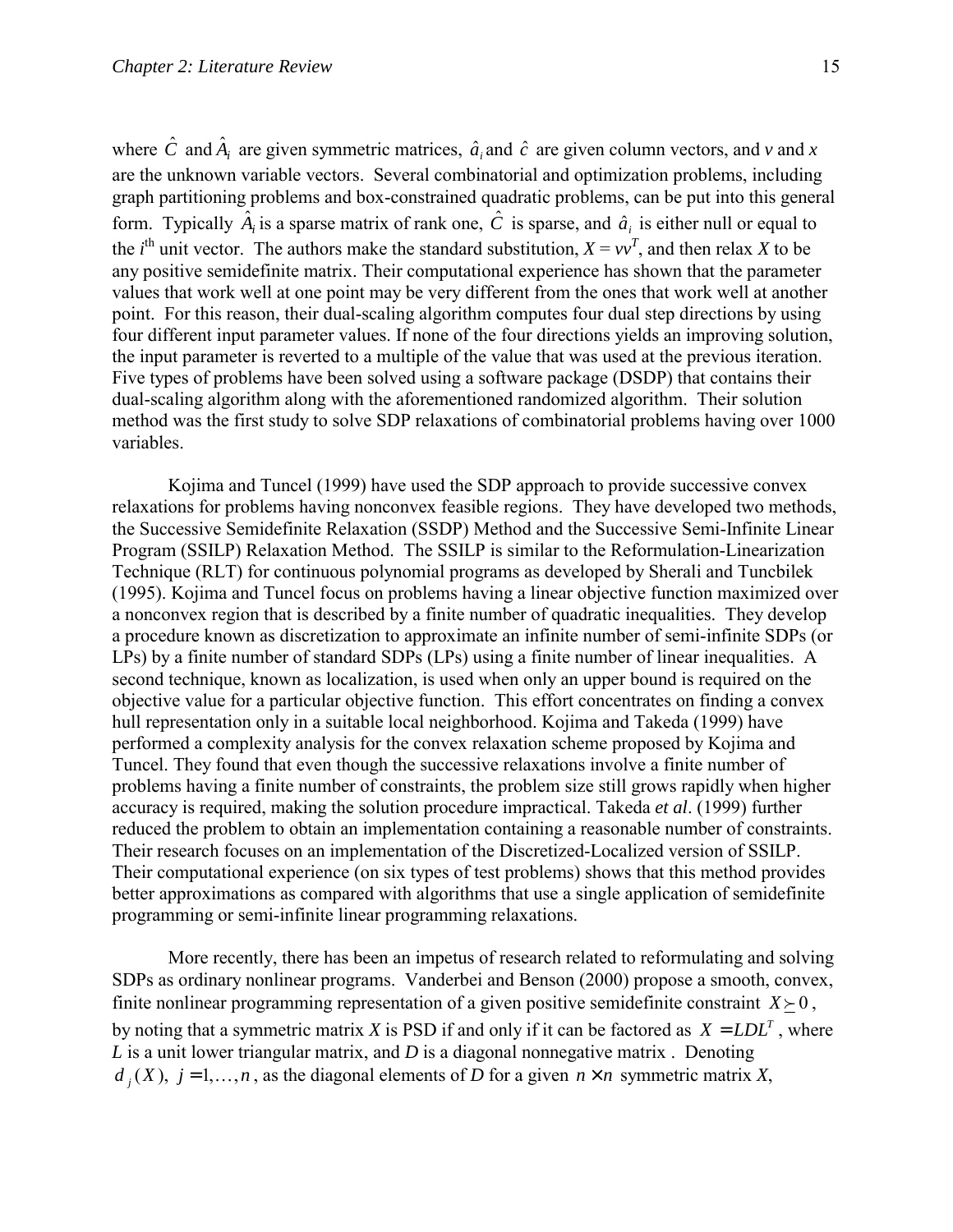Vanderbei and Benson show that each  $d_i(X)$  is a concave function of the elements of *X*, and moreover, is twice continuously differentiable on the set of PSD matrices. Accordingly, they replace *X*  $\ge$  0 by the nonlinear, smooth constraints *d* { (*X*) ≥ 0 for *j* = 1, ..., *n*, and develop a specialized interior-point algorithm for solving the underlying semidefinite program. Burer and Monteiro (2000) consider linear semidefinite programs in the standard form to

minimize 
$$
\{C \bullet X : A_i \bullet X = b_i \text{ for } i = 1, ..., m, X \succeq 0\}
$$
,

where *C* and *A<sub>i</sub>*,  $i = 1,...,m$  are symmetric  $n \times n$  matrices. They show that this problem can be solved as a nonlinear program in which *X* is replaced by a low-rank factorization  $RR^T$ , where *R* is an  $n \times r$  matrix, with *r* taken as  $\lceil \sqrt{2m} \rceil$ . An augmented Lagrangian approach is then proposed to solve this resulting problem, using a limited-memory BFGS scheme for the innerloop minimization process. However, the authors note that several local minima might exist, and offer no theoretical proof of convergence, although encouraging empirical results are presented.

 Shor (1998) develops an alternative nondifferentiable optimization approach to semidefinite programming based on incorporating the nonsmooth convex constraint that restricts the smallest eigenvalue of *X* to be nonnegative. Given a symmetric  $n \times n$  matrix *X*, if we denote the *n* real eigenvalues of *X* arranged in nondecreasing order by  $\lambda_i(X)$ ,  $j = 1,...,n$ , then  $X \succeq 0$  is equivalent to the condition that  $\lambda_1(X) \geq 0$ . Moreover, if we denote  $\alpha^j \equiv \alpha^j(X)$ ,  $j = 1,...,n$ , as the set of linearly independent normalized eigenvectors corresponding to  $\lambda_i(X)$ ,  $j = 1,...,n$ , then noting that  $\lambda_j(X) = (\alpha^j)^T X \alpha^j \ \forall j = 1, ..., n$ , we have that  $X \succeq 0 \Leftrightarrow \lambda_j(X) \ge 0$  for  $j = 1,...,n \Leftrightarrow (\alpha^{j})^{T} X \alpha^{j} \ge 0$  for  $j = 1,...,n$ . It is interesting to note that as a function of symmetric matrices *X*,  $\lambda_1(X)$  is a concave, but nondifferentiable, function (see Shor (1998), for example), although as demonstrated by Vanderbei and Benson (2000), the remaining eigenvalue functions  $\lambda_i(X)$  for  $j = 2, \dots, n$ , do not necessarily enjoy this concavity property. Furthermore, by the Raleigh-Ritz formula (which can be readily verified via the normalized eigen-basis diagonalization process), we have that

$$
\lambda_1(X) = \min_{\|\alpha\|=1} \operatorname{sum}(\alpha^T X \alpha).
$$

Observe that as a function of *X*,  $\lambda_1$  is hereby characterized as the minimum of a family of linear functions, and is therefore concave with a set of subgradients that can be characterized in terms of the normed eigenvectors  $\alpha^*$  associated with  $\lambda_1(X)$ , where  $\lambda_1(X) = {\alpha^*}^T X \alpha^*$  for each such  $\alpha^*$ . Accordingly, Shor (1998) incorporates the nonsmooth convex constraint  $\lambda_1(X) \ge 0$  in the model formulation, in lieu of  $X \geq 0$ , and proposes a nondifferentiable optimization strategy.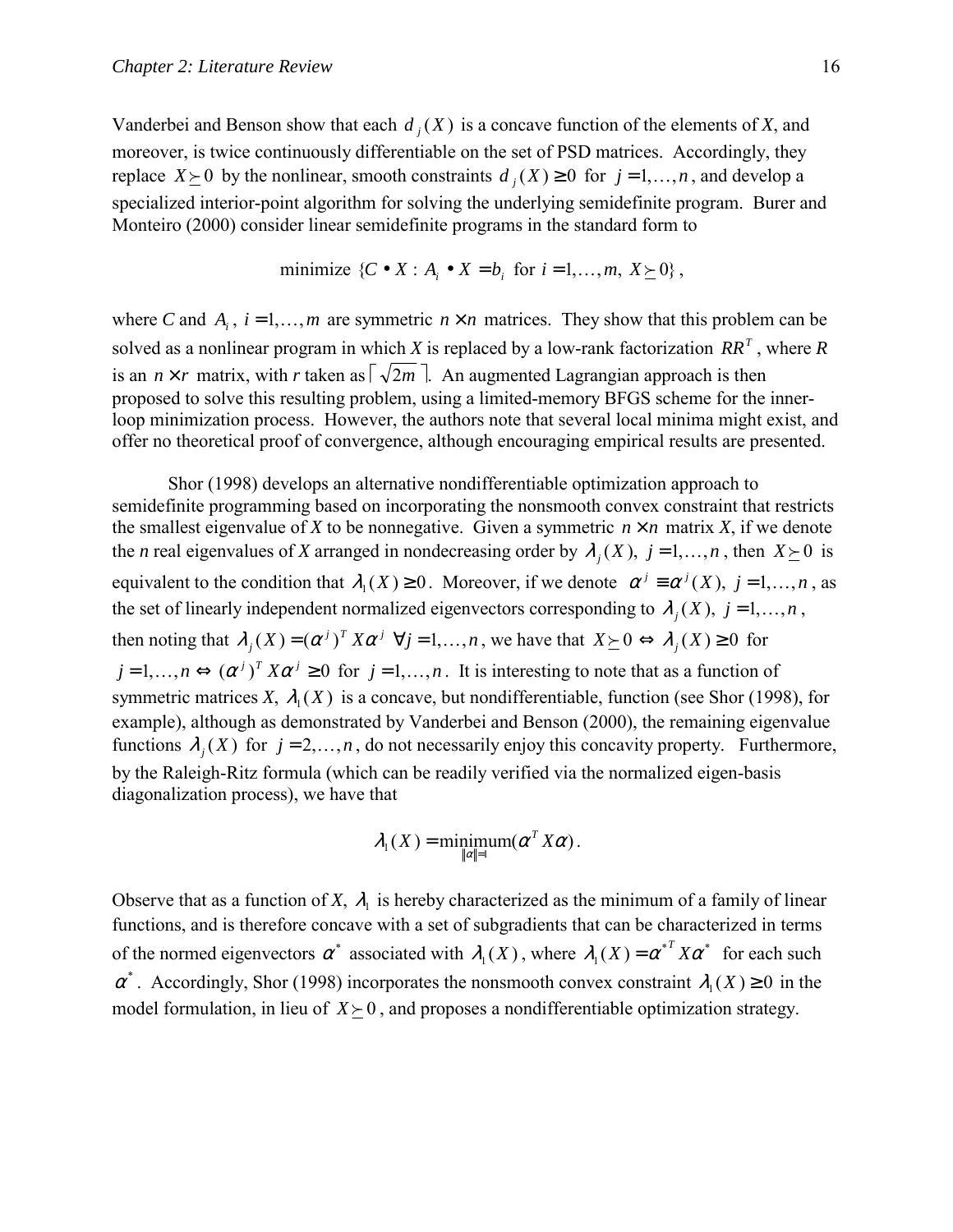## <span id="page-28-0"></span> **2.3 Some Relevant Application Areas of Nonconvex Optimization**

 In Chapters 4 and 5 of this dissertation, we will focus on two particular types of nonconvex optimization problems, namely stochastic programming and facility location problems. We therefore review some of the relevant literature in these areas in the following two sections.

### **2.3.1 Stochastic Programming Problems**

Stochastic programs are mathematical programs where some of the problem parameters are not known with certainty, but rather, their values are known to follow some probabilistic distributions. Dantzig and Beale independently proposed the basic concepts of stochastic programming in 1955, with Dantzig calling the area "Linear Programming Under Uncertainty" and Beale labeling it "Linear Programming with Random Coefficients." The application areas of stochastic programming can be as varied as those of linear programming, but applications in production, financial planning, airplane scheduling, power generation, and vehicle routing are among the most common. The literature on stochastic programs focuses largely on two-stage stochastic programs with recourse. In theory, multi-stage programs can be handled in a similar fashion via a nested approach, but in practice, this process is cumbersome to implement. In these problems, the first-stage decisions must be made before the relevant random components of the environment are realized, and then, a set of second-stage (or recourse) variables is used to compensate for the ensuing effect of the environment. In the context of production planning, for example, the first-stage variables might include the number of worker-hours required to meet customer demand, where the latter is not known with certainty at the time of scheduling. If the actual customer demand is not met exactly by the first-stage decision, recourse actions (such as using overtime, underutilizing the workforce, or laying off workers) may be used, but they generally incur a penalty cost. The goal of the stochastic program is to optimize the first-stage costs plus the expected recourse costs. Some notable applications of stochastic programming include scheduling (Birge and Dempster, 1996), financial planning (Carino *et al*., 1994), power generation (Murphy *et al*., 1982), facility location (Laporte *et al*., 1994), and vehicle routing (Laporte *et al*., 1992). For more information on stochastic programming in general, we refer the reader to recent books on stochastic programming by Ermoliev and Wets (1988), Kall and Wallace (1994), and Birge and Louveaux (1997).

There are several popular methods for solving two-stage stochastic LPs with recourse, and most of these rely on the underlying principle of Benders' decomposition. The inherent structure of these problems lends itself to a natural partitioning of the variables. The first-stage investment, resource acquisition or location-type decisions, represent the complicating variables, while the subproblems determine the best recourse actions for each realization of the environment, given any first-stage decisions. A common practice is to approximate continuous distributions with discrete ones, which allows the expected recourse function to be calculated as a simple weighted sum. In the case of stochastic programs with integer recourse, Schultz (1995) has shown that, under mild conditions, discrete distributions can effectively approximate continuous ones to any given accuracy. Consequently, assume that there are *L* possible environments,  $\tilde{\xi}^i$ ,  $l = 1,...,L$ , each occurring with a respective probability of  $p_l$ . The set of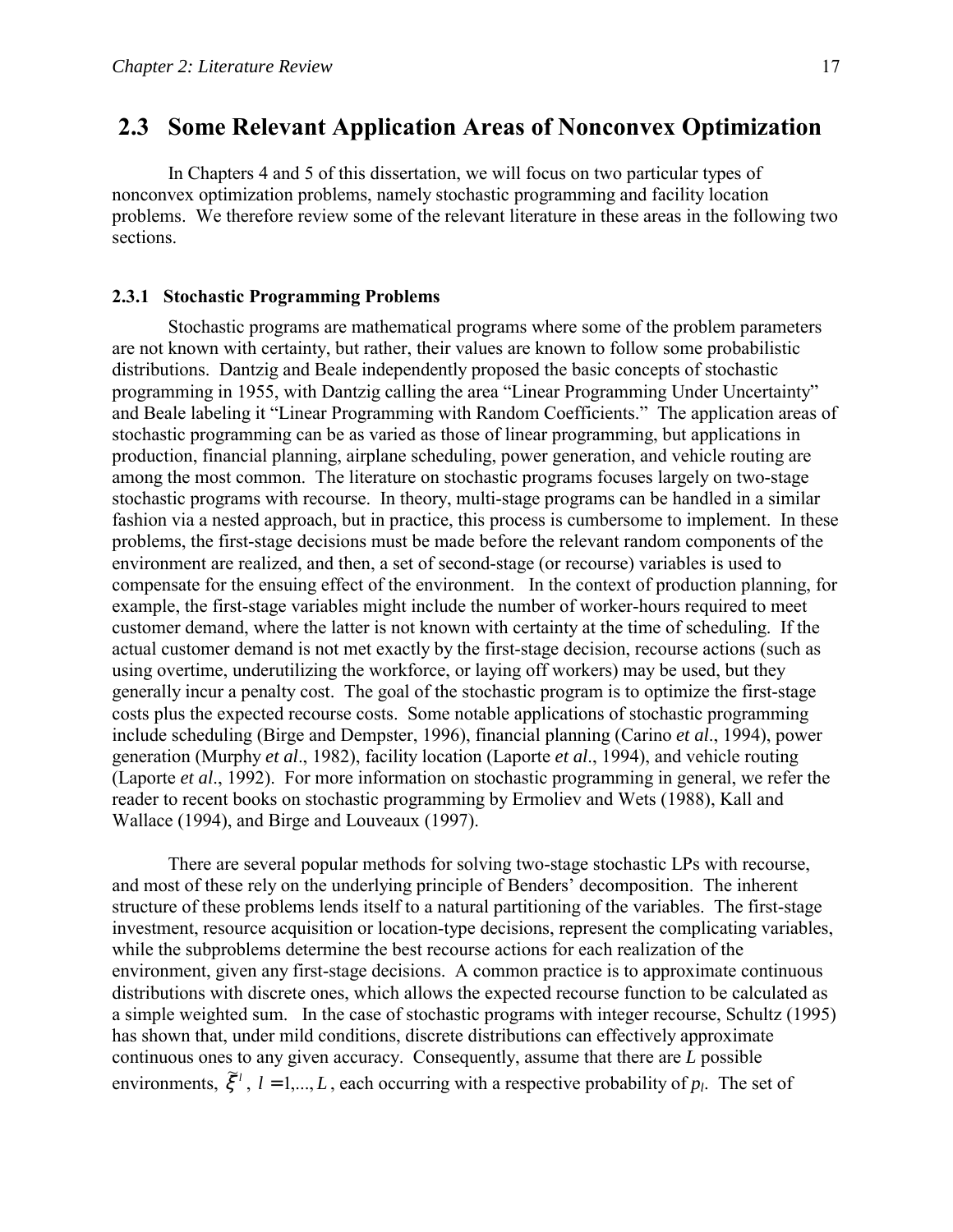constraints that couples the first- and second-stage decisions,  $x \in R^n$  and  $y \in R^m$ , respectively, is generally expressed as

$$
W^l y^l = h^l - T^l x,
$$

where the (technology) matrix  $T<sup>i</sup>$  and the (resource) vector  $h<sup>i</sup>$  are known for each possible environment  $\tilde{\xi}^i$ ,  $l = 1,...,L$ . The matrix  $W^l$  (which is often assumed to be fixed in order to yield an exploitable subproblem structure, but in general, could be stochastic as well) is known as the recourse matrix, and it determines the set of recourse actions,  $y^l$ , that are governed by the net outcome  $h^{l} - T^{l}x$ . Given this notation, a typical Benders' decomposition for the two-stage stochastic program with recourse would view the given problem in the form

**SP:** minimize 
$$
cx + \sum_{l=1}^{L} p_l Q(x, \xi^l)
$$
 subject to  $x \in X$ ,

where 
$$
Q(x, \xi^l) = \min \{q^l y^l : W^l y^l = h^l - T^l x, y^l \ge 0\}
$$
 for  $l = 1, ..., L$ ,

and where *X* is some nonempty polytope in  $R<sup>n</sup>$ , with approximations for the optimal value functions  $Q(x, \xi^l)$ ,  $l = 1, ..., L$  being generated via Benders' cuts. The term *fixed recourse* refers to the situation where the recourse matrix is non-stochastic, that is  $W' = W$ ,  $\forall l = 1,...L$ . In the special case of *complete recourse*, we have that the recourse problem remains feasible for *any* given realization of the first-stage variables. The weaker assumption of *relatively complete recourse* implies that for every *feasible* first-stage decision, i.e.  $\{x | x \in X\}$ , the recourse problems  $Wy' = h' - T'x, y' \ge 0$  are feasible for all  $l = 1,..., L$ . In practice, it is difficult to recognize *a priori* whether or not a particular problem has relatively complete recourse. The most basic type of stochastic programs possess *simple recourse*, in which the recourse variables directly equal the net outcome  $h^{l} - T^{l}x$ . In other words, we have  $W^{l} = [I, -I]$ , and the constraints of each recourse problem simplify to  $y^{i^+} - y^{i^-} = h^i - T^i x$ . Clearly, simple recourse problems also exhibit complete recourse. In the cases of complete or relatively complete recourse, the subproblems encountered in the Benders' partitioning strategy are all feasible, and in such cases, only optimality cuts are generated.

We note that stochastic programs with recourse can also be modeled as large-scale linear programs, assuming that the random outcomes follow a discrete distribution. The LP equivalent of SP is given as:

**SLP:** minimize 
$$
c^T x + p_1 (q^1)^T y^1 + p_2 (q^2)^T y^2 + \dots + p_L (q^L)^T y^L = b
$$

\nsubject to  $Ax = b$ 

\n
$$
T^1 x + W y^1 = h^1
$$
\n
$$
T^2 x + W y^2 = h^2
$$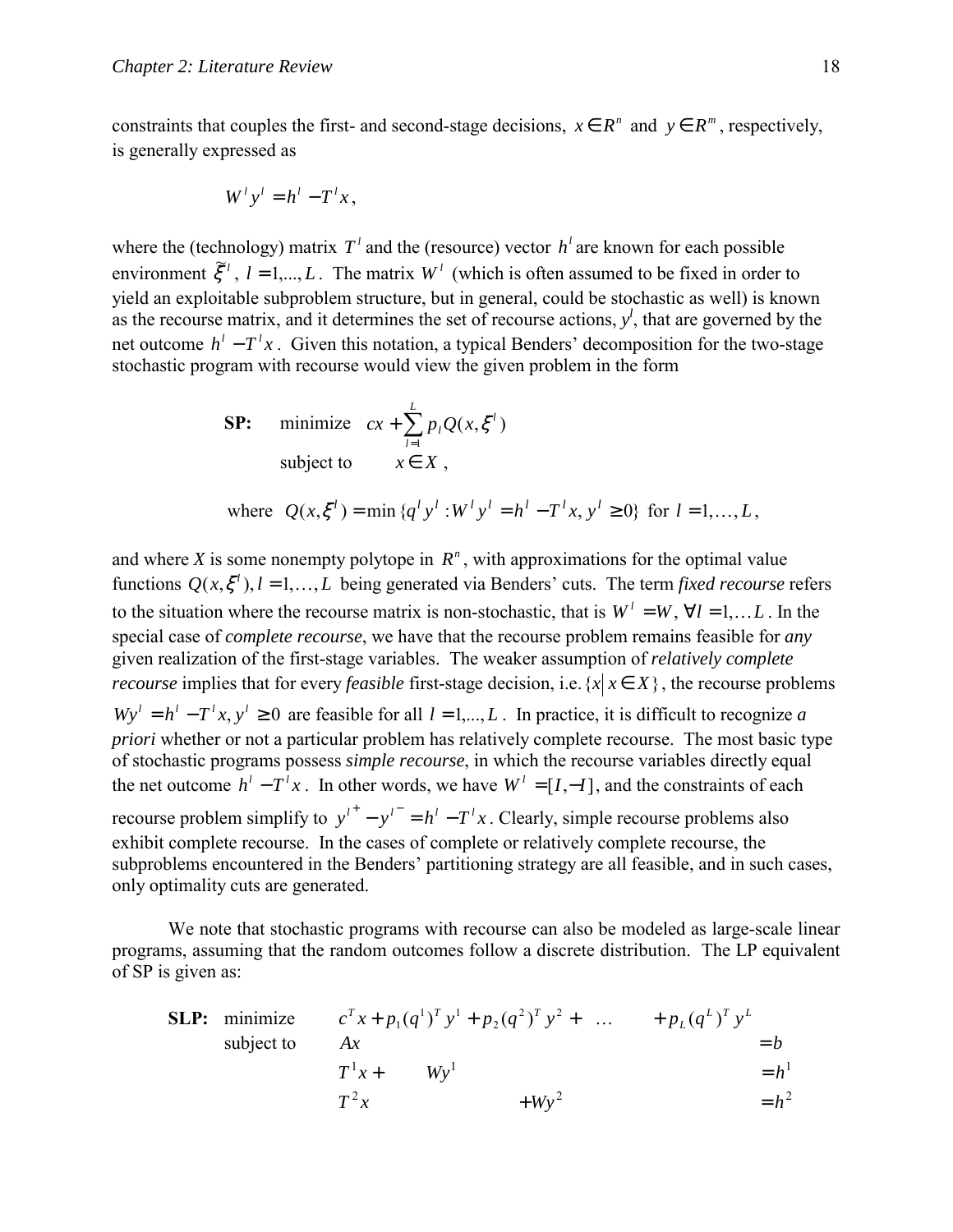$$
T^{L}x + Wy^{L} = h^{L}
$$

$$
x, y' \ge 0.
$$

These two formulations are equivalent in the sense that they have the same set of solutions over *x*, and the optimal values of  $y^{l}$ ,  $l = 1,..., L$  for the SLP are the solutions to the second stage problem of P, given an optimal set of first-stage decisions *x*. Note that when  $T^{\perp} = T \ \forall l$  (i.e.  $\overline{T}$  is non-stochastic), the structure of SLP simplifies significantly to the staircase structure shown below.

|                | c $p_1q^1$ $p_2q^2$ |      |   |      | $p_L q^L$ |     |             |
|----------------|---------------------|------|---|------|-----------|-----|-------------|
| $\overline{A}$ |                     |      |   |      |           |     |             |
| T              |                     |      |   |      |           | $=$ | $\hat{h}^1$ |
|                | $-W$                | W    |   |      |           |     | $\hat{h}^2$ |
|                |                     | $-W$ | W |      |           | $=$ | $\hat{h}^3$ |
|                |                     |      |   |      |           |     |             |
|                |                     |      |   |      |           | $=$ |             |
|                |                     |      |   | $-W$ | W         |     | $\hat{h}^L$ |

When this type of problem structure exists, special solution techniques can be used to take advantage of it. Similarly, the dual structure provides an alternative method for solving the LP equivalent of SP. Consider the dual of SLP as:

**SLD':** maximize 
$$
b^{T} \sigma + \sum_{l=1}^{L} (h^{l})^{T} \hat{\pi}^{l}
$$

\nsubject to 
$$
A^{T} \sigma + \sum_{l=1}^{L} (T^{l})^{T} \hat{\pi}^{l} \leq c
$$

\n
$$
W^{T} \hat{\pi}^{l} \leq p_{l} q^{l}, \qquad l = 1, \ldots, L.
$$

If we let  $\pi^l = \hat{\pi}^l / p_l$ , we arrive at the following equivalent formulation:

**SLD:** maximize 
$$
b^T \sigma + \sum_{l=1}^{L} p_l (h^l)^T \pi^l
$$

\nsubject to 
$$
A^T \sigma + \sum_{l=1}^{L} p_l (T^l)^T \pi^l \leq c
$$

\n
$$
W^T \pi^l \leq q^l, \qquad l = 1, \dots, L.
$$

The matrix structure of SLD displayed below can be exploited to generate efficient solution techniques for SLD.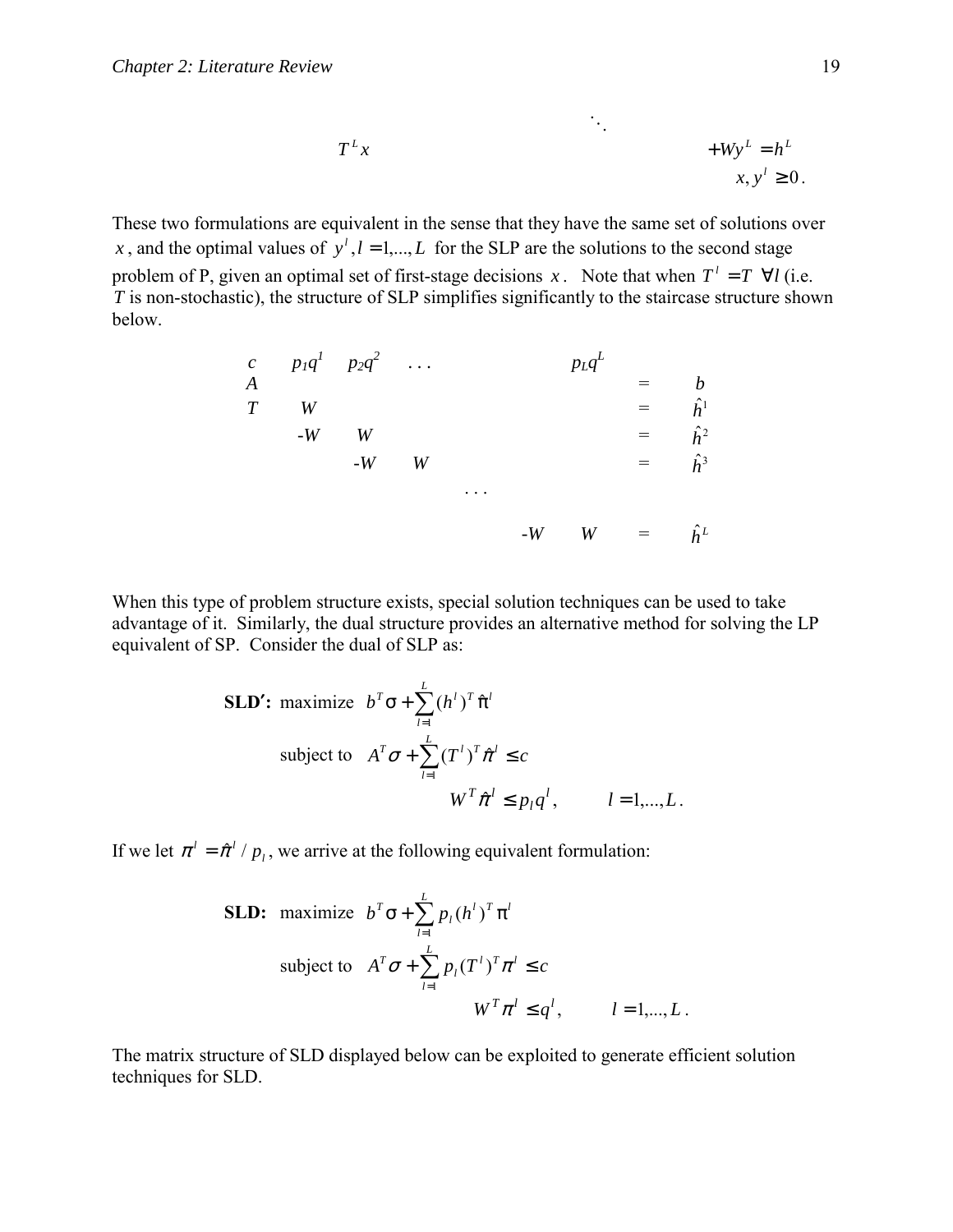

In particular, when the recourse problem contains more variables than constraints (which is usually the case) SLD has fewer (unconstrained) variables but a large number of constraints.

 The majority of stochastic programming algorithms, however, focus on solving problem SP using decomposition techniques. Most of these methods can be considered as extensions of the L-shaped algorithm that was proposed by Van Slyke and Wets (1969). The L-shaped algorithm is a cutting plane algorithm that uses Benders' decomposition to create an outer linearization of the objective function. The algorithm iterates between a master problem and a series of subproblems. The master problem is shown below.

$$
\begin{aligned}\n\mathbf{MP:} \qquad & \text{Minimize} \quad c^T x + \theta \\
& \text{subject to} \quad Ax = b \\
& \theta - f(x) \ge 0 \\
& x \ge 0, \\
\text{where} \qquad f(x) = E[\min\{q^T y | Wy = h - Tx, y \ge 0\}].\n\end{aligned}
$$

Since  $f(x)$  is not known explicitly, it is typically approximated via a set of feasibility and optimality constraints or cuts. This produces the relaxed master problem shown below.

**RMP:** Minimize 
$$
c^T x + \theta
$$
  
subject to  $Ax = b$   
 $D_k x \ge d_k, k = 1,...,r$   
 $E_k x + \theta \ge e_k, k = 1,...,s$   
 $x \ge 0, \theta$  unrestricted.

At iteration *v*, we are given a solution,  $(x^{\nu}, \theta^{\nu})$ , to the relaxed master problem. We first determine if  $x^{\nu}$  admits a feasible solution to the recourse problem. To do this, we solve a Phase I problem for the recourse problems. If the optimal solution value for this problem is positive,  $x^{\nu}$ does not yield a feasible solution to the recourse problem, and so we add to the master problem a feasibility cut that constrains the equivalent dual solution to be non-positive. If  $x^v$  is feasible to the recourse problem, we then compare the optimal recourse objective value to the bound  $\theta^{\nu}$ , in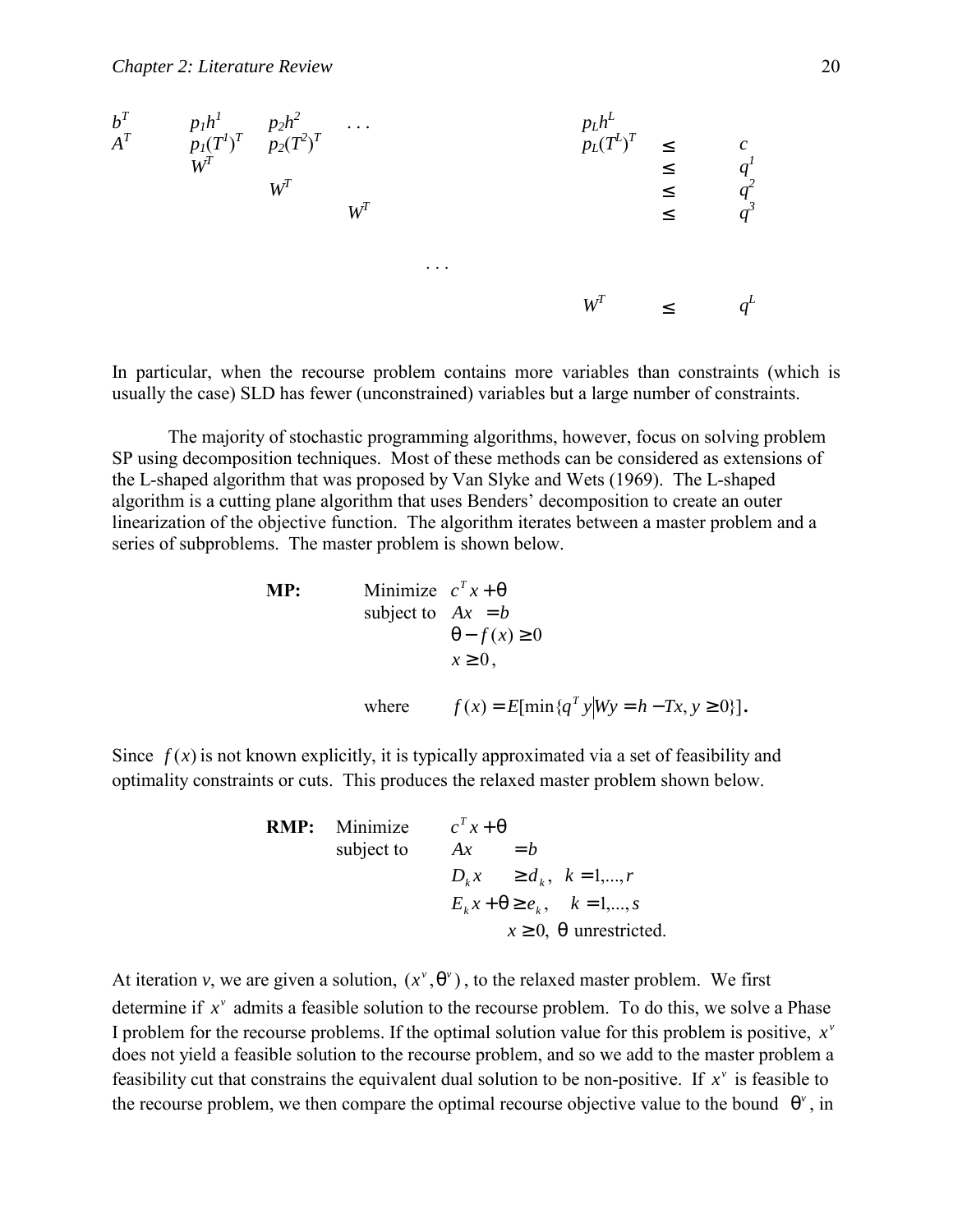essence verifying whether  $f(x^{\nu}) \leq \theta^{\nu}$ . If not, we add an optimality cut to the master problem, forcing  $f(x^{\nu}) = (h - Tx^{\nu})^T \sigma^{\nu} \leq \theta$ . Recall that from duality theory,

$$
f(x^{\nu}) = \min \{ q^{T} y | W y = h - T x^{\nu}, y \ge 0 \} = \max \{ (h - T x^{\nu})^{T} \sigma^{\nu} | W^{T} \sigma^{\nu} \le q \}.
$$

Since only a finite number of these constraints exist based on extremal solutions, the overall algorithm converges finitely. In summary, at each iteration of the L-Shaped Algorithm, we solve the relaxed master problem followed by one subproblem for each of the *L* outcomes. If any of the subproblems are infeasible, a feasibility cut is added to the master problem. Otherwise, the optimal dual multipliers for the set of subproblems are used to create a single optimality cut for the master problem. If the cost coefficients of the recourse problem are deterministic and only the right-hand side values are stochastic, we solve *L* linear programs that differ only in their right-hand side values:

minimize 
$$
w^l = q^T y
$$
  
subject to  $Wy = t^l$   
 $y \ge 0$ ,

where  $t^i = h^i - T^i x$ . In such cases, we can use special techniques such as sifting (discrete parametric analysis) and bunching (basis by basis analysis).

Birge and Louveaux (1988) developed a multicut enhancement to the L-Shaped Algorithm, in which a separate optimality cut is constructed for each subproblem. While the Lshaped method sends a single constraint to the relaxed master problem as an outer linearization of the expected recourse costs, the multicut algorithm sends an outer linearization of the recourse cost for each subproblem. Note that using multiple cuts corresponds to including several columns in a dual procedure (Dantzig-Wolfe decomposition) instead of one aggregate column. The intention is to send more information to the relaxed master problem than a single cut, and in so doing, reduce the number of major iterations, and therefore increase convergence speed of the algorithm. Birge and Louveaux have also developed a simplification for simple recourse problems, stemming from the fact that only two types of optimality cuts can be generated for these problems.

 The major limitation of the L-shaped and multicut algorithms is that they require the solution of *L* linear programs at each iteration. An alternative approach to the decompositionbased strategies is to use modified convex optimization techniques such as stochastic quasigradient (SQG) methods. This strategy works with discrete and continuous distributions, and it generates one observation of the random variable at each iteration. The SQG techniques also have limitations, however. Their major drawbacks are the difficulty in determining step lengths and the lack of an estimate of the objective function during the iterative process. Higle and Sen have developed Stochastic Decomposition (1991) and Conditional Stochastic Decomposition (1994) to combine the best aspects of decomposition-based and stochastic approximation algorithms. (See Higle and Sen (1996) for a thorough review of both approaches.) These methods are similar to the L-shaped and multicut algorithms, except that at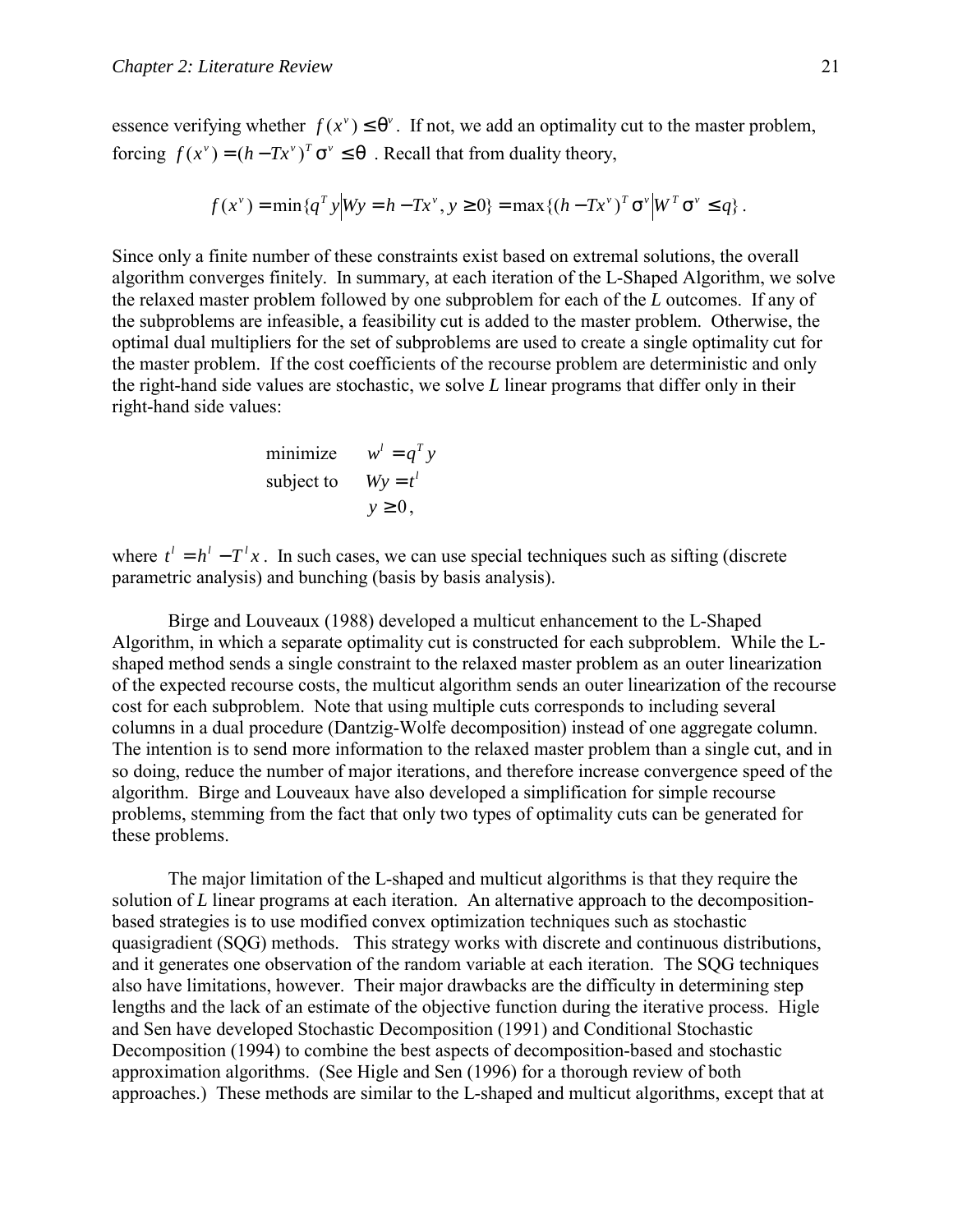each iteration, the subproblem is solved for *one* randomly generated sample point. There are no restrictions on the random variable distributions. The idea is to generate statistically-based approximations for the feasibility and optimality cuts. At later iterations, when more observations of the random variable are available, the previous cuts are updated to reflect the most accurate information. Although Higle and Sen have shown that these methods contain a sequence of iterates that converge to optimality with probability one, practical implementations track the best incumbent solution since the convergent subsequence is difficult to track. For a thorough summary of current decomposition methods for stochastic programs, including some recent advances, see Ruszczynski (1999).

 Stochastic integer programs are stochastic programs in which some of the variables are restricted to be integer-valued. The integrality restriction can apply to the first- and/or secondstage variables. When the second-stage (recourse) variables are restricted to be integral, the resulting problem is referred to as a *stochastic program with integer recourse*. In this case, the problem complexity increases significantly, since the subproblem for any random outcome is an integer program whose parameters depend on the first-stage decisions. Moreover, the optimal value recourse objective function now becomes nonconvex and discontinuous in general.

Although some solution strategies have been developed for specific applications of stochastic IPs, relatively few techniques have been developed to solve general stochastic IPs. We comment here on some recent algorithmic advances that employ decomposition techniques. (For a thorough review of recent advances in developing models and algorithms for stochastic integer programming, see Klein Haneveld and van der Vlerk (1999) and Schultz *et al*. (1996).) Laporte and Louveaux (1993) developed the integer L-shaped algorithm (a combination of the L-shaped method and branch-and-bound) to solve stochastic IPs with binary first-stage variables and complete (mixed-integer) recourse. This extension constructs optimality cuts based on independent evaluations of the recourse value function. For efficiency in an enumerative search process, certain lower bounding functionals on this recourse value function are also derived. Caroe and Tind (1998) have used general duality theory to develop a more general extension of the L-shaped decomposition method to solve two-stage stochastic programs with integer recourse, and have shown the integer L-shaped method to be a special case of their more general framework. Previously, Caroe and Tind (1997) had developed a Lagrangian dual approach based on applying variable splitting to the first-stage decisions, and then dualizing the resultant equal-value nonanticipatory constraints. This approach was shown to be equivalent to computing a hull relaxation in the context of disjunctive programming, and was solved using the lift-and-project cutting plane technique of Balas *et al*. (1993). Cuts derived for one subproblem were lifted to derive valid inequalities for other subproblems. However, in order to preserve facetial properties in this lifting process, a separate linear program needed to be solved. We note here that in our approach (presented in Chapter 4), which is geared toward solving the original problem itself (rather than its relaxation), we show how cuts derived for one subproblem can be directly used for other subproblems without any intermediate lifting step or auxiliary problem solution (other than a simple substitution). Moreover, facetial properties are preserved in a manner that induces finite convergence.

For the specific case of simple integer recourse where  $W^l = [I, -I]$ , and with a fixed technology matrix and discretely distributed right-hand sides, Klein Haneveld *et al*. (1996) have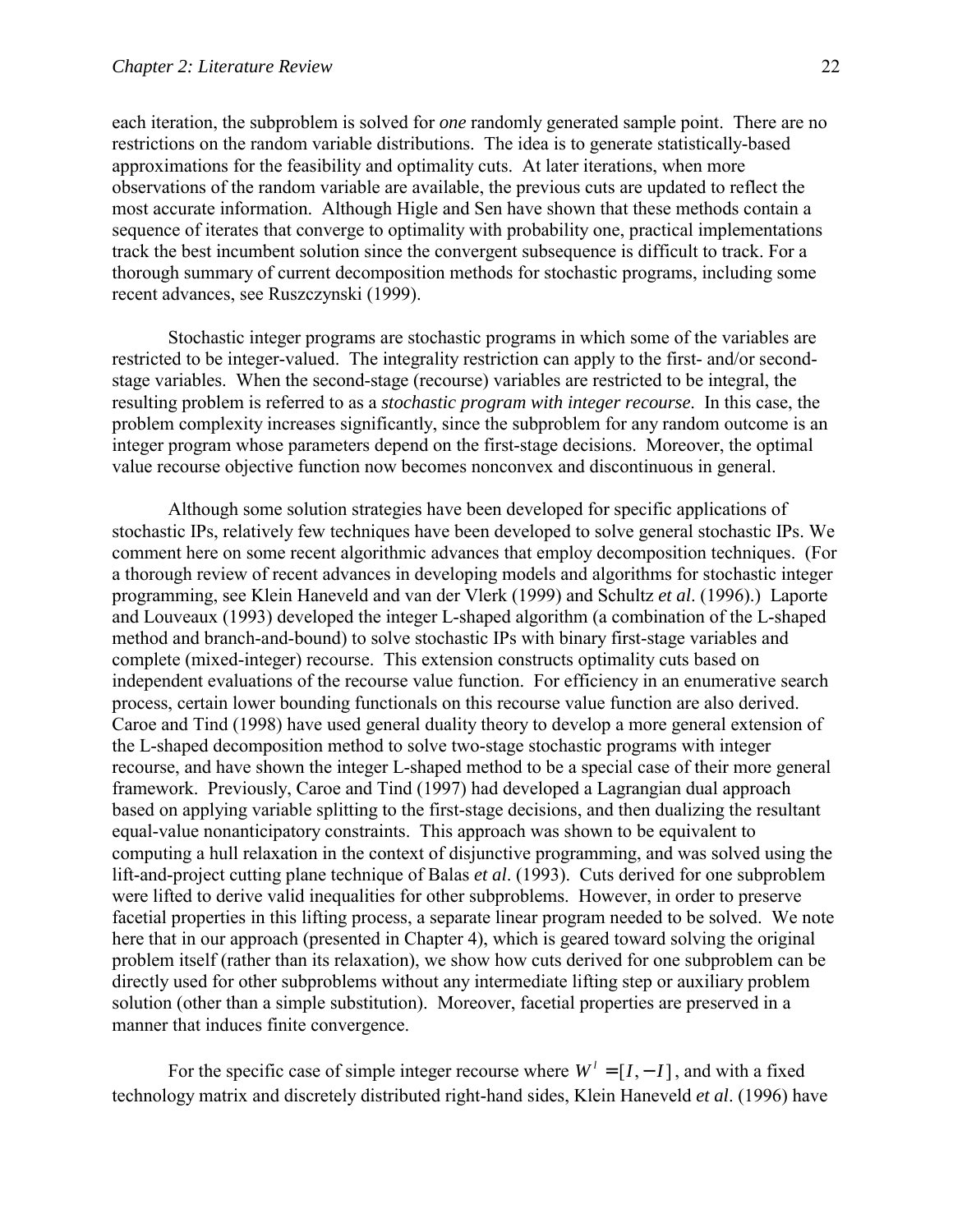<span id="page-34-0"></span>used theoretical properties of the recourse objective value function to derive a convex hull representation for the problem. They first show that the expected value function is separable and that the mass points of the discrete distribution dictate its structure. They then develop an algorithm based on the premise that the convex hull of the simple integer recourse objective is equal to that of the expected value of a continuous simple recourse problem (under a suitable transformation of variables) plus a constant. Based on this, they next apply a procedure to systematically smooth out "knots," or nondifferentiable points, from an underlying piecewise linear approximation, and use the corners of the resulting smoothed piecewise linear function as the mass points for the transformed variables. The constant term is then determined as a function of the transformed variables, and the overall algorithm is shown to be polynomially bounded in terms of the number of random outcomes. (See Klein Haneveld and ven der Vlerk (1999) for a summary of several other techniques for simple integer recourse problems.)

Caroe and Schultz (1999) have used scenario decomposition and Lagrangian relaxation within a branch-and-bound framework to solve two-stage stochastic IPs, and this approach can readily be extended to multistage stochastic programs. Ahmed *et al*. (2000) consider two-stage stochastic programs having pure integer second-stage variables, but mixed-integer first-stage variables. They employ a transformation that induces a special structure in the discontinuities of the second-stage optimal value function and based on a characterization of this structure, they design a finitely convergent branch-and-bound algorithm for the original problem. Promising computational results are provided on several classes of problems. A specialized approach for two-stage stochastic IPs with mixed-integer recourse that is similar to ours in concept, but uses an alternative sequential convexification process based on a different asymptotically exact cutting plane approach for solving the subproblems for fixed values of the first-stage decisions, has been proposed by Higle and Sen (2000). In a different vein, Schultz *et al*. (1998) have used Grobner basis techniques within an implicit enumeration strategy to address the class of problems having integer recourse. Although Grobner bases are typically expensive to compute, their use becomes relatively more effective when the same problem is re-solved for different right-hand side values, which is the case for recourse problems.

#### **2.3.2 Facility Layout Problems**

 The facility layout problem is concerned with determining a non-overlapping layout of departments within a designated section of a building, while maintaining certain area restrictions for each department and minimizing the expected cost of flows, taken as the rectilinear distance times the number of trips, between the departments. The literature addresses problem instances that specify fixed dimensions for each of the departments while considering only their relative positions as decision variables, as well instances where both the location and dimensions of each department are variables to be optimized. Similarly, some instances assume fixed grid positions for the departments, while others allow more flexibility. While most applications assume that the flow of material occurs to and from the departmental centroids, some applications consider the placement of a specific input/output station within each department. In the most general sense, facility layout problems are composed of two types of constraints, as noted by Meller and Gau (1996). The first type restricts the area of the departments to be within some prescribed limits, while the second type provides restrictions on departmental locations, such as avoiding departmental overlaps, and requires the departments to remain within the limits of the facility,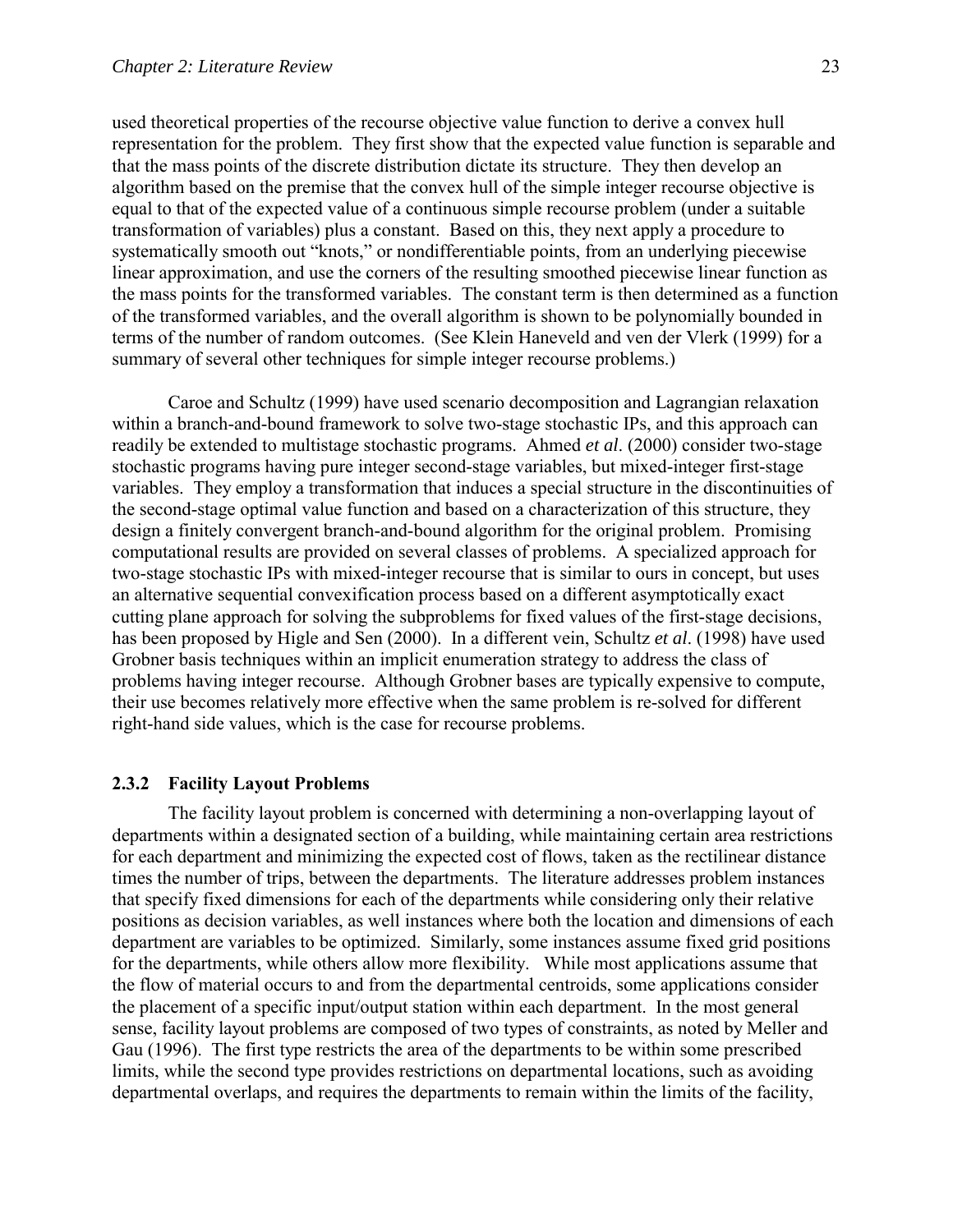and to avoid certain fixed areas of the building. For a detailed survey of recent advances in the facility layout problem, see Meller and Gau (1996).

 Several sources in the literature (see, for example, Chittratanawat and Noble (1999) and Georgiadia *et al*. (1999)) have shown that the layout of a facility has a tremendous impact on its operating costs, and is therefore of critical importance. For this reason, the facility layout problem has received a great deal of attention in the operations research community. In the 1970s and 1980s, the most popular approaches to the facility layout problem were graph theoretical approaches. In these approaches, the relative desirability of locating each pair of departments adjacent to one another is specified. These relationships are used to construct an adjacency graph which, ignoring department sizes, specifies a general preference for which departments should be near one another. The dual of this graph is then constructed, and is used to generate a block layout for the facility. Typically, heuristic approaches are used to construct an adjacency graph that is maximally weighted, yet still limited enough to construct its dual with reasonable effort. The truly limiting factor, however, is translating the dual graph to a block layout that specifies each department's shape and size, a task that is typically done by hand.

While most of the research on the facility layout problem has focused on generating good layouts through construction and improvement heuristics, a new trend has also emerged. Within the past decade, several researchers have formulated the facility layout problem as an optimization problem. If we desire to locate equally sized departments within some predetermined grid, the facility layout problem reduces to the quadratic assignment problem, which is itself a very difficult problem for even a moderate number of departments. When adding the complications of unequal areas and varying horizontal and vertical dimensions, it is clear that the facility layout problem is highly challenging to solve to optimality. For this reason, several researchers have considered heuristic approaches for the underlying optimization problem.

In this respect, Montreuil *et al*. (1993) examine several design skeletons (flow graphs, adjacency graphs, cut trees, etc.) from which human designers have traditionally generated good facility layouts. Given such a design skeleton and its graphical representation, the authors solve a linear programming model to generate a layout. This approach can be integrated well with an interactive optimization-based design framework. Delmaire *et al*. (1997) have combined genetic algorithms with linear programming for the problem where all the departments must be located on either side of a main aisle. They use a genetic algorithm to generate the relative positioning of the departments, and then formulate and solve a linear programming model to determine the locations of the input/output stations and the dimensions of the departments, to minimize the cost of the layout. The method can also be extended to the case where the departments are located around a ring-shaped aisle. The results reported are promising, outperforming several available methods for the test cases solved. Chittratanawat and Noble (1999) have developed an integrated approach to address facility layout, including the determination of input/output stations and material handling equipment selection. Due to these added complications, the model requires equal department sizes that are known *a priori*. Their model is a nonlinear mixed-integer program, and is solved using tabu search metaheuristic schemes, including two heuristic procedures for solving the underlying subproblems. Other recent examples of combining submodels with heuristic optimization techniques include the approaches of Banerjee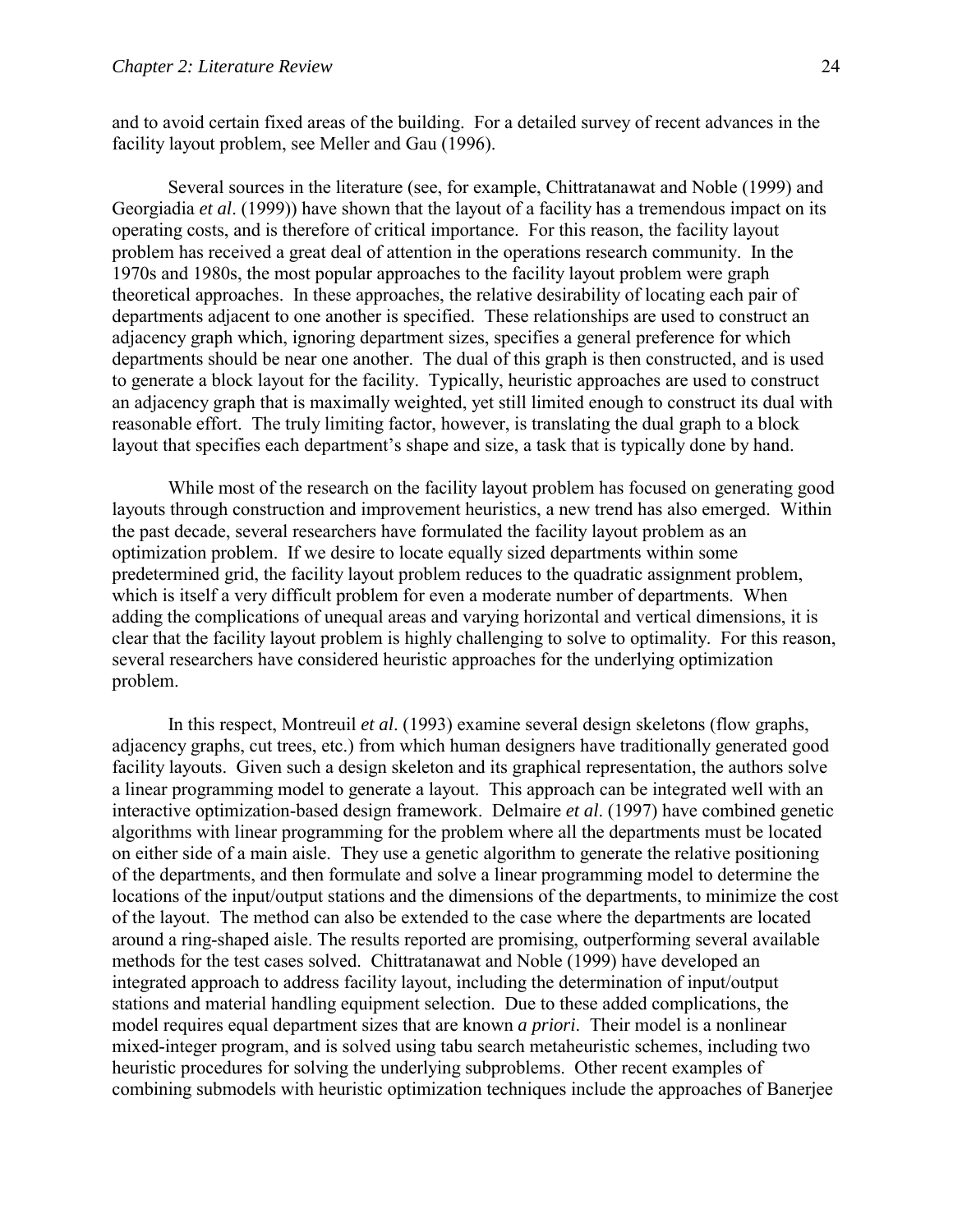*et al*. (1992), Heragu and Kusiak (1991), and Langevin *et al*. (1994).

There have been several attempts, however, to solve the facility layout problem through traditional modeling and optimization techniques, and this is the area that our research will focus on. The main difficulty in these models is finding good approximations for the nonlinear departmental area restrictions, and providing adequate constraints to prevent departments from overlapping. Montreuil (1990) has proposed one such model, a mixed-integer programming formulation called FLP1. This model includes four decision variables for each department *i*; namely, the half-length and half-width  $(\ell_i^x, \ell_j^y)$ *i*  $\ell_i^x, \ell_i^y$ ), and the centroidal location  $(c_i^x, c_i^y)$ *i*  $c_i^x$ ,  $c_i^y$ ). For each department *i*, the required area  $a_i$  is specified, and a parameter  $\alpha_i$  ( $\geq$  1), known as the aspect ratio, is delineated to restrict the maximum permissible ratio between the longest and shortest sides of the department for aesthetic purposes. Using this information, Montreuil relaxes the nonlinear area constraint,  $a_i = 4l_i^x l_i^y$  $a_i = 4l_i^x l_i^y$ , with bounded perimeter constraints,

 $p_i \leq 4(l_i^x + l_i^y) \leq P_i \ \forall i$ *i*  $p_i \leq 4(l_i^x + l_i^y) \leq P_i \quad \forall i$ , where  $p_i = 4\sqrt{a_i}$  and  $P_i = 2\sqrt{a_i}(1 + \alpha_i)/\sqrt{\alpha_i}$ . This formulation, however, is biased in favor of smaller departments and can lead to a significant underrepresentation of the area. In their model FLP2, Meller *et al*. (1999) develop improved area restriction representations, called surrogate area constraints, by requiring

 $\mathcal{A}_{i}^{y}$ )  $\geq 3\sqrt{a_{i} + f \times 2\ell_{i}^{max}}$   $\forall i$ *i*  $4(\ell_i^x + \ell_i^y) \ge 3\sqrt{a_i + f \times 2\ell_i^{max} \quad \forall i}$ , where *f* is a parameter that is empirically determined to be 0.95. These constraints are also not very effective in enforcing the area requirements, as we shall exhibit later in Chapter 5, where we will describe a more analytical approach to deriving appropriate area representation approximations. We note that a more complete review of the model FLP2 is presented in Chapter 5, prior to the presentation of our proposed enhancements.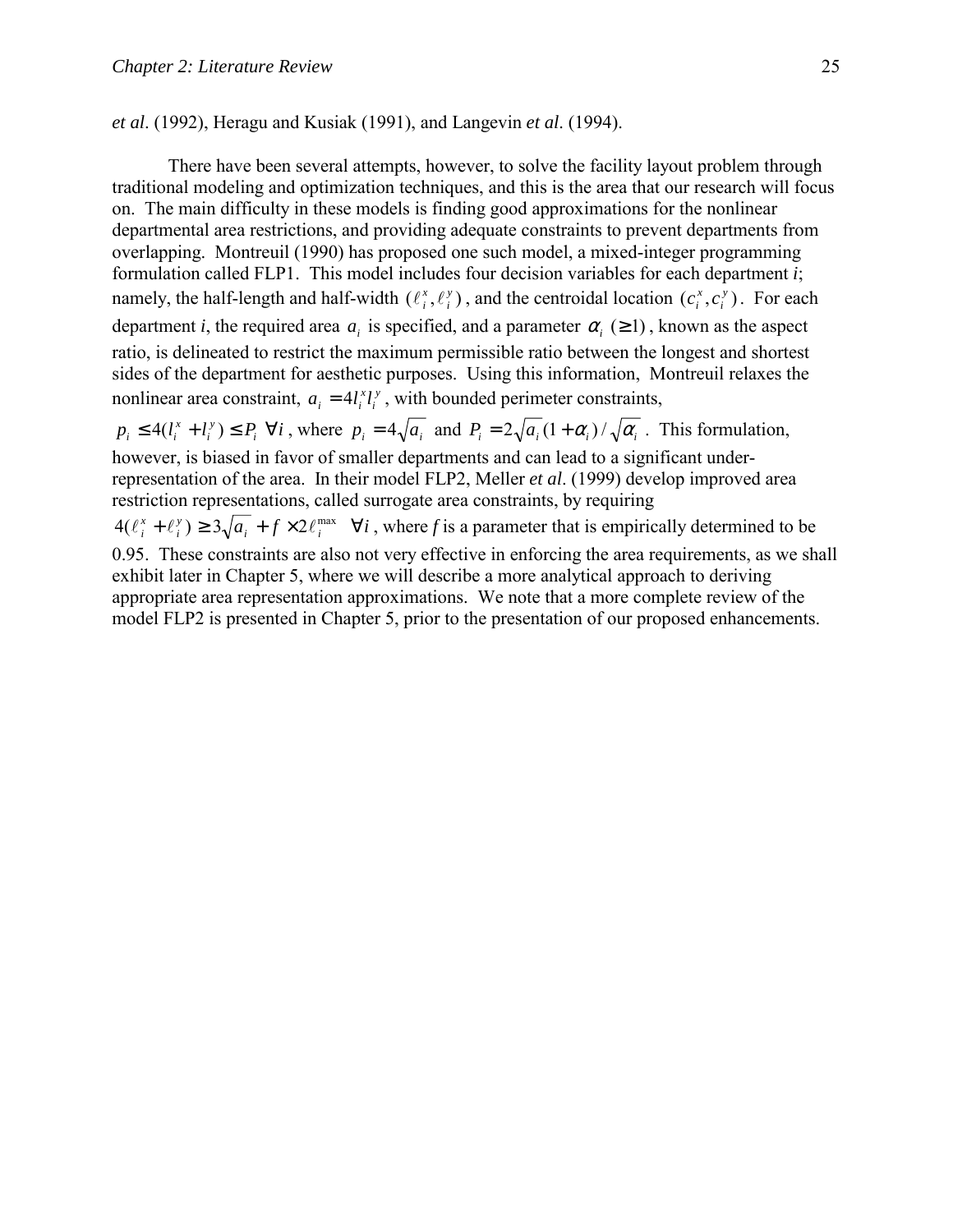# **Chapter 3: Enhancing RLT Formulations through Connections with Semidefinite Programming**

As discussed in Chapters 1 and 2, it is essential to have tight formulations for nonconvex optimization problems if we are to obtain good lower and upper bounds, and thereby solve the original problem with a reasonable amount of effort. For many classes of problems, lowest-level RLT relaxations have proven effective in deriving tight lower bounding mechanisms. However, this observation is not a uniform experience, and even in the aforementioned cases, the overall process can greatly benefit by incorporating suitable general classes of additional RLT inequalities that serve to further tighten the relaxation, without having to resort to higher-level representations. With this motivation, we explore the generation of particular types of valid inequalities or cutting planes that are in fact generalized RLT constraints derived via semidefinite programming concepts. We call this class of valid inequalities *semidefinite cuts*. For some other classes of effective RLT cuts developed for the special case of quadratic polynomial programs, we refer the reader to Audet *et al.* (2000).

The remainder of this chapter is organized as follows. After discussing the motivation for combining the SDP and RLT methods in Section 3.1, we introduce in Section 3.2 the Problem QP that is used to evaluate the proposed methodology, and discuss a typical SDP relaxation for Problem QP that would then be solved by specific SDP solvers. To illustrate our more general methodology, we present in Section 3.3 an alternative semidefinite relaxation for Problem QP that is more closely associated with the usual RLT process, and which in fact yields a tighter relaxation. This SDP relaxation is then shown to be equivalent to a suitable semiinfinite RLT relaxation. Based on this derivation, we develop a strategy that sequentially augments the first-level relaxation RLT-1(QP) with cutting planes that are automatically generated from the constraints in the semi-infinite representation using a special polynomial-time separation procedure. In Section 3.3.2, several cut generation mechanisms are explored in this context. Thereafter, in Section 3.3.3, we demonstrate that potentially stronger classes of such cutting planes can be generated in a likewise fashion with comparable effort by simply replacing

the semidefinite constraint  $X \succeq 0$  by the restriction  $X \succeq xx^T$ , i.e.,  $\begin{bmatrix} x & x \\ x^T & 1 \end{bmatrix} \succeq 0$  $\begin{vmatrix} X & x \\ x^T & 1 \end{vmatrix}$ L L *T x*  $\begin{bmatrix} X & x \\ \overline{x} & x \end{bmatrix} \succeq 0$ . A summary of

our experimental design is presented in Section 3.4, along with computational results for employing cutting planes based on both types of semidefinite constraints. Section 3.5 examines the extension of the proposed relaxation enhancement procedure to higher-level RLT representations. Finally, Section 3.6 presents conclusions and suggestions for future research.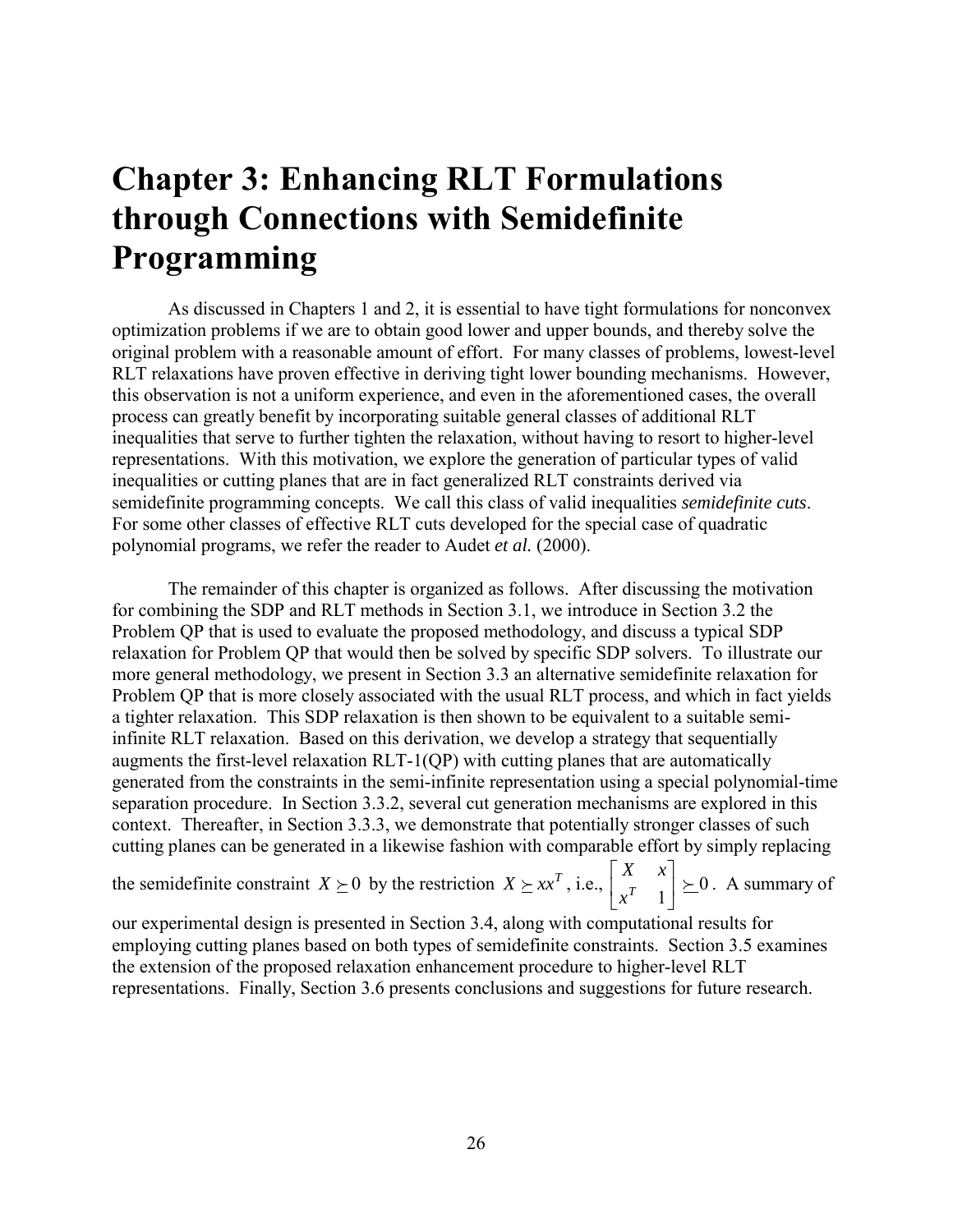# **3.1 Motivation**

 In this chapter, we integrate the concepts of semidefinite programming and RLT to develop a class of semidefinite cuts that can be used to augment the RLT relaxation for any problem (discrete or continuous, linear or nonlinear) to which the latter technique is applicable. Given an RLT relaxation for any such problem, we show that we can further enhance this relaxation by incorporating an infinite class of particular RLT constraints that are based on semidefinite relationships. Rather than solve the resulting semi-infinite program, which in itself would require a specialized solution approach, we adopt the strategy of generating suitable members from the infinite constraint set as needed through a cutting plane or separation procedure. This separation routine is executed in polynomial time, thereby making the cut generation process efficient. Moreover, each relaxation in this sequential process is a linear program whose solution can be updated using standard mathematical programming software. At termination, this procedure yields a lower bound on the optimal value of the original problem. In addition, an upper bound can be computed by initializing a local search procedure with the solution obtained for the final relaxation. These bounds can be embedded within a branch-andbound framework to determine a global optimum to the original problem.

 Note that this concept of generating cutting planes based on semidefinite restrictions can be used to augment *any* RLT relaxation, *even if* the overall relaxation cannot be cast as a semidefinite program, or if it contains sets of (nonlinear) convex constraints as in Sherali and Tuncbilek (1997). For example, Sherali and Wang (2001) have recently proposed a global optimization approach for solving general nonconvex factorable programs by integrating a polynomial approximation with an RLT scheme. In this context, our proposed approach can be applied identically by augmenting the simple nonnegativity and symmetry restrictions on the even-ordered RLT variables by a stronger positive semidefinite constraint, and then generating valid inequalities to tighten the relaxation in a manner similar to that exposed in the sequel.

# **3.2 Problem Class QP**

 As a point of *illustration* of this *general concept*, we will consider a specific example of the class of problems involving the minimization of a nonconvex quadratic objective function over a simplex (denoted **QP** below). This problem is interesting in its own right, and has been extensively studied by Nowak (1998a,b, 1999). It arises, for instance, in the context of finding a maximal weighted clique in an undirected graph.

$$
\textbf{QP:} \qquad \text{Minimize} \quad \sum_{i} \sum_{j} C_{ij} x_i x_j \tag{3.1a}
$$

subject to  $e^T x = 1$  (3.1b)

$$
x \geq 0, \tag{3.1c}
$$

where  $x \in R^n$  and *e* is a vector of *n* ones. Although Problem OP is NP-Hard, it has a simple structure that makes it convenient to *illustrate the essence* of our approach, and extensions to more general problems are readily evident.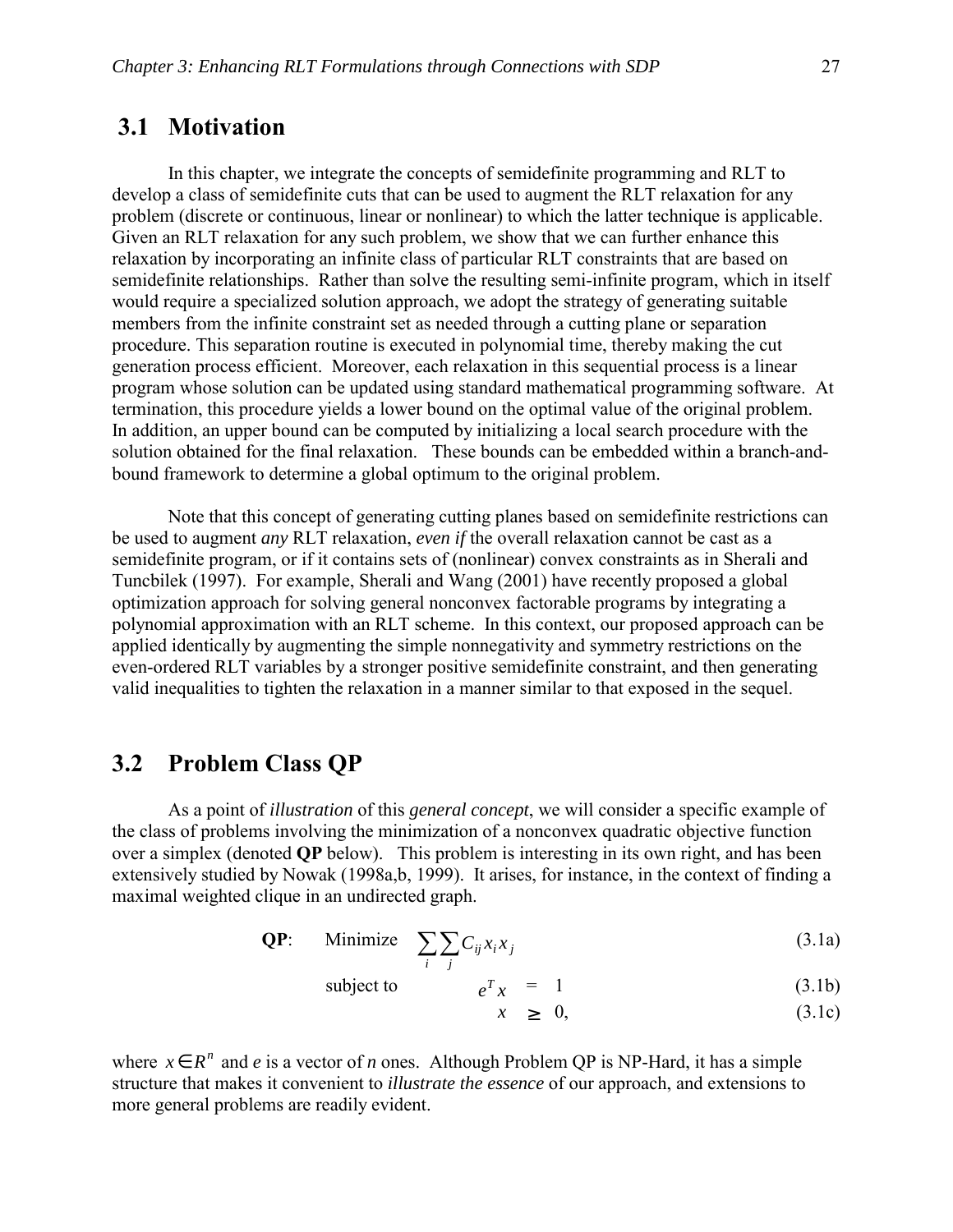The first-level RLT relaxation RLT-1 (see Sherali and Tuncbilek, 1992) for Problem QP would multiply (3.1b) with each variable  $x_i$ , for  $i = 1,...,n$ , and then substitute a nonnegative variable  $X_{ii}$  for each term  $x_i x_j$  in the problem, where  $X_{ii} \equiv X_{ii} \ \forall i, j = 1,...,n$ . To write this resulting problem in a specific manner that exposes connections with semidefinite programming and motivates our development, define  $X = [X_{ii}]$  to be an  $n \times n$  (symmetric) matrix that represents the linearization of  $xx^T$  under the foregoing RLT substitution (i.e.,  $X = [xx^T]_L$ , where in general,  $[\cdot]_l$  represents the standard linearization operation of RLT; in the present context, this involves the substitution of  $X_{ij}$  for the product term  $x_i x_j$ ). Then, we can write the level-one RLT relaxation for QP in the form

**RLT-1(QP)**: minimize 
$$
\sum_{i} \sum_{j} C_{ij} X_{ij}
$$
 (3.2a)

subject to 
$$
e^T x = 1
$$
 (3.2b)

$$
Xe = x \tag{3.2c}
$$

$$
x \ge 0, X \ge 0 \text{ and symmetric.} \tag{3.2d}
$$

 Nowak (1998a,b, 1999) has proposed various SDP approaches for solving Problem QP. To derive a suitable semidefinite relaxation for QP, Nowak first employs the particular RLT constructs of multiplying the constraints  $x_i \geq 0$  and  $x_j \geq 0$  pairwise and squaring the constraint  $e^T x = 1$ , to derive the following quadratically constrained quadratic program (QQP).

**QQP:** Minimize 
$$
\sum_{i} \sum_{j} C_{ij} x_{i} x_{j}
$$
subject to 
$$
(e^{T} x)^{2} = 1
$$

$$
x_{i} x_{j} \geq 0, \forall 1 \leq i, j \leq n
$$

$$
x \geq 0.
$$

By substituting  $X = xx^T$ , he then obtains a semidefinite relaxation for this representation as given by

**SDP(QQP)**: minimize  $C \bullet X$  (3.3a)

subject to  $(ee^T) \bullet X = 1$  (3.3b)

$$
X \geq 0 \tag{3.3c}
$$

$$
X \geq 0 \tag{3.3d}
$$

where  $C = [C_{ij}]$  and where for any conformable square matrices  $A = [A_{ij}]$  and  $B = [B_{ij}]$ , the dot product *A* • *B* is defined as the trace of  $A^T B$ , i.e.,  $A \bullet B = \sum_i \sum_j$  $A \bullet B = \sum_{i} \sum_{j} A_{ij} B_{ij}$ . Also,  $X \succeq 0$  denotes

that *X* is *symmetric and positive semidefinite*. Nowak next constructs a convex quadratic function,  $w(x) = x^T Wx$ , such that  $W \le C$  and  $w(x)$  approximates  $C \cdot X = x^T C x$ . The matrix *W* is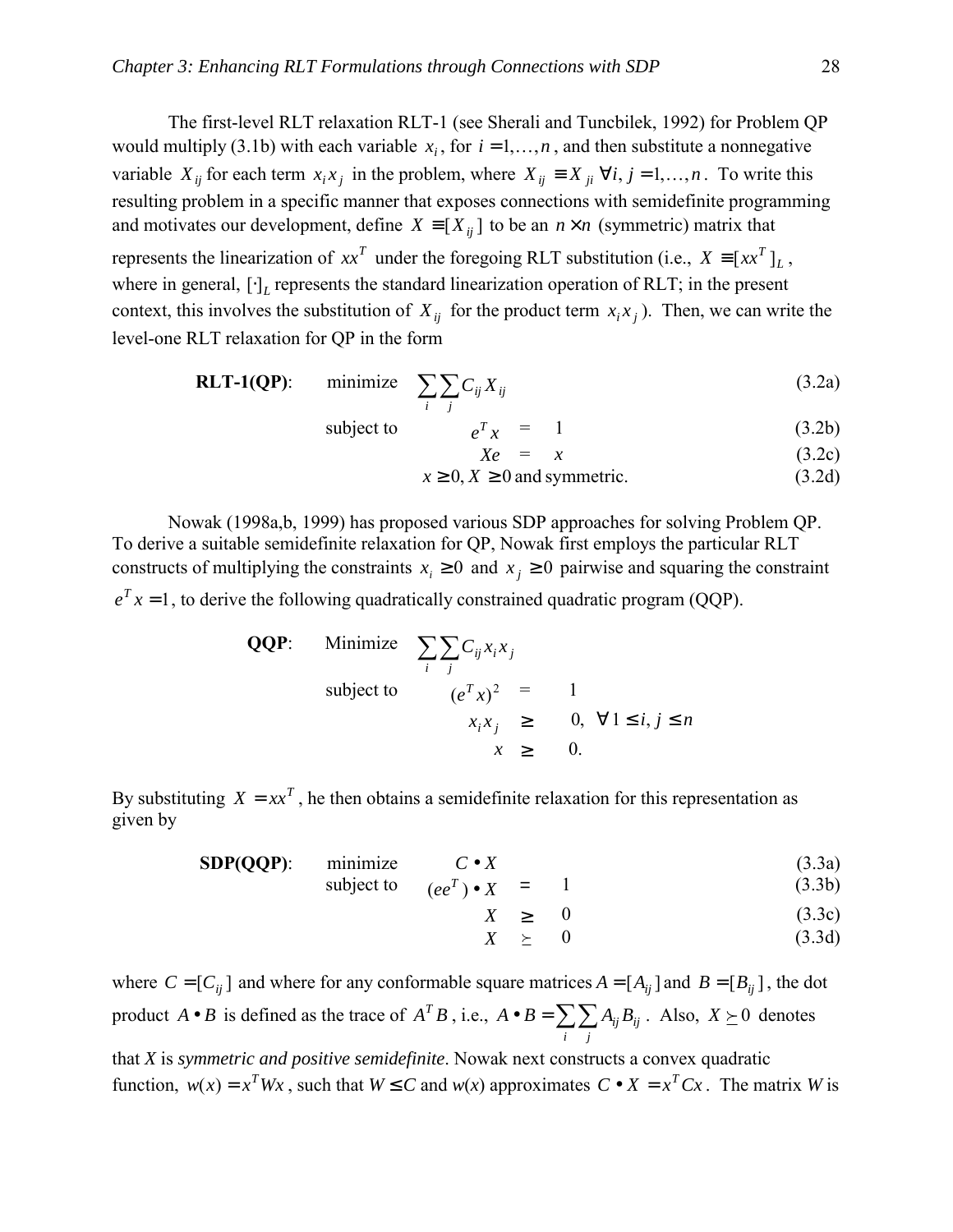found by solving a separate semidefinite program. This produces an approximation for the convex envelope of the objective function, and the optimal solution to this convex program is used to provide an estimate for the global minimum of Problem QP. Nowak has developed several lower bounding schemes for Problem QP, each based upon solving a different SDP problem to find *W*.

# **3.3 Development of the SDP Cuts**

There are several ways to construct a semidefinite relaxation for QP. One such formulation, suggested by Nowak, was presented above in (3.3). Alternatively, rather than squaring the simplex constraint, we can instead multiply it (on the right) by  $x^T$  as one would in an RLT approach, and use the substitution  $X = xx^T$ . Since *X* is symmetric, this yields the constraint *Xe* = *x*, which we append to the original problem. Relaxing *X* =  $xx^T$  to *X*  $> 0$ , we obtain the following semidefinite relaxation of QP. Note that from (3.4b,c), we have  $(ee^T) \bullet X \equiv e^T X e = e^T x = 1$ , or that (3.3b) is implied. Hence, formulation (3.4) potentially yields a tighter relaxation of QP than that given by (3.3).

| $SDP(QP)$ : | Minimize   | $C \bullet X$        | (3.4a) |
|-------------|------------|----------------------|--------|
|             | subject to | $e^T x =$            | (3.4b) |
|             |            | $Xe = x$             | (3.4c) |
|             |            | $x \geq 0, X \geq 0$ | (3.4d) |

 $X \rightarrow 0.$  (3.4e)

We will now construct an equivalent semi-infinite linear programming restatement of Problem SDP(QP). This will facilitate the derivation of valid inequalities to augment the first-level RLT relaxation of Problem QP, given by (3.2). Consider the following result.

**Proposition 3.1.** The problem SDP(QP) given by (3.4) is equivalent to the semi-infinite linear program (SILP(QP)) stated in (3.5) below.

| $SLP(QP)$ : | Minimize   | $\sum \sum C_{ij} X_{ij}$ | (3.5a) |
|-------------|------------|---------------------------|--------|
|             | subject to | $e^T x =$                 | (3.5b) |

$$
Xe = x \t(3.5c)
$$

$$
[(\alpha^T x)^2]_L \geq 0, \qquad \forall \alpha \in R^n \ni \|\alpha\| = 1 \qquad (3.5d)
$$

$$
x \ge 0, X \ge 0 \text{ and symmetric.}
$$
 (3.5e)

**Proof.** By definition,  $X \succ 0$  is equivalent to requiring that *X* is symmetric and that  $\alpha^T X \alpha \ge 0$ ,  $\forall \alpha \in R^n$   $\exists |\alpha| = 1$ , noting that any nonzero  $\alpha \in R^n$  can be made of unit length. But  $\alpha^T X \alpha = [\alpha^T (xx^T) \alpha]_L = [(\alpha^T x)(x^T \alpha)]_L = [(\alpha^T x)^2]_L$ *L*  $T_{\nu}$  $\sim$ *T*  $\alpha^T X \alpha = [\alpha^T (xx^T) \alpha]_L = [(\alpha^T x)(x^T \alpha)]_L = [(\alpha^T x)^2]_L$ . Hence, (3.4e) is equivalent to requiring *X* to be symmetric and such that (3.5d) holds true. This completes the proof.  $\Box$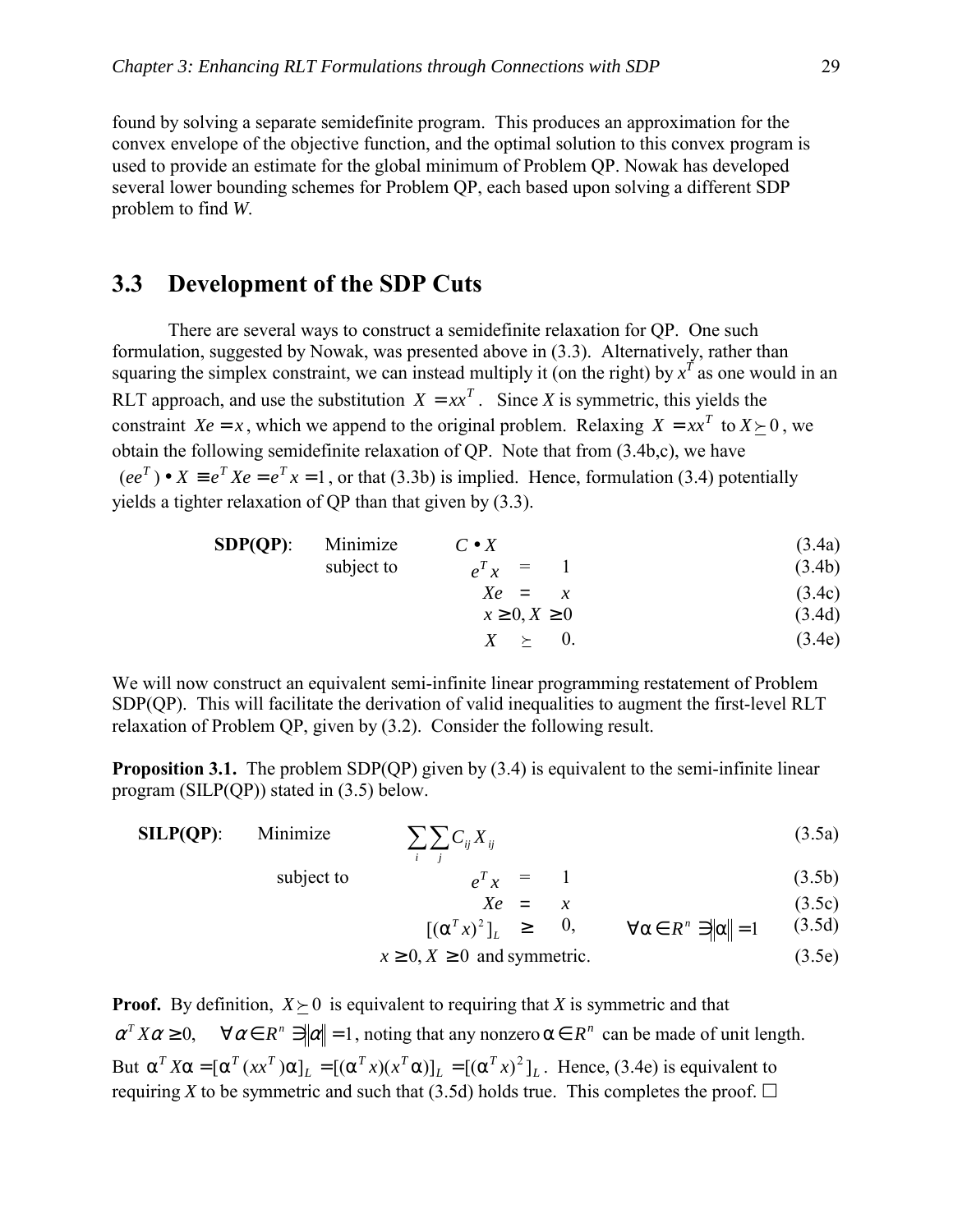Proposition 3.1 reveals a connection between RLT and semidefinite relaxations. Observe that (3.5a,b,c, and e) are respectively identical to (3.2a,b,c, and d) that define the first-level RLT relaxation RLT-1(QP). The constraint set (3.5d) provides a potential strengthening of SDP(QP) or SILP(QP) over RLT-1(QP). The first-level RLT relaxation replaces the nonlinear substitution restriction  $X = xx^T$  by simply requiring X to be nonnegative and symmetric. On the other hand, the semidefinite relaxation also requires *X* to satisfy the positive semidefiniteness condition associated with the identity  $X = xx^T$ . But note that as explored in Sherali and Tuncbilek (1997) and Audet *et al*. (2000), for example, aside from the minimal RLT representation constraints stated in (3.2) in the present context, the first-level RLT relaxation can optionally incorporate any other classes of linearized quadratic implied constraints. In particular, enhancing RLT-1(QP) with such implied restrictions of the type (3.5d) yields the semidefinite relaxation SDP(OP) as a special case. We therefore refer to the valid inequalities of the type (3.5d) as *semidefinite cuts* (or *SDP cuts*).

Note that if we denote  $\alpha^{j} \equiv \alpha^{j}(X)$ ,  $j = 1,...,n$ , as the set of linearly independent normalized eigenvectors of *X*, then  $X \succeq 0$  is equivalent to the condition that  $(\alpha^j)^T X \alpha^j \geq 0$  for  $j = 1, \ldots, n$ . Hence, in the relationships embodied in (3.5d), we could focus on just the  $\alpha$ vectors corresponding to such eigenvectors of *X*, and generate violated members of these constraints in a relaxation framework based on detected negative eigenvalues. The Lanczos algorithm could be used for this purpose (see Paige and Saunders (1975), for example). However, because of the complexity of this approach, given that *X* is a variable in the problem, we will find it more convenient to derive a (polynomial-time) separation mechanism for generating suitable members of (3.5d) in a sequential fashion, based on an LU factorization concept for *X*.

### **3.3.1 Basic SDP Cut Generation**

 Rather than solving the semi-infinite program SILP(QP) directly, we adopt the following relaxation approach which leads to a cutting plane generation strategy that can be applied in more general contexts. To begin with, we first solve SILP(QP) with the constraints (3.5d) omitted. Note that this relaxation corresponds precisely to the first-level RLT relaxation of QP as given by (3.2). Let us denote the resulting solution to this problem as  $(\hat{x}, \hat{X})$ . If  $\hat{X} \succ 0$ , then  $\hat{X}$  solves Problem SILP(OP) (or SDP(OP)) as well. Otherwise, the solution  $\hat{X}$  violates at least one of the constraints (3.5d). The task now is to generate a suitable vector of unit length,  $\alpha \in R^n$ , for which the constraint  $\alpha^T X \alpha \ge 0$  is not satisfied when  $X = \hat{X}$ . This will then yield a cutting plane of type (3.5d).

In essence, our solution strategy recursively evaluates the entries of  $\hat{X}$  to determine whether or not  $\hat{X}$  is indeed positive semidefinite. Toward this end, consider the application of a superdiagonalization (or upper triangularization) process to the symmetric matrix  $\hat{X}$  (see Bazaraa *et al.*, 1993). In this process, proceeding in the order  $i = 1, 2, \ldots, n$ , we continue to zero out the elements in the  $i<sup>th</sup>$  column under the current  $i<sup>th</sup>$  diagonal element by performing elementary row operations using the *i th* row, so long as the diagonal elements encountered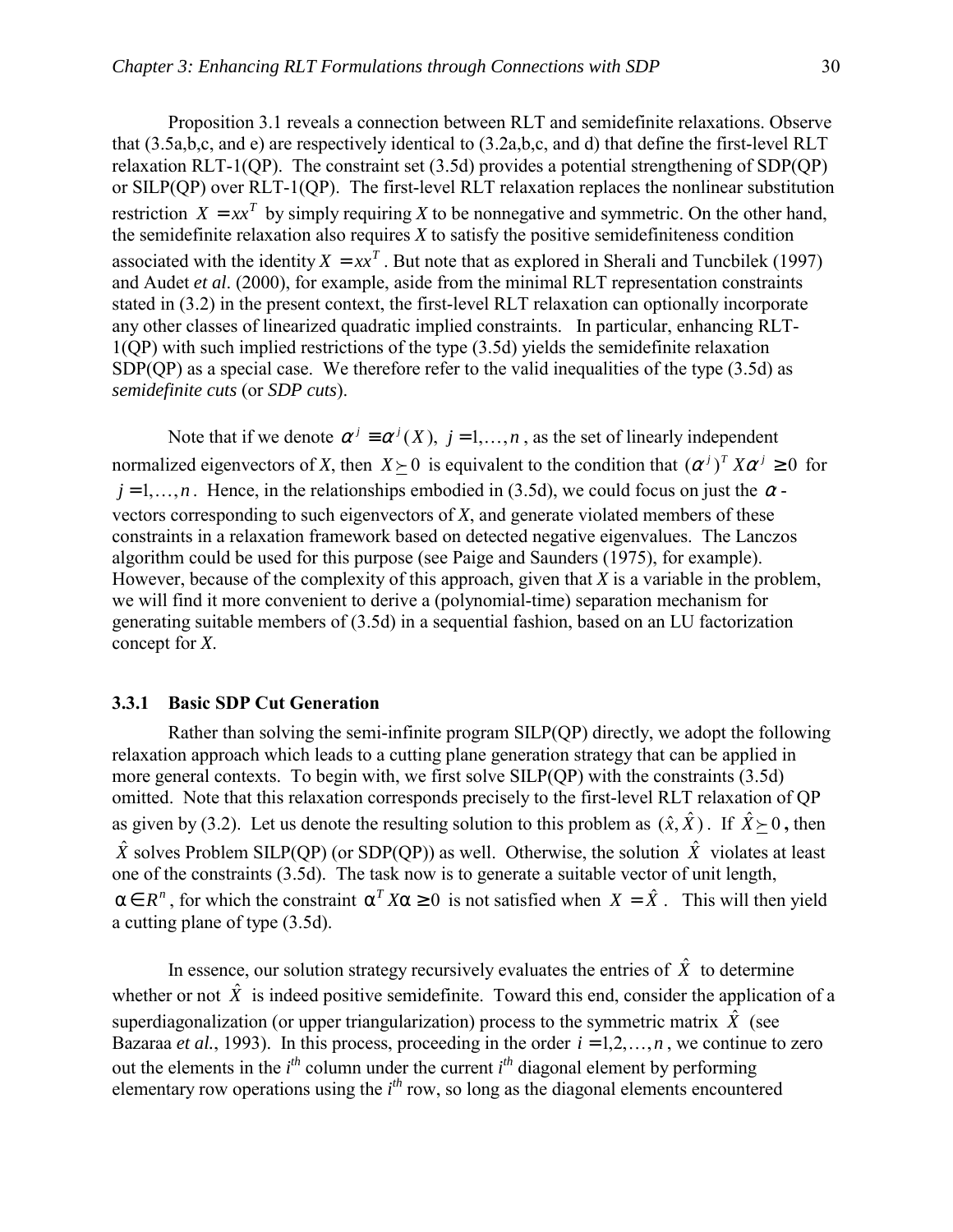remain positive. Starting with  $G^1 \equiv \hat{X}$  for  $i = 1$ , at the  $i^{th}$  stage in this process,  $i \in \{1, ..., n-1\}$ , suppose that we have encountered all positive diagonal elements thus far, and that we are examining the reduced submatrix  $G^i \in R^{(n-i+1)x(n-i+1)}$  appearing in rows and columns  $i, i+1,...,n$ . Let us view  $G^i$  in its partitioned form, where its first row and column are explicitly displayed as follows

$$
G^i \equiv \begin{bmatrix} G^i_{11} & (g^i)^T \\ g^i & G \end{bmatrix},\tag{3.6}
$$

and consider the following result.

**Proposition 3.2.** Given  $G^i$  as in (3.6), suppose that  $G^i_{11} > 0$  and define

$$
G^{i+1} = G - \frac{g^{i}(g^{i})^{T}}{G_{11}^{i}} \t\t(3.7)
$$

Then *G*<sup>*i*</sup> is PSD if and only if *G*<sup>*i*+1</sup> is PSD. Moreover, given any  $\alpha^{i+1} \equiv (\alpha_{i+1}, ..., \alpha_n)^T$ , by selecting  $\alpha_i = \frac{(\alpha_i)^i}{\alpha_i}$  $i+1 \setminus T$   $i$  $i = G$ *g* 11  $\alpha_i = \frac{-\left(\alpha^{i+1}\right)^T g^i}{G^i}$ , we have that  $(\alpha^i)^T G^i \alpha^i = (\alpha^{i+1})^T G^{i+1} \alpha^{i+1}$  for  $\alpha^i \equiv \begin{pmatrix} \alpha_i \\ \alpha^{i+1} \end{pmatrix}$ J  $\setminus$  $\overline{\phantom{a}}$  $\setminus$ ſ α α  $\alpha^i \equiv \left| \begin{array}{c} \alpha_i \\ \alpha^{i+1} \end{array} \right|.$ 

**Proof.** By simplifying terms, we have from  $(3.6)$  and  $(3.7)$  that

$$
(\alpha^{i})^T G^i \alpha^i = G_{11}^i (\alpha_i + \frac{(\alpha^{i+1})^T g^i}{G_{11}^i})^2 + (\alpha^{i+1})^T G^{i+1} \alpha^{i+1}.
$$

Clearly, if  $G^{i+1}$  is PSD, then so is  $G^i$ . Conversely, if  $G^i$  is PSD, then noting that by setting

$$
\alpha_{i} = \frac{- (\alpha^{i+1})^{T} g^{i}}{G_{11}^{i}} \text{ gives } (\alpha^{i})^{T} G^{i} \alpha^{i} = (\alpha^{i+1})^{T} G^{i+1} \alpha^{i+1},
$$
\n(3.8)

we must have that  $G^{i+1}$  is also PSD. Moreover, in any case, (3.8) holds true. This completes the proof.  $\Box$ 

 Note that the first part of Proposition 3.2 is based on the superdiagonalization procedure for checking the positive semidefiniteness of  $\hat{X}$  (see Bazaraa *et al.* (1993)). The related latter part of the result asserts that if  $G^i$  is not PSD, then since  $G^{i+1}$  must also not be PSD, we can seek an  $\alpha^{i+1}$  such that  $(\alpha^{i+1})^T G^{i+1} \alpha^{i+1} < 0$ , and accordingly, we will have found an  $\alpha^i$  with  $\alpha_i$ given by (3.8) such that  $(\alpha^i)^T G^i \alpha^i < 0$ . We can repeat this process recursively until all components of  $\alpha$  are determined. Upon normalizing this  $\alpha$ , we will have generated a valid linear inequality of the form (3.5d) that is not satisfied for the current solution  $\hat{X}$ .

Next, consider the situation addressed by the following result in which for some stage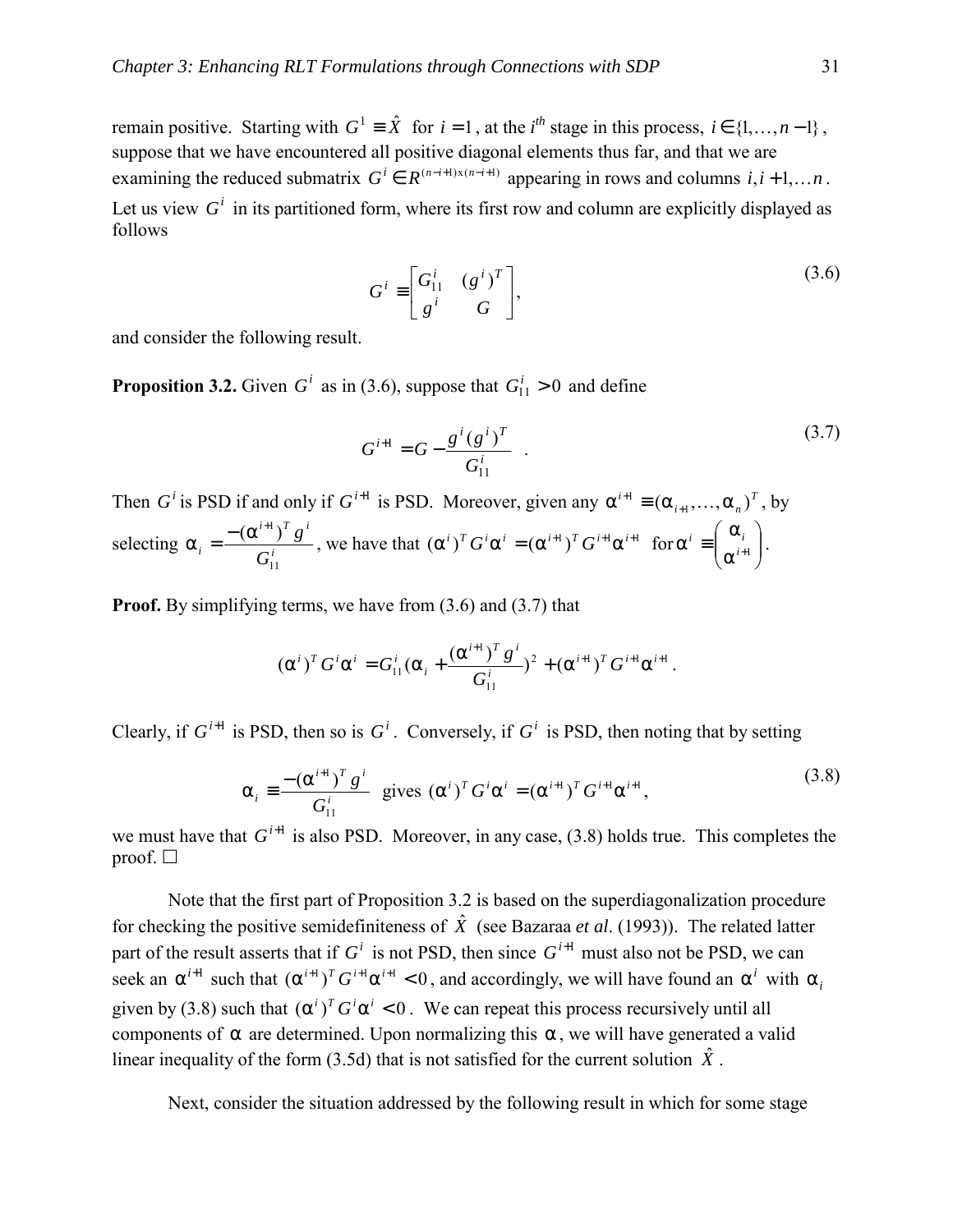$i \in \{1,\ldots,n-1\}$ , we encounter a submatrix *G*<sup>*i*</sup> of the type (3.6) for which  $G_{11}^i = 0$  *and*  $g^i \equiv 0$ .

**Proposition 3.3.** Given  $G^i$  as in (3.6), suppose that  $G^i_{11} = 0$  and that  $g^i \equiv 0$ . Then by letting

$$
G^{i+1} \equiv G \text{ and } \alpha_i = 0, \tag{3.9}
$$

we have that  $G^i$  is PSD if and only if  $G^{i+1}$  is PSD, and moreover,

$$
(\alpha^{i})^{T} G^{i} \alpha^{i} = (\alpha^{i+1})^{T} G^{i+1} \alpha^{i+1} \text{ where } \alpha^{i} = \begin{pmatrix} \alpha_{i} \equiv 0 \\ \alpha^{i+1} \end{pmatrix}.
$$
 (3.10)

**Proof.** Similar to the proof of Proposition 3.2.  $\Box$ 

This result asserts again that if  $G^{i+1}$  is not PSD and we find an  $\alpha^{i+1}$  such that  $({\alpha}^{i+1})^T G^{i+1} {\alpha}^{i+1} < 0$ , then we can recursively recover an  $\alpha$  via (3.8) and (3.10) (according to whether the corresponding diagonal element is positive or zero, noting the condition of Proposition 3.3 in the latter case), such that (3.5d) is violated.

 Now, let us consider two cases where for the *first time*, a situation other than the foregoing types arises.

## **Case (i):**  $G_{11}^i < 0$  in (3.6).

Suppose that in the foregoing diagonalization process, we encounter for the first time a matrix *G*<sup>*i*</sup> given by (3.6) having  $G_{11}^i < 0$ . In this case, we can take  $\alpha^i = (\alpha_i, ..., \alpha_n)^T =$  $(1,0,\ldots,0)$ . Then  $(\alpha^i)^T G^i \alpha^i = G^i_{1,1} < 0$ , and we can subsequently compute the full vector  $\alpha$ inductively using (3.8) and (3.10).

**Case (ii):**  $G_{11}^i = 0$ , but  $G_{1j}^i = G_{j1}^i = \theta \neq 0$  $j$ <sup>*i*</sup><sub>1</sub> = **0** ≠ **0** for some *j* ∈ {2,...,*n* − *i* + 1} in (3.6).

In this case, we know that *G*<sup>*i*</sup> is not PSD and we can find an  $\alpha$  for which  $\alpha^T \hat{X} \alpha \ge 0$  is violated as follows. Specifically, consider  $\alpha^{i}$  to be of the form  $\alpha^{i} = (\alpha_{i}, \dots, \alpha_{n})^{T} =$ 

 $(\alpha_i, 0, \ldots, 0, \alpha_{i+j-1}, 0, \ldots, 0)^T$ . Let  $G_{ij}^i = \phi$ ,  $\xi = (\alpha_i, \alpha_{i+j-1})^T$ , and  $H = \begin{bmatrix} 0 & 0 \\ 0 & 0 \end{bmatrix}$  $\rfloor$  $\begin{vmatrix} 0 & \theta \\ \theta & \phi \end{vmatrix}$ L  $\overline{ }$ θ φ  $H = \begin{bmatrix} 0 & \theta \\ \theta & \theta \end{bmatrix}$ . We then have that  $(\alpha^i)^T G^i \alpha^i = \xi^T H \xi$ , and if we can determine a  $\xi$  for which  $\xi^T H \xi < 0$ , we will have obtained an  $\alpha^i$  for which  $(\alpha^i)^T G^i \alpha^i < 0$ . By using (3.8) and (3.10) recursively as before, we could thereby find an  $\alpha$  for which  $\alpha^T \hat{X} \alpha < 0$ . This  $\alpha$  could then be normalized to produce a valid inequality of the form (3.5d) that must be satisfied for all feasible solutions *X*. In order to determine such a vector  $\alpha^{i}$ , consider the following result.

**Proposition 3.4.** Let 
$$
\xi = (\alpha_i, \alpha_{i+j-1})^T
$$
 and let  $H = \begin{bmatrix} 0 & \theta \\ \theta & \phi \end{bmatrix}$ , where  $\theta \neq 0$ . Then  $\xi^T H \xi$  is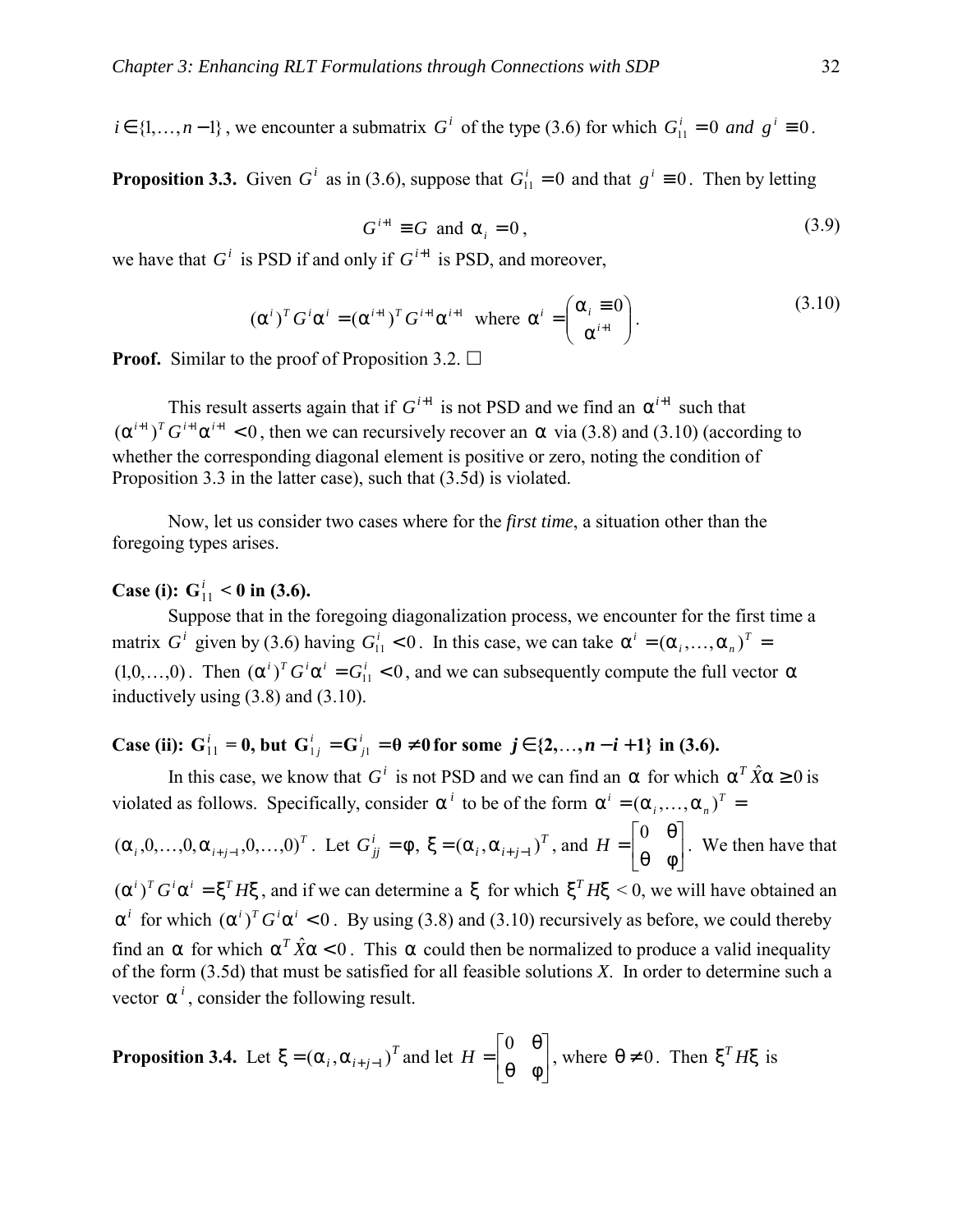minimized, subject to  $\|\xi\|^2 = 1$ , by selecting

$$
\alpha_{i} = \frac{1}{\sqrt{1 + \frac{\lambda^{2}}{\theta^{2}}}}
$$
 and 
$$
\alpha_{i+j-1} = \frac{\alpha_{i}\lambda}{\theta}
$$
 where  $\lambda = \frac{\phi - \sqrt{\phi^{2} + 4\theta^{2}}}{2}$ . (3.11)

Moreover, at the solution (3.11),  $\xi^T H \xi = \lambda < 0$ .

**Proof.** By the linear independence constraint qualification, the KKT necessary optimality conditions (see Bazaraa *et al.* (1993)) for the problem of minimizing  $\xi^T H \xi$  subject to  $\|\xi\|^2 = 1$  yield for some  $\lambda$ ,

$$
H\xi = \xi \lambda, \quad \|\xi\|^2 = 1. \tag{3.12}
$$

This implies that at any KKT solution, we have

$$
\xi^T H \xi = \xi^T \xi \lambda = \left\| \xi \right\|^2 \lambda = \lambda \,. \tag{3.13}
$$

From  $(3.12)$  and  $(3.13)$ , it follows that the optimal objective value sought equals the minimum eigenvalue  $\lambda$  of *H*, and the corresponding normalized eigenvector yields the optimal solution  $\xi$ . To find the minimum eigenvalue for *H*, consider the equation det( $H - \lambda I$ ) =  $\lambda^2 - \phi \lambda - \theta^2 = 0$ .

 Using the quadratic formula, we derive the minimum eigenvalue of *H* as 2  $\lambda = \frac{\phi - \sqrt{\phi^2 + 4\theta^2}}{2}$ . The corresponding eigenvector of *H* can be found via the system  $(H - \lambda I)\xi = 0$ , which gives  $\alpha_{i+j-1} = \frac{\lambda \alpha_i}{\theta}$ . Since,  $\|\xi\|^2 = \alpha_i^2 + \alpha_{i+j-1}^2 = 1$  $|\xi|^2 = \alpha_i^2 + \alpha_{i+j-1}^2 = 1$ , we have 2 2 1 1 θ  $+\frac{\lambda}{2}$  $\alpha_i = \frac{1}{\sqrt{1 - \frac{1}{\sqrt{2}}}}$ ,

where the positive square-root for computing  $\alpha_i$  can be chosen without loss of generality. Furthermore, from (3.13),  $\lambda = \xi^T H \xi < 0$  since *X* is not PSD. This completes the proof.  $\Box$ 

**Remark 3.1.** Note that in case of alternative choices of elements pertaining to Case (ii) for which Proposition 3.4 can be applied, we can select one that yields the most negative value of  $\lambda$ .  $\Box$ 

**Example 3.1.** To illustrate, consider the following example. Suppose that the current solution  $\hat{X}$  is given as follows:

$$
\hat{X} = \begin{bmatrix} 0 & 0.15 & 0.15 \\ 0.15 & 0.2 & 0 \\ 0.15 & 0 & 0.2 \end{bmatrix}.
$$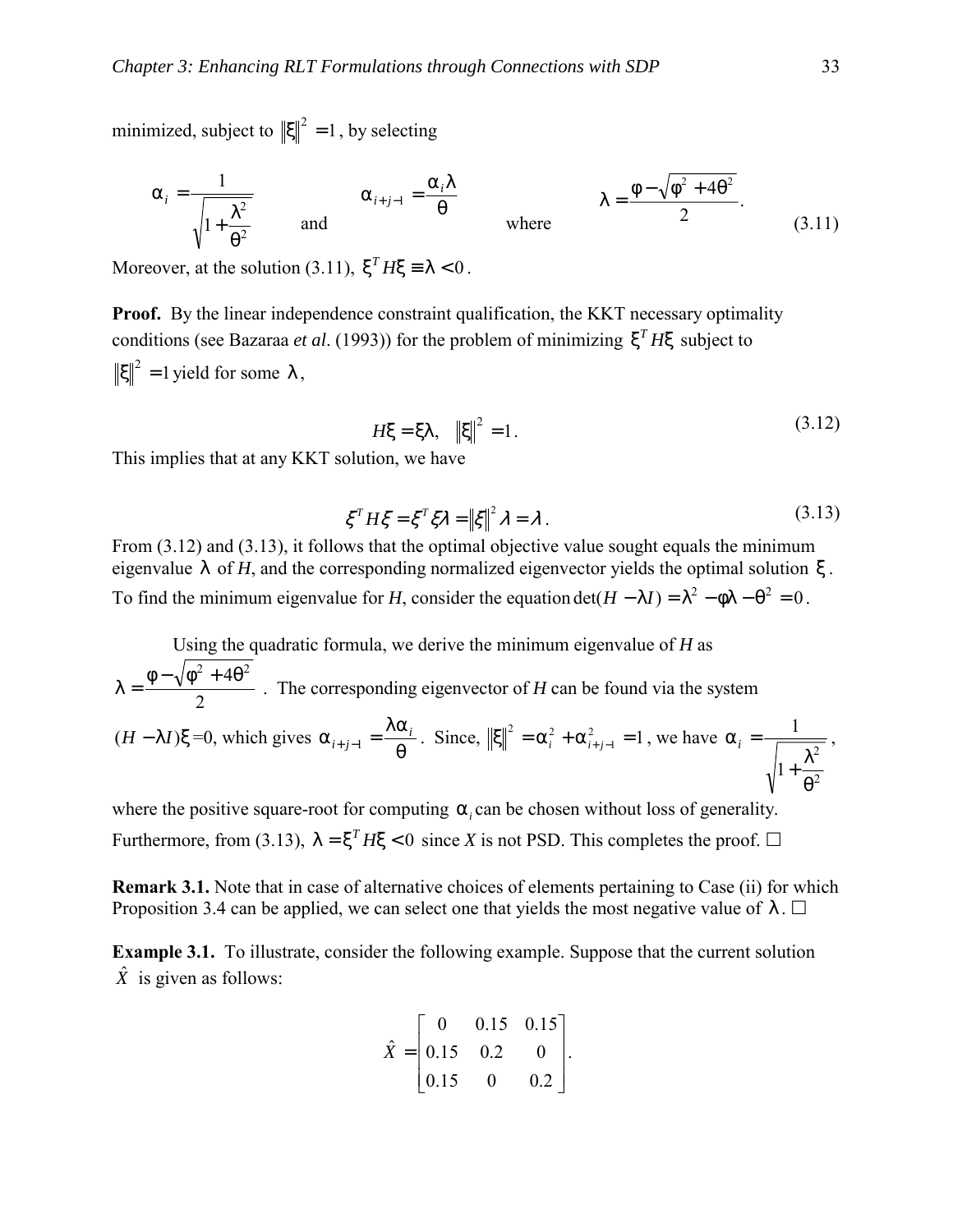With  $i = 1$ , we have  $G_{11}^i = 0$  and  $G_{1j}^i = G_{j1}^i \neq 0$  for  $j = 2$  and  $j = 3$ , indicating that there are two possible values of *j* that can generate a separating inequality. With  $j=2$ , we have  $G_{12}^i = G_{21}^i = 0.15$ . This yields  $\xi = (\alpha_1, \alpha_2)^T$  with  $\theta = 0.15$  and  $\phi = 0.2$  in the notation of Case (ii) above. From (3.11),  $\lambda = \frac{0.2 \times 10^{10}}{2} = -0.08028$ 2  $\lambda = \frac{0.2 - \sqrt{0.2^2 + 4(0.15)^2}}{2} = -0.08028$ ,  $\alpha_1 = \frac{1}{\sqrt{0.025}} = 0.8817$ 1 1 2 2 0.15  $\frac{1}{\sqrt{1+(\frac{-0.08028}{c^2})^2}} =$ +  $\alpha_1 = \frac{1}{\sqrt{1+(\frac{-0.08028}{a})^2}} = 0.8817$ and  $\alpha_2 = \frac{(-0.08028)(0.8817)}{0.15} = -0.4719$ 0.15  $\alpha_2 = \frac{(-0.08028)(0.8817)}{0.15} = -0.4719$ . Hence,  $\alpha = (0.8817, -0.4719, 0)^T$ . Note that  $\alpha$  = 1 and that  $\alpha^T \dot{X} \alpha = \xi^T H \xi = (0.8817, -0.4719) \begin{bmatrix} 0.15 & 0.2 \end{bmatrix} \begin{bmatrix} 0.8817 \\ -0.4719 \end{bmatrix} = -0.08028$ 0.8817 0.15 0.2  $\hat{K}\alpha = \xi^T H \xi = (0.8817, -0.4719) \begin{pmatrix} 0 & 0.15 \\ 0.15 & 0.2 \end{pmatrix} \begin{pmatrix} 0.8817 \\ -0.4719 \end{pmatrix} = -$ J  $\backslash$  $\overline{\phantom{a}}$  $\setminus$ ſ ∫− J  $\backslash$  $\overline{\phantom{a}}$  $\setminus$  $\alpha^T \hat{X} \alpha = \xi^T H \xi = (0.8817, -0.4719) \begin{pmatrix} 0 & 0.15 \\ 0.15 & 0.8817 \end{pmatrix} = -0.08028$ , which is the value of  $\lambda$ . In a similar fashion, we can calculate the corresponding  $\alpha$  for *j*=3 as  $\alpha = (0.8817, 0, -0.4719)^T$ , which also produces  $\lambda = -0.08028$ . Thus, the procedure has found two possible choices of α for which  $\alpha^T X \alpha \equiv [(\alpha^T x)^2]_L \ge 0$  is not satisfied for the current solution  $\hat{X}$ . The corresponding linearized constraints are given as

$$
0.7774X_{11} - 0.8321X_{12} + 0.2226X_{22} \ge 0
$$
  
and 
$$
0.7774X_{11} - 0.8321X_{13} + 0.2226X_{33} \ge 0
$$
.

Since both of these cuts produced the same value of  $\lambda$ , we could arbitrarily choose either cut.  $\Box$ 

 The foregoing approach establishes an inductive polynomial-time process for generating valid inequalities for the first-level RLT relaxation. Since each recursive step of applying this process to  $G^i$  at iteration *i* is of complexity  $O(n^2)$  and we perform at most *n* such steps, the complexity of the overall separation routine is  $O(n^3)$ . After obtaining an  $\alpha$  for which  $\alpha^T \hat{X} \alpha < 0$ ,  $\|\alpha\| = 1$ , and generating the corresponding inequality  $[(\alpha^T x)^2]_L \ge 0$ , we can append this to the current RLT relaxation. This problem could then be re-solved to obtain a new solution  $(\hat{x}, \hat{X})$ , and the procedure could be repeated until any of the following **termination criteria** is realized: the solution  $\hat{X}$  for some relaxed problem turns out to be PSD, or some maximum limit  $K_1$  on the number of LPs solved is attained, or the improvement in the lower bound from one iteration to the next is lesser than a prescribed  $\delta > 0$  for some *p* consecutive iterations. Note that, as described in the sequel, we could generate multiple cuts at each iteration. Hence, we also impose a limit,  $K_2$ , on the number of inequalities of type  $(3.5d)$  that are generated for any particular solution  $\hat{X}$ . (In our computations, we used  $K_1 = 100$ ,  $K_2 = 100$ ,  $\delta = 0.001$ , and  $p = 3$ .) Figure 3.1 gives a flow-chart for this approximate truncated scheme for solving SILP(QP) by way of augmenting RLT-1(QP) with the proposed SDP cuts.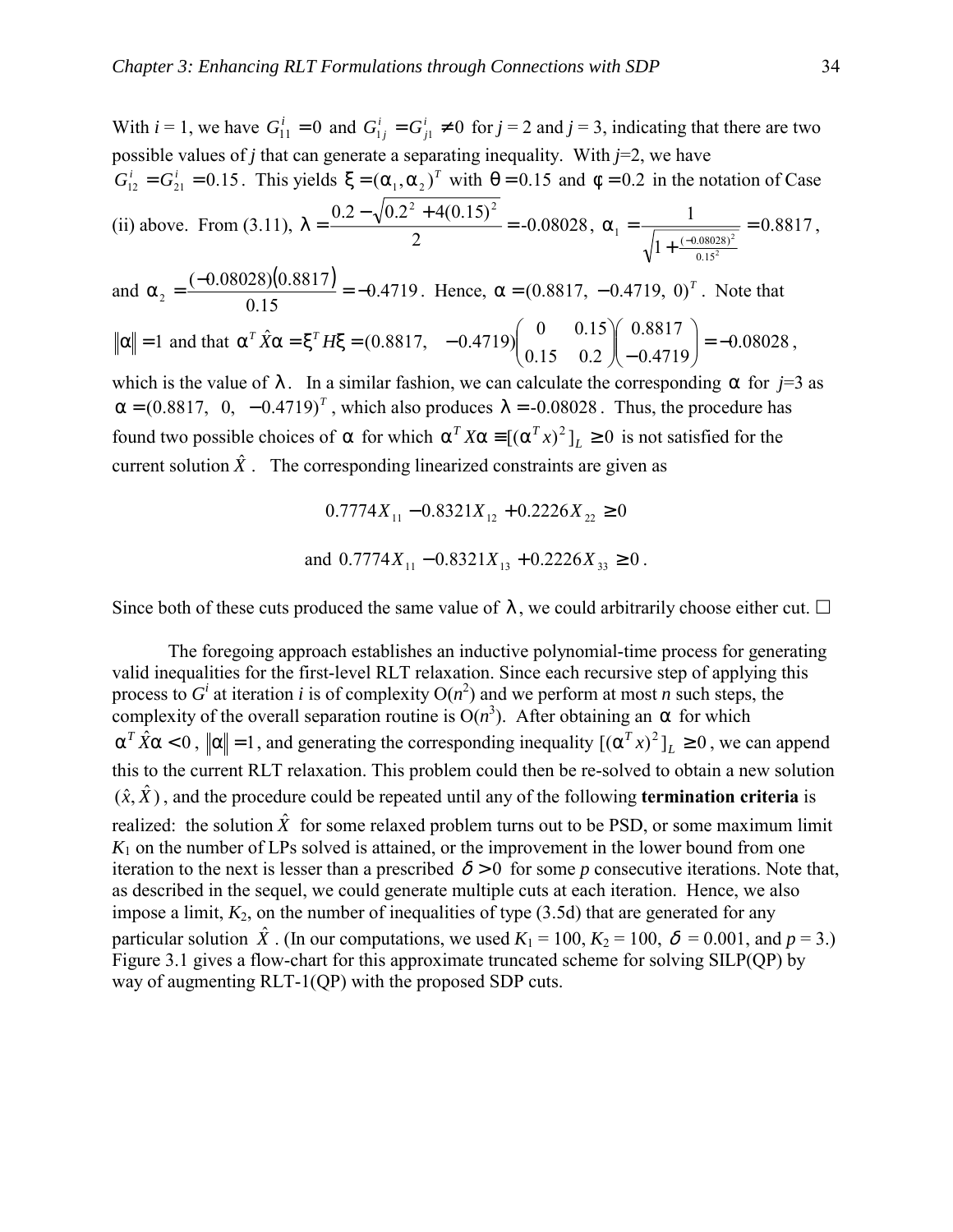Solve the first-level RLT relaxation along with any generated constraints of the type (3.5d). Let  $(\hat{x}, \hat{X})$  be the solution obtained. If any of the termination criterion of Section 3.3.1 holds, stop; the objective yields a LB on QP. Else, delete previous inactive SDP cuts and continue.



**Figure 3.1. Flow-chart for the Fundamental SDP Cut Generation Procedure.**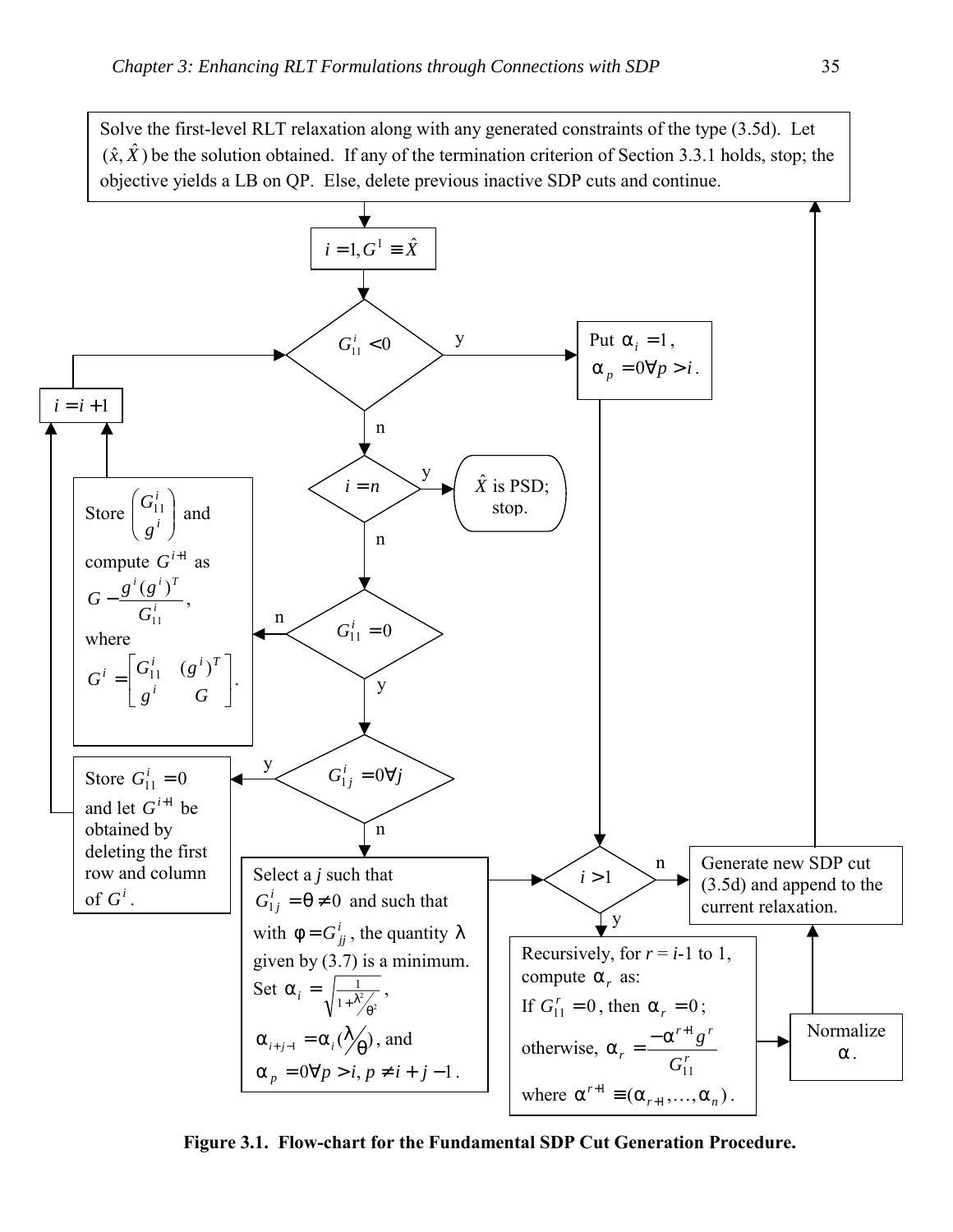**Example 3.2.** Suppose that the current solution  $\hat{X}$  is given as follows.

$$
\hat{X} = \begin{bmatrix} 0.04 & 0.08 & 0.2 \\ 0.08 & 0 & 0 \\ 0.2 & 0 & 0.4 \end{bmatrix}
$$

We can see that  $\hat{X}$  is not PSD, since  $\hat{X}_{22} = 0$  but  $\hat{X}_{12} = \hat{X}_{21} = 0.08$ . The procedure of Figure 3.1 starts with  $i = 1$ ,  $G^1 = \hat{X}$ , and examines  $G_{11}^1 = \hat{X}_{11}$ . Since  $G_{11}^1 > 0$ , we store  $G_{11}^1 = 0.04$ ,  $\overline{\phantom{a}}$ J  $\backslash$  $\overline{\phantom{a}}$  $g' = \begin{pmatrix} 0.08 \\ 0.2 \end{pmatrix}$ , and we derive the reduced matrix  $G^2$  of Proposition 3.2 via (3.7) as

$$
G^{2} = \begin{bmatrix} 0 & 0 \\ 0 & 0.4 \end{bmatrix} - \frac{\begin{pmatrix} 0.08 \\ 0.2 \end{pmatrix} (0.08 \quad 0.2)}{0.04} = \begin{bmatrix} -0.16 & -0.4 \\ -0.4 & -0.6 \end{bmatrix}.
$$

At  $i = 2$ ,  $G_{11}^2 = -0.16$  is negative. Hence, we take  $\alpha^2 = (\alpha_2, \alpha_3)^T = (1,0)^T$  which gives  $({\alpha}^2)^T G^2 {\alpha}^2 = -0.16$ . At the final step in Figure 3.1, with  $r = 1$ , we compute  $\alpha_1 = -(\alpha_2, \alpha_3) \cdot g^1/G_{11}^1 = -2$  from Equation (3.8). This yields  $\alpha = (-2, 1, 0)^T$  with  $\alpha^T \hat{X} \alpha = -0.16$ . When we normalize  $\alpha$  to  $\left(\frac{-2}{\sqrt{5}}, \frac{1}{\sqrt{5}}, 0\right)^T$ 1  $\frac{-2}{\sqrt{5}}, \frac{1}{\sqrt{5}}, 0)^T$ , we obtain  $\alpha^T \hat{X} \alpha = -0.032$ . The corresponding SDP cut,

$$
[(\alpha^T x)^2]_L = 0.8X_{11} - 0.8X_{12} + 0.2X_{22} \ge 0,
$$

is violated for  $X = \hat{X}$ , since  $[(\alpha^T x)^2]_L \equiv \alpha^T \hat{X} \alpha = 0.8(0.04) - 0.8(0.08) + 0.2(0) = -0.032$ .  $\Box$ 

### **3.3.2 Enhancing the Basic SDP Cut Generation Strategy**

In the cut generation process described above, we have assumed that the matrix  $\hat{X}$  is scanned with respect to its  $i^{\text{th}}$  diagonal element in the order  $i = 1, ..., n$ , and that a single SDP cut is generated once it is revealed that  $\hat{X}$  is not PSD. There are several variations to this strategy that we could possibly adopt. One such variation is a *look-ahead feature* for the cut generation process. In this modification, when the matrix under consideration is  $G^i$  having dimension *n* − *i* + 1, we scan the entire diagonal ( $G_{qq}^i$  for  $q = 1,...,n-i+1$ ) to see if any diagonal element is negative. If we find such a negative diagonal element, say  $G_{QQ}^i < 0$ , we take  $\alpha_{i+Q-1} = 1$  and  $\alpha_p = 0$ ,  $\forall p \ge i$ ,  $p \ne i + Q - 1$ . As before, we use Equations (3.8) and (3.10) recursively to determine  $\alpha_{p}$   $\forall p \leq i-1$  (if *i* ≥ 2). In a similar manner, we can look ahead for cases where there is a diagonal element that equals zero, say,  $G_{QQ}^i = 0$ , but  $G_{Qk}^i \neq 0$  for some  $k \in \{1, ..., n - i + 1\}$ ,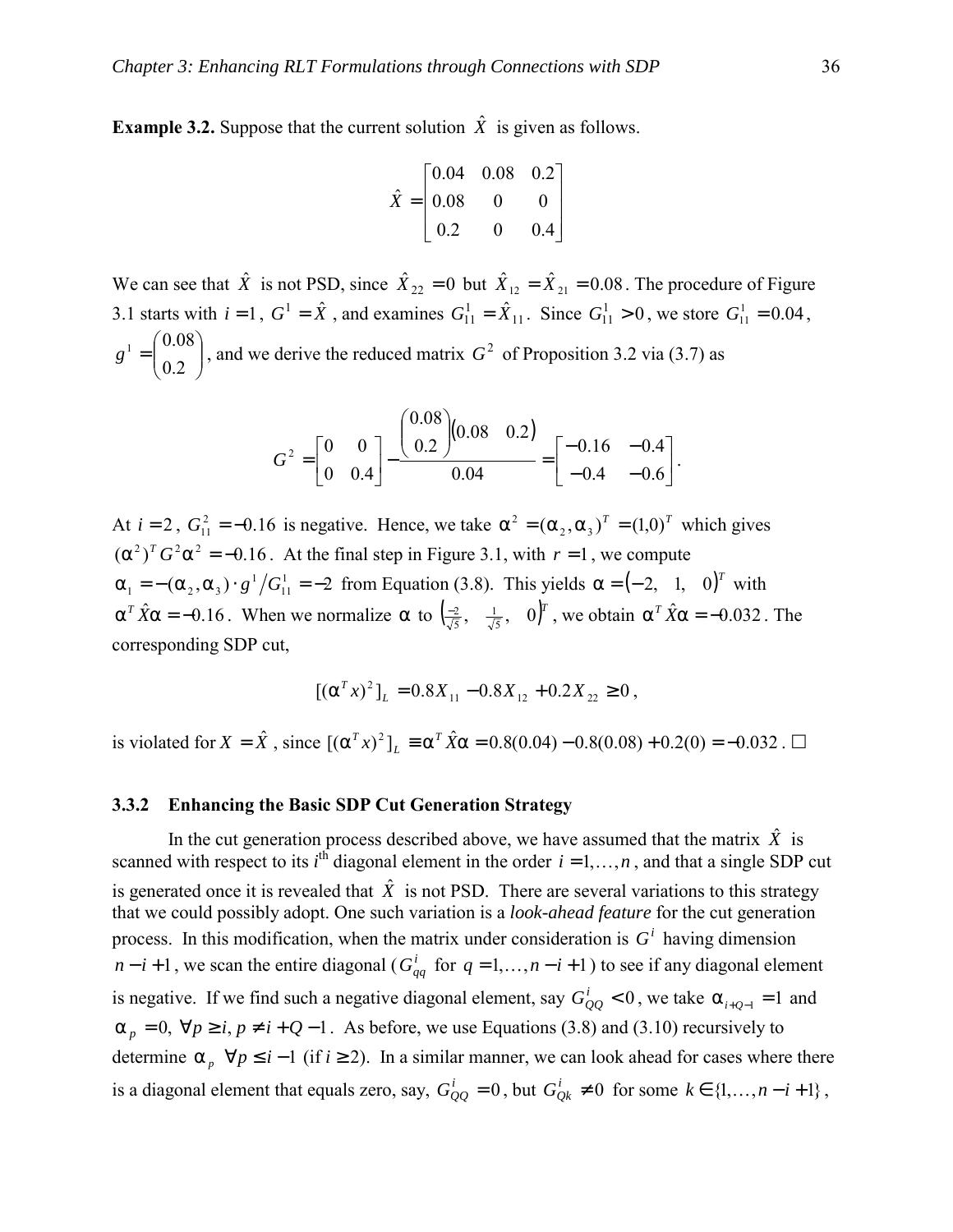and generate a cut based on this revealed violation of positive semidefiniteness. Figures 3.2 and 3.3 provide detailed flow-charts of routines for implementing this look-ahead feature. Here, we use "status  $= 0$ " to indicate that we should continue to increment *i* and look for additional cuts. Since, barring a further permutation of rows and columns of  $\hat{X}$ , it is only valid to increment *i* when either  $G_{11}^i > 0$  or when  $G_{1j}^i = G_{j1}^i = 0 \ \forall j = 1,\dots, n-i+1$  we set "status = 1" when either a

Case (i) or Case (ii) violation is detected with respect to the leading element  $G_{11}^i$  of  $G^i$ .

As a second variant of this strategy, whenever the leading element of the current reduced matrix  $G<sup>i</sup>$  vields a Case (i) or Case (ii) violation, we generate the valid cuts as above, but instead of exiting from the cut generation routine, we examine if any of the other diagonal elements are positive. If so, we permute the rows and columns of  $G<sup>i</sup>$  to make the most positive diagonal element as the leading element, and continue the cut generation process, taking care to record the appropriate order of the permuted indices for generating future cuts. Let us refer to this technique as the *full permutation strategy*. Since such a permutation strategy can consume significant computational effort, a third variant is developed in order to decrease computational effort while maintaining the benefits of permutation. In this variant, called the *diagonal sort strategy*, we perform an *nlog*(*n*) sort to arrange the diagonal elements in nonincreasing order, and we continue to generate cuts until we encounter a Case (i) or Case (ii) violation from the leading diagonal element. A fourth variant that applies to all of the foregoing strategies adds multiple cuts at each iteration, also using the look-ahead feature. Since there might be several distinct choices of  $\alpha$  for composing SDP cuts as revealed during the sequential look-ahead process for the current solution  $\hat{X}$ , we attempt to generate a bundle of SDP cuts for each such  $\hat{X}$  in order to possibly reduce the computational time for the overall solution process. For all variants, we delete previously generated inactive cuts at each iteration. (We also implement an efficient check to avoid the generation of duplicated cuts.) In our experimental analysis, we will investigate both the single and multiple cut implementations, using both the original matrix  $\hat{X}$ as well as an augmented matrix that will be considered in Section 3.3.3.

**Example 3.3.** To illustrate these variants, consider the matrix  $\hat{X}$  from Example 3.2:

$$
\hat{X} = \begin{bmatrix} 0.04 & 0.08 & 0.2 \\ 0.08 & 0 & 0 \\ 0.2 & 0 & 0.4 \end{bmatrix}.
$$

With  $i = 1$  and  $G^1 = \hat{X}$ , we can look-ahead and see that  $\hat{X}_{22} = 0$  but  $\theta = \hat{X}_{21} = \hat{X}_{12} = 0.08$ . Accordingly, we can derive a violated constraint at this point itself, before incrementing *i* and examining  $G^2$ . If we take  $\xi = (\alpha_2, \alpha_1)^T$ ,  $\theta = \hat{X}_{12} = \hat{X}_{21} = 0.08$ , and  $\phi = \hat{X}_{11} = 0.04$ , we obtain from Proposition 3.4 that  $\alpha = (-0.6154, 0.7882, 0)^T$ . The corresponding SDP cut is

$$
0.3787X_{11} - 0.9701X_{12} + 0.6213X_{22} \ge 0,
$$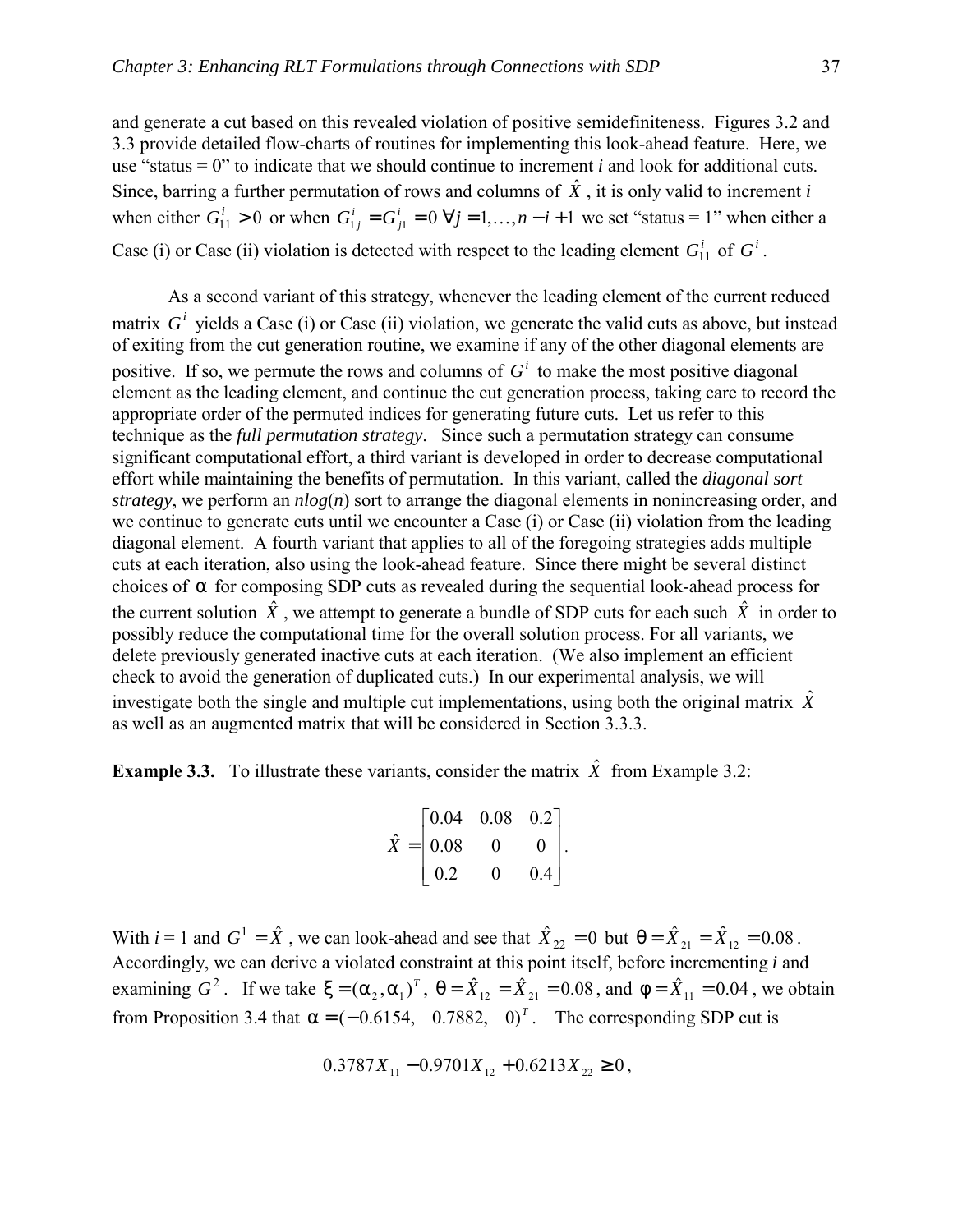

**Figure 3.2. Flow-chart for the Look-Ahead SDP Cut Generation Procedure.**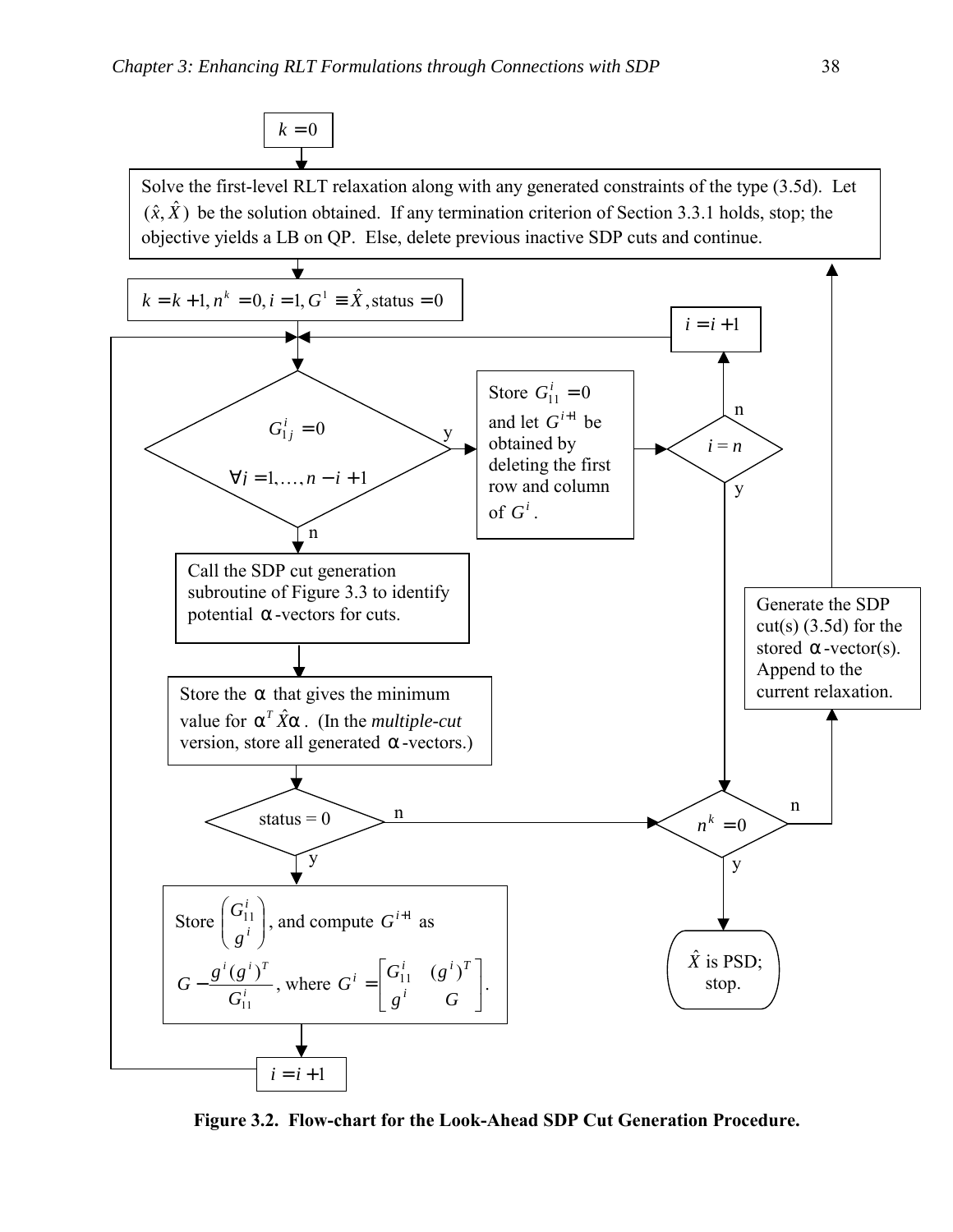

**Figure 3.3. Flow-chart for the SDP Cut Generation Subroutine Invoked by the Look-Ahead Procedure of Figure 3.2.**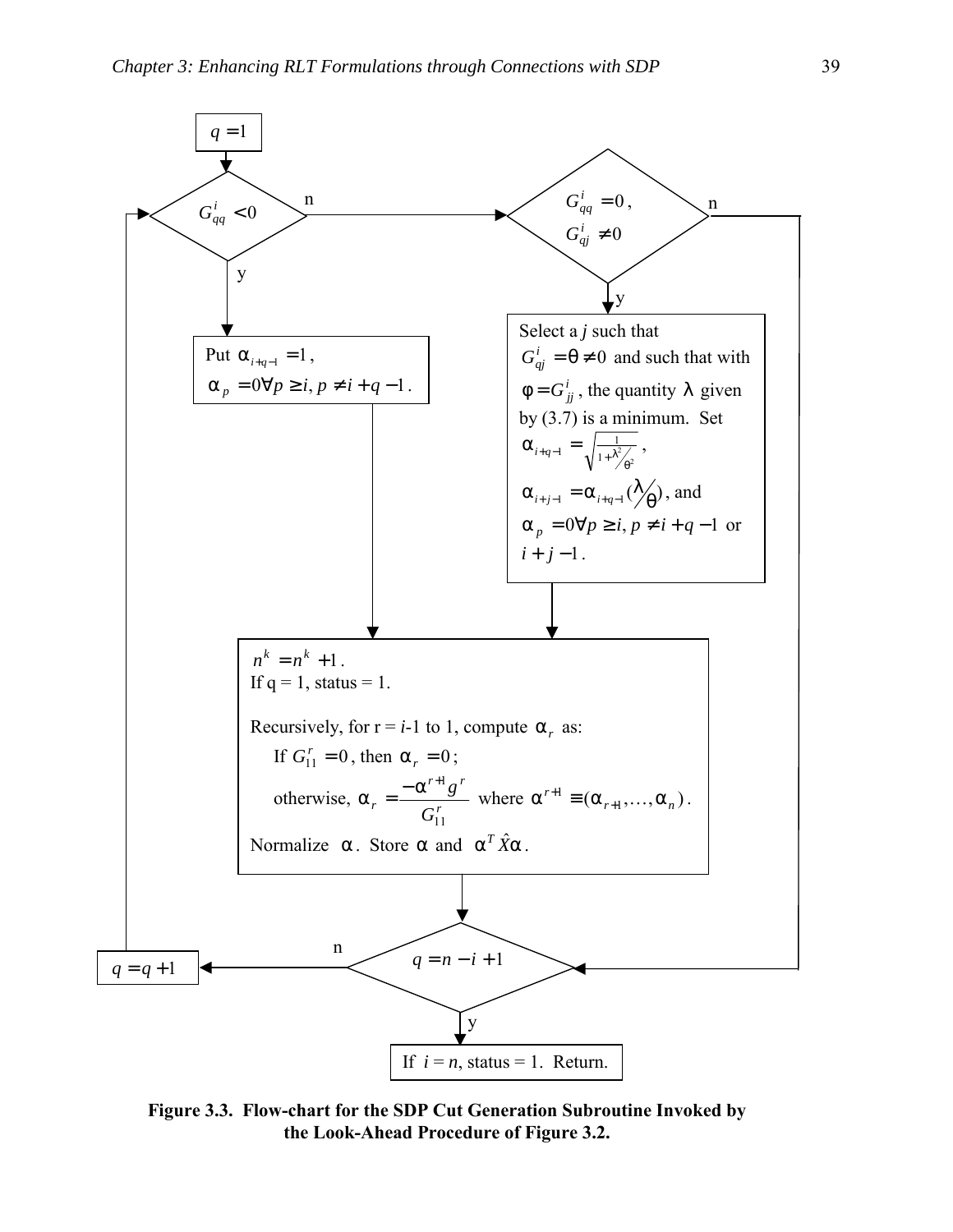which is currently violated since  $\alpha^T \hat{X} \alpha = -0.0625$ . Now, since  $G_{11}^1 > 0$ , we could continue to increment *i* as before and generate the following SDP cut that was obtained in Example 3.2:

$$
0.8X_{11} - 0.8X_{12} + 0.2X_{22} \ge 0
$$

with the corresponding  $\alpha^T \hat{X} \alpha = -0.032$ . Observe that the SDP cut generated by looking ahead had a violation nearly twice as large as the latter cut. In implementing the single-cut option of Figure 3.2, we would only add the first cut since we select the one cut that yields the largest violation. However, when using the multiple cut implementation of Figure 3.2, we would impose both of the above cuts before re-solving the current relaxation.  $\Box$ 

**Remark 3.2.** As a computational expedient, we have adopted the strategy to terminate the above cut generation process when either the resulting solution matrix  $\hat{X}$  is PSD or when some practical stopping criterion is attained. In our computations, as indicated above, we set limits on the maximum number of cuts and iterations, as well as on the number of successive iterations performed while obtaining insufficient progress in tightening the lower bound. A question of interest that arises in this context is whether such a process can be induced to attain the ideal termination condition of  $\hat{X}$  being PSD, even in an infinite convergence sense, if the other practical stopping criteria are omitted. One approach for attaining such a theoretically convergent process would be to impose a *spacer step*, whereby finitely often, a vector  $\alpha$  is generated uniformly distributed on the surface of a unit sphere in  $R^n$ . Then, if  $\hat{X}^*$  is the limiting matrix for some convergent subsequence of solutions  $\hat{X}$  generated in an infinite process, we could not have the situation that there exists an  $\bar{\alpha}$  for which  $\bar{\alpha}^T \hat{X}^* \bar{\alpha} < 0$ , because then there would exist an  $\varepsilon$  – neighborhood  $N_{\varepsilon}(\overline{\alpha})$  about  $\overline{\alpha}$  for which

$$
\alpha^T \hat{X}^* \alpha < 0 \quad \forall \alpha \in N_{\varepsilon}(\overline{\alpha}) \cap \{\alpha : ||\alpha|| = 1\}.
$$

This would imply the absence of having generated any  $\alpha$  in the latter region which has a nonzero measure on the surface of the unit sphere, a contradiction to the uniform distribution of the generated values of  $\alpha$  on the surface of this sphere.  $\Box$ 

### **3.3.3 SDP Cuts Using an Augmented Matrix**

The development of the semidefinite cuts in Section 3.3.1 was based on the noting that the identity  $X = xx^T$  implies the PSD restriction  $X \succ 0$ . Another common tactic in semidefinite programming is to recognize that  $X = xx^T$  also implies the stronger condition that  $X \succeq xx^T$  (see Nowak (1998a,b, 1999), for example). Note that  $X \succ x^T$  can equivalently be expressed as  $\begin{bmatrix} 1 \\ 1 \end{bmatrix} \succeq 0$  $\begin{vmatrix} X & x \\ x^T & 1 \end{vmatrix}$ L  $\mathsf{L}$ *T x X x* From the viewpoint of RLT constraints (as per Proposition 3.1),  $\begin{bmatrix} 1 & 0 \\ x^T & 1 \end{bmatrix} \succeq 0$  $\begin{vmatrix} X & x \\ x^T & 1 \end{vmatrix}$ L L *T x X x* translates to the class of SDP cuts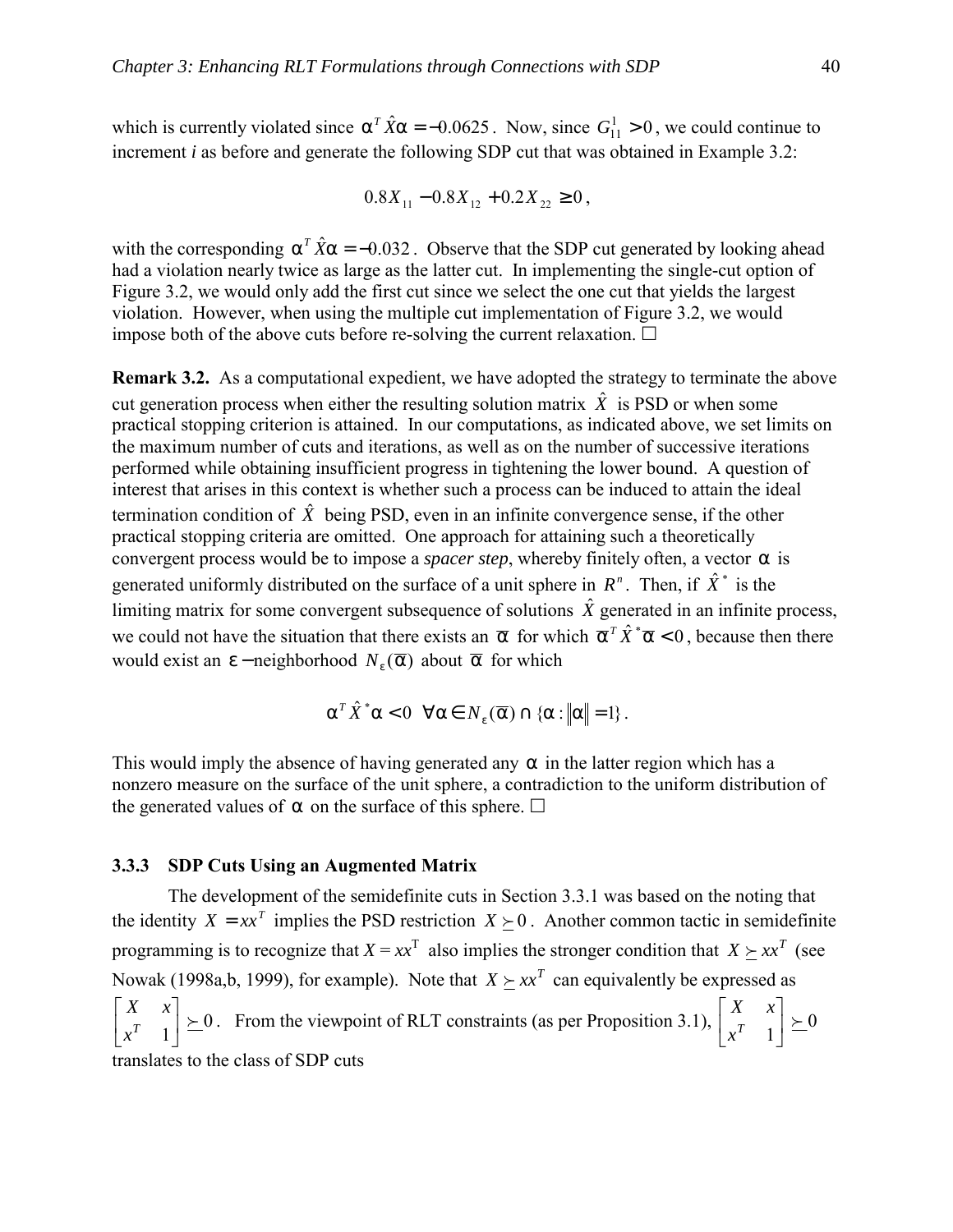$$
\left[\left(\alpha^T x + \alpha_{n+1}\right)^2\right]_L = \alpha^T X \alpha + 2\alpha_{n+1}(\alpha^T x) + \alpha_{n+1}^2 \ge 0 \ \ \forall (\alpha^T, \alpha_{n+1}) \ni \left\|(\alpha^T, \alpha_{n+1})\right\| = 1.
$$

In terms of the separation routine of the foregoing section, an identical procedure can be implemented on the matrix  $X^A$ , where  $X^A = \begin{bmatrix} X & X \\ X^T & 1 \end{bmatrix}$  $\begin{vmatrix} X & x \\ x^T & 1 \end{vmatrix}$ L  $A = \begin{bmatrix} X \\ x^T \end{bmatrix}$ *x*  $X^{A} = \begin{bmatrix} X & x \\ r & 1 \end{bmatrix}$ . That is, given a solution  $(\hat{x}, \hat{X})$ , we can construct the matrix  $\overrightarrow{X}^A = \begin{bmatrix} 1 & x \\ \hat{x}^T & 1 \end{bmatrix}$  $\hat{X}^{A} = \begin{bmatrix} \hat{X} & \hat{x} \\ \hat{X} & \hat{x} \end{bmatrix}$ 」  $\begin{vmatrix} \hat{X} & \hat{x} \\ \hat{x} & \hat{x} \end{vmatrix}$ L  $A = \begin{bmatrix} \hat{X} \\ \hat{X} \end{bmatrix}$ *x*  $\hat{X}^{A} = \begin{bmatrix} \hat{X} & \hat{x} \\ x^{T} & \hat{x} \end{bmatrix}$  and apply the routine of Section 3.3.1 to the matrix  $\hat{X}^{A}$ in lieu of  $\hat{X}$ .

**Example 3.4.** To illustrate the cut generation procedure using the foregoing augmented matrix, consider  $\hat{X}$  as given in Example 3.1, and suppose that for all *i*, we have  $\hat{x}_i = \sum_j$  $\hat{x}_i = \sum \hat{X}_{ij}$  as required by (3.5c). This leads to the matrix  $\hat{X}^A$  as follows:

$$
\hat{X}^{A} = \begin{bmatrix} 0 & 0.15 & 0.15 & 0.3 \\ 0.15 & 0.2 & 0 & 0.35 \\ 0.15 & 0 & 0.2 & 0.35 \\ 0.3 & 0.35 & 0.35 & 1 \end{bmatrix}.
$$

Since the upper left portion of the matrix contains  $\hat{X}$ , we can still derive the two SDP cuts that were obtained in Example 3.1. However, with the additional row and column of  $\hat{X}^A$ , we also have another possibility for generating an SDP cut inequality. With  $i=1$ , we have  $\hat{X}_{11}^{A} = 0$ , but  $\hat{X}_{14}^A = \hat{X}_{41}^A = 0.3 \neq 0$ , and so we can apply Proposition 3.4 with  $\xi = (\alpha_1, \alpha_4)^T$ ,  $\theta = 0.3$ , and  $\phi = 1$ . From (3.11), we get  $\lambda = \frac{V_1 + V_2 + V_3 + V_4}{2} = -0.0831$ 2  $\lambda = \frac{1 - \sqrt{1^2 + 4(0.3)^2}}{2} = -0.0831$ ,  $\alpha_1 = 0.9637$ , and  $\alpha_4 = -0.2669$ . Hence,  $\begin{vmatrix} a \\ c \end{vmatrix}$  = (0.9637, 0, 0, -0.2669)<sup>T</sup> *n*  $(0.9637, 0, 0, -0.2669)$  $\bigg| =$  $\bigg)$  $\setminus$  $\overline{\phantom{a}}$  $\setminus$ ſ  $\alpha_{\scriptscriptstyle n+}^{}$  $\alpha \mid (0.9637, 0, 0, -0.2669)^T$ . Note that  $\begin{bmatrix} \alpha \\ \alpha \end{bmatrix} = 1$  $\| =$ J  $\backslash$  $\overline{\phantom{a}}$  $\setminus$ ſ α α  $\left\| \begin{matrix} a_{n+1} \\ b_{n+1} \end{matrix} \right\| = 1$  and that  $\left\{ \begin{matrix} a_{n+1} \\ a_{n+1} \end{matrix} \right\}$   $\left\| \begin{matrix} a_{n+1} \\ a_{n+1} \end{matrix} \right\| = 1$ J  $\setminus$  $\overline{\phantom{a}}$  $\setminus$ ſ α α  $\overline{\phantom{a}}$ J  $\backslash$  $\overline{\phantom{a}}$  $\setminus$ ſ α α  $+1$   $\mathcal{L}_{n+1}$ à *n A T n X*  $ξ<sup>T</sup>Hξ = -0.0831$ , which is the value of  $λ$ . The corresponding SDP cuts is given by

$$
-0.5145x_1 + 0.9287X_{11} \ge -0.07125
$$

which is currently violated, since we have  $-0.5145\hat{x}_1 + 0.9287\hat{X}_{11} = -0.15435$ . Thus, the procedure has found an  $\Big| \begin{array}{c} \infty \\ \infty \end{array} \Big|$ J  $\backslash$  $\overline{\phantom{a}}$  $\setminus$ ſ α α *n*+1 for which  $\begin{vmatrix} 0 & x \\ y & y \end{vmatrix}$   $X^A \begin{vmatrix} 0 & x \\ y & y \end{vmatrix} = [(\alpha^T x + \alpha_{n+1})^2]_L \ge 0$  $\left[\begin{array}{cc} X^A & \alpha \\ \alpha & \beta \end{array}\right] \equiv \left[\left(\alpha^T x + \alpha_{n+1}\right)^2\right]_L \geq$  $\bigg)$  $\backslash$  $\overline{\phantom{a}}$  $\setminus$ ſ α α  $\overline{\phantom{a}}$ J  $\backslash$  $\overline{\phantom{a}}$  $\setminus$ ſ α α +  $+1$   $\mathcal{L}_{n+}$  $n+1$   $L$ *T n A T n*  $X^A$   $=$   $[(\alpha^T x + \alpha_{n+1})^2]_L \ge 0$  is not

satisfied for the current solution  $\hat{X}^A$ . Recall that both of the cuts derived in Example 3.1 had  $\alpha^T \hat{X} \alpha = -0.0803$ ; hence, examining the augmented matrix has produced a cut that is violated to a greater extent than the former cuts. In the single-cut option, we would therefore implement the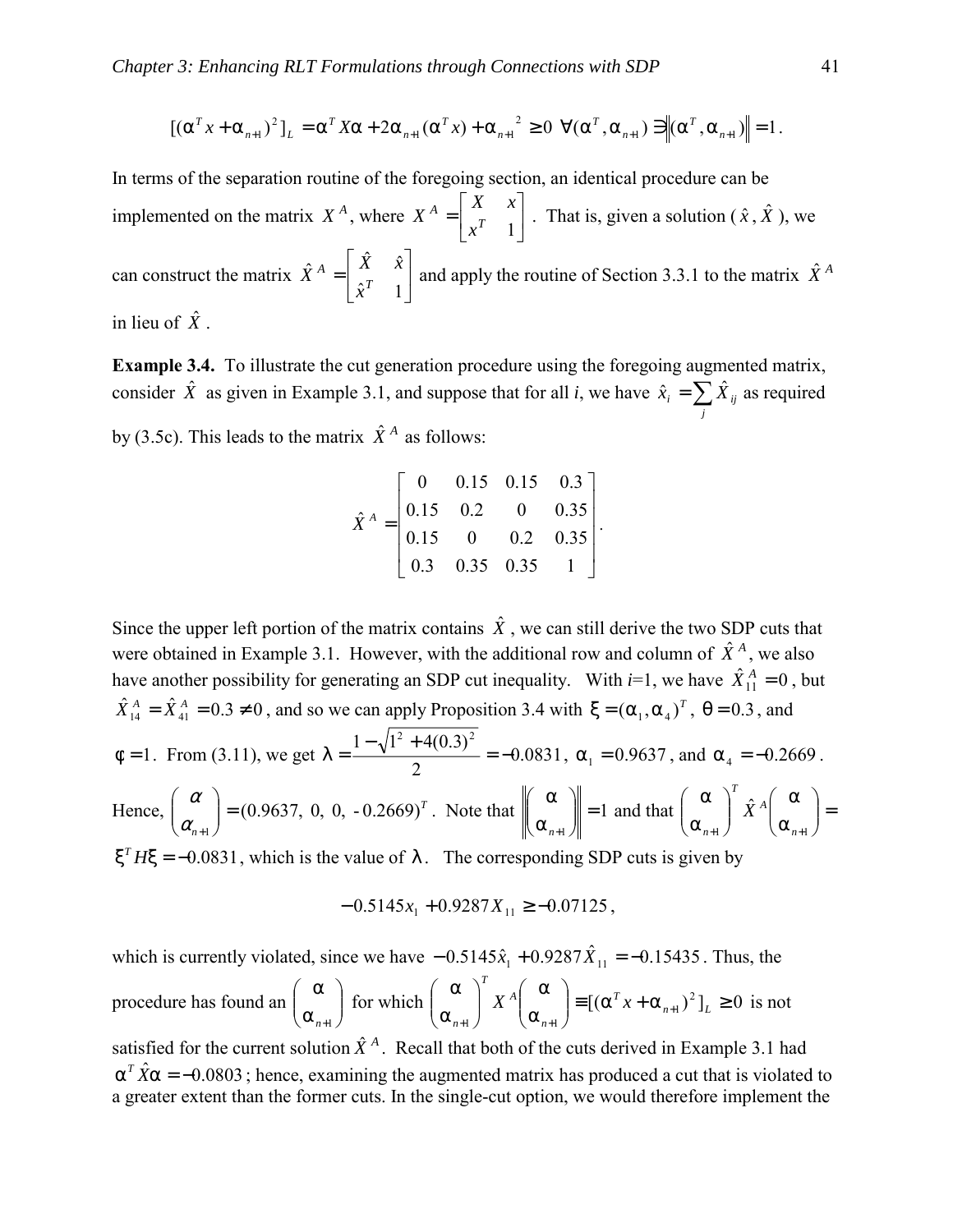cut that was generated by the present example, since it has a larger violation than either of the cuts generated in Example 3.1. In the multiple-cut implementation, we would append all of these generated cuts to the current RLT-1 relaxation before returning to re-solve the next relaxation.  $\Box$ 

# **3.4 Computational Analysis**

To gauge the effectiveness of the proposed class of SDP cuts in solving Problem QP, we conducted two types of computational experiments. We first conducted an experiment to evaluate the relative performance of the various cut generation strategies in enhancing the lower bound derived by RLT-1(QP) at the root node within a branch-and-bound framework. Following this analysis, we selected several of the best SDP cut generation strategies and implemented them within a branch-and-bound framework in order to assess their performance in the search for a globally optimal solution.

### **3.4.1 Root Node Performance**

In this section, we compare how the different cut generation strategies compared as to the bound they obtained for the root node problem of a branch-and-bound tree. The first strategy, which serves as a baseline case, uses a single cut per iteration derived from the matrix  $\hat{X}$  using no permutations. The remaining six strategies were composed by using each combination of the two matrix types (regular and augmented) with the three permutation types described in Remark 3.2 (no permutation, full permutation, and diagonal sort). Since some preliminary computations indicated that the single cut approach was dominated by the multiple cut implementation, we consider the single cut strategy only in the baseline case. In addition to the stopping criteria mentioned in Section 3.3.1, we also limited each of the strategies to 60 seconds of CPU time per problem. (All computations were executed on a SUN Ultra-1 workstation, with CPLEX 6.5 being used to solve the generated LP relaxations.)

The sizes of the test problems range from 10 variables to 100, by increments of 10. For each problem, the objective coefficients were generated uniformly on the interval [0,10]. The objective coefficients  $C_{ii}$  of the terms  $x_i^2$  were always taken to be positive, while the coefficients  $C_{ij}$  of the terms  $x_i x_j$  were permitted to be positive or negative. In order to vary the problem structure for a given size, the proportion of positive  $C_{ii}$  coefficients was varied through four values (0.1, 0.33, 0.66, 0.9), and four problems were generated for each such value, creating a total of 16 problems for each problem size. We obtained a lower bound for each of these 160 problems using each of the seven proposed strategies. The data is summarized in Table 3.1. For each problem, the SDP cut-enhanced bounds were all tighter than the RLT-1 bound, and the improvement was most pronounced with higher proportions of positive  $C_{ij}$  coefficients and smaller problem sizes. For instance, for the (four) 10-variable problems having 90% of the  $C_{ii}$ coefficients positive, the best SDP cut-enhanced bound improved the RLT-1 bound by an average of 65%; however, for the 100-variable problems having 10% of the  $C_{ij}$  coefficients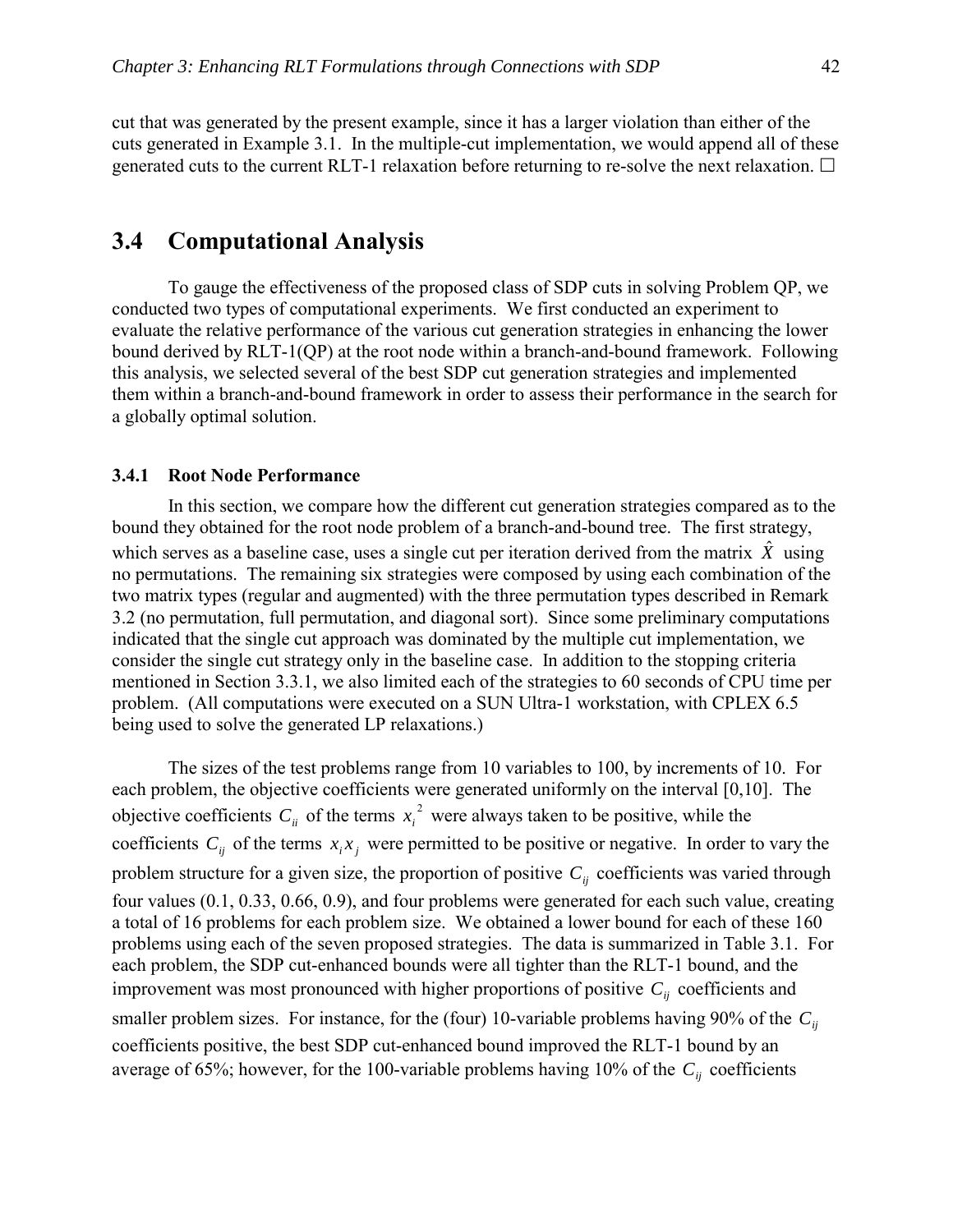|                                                                              | <b>Number of Variables</b> |                                                                 |    |    |    |    |      |    |    |     |
|------------------------------------------------------------------------------|----------------------------|-----------------------------------------------------------------|----|----|----|----|------|----|----|-----|
|                                                                              | 10                         | 20                                                              | 30 | 40 | 50 | 60 | - 70 | 80 | 90 | 100 |
| <b>Proportion</b> 0.1 45.63 34.76 25.01 15.94 11.50 7.40 5.23 3.41 1.28 1.35 |                            |                                                                 |    |    |    |    |      |    |    |     |
| of Positive 0.33 56.72 43.86 29.46 21.48 14.13 10.25 5.69 4.18 2.38 1.43     |                            |                                                                 |    |    |    |    |      |    |    |     |
| $C_{ii}$                                                                     |                            | 0.66 59.30 55.44 46.18 35.40 24.20 19.94 14.37 10.25 7.34 5.85  |    |    |    |    |      |    |    |     |
| <b>Coefficients</b>                                                          |                            | 0.9 65.18 64.28 59.69 58.10 52.38 44.76 39.61 33.02 28.11 19.14 |    |    |    |    |      |    |    |     |

**Table 3.1: Average % Improvement of the Best SDP Cut Bound over the RLT-1 Bound.** 

positive, the SDP cut-enhanced bound only improved the RLT-1 bound by an average of 1.35%. In order to assess the relative performances of the different cut generation strategies, we ranked these methods for each problem size with respect to the bound obtained at the root node, as well as with respect to the CPU time required. For each problem, we computed the best (greatest) lower bound and the best (smallest) CPU time, and then calculated the percentage amount by which each method deviated from the best bound and time for the given problem. Since we have 16 problems of each size being solved using each of the seven strategies, this yields a total of 112 data points for each value of *n*. These data points pertaining to the bound and time deviations were ranked separately in increasing order for each value of *n*. In the case of ties,

average ranks were assigned so that the sum of the ranks for each *n* equals  $\sum_{i=1}^{n} i = 6328$  $\sum_{i=1}^{112} i = 6328$ . Tables 1

3.2 and 3.3 present the rank-sums for each strategy for each value of *n*, as well as over the ten problem sizes, for the two respective criteria: lower bounds and CPU times.

The results indicate that the baseline strategy provides significantly worse bounds than its more sophisticated counterparts, but it has a slightly better than average performance with respect to computational time. When used with the regular matrix, the full permutation strategy provides a distinctly better bound than the non-permutation and diagonal-sort strategies, and this trend occurs across all problem sizes. Both permutation strategies (full or diagonal sort) provide a tighter lower bound than the non-permutation strategy when used in combination with the regular matrix, but the effect is less clear when used in combination with the augmented matrix strategy. There are several notable cases where the permutation strategy does not tighten the bounds obtained from the non-permuted method. In general, the augmented matrix strategy provides an improvement in bounds as compared to the regular matrix strategy, particularly as problem size increases. Overall, the rankings indicate that Strategies 3 and 7 provide the best lower bounds, although Strategies 4, 5, and 6 are also competitive. Note that Strategy 3 performs better for smaller problems, while Strategies 5, 6, and 7 tend to perform better as the problem size increases. From Table 3.3, we see that, in general, the methods using the augmented matrix tend to require less computational time, with Strategies 5 and 7 emerging as clearly more timeefficient. Based upon the rankings shown in Tables 3.2 and 3.3, it appears that Strategy 7 provides desirable results in terms of both the quality of the lower bound obtained and the amount of CPU time consumed. In particular, it seems promising that Strategy 7 also performs well in both categories as problem size increases.

 In order to determine whether or not the differences in the strategy rankings were significant, we performed a Kruskal-Wallis (rank-sum) test on the data for each *n* for the seven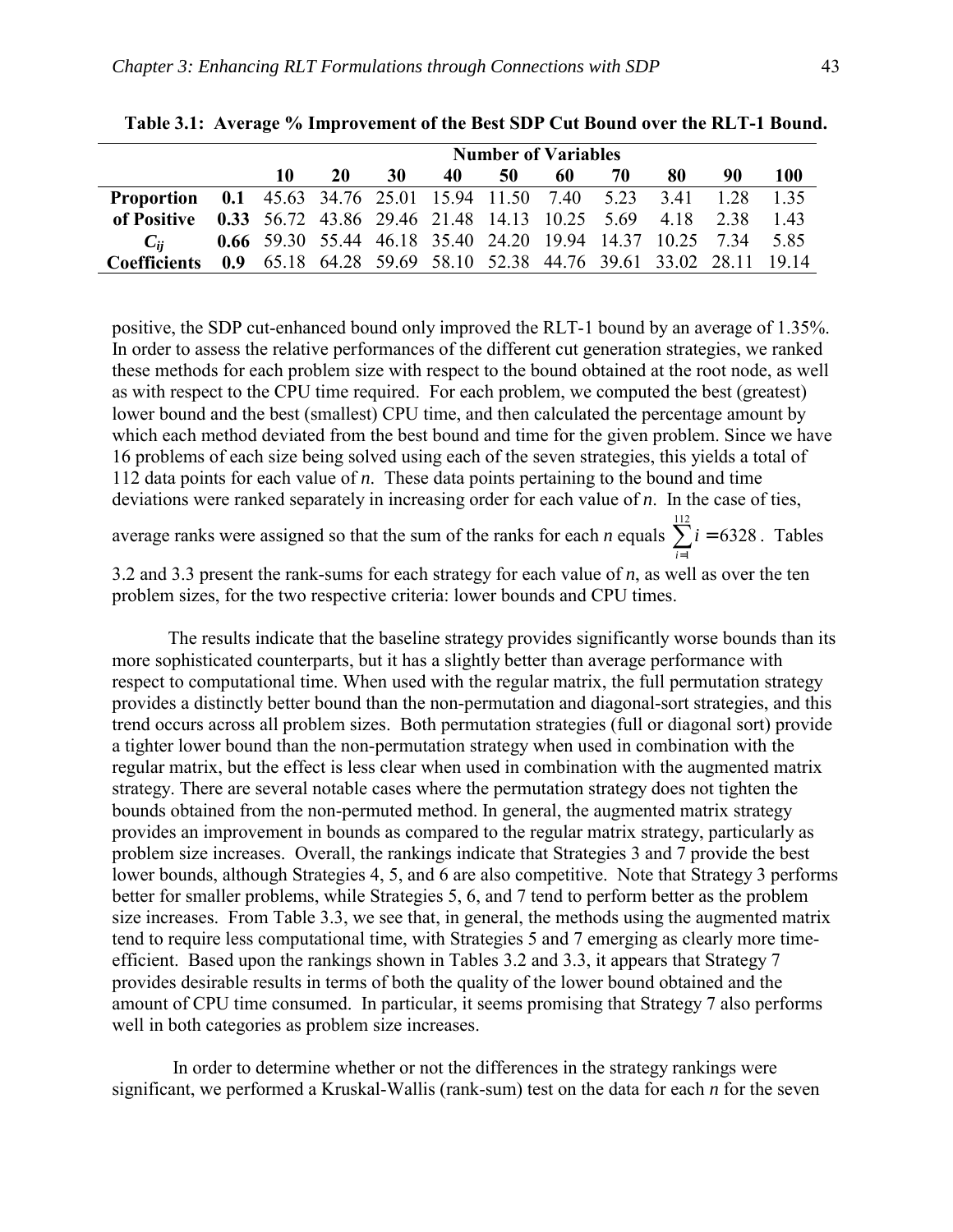|             |                    |         |                |        | <b>Strategy</b> |        |       |            |
|-------------|--------------------|---------|----------------|--------|-----------------|--------|-------|------------|
|             |                    | 1       | $\overline{2}$ | 3      | 4               | 5      | 6     | 7          |
|             | <b>Matrix Type</b> | Reg.    | Reg.           | Reg.   | Reg.            | Aug.   | Aug.  | Aug.       |
|             | $#$ Cuts           | Single  | Multi          | Multi  | Multi           | Multi  | Multi | Multi      |
|             | <b>Permutation</b> | None    | None           | Full   | Diag. Sort      | None   | Full  | Diag. Sort |
|             | 10                 | 1252    | 1011.5         | 798.5  | 803             | 1070.5 | 798   | 594.5      |
|             | 20                 | 1290.5  | 1077           | 305    | 541.5           | 1125   | 945   | 1044       |
|             | 30                 | 1153    | 895.5          | 293.5  | 661             | 936.5  | 1358  | 1030.5     |
|             | 40                 | 1125    | 978            | 627    | 875             | 625    | 1410  | 688        |
| $\mathbf n$ | 50                 | 1113.5  | 1086.5         | 735.5  | 992.5           | 673.5  | 1014  | 712.5      |
|             | 60                 | 1165    | 1079           | 798.5  | 941.5           | 803.5  | 664   | 876.5      |
|             | 70                 | 1124.5  | 1058           | 987.5  | 1013.5          | 729    | 654   | 761.5      |
|             | 80                 | 1163    | 1100           | 1100   | 1100            | 633    | 673.5 | 558.5      |
|             | 90                 | 1090.5  | 1071.5         | 1071.5 | 1071.5          | 730    | 502   | 791        |
|             | 100                | 1078.5  | 1099           | 1045   | 1068.5          | 747.5  | 487.5 | 802        |
|             | <b>Total</b>       | 11555.5 | 10456          | 7762   | 9068            | 8073.5 | 8506  | 7859       |

**Table 3.2: Sum of Lower Bound Rankings.** 

**Table 3.3: Sum of CPU Time Rankings.** 

|              |       |             |         |        | <b>Strategy (as defined in Table 3.2)</b> |         |        |
|--------------|-------|-------------|---------|--------|-------------------------------------------|---------|--------|
| $\mathbf n$  |       | $\mathbf 2$ | 3       | 4      | 5                                         | 6       | 7      |
| 10           | 869   | 759         | 1108    | 930    | 415                                       | 1269.5  | 977.5  |
| 20           | 636   | 732         | 1225.5  | 1067.5 | 467.5                                     | 1478.5  | 721    |
| 30           | 869   | 853         | 1227    | 1172   | 716.5                                     | 799.5   | 691    |
| 40           | 1014  | 864         | 1099    | 1132   | 823                                       | 739     | 657    |
| 50           | 913   | 807         | 1128    | 1325   | 590                                       | 891.5   | 673.5  |
| 60           | 928.5 | 1026        | 992     | 1180   | 496                                       | 1149.5  | 556    |
| 70           | 1233  | 875         | 874     | 1175   | 559.5                                     | 936.5   | 675    |
| 80           | 579.5 | 818.5       | 1617    | 934    | 369                                       | 1215    | 795    |
| 90           | 752   | 934         | 944.5   | 1137.5 | 510                                       | 1254    | 796    |
| 100          | 985   | 1023.5      | 892.5   | 1101   | 405                                       | 1181.5  | 739.5  |
| <b>Total</b> | 8779  | 8692        | 11107.5 | 11154  | 5351.5                                    | 10914.5 | 7281.5 |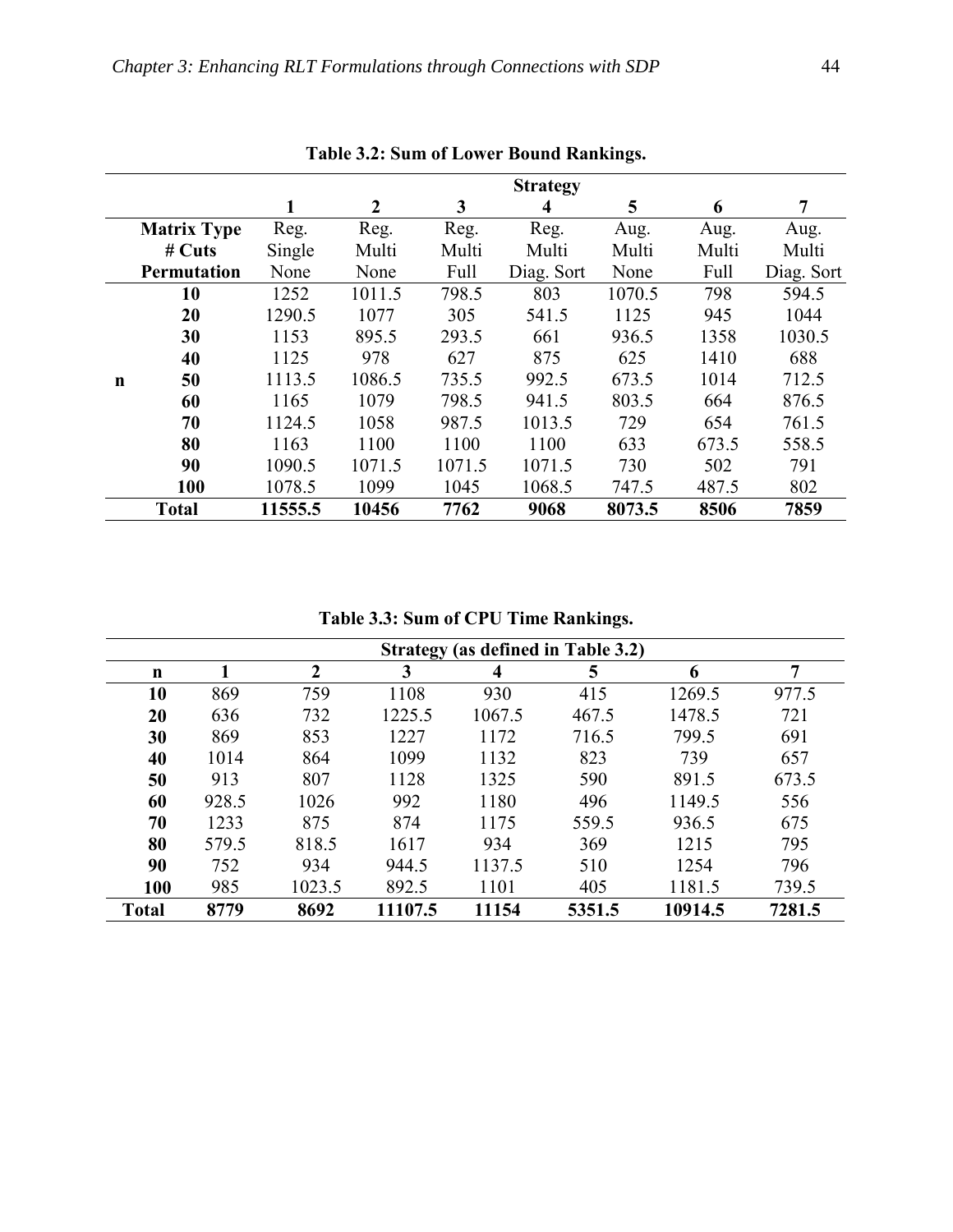strategies. Table 3.4 indicates that the CPU times were significantly different at the 5% level  $(h > \chi_{0.056}^2 = 12.592)$  for each problem size other than for  $n = 40$ , and the lower bounds were significantly different for all sizes except for  $n = 60$  and  $n = 70$ . We performed an additional Kruskal-Wallis test by analyzing the combined data from all problem sizes. That is, we ranked each of the percentage deviations from 1 through  $1120 (= 160 \times 7)$ , and performed the Kruskal-Wallis test using a sample size equal to 160 for each strategy. The test statistics for the lower bounds and CPU times were 66.77 and 119.9, respectively, which were much greater than  $\chi^2_{0.05.6}$  = 12.592, indicating significant differences in the performance of the seven strategies.

As final comparative evidence, we directly display in Table 3.5 the number of problems (out of 160) for which each strategy obtained the best lower bound and CPU time. The strategies that use the augmented matrix have the largest proportion of best lower bounds and best CPU times. Of the strategies based on the regular matrix, the ones that employed the full permutation and the diagonal sort techniques performed significantly better than the one that used no permutation.

|     | h-Statistic  |       |
|-----|--------------|-------|
|     | Lower        | CPU   |
| n   | <b>Bound</b> | Time  |
| 10  | 17.11        | 26.23 |
| 20  | 43.83        | 46.55 |
| 30  | 42.49        | 16.08 |
| 40  | 30.37        | 11.76 |
| 50  | 12.76        | 23.34 |
| 60  | 10.65        | 26.5  |
| 70  | 12.13        | 21.07 |
| 80  | 25.38        | 60.25 |
| 90  | 19.18        | 21.90 |
| 100 | 19.19        | 24 47 |

**Table 3.4: h-Statistic for the Kruskal-Wallis Test.** 

**Table 3.5: Number of Problems for which the Best Lower Bounds and CPU Times were Achieved for Each Strategy.** 

|                    | <b>Strategy (as Defined in Table 3.2)</b> |  |  |  |  |  |  |  |  |  |
|--------------------|-------------------------------------------|--|--|--|--|--|--|--|--|--|
|                    |                                           |  |  |  |  |  |  |  |  |  |
| <b>Lower Bound</b> |                                           |  |  |  |  |  |  |  |  |  |
| <b>CPU Time</b>    |                                           |  |  |  |  |  |  |  |  |  |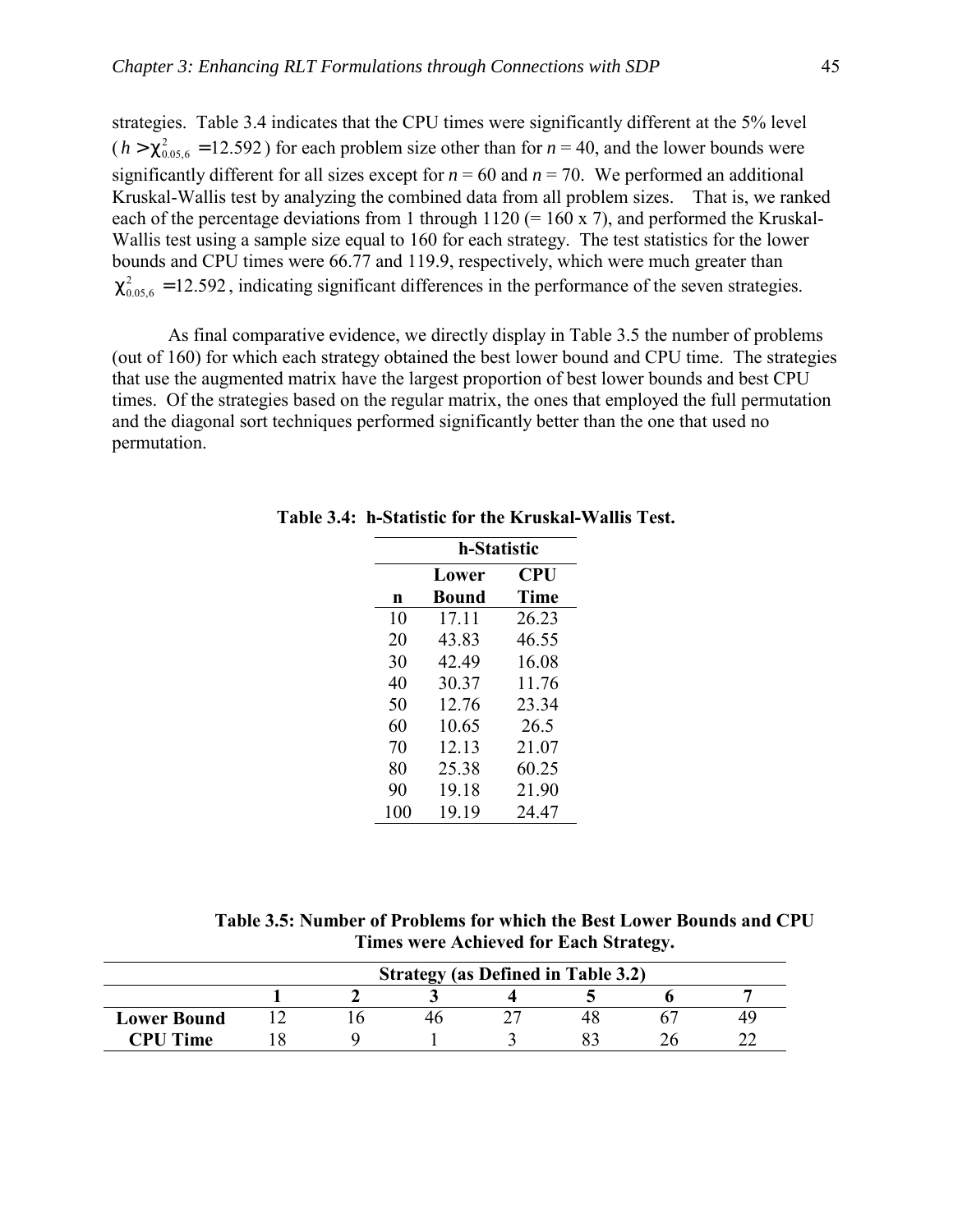### **3.4.2 Overview of the Branch-and-Bound Procedure**

subject to

Before presenting the results of the branch-and-bound analysis, we first present an overview of the branch-and-bound procedure. Each node of the branch-and-bound tree contains an RLT relaxation of a problem, augmented by a series of SDP cuts. We focus here on developing the RLT representation for each node, given *l* and *u* as the appropriate vectors of upper and lower bounds, respectively, for the original variables. We begin, as before, by multiplying the simplex constraint (3.2b) by each variable. This yields the problem (3.2), with (3.2d) replaced by  $l \le x \le u$ ,  $X \ge 0$  and symmetric. We then augment this representation with a set of constraints obtained by multiplying the bound-factors pairwise, as in Sherali and Tuncbilek (1992). We note that all variables (original and RLT) are implicitly bounded between zero and one, with the bounds for the original variables implied by (3.2b) and (3.2d), while the additional constraints (3.2c) imply the same bounds for the RLT variables. We therefore need only include bound-factor product constraints when the corresponding bounds are tighter than the implied bounds of 0 and 1. The pairwise products of bound-factors result in six types of constraints, as outlined in Table 3.6. Types I, III, and V are simply specializations of Types II, IV, and VI, respectively, for the case when  $j = i$ . The maximum number of each type of constraint is also presented in Table 3.6, giving a total of  $2n^2 + n$  potential constraints, where *n* is the number of original variables. We note, however, that several of these constraints may be unnecessary. For example, in the case where  $l_i = 0$ , the corresponding Type I constraint reduces to a simple nonnegativity constraint on  $X_{ii}$ . If, in addition  $l_i = 0$ , the Type II constraint also reduces to a simple nonnegativity constraint on  $X_{ii}$ . Since at the root node we have  $l_i = 0$  and  $u_i = 1$  for each *i*, all of the bound-product constraints reduce to nonnegativity restrictions on the RLT variables. At subsequent nodes, however, we will not necessarily have  $l_i = 0$  and  $u_i = 1$  for each *i*, thereby requiring us to generate the appropriate bound-factor products. In summary, then, the initial relaxation at each node (prior to adding SDP cuts) is given as follows:

#### **RLT-1(QP)**: Minimize *i j*  $C_{ij} X_{ij}$  (3.14a)

 $T_x$  = 1 (3.14b)

$$
Xe = x
$$
(3.14c)  

$$
X_{ii} - 2l_i x_i \ge -l_i^2 \qquad \forall i \ni l_i > 0
$$
(3.14d)

$$
X_{ij} - l_j x_i - l_i x_j \qquad \geq -l_i l_j, \qquad \forall i < j \text{ s } l_i \text{ or } l_j > 0 \qquad (3.14e)
$$

$$
(l_i + u_i)x_i - X_{ii} \ge l_i u_i, \qquad \forall i \exists u_i < 1 \tag{3.14f}
$$

$$
u_j x_i + l_i x_j - X_{ij} \quad \geq l_i u_j, \quad \forall i \neq j \; \mathfrak{d} \; u_j < 1 \tag{3.14g}
$$

$$
X_{ii} - 2u_i x_i \qquad \geq -u_i^2, \qquad \forall i \; \exists \; u_i < 1 \tag{3.14h}
$$

$$
X_{ij} - u_j x_i - u_i x_j \quad \geq -u_i u_j \quad \forall i < j \; \text{in } u_i, u_j < 1 \quad (3.14i)
$$

$$
l \le x \le u
$$
,  $X \ge 0$ , and symmetric. (3.14j)

Upon obtaining the solution to this RLT relaxation in (3.14), we examine the matrix  $\hat{X}$  and generate SDP cuts as described previously. Since we are employing the SDP cuts to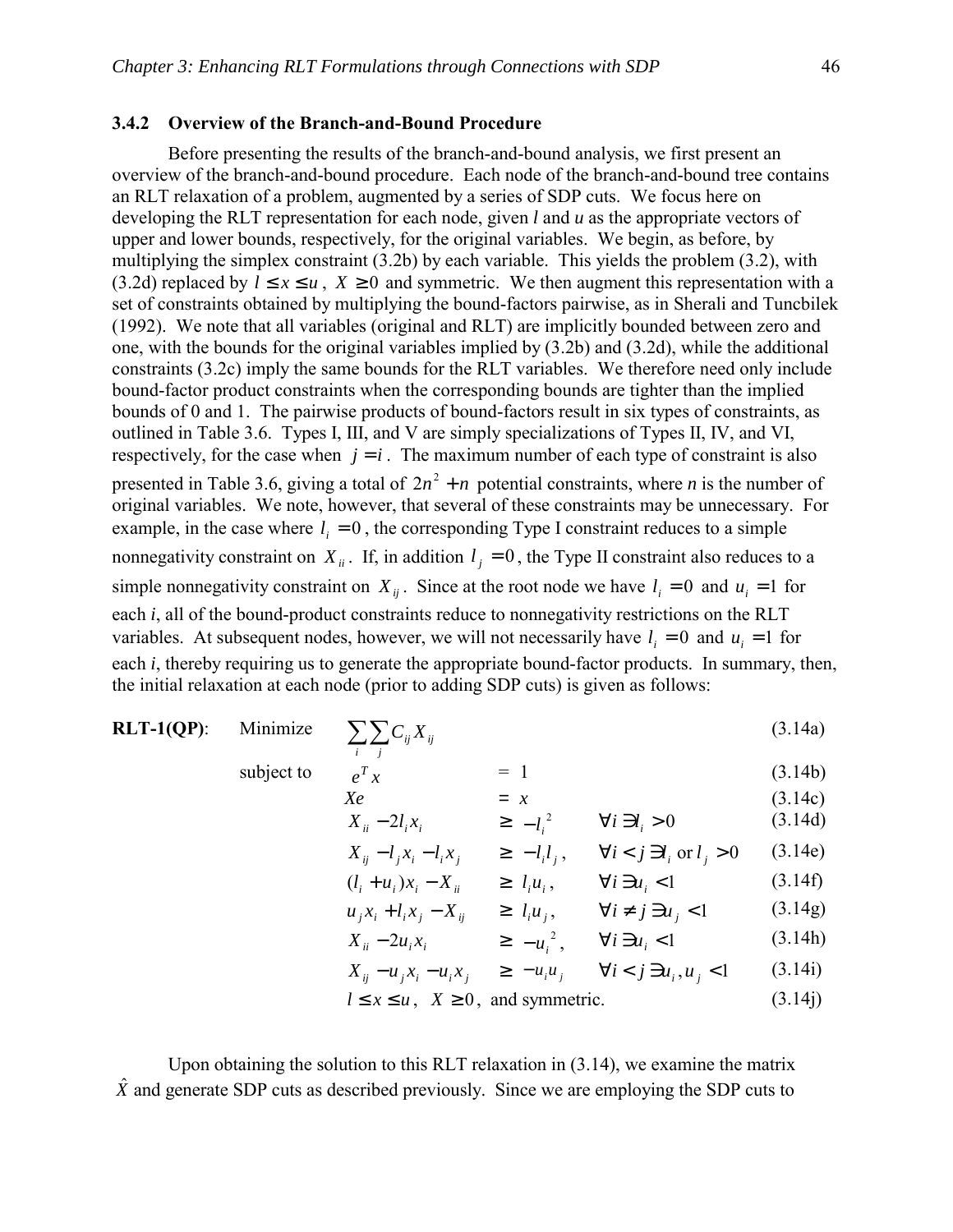|             | 1 <sup>st</sup> | $2^{\text{nd}}$ |                                                          | <b>Maximum</b> |
|-------------|-----------------|-----------------|----------------------------------------------------------|----------------|
| <b>Type</b> | Factor          | Factor          | <b>Linearized Product</b>                                | <b>Number</b>  |
|             | $x_i \geq l_i$  | $x_i \geq l_i$  | $X_{ii} - 2l_i x_i \ge -l_i^2$                           | n              |
| H           | $x_i \geq l_i$  | $x_i \ge l_i$   | $X_{ii} - l_i x_i - l_i x_j \ge -l_i l_i$                | $n(n-1)$       |
|             |                 |                 |                                                          | 2              |
| Ш           | $x_i \geq l_i$  | $x_i \leq u_i$  | $(l_i + u_i)x_i - X_{ii} \ge l_i u_i$                    | n              |
| IV          | $x_i \geq l_i$  |                 | $x_i \le u_i$ , $u_i x_i + l_i x_i - X_{ii} \ge l_i u_i$ | $n(n-1)$       |
| V           | $x_i \leq u_i$  |                 | $x_i \le u_i$ $X_{ii} - 2u_i x_i \ge -u_i^2$             | n              |
| VI          | $x_i \leq u_i$  | $x_i \leq u_i$  | $X_{ii} - u_i x_i - u_i x_i \ge -u_i u_i$                | $n(n-1)$       |
|             |                 |                 |                                                          | $\mathcal{L}$  |

**Table 3.6: Types of Bound-Factor Constraints.** 

tighten the bounds within a branch-and-bound framework, we do not necessarily need to solve the SDP relaxation (as given by the SILP representation) to optimality. In our computational analysis, we allowed a maximum of 100 cuts to be generated per iteration, and we limited such sequential rounds of cuts per node to either one or five (as specified). We also included the corresponding SDP cuts that were generated at the nodes on the chain connecting the current node to the root node in the enumeration tree. These cuts are likely to be most effective for the current node subproblem, although the cuts generated elsewhere in the tree are also valid. We took the maximum number of stored cuts as three times the maximum number of cuts that could be generated at any given node (i.e., 300 for the one-round-of-cuts limit and 1500 for the fiverounds-of-cuts case). In case this number exceeded the maximum allowable number of implemented cuts, we overwrote the cuts that were generated the earliest.

Throughout the process, we track the best known solution (incumbent solution) and maintain a list of active nodes listed in order of increasing lower bounds. At the start of the problem, the list contains only the root node with a lower bound of negative infinity and an upper bound of infinity. When a node is selected from the list, the solution to its SDP cut-enhanced problem yields a lower bound on its optimal solution, and since we have linear constraints, the LP solution for each node subproblem also provides an upper bound. In our experimental analysis, we fathomed nodes when the lower bound exceeded  $(1-\varepsilon)z_{\text{upper}}$ , where  $z_{\text{upper}}$  is the best-known solution value. In our computations, we used  $\varepsilon = 0.0001$  for the 10- and 20variable problems, and we used  $\varepsilon = 0.01$  for the 30-variable problems. If the current node cannot be fathomed, we select a branching variable and create two children nodes in which all variable bounds are the same as the parent node, except those corresponding to the branching variable. We select the branching variable,  $x_p$ , as given by

$$
p \in \underset{i=1,\dots,n}{\arg \max} \{ \delta_i = \left| \sum_j C_{ij} (\hat{x}_i \hat{x}_j - \hat{X}_{ij}) \right| \},
$$

and we split the current interval  $[l_p, u_p]$  at the value  $\tilde{x}_p$  in order to derive two children nodes,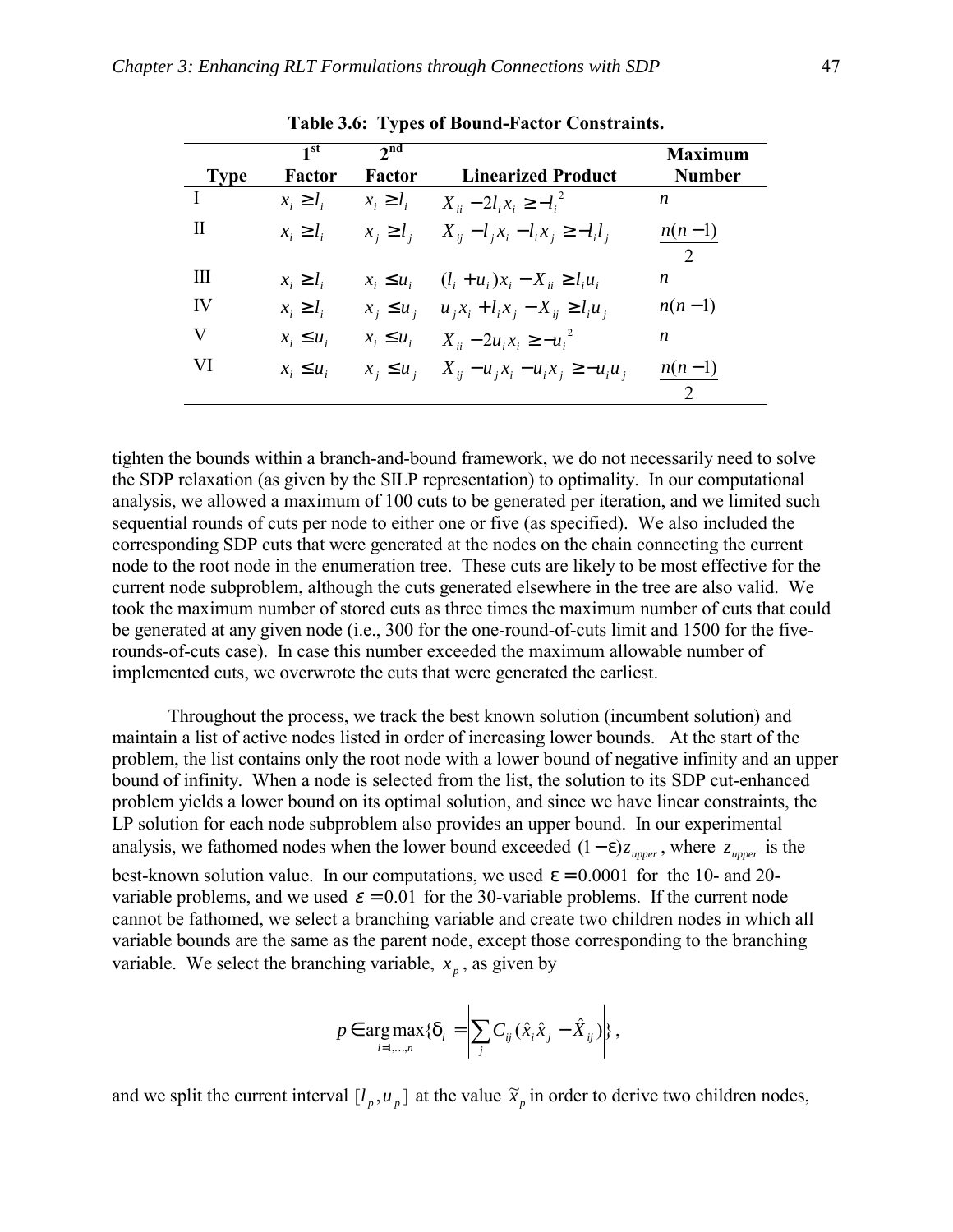where

$$
\widetilde{x}_p = \begin{cases} \hat{x}_p, & \text{if } \min\{\hat{x}_p - l_p, u_p - \hat{x}_p\} \ge 0.1(u_p - l_p) \\ \frac{l_p + u_p}{2}, & \text{otherwise.} \end{cases}
$$

This induces convergence to a global optimum (see Sherali and Tuncbilek (1992)). Since the children nodes are more constrained than their parent node, their lower bounds are potentially tighter and are computed via (3.14), augmented by the appropriate SDP cuts. The parent node is then removed from the list of active nodes, and the new nodes are inserted into the list according to the value of their lower bound. The first node in the list (having the least lower bound) is selected as the current node, and the process is repeated. Whenever we update the incumbent solution value *z<sub>upper</sub>*, we fathom (remove) all nodes having lower bounds greater than  $(1 - \varepsilon)z_{\text{upper}}$ from the list. The procedure ends when no nodes remain in the list (the upper and lower bounds for the problem have converged within a tolerance of  $\varepsilon \cdot z_{\text{upper}}$  or when the maximum number of nodes has been reached. In our analysis, we permitted a maximum of 10,000 nodes for the branch-and-bound routine when using RLT alone, and a maximum of 1,000 nodes for the SDP cut-enhanced procedures.

### **3.4.3 Branch-and-Bound Results**

Based upon the root node analysis, we narrowed our study to exploring the performance of using Strategies 3, 4, 5, 6, and 7 to generate SDP cuts within a branch-and-bound framework. As a benchmark in this comparison, we also implemented the RLT-1 strategy without any cutting planes for computing lower bounds. Tables 3.7 through 3.10 display the results obtained for this branch-and-bound experimentation. Note that in all of these tables, the SDP cut strategies are numbered according to the order shown in Table 3.2, and the baseline RLT strategy using no SDP cuts is referred to simply as RLT. Table 3.7 presents the results obtained for the 10-variable problems, and it shows that for nearly every implementation strategy, the SDP cuts provide a *significant* improvement in the performance of the branch-and-bound algorithm over that using the RLT-1 relaxations alone. The SDP cuts greatly reduce the number of nodes generated as might be expected, but also substantially reduce the overall computational effort. Within the SDP cut- enhanced strategies, using five rounds of SDP cuts per node significantly reduces the number of nodes enumerated as compared with using a single round of SDP cuts; however, the computational time is not consistently reduced. In general, using five rounds of cuts proves most valuable for the relatively more difficult problem instances (lower proportions of positive *Cij* coefficients), and it does not appear to work well in conjunction with the no permutation strategy. Based upon the results from the 10-variable problems, it was evident that Strategy 5 (augmented matrix, no permutation) would not remain competitive for the more difficult problems, and Strategy 5 was dropped from consideration for the remaining analysis. The results for the 20-variable problems are presented in Tables 3.8 and 3.9. Table 3.8 displays the average time and number of nodes for the various problem types and implementation strategies. Note that in contrast to the results for the 10-variable problems, several problems were not solved to optimality within the allowable number of nodes. In such cases when the gap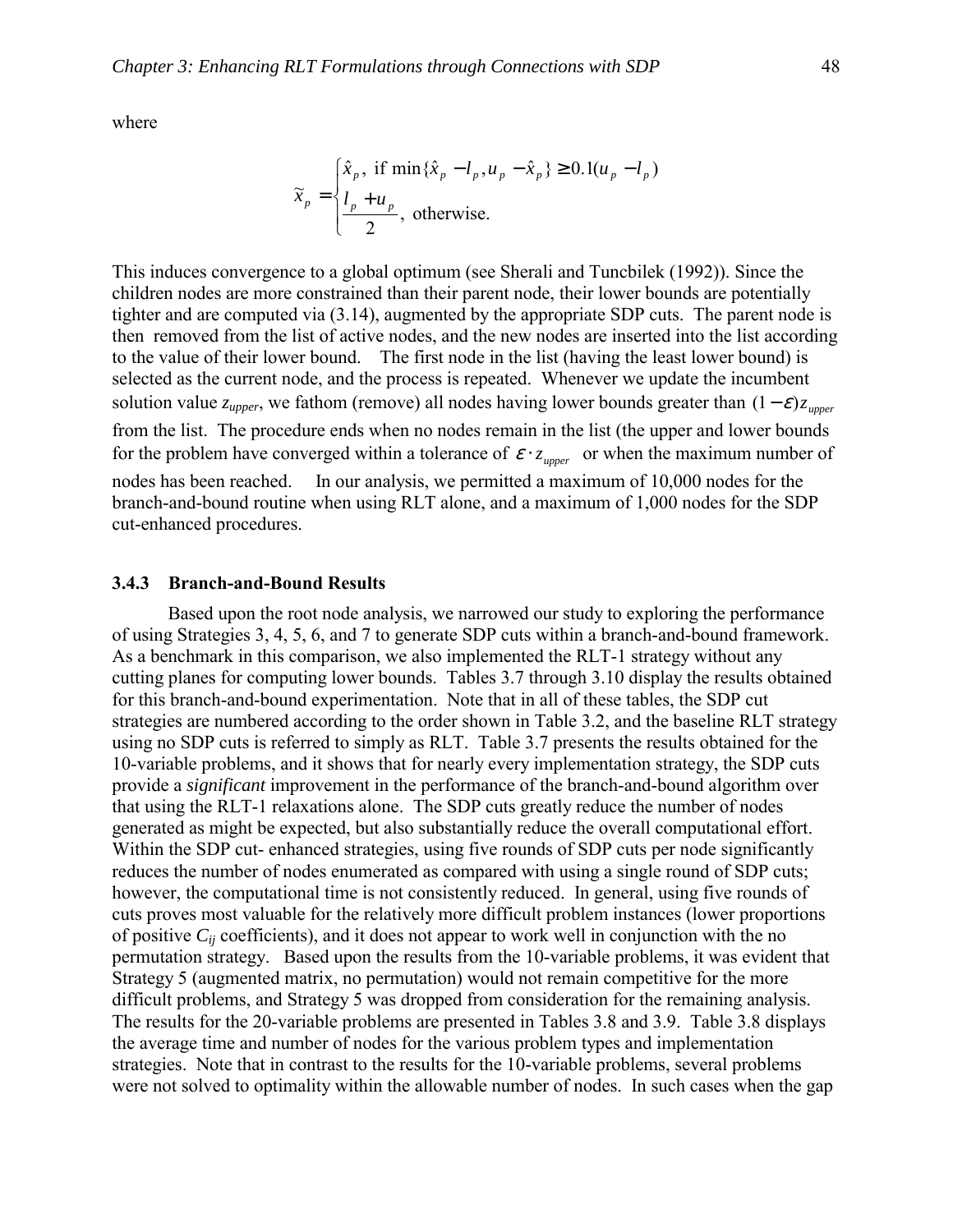|                 | <b>Proportion of Positive <math>C_{ii}</math> Coefficients</b> |             |              |             |              |             |              |             |              |  |
|-----------------|----------------------------------------------------------------|-------------|--------------|-------------|--------------|-------------|--------------|-------------|--------------|--|
| <b>Strategy</b> | <b>Rounds</b>                                                  |             | 0.1          |             | 0.33         |             | 0.66         |             | 0.9          |  |
|                 | of Cuts                                                        | <b>Time</b> | <b>Nodes</b> | <b>Time</b> | <b>Nodes</b> | <b>Time</b> | <b>Nodes</b> | <b>Time</b> | <b>Nodes</b> |  |
| <b>RLT</b>      | $\mathbf{0}$                                                   | 482.41      | 5657.5       | 65.84       | 1006.5       | 10.95       | 239.5        | 0.74        | 27           |  |
| 3               |                                                                | 152.24      | 339          | 24.15       | 121.5        | 3.42        | 40           | 0.40        | 11           |  |
|                 | 5                                                              | 135.90      | 92           | 32.79       | 44           | 4.55        | 17.5         | 0.79        |              |  |
| 4               |                                                                | 88.16       | 195.5        | 22.77       | 118          | 4.00        | 40.5         | 0.45        |              |  |
|                 | 5                                                              | 62.69       | 40.5         | 21.84       | 34.5         | 3.94        | 16.5         | 0.73        | 7.75         |  |
| 5               |                                                                | 232.89      | 422          | 39.62       | 162.5        | 5.89        | 43.5         | 0.65        | 12           |  |
|                 | 5                                                              | 419.18      | 205          | 109.76      | 96           | 9.21        | 23.5         | 0.70        | 3.5          |  |
| 6               |                                                                | 187.61      | 360.5        | 31.03       | 127          | 7.84        | 51           | 0.65        | 12.5         |  |
|                 | 5                                                              | 160.80      | 95.5         | 33.79       | 41.5         | 5.44        | 13.5         | 0.66        | 3.5          |  |
| 7               |                                                                | 69.43       | 117          | 24.46       | 87           | 4.53        | 28.5         | 0.71        | 10.5         |  |
|                 | 5                                                              | 52.76       | 32           | 29.80       | 26           | 4.21        | 9            | 0.81        | 3.5          |  |

**Table 3.7: Average Computation Time (in seconds) and Average Number of Nodes for**  Problems of Size  $n = 10$ .

**Table 3.8: Average Computation Time (in seconds) and Average Number of Nodes for**  Problems of Size  $n = 20$ .

| Proportion of Positive $C_{ii}$ Coefficients |               |         |              |         |              |             |              |      |              |  |
|----------------------------------------------|---------------|---------|--------------|---------|--------------|-------------|--------------|------|--------------|--|
| <b>Strategy</b>                              | <b>Rounds</b> | 0.1     |              |         | 0.33         |             | 0.66         |      | 0.9          |  |
|                                              | of Cuts       | Time    | <b>Nodes</b> | Time    | <b>Nodes</b> | <b>Time</b> | <b>Nodes</b> | Time | <b>Nodes</b> |  |
| <b>RLT</b>                                   | $\bf{0}$      | 6485.25 | 10001        | 3917.5  | 7133.5       | 86.02       | 371.5        | 5.91 | 51.5         |  |
| 3                                            |               | 5256    | 978.5        | 1304.75 | 426          | 25.31       | 61           | 3.44 | 22           |  |
|                                              | 5             | 5695.75 | 534          | 887.75  | 130          | 25.04       | 22.5         | 3.83 | 9.5          |  |
| $\overline{\bf{4}}$                          |               | 6025.25 | 990.5        | 1162.25 | 367.5        | 24.82       | 60           | 4.11 | 27           |  |
|                                              | 5             | 2775.25 | 323.5        | 638.75  | 96           | 28.34       | 24.5         | 3.37 | 9.5          |  |
| 6                                            |               | 5604    | 1001         | 2509.5  | 723.5        | 44.76       | 75           | 5.05 | 20           |  |
|                                              | 5             | 10414.5 | 922          | 2625    | 311          | 95.64       | 26.5         | 4.93 | 7            |  |
| 7                                            |               | 6683.75 | 1001         | 1910    | 447          | 52.26       | 46           | 4.81 | 19.5         |  |
|                                              | 5             | 6478.75 | 503.5        | 1450.25 | 157.5        | 79.77       | 21.5         | 7.78 | 8            |  |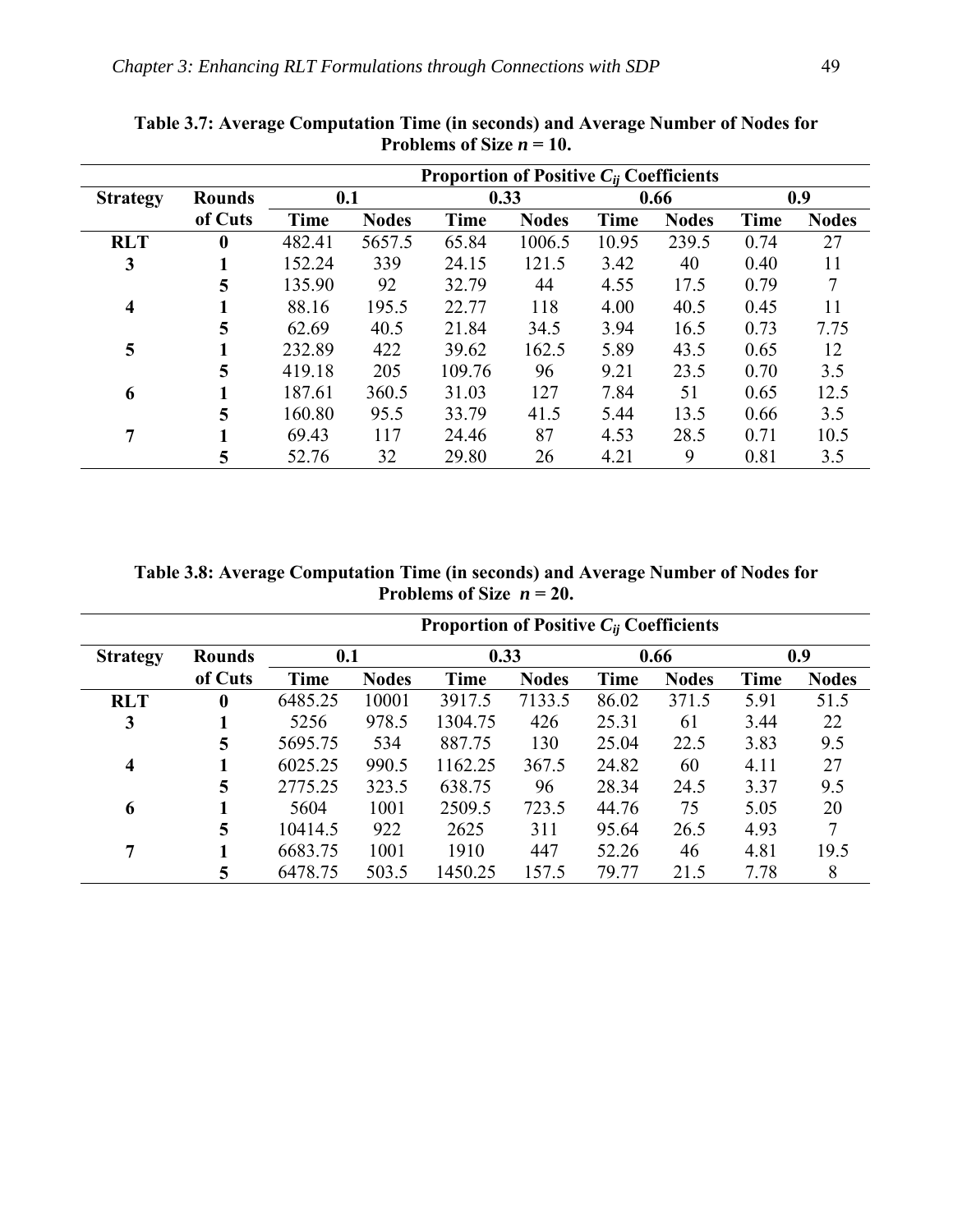|                 | <b>Rounds</b> | Proportion of Positive $C_{ii}$ Coefficients |      |      |     |  |  |
|-----------------|---------------|----------------------------------------------|------|------|-----|--|--|
| <b>Strategy</b> | of Cuts       | 0.1                                          | 0.33 | 0.66 | 0.9 |  |  |
| <b>RLT</b>      |               | 7.07                                         | 0.78 |      |     |  |  |
|                 |               | 2.02                                         |      |      |     |  |  |
|                 |               | 0.17                                         |      |      |     |  |  |
|                 |               | 1.26                                         |      |      |     |  |  |
|                 |               |                                              |      |      |     |  |  |
|                 |               | 5.71                                         | 0.02 |      |     |  |  |
|                 |               | 2.01                                         |      |      |     |  |  |
|                 |               | 2.71                                         |      |      |     |  |  |
|                 |               | 0.06                                         |      |      |     |  |  |

Table 3.9: Average Percentage Optimality Gap at Termination for Problems of Size  $n = 20$ .

Table 3.10: Average Results for Problems of Size  $n = 30$ .

|                     |      | <b>Time</b> |            | <b>Nodes</b> |       | $%$ Gap    |            |
|---------------------|------|-------------|------------|--------------|-------|------------|------------|
|                     |      | <b>RLT</b>  | <b>SDP</b> | <b>RLT</b>   | SDP   | <b>RLT</b> | <b>SDP</b> |
| <b>Proportion</b>   | 0.1  | 20574.5     | 12237      | 10001        | 499.5 | 9.50       | 0.95       |
| of Positive         | 0.33 | 17640.5     | 8554       | 9613         | 437.5 | 4.7        |            |
| $C_{ii}$            | 0.66 | 1559.75     | 380        | 1370.5       | 65.5  | 0          |            |
| <b>Coefficients</b> | 0.9  | 125.75      | 58         | 209.5        | 25    | 0          |            |

between the best-known solution and least lower bound did not fall below 0.01%, we recorded the percentage gap at termination, and we summarize these results in Table 3.9. Note that although several SDP cut strategies do not significantly decrease the computational effort, they do significantly tighten the optimality gap. Similarly, the use of 5 rounds of cuts generally provides better results than 1 round of cuts across nearly all strategies, either by tightening the optimality gap or by decreasing computational effort. The striking result in Table 3.9 is that one strategy, Strategy 4 (regular matrix, diagonal sort) used in combination with 5 rounds of cuts, obtained the optimal solution (within the allowable number of nodes) for every problem. Although Strategy 7 (augmented matrix, diagonal sort) with 5 rounds of cuts also obtained the global optimum for all problems except one, it did not perform as well with respect to computational effort. Note that Strategy 4, with 5 rounds of cuts, dominated the other strategies in terms of both the average number of nodes enumerated and the average computational effort, particularly for the more difficult set of problems.

Based upon the results obtained for the 20-variable problems, we used only one SDP cut strategy, Strategy 4 with 5 rounds of cuts, to solve the 30-variable problems. The results comparing this strategy with the basic RLT scheme are shown in Table 3.10. For the RLT bounding strategy, seven problems could not be solved to optimality (using a 1% tolerance)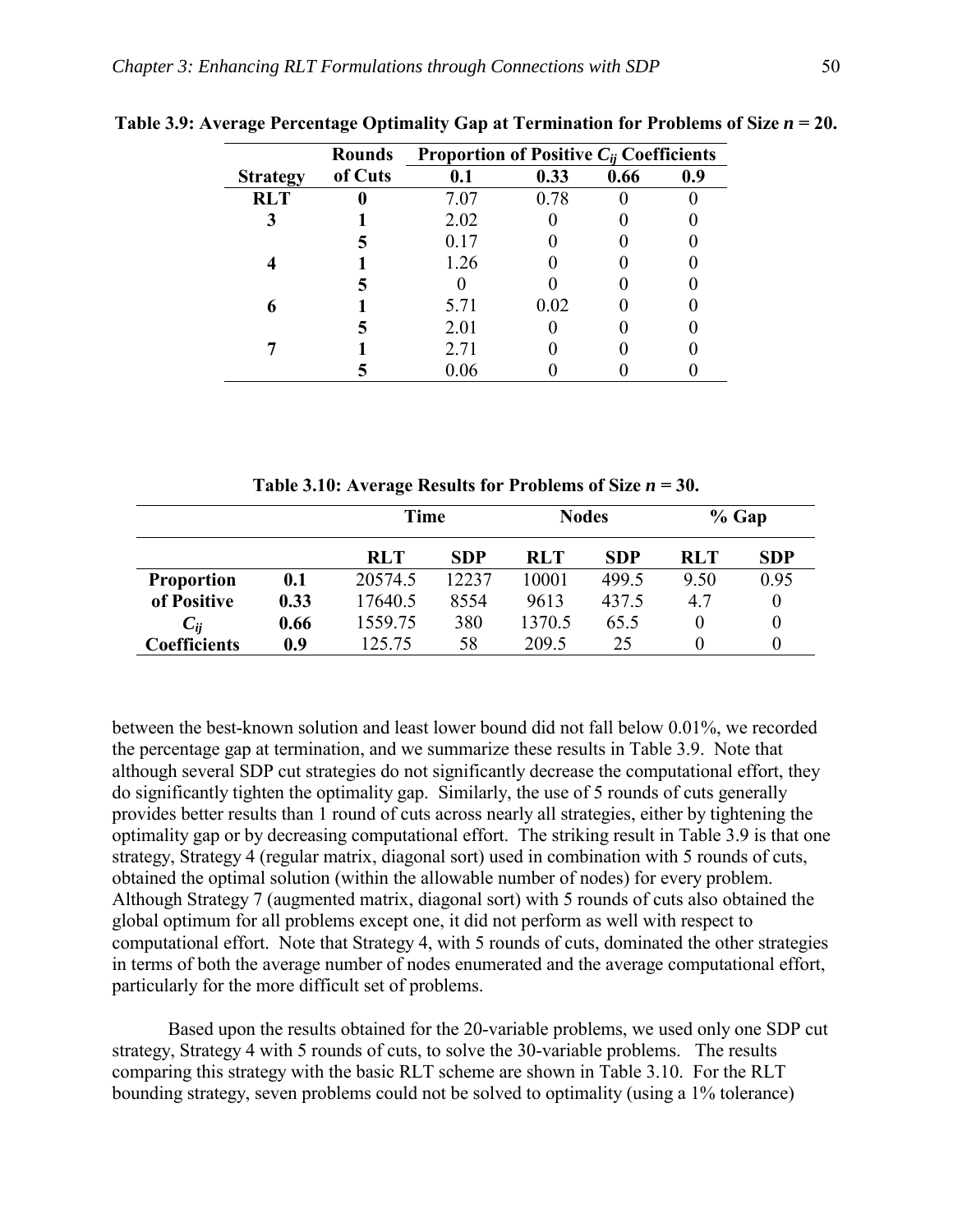within the 10,000 node limit, while the SDP cut-enhanced strategy failed to solve only one problem to global optimality within 1000 nodes. Furthermore, the SDP cuts drastically decrease the average computational effort as well as the number of nodes enumerated across all problem types. The overall results appear to indicate that the SDP cuts significantly decrease the computational effort and the number of nodes required to solve this class of problems to optimality. Moreover, this relative improvement becomes more pronounced as the degree of difficulty of the problem increases (larger  $n$ , smaller proportion of positive  $C_{ii}$  coefficients).

# **3.5 Extensions to Higher Levels of RLT**

 Observe that the proposed class of SDP cuts can be used in any context where RLT is applied (whether this problem admits an overall SDP formulation or not). This includes problems having polynomial objective and constraint functions, factorable programming problems, or even linear mixed-integer programming problems. In all such cases, SDP cuts can be generated based on the (regular or augmented) matrix of second-order RLT variables. While our focus thus far has been on generating cuts to augment the RLT-1 relaxation for a given problem, it is useful to also consider augmenting higher-level RLT relaxations in a similar manner. For example, consider an RLT relaxation that includes fourth-order RLT variables  $X_{ijkl}$ representing the product term  $x_i x_j x_k x_l$ ,  $\forall 1 \le i \le j \le k \le l \le n$ . Let  $X_{(2)}$  denote the *vector* comprising all distinct  $\begin{bmatrix} 1 & 1 \\ 2 & 1 \end{bmatrix}$ J  $\setminus$  $\overline{\phantom{a}}$  $\setminus$  $\left(n +\right)$ 2  ${n+1 \choose 2}$  second-order RLT variables, and let  $X^{(4)}$  be a *matrix* comprised

of the fourth-order RLT variables structured in the form  $X^{(4)} \equiv [X_{(2)}X_{(2)}^T]_L$ . Since  $X^{(4)}$  must be PSD, we can impose a class of SDP cuts in the same spirit as (3.5d) in the form

$$
\alpha^T X^{(4)} \alpha \equiv [(\alpha^T X_{(2)})^2]_L \ge 0 \ \forall \alpha \in R^{\binom{n+1}{2}} \ni \|\alpha\| = 1.
$$
 (3.15)

Then, given any  $\hat{X}^{(4)}$  as part of a solution to the RLT relaxation, we can use the techniques of Section 3.3 identically to derive SDP cuts of the type (3.15) involving the higher dimensional variables.

A second-level RLT relaxation of the problem QP, for example, provides another way to strengthen RLT-1(QP). Such a second-order RLT relaxation RLT-2 could be obtained by multiplying (3.2b) by the quadratic bound-factors  $x_j x_k \ge 0 \ \forall j \le k$ . The variable  $X_{ijk}$  would then be defined to linearize the product terms of the form  $x_i x_j x_k$ . In order to have a unique variable represent the product term  $x_i x_j x_k$ , regardless of the order in which the variables appear in this term, we would define  $X_{ijk}$  only for  $i \leq j \leq k$ . Accordingly, for arbitrary indices *i*, *j*, and *k*, let  $X_{(ijk)}$  represent the appropriate RLT variable that represents the product of  $x_i$ ,  $x_j$ , and  $x_k$ . (This same convention is used on the double-subscripted variables as well.) This leads to the following second-level RLT relaxation of QP.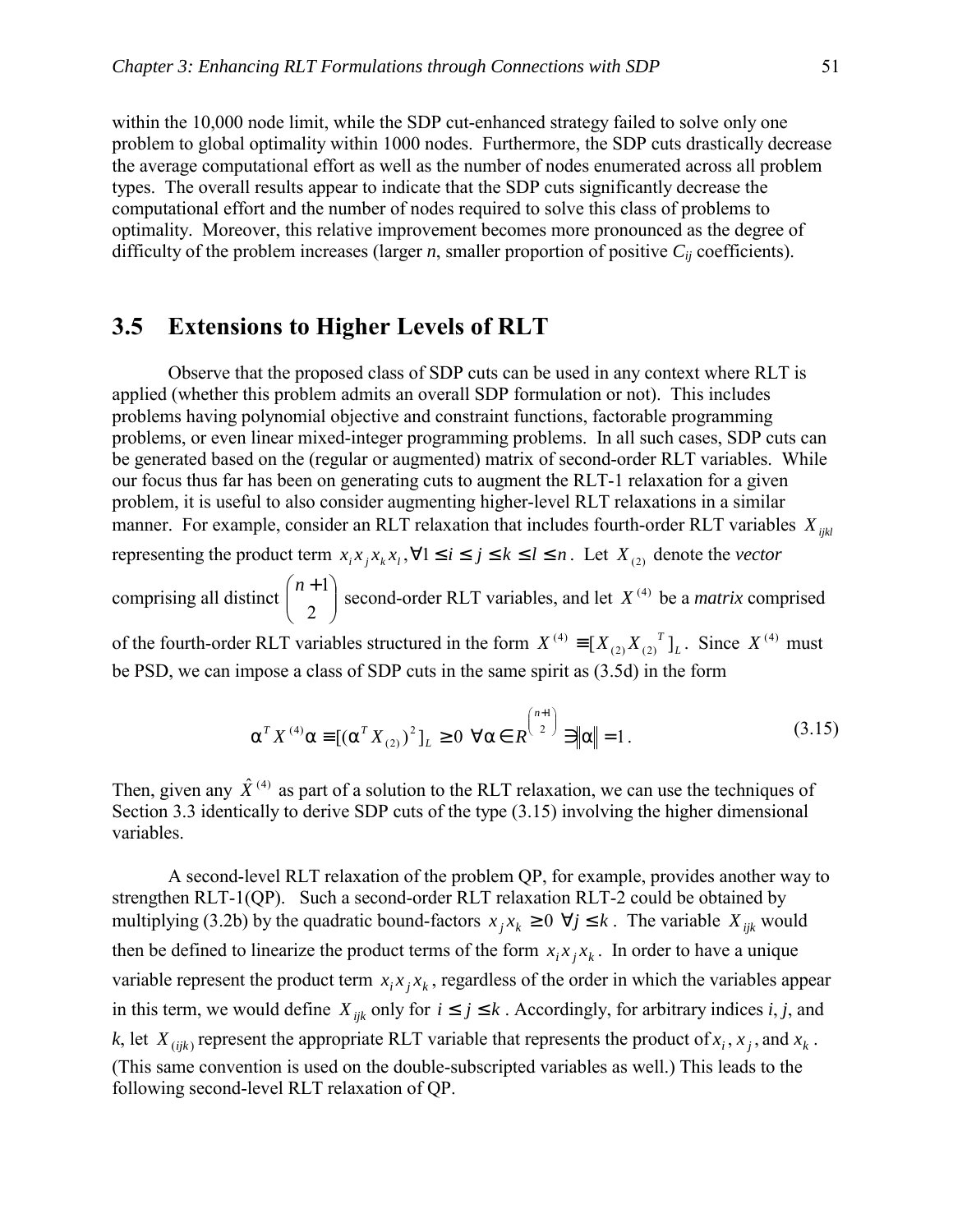**RLT-2(QP):** Minimize 
$$
\sum_{i} \sum_{j} C_{(ij)} X_{(ij)}
$$
 (3.16a)

subject to 
$$
\sum x_i = 1
$$
 (3.16b)

$$
\sum_{i}^{i} X_{(ij)} = x_j, \quad \forall j \tag{3.16c}
$$

$$
\sum_{i} X_{(ijk)} = X_{jk}, \quad \forall j \le k \tag{3.16d}
$$

$$
(x_i \ \forall i, X_{ij} \ \forall i \le j, X_{ijk} \forall i \le j \le k) \ge 0. \tag{3.16e}
$$

Note that Problem (3.16) can be viewed as imposing the additional constraints (3.16d) in terms of the new variables  $X_{ijk}$  on Problem (3.2). These additional constraints force each element  $X_{jk}$ to equal the summation of several components of a three dimensional symmetric matrix. For example, with  $n = 5$  and  $(j, k) = (2, 3)$ , the associated constraint in (3.16d) requires  $X_{23}$  to be computable as the sum of the following elements of  $[X_{ijk}]$ :

$$
X_{23} = X_{123} + X_{223} + X_{233} + X_{234} + X_{235}.
$$

That is,  $X_{ik}$  is the sum of all terms of the three dimensional matrix that contain the subscripts *j* and *k*. This type of constraint can be viewed as requiring that the two-dimensional matrix *X* can be obtained by collapsing a three-dimensional symmetric matrix via a summation process.

 The semidefinite relaxation of Problem QP was developed by relaxing the variable substitution constraint  $X = xx^T$  to  $X \succeq 0$ , noting that  $xx^T$  is PSD. This concept led to the equivalent class of RLT restrictions  $[(\alpha^T x)^2]_L \ge 0$  that were imposed on the first-level RLT relaxation RLT-1(QP). Naturally, this same set of constraints is valid for the level-two relaxation (3.16). Note that in this same spirit, similar additional classes of valid inequalities can be generated to further enhance any odd-level RLT relaxation beyond level-one. For example, consider the third-level RLT relaxation of QP. This relaxation contains all of the constraints in (3.16) along with the constraints obtained by multiplying (3.16b) with the cubic bound-factors  $x_i x_k x_l \geq 0 \ \forall j \leq k \leq l$ . The linearization scheme would substitute the variable  $X_{(P)}$  for the product term  $\prod x_j$ , where (*P*) orders the indices in *P* in nondecreasing order. The resulting *j*∈*P*

formulation is given as follows.

$$
RLT-3(QP): \quad \text{Minimize} \quad \sum_{i} \sum_{j} C_{(ij)} X_{(ij)} \tag{3.17a}
$$

subject to

$$
\sum_{i} x_i = 1 \tag{3.17b}
$$

$$
\sum_{i} X_{(ij)} = x_j, \qquad \forall j \tag{3.17c}
$$

$$
\sum_{i}^{I} X_{(ijk)} = X_{jk}, \quad \forall j \le k \quad (3.17d)
$$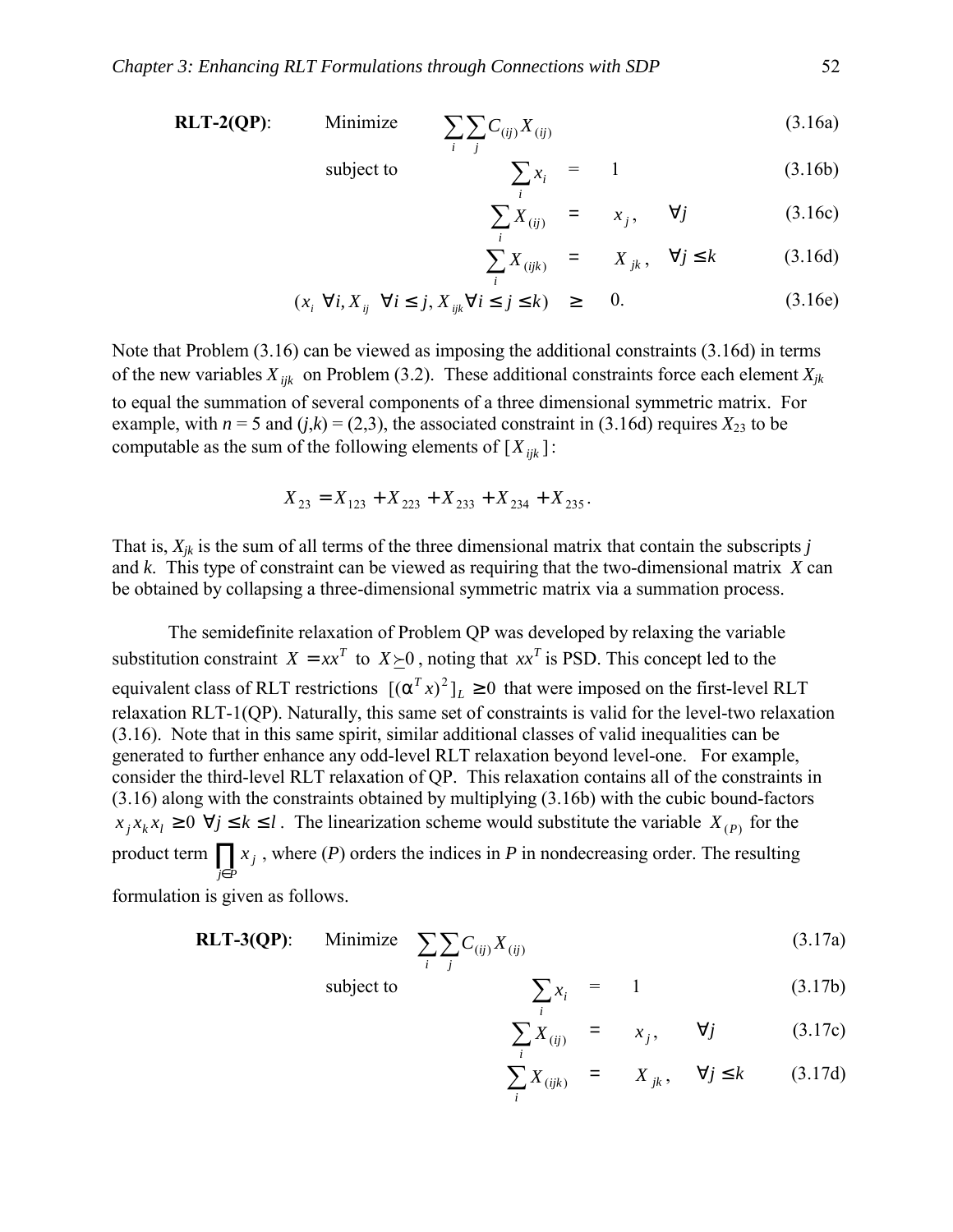$$
\sum_{i} X_{(ijkl)} = X_{jkl}, \quad \forall j \le k \le 1 \quad (3.17e)
$$

$$
(x_i \ \forall i, X_{ij} \ \forall i \le j, X_{ijk} \ \forall i \le j \le k, X_{ijkl} \ \forall i \le j \le k \le l) \ge 0. \tag{3.17e}
$$

By defining  $A_{ijkl} = \alpha_i \alpha_j \alpha_k \alpha_l$ , and denoting  $A \bullet X = \sum_i \sum_j \sum_k \sum_l$  $A \bullet X = \sum \sum \sum A_{ijkl} X_{ijkl}$ , we can validly

impose the semidefinite programming types of constraints  $A \bullet X \ge 0$  for *any* vector  $\alpha \in R^n$ . This follows from the fact that  $A \bullet X = [(\alpha^T x)^4]_L$ . For the first-order and second-order RLT relaxations of QP, we imposed the semidefinite restrictions  $(\alpha \alpha^T) \bullet X = [(\alpha^T x)^2]_L \ge 0$ ,  $\forall \alpha \in R^n$   $\exists |\alpha| = 1$  in constraint (3.5d). In addition, and in a higher-order extension of (3.5d), we can now enhance the third-level RLT relaxation by dropping the substitution constraint  $X_{ijkl} = x_i x_j x_k x_l$  as usual, but instead imposing the implied constraints

$$
[(\alpha^T x)^4]_L \ge 0, \quad \forall \alpha \in R^n \ni \|\alpha\| = 1.
$$

This results in augmenting RLT-3(QP) with the following semi-infinite sets of constraints.

$$
[(\alpha^T x)^2]_L \geq 0, \quad \forall \alpha \in R^n \ni \|\alpha\| = 1 \tag{3.18a}
$$

$$
[(\alpha^T x)^4]_L \geq 0, \quad \forall \alpha \in R^n \ni \|\alpha\| = 1. \tag{3.18b}
$$

A similar procedure could be applied to any general RLT relaxation of level 2*v* −1, where the additional constraints would correspond to  $[(\alpha^T x)^{2r}]_L \ge 0$ ,  $\forall \alpha \in R^n$   $\exists ||\alpha|| = 1$ , for  $r = 1,...,v$ . In Section 3.3.1, a polynomial-time procedure was developed to generate an  $\alpha$  for which (3.18a) is violated or to verify that none exists. It remains to determine a similar separation routine to systematically generate an  $\alpha$  for which (3.18b) or any higher-order variant is violated. We propose this task and related computational studies for future research.

# **3.6 Conclusions and Extensions**

In this chapter, we have explored connections between semidefinite programming (SDP) and the Reformulation-Linearization Technique (RLT), and we have used this insight to develop a new class of cuts to enhance RLT relaxations. This concept has been illustrated on a class of problems involving the minimization of a nonconvex quadratic function over a simplex. The process of closing the gap between a first-level RLT relaxation and a semidefinite relaxation for this problem was shown to yield an equivalent semi-infinite linear program in which the set of infinite constraints comprised a particular class of RLT constraints that we called semidefinite cuts (or SDP cuts). Based on this representation, a relaxation and row generation scheme was devised, leading to a polynomial-time SDP cut generation procedure. Several cut generation strategies, based on using the original or augmented matrix of second-order variables, in natural or specially permuted form, were devised and tested. The SDP cut-enhanced relaxations not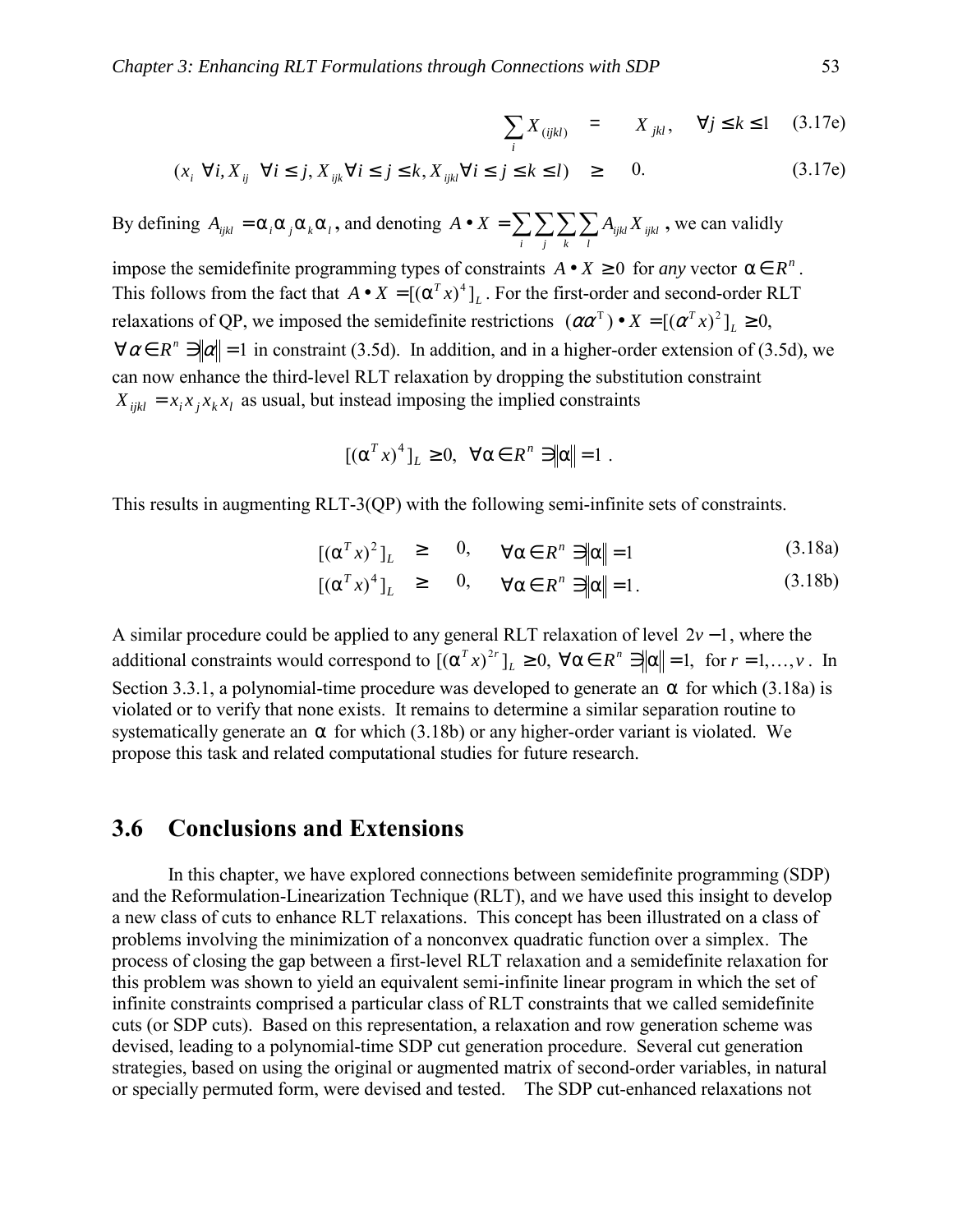only provided significantly tighter lower bounds, but also resulted in a substantial decrease in both the number of nodes enumerated and in the overall computation effort when embedded within a branch-and-bound framework to determine a global optimal solution (particularly for more challenging problem instances). Of the proposed implementation strategies, the use of multiple cuts clearly dominated the single-cut approach, and the permutation and augmented matrix implementations also provided improved results for some problems. For the most challenging problems, the best combined strategy by far used five rounds of SDP cuts at each node, generated via the regular matrix of second-order RLT variables, rearranged using the diagonal sort permutation strategy. Extensions of this research are readily evident. Future research interests include extending the framework developed here to higher levels of RLT, particularly in the hopes of deriving a cut generation procedure for such higher levels. In addition, experiments should be performed in order to analyze the effectiveness of the proposed algorithm on other classes of discrete or continuous nonconvex optimization problems.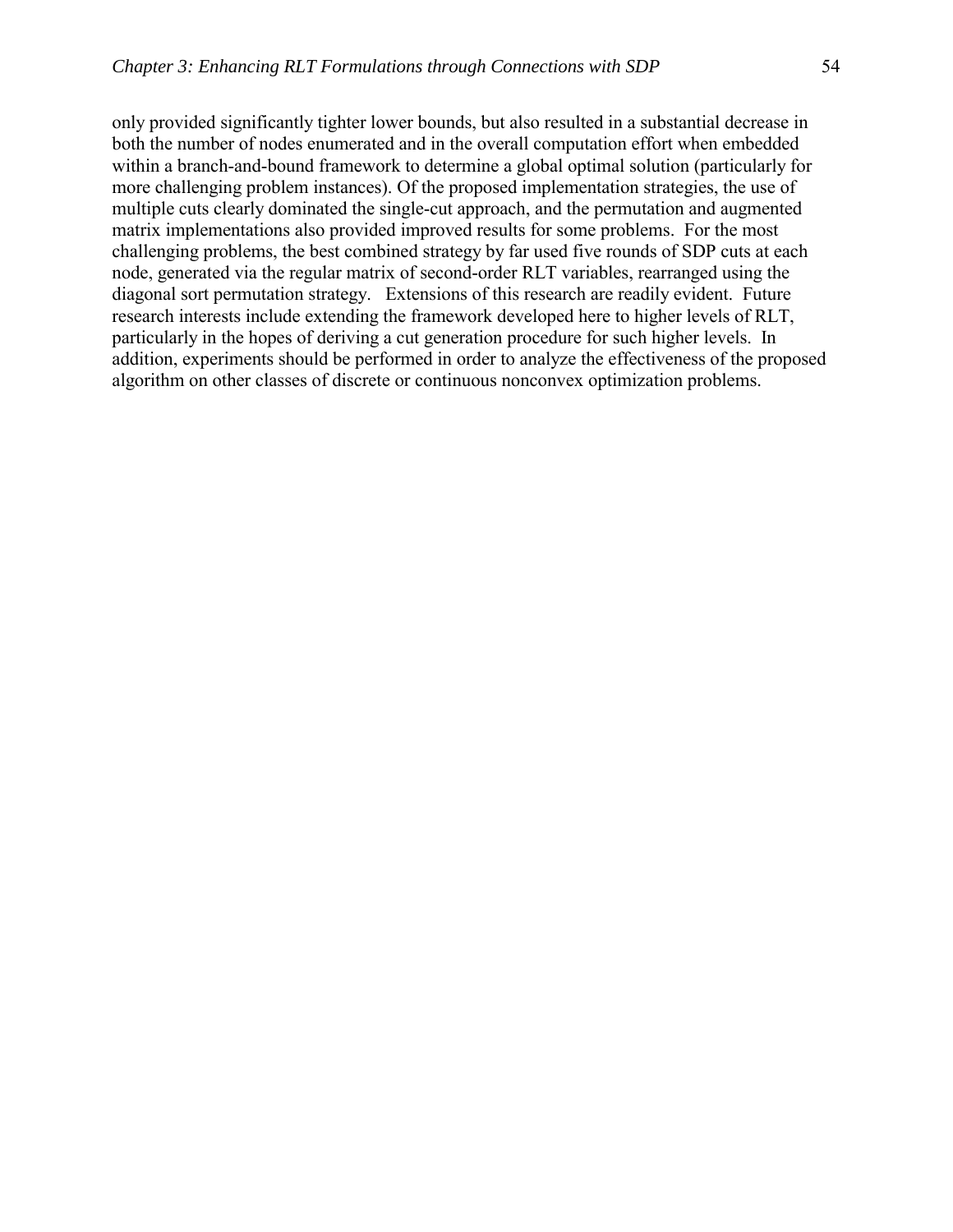# **Chapter 4: A Modified Benders' Partitioning Strategy for Discrete Optimization Problems**

The focus of this chapter is to develop a Benders' decomposition strategy for discrete optimization problems where both the inner and outer stage decisions might involve 0-1 variables. Although we derive the proposed method for a generic discrete optimization problem, the discussion on stochastic integer programs in Chapter 2 elucidates that the technique is readily applicable to two-stage stochastic programs with (mixed) integer recourse. In particular, due to the large number of subproblems that are encountered therein, the proposed methodology could greatly decrease the effort required to solve stochastic integer programs. Since the technique is also applicable to general discrete optimization problems, however, we use the more generic problem notation throughout the remainder of the chapter. As a point of special interest, we also discuss certain specific modifications for exploiting dual-angular structures, such as those that arise in the aforementioned context of stochastic programs.

This chapter is organized as follows. In Section 4.1, we provide the motivation for developing the method. Section 4.2 contains a preliminary development of the methodology, beginning in Section 4.2.1 with a relatively simpler conceptual case for which a suitable convex hull representation can be constructed that permits a finite regular application of Benders<sup>7</sup> methodology. Section 4.2.2 provides details for how the approach can be modified to take advantage of dual angular structures, and Section 4.2.3 finishes the development for the case where a complete convex hull representation is available. This lays the groundwork for the more usual case discussed in Section 4.3, where such a representation is only partially generated in a sequential fashion as needed within the context of a Benders' branch-and-cut approach. This viewpoint facilitates the generation of valid inequalities during the solution of any given subproblem in a form that renders them valid for any other subproblems by merely substituting the revised first-stage decisions in a derived linear functional term, and also enables the derivation of suitable Benders' cuts that induce finite convergence. Some numerical examples are presented to illustrate the proposed methodology. Section 4.4 addresses finite convergence issues related to the proposed cutting plane approach for solving the subproblems, and Section 4.5 contains conclusions and suggestions for future research.

# **4.1 Motivation**

 While we derive the proposed methodology for any generic discrete optimization problem, the main motivation for this research has been to develop a more effective solution technique for stochastic programs with integer recourse. As mentioned in Chapter 2, stochastic integer programs are among the most challenging optimization problems, since they involve stochastic programs and integer programs, both of which are themselves difficult. Stochastic linear programs are typically solved with the L-shaped algorithm, a direct extension of Benders' partitioning, since the problems decompose naturally into first-stage and second-stage (or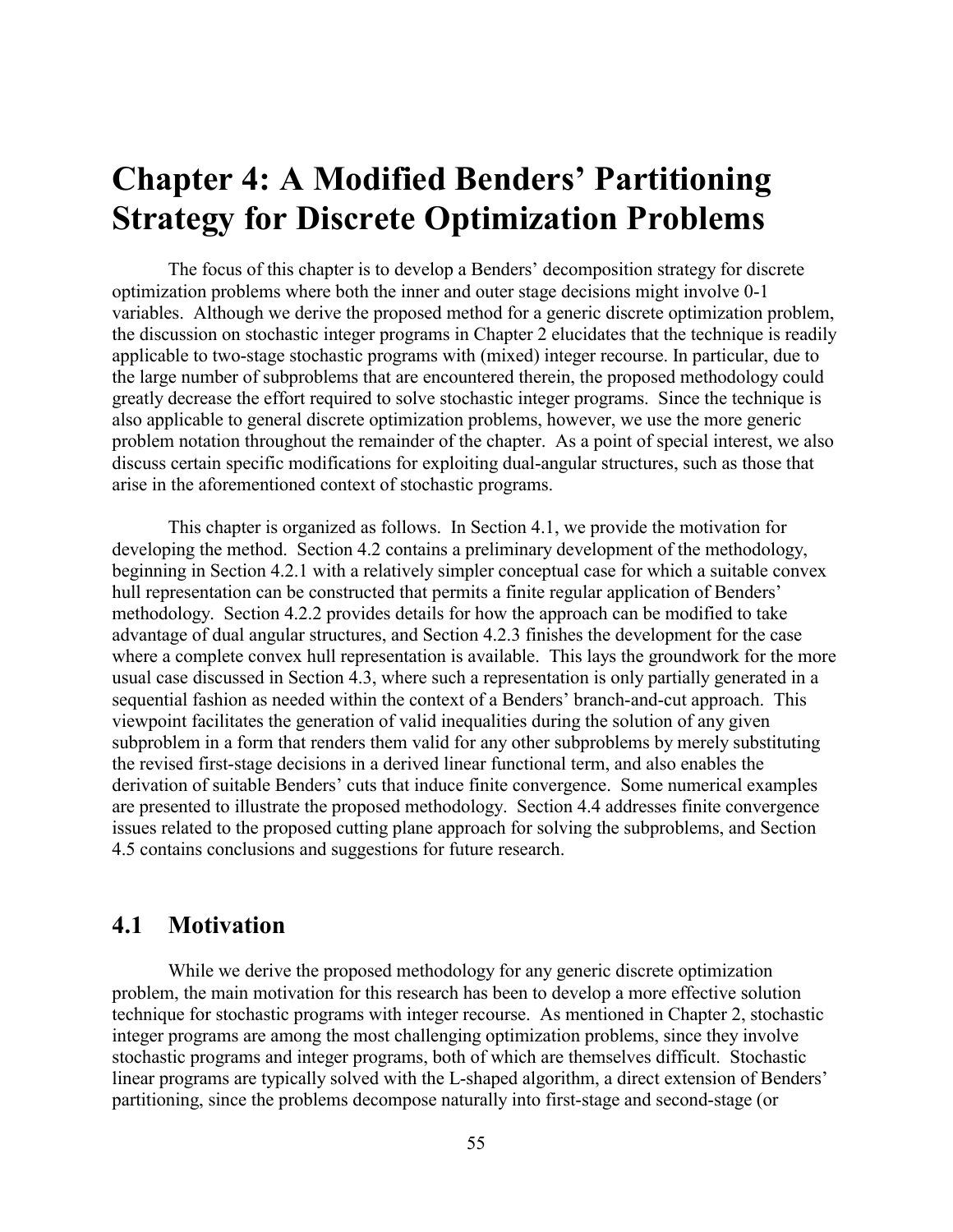recourse) problems. At each iteration of the L-shaped algorithm, we solve one master problem to obtain a first-stage decision, followed by one subproblem *for each* possible realization of the environment. When integer variables are involved in the subproblems, this implies that we must solve a number of integer programs at each step of the L-shaped algorithm. Given any reasonably sized problem, it is impractical to solve each of the subproblems with traditional IP techniques such as branch-and-bound. As we demonstrate in the following section, if we had an *a priori* explicit representation for the convex hull of certain suitable subsystems, we could implement the traditional Benders' method or the L-shaped algorithm with the subproblems being reduced to linear programs. The effort to obtain explicit representations for such convex hulls, however, is generally prohibitive. Due to the number of times we re-solve the subproblems for varying first-stage decisions, even partial convex hull representations that are constructed sequentially can be of great computational benefit. In the following section, we will verify that valid Benders' cuts can be obtained even if we only use certain partial convex hull representations. Rather than *a priori* generating even such partial convex hull representations, however, we propose to solve the subproblems through a cutting plane technique, where the cuts are derived using the RLT process and are designed to construct relevant parts of the convex hull representations in an as-needed fashion. Furthermore, we propose lifting mechanisms for deriving these cuts as functions of the first-stage variables, enabling them to be re-usable in subsequent visits to the subproblem solution stage, and facilitating the development of effective valid Benders' cuts for the master problem.

# **4.2 Derivation of the Proposed Benders' Strategy**

For the sake of wider applicability, we describe our development in terms of the generic problem P that is given below in (4.1). Although this form does not specifically correspond to the notation used for stochastic IPs, it should be evident from the foregoing discussion that the structure of this problem subsumes this class of problems. (Note that in this context, it would be computationally facile, but not necessary, to have constant technology and recourse matrices, as variously assumed in the literature  $-$  for example, see Caroe and Tind (1997)).

| D.<br>Minimize | $cx + dy$ | (4.1a) |
|----------------|-----------|--------|
|----------------|-----------|--------|

subject to  $Ax + Dy \ge b$  (4.1b)

$$
x \in X, x \in \{0, 1\}^n, y \in Y \tag{4.1c}
$$

where *X* represents a nonempty polytope in  $R^n$  that is defined in terms of the binary variables *x*, and *Y* is a compact subset of  $R^m$  and represents some linear restrictions on the *y*-variables, in addition to binary restrictions on a *subset* (say,  $y_1, \ldots, y_p$ ) of the variables. By appropriately incorporating an artificial (interval-bounded) variable column within the *y*-variable set, we will assume that P is feasible for any fixed  $x \in X$ , *x* binary, and moreover, we will also assume that an optimum exists for P.

## **4.2.1 Bendersí Cuts Given a Convex Hull Representation**

In order to develop the proposed methodology, we first consider the case where we have an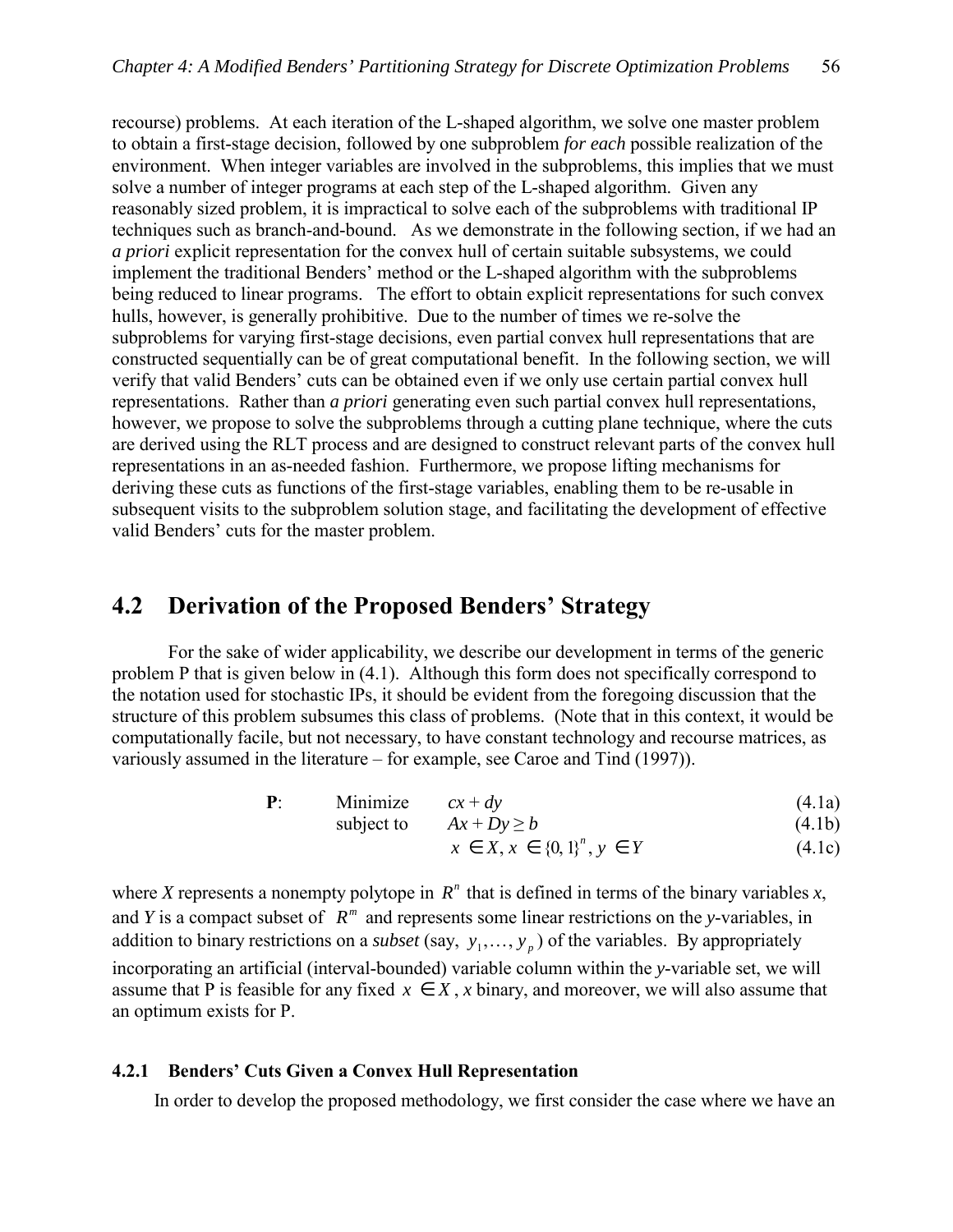explicit representation of the convex hull for the subproblem. In this respect, let us define (denoting *e* as a compatible vector of ones)

$$
Z = conv\{(x, y) : Ax + Dy \ge b, 0 \le x \le e, y \in Y\}
$$
\n(4.2a)

$$
\equiv \{(x, y) : Gx + Hy + Fw \ge f\}, \text{say},\tag{4.2b}
$$

where for convenience, we have also absorbed any simple bound restrictions within the inequalities describing (4.2b). Note that the description (4.2b) is assumed to be derived in a higher dimensional space (including a set of new *w*-variables), as for example by using the RLT process (see Sherali and Adams, 1990, 1994, 1999). Note also that aside from the bounding constraints  $0 \le x \le e$  on the *x*-variables, the other constraining restrictions  $x \in X$  on these variables are not included in the definition of *Z*. (This might be computationally advantageous in deriving the convex hull representation for *Z*; also, see Proposition 4.2 below for details on how this can be further exploited in the presence of dual-angular special structures.) Later, we will discuss a sequential scheme for partially generating this system as needed, but for now, assume that the entire description of *Z* is at hand.

Consider the problem

$$
P': \qquad \text{Minimize} \qquad cx + dy \tag{4.3a}
$$

$$
subject to \tGx + Hy + Fw \ge f \t(4.3b)
$$

$$
x \in X, x \in \{0, 1\}^n. \tag{4.3c}
$$

**Proposition 4.1.** P' has an optimal solution, and moreover, it is equivalent to P in the sense that if  $(x^*, y^*, w^*)$  solves P', where  $(y^*, w^*)$  is an extreme point optimum to P' for *x* fixed at  $x^*$ , then  $(x^*, y^*)$  solves P.

**Proof.** By our assumptions on P, the set *Z* given by (4.2) is bounded and P' is feasible. Hence P' has an optimum  $(x^*, y^*, w^*)$  where  $(y^*, w^*)$  satisfies the condition stated in the proposition. Moreover, since P' is a relaxation of P, and its constraints imply  $Ax + Dy \ge b$ ,  $x \in X$ , and the linear constraints describing  $y \in Y$ , it is sufficient to show that  $y^*$  satisfies the required binary restrictions on its subcomponents. From (4.2), any extreme point  $(\overline{x}, \overline{y})$  of *Z* satisfies  $\overline{y} \in Y$ (including the binary restrictions). Furthermore, if we define  $Z(x^*) = Z \cap \{(x, y) : x = x^*\}$ , then since  $Z(x^*)$  is a face of *Z*, any extreme point  $(x^*, \overline{y})$  of  $Z(x^*)$  has  $\overline{y} \in Y$  as well. Noting that  $Z(x^*)$  defines the feasible region of P' when *x* is fixed at  $x^*$ , and that  $(x^*, y^*)$  is a vertex of  $Z(x^*)$ , we have  $(x^*, y^*)$  is feasible, and therefore optimal, to P. This completes the proof.  $\Box$ 

### **4.2.2 Specialized Modifications for Dual Angular Structures**

 Before proceeding further, it is instructive to comment on a modified derivation of the equivalent representation P′ when the original problem P exhibits a dual-angular structure (as in the special case of two-stage stochastic IPs). This analysis also lends further insights into the flexibility of constructing only partial convex hull representations in deriving an equivalent restatement of the problem to which Benders' decomposition method is applicable. Toward this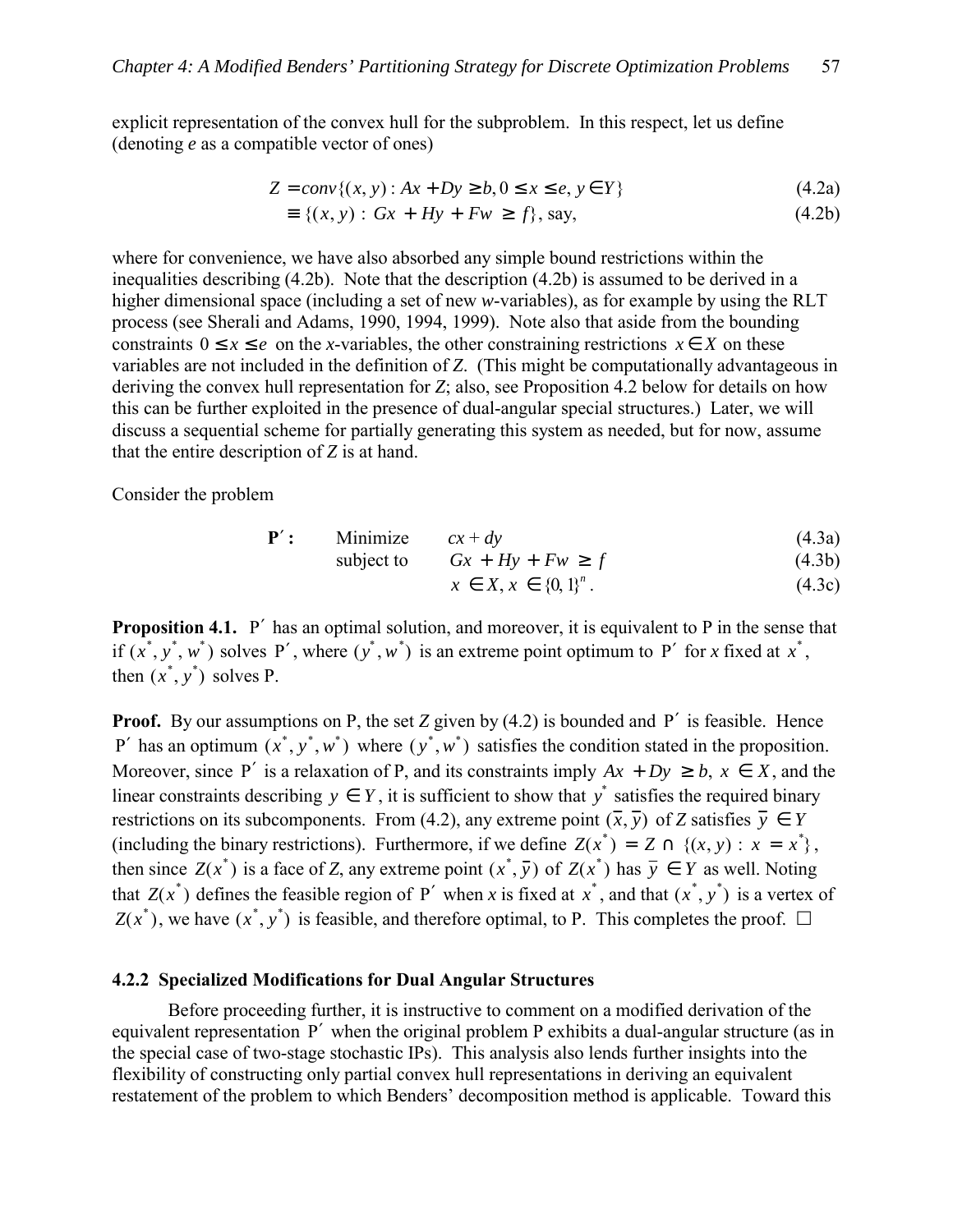end, suppose that P possesses a dual-angular structure as revealed by the coefficient matrices given in the form

$$
A \equiv \begin{bmatrix} A^1 \\ \vdots \\ A^s \end{bmatrix}, D = \begin{bmatrix} D^1 & & \\ & \ddots & \\ & & D^s \end{bmatrix}, b \equiv \begin{bmatrix} b^1 \\ \vdots \\ b^s \end{bmatrix}, \text{ and } d \equiv \begin{bmatrix} d^1 \\ \vdots \\ d^s \end{bmatrix}, \tag{4.4a}
$$

where the vector *y* is also accordingly partitioned into components  $y^s$ , for  $s = 1, \ldots, S$ , with  $y \in Y$  being replaced by

$$
y^s \in Y_s \quad \forall s = 1, \dots, S \tag{4.4b}
$$

Here, for  $s = 1, \ldots, S$ , each  $Y_s$  is assumed to impose certain polyhedral restrictions on the (recourse) variables *<sup>s</sup> y* (pertaining to scenario *s*), including binary restrictions on a subset of variables.

Now, let us define for each  $s = 1, \ldots, S$ ,

$$
Z_s = conv\{(x, y^s) : A^s x + D^s y^s \ge b^s, 0 \le x \le e, y^s \in Y_s\},\tag{4.5a}
$$

and let

$$
Z' = \{(x, y) : (x, y^s) \in Z_s \text{ for each } s = 1, ..., S \}.
$$
 (4.5b)

Note that in general,  $Z \subseteq Z'$ , and that it is relatively easier to characterize  $Z'$  than it is to construct *Z*. Moreover, *Z'* retains the separability of the (recourse) variables  $y^s$ ,  $s = 1, \ldots, S$ . The following result asserts that the equivalence of P' and P as stated in Proposition 4.1 remains valid when *Z* is replaced by *Z*′ under (4.4). In this context, similar to  $(4.2b)$ , the construction  $(4.5)$  would yield P' in the form given by  $(4.3)$  where the coefficient matrices in (4.3b) would possess the structure

$$
G \equiv \begin{bmatrix} G^1 \\ \vdots \\ G^s \end{bmatrix}, H = \begin{bmatrix} H^1 & & \\ & \ddots & \\ & & H^s \end{bmatrix}, F = \begin{bmatrix} F^1 & & \\ & \ddots & \\ & & F^s \end{bmatrix}, \text{and } f \equiv \begin{bmatrix} f^1 \\ \vdots \\ f^s \end{bmatrix}
$$
(4.6)

and where the higher-dimensional vector *w* is also decomposed into the corresponding components  $w^s$ ,  $s = 1, \ldots, S$ .

**Proposition 4.2.** Supposed that P has a dual angular structure as given by (4.4) , and let P′ be defined by replacing *Z* with the set *Z'* given by  $(4.5)$  and  $(4.6)$ . Then P' is equivalent to P in the sense asserted by Proposition 4.1.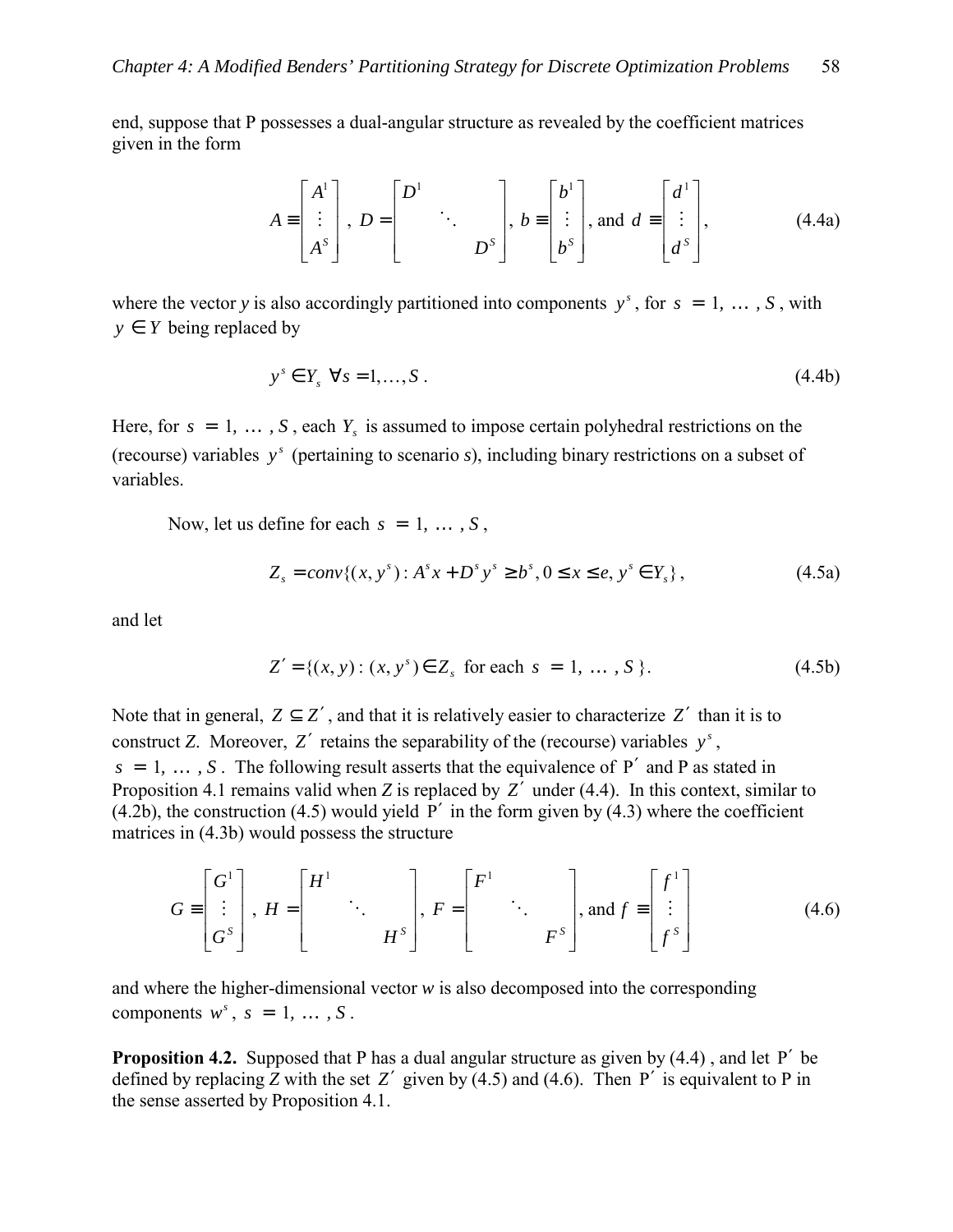**Proof.** Let  $(x^*, y^*, w^*)$  solve P', where  $(y^*, w^*)$  is as stated in the proposition. Note from (4.6) that when we fix  $x = x^*$ , the problem P' separates into *S* problems (by scenarios) given as follows:

 $\text{minimize } \{d^s y^s : (x^*, y^s) \in Z_s\}.$  (4.7)

Again, because (4.5) includes the hypercube restrictions  $0 \le x \le e$ , we have that  $Z_s(x^*) \equiv Z_s \cap \{(x, y^*) : x = x^*\}$  is a face of  $Z_s$ , and therefore, its extreme points satisfy the required binary restrictions on  $y^s$ . Noting that  $Z_s(x^*)$  is the feasible region of (4.7), this completes the proof.  $\Box$ 

 In what follows, for the sake of simplicity in notation and generality, we will assume that the set *Z* conforms with *Z*′ whenever we have the dual angular structure exhibited by (4.4), with the system (4.2b) possessing the structure exhibited by (4.6). Hence, whenever we employ (4.2b), or develop lower-level RLT relaxations for the system  $\{\cdot\}$  in (4.2a), we assume via Proposition 4.2 that in the presence of a dual-angular structure, we respectively have the structure (4.6), or that we correspondingly apply the lower-level RLT relaxation to the system  $\{\cdot\}$  in (4.5a) for each  $s = 1, \ldots, S$ . We will periodically make some related comments in the sequel to re-emphasize this feature.

### **4.2.3 Derivation of a Bendersí Approach for Problem P**′

Assuming tentatively that we have explicitly constructed the equivalent formulation P′, we can apply Benders' partitioning to solve this problem as follows.

$$
\underset{x \in X \cap \{0,1\}^n}{\text{Minimize}} \ \{cx + \text{minimum} \ \{dy : Hy + Fw \ge f - Gx\} \} \tag{4.8a}
$$

i.e., Minimize 
$$
\{cx + \text{ maximum } \{\pi(f - Gx) : \pi H = d, \pi F = 0, \pi \ge 0\}\}\.
$$
 (4.8b)

Since we have assumed that the inner problem in (4.8) is feasible and bounded for any fixed  $x \in X \cap \{0, 1\}^n$  letting

$$
\{\pi^q, q = 1, ..., Q\} \equiv \text{vert}(A), \text{ where } A \equiv \{\pi : \pi H = d, \pi F = 0, \pi \ge 0\}, \quad (4.9)
$$

we obtain the following projected form of P′ .

Minimize *z* (4.10a)

subject to  $z \geq cx + \pi^q(f - Gx)$  for  $q = 1, ..., Q$  (4.10b)

$$
x \in X \cap \{0,1\}^n. \tag{4.10c}
$$

Recall that (4.10) is the Benders' (overall) *master program*, and the inner minimization problem in (4.8a), or its dual in (4.8b), for any fixed *x* is referred to as the Benders' *subproblem*. This subproblem generates the *Benders' cuts* (4.10b) (along with upper bounds on the problem).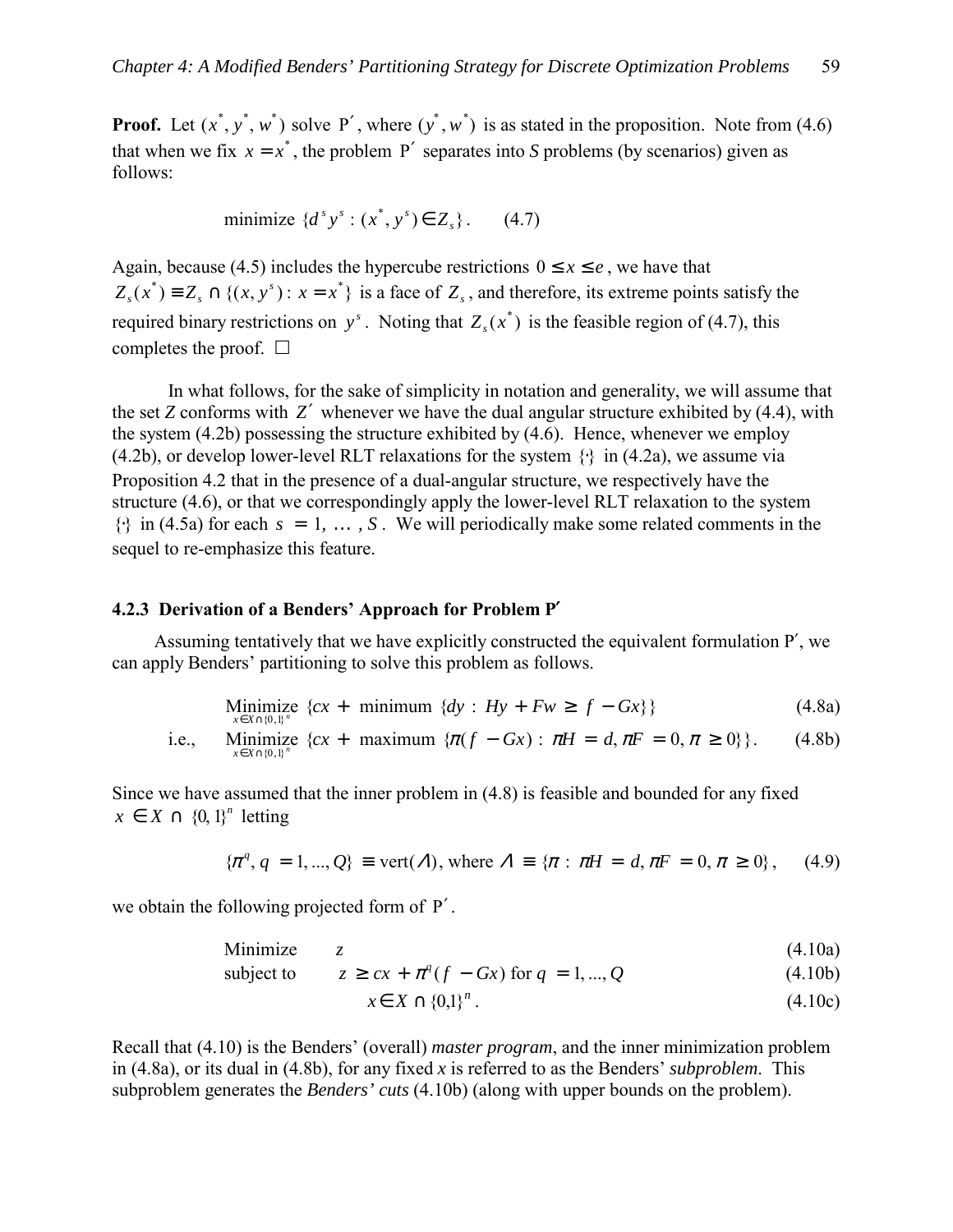Note that in case we do not incorporate suitable artificial variable column(s) as needed to ensure that the inner problem in (4.8a) is feasible for any fixed  $x \in X \cap \{0, 1\}^n$ , we would also need to generate feasibility or extreme direction cuts in (4.10) of the following type, where  $\delta^r$ ,  $r = 1, ..., R$ , are extreme directions of the polyhedron  $\Lambda$  that is defined in (4.9).

$$
\delta'(f - Gx) \le 0 \quad \text{for} \quad r = 1, \dots, R. \tag{4.11}
$$

**Remark 4.1.** Note that in a practical implementation, we need not solve the relaxed Benders' master programs to optimality at each iteration. Rather, a branch-and-cut approach could be adopted, with the enumeration process set up only once, and with the current relaxed master program (RMP, say) being used to determine lower bounds, the subproblem (SP, say) providing upper bounds, and the (globally valid) Benders' cuts (4.10b) being generated as needed, i.e., whenever an incumbent solution to the current relaxed master program is found that has an objective value less than the present upper bound on the overall problem. Geoffrion and McBride (1978) and Adams and Sherali (1993) provide details for such an approach. Any actual application of Benders' method discussed here can be adapted to follow such a scheme.  $\Box$ 

**Example 4.1**. As an illustration, consider the following example.

**P**: Minimize 
$$
-x_1 - 2y_1
$$
 (4.12a)

subject to 
$$
-4x_1 - 3y_1 \ge -6
$$
 (4.12b)

$$
(x_1, y_1) \text{ binary.} \tag{4.12c}
$$

Figure 4.1 depicts the solution of this problem and identifies the set *Z*, along with the key facet that describes this set. By  $(4.2)$ , this set *Z* is given by

$$
Z = \text{conv}\{(x_1, y_1) : -4x_1 - 3y_1 \ge -6, 0 \le x_1 \le 1, y_1 \text{ binary}\}. \tag{4.13}
$$

Since there is only one *y*-variable for this problem, we can develop the complete RLT representation of *Z* by multiplying each of the constraints in (4.13) by the two bound-factors associated with  $y_1$ . This yields the following equivalent Problem P<sup>'</sup> as defined by (4.3):

Minimize

\n
$$
-x_{1} - 2y_{1}
$$
\n(4.14a)

\nsubject to

\n
$$
3y_{1} - 4w \ge 0
$$
\n
$$
-4x_{1} - 6y_{1} + 4w \ge -6
$$
\n
$$
y_{1} - w \ge 0
$$
\n
$$
x_{1} - w \ge 0
$$
\n
$$
-x_{1} - y_{1} + w \ge -1
$$
\n
$$
w \ge 0
$$
\n(4.14b)

\n
$$
(4.14c)
$$
\n
$$
x_{1} - w \ge 0
$$
\n
$$
(4.14e)
$$
\n
$$
y_{1} - w \ge 0
$$
\n
$$
(4.14f)
$$
\n
$$
(4.14g)
$$
\n
$$
x_{1} \text{ binary.}
$$
\n(4.14h)

Note that (4.14b) and (4.14c) are obtained by the RLT product of  $-4x_1 - 3y_1 \ge -6$  with *y*<sub>1</sub> and (1 − *y*1) , respectively, and (4.14d-g) are bound-factor RLT product constraints obtained via the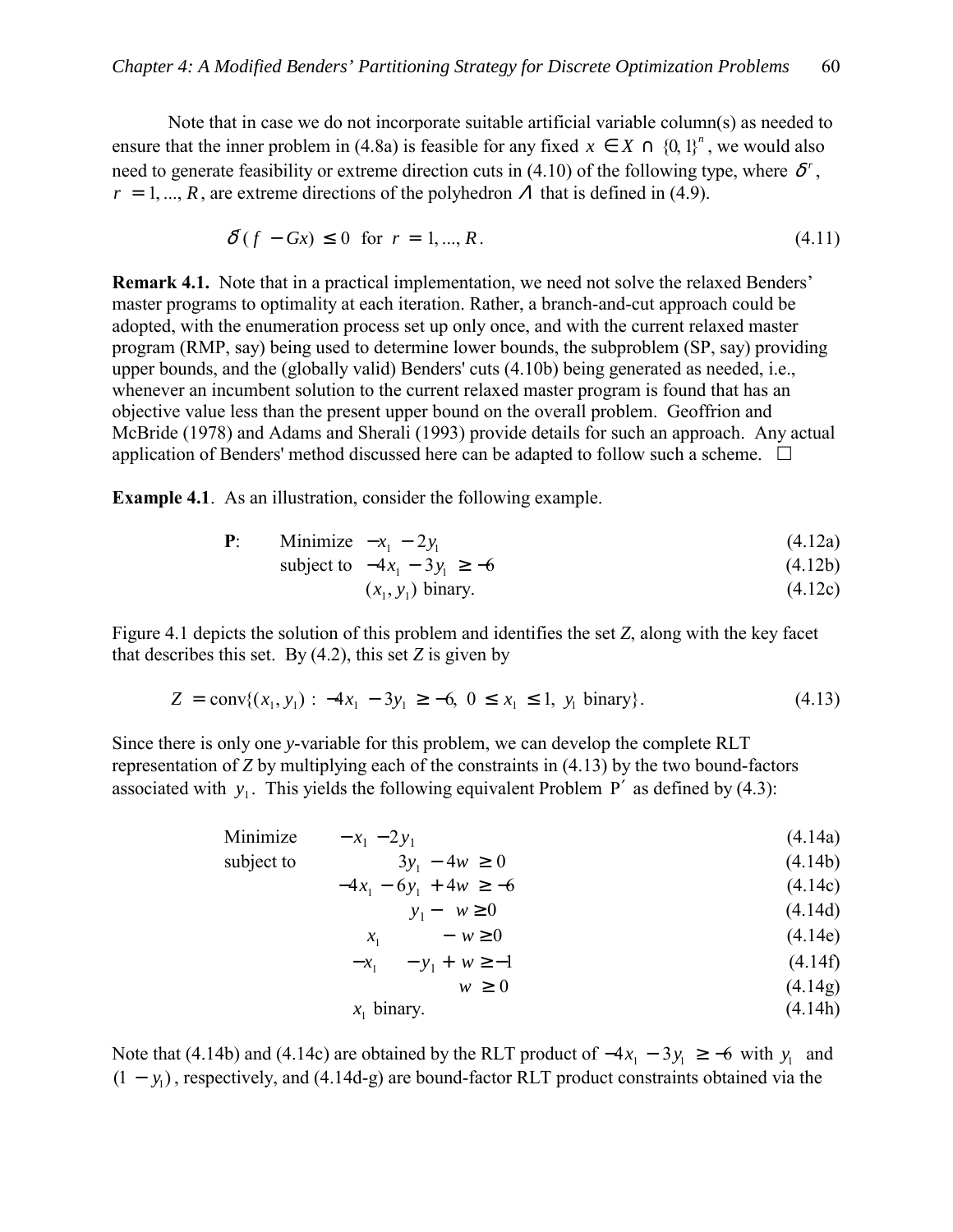

**Figure 4.1. Illustration for Example 4.1.** 

products of the bounding inequalities  $0 \le x_1 \le 1$  with  $y_1$  and with  $(1 - y_1)$ . Observe that the surrogate of (4.14b) and (4.14f) according to

$$
(3y1 - 4w) + 4(-x1 - y1 + w + 1) \ge 0
$$
\n(4.15a)

produces the required key facet of *Z* identified in Figure 4.1 as

$$
-4x_1 - y_1 \ge -4. \tag{4.15b}
$$

In essence, by projecting the region of (4.14) onto the  $(x_1, y_1)$  space (only for illustrative purposes; this combinatorial step would not be performed in actual implementations), we get that (4.14) can equivalently be written as follows.

Minimize  $-x_1 - 2y_1$  (4.16a)

subject to 
$$
-4x_1 - y_1 \ge -4
$$
 (4.16b)

$$
x_1 \text{ binary}, \ 0 \le y_1 \le 1. \tag{4.16c}
$$

We could now apply Benders' partitioning to solve  $(4.14)$ , which in essence, would be tantamount to applying this method to (4.16). For the sake of convenience, we apply it directly to (4.16) and obtain the decomposition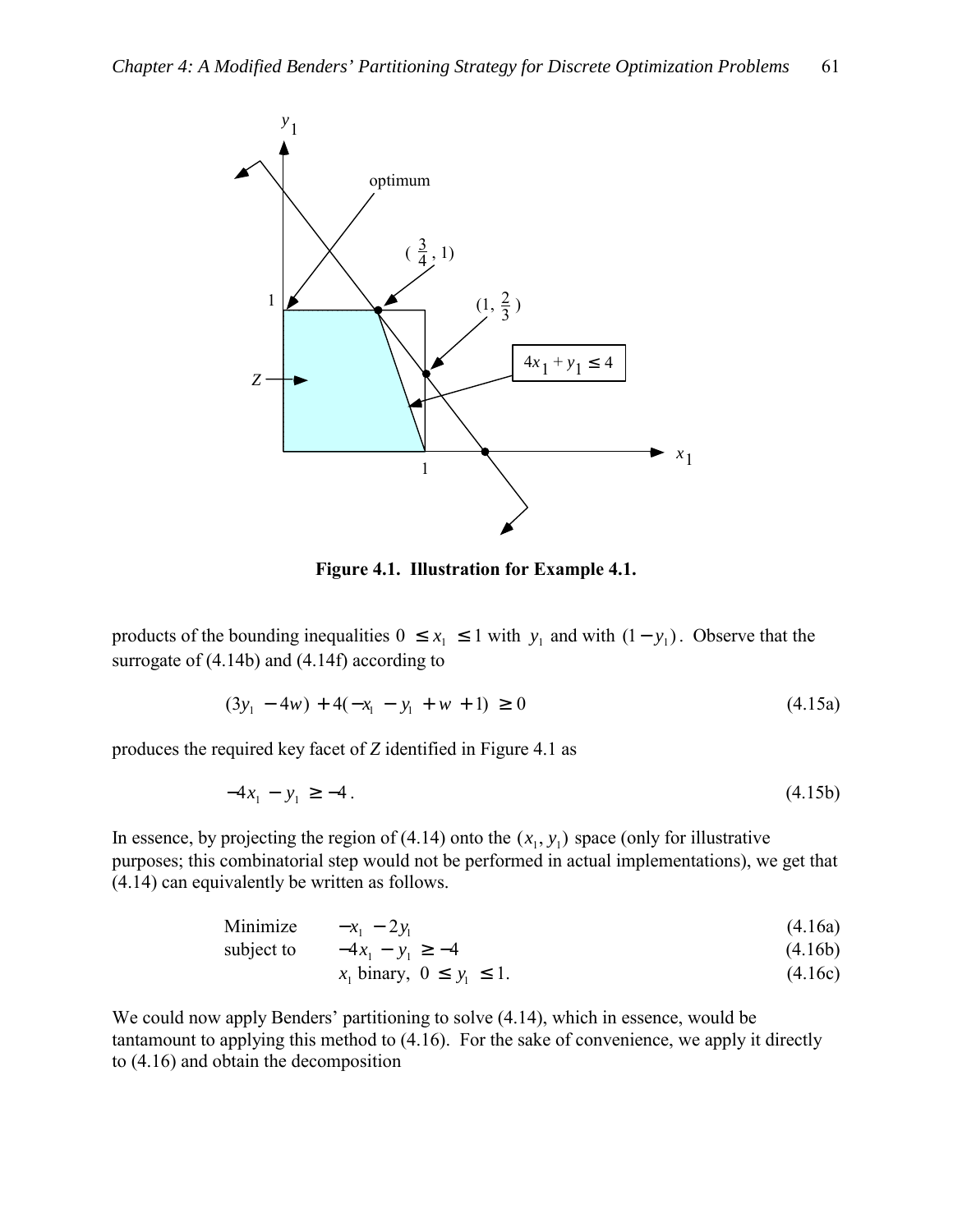minimize  $\{-x_1 + \text{maximum } \{\pi_1(4x_1 - 4) - \pi_2 : -\pi_1 - \pi_2 \leq -2, (\pi_1, \pi_2) \geq 0\}\}\.$  (4.17)

Noting that the extreme points of the inner maximization problem in (4.17) are  $(\pi_1, \pi_2) = (2, 0)$ and (0, 2), and that (4.12) is feasible for any binary  $x_1$ , the complete Benders' master program is derived as follows.

Minimize 
$$
z
$$
 (4.18a)

\nsubject to  $z \geq 7x_1 - 8$  (4.18b)

\n $z \geq -x_1 - 2$  (4.18c)

\n $x_1$  binary.

\n(4.18c)

\n(4.18d)

The optimum to (4.18) (which would ultimately be generated via the usual process of applying Benders' methodology) is given by  $x_1^* = 0$  and  $z^* = -2$ . Solving (4.16) (or (4.14)) with  $x_1$ fixed at  $x_1^* = 0$  yields  $y_1^* = 1$  (and  $w^* = 0$ ), with  $v(x_1^*) = z^* = -2$ . Since the relaxed master problem and subproblem have the same objective values, we have obtained an optimal solution to  $(4.12)$ .  $\Box$ 

# **4.3 Benders' Partitioning Using a Sequential Partial Convex Hull Constructive Process**

 The approach (4.8)-(4.10) is based on an *a priori* generation of the convex hull representation *Z* defined in (4.2) (or *Z*′ defined by (4.5) and (4.6) under the structure (4.4)). If the size of the problem permits this construction (in particular, if we have few *y*-variables, or each partitioned constraint set in (4.5a) has a relatively simple structure), then this is a viable option, and leads to a usual application of Benders' decomposition as per Remark 4.1. Otherwise, we can generate a partial representation for *Z* as needed in a sequential convexification process, as discussed below. The following remark first highlights a key concept that is used in developing our proposed solution process.

**Remark 4.2.** Let  $\overline{Y}$  denote the continuous relaxation of *Y*, and let  $J^* = \{j : y_j \text{ is restricted to } j\}$ be binary in *Y*}. For any  $J \subseteq J^*$ , define

$$
Z' = \text{conv}\{(x, y) : Ax + Dy \ge b, 0 \le x \le e, y \in Y, y_j \text{ binary } \forall j \in J\}. \tag{4.19}
$$

Note that  $Z^{\emptyset}$  along with  $x \in X$  represents the continuous relaxation of (4.1), and  $Z = Z^{J^*}$ . Since  $Z \subseteq Z^J$  for each  $J \subseteq J^*$ , valid Benders' cuts can be derived from any such set  $Z^J$ . In fact, using the RLT process, we can construct a higher dimensional representation of  $Z<sup>J</sup>$  for any  $J \subset J^*$  that could be characterized as a surrogate of the representation (4.2b) for *Z* using suitable nonnegative multipliers (see Sherali and Adams 1990, 1994). Hence, Benders' cuts derived via the relaxation  $Z^J$  substituted in place of *Z* would correspond to cuts obtained via some feasible, though not necessarily extreme point, solution to  $\Lambda$ . Likewise, Benders' cuts derived via lower-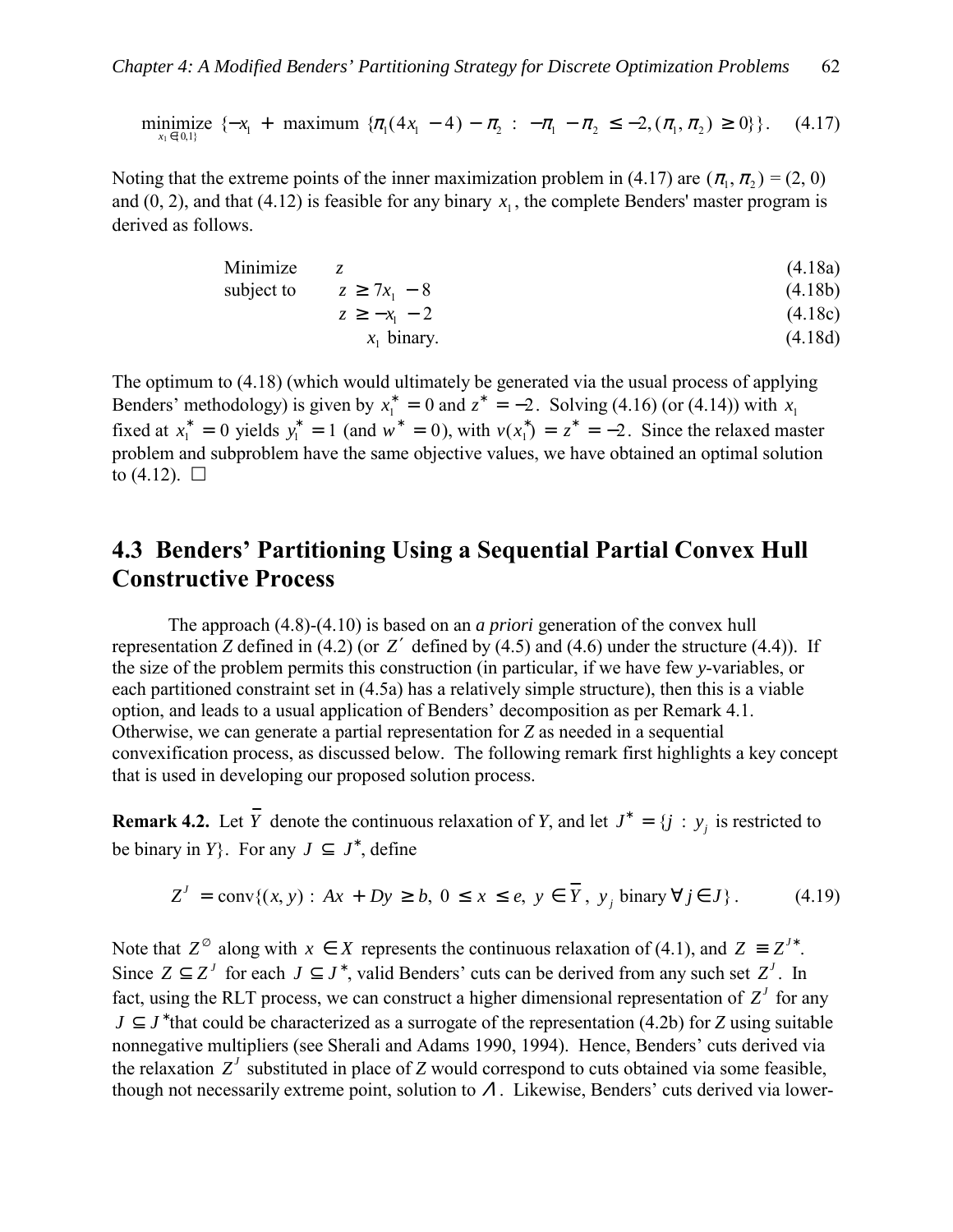level RLT applications to  $Z^{\emptyset}$  (levels less than  $|J|$  for the case of  $Z^J$ ) based on considering binariness on the variables  $y_i$  for  $j \in J$ , but not necessarily having constructed the entire convex hull representation  $Z<sup>J</sup>$ , would be valid as well. Moreover, since the description of such a lower level representation can be obtained by surrogating the constraints of  $Z<sup>J</sup>$ , and hence those of Z, the resulting cuts can also be viewed as implicitly obtained from feasible, nonextremal solutions to  $\Lambda$ .  $\square$ 

Based upon these insights, we now develop a finitely convergent method for solving Problem P, or Problem P′ via (4.8)-(4.10), by sequentially constructing a partial convex hull representation as needed. In this approach, for any fixed  $\bar{x}$ , the corresponding Benders' subproblem in (4.8b) that is reproduced below as

$$
\mathbf{SP:} \quad \text{maximize} \{ \pi(f - G\overline{x}) : \pi H = d, \pi F = 0, \pi \ge 0 \}, \tag{4.20}
$$

is solved *implicitly* via an RLT-based or lift-and-project cutting plane approach (see Balas *et al*. (1993), and Sherali *et al*. (2000)). In the proposed method, we explicitly generate appropriate surrogated versions of *Z* as needed to derive valid RLT or lift-and-project cutting planes as needed for solving the subproblems. The key idea is that these generated cuts are characterized as functions of *x*, and can therefore be updated and re-used for subsequent subproblems based on the corresponding fixed value of  $x$ . Likewise, the Benders' cuts derived via the solution of the subproblems using such a cutting plane approach recognize these cuts as function of  $x$ , and are hence shown to be globally valid. This leads to an overall finitely convergent solution process.

**Remark 4.3.** To set ideas, let us first consider a preliminary rudimentary approach for solving Problem P' via Benders' decomposition. This simple approach solves various restricted versions of the subproblems (4.20) (or relaxed versions of its dual) as follows. For the first instance of Problem SP, we let  $k = 0$  and take  $J_k = \emptyset$ . Using  $Z^{J_k} = Z^{\emptyset}$  as the current RLT representation within the inner minimization in (4.8a), we solve SP and generate the associated Benders' constraint for the relaxed master problem. At each subsequent visit to SP, if the current subproblem yields a binary *y*-solution, we use this solution to update the incumbent solution and to generate a Benders' cut. Otherwise, we increment *k* and take  $J_k = J_{k-1} \cup \{j\}$  where  $y_j$  is

restricted to be binary, but currently has a fractional value. We then construct  $Z^{J_k}$  as the *updated* RLT representation using the scheme described in Sherali and Adams (1990, 1994), solve SP, and generate the associated Benders' constraint for the relaxed master problem.

Note that this process creates a nested sequence of sets  $J_0 \subseteq J_1 \subseteq J_2 \subseteq \cdots$  leading up to  $J^*$  in the worst case. Within a finite number of visits to SP, this procedure generates cuts based on *Z* via either a partial or full representation of this set, thereby deriving valid upper bounds from each such SP, and resulting in an overall finitely convergent algorithm based on the finiteness of the set  $X \cap \{0, 1\}^n$ . Alternatively, we could derive valid upper bounds from each subproblem by continuing to expand the set  $J_k$  at each iteration  $k$  to include fractionating *y*variable indices until an integer feasible *y*-solution is obtained. This alternative is more in the conceptual spirit of the proposed approach as explained below.  $\Box$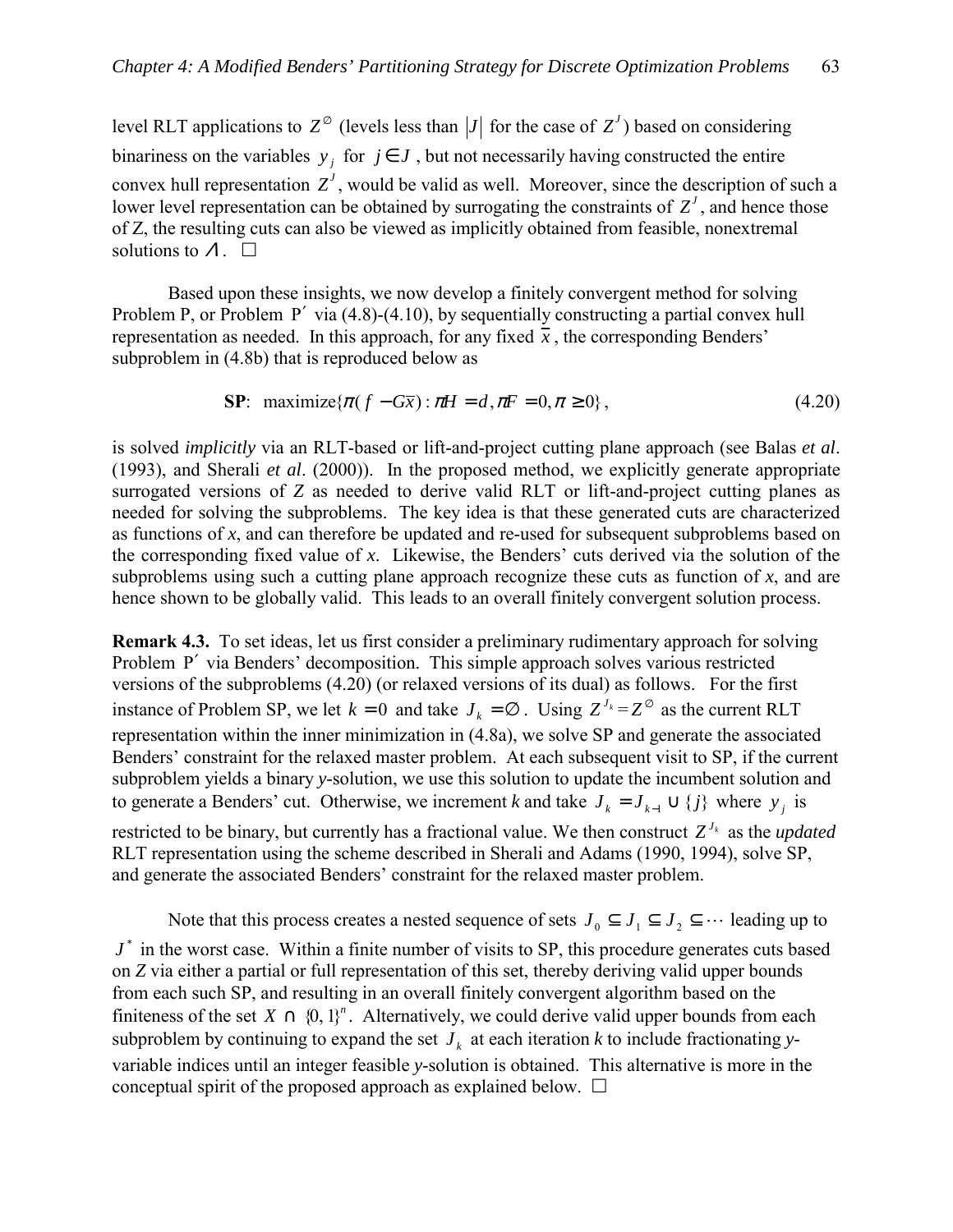Clearly, the approach described in Remark 4.3 of sequentially generating approximations leading up to *Z* is computationally intensive because of the potentially exponential size of these (partial) convex hull representations. The procedure we propose below instead relies on generating cuts as needed to solve each subproblem SP based upon its fractionating variables, rather than generating full (partial) convex hull representations. More importantly, it characterizes these cuts in a fashion that permits them to be re-used in a suitably modified form for other subsequent subproblems. Furthermore, the cuts are generated in the original dimensional space, and previously generated cuts can be retained or deleted as desired.

 As alluded above, the proposed method implicitly generates an appropriate surrogated representation of *Z* as needed for each individual SP via an RLT cutting plane approach as follows. Suppose that we are solving SP for a given  $\overline{x}$ . In essence, we wish to solve

$$
v(\overline{x}) = c\overline{x} + \text{minimum } \{dy : Dy \ge b - A\overline{x}, y \in Y\} \tag{4.21}
$$

but we conceive solving this (albeit implicitly) via the problem

$$
v(\overline{x}) = c\overline{x} + \text{minimum } \{dy : Hy + Fw \ge f - G\overline{x}\}
$$
 (4.22)

from (4.8a), so that we can derive a valid Benders' cut. (Note that in the presence of a dual angular structure, (4.22) would yield a separable system as per (4.6).) Now suppose that we adopt a sequential convexification lift-and-project type of cutting plane scheme to solve (4.21), using RLT cuts based on enforcing binariness on one variable as in Balas *et al*. (1993), or on multiple variables as in Sherali *et al.* (2000). (See Section 4.4 for details on the finite convergence of such a cutting plane algorithm.) Suppose that we obtain the final cut-enhanced problem that solves (4.21) as given by (4.23) below, where (4.23c) represents the continuous relaxation  $\overline{Y}$ , and where (4.23d) represents the set of RLT or lift-and-project cuts generated.

$$
v(\bar{x}) = c\bar{x} + \text{minimum } dy \tag{4.23a}
$$

$$
subject to \quad Dy \ge b - A\overline{x} \tag{4.23b}
$$

$$
\Gamma y \ge \gamma \tag{4.23c}
$$

$$
\alpha_i y \ge \beta_i - \phi_i \bar{x} \text{ for } t = 1, ..., T. \tag{4.23d}
$$

Each of the cuts  $t = 1, ..., T$  in (4.23d) is derived via the following steps.

**Step 1.** Based on some current fractional solution  $\overline{y}$ , generate an appropriate RLT enhancement of  $Z^{\phi}$  given as follows (by enforcing binariness on one or more variables – see Section 4.4, and in particular, Remark 4.5 given later for some additional details):

$$
G_t x + H_t y + F_t w \ge f_t. \tag{4.24}
$$

(In the presence of dual-angularity, this system would have a structure similar to that in (4.6).)

**Step 2.** Fix  $x = \overline{x}$ , and determine dual multipliers  $\pi \ge 0$  for (4.24) that solves the following separation problem, where *e* is a conformable vector of ones, and where (4.25c) is a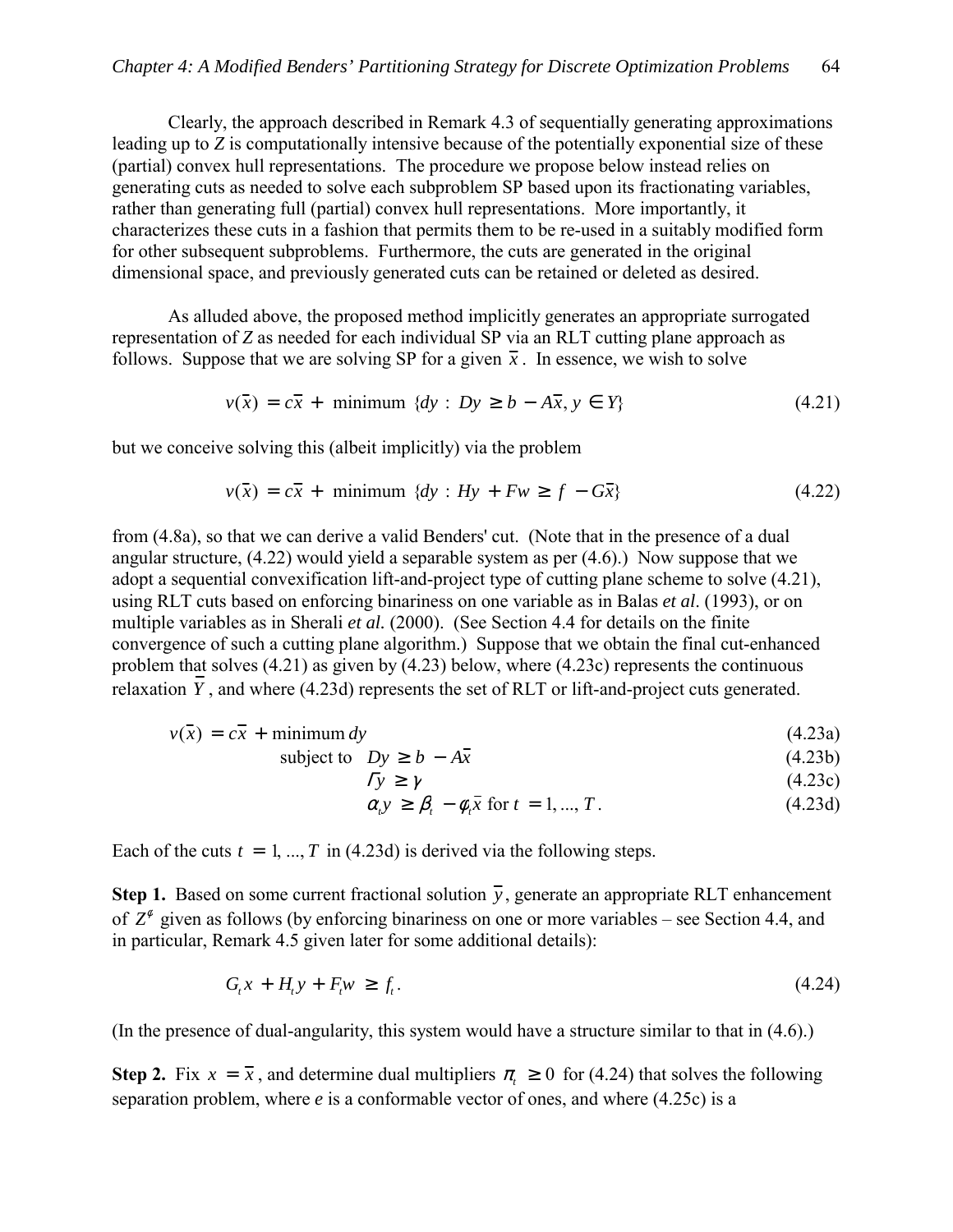normalization constraint (that can be imposed separably in the context of dual-angular structures).

$$
\text{Minimize} \qquad \pi_t(H_t \bar{y}) - \pi_t(f_t - G_t \bar{x}) \tag{4.25a}
$$

subject to  $\pi F_t = 0$  (4.25b)

$$
e \cdot \pi_t = 1 \tag{4.25c}
$$

$$
\pi_{t} \geq 0. \tag{4.25d}
$$

Note that by virtue of the RLT process, an appropriate representation (4.24) can be generated that yields a negative value in (4.24). Let  $\tilde{\pi}_{\tau}$  be the solution of (4.24). Then we have that

$$
\tilde{\pi}_t H_{\tau} y \ge \tilde{\pi}_t (f_t - G_t \overline{x}) \tag{4.26}
$$

deletes the current fractional solution  $\bar{y}$ . Furthermore, with the substitution

$$
\alpha_{t} \equiv \widetilde{\pi}_{t} H_{t}, \beta_{t} \equiv \widetilde{\pi}_{t} f_{t}, \text{and } \phi_{t} \equiv \widetilde{\pi}_{t} G_{t}, \qquad (4.27)
$$

we have that (4.26) is of the form (4.23d).

 The final representation (4.23) can be used to derive a valid Benders' cut, as shown in Proposition 4.2. This leads to a finitely convergent algorithm, as demonstrated subsequently in Proposition 4.3. Following this, we will comment on the re-use of previously generated cuts for new subproblems (4.21)-(4.23) solved for revised values for  $\bar{x}$ .

**Proposition 4.2.** Consider Problem (4.23), and let  $\psi_1, \psi_2$ , and ( $\psi_3, t = 1, ..., T$ ) be the optimal nonnegative dual multipliers obtained for the constraints (4.23b), (4.23c), and (4.23d), respectively. Then, noting (4.27), the inequality

$$
z \geq cx + \psi_1(b - Ax) + \psi_2 \gamma + \sum_{t=1}^T \psi_{3t}(\beta_t - \phi_t x)
$$
\n(4.28)

is a valid Benders' cut.

**Proof.** Consider the system (4.3b) that is derived from (4.2). Since the original constraints in (4.2a) are implied by (4.2b) via a suitable surrogation process, and noting the definition of (4.23c), there exist nonnegative surrogate multiplier matrices  $\tau_1$  and  $\tau_2$  such that

$$
\tau_1[G, H, F] = [A, D, 0], \text{ with } \tau_1 f \ge b, \text{ and} \tag{4.29}
$$

$$
\tau_2[G, H, F] = [0, \Gamma, 0], \text{ with } \tau_2 f \ge \gamma. \tag{4.30}
$$

Similarly, since any lower-level or partial RLT application such as (4.24) is implied by (4.3b) via a surrogation process, there exist nonnegative surrogate multiplier matrices  $\tau_{3t}$ ,  $t = 1, ..., T$ , such that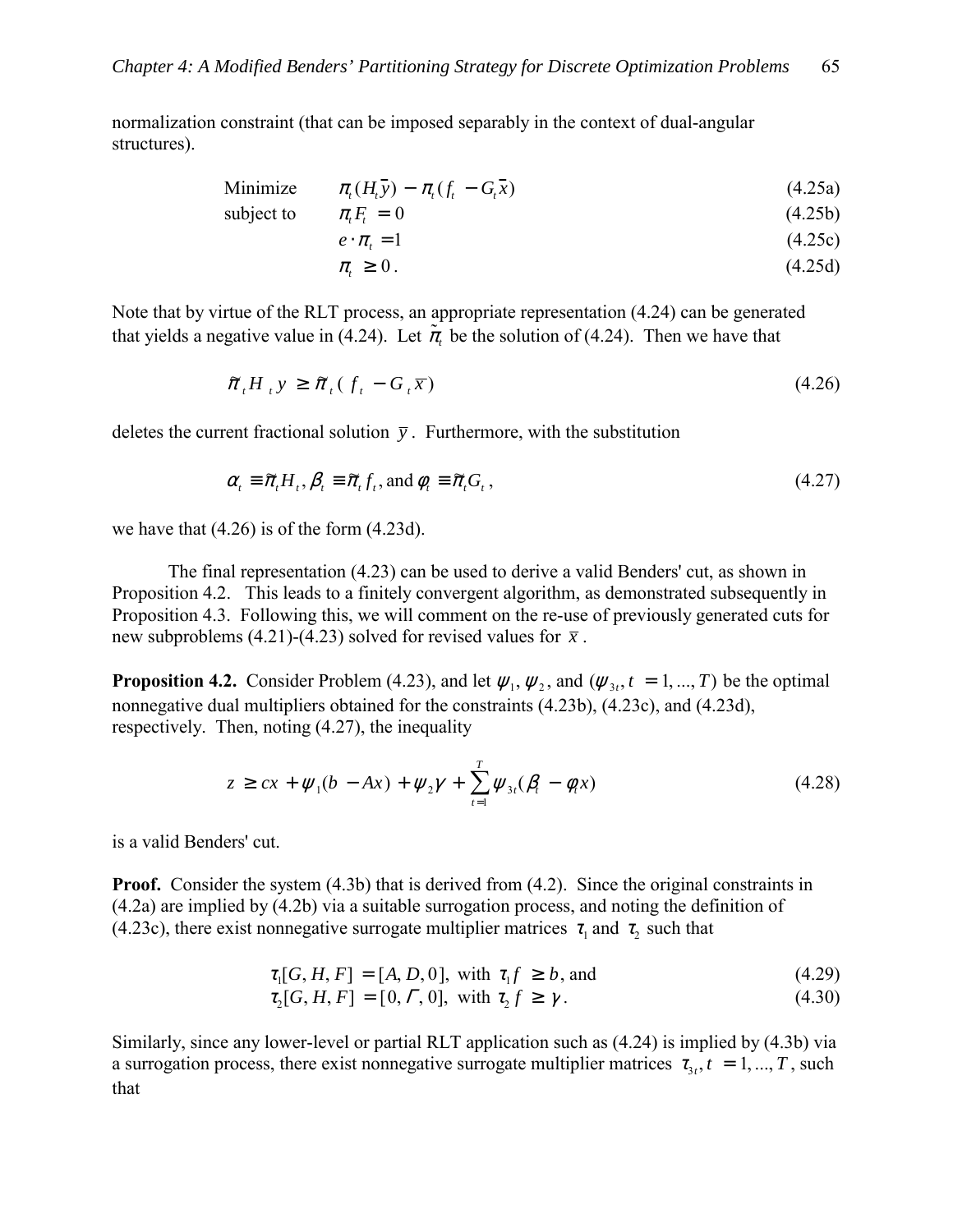$$
\tau_{3t}[G, H, F] = [G_t, H_t, F_t], \text{ with } \tau_{3t}f \ge f_t, \forall t = 1, ..., T. \tag{4.31}
$$

Now, let us define

$$
\overline{\pi} = \psi_1 \tau_1 + \psi_2 \tau_2 + \sum_{t=1}^T \psi_{3t} \tilde{\pi}_t \tau_{3t}
$$
\n(4.32)

where  $\tilde{\pi}$  is obtained as an optimum to (4.25) and satisfies (4.26). Note that  $\bar{\pi} \ge 0$ , and from  $(4.26)$ ,  $(4.29) - (4.32)$ , we get

$$
\overline{\pi}H = \psi_1 D + \psi_2 \Gamma + \sum_{t=1}^{T} \psi_{3t} \overline{\tilde{\pi}}_t H_t
$$
  
i.e. 
$$
\overline{\pi}H = \psi_1 D + \psi_2 \Gamma + \sum_{t=1}^{T} \psi_{3t} \alpha_t = d
$$
(4.33)

via duality in (4.23). Moreover, we have from  $(4.25b)$ ,  $(4.29) - (4.32)$  that

$$
\overline{\pi}F = \psi_1(0) + \psi_2(0) + \sum_{t=1}^T \psi_{3t} \tilde{\pi}_t F_t = 0.
$$
 (4.34)

Hence,  $\overline{\pi} \in A$  as defined in (4.9), and so the constraint

$$
z \geq cx + \overline{x}(f - Gx) \tag{4.35a}
$$

is a valid Benders' inequality. But from  $(4.26)$ ,  $(4.29) - (4.32)$ , we have,

$$
\overline{\pi}(f - Gx) \ge \psi_1(b - Ax) + \psi_2 \gamma + \sum_{t=1}^T \psi_{3t} \tilde{\pi}_t(f_t - G_t x)
$$
  
i.e. 
$$
\overline{\pi}(f - Gx) \ge \psi_1(b - Ax) + \psi_2 \gamma + \sum_{t=1}^T \psi_{3t} (\beta_t - \phi_t x).
$$
 (4.35b)

Noting  $(4.35a)$  and  $(4.35b)$ , we have that  $(4.28)$  is a valid Benders' cut, and this completes the proof.  $\Box$ 

**Remark 4.4.** Note that the key insight above is that although the right-hand sides in (4.23) are real numbers in the process of solving the underlying subproblem, the Benders' inequality generated from its optimal dual solution via (4.28) needs to recognize the right-hand sides of both (4.23b) and (4.23d) as *functions* of *x*, much as in the usual Benders approach. In particular, we need to store the constant  $\beta$ , and the vector  $\phi$ , for each cut  $t = 1, ..., T$  in (4.23d). Note that the parent matrices or RLT representations that generated these cuts need not be stored. Furthermore, because of the global validity of the inequality

$$
\alpha_t y \ge \beta_t - \phi_t x \tag{4.36}
$$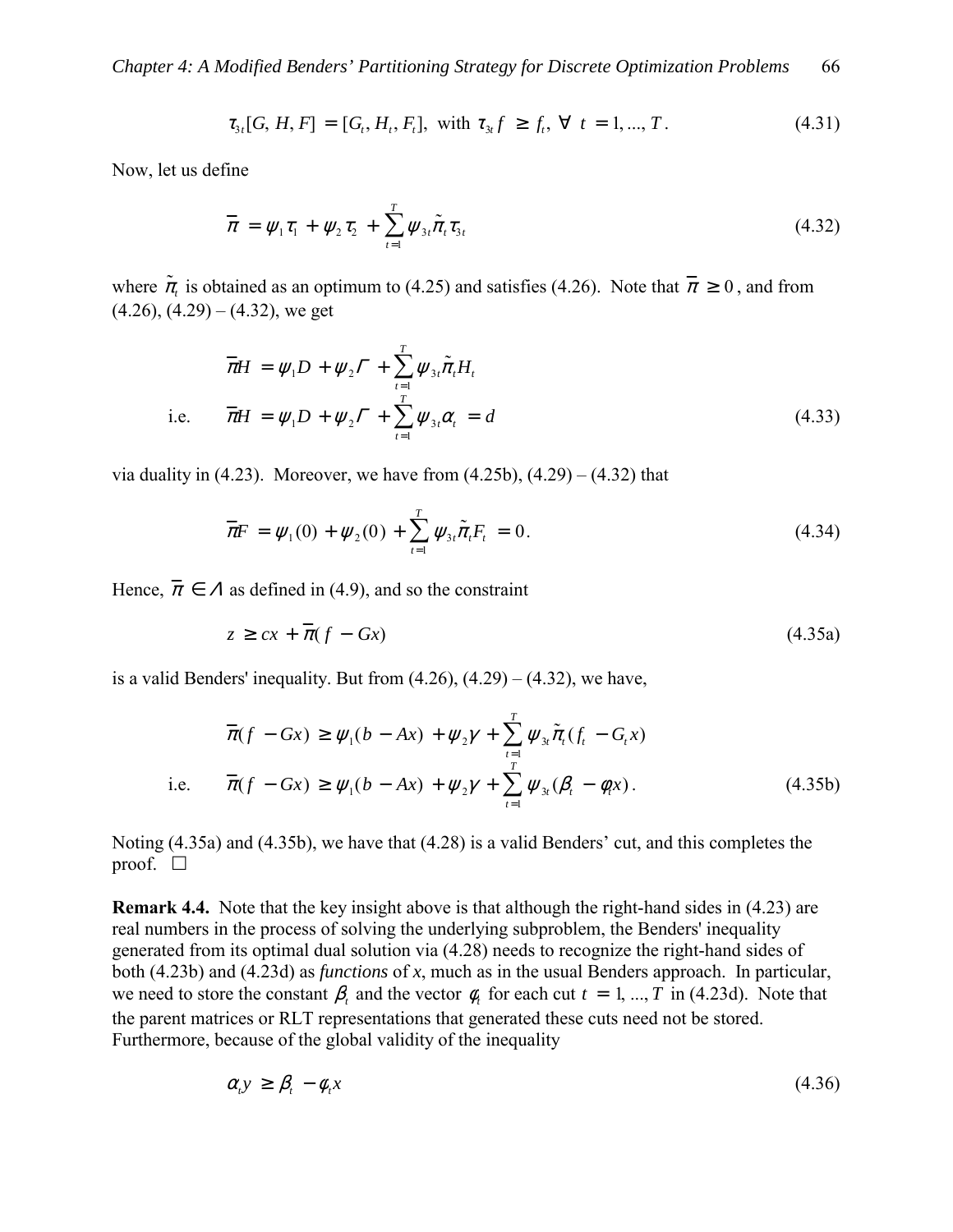for *any x* by virtue of (4.24) and the surrogation of the type in (4.26), we can impose the previously generated cuts of type (4.23d) in any subsequent subproblem solution*, simply by modifying its right-hand side according to the current*  $\bar{x}$ . This re-use opportunity can greatly benefit the solution procedure. Section 4.4 further addresses the finite convergence issues related to such a cutting plane process applied to any given subproblem.  $\Box$ 

Despite the fact that we might not be generating extreme points of  $\Lambda$  in the cuts (4.28), the following result establishes finite convergence of the overall algorithm, assuming that each subproblem is solved finitely (as discussed in Section 4.4 below).

**Proposition 4.3.** Suppose that we implement Benders' algorithm in the traditional fashion as follows. At each iteration, we solve the relaxed master program  $(4.10)$ , where the Benders' cuts (4.10b) are replaced by the current set of cuts of type (4.28). Let  $(\bar{z}, \bar{x})$  be an optimal solution to this relaxed master program, where  $\bar{x} \in X \cap \{0, 1\}^n$ . Next, we solve the subproblem (4.23) to determine the value  $v(\bar{x})$  of Problem *P* when *x* is fixed at  $\bar{x}$ , and accordingly, either terminate if  $\overline{z} \ge v(\overline{x})$  (equivalently,  $\overline{z} = v(\overline{x})$ ), or else, generate a Benders' cut (4.28) if  $\overline{z} < v(\overline{x})$ . Then, this process will converge finitely with an optimum for Problem P.

**Proof.** Note that by the validity of (4.28) in Proposition 4.2, the result holds true if we show that we will finitely obtain the termination criterion  $\overline{z} \ge v(\overline{x})$ . Observe that by duality in (4.23), the right-hand side of (4.28) evaluated at  $x = \overline{x}$  yields  $v(\overline{x})$ . Hence, whenever a previous  $\overline{x}$  is regenerated by the master program, the termination criterion would hold true. Since there are only a finite number of solutions in  $X \cap \{0, 1\}^n$ , this must occur finitely, and the proof is complete.  $\Box$ 

 As mentioned previously, an actual implementation would follow Remark 4.1. Figure 4.2 provides a flow-chart for such a process.

**Example 4.2.** Consider the problem of Example 4.1. To illustrate the concept of the proposed approach, suppose that we have a relaxed master program RMP that currently has the Benders<sup>'</sup> inequality (4.18c), but not (4.18b). This problem yields the solution  $\bar{x}_1 = 1$  and  $\bar{z} = -3$ . We now

solve for  $v(\bar{x}_1)$  via the following problem, using a cutting plane process in the spirit of (4.23).

$$
v(\bar{x}_1) = -\bar{x}_1 + \text{minimum } \{-2y_1 : -3y_1 \ge 4\bar{x}_1 - 6, y_1 \text{ binary} \}. \tag{4.37}
$$

The continuous optimum for (4.37) is  $\overline{y_1} = 2 / 3$ . At Step 1 of the cut generation process, let the RLT constraints (4.24) be given by  $(4.14b) - (4.14g)$  as in Balas *et al.*<sup>s</sup> (1993) lift-and-project scheme. The corresponding separation problem (4.25) at Step 2 is given as follows, where (for <sup>*t*</sup> $t$ <sup> $\in$ </sup> = 1),  $\pi$ <sub>11</sub>, ...,  $\pi$ <sub>16</sub> denote the surrogate multipliers with respect to the constraints (4.14b) – (4.14g), respectively.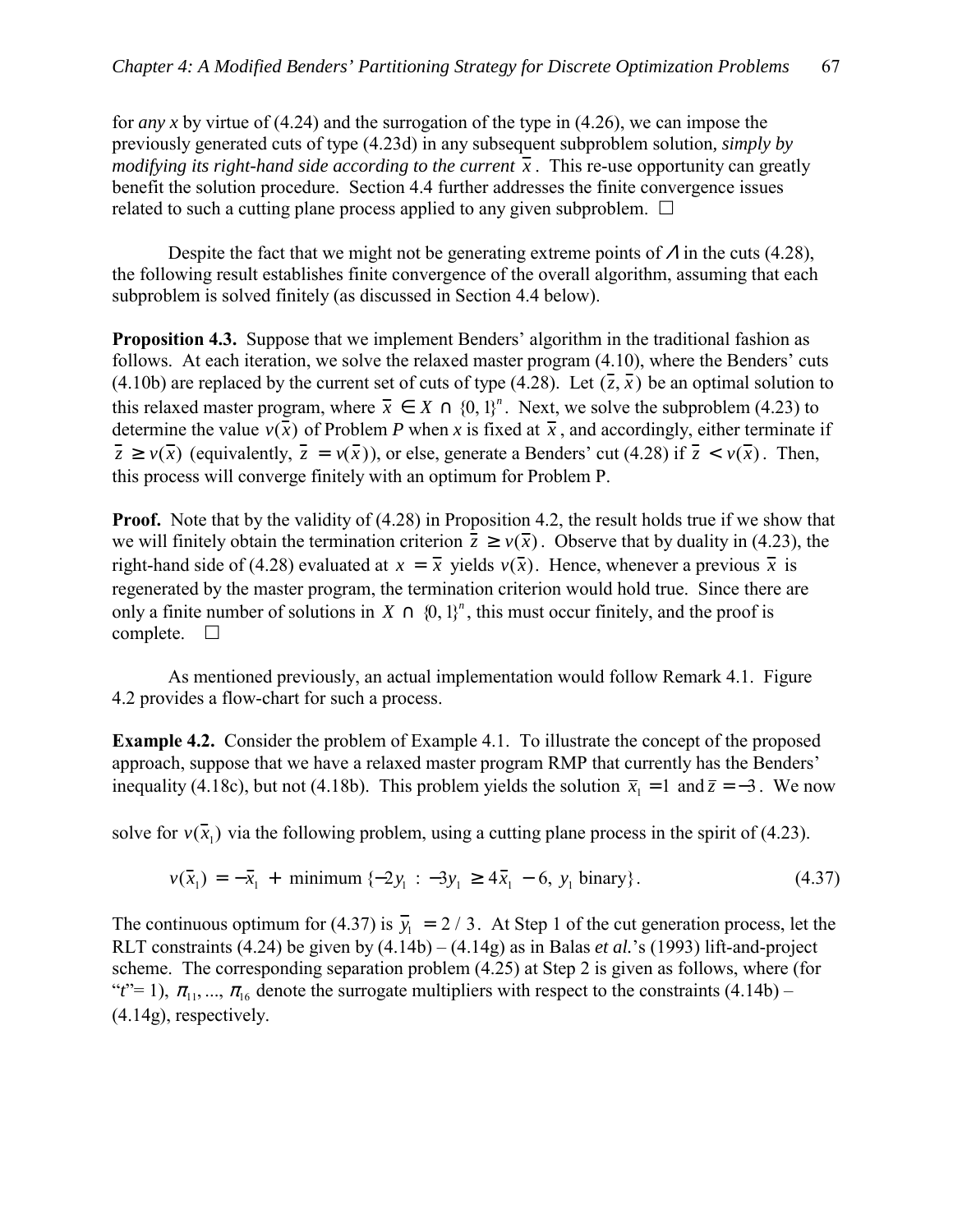Solve the LP relaxation of P via Benders' algorithm. If the resulting continuous solution satisfies all the required binary restrictions, then terminate with this solution as an optimum. If an incumbent (integer) feasible solution is found in this process, then let  $(x^*, y^*)$  represent this solution, and initialize the upper bound UB with its corresponding objective value; else, let  $UB = \infty$  and let  $(x^*, y^*)$  be null. Initialize a branch-and-bound/cut scheme to solve the current relaxed master program (RMP) in the  $(z, x)$ -variable space, letting UB be the starting upper bound on this problem.

Continue solving the current RMP via an LP-based branch-and-bound scheme until such a time as a new incumbent solution  $(\bar{z}, \bar{x})$  is found for RMP such that  $\overline{z}$  < UB. If no such solution is found until optimality of RMP is achieved, then the optimum to this relaxed master program has the same objective value as the incumbent solution to P (of value UB), and so, terminate the process with the latter solution as an optimum. Else, continue.

Fix  $x = \overline{x}$  and solve the subproblem SP given by (4.23), using (any of) the previously generated cuts (4.23d) with their right-hand sides modified according to the current  $\bar{x}$ , and generating additional RLT or lift-and-project cuts as needed until optimality is attained for SP (see Section 4 for related convergence issues). Once  $v(\bar{x})$  is determined, update UB and the incumbent solution  $(x^*, y^*)$  to P if necessary. Also, using the optimal dual solution to (4.23) at termination, generate the Benders' cut (4.28). Note that upon substituting  $x = \overline{x}$  in the right-hand side of this cut (4.28), we would obtain  $z \ge v(\bar{x})$  as evident from (4.23). Hence, the current upper bound on the revised RMP again coincides with UB.

### Figure 4.2. Flow-chart of an Implementation for the Proposed Benders' Algorithm.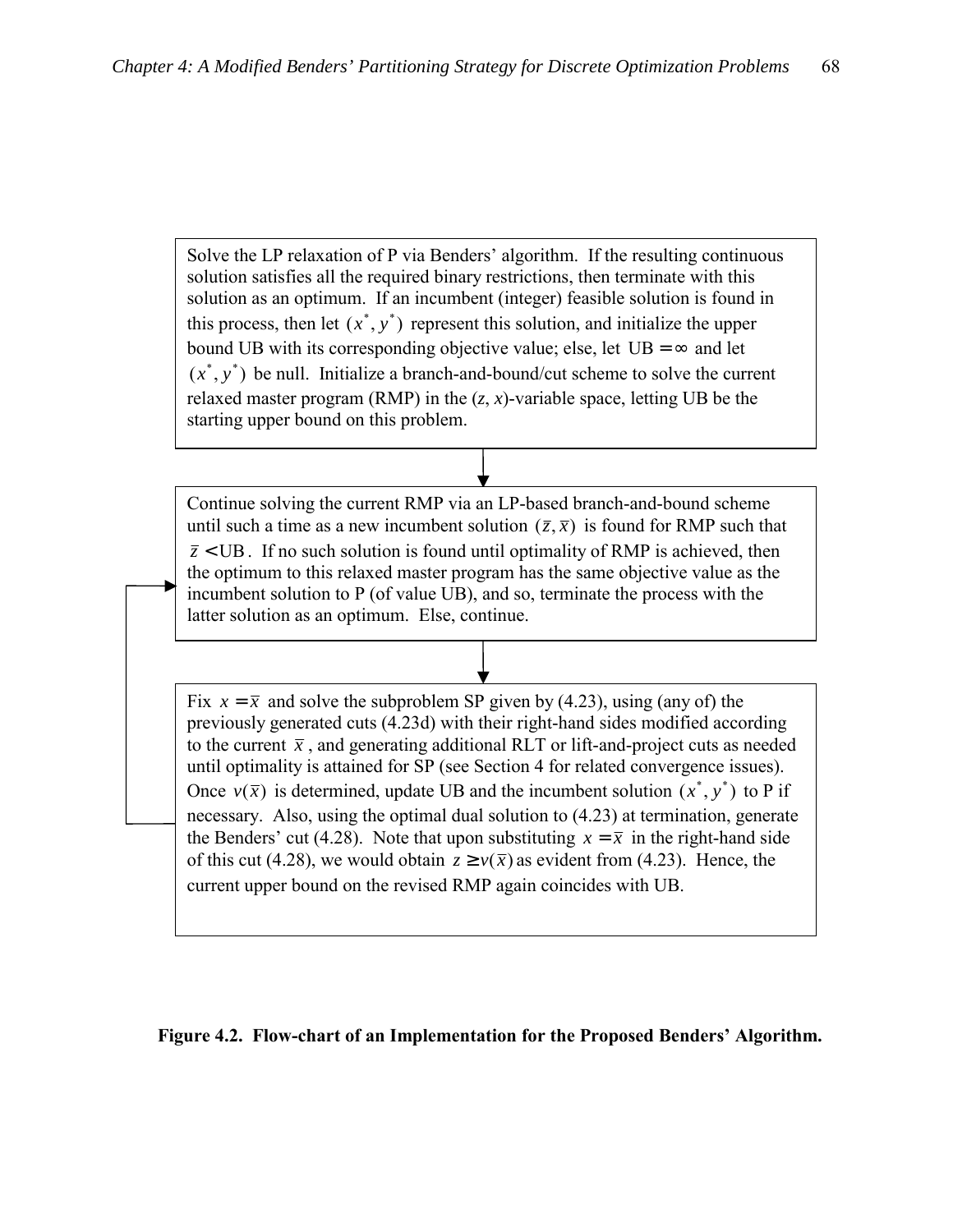Minimize 
$$
2\pi_{11} - 2\pi_{12} + \frac{2}{3}\pi_{13} + \pi_{14} - \frac{2}{3}\pi_{15}
$$
  
\nsubject to  $-4\pi_{11} + 4\pi_{12} - \pi_{13} - \pi_{14} + \pi_{15} + \pi_{16} = 0$   
\n $\pi_{11} + \pi_{12} + \pi_{13} + \pi_{14} + \pi_{15} + \pi_{16} = 1$   
\n $(\pi_{11}, ..., \pi_{16}) \ge 0$ .

This problem yields the solution  $\tilde{\pi}_{11} = \frac{1}{5}$ ,  $\tilde{\pi}_{15} = \frac{4}{5}$ ,  $\tilde{\pi}_{12} = \tilde{\pi}_{13} = \tilde{\pi}_{14} = \tilde{\pi}_{16} = 0$ , with an objective value of  $-2/15$ , thereby indicating that a cut is generated. From (4.27), this cut yields

$$
\alpha_1 = -\frac{1}{5}, \beta_1 = -\frac{4}{5}, \text{ and } \phi_1 = -\frac{4}{5}.
$$
\n(4.38)

The globally valid cut of type (4.32) is then given via (4.26) as

$$
-(1/5)y_1 \geq (-4/5) + (4/5)x_1 \tag{4.39}
$$

which corresponds to the facet of *Z* depicted in Figure 4.1. The particular cut (4.23d) that is incorporated within (4.37) is obtained by fixing  $x_1 = \overline{x}_1 \equiv 1$  in (4.39). This yields the inequality  $-y_1 ≥ 0$ , thereby producing (4.23) as

$$
v(\bar{x}_1) = -\bar{x}_1 + \text{minimum} \quad -2y_1
$$
 (4.40a)

subject to 
$$
-3y_1 \ge 4\bar{x}_1 - 6 = -2
$$
 (4.40b)

$$
-y_1 \ge -4 + 4\bar{x}_1 = 0 \tag{4.40c}
$$

$$
0 \le y_1 \le 1. \tag{4.40d}
$$

The optimal solution is given by  $\overline{y}_1 = 0$ , with the dual multipliers with respect to (4.40b,d) being zeroes and with respect to (4.40c) being 2, yielding  $v(\overline{x}_1) = -1 > \overline{z} = -3$ . Hence, we generate the Benders' cut  $(4.28)$  as

$$
z \ge -x_1 + 2(-4 + 4x_1)
$$
  
i.e.  $z \ge 7x_1 - 8$ . (4.41)

This produces the revised relaxed Benders' master program given by (4.18) as in Example 4.1, which results in an optimal solution being detected as before.

# **4.4 Finite Convergence of a Cutting Plane Procedure for Solving Subproblems**

 In the foregoing section, we have developed a Benders partitioning approach for Problem P of the type (4.1) based on the use of a suitable cutting plane approach for solving each subproblem (4.21) via (4.23). The cuts derived via  $(4.24) - (4.27)$  were generated to be directly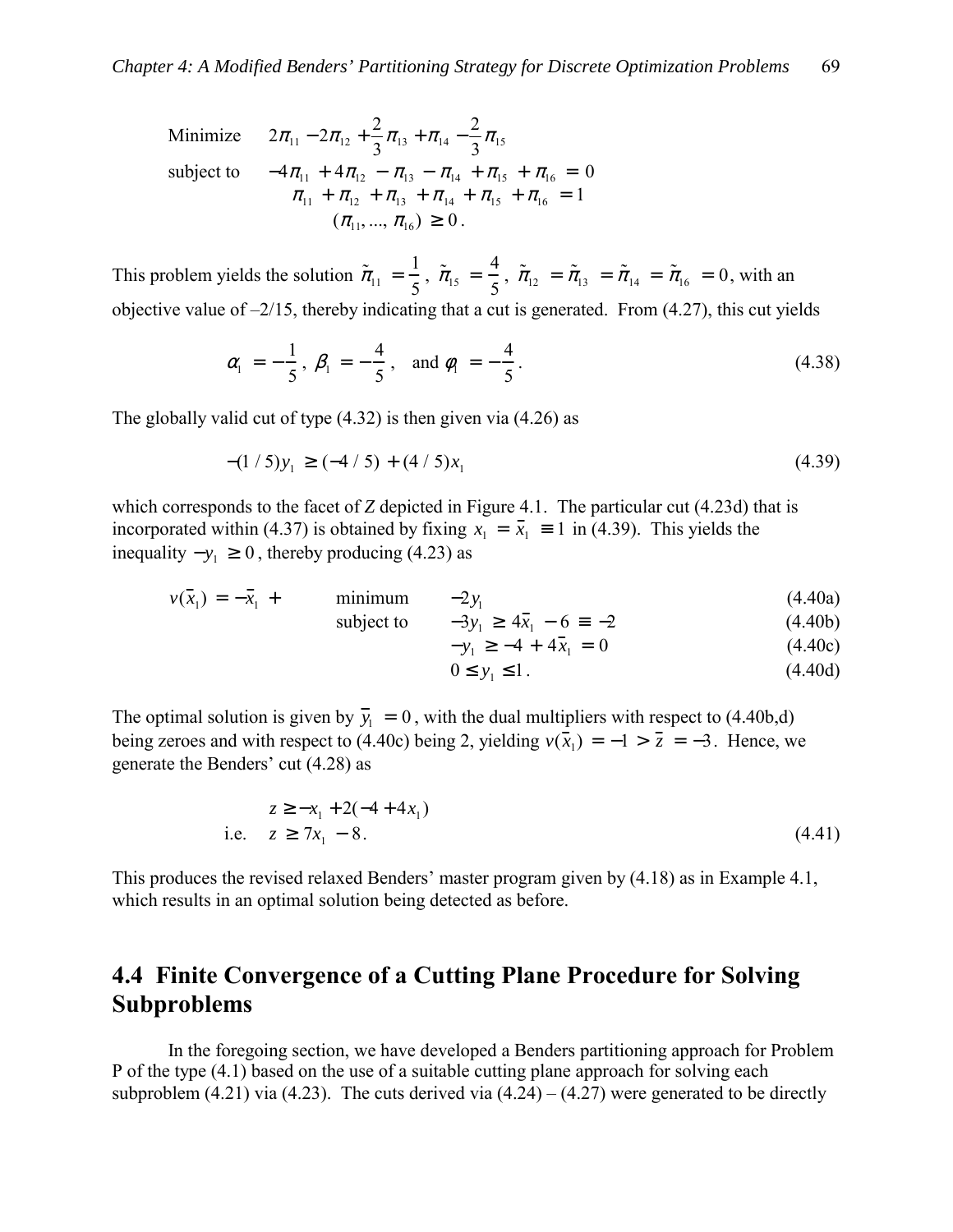valid for *Z* itself, but were then imposed on the current subproblem by fixing  $x = \overline{x}$ , where  $\overline{x}$ corresponds to the given first-stage decision for the present subproblem. This not only permitted their re-use for other subproblems, but also enabled the derivation of the required Benders' cuts that induced an overall finitely convergent process. In this section, we now address the issue of designing a finitely convergent cutting plane procedure of this type for computing  $v(\bar{x})$  defined in (4.21) via (4.23). (As alluded variously in the foregoing section, in the context of dual-angular structures, the separability of (4.21) and the partial convex hull requirement stipulated by Proposition 4.2 can be exploited below with obvious modifications.)

 Note that in practice, one could use a variety of lift-and-project or RLT cuts as presented in Balas *et al*. (1993) and Sherali *et al*. (2000) to implement (4.23). However, in order to ensure that such a process finitely solves the underlying 0-1 mixed-integer program, some care needs to be exercised while sequentially constructing the (partial) convex hull representation that is necessary to solve this problem. As in Balas *et al.* s (1993) lift-and-project cutting plane algorithm, we rely on Jeroslow's (1980) cutting plane game concept for facial disjunctive programs. (Note that (4.21), and likewise Problem P given by (4.1), is a *facial disjunctive program* in that it involves the conjunction of the disjunctions that  $y_i \leq 0$  or  $y_i \geq 1$  (in concert with  $0 \le y_j \le 1$  for each  $j = 1, ..., p$ , along with the facial property that the intersection of either of these disjunctive restrictions with the continuous feasible region of (4.21) defines a face of this region.) However, there is one important variation in the standard process that we need to account for, in that we are generating cuts that are valid for *Z* of Equation (4.2) in our context, and then imposing these cuts in (4.23) by fixing  $x = \overline{x}$ . As Proposition 4.4 below establishes, the key element that validates this variation is that for any binary feasible solution  $\bar{x}$ , if we denote the convex hull of the feasible region of the subproblem (4.21) as  $Z(\bar{x})$  and view this region in the form

$$
Z(\overline{x}) = \text{conv}\{(x, y): Dy \ge b - Ax, y \in Y, \text{ and } x = \overline{x}\},\tag{4.42a}
$$

then we effectively have that

$$
Z(\overline{x}) = Z \cap \{(x, y) : x = \overline{x}\}\tag{4.42b}
$$

since the right-hand side in (4.42b) defines a face of *Z* because *Z* includes the restrictions  $0 \le x \le e$  in its definition. Consequently, we can derive the required description of the facial structure of  $Z(\bar{x})$  given by (4.42a) that is necessary for solving the subproblem (4.21) by generating appropriate valid inequalities for *Z*, and then restricting  $x = \overline{x}$ . Figure 4.3 provides a flow-chart for such a cutting plane process in the context of lift-and-project cuts of Balas *et al*. (1993), and Remark 4.5 below provides comments on using more general RLT cuts along with some implementation suggestions. The following result establishes finite convergence of the procedure presented in Figure 4.3.

**Proposition 4.4.** The cutting plane procedure of Figure 4.3 finitely solves the subproblem (4.21) via (4.23), yielding a family of valid inequalities (4.23d) that can be re-used for any other subproblem by revising the corresponding first-stage decision  $\bar{x}$ .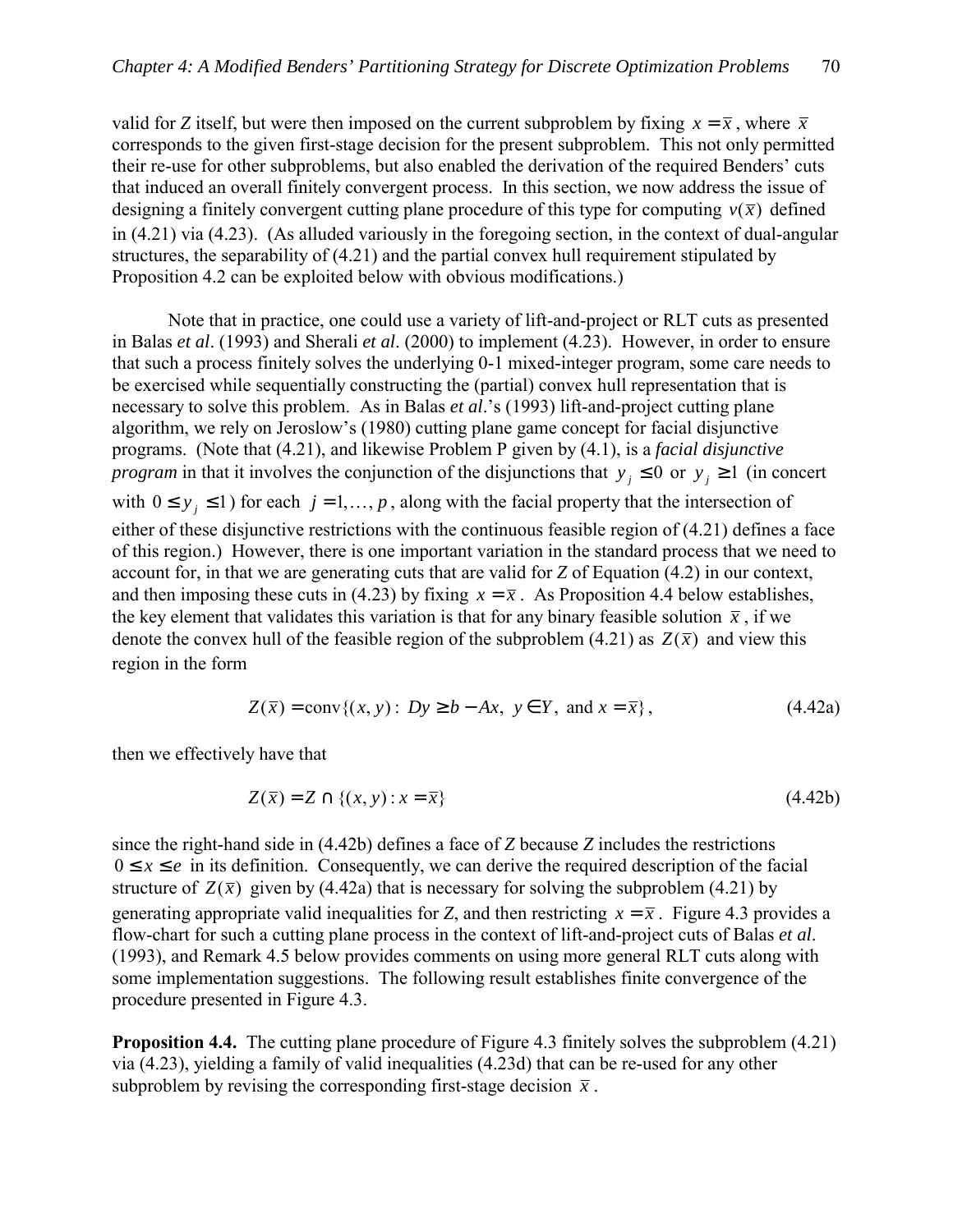

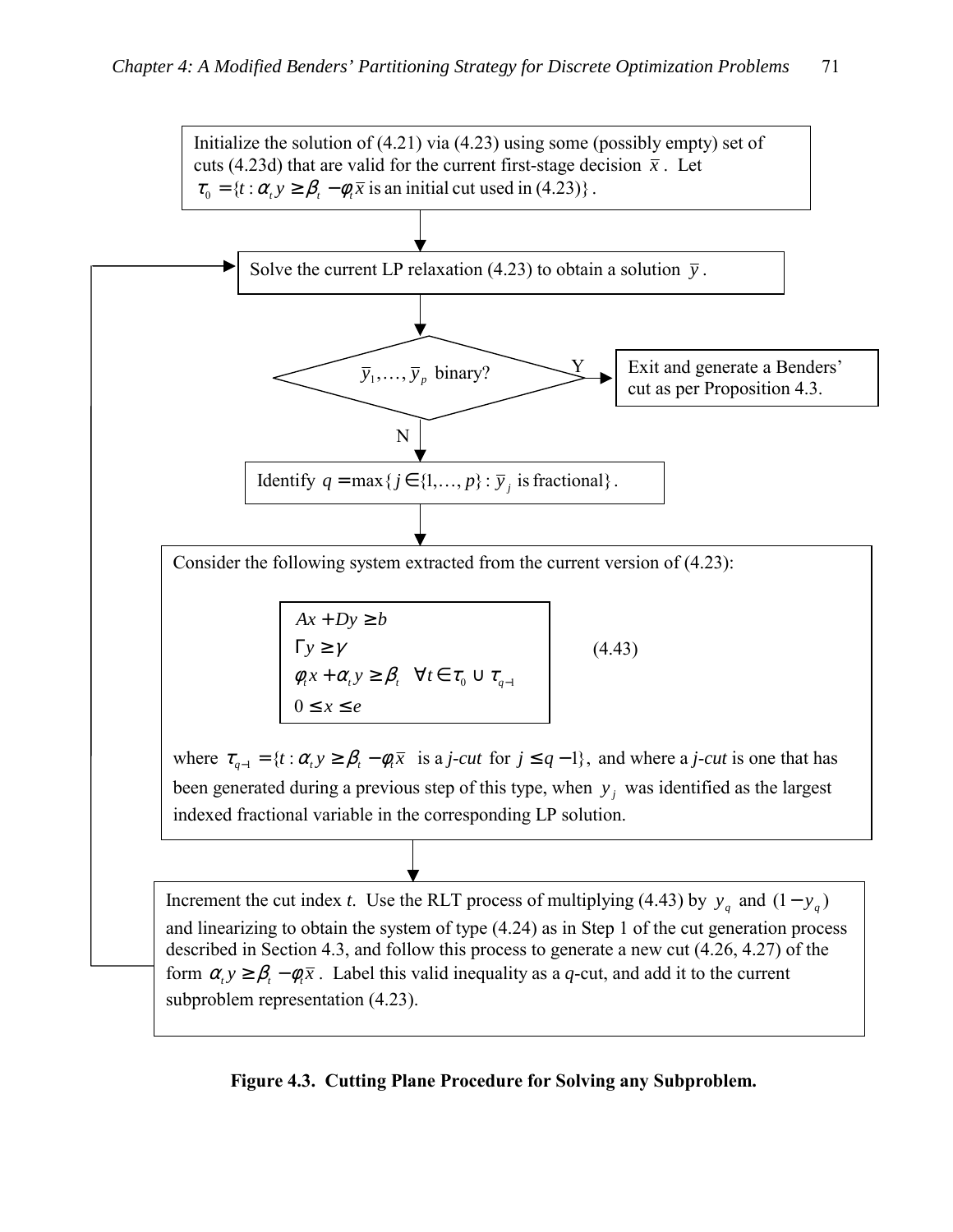**Proof.** First of all, note that the cut generation process of Section 4.3 is based on deriving valid inequalities for relaxations of *Z* of the type (4.24), obtained by applying RLT while enforcing binariness on a single variable  $y_q$  to some system of type (4.43) (see Figure 4.3). Hence, inductively, each inequality generated of the form  $\phi$ ,  $x + \alpha$ ,  $y \ge \beta$ , is valid for *Z*, and therefore, can be imposed for any subproblem by fixing the *x*-variables to the corresponding first-stage decision values.

 Next, let us view the subproblem (4.21) that is to be solved in the following form (augmented with an initial set of valid cuts), where *x* is declared to be a variable, but the parameter *M* is assumed to be sufficiently large so that we necessarily have  $x = \overline{x}$  at optimality in this problem (4.44), as well as at its LP relaxation.

$$
v(\overline{x}) = c\overline{x} + \text{minimum } dy + M[\sum_{j:\overline{x}_j=0} x_j + \sum_{j:\overline{x}_j=1} (1 - x_j)]
$$
  
subject to  

$$
Ax + Dy \ge b
$$

$$
\Gamma y \ge \gamma
$$

$$
\phi_i x + \alpha_i y \ge \beta_i \quad \forall t \in \tau_0
$$

$$
0 \le x \le e, y_i \in \{0,1\} \forall i = 1,...,p.
$$

$$
(4.44)
$$

Now, suppose that we apply the lift-and-project cutting plane procedure described in Balas *et al*. (1993) to Problem (4.44). By making *M* sufficiently large, we can assume that each LP relaxation solved in the (finite) iterative process will continue to yield  $x = \overline{x}$ , so that each of these LP relaxations can effectively be solved via (4.23) by fixing  $x = \overline{x}$  as in the flow-chart of Figure 4.3. Note that if  $\bar{y}$  is a resulting extreme point solution, then  $(\bar{x}, \bar{y})$  is a vertex of the continuous relaxation to (4.44) augmented with any additional cuts, since  $x = \overline{x}$  describes a face of this latter region. Consequently, the procedure of Figure 4.3 is precisely the lift-and-project cutting plane scheme that is proven in Theorem 3.1 of Balas *et al*. (1993) to converge finitely as applied to Problem (4.44), and this completes the proof.  $\Box$ 

**Remark 4.5.** Note that the lift-and-project cutting plane procedure of Balas *et al*. (1993) is predicated on generating cuts based on enforcing binariness on 0-1 variables one at a time. A more general RLT process of Sherali and Adams (1990, 1994) could be used to devise a cut generation scheme that likewise enforces binariness on more than one variable at a time. In such a process, the 0-1 variables can be grouped into batches containing one or more variables per batch, perhaps based on the initial LP solution. A similar scheme as in Figure 4.3 could then be followed, in which the relaxation (4.24) of *Z* is generated by applying RLT while enforcing binariness on the highest indexed batch of variables that contains some fractionating variable(s), to a system (4.43) that contains cuts generated previously for lower-indexed batches. The convergence of such a problem would follow from Jeroslow's (1980) cutting plane game as in Proposition 4.4. Of course, the advantage of considering batches of cardinality one is that the associated separation problems are relatively easier to solve. However, Sherali *et al*. (2000) have recently demonstrated how stronger RLT cuts accruing from the simultaneous consideration of multiple variables can be efficiently generated by using suitably restricted projections of the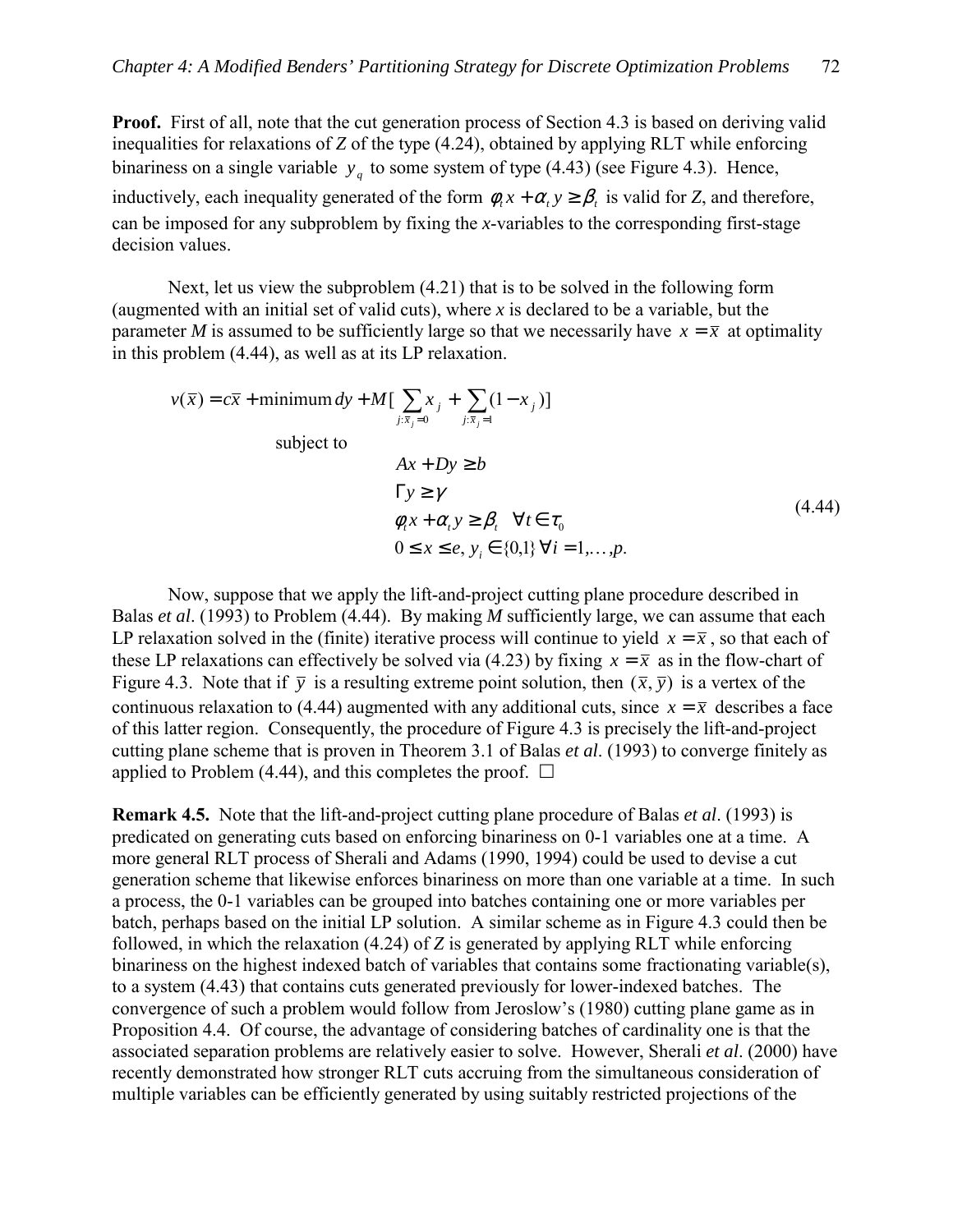associated dual cone. Furthermore, in practical implementations, one could employ all the retained cuts in (4.43) of the procedure of Figure 4.3 or consider the deletion of cuts based on certain filtering criteria as well. In addition, as alluded in Remarks 4.2 and 4.3, and as evident from the foregoing discussion, we could prematurely abort the solution of any particular subproblem for a given  $x = \overline{x}$  via the described cutting plane scheme, and generate a corresponding valid Benders' cut. This might entail regenerating a previous  $\bar{x}$ , while not yet having solved Problem P. However, so long as complete subproblem solutions are enforced after a finite number of iterations or even finitely often, we would obtain an overall finitely convergent process. Investigations of this type require extensive computational experimentations that we hope to pursue in future research.  $\Box$ 

### **4.5 Summary and Conclusions**

In this chapter, we have modified Benders' decomposition method using RLT and liftand-project cuts to develop a new method for solving discrete optimization problems that yield 0-1 mixed-integer subproblems, such as those encountered in stochastic programs with integer recourse. Viewing the problem *implicitly* in the light of a suitably defined convex hull representation, with appropriate modifications when the original problem exhibits a dual-angular structure, we have demonstrated how cutting planes could be generated to derive a partial description of this convex hull representation as needed in order to devise a finitely convergent solution procedure. Importantly, the classes of cuts used in the subproblems were derived in terms of *functions* of the first-stage *x*-variables, enabling them to be re-used in subsequent subproblems simply by revising them according to the corresponding *x*-solutions. Additionally, globally valid Benders' cuts were obtained by recognizing these cuts as functions of the firststage variables. The ability to re-use cutting planes from one subproblem to the next in this fashion is useful from the viewpoint of potentially reducing the computational effort required to solve the discrete subproblems, while providing globally valid Benders' cuts that enhance the lower-bounding mechanism via the relaxed master program. The focus of this chapter has been on developing the theory for such a modified Benders' approach. In order to gauge the effectiveness of the proposed technique, a variety of computational test, particularly in the context of stochastic programs with integer recourse, should be conducted, and we propose this task for future research.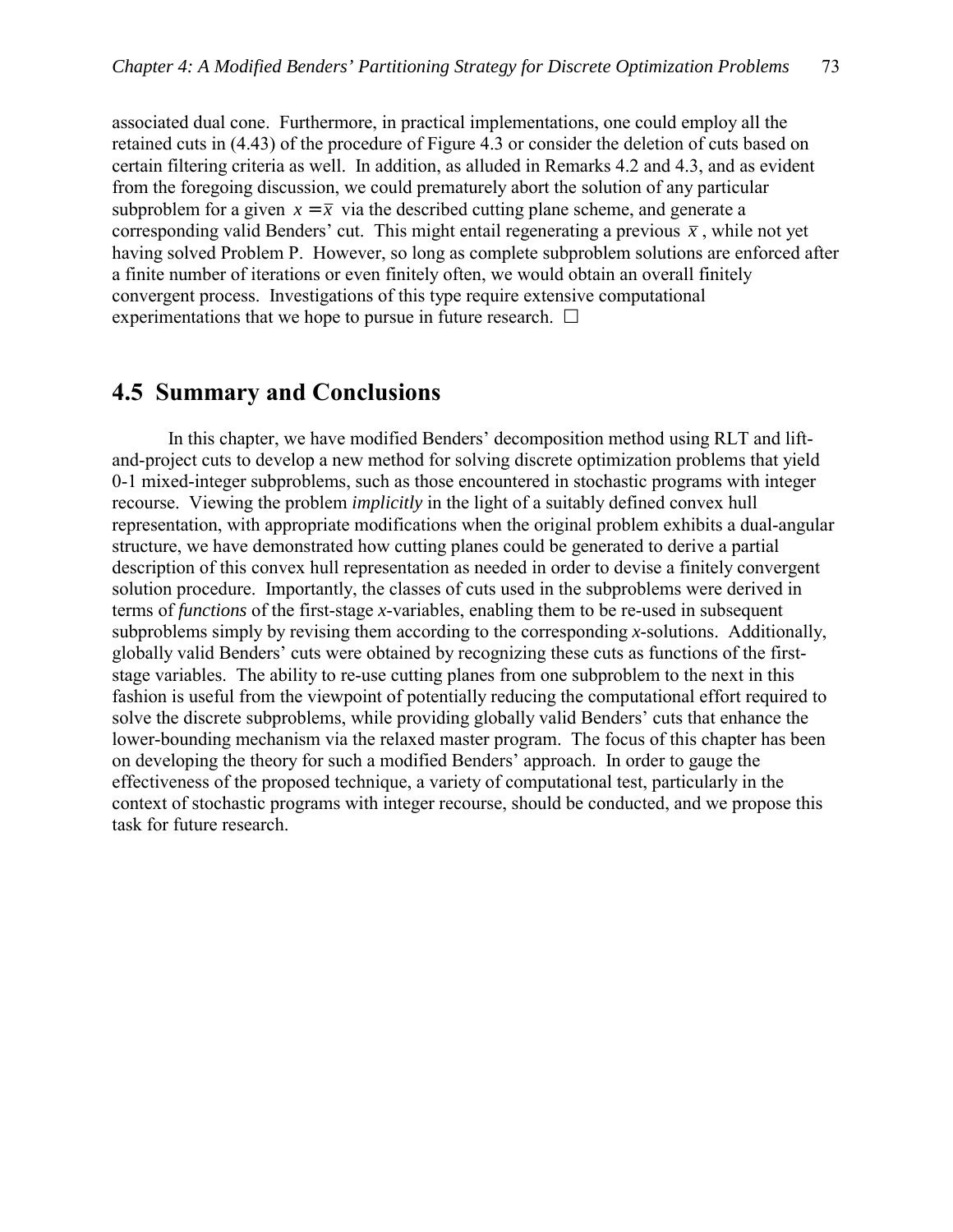# **Chapter 5: Improved MIP Models and Algorithms for the Facility Layout Problem**

As discussed in Chapter 2, the facility layout problem is a challenging optimization problem that arises in the context of many practical applications. Given the dimensions of a rectangular building, the basic problem is to design a floor-plan comprised of rectangular departments in order to minimize the total amount of travel (distance times the number of trips) between the departments. The difficult nature of this optimization problem has led to a number of construction and improvement heuristics, but very little research has focused on directly using MIP formulations to solve the problem optimally. One notable exception is the paper by Meller *et al*. (1999) that examines the MIP formulation originally proposed by Montreuil (1990) and discusses several enhancements to improve and strengthen the model representation. While the results presented by Meller *et al*. are promising, we describe in this chapter a series of significant enhancements to the MIP model that lead to more accurate solutions, as well as decreased solution effort.

The remainder of this chapter is organized as follows. Section 5.1 provides a comprehensive overview of the MIP model (FLP2+) that was proposed by Meller *et al*., and Section 5.2 presents computational results obtained using this model, as well as an experimental design for evaluating our proposed enhancements. Sections 5.3 through 5.6 each outline a specific enhancement to the basic FLP model and discuss related computational results. Section 5.3 addresses a new formulation for the nonlinear area constraints, Section 5.4 develops special symmetry breaking valid inequalities, and Section 5.5 analyzes the effect of using several other classes of valid inequalities. As a final enhancement, Section 5.6 discusses two new techniques for modeling the disjunctive relationships that prohibit departments from overlapping and explores the derivation of partial convex hull representations and valid inequalities from their structure. After evaluating several combinations of proposed enhancements, we narrow our focus to two promising formulations, which are used to solve three more challenging problem instances in Section 5.7. We provide conclusions and directions for future research in Section 5.8.

### **5.1 Problem Overview**

Given a set of departments  $\{1,\ldots,n\}$ , the facility layout problem seeks to determine a non-overlapping arrangement of the departments that minimizes the total travel between departments as specified by  $\sum_{i} \sum_{j} \sum_{s}$  $f_{ij}d_{ij}^s$ , where the parameter  $f_{ij}$  is a given amount of flow

between departments *i* and *j*, and where the variable  $d_i^s$  represents the rectilinear distance between the respective centroids of departments *i* and *j* in the direction *s*. For notational convenience, all dimensions, distance measures, and locations that are specified in terms of their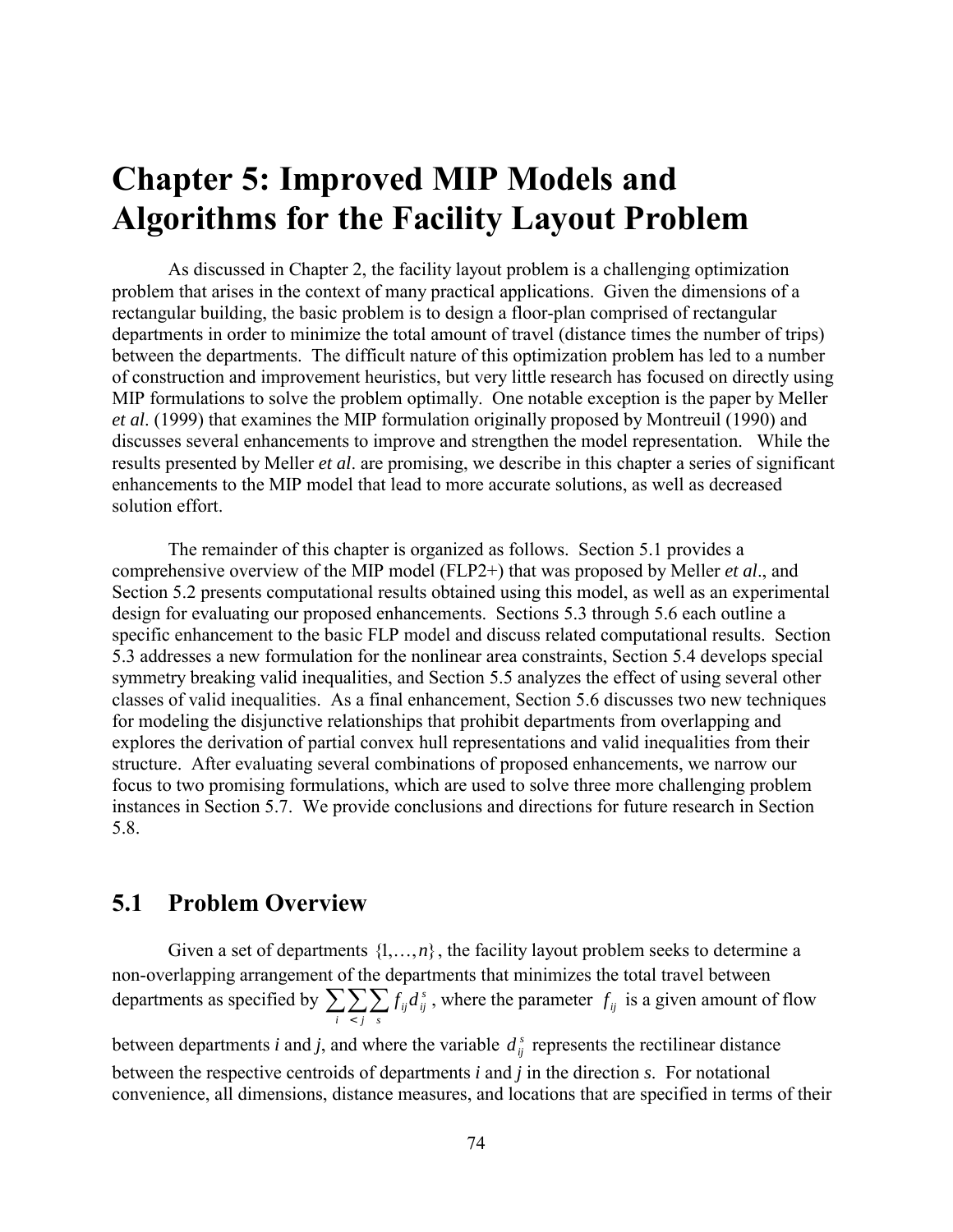horizontal and vertical components are denoted by the superscripts *x* and *y*, respectively. The overall building is assumed to be a rectangle of size  $L^x \times L^y$ , and each department *i* is required to be a rectangle with target area  $a_i$ . For each department *i*, the parameter  $\alpha_i$  ( $\geq$  1), known as the *aspect ratio*, delineates the maximum permissible ratio between the longest and shortest sides; i.e.,  $\max{\{\ell_i^s\}}/\min{\{\ell_i^s\}} \leq \alpha_i, \forall i$  $\lim_{s=x,y}$ *s*  $\max_{s=x,y} \{\ell_i^s\} / \min_{s=x,y} \{\ell_i^s\} \leq \alpha_i$ ,  $\forall i$ . There are four decision variables for each department *i*, namely, the half-length and half-width  $(\ell_i^x, \ell_j^y)$ *i*  $\ell_i^x, \ell_i^y$ ), and the centroidal location  $(c_i^x, c_i^y)$ *i*  $c_i^x$ ,  $c_i^y$ ). In order to guarantee that each department *i* is contained within the building, we impose the bounds *s i*  $s$  *s*  $\overline{I}$ *s*  $l_i^s \leq c_i^s \leq L^s - l_i^s$  for each *s* on the placement of its centroid. In addition, we denote any valid implied upper and lower bounds on  $\ell_i^s$  as  $\ell b_i^s$  and  $u b_i^s$ , respectively. (We note that, although not computationally effective, some previous formulations for the facility layout problem have taken  $\ell b_i^s = \ell b_i \quad \forall s$ . In Section 5.2.1, we derive tight values for  $\ell b_i^s$  and  $u b_i^s$  by considering the bounds in direction *x* and *y* separately.) A generic version for the facility location problem can then be stated as follows.

**FLP:** Minimize 
$$
\sum_{i} \sum_{j} f_{ij} (d_{ij}^{x} + d_{ij}^{y})
$$
(5.1a)  
subject to Departmental Area Constraints (5.1b)

Overlap Prevention (or Separation) Constraints

\n
$$
d_{ij}^s = \left| c_i^s - c_j^s \right| \quad \forall \ i < j, s \tag{5.1d}
$$

$$
\begin{aligned}\n\mathbf{S}_j &= \begin{bmatrix} c_i^s - c_j^s \end{bmatrix} \quad \forall \ i < j, s\n\end{aligned}\n\tag{5.1d}
$$

$$
\ell_i^s \le c_i^s \le L^s - \ell_i^s \quad \forall \ i, s \tag{5.1e}
$$

$$
\ell b_i^s \le \ell_i^s \le u b_i^s \quad \forall \ i, s. \tag{5.1f}
$$

In addition to the constraints listed in (5.1), appropriate restrictions can be added to accommodate the case where some departments are given fixed locations or when certain areas of the building are not permitted to be occupied by any department.

#### **5.2.1 The FLP2 Model**

Throughout the remainder of this chapter, we will propose enhancements to the best existing MIP formulation of the facility layout problem that was presented as FLP2 in Meller *et al*. (1999). Before proceeding with this endeavor, we first review the notation of the FLP2 model. For ease in notation, we define *P* as the set of department pairs having positive flow interaction; that is,  $P = \{(i, j), i < j : f_{ii} > 0\}$ . We also denote the set *F* as the departments with fixed size and location, while its complement  $\overline{F}$  contains all of the departments with variable size and location. (In the present context, we do not consider departments that are fixed with respect only size or location, although this modification could also be accommodated in a straightforward manner.) Using the aspect ratios for each department, Meller *et al*. derive implied upper and lower bounds on the half-sides of each non-fixed department, which we denote as  $\overline{ub_i}$  and  $\overline{lb_i}$ , respectively. These bounds are given by

$$
\overline{ub_i} = \min\left\{\sqrt{a_i \alpha_i}, \max_s \{L^s\}\right\} / 2 \text{ and } \overline{\ell b_i} = a_i / (4ub_i) \ \forall i \in \overline{F},
$$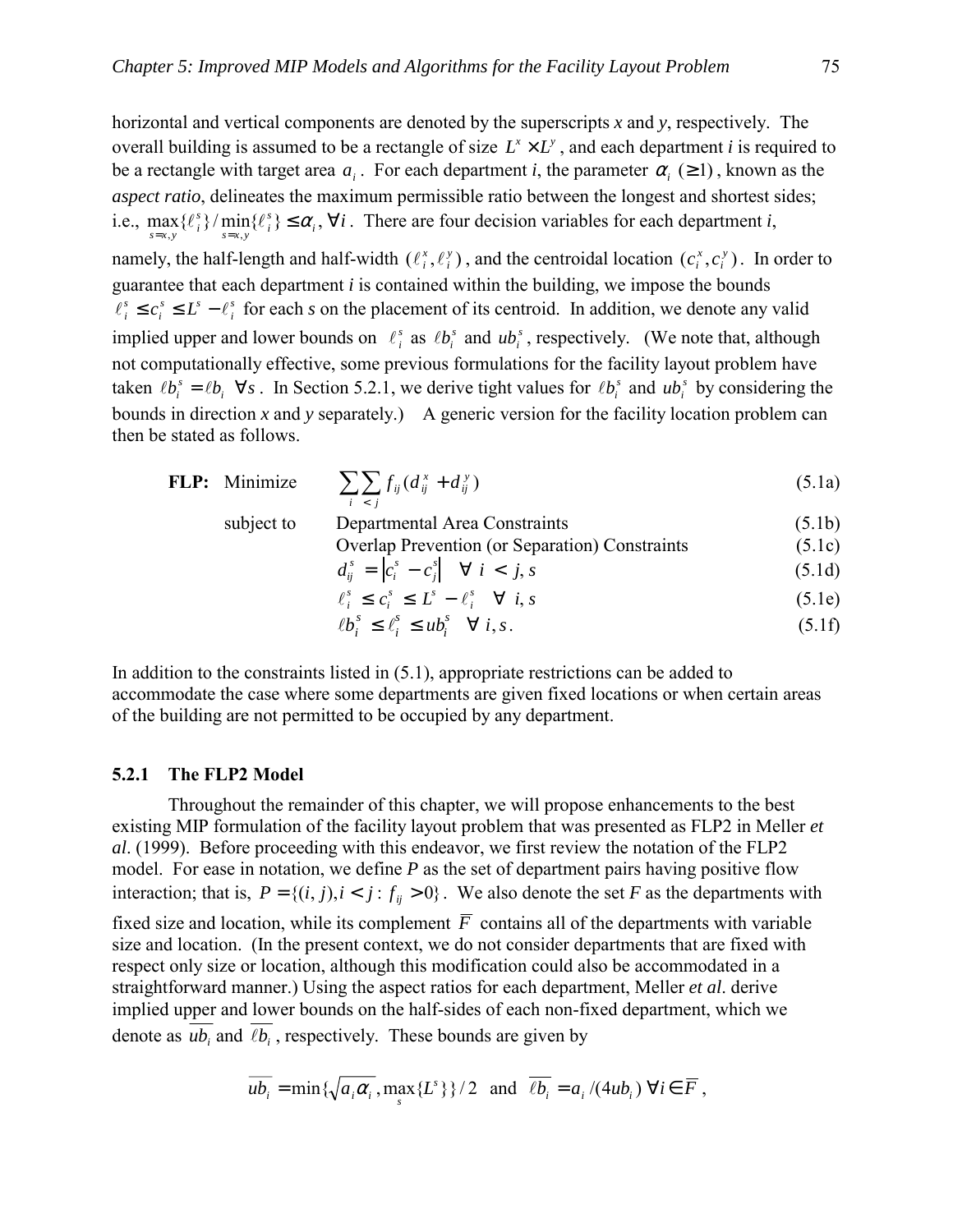and are used to constrain the department dimensions via the restrictions

$$
\overline{\ell b_i} \leq \ell_i^s \leq \min \{ \overline{ub_i}, L^s/2 \}, \, \forall i, s \, .
$$

Accordingly, the centroid of each department  $i \in \overline{F}$  is bounded as  $\overline{\ell b_i} \le c_i^s \le L^s - \overline{\ell b_i} \quad \forall s$ . (We note here that Meller *et al*. use the same lower and upper bounding values for the half-width and half-length of department *i* (i.e.,  $\ell b_i^s = \overline{\ell b_i}$  and  $u b_i^s = \overline{u b_i} \ \forall s = x, y$ *i* and  $uv_i$  $\ell b_i^s = \overline{\ell b_i}$  and  $u b_i^s = \overline{u b_i} \ \forall s = x, y$ , but we will develop tighter bounds in Section 5.3 by considering each dimensional separately.)

One of the major difficulties in modeling the MIP facility problem is to derive a suitable approximation for the nonlinear area constraints,  $4\ell_i^x \ell_j^y = a_i$ *i*  $4\ell_i^x \ell_i^y = a_i$ , for each department  $i \in \overline{F}$ . Toward this end, Meller *et al*. propose an approximation that uses a parameter *f* (empirically taken to be 0.95 in their computations), and the maximum departmental half-side denoted by  $\sum_{i}^{\max} = \max_{s=x,y} \{ \ell_i^s \}$  $\ell_i^{\max} = \max_{s=x,y} {\ell_i^s}$ . In order to ensure that departments do not overlap, Meller *et al.* propose several disjunctive statements that are linearized using binary variables,  $z_{ij}^s$ , to indicate relative locations, where  $z_{ij}^s = 1$  if department *i* is forced to precede department *j* in the direction *s*. Given this notation, Problem FLP2 of Meller *et al*. can be stated as follows, where throughout the formulation, *i* and *j* represent the indices for the *n* departments, and *s* is an indicator representing the two directions (*x* and *y*).

FLP2: Minimize 
$$
\sum_{(i,j)\in P} \sum_{s=x,y} f_{ij} d_{ij}^s
$$
 (5.2a)

subject to  $4(\ell_i^x + \ell_i^y) \ge 3\sqrt{a_i} + f \times 2\ell_i^{max} \quad \forall i \in \overline{F}$ 

subject to 
$$
4(\ell_i^x + \ell_i^y) \ge 3\sqrt{a_i} + f \times 2\ell_i^{\max} \quad \forall i \in \overline{F}
$$
(5.2b)  

$$
\ell_i^{\max} \ge \ell_i^s, \quad \forall i \in \overline{F}, s
$$
(5.2c)

$$
\sum_{s=x}^{y} (z_{ij}^{s} + z_{ji}^{s}) \ge 1 \quad \forall i < j, s
$$
 (5.2d)

$$
z_{ij}^s + z_{ji}^s \le 1 \quad \forall i < j, s \tag{5.2e}
$$

$$
c_i^s + \ell_i^s \le c_j^s - \ell_j^s + L^s(1 - z_{ij}^s) \quad \forall i \ne j, s \tag{5.2f}
$$

$$
d_{ij}^s = \left| c_i^s - c_j^s \right| \quad \forall (i, j) \in P, \, \forall s \tag{5.2g}
$$

$$
\ell_i^s \le c_i^s \le L^s - \ell_i^s \quad \forall i \in \overline{F}, s \tag{5.2h}
$$

$$
\overline{\ell b_i} \le \ell_i^s \le \min \{ \overline{u b_i}, L^s / 2 \}, \ \forall i \in \overline{F}, s \tag{5.2i}
$$

$$
c_i^s \ge 0 \quad \forall i, s \tag{5.2j}
$$

$$
d_{ij}^s \ge 0 \ \ \forall (i,j) \in P, s \tag{5.2k}
$$

$$
z_{ij}^s \in \{0,1\} \quad \forall i \neq j, s \tag{5.21}
$$

$$
(c_i^s, \ell_i^s) \text{ fixed } \forall i \in F, s \, . \tag{5.2m}
$$

In terms of the notation of problem (5.1), constraints (5.2b) and (5.2c) capture the departmental area requirements, while (5.2d-f, l) prevent departmental overlaps. Specifically,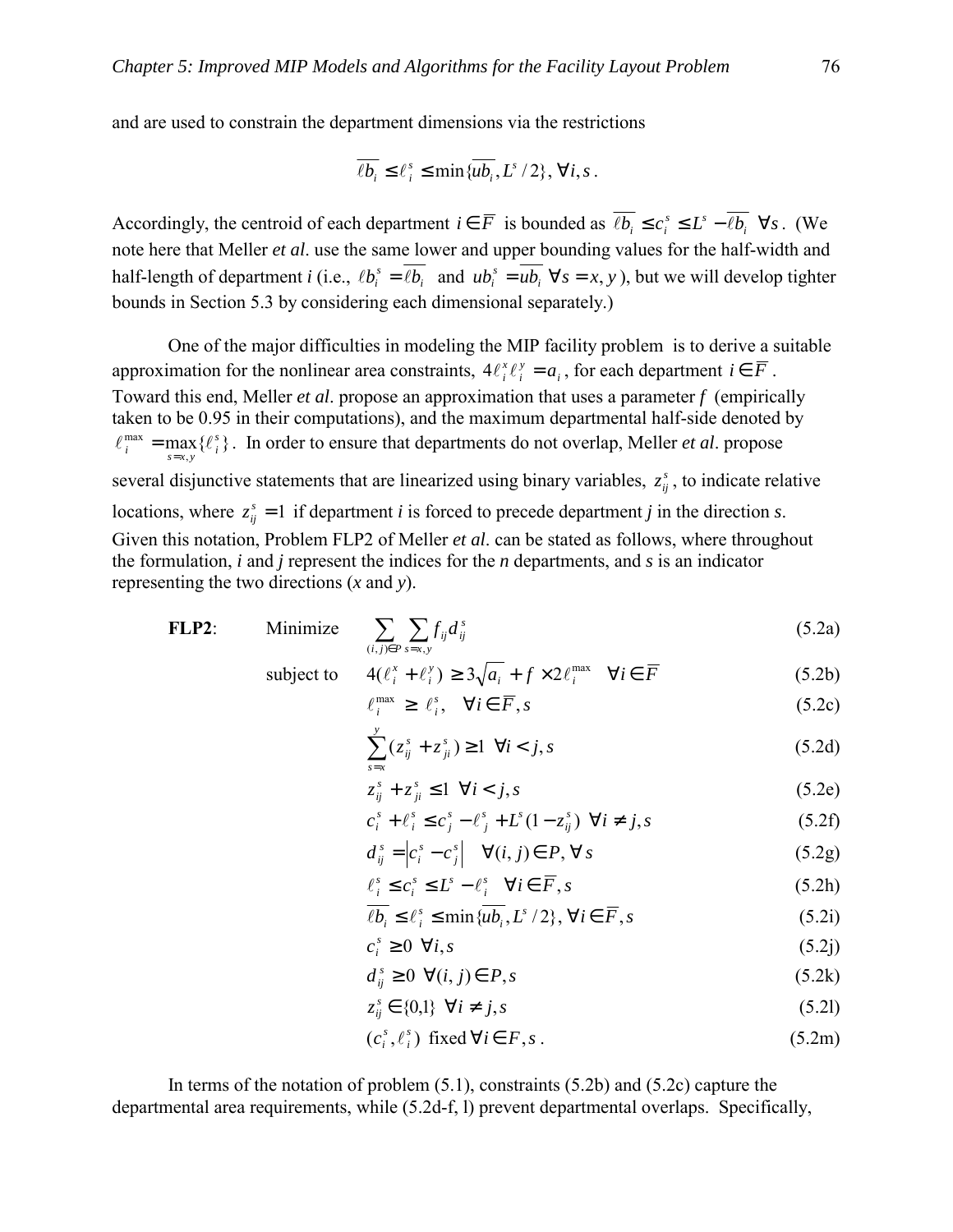the constraints (5.2b) approximate the nonlinear area constraints ( $4\ell_i^x \ell_i^y = a_i \forall i$  $4\ell_i^x \ell_i^y = a_i \,\forall i$  ) by forcing the actual perimeter of each department, given as the left-hand side of (5.2b), to be at least equal to an empirically determined function of  $a_i$  and  $\ell_i^{\max}$  (as defined by (5.2c)) that exceeds the perimeter  $4\sqrt{a_i}$  of a square department having area  $a_i$ . The motivation behind this approach is to make the area restrictions more faithful as departments become more non-square. Constraints (5.2d) and (5.2e), together with constraints (5.2f), force each pair of departments to be separated in at least one direction, and hence prevent departments from overlapping. Meller *et al*. demonstrated that the constraints (5.2e) are unnecessary, and that a tighter formulation can be found by making constraint (5.2d) an equality, which enables branching based on specially ordered set (SOS) constraints. Using (5.2d) as an equality constraint also reduces problem symmetry by curtailing alternative *z*-solutions that pertain to the same layout. Constraints (5.2m) address the set of fixed departments, forcing the respective locations and sizes equal to the corresponding given values. Although not displayed in (5.2), we note that it is also straightforward to adapt FLP2 to include constraints that require certain departments to be placed

The remainder of the model represents the constraints (5.1d-f). Note that the absolute values in (5.2g) can be linearized through either of two common techniques. The first option is to replace  $d_{ij}^s = c_j^s - c_j^s$ *s i*  $d_{ij}^s = \left| c_i^s - c_j^s \right|$  with the two inequalities  $d_{ij}^s \ge c_i^s - c_j^s$ *s i*  $d_{ij}^s \ge c_i^s - c_j^s$  and  $d_{ij}^s \ge c_j^s - c_i^s$ *s j*  $d_{ij}^s \ge c_j^s - c_i^s$ . The second option is to define two nonnegative variables,  $d_{ij}^{s+}$  and  $d_{ij}^{s-}$ , to represent the difference relationship as  $d_{ij}^{s+} - d_{ij}^{s-} = c_i^s - c_j^s$ *s i s ij*  $d_{ij}^{s+} - d_{ij}^{s-} = c_i^s - c_j^s$  and then use the substitution  $d_{ij}^{s} = d_{ij}^{s+} + d_{ij}^{s-}$ *s*  $d_{ij}^s = d_{ij}^{s+} + d_{ij}^{s-}$ . (In their computational experiments, Meller *et al*. implemented the first option.) The departments are required to be contained within the building through the constraints (5.2h). Finally, constraints (5.2i) impose the derived bounds on the dimensions based on area and aspect ratio considerations, and (5.2j - 5.2l) represent logical restrictions. This completes the basic FLP2 model.

#### **5.2.2 The FLP2+ Model**

away from each other by at least some given distance.

After presenting this basic model, Meller *et al*. then strengthen FLP2 by developing a series of valid inequalities with the motivation of increasing the bound obtained from the linear programming relaxation of FLP2 (and any of its subsequent restrictions in a branch-and-bound framework). Typically, the LP relaxation sets the  $z_{ij}^s$  variables to fractional values, allowing the departments to overlap one another, and locates the centroid of each department at a common coordinate. This allows the  $d_{ij}^s$  variables to take on values of zero, and thus, the objective of the LP solution at the root node is equal to zero. In order to force the  $d_i^s$  variables to take on nonzero values, Meller *et al*. develop transitivity constraints, lower bounding constraints for distance variables, and centroid separation constraints. The resulting enhanced model is referred to as FLP2+, and is shown below in complete form.

FLP2+: Minimize 
$$
\sum_{(i,j)\in P} \sum_{s=x,y} f_{ij} d_{ij}^s
$$
 (5.3a)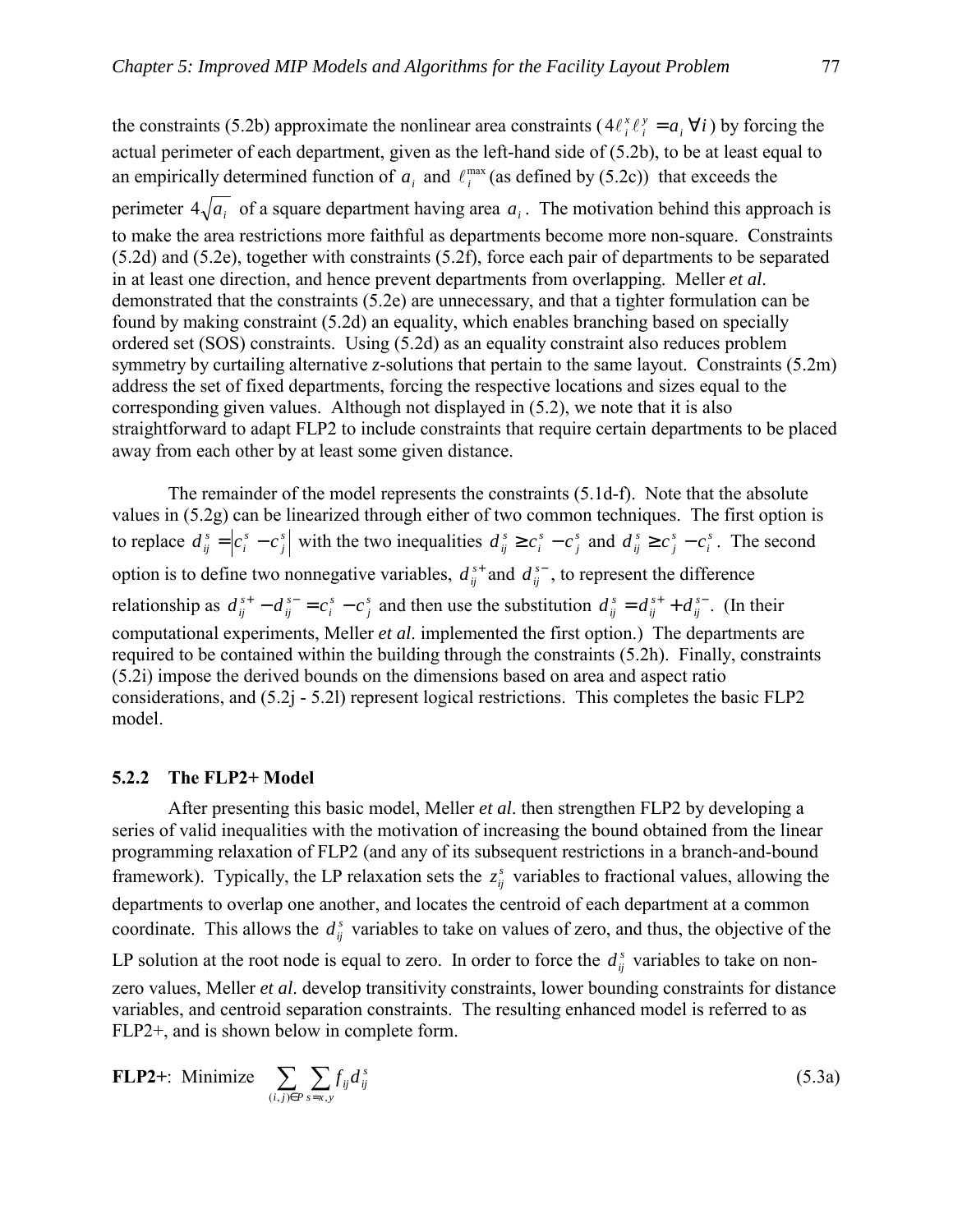subject to 
$$
4(\ell_i^x + \ell_i^y) \ge 3\sqrt{a_i} + f \times 2\ell_i^{\max} \quad \forall i \in \overline{F}
$$
 (5.3b)

$$
\ell_i^{\max} \ge \ell_i^s, \quad \forall i \in \overline{F}, s \tag{5.3c}
$$

$$
\sum_{s=x}^{y} (z_{ij}^{s} + z_{ji}^{s}) = 1 \quad \forall i < j, s \tag{5.3d}
$$

$$
c_i^s + \ell_i^s \le c_j^s - \ell_j^s + L^s(1 - z_{ij}^s) \quad \forall i \ne j, s \tag{5.3e}
$$

$$
d_{ij}^s \ge c_i^s - c_j^s \quad \forall (i, j) \in P, \forall s \tag{5.3f}
$$

$$
d_{ij}^s \ge c_j^s - c_i^s \quad \forall (i, j) \in P, \forall s \tag{5.3g}
$$

$$
z_{ij}^s + z_{jk}^s \le 1 + z_{ik}^s \quad \forall i, j, k, s \tag{5.3h}
$$

$$
d_{ij}^x + d_{ij}^y \ge \sum_s (\ell_i^s + \ell_j^s) - \ell_i^{\max} - \ell_j^{\max} \quad \forall (i, j) \in P
$$
\n(5.3i)

$$
d_{ij}^s \geq (\overline{\ell b_i} + \overline{\ell b_j})(z_{ij}^s + z_{ji}^s) \quad \forall (i, j) \in P, s
$$
\n
$$
(5.3j)
$$

$$
d_{ij}^s \geq (\ell_i^s + \ell_j^s) - \min \{ \overline{u b_i} + \overline{u b_j}, L^s \} (1 - z_{ij}^s - z_{ji}^s) \quad \forall (i, j) \in P, s
$$
 (5.3k)

$$
d_{ij}^s \geq (\overline{\ell b_i} + \overline{\ell b_j})(z_{ij}^s + z_{ji}^s) + 2\overline{\ell b_k}(z_{ik}^s + z_{kj}^s - 1) \quad \forall (i, j) \in P, k \neq i, j, \forall s \quad (5.31)
$$
  

$$
d_{ij}^s \geq (\overline{\ell b_k} + \overline{\ell b_k})(z_{ij}^s + z_{ij}^s) + 2\overline{\ell b_k}(z_{ik}^s + z_{ij}^s - 1) \quad \forall (i, j) \in P, k \neq i, j, \forall s \quad (5.31)
$$

$$
d_{ij}^{s} \geq (\overline{\ell b_{i}} + \overline{\ell b_{j}})(z_{ij}^{s} + z_{ji}^{s}) + 2\overline{\ell b_{k}}(z_{ki}^{s} + z_{jk}^{s} - 1) \ \forall (i, j) \in P, k \neq i, j, \forall s \quad (5.3m)
$$
  

$$
d_{ij}^{s} \geq (\ell_{i}^{s} + \ell_{j}^{s}) - \min \{ \overline{u b_{i}} + \overline{u b_{j}}, L^{s} \} (1 - z_{ij}^{s} - z_{ji}^{s}) + 2\ell_{k}^{s}
$$

$$
-\min\{2\overline{ub_k}, L^s\}(2-z_{ik}^s-z_{kj}^s) \quad \forall (i, j) \in P, k \neq i, j, \forall s
$$
\n(5.3n)

$$
d_{ij}^{s} \ge (\ell_{i}^{s} + \ell_{j}^{s}) - \min \{ \overline{u b_{i}} + \overline{u b_{j}}, L^{s} \} (1 - z_{ij}^{s} - z_{ji}^{s}) + 2 \ell_{k}^{s}
$$
  
- 
$$
- \min \{ 2 \overline{u b_{k}}, L^{s} \} (2 - z_{ki}^{s} - z_{jk}^{s}) \quad \forall (i, j) \in P, k \ne i, j, \forall s
$$
 (5.30)

$$
d_{ij}^s \geq (\overline{\ell b_i} + \overline{\ell b_j})(z_{ij}^s + z_{ji}^s) + 2\ell_k^s
$$
  
- min{2*ub*<sub>k</sub>, *L*<sup>s</sup>}(2 - z\_{ik}^s - z\_{kj}^s)  $\forall (i, j) \in P, k \neq i, j, \forall s$  (5.3p)

$$
d_{ij}^s \geq (\overline{\ell b_i} + \overline{\ell b_i})(z_{ij}^s + z_{ji}^s) + 2\ell_k^s
$$
\n
$$
(5.3q)
$$

$$
-\min\{2\overline{ub_k}, L^s\}(2 - z_{ki}^s - z_{jk}^s) \quad \forall (i, j) \in P, k \neq i, j, \forall s
$$
\n(5.3q)

$$
c_i^s + \ell_i^s + 2\overline{\ell b_k}(z_{ik}^s + z_{kj}^s - 1) \le c_j^s - \ell_j^s + L^s(1 - z_{ij}^s) \quad \forall i \ne j \ne k, \forall s
$$
 (5.3r)

$$
c_j^s - \ell_j^s \ge 2\overline{\ell b_k} z_{ij}^s \qquad \forall i \neq j, s \qquad (5.3s)
$$

$$
c_i^s + \ell_i^s \le L^s - 2\ell b_j^s z_{ij}^s \qquad \forall i \ne j, s
$$
 (5.3t)

$$
c_j^s - \ell_j^s \ge 2[\ell_i^s - \min\{u\overline{b_i}, L^s/2\}(1 - z_{ij}^s)] \qquad \forall i \neq j, s
$$
 (5.3u)

$$
c_i^s + \ell_i^s \le L^s - 2[\ell_j^s - \min\{u b_j, L^s / 2\}(1 - z_{ij}^s)] \qquad \forall i \ne j, s
$$
 (5.3v)

$$
c_g^s \le E^s / 2 \qquad \forall s
$$
\n
$$
\frac{c_g^s}{\sqrt{b}} \le \frac{e^s}{\sqrt{b}} \le \min\{\frac{b}{\sqrt{b}} \quad I^s / 2\} \quad \forall i \in \overline{E} \tag{5.3w}
$$

$$
\overline{\ell b_i} \le \ell_i^s \le \min \{ \overline{u b_i}, L^s / 2 \}, \forall i \in \overline{F}, s
$$
\n
$$
c^s \ge 0 \quad \forall i \in \mathcal{F}.
$$
\n(5.3x)

$$
c_i^s \ge 0 \quad \forall i, s \tag{5.3y}
$$

$$
d_{ij}^s \ge 0 \ \forall (i,j) \in P, s \tag{5.3z}
$$

$$
z_{ij}^s \in \{0,1\} \quad \forall i \neq j, s \tag{5.3aa}
$$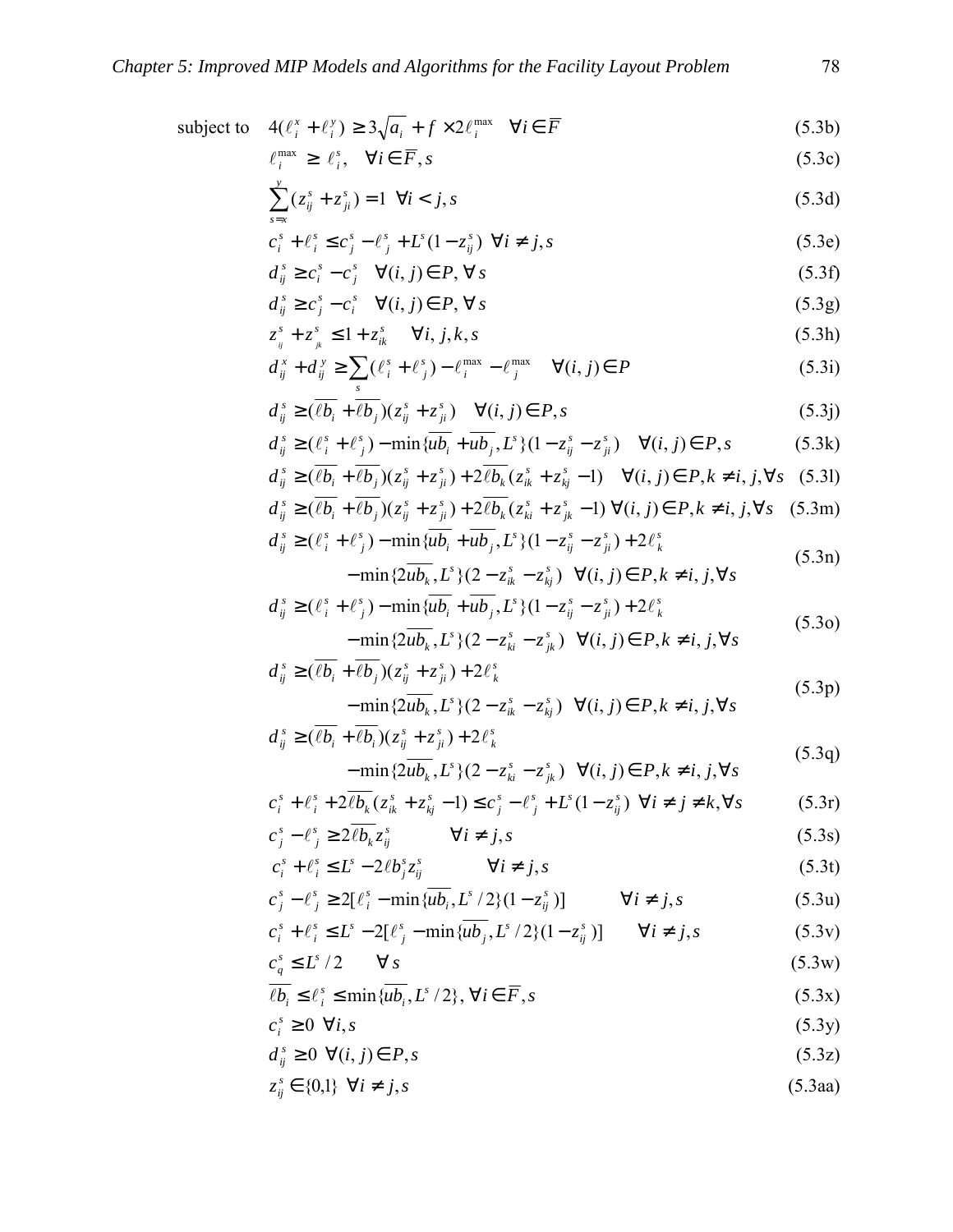$$
(c_i^s, \ell_i^s) \text{ fixed } \forall i \in F, s \,.
$$

We now briefly comment on the derivation of the valid inequalities  $(5.3h) - (5.3w)$  that Meller *et al*. used to strengthen the basic FLP2 model. The transitivity constraints (T3) given by (5.3h) enforce logical relationships about the relative locations for any triplet of departments. The  $d^{min}$  constraint, shown in (5.3i), forces the rectilinear distance between departments *i* and *j* to be at least as large as  $\min_{s} {\{\ell_i^s\}} + \min_{s} {\{\ell_j^s\}}$  $\lim_{s}$  { $\ell_i^s$ } +  $\min_{s}$  { $\ell_j^s$ }. In addition, Meller *et al*. enforce bounds on the distance between the centroids of departments  $i_1$  and  $i_k$ , given that the sequence  $i_1, \ldots, i_k$ ,  $2 \le k \le n$  holds along direction *s*. Using the lower bounds, the variables themselves, and a combination of both, Meller *et al*. have developed distance bound constraints (Bka and Bkb), variable distance constraints (Vka and Vkb), and bound-variable distance constraints (BVka and BVkb), respectively. (We note that when  $k = 2$ ,  $B2a = B2b$  and  $V2a = V2b$ , with BV2a and BV2b being redundant.) While these constraints can be developed for any value of *k* such that  $2 \le k \le n$ , Meller *et al*.'s computational analysis included constraints for only  $k = 2, 3$  in order to control the size of the problem. The constraints  $(5.3j) - (5.3q)$  correspond to Meller *et al*.ís B2, V2, B3a, B3b, V3a, V3b, BV3a, and BV3b. An additional series of constraints (Ska and Skb) was developed to increase the separation of the centroids of departments *i* and *j*, given any cycle  $C_k$ :  $i_1, ..., i_k, i_1$ , for  $2 \le k \le n$ . In their computational analysis, Meller *et al.* included only S3a, displayed in  $(5.3r)$ , noting that when  $k = 2$ , the S3a constraints reduce to  $(5.2f)$ . The final set of valid inequalities are linearizations of the constraints

$$
c_j^s - \ell_j^s \ge 2\ell_i^s z_{ij}^s \qquad \text{and} \qquad c_i^s + \ell_i^s \le L^s - 2\ell_j^s z_{ij}^s \qquad \forall i \ne j, s \,.
$$

The nonlinear terms  $\ell_i^s z_{ij}^s$  $\ell_i^s z_{ij}^s$  are linearized by using  $\ell b_i z_{ij}^s$  in (5.3s,t) and by using

 $\min \{ub_i, L^s / 2\} (1 - z_{ii}^s)$ *ij s i*  $\ell_i^s$  – min $\{ub_i, L^s/2\}(1-z_{ij}^s)$  in (5.3u,v). Note that these constraints subsume (5.2h). As a final enhancement, Meller *et al*. implement a scheme to reduce problem symmetry, displayed in (5.3w), by forcing the centroid of some key department *q* to be positioned in the southwest corner of the building. The results presented in Meller *et al*. indicate that the additional inequalities of the enhanced model (FLP2+) provide significant computational advantages as compared to using the basic FLP2 model. Their computational experience revealed several test cases that were solved to optimality with FLP2+ yet could not be solved using model FLP2 . (We will discuss the effect of these constraints in more detail in Section 5.2.3.)

Although Meller *et al*. were able to strengthen the model FLP2, several significant improvements in the model formulation are yet possible. In the remaining sections of this chapter, we present various such enhancements that serve to tighten the model formulation and thereby decrease solution effort. We begin with a set of constraints that allow the nonlinear area constraints to be specified to any given accuracy, and we then address issues such as reducing problem symmetry more definitively, and deriving tighter representations of the inherent disjunctive relationships. In order to gauge the effectiveness of our proposed enhancements, we first evaluated the performance of the FLP2+ model on a series of problems that were presented in Meller *et al*. The results are described in the next section. We will subsequently use these same test problems to evaluate our proposed enhancements.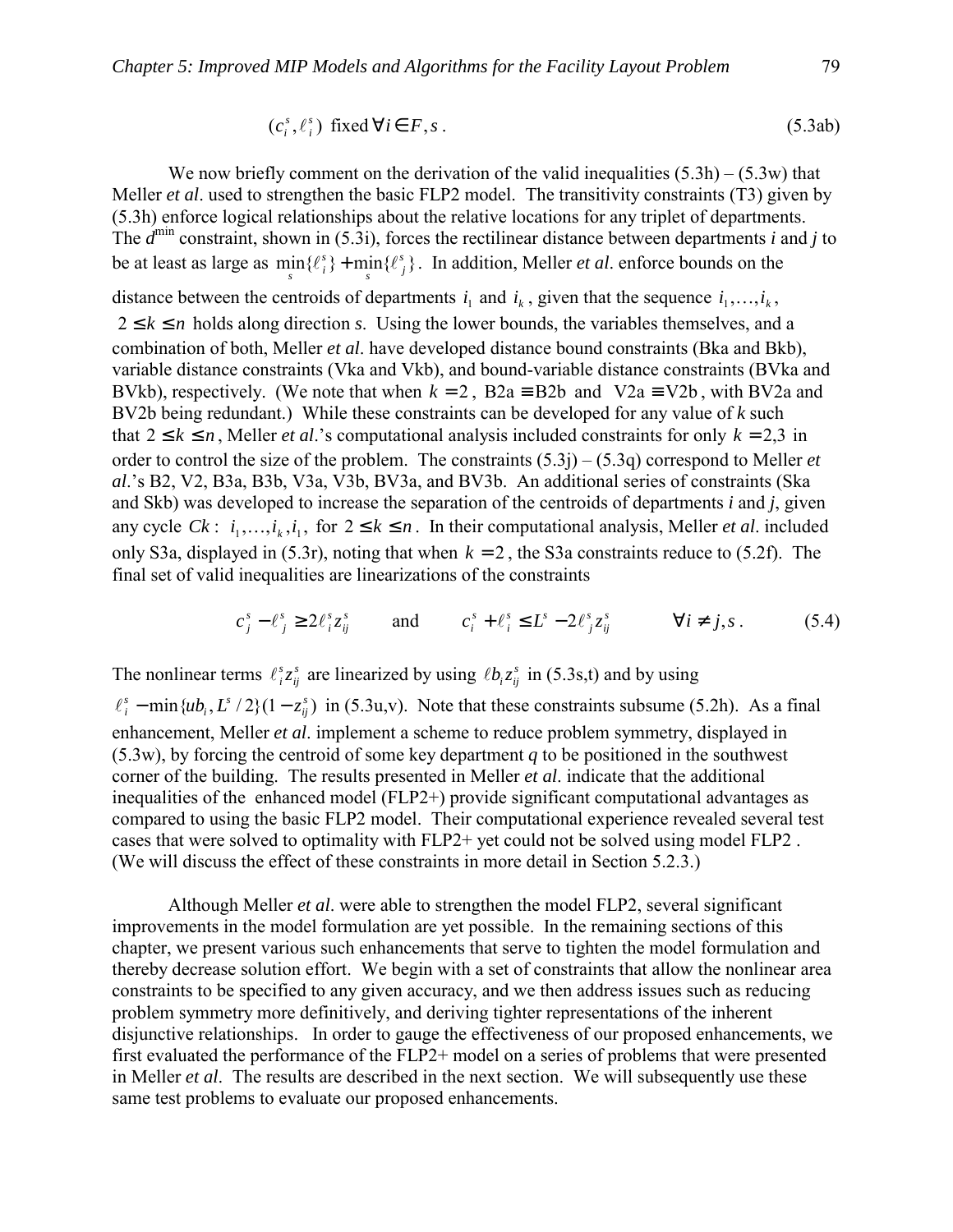### **5.2 Experimental Design**

 In our computational analysis, we focused on the set of test problems that were presented in Meller *et al*. The problems range in size from three to nine departments, with either one or no fixed departments, and with aspect ratios ranging from three to five. Some properties of these test problems are summarized in Table 5.1. Here, as in Meller *et al*., we define flow density as the number of departmental pairs having positive flow interactions as a percentage of the maximum possible number of pairs; i.e.,  $(|P|/[n(n-1)/2])$  \*100%. We define layout compactness as the percentage of available space occupied by the departments; that is,

 $\langle (L^{\mathrm{x}} \!\times\! L^{\mathrm{y}}) \, | *100\% \rangle$ 1  $\overline{\phantom{a}}$ J  $\left(\sum_{i=1}^n a_i/(L^x \times L^y)\right)$  $\setminus$  $\biggl( \sum_{i=1}^n a_i\, /(L^x \times$  $\sum_{x=1}^n (I^x \times I^y))$ *i*  $a_i / (L^x \times L^y)$  \*100%. We also list the aspect ratio for each problem, where  $\alpha_i = \alpha \ \forall i \in \overline{F}$ .

The FO problems correspond to flowshop versions of the O problems, where each flow intensity in an O problem instance is replaced by a unit value in the corresponding FO problem. We note that Meller *et al*. did not report results for problem M5 since their model FLP2+ declared this instance to be infeasible. Instead, they constructed the more relaxed problems M5-1 (with decreased area for each department) and M5-2 (with an increased aspect ratio for each department) and reported the error in area with respect to the original target values in M5. Although problems O7 and FO7 were not found to be infeasible using the FLP2+ model, Meller *et al*. employed a similar relaxation strategy for these problems to create the corresponding instances O7-1, O7-2, FO7-1, and FO7-2. However, using our more accurate modeling strategy as discussed below, we detected that M5 was indeed feasible, and so for the sake of consistency, we treat all these problems as separate test cases, and report on them individually with respect to their associated modified input parameters.

The performance of all proposed models was evaluated using an AMPL interface with CPLEX version 6.5.3 on a SUN Ultra-2 Workstation. Limits on time, number of nodes, and tree memory were set at 86,400 seconds (24 hours), 10 million nodes, and 390MB, respectively. For each problem, we report the best known integer solution  $(z<sub>MP</sub>)$  and the percentage optimality gap,  $(z_{\text{MIP}} - z_{\text{LB}})/z_{\text{MIP}} * 100$ , where  $z_{\text{LB}}$  is the lower bound at termination of the search. Additionally, we display the number of nodes and the solution time in CPU seconds. For each optimal solution, we also report the maximum error in department areas (due to the approximation employed in the area representations), calculated as  $\max_{i} |4\ell_i^x \ell_i^y - a_i|/a_i * 100\%$ *x*  $\max_{i \in F} \left| 4\ell_i^x \ell_i^y - a_i \right| / a_i^* 100\%$ .

The computational results of the FLP2+ analysis are presented in Table 5.2. We note that the results in Table 5.2 are similar to those presented in Meller *et al*., although there is a general reduction in computational effort which we attribute to advances in computing power and software technology. This reduced effort has led to tighter bounds for some problems that were not solved to optimality in Meller *et al*. We also note that there are some differences regarding the maximum error in department size since we report this statistic with respect to the given input parameters for each individual problem, rather than considering some problems as approximations of other instances.

Throughout the remainder of this chapter, we will evaluate the performance of alternative models for the facility layout problem. In order to assess the effect of each of our proposed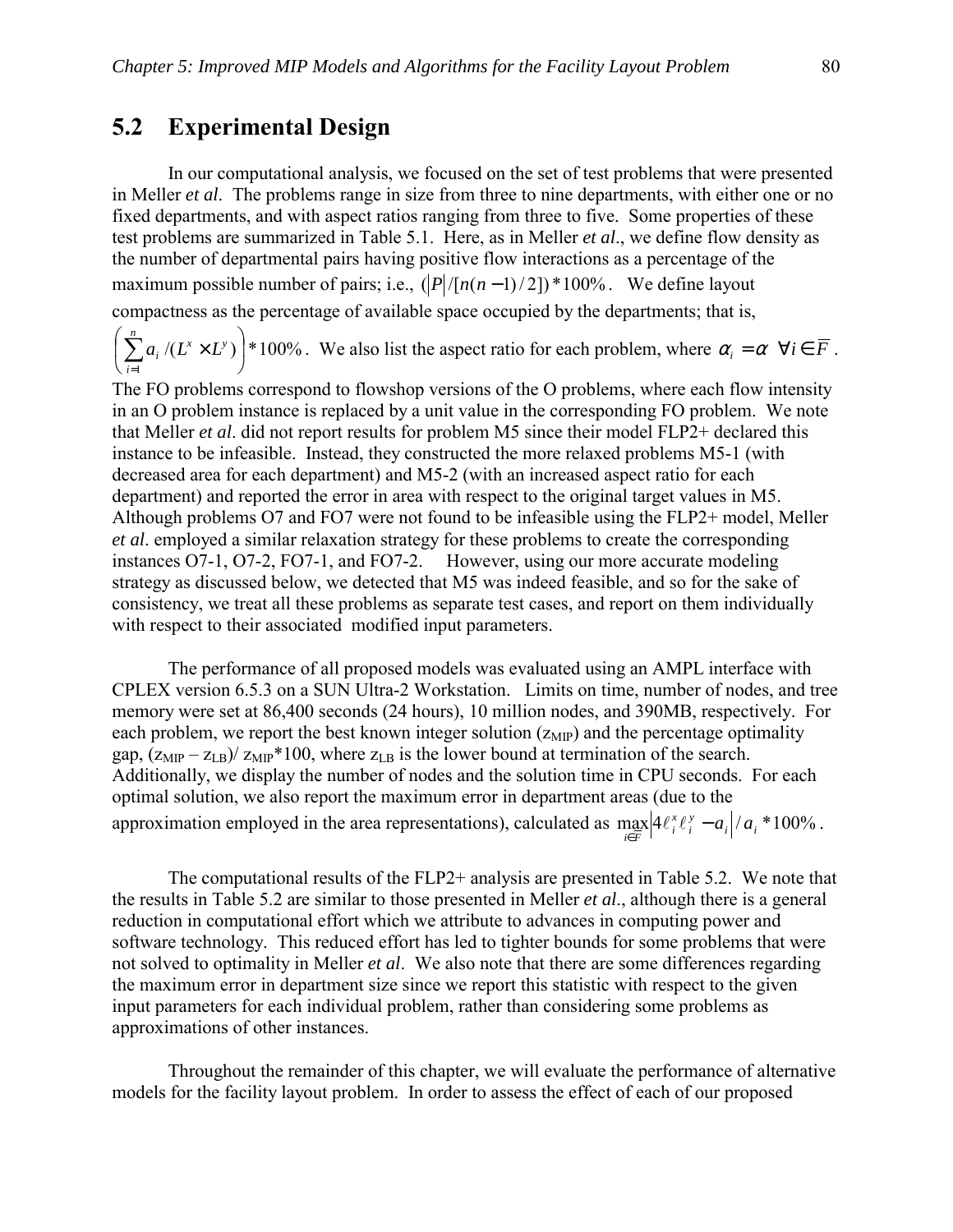| Problem         | Number of<br>Departments |                   | Aspect         | Flow              | Layout                |
|-----------------|--------------------------|-------------------|----------------|-------------------|-----------------------|
| Name            | Total                    | Fixed             | Ratio $\alpha$ | Density<br>$(\%)$ | Compactness<br>$(\%)$ |
|                 |                          |                   |                |                   |                       |
| M <sub>3</sub>  | 3                        | 0                 | 3              | 66.67             | 88.00                 |
| M4              | 4                        |                   | 3              | 66.67             | 92.00                 |
| M <sub>5</sub>  | 5                        |                   | 3              | 50.00             | 100.00                |
| $M5-1$          | 5                        |                   | 3              | 50.00             | 98.00                 |
| $M5-2$          | 5                        |                   | 5              | 50.00             | 100.00                |
| M6              | 6                        | 0                 | 4              | 26.67             | 98.67                 |
| M <sub>7</sub>  | 7                        | $\mathbf{\Omega}$ | 4              | 23.81             | 99.00                 |
| FO7             | 7                        | 0                 | 4              | 28.57             | 99.98                 |
| $FO7-1$         | 7                        | 0                 | 4              | 28.57             | 97.48                 |
| $FO7-2$         | 7                        | 0                 | 5              | 28.57             | 99.98                 |
| FO <sub>8</sub> | 8                        | 0                 | 4              | 25.00             | 99.98                 |
| FO <sub>9</sub> | 9                        | $_{0}$            | 4              | 22.22             | 100.00                |
| O7              | 7                        | 0                 | 4              | 42.86             | 99.98                 |
| $O7-1$          | 7                        | 0                 | 4              | 42.86             | 97.48                 |
| $O7-2$          | 7                        | 0                 | 5              | 42.86             | 99.98                 |
| O8              | 8                        |                   | 4              | 53.57             | 99.98                 |
| О9              | 9                        |                   |                | 41.67             | 100.00                |

**Table 5.1: Characteristics of the Test Problems.** 

**Table 5.2: Computational Results for the FLP2+ Model.** 

|                 |            | Optimality |                |        | Max. % |
|-----------------|------------|------------|----------------|--------|--------|
| Problem         | $Z_{MIP}$  | Gap $(\%)$ | Time           | Nodes  | Error  |
| M <sub>3</sub>  | 3938.88    | 0          | 0.26           | 7      | 6.15   |
| M4              | 5299.76    | 0          | 0.33           | 7      | 6.15   |
| M <sub>5</sub>  | Infeasible | n/a        | 2.9            | 163    | n/a    |
| $M5-1$          | 6370.34    | 0          | $\overline{2}$ | 85     | 5.50   |
| $M5-2$          | 7621.58    | 0          | 4.4            | 301    | 10.32  |
| M6              | 9412.90    | $\theta$   | 40             | 518    | 4.17   |
| M <sub>7</sub>  | 12971.30   | 0          | 670            | 5757   | 5.83   |
| FO7             | 24.67      | 0          | 10000          | 79557  | 6.51   |
| $FO7-1$         | 20.09      | 0          | 3700           | 21790  | 4.76   |
| FO7-2           | 17.69      | 0          | 1500           | 7357   | 10.32  |
| FO <sub>8</sub> | 26.25      | 0          | 66000          | 215483 | 7.13   |
| FO <sub>9</sub> | 20.98      | 10.14      | 86400*         | 66386  | 4.76   |
| O7              | 113.56     | 0          | 60000          | 393187 | 5.59   |
| $O7-1$          | 96.00      | 0          | 17000          | 113396 | 4.76   |
| $O7-2$          | 92.13      | 0          | 10000          | 62740  | 7.14   |
| O <sub>8</sub>  | 182.40     | 26.45      | 86400*         | 107334 | 4.96   |
| O <sub>9</sub>  | 166.66     | 40.00      | 86400*         | 50442  | 7.14   |

\* Prematurely terminated after 24 hours of computation.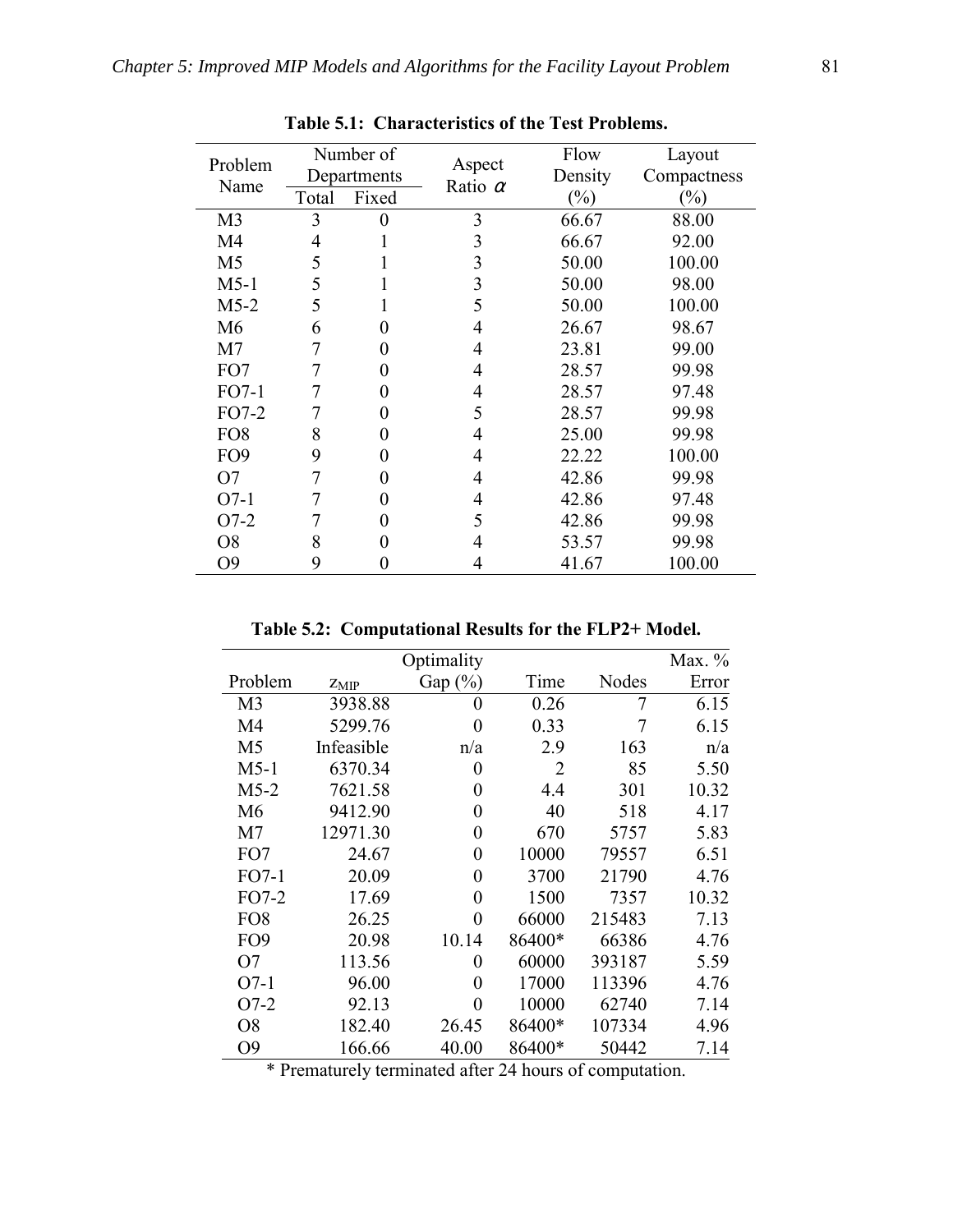enhancements, we evaluate them in a sequential manner, starting with the basic FLP2 model and replacing the area constraints with our proposed representation. After determining the level of approximation in our area constraints that performs best, we then investigate new symmetry breaking constraints, followed by an analysis of the valid inequalities proposed by Meller *et al*. We conclude our development by examining several alternative formulations for the inherent disjunctive relationships that prevent departmental overlaps. In the process of evaluating our proposed enhancements in all these experiments, we consider only those problems that were solved to optimality by the model FLP2+. Following this, we then solve the remaining problems (FO9, O8, and O9) using some of the most promising strategies, as determined by our experimentation on the previous problems.

### **5.3 Improved Representation of the Nonlinear Area Constraints**

One of the more challenging aspects of the facility layout problem arises in representing the nonlinear constraints that require each department to maintain a given area. Rather than relying on approximations based upon properties of rectangles, we propose an outer-linearization of the area constraints that can yield as tight an approximation as desired.

### **5.3.1 Development of the Area Constraints**

Consider any department *i* of half-length  $\ell_i^x$  and half-width  $\ell_i^y$  that is to have an area of  $a_i$  with an aspect ratio of  $\alpha_i$ , leading to the restrictions

$$
\ell_i^x \leq \alpha_i \ell_i^y, \ \ell_i^y \leq \alpha_i \ell_i^x, \text{ and } 4\ell_i^x \ell_i^y = a_i. \tag{5.5}
$$

Figure 5.1 illustrates the combinations of  $\ell_i^x$  and  $\ell_i^y$  that are feasible to (5.5). These combinations lie on the hyperbolic curve between the depicted points A and B. Note that the coordinates of A and B are given by

$$
A = (\ell b_i, u b_i), B = (u b_i, \ell b_i), \text{ where } \ell b_i = \frac{\sqrt{a_i/\alpha_i}}{2} \text{ and } u b_i = \frac{\sqrt{a_i \alpha_i}}{2}.
$$
 (5.6)

We can additionally impose the constraints

$$
2\ell_i^x \le L^x \text{ and } 2\ell_i^y \le L^y. \tag{5.7}
$$

Consequently, we can tighten the upper bounds on  $\ell_i^x$  and  $\ell_i^y$  to  $ub_i^x$  and  $ub_i^y$ , respectively, where

$$
ub_i^x = \min\{\frac{\sqrt{a_i\alpha_i}}{2}, \frac{L^x}{2}\} \text{ and } ub_i^y = \min\{\frac{\sqrt{a_i\alpha_i}}{2}, \frac{L^y}{2}\}.
$$
 (5.8a)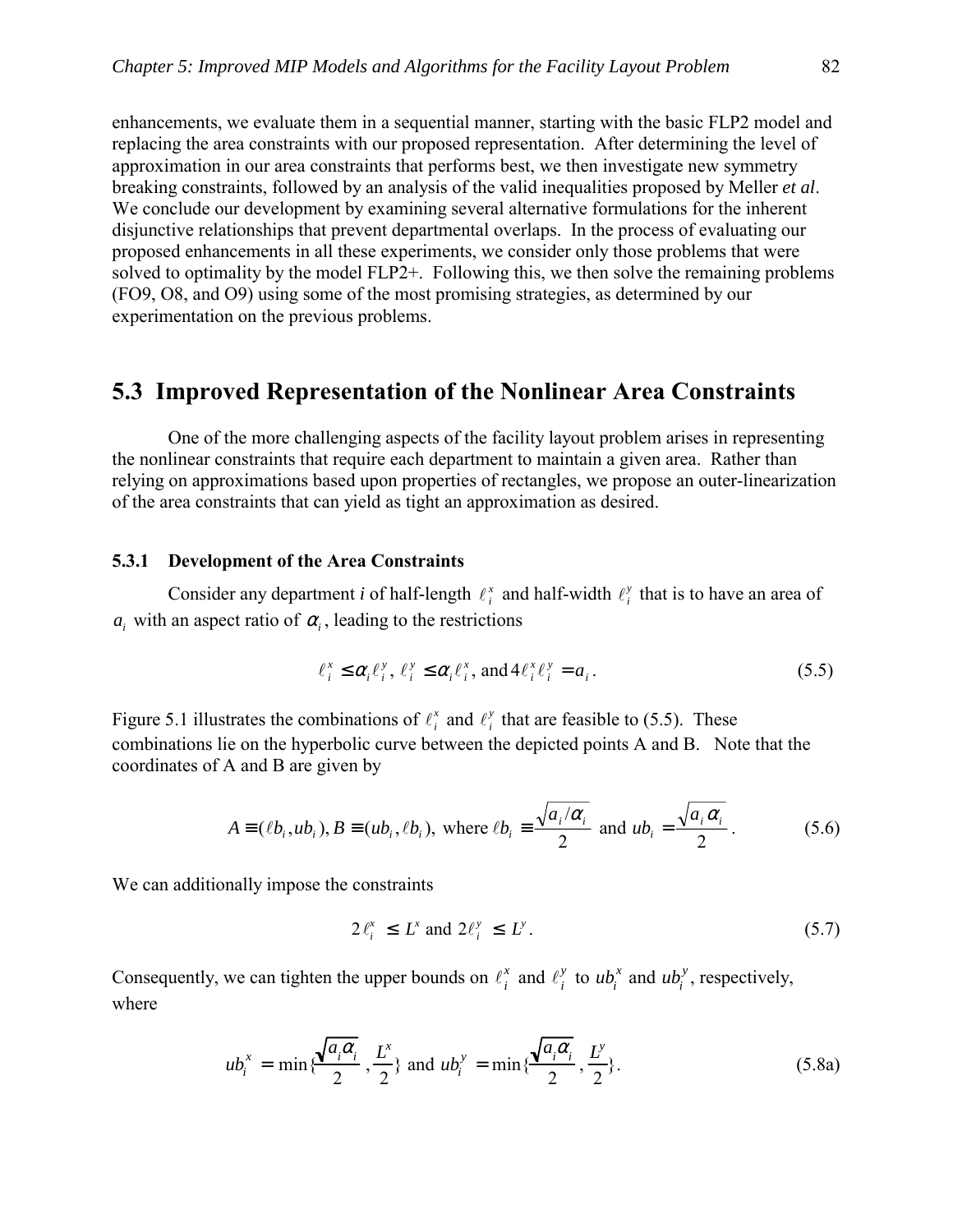

**Figure 5.1. Depiction of Area Constraints.** 

Since  $4\ell_i^x \ell_i^y = a_i$  must hold true, this correspondingly yields lower bounds  $\ell b_i^x$  and  $\ell b_i^y$  on  $\ell_i^x$ and  $\ell_i^y$ , respectively, as

$$
\ell b_i^x = \frac{a_i}{4(u b_i^y)} \text{ and } \ell b_i^y = \frac{a_i}{4(u b_i^x)}.
$$
 (5.8b)

Hence, we can impose the bounds stated below as given by (5.8a, b):

$$
\ell b_i^s \le \ell_i^s \le u b_i^s \text{ for } s = x, y, \quad \forall i. \tag{5.8c}
$$

It is important to note that these bounds are tighter than the bounds  $(\overline{\ell b_i}, \overline{ub_i})$  proposed by Meller *et al.*, who take the *maximum* of  $L^x$  and  $L^y$  to bound both  $2\ell_i^x$  and  $2\ell_i^y$ , in lieu of our bounding scheme in (5.8). More importantly, Meller *et al*. then derive an empirical approximation for the area constraints that can be significantly improved, leading to a more accurate and stronger representation.

While Meller *et al*. approximate the nonlinear area restrictions for each department with the constraints (5.2b,c), we propose instead to derive a polyhedral outer-approximation of the area constraints. Consider the hyperbolic curve between *A'* and *B'*, where *A'* and *B'* refer to the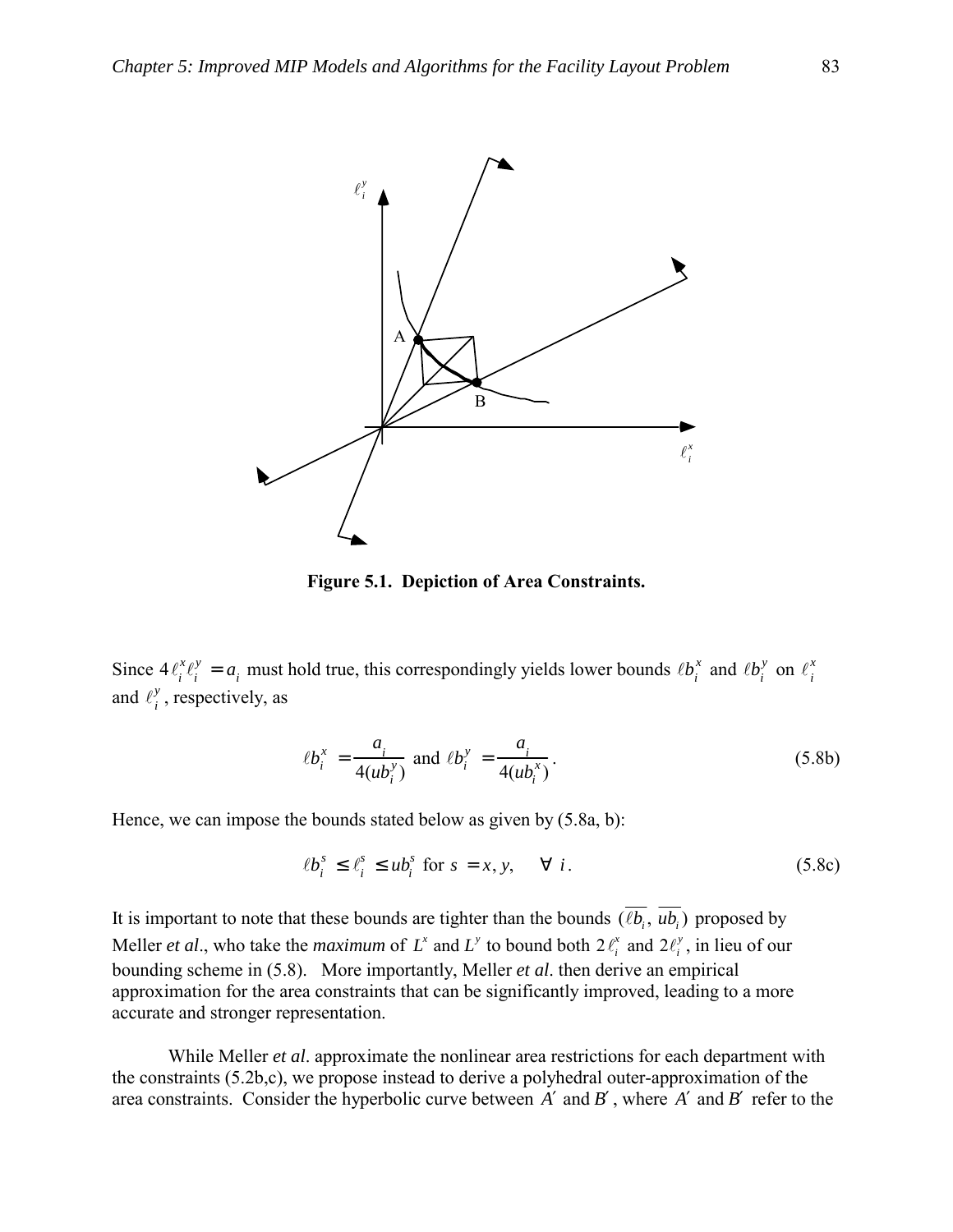appropriate end-points (that replace *A* and *B*, respectively, in Figure 5.1) on the valid portion of this curve based on the modified values for the bounds as given by (5.8). The coordinates of these end-points  $A'$  and  $B'$  are given by

$$
A' = (\ell b_i^x, u b_i^y)
$$
 and  $B' = (u b_i^x, \ell b_i^y)$ .

In place of the nonlinear area constraints (5.5), we propose a polyhedral approximation that is comprised of the affine concave envelope that passes through *A* ′ and *B*′ , along with a suitable number of affine supports to the convex hyperbolic curve between *A'* and *B'*. The former concave envelope of this segmented function yields the valid inequality

$$
\ell_i^x (ub_i^y - \ell b_i^y) + \ell_i^y (ub_i^x - \ell b_i^x) \leq ub_i^x ub_i^y - \ell b_i^x \ell b_i^y. \tag{5.9}
$$

Furthermore, the convex envelope (which is described by the function itself) yields the set of valid approximating linear inequalities (based on tangential supports to the curve  $\ell_i^y = a_i/4 \ell_i^x$  at various points  $\bar{x}$ , where  $\ell b_i^x \leq \bar{x} \leq u b_i^x$  given by

$$
\ell_i^{\mathrm{y}} \ge \frac{a_i}{4\overline{x}} + (\ell_i^{\mathrm{x}} - \overline{x}) \left( \frac{-a_i}{4\overline{x}^2} \right)
$$
  
i.e. 
$$
a_i \ell_i^{\mathrm{x}} + 4\overline{x}^2 \ell_i^{\mathrm{y}} \ge 2a_i \overline{x} \quad \forall \ell b_i^{\mathrm{x}} \le \overline{x} \le u b_i^{\mathrm{x}}.
$$
 (5.10)

For example, we can use values of  $\bar{x}$  equal to

$$
\overline{x} = \ell b_i^x + \frac{\lambda}{(\Delta - 1)} (u b_i^x - \ell b_i^x) \quad \forall \lambda = 0, 1, ..., \Delta - 1, \text{ for any selected integer } \Delta \ge 2. \tag{5.11}
$$

Note that unlike the piecewise linearization used in Lacksonen (1994), this approximation is purely linear and does not involve any binary variables. Furthermore, it can provide as tight a representation as desired unlike the approximation used in Meller *et al*., assuming that by the linearity of the problem, the ultimate values of  $(\ell_i^x, \ell_i^y)$ *i*  $\ell_i^x$ ,  $\ell_i^y$ ) turn out to be vertices of the corresponding outer approximating polytope for each *i*. This is likely to be the case (as borne out by our results) since the problem tendency is naturally to underestimate the areas. We also note that Meller *et al*. quote maximum error values for their area approximation, but these are actually only errors stemming from an *under-representation* of the area under consideration. However, their approximation can have significant errors in *over-representing* the areas. For example, with  $\alpha_i = 4$  and  $(\ell b_i, ub_i) = (\sqrt{a_i}/4, \sqrt{a_i})$  from (5.6), if we take  $\ell_i^x = \ell_i^y = \sqrt{a_i}$ , this satisfies (5.2b), but yields an error of  $100[(4a_i - a_i)/a_i] = 300\%$ . The role of (5.9) above is to reduce such an over-representation (the solution  $l_i^x = l_i^y = \sqrt{a_i}$  violates this constraint, for example).

### **5.3.2 Effect of the Proposed Area Constraints**

In order to determine the effect of the proposed area constraints, we evaluated the performance of the FLP2 model with the area constraints  $(5.2b,c)$  replaced by  $(5.9)$  -  $(5.11)$ . As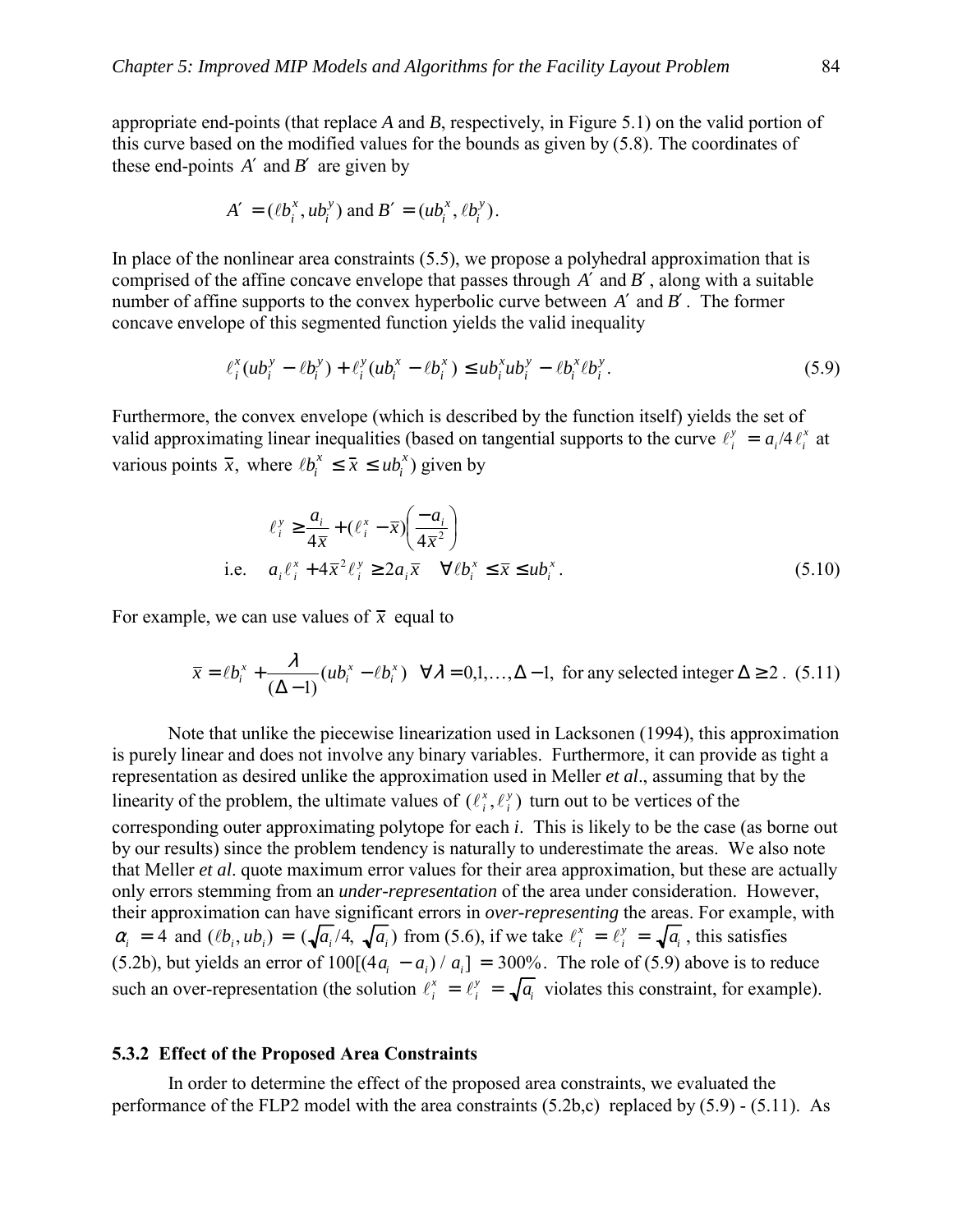in Meller *et al*.'s analysis, we eliminated constraint (5.2e) and changed (5.2d) to an equality, and we modeled the absolute value constraints through a pair of inequalities. We did not, however, include any of the symmetry breaking techniques or valid inequalities that were proposed by Meller *et al*., as we will study these features of the model in subsequent sections. For each of the test problems, we varied the number of discretization points ∆ for the tangential supports from five to fifty, and the results of these runs are compared to those obtained for FLP2+ in Tables 5.3 and 5.4.

In examining Tables 5.3 and 5.4, we first note that the optimal solution values of several test problems vary significantly when solved by the FLP2+ model as opposed to the FLP2 model with our proposed area constraints. In the case of problem M5, for instance, an optimal solution was found using our proposed area constraints, while the problem was declared to be infeasible using the FLP2+ model. For most problems, our proposed area constraints lead to a noticeably improved optimal solution value, while in two instances (FO7-1 and FO7-2), they lead to a slightly higher optimal value. This can be explained by recalling that the FLP2+ model approximates the nonlinear area constraints based upon relationships between the perimeter and the area of a rectangle. These approximations frequently add unnecessary restrictions to the problem and needlessly increase the optimal solution value, as evidenced by our computational results. At times, however, they admit optimal solutions to the approximating model that significantly violate the area constraints that they purport to represent, thus producing solutions that are actually infeasible to the given original problem. In contrast, our proposed area constraints model the underlying nonlinear area restrictions in a consistent manner. As the number of tangential supports increases, the solutions are forced to more closely approximate the actual nonlinear area constraints (because of the natural tendency of underapproximate the areas), thus increasing the optimal solution value. Furthermore, the results for some problems show a leveling-off effect as the number of supports increases, indicating that we are approaching solutions that exactly satisfy the nonlinear area constraints.

This increase in accuracy can also be seen by examining the maximum error for each problem. Tables 5.3 and 5.4 indicate that the proposed area constraints are *quite* effective in decreasing the error with respect to departmental area constraints. While each of the test problems exhibited a maximum error of greater than 4% (as high as 10% for some problems) when solved using the FLP2+ model, *our proposed area constraints decreased this error to less than 1% with the use of just ten tangential supports for each department*. Furthermore, as expected, increasing the number of supports led to an even greater reduction in departmental errors. Overall, the FLP2+ model produced an average maximum error of 6.45% while our proposed area constraints reduced this average maximum error to 2.28%, 0.37%, 0.19%, 0.05%, 0.04%, and 0.03% when using 5, 10, 20, 30, 40, and 50 supports, respectively.

Perhaps the most (pleasantly) surprising result, however, is the *dramatic* decrease in solution time achieved through the use of the *more accurate* proposed area constraints. In several problem instances, the solution time was decreased by over 95%. We note that the times presented in Tables 5.3 and 5.4 were obtained using simply the model FLP2 with the new area constraints. *That is, this model does not include any symmetry breaking constraints or valid inequalities, while the results from FLP2+ included both of these enhancements*. A possible explanation of this phenomenon is that a tighter control on the dimensions of each department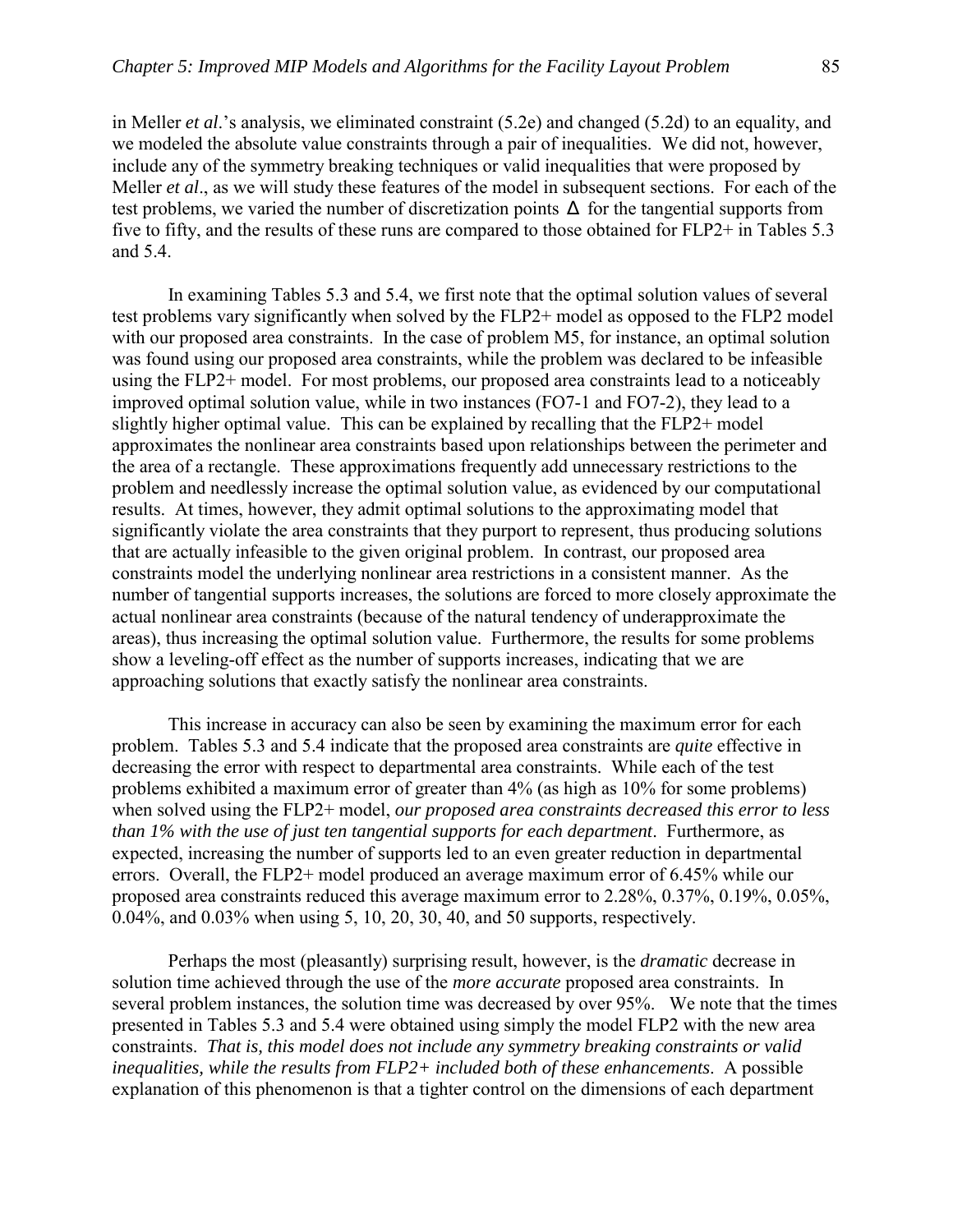|                | <b>Model</b>            | $FLP2+$        | <b>FLP2 with Proposed Area Constraints</b>                     |                |                |                |                |                 |
|----------------|-------------------------|----------------|----------------------------------------------------------------|----------------|----------------|----------------|----------------|-----------------|
|                | <b>Problem Supports</b> | $\bf{0}$       | $5\overline{)}$                                                | 10             | 20             | 30             | 40             | 50              |
| M <sub>3</sub> | $Z_{MIP}$               | 3938.88        | 3750.86                                                        | 3774.77        | 3778.09        | 3779.30        | 3779.51        | 3779.79         |
|                | Time                    | 0.26           | 0.05                                                           | 0.06           | 0.04           | 0.07           | 0.09           | 0.06            |
|                | <b>Nodes</b>            | $\tau$         | 6                                                              | 6              | $\overline{4}$ | 6              | 6              | $\overline{4}$  |
|                | Max. Error              | 6.15           | 1.08                                                           | 0.62           | 0.09           | 0.08           | 0.02           | 0.02            |
| M4             | $Z_{MIP}$               | 5299.76        | 5078.98                                                        | 5103.28        | 5106.39        | 5107.94        | 5108.25        | 5108.50         |
|                | Time                    | 0.33           | 0.04                                                           | 0.04           | 0.06           | 0.06           | 0.1            | 0.08            |
|                | <b>Nodes</b>            | $\overline{7}$ | $\overline{7}$                                                 | $\overline{7}$ | $\overline{7}$ | $\overline{7}$ | $\overline{7}$ | $7\phantom{.0}$ |
|                | Max. Error              | 6.15           | 1.08                                                           | 0.62           | 0.09           | 0.08           | 0.02           | 0.02            |
| M <sub>5</sub> | $Z_{MIP}$               | Infeasible     | 6131.43                                                        | 6172.16        | 6170.89        | 6174.22        | 6174.15        | 6174.88         |
|                | Time                    | 2.9            | 0.14                                                           | 0.16           | 0.24           | 0.22           | 0.28           | 0.35            |
|                | Nodes                   | 163            | 21                                                             | 21             | 27             | 20             | 21             | 27              |
|                | Max. Error              | n/a            | 1.08                                                           | 0.06           | 0.09           | 0.02           | 0.02           | 0.01            |
| $M5-1$         | $Z_{\rm MIP}$           | 6370.34        | 5068.31                                                        | 5088.03        | 5094.98        | 5095.27        | 5095.75        | 5095.92         |
|                | Time                    | $\overline{2}$ | 0.12                                                           | 0.13           | 0.16           | 0.22           | 0.24           | 0.27            |
|                | Nodes                   | 85             | 18                                                             | 18             | 20             | 18             | 18             | 19              |
|                | Max. Error              | 5.50           | 1.07                                                           | 0.53           | 0.07           | 0.04           | 0.03           | 0.01            |
| $M5-2$         | $Z_{\rm MIP}$           | 7621.58        | 5155.78                                                        | 5214.41        | 5226.93        | 5225.35        | 5226.03        | 5227.23         |
|                | Time                    | 4.4            | 0.19                                                           | 0.22           | 0.22           | 0.29           | 0.31           | 0.4             |
|                | <b>Nodes</b>            | 301            | 46                                                             | 33             | 30             | 46             | 43             | 45              |
|                | Max. Error              | 10.32          | 3.19                                                           | 0.76           | 0.75           | 0.09           | 0.08           | 0.02            |
| M6             | $Z_{\rm MIP}$           | 9412.90        | 8166.68                                                        | 8212.04        | 8222.32        | 8224.13        | 8224.30        | 8224.73         |
|                | Time                    | 40             | 0.94                                                           | 0.37           | 1.2            | 1.3            | 0.82           | 1.8             |
|                | Nodes                   | 518            | 212                                                            | 60             | 210            | 185            | 93             | 200             |
|                | Max. Error              | 4.17           | 3.45                                                           | 0.37           | 0.23           | 0.04           | 0.05           | 0.05            |
| M <sub>7</sub> | $Z_{MIP}$               |                | 12971.30 10592.50 10658.40 10672.10 10673.40 10673.70 10674.40 |                |                |                |                |                 |
|                | Time                    | 670            | 0.78                                                           | $\mathbf{1}$   | 2.3            | 2.2            | 2.1            | 1.9             |
|                | Nodes                   | 5757           | 180                                                            | 266            | 466            | 328            | 304            | 261             |
|                | Max. Error              | 5.83           | 3.45                                                           | 0.37           | 0.23           | 0.04           | 0.05           | 0.05            |

**Table 5.3: Effect of Area Constraints on M Problems.**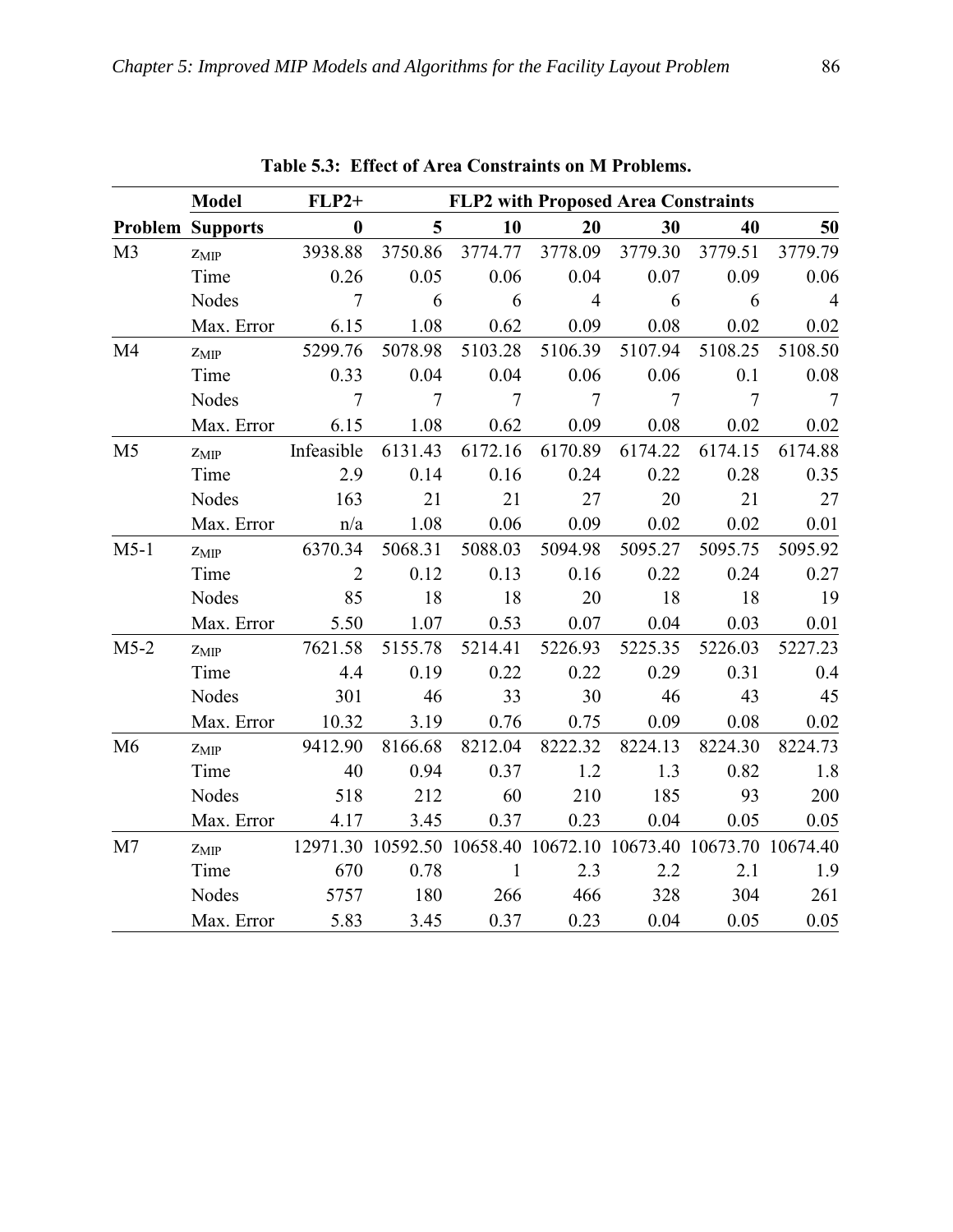|                 | <b>Model</b>            | $FLP2+$  |         |         |         | <b>FLP2 with Proposed Area Constraints</b> |         |        |
|-----------------|-------------------------|----------|---------|---------|---------|--------------------------------------------|---------|--------|
|                 | <b>Problem Supports</b> | $\bf{0}$ | 5       | 10      | 20      | 30                                         | 40      | 50     |
| FO7             | $Z_{MIP}$               | 24.67    | 20.92   | 20.94   | 20.95   | 20.95                                      | 20.95   | 20.95  |
|                 | Time                    | 10000    | 1900    | 2100    | 3600    | 3500                                       | 2700    | 2300   |
|                 | <b>Nodes</b>            | 79557    | 462695  | 444119  | 632642  | 519886                                     | 331524  | 245210 |
|                 | Max. Error              | 6.51     | 0.44    | 0.12    | 0.05    | 0.01                                       | 0.00    | 0.01   |
| $FO7-1$         | $Z_{MIP}$               | 20.09    | 20.21   | 20.23   | 20.25   | 20.25                                      | 20.25   | 20.25  |
|                 | Time                    | 3700     | 2200    | 1100    | 2900    | 2900                                       | 3600    | 2200   |
|                 | <b>Nodes</b>            | 21790    | 544105  | 235159  | 528733  | 381646                                     | 435804  | 277196 |
|                 | Max. Error              | 4.76     | 3.68    | 0.11    | 0.31    | 0.06                                       | 0.06    | 0.06   |
| $FO7-2$         | $Z_{MIP}$               | 17.69    | 17.70   | 17.75   | 17.75   | 17.75                                      | 17.75   | 17.75  |
|                 | Time                    | 1500     | 410     | 450     | 340     | 440                                        | 980     | 990    |
|                 | Nodes                   | 7357     | 105852  | 101608  | 59747   | 62869                                      | 133340  | 122631 |
|                 | Max. Error              | 10.32    | 1.01    | 0.02    | 0.01    | 0.04                                       | 0.05    | 0.01   |
| FO <sub>8</sub> | $Z_{MIP}$               | 26.25    | 22.22   | 22.27   | 22.31   | 22.37                                      | 22.38   | 22.38  |
|                 | Time                    | 66000    | 3900    | 4700    | 5100    | 6900                                       | 12000   | 7100   |
|                 | <b>Nodes</b>            | 215483   | 734723  | 759959  | 596769  | 861074                                     | 1311596 | 728357 |
|                 | Max. Error              | 7.13     | 0.91    | 0.57    | 0.40    | 0.04                                       | 0.02    | 0.03   |
| O7              | $Z_{MIP}$               | 113.56   | 98.16   | 98.44   | 98.49   | 98.51                                      | 98.52   | 98.51  |
|                 | Time                    | 60000    | 5400    | 5500    | 8900    | 7700                                       | 8800    | 5500   |
|                 | <b>Nodes</b>            | 393187   | 1252617 | 1063177 | 1615783 | 1187869                                    | 1077777 | 596892 |
|                 | Max. Error              | 5.59     | 0.81    | 0.24    | 0.05    | 0.02                                       | 0.01    | 0.01   |
| $O7-1$          | $Z_{MIP}$               | 96.00    | 89.79   | 90.68   | 90.76   | 90.84                                      | 90.85   | 90.84  |
|                 | Time                    | 17000    | 1200    | 720     | 1300    | 3200                                       | 2800    | 4000   |
|                 | <b>Nodes</b>            | 113396   | 290059  | 145045  | 197815  | 482342                                     | 373823  | 481320 |
|                 | Max. Error              | 4.76     | 2.83    | 0.14    | 0.27    | 0.04                                       | 0.00    | 0.02   |
| $O7-2$          | $Z_{MIP}$               | 92.13    | 84.61   | 90.54   | 90.57   | 90.59                                      | 90.59   | 90.60  |
|                 | Time                    | 10000    | 1600    | 2900    | 1700    | 2100                                       | 5200    | 2700   |
|                 | <b>Nodes</b>            | 62740    | 3525087 | 614357  | 280844  | 320777                                     | 691973  | 304978 |
|                 | Max. Error              | 7.14     | 6.20    | 0.95    | 0.15    | 0.12                                       | 0.10    | 0.07   |

**Table 5.4: Effect of Area Constraints on FO and O Problems.**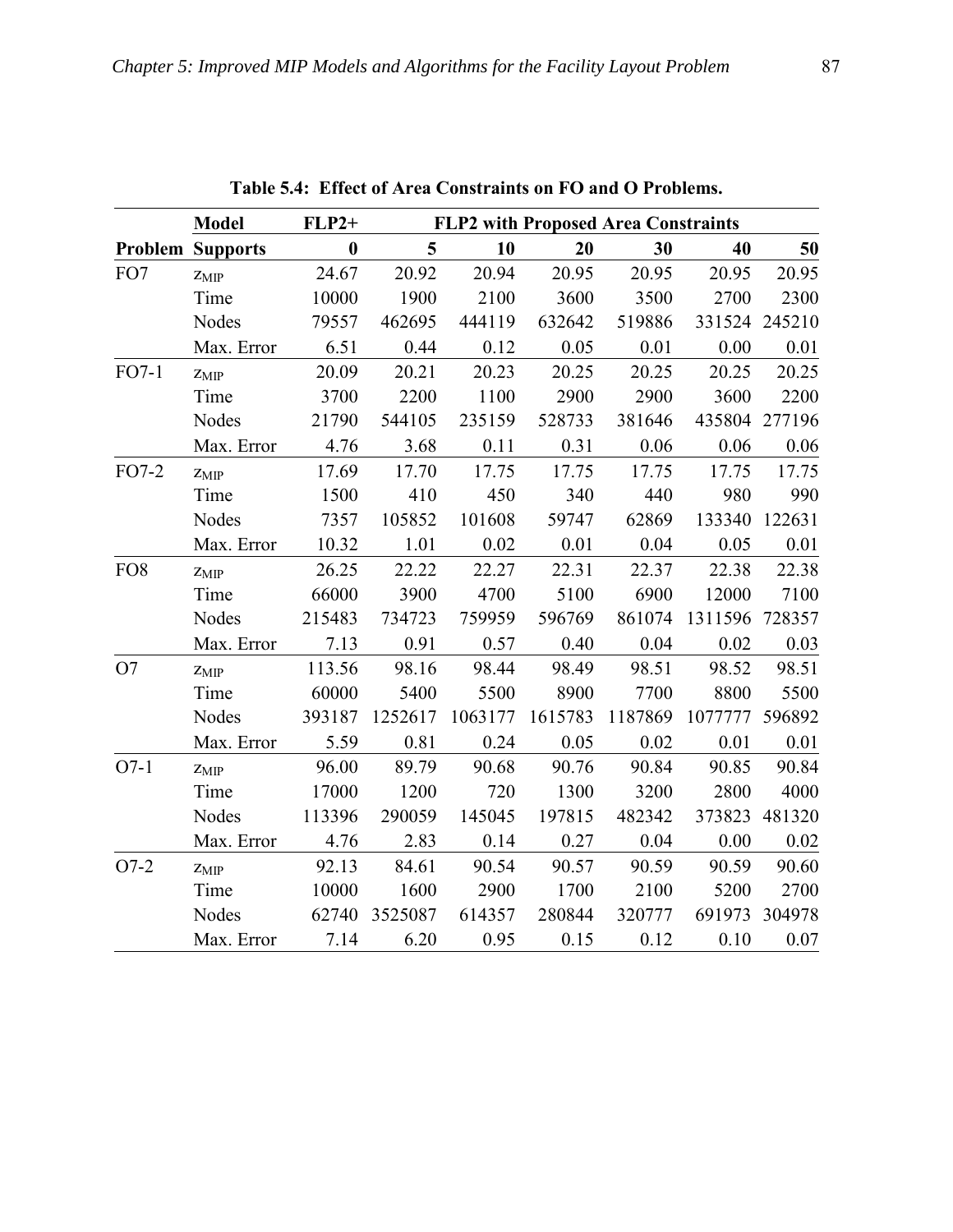works favorably in concert with the disjunctive separation constraints, and admits a more effective scheme for fathoming inferior solutions. Table 5.5 provides a summary of the average factor of improvement (given by the corresponding FLP2+ value divided by our value) for each number of supports. We observe that on average, when at least twenty supports are used, our model yields solutions that are over 100 times more accurate than the FLP2+ solution, while curtailing effort in comparison with the FLP2+ model by a factor of over 27 times. We further note that the dramatic decrease in solution time associated with using our area constraints is seen across all problem types and sizes, and it is obtained while simultaneously providing more accurate solutions, frequently with a lower optimal objective value.

 While we have demonstrated that our proposed area constraints provide increasingly accurate solutions as the number of tangential supports increases, this also entails an increase in solution effort, as evidenced by Figures 5.2 and 5.3. Our computational experience indicates that a minimum of 10 supports are clearly necessary in order to achieve a reasonable degree of accuracy in representing the area constraints. As the number of supports increases to 50 for each department, this error approaches zero. Throughout the remainder of this chapter, we will propose several additional strategies for enhancing the solvability of the facility layout model. These enhancements will not alter the objective value or the accuracy of the optimal solution, but are intended simply to further decrease solution effort. For this reason, we will evaluate each of the remaining enhancements using a fixed number of tangential supports for the area constraints of each department. For our purposes, we determined to use the minimum number of supports necessary to achieve an acceptable level of average maximum error, which we selected to be 0.25%. At such a level, for instance, the maximum amount of error corresponds to a six by six inch square for a department with a target area of 100 square feet. Accordingly, we opted to conduct all remaining experiments using 20 supports, which led to an average maximum error of 0.18%.

| Number of       |                      |                      |
|-----------------|----------------------|----------------------|
| <b>Supports</b> | <b>Solution Time</b> | <b>Maximum Error</b> |
|                 | 68.98                | 5.39                 |
| 10              | 60.54                | 59.33                |
| 20              | 28.31                | 113.95               |
| 30              | 27.74                | 201.64               |
| 40              | 28.95                | 763.20               |
| 50              | 29.71                | 390.91               |

**Table 5.5: Factor of Improvement in Solution Time and Error.**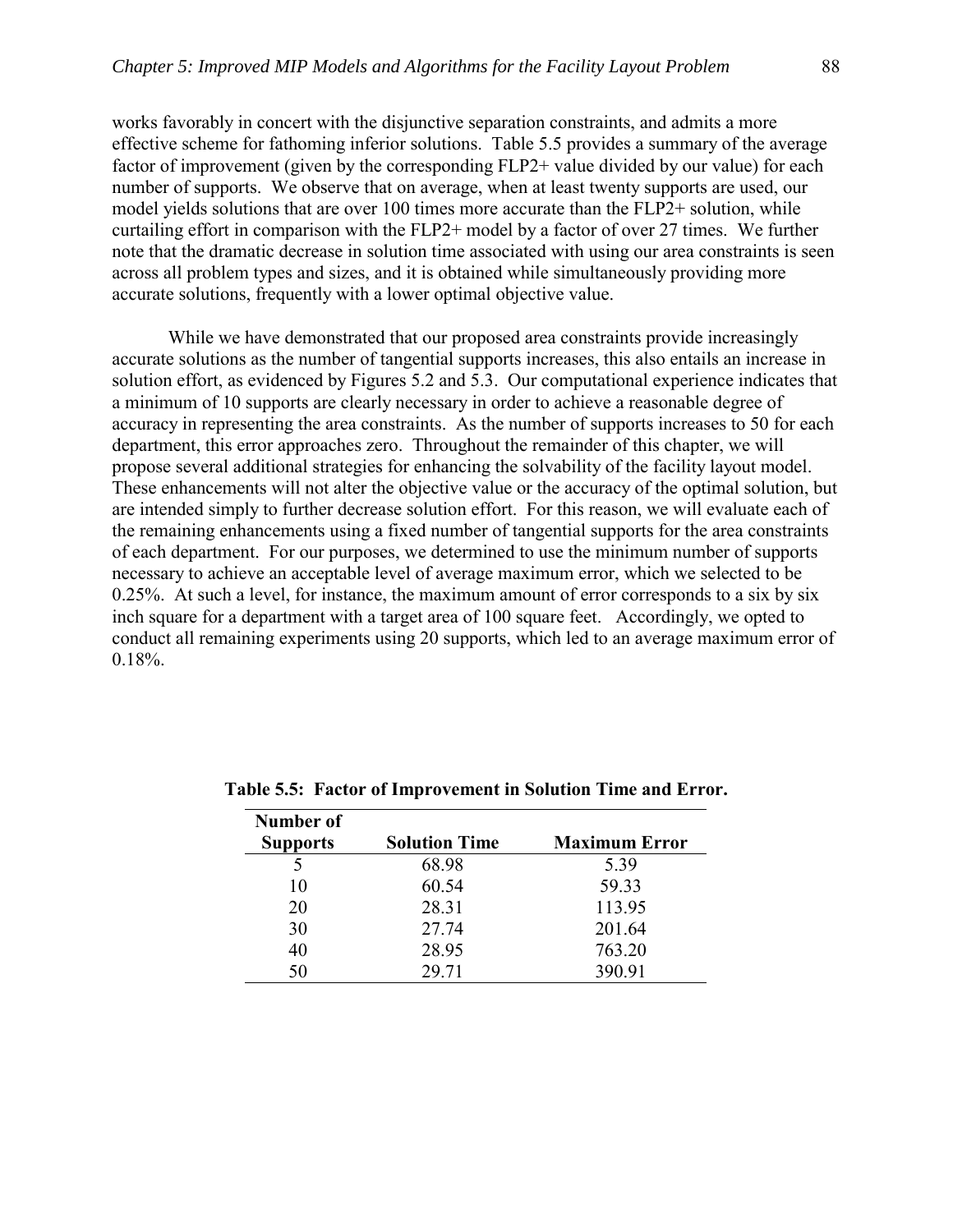

**Figure 5.2. Average Solution Time versus Number of Supports.**



**Figure 5.3. Average Maximum Error versus Number of Supports.**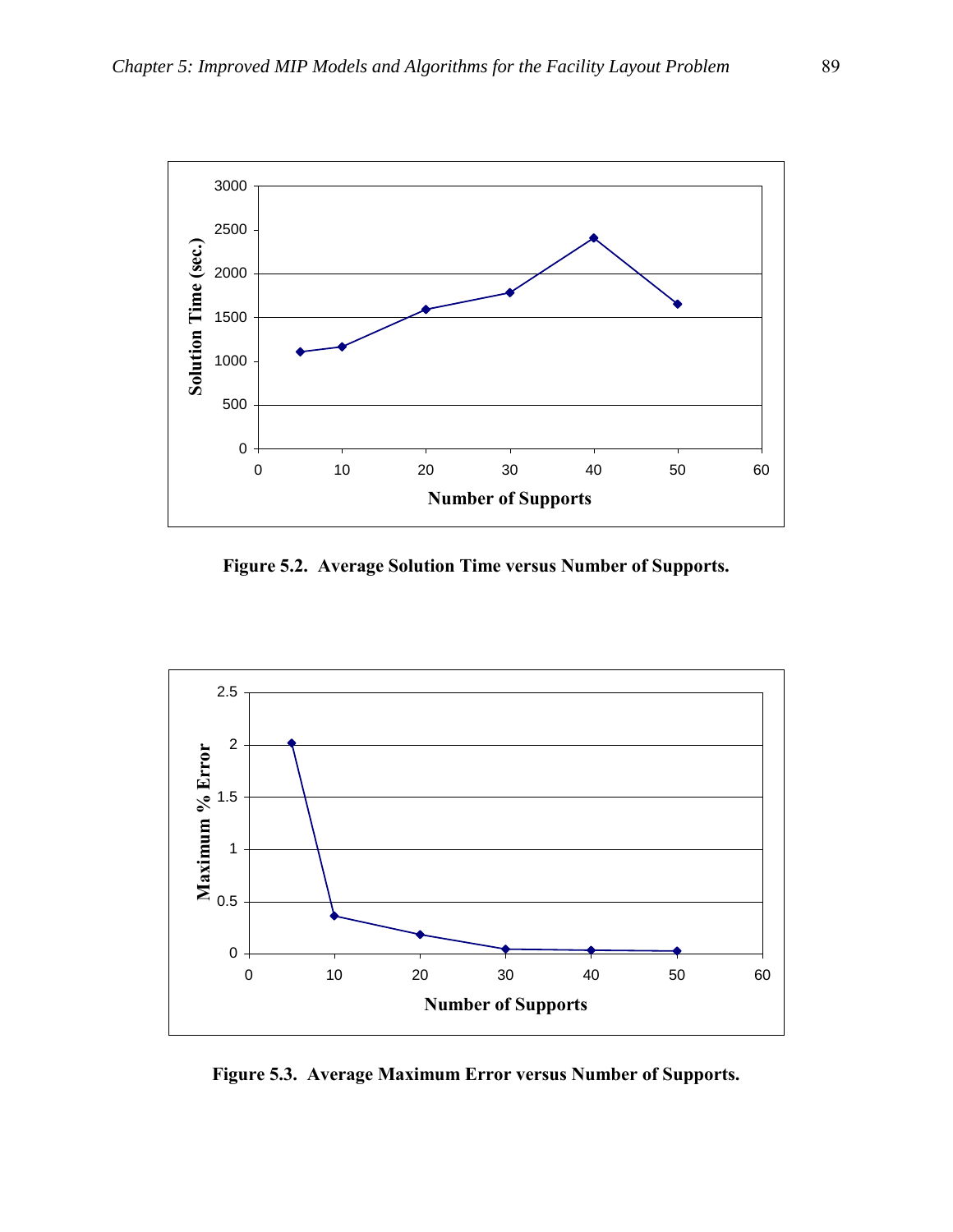### **5.4 Reducing Problem Symmetry**

 As noted in Meller *et al*., the solution of FLP2 can be significantly slowed by the large degree of symmetry in the problem. While Meller *et al*. incorporated a symmetry breaking constraint as embodied by (5.3w) to reduce this effect, we propose and test two alternative symmetry breaking strategies.

### **5.4.1 Development of Alternative Symmetry Breaking Strategies**

 In order to reduce the solution effort consumed by searching for symmetrical solutions, Meller *et al*. incorporated the following symmetry-breaking constraint in their implementation:

$$
c_q^s \le L^s/2 \text{ for } s = x, y, \text{ for some key department } q. \tag{5.12}
$$

This tends to eliminate the symmetry with respect to 180º flips in the *x* or *y* directions. However, as depicted for the solution in Figure 5.4, this might not always help or serve the intended purpose. Observe that constraint (5.12) continues to hold true when the layout is flipped 180º in either the *x* or *y* directions. We now propose two alternative classes of symmetry-breaking constraints that turn out to be more definitive in ameliorating symmetry effects. We first note that, in general, symmetry breaking techniques are not valid in the presence of departments with fixed locations, as frequently the problem symmetry is already eliminated by forcing certain departments to be placed at specific locations. However, if the fixed departments are themselves symmetric with respect to flips in either the *x* or *y* directions, then the corresponding symmetry breaking constraints could additionally be incorporated.



**Figure 5.4. Symmetry Considerations.**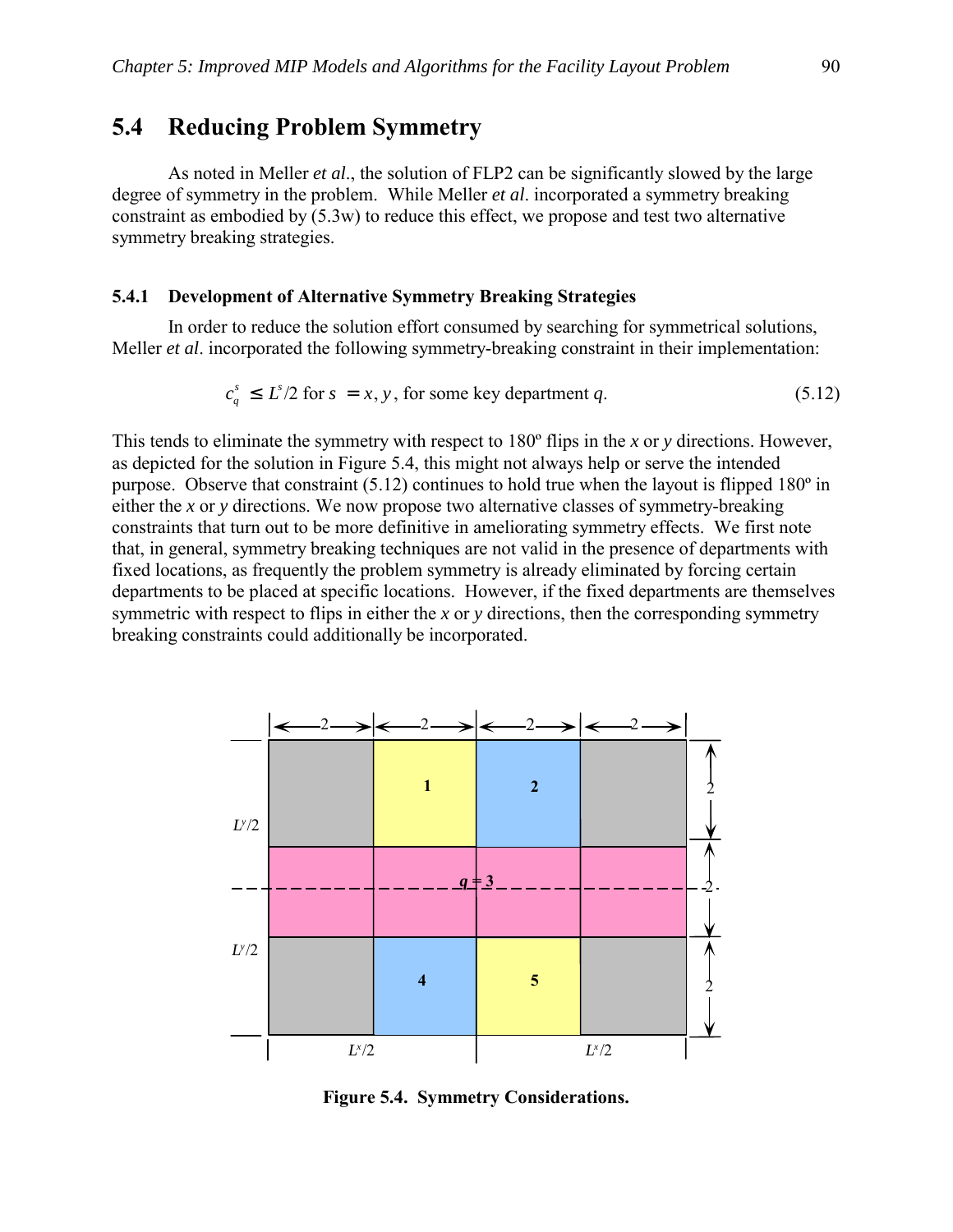As shown in Sherali and Smith (1999), the generation of suitable hierarchical constraints to curtail the symmetry inherent in many applications can greatly benefit the model representation and its consequent solvability. We now propose a set of hierarchical symmetry breaking constraints for the facility layout problem. Our first symmetry breaking method requires the orientation of the encompassing rectangle with respect to 180º flips in the *x* or *y* direction to be such that a particular hierarchy is established in a specified function value when applied along, versus in reverse to, each axis direction. For example, taking this function to be

the sum of centroids weighted by their indices, we can impose

$$
\sum_{i=1}^{n} i c_i^s \le \sum_{i=1}^{n} i (L^s - c_i^s) \text{ for } s = x, y,
$$
\n(5.13)

i.e., 
$$
4\sum_{i=1}^{n} ic_i^s \le n(n+1)L^s
$$
 for  $s = x, y$ . (5.14)

For the example in Figure 5.4, when  $s \equiv x$ , the inequality (5.14) is violated since  $4[1(3) + 2(5)$  $+ 3(4) + 4(3) + 5(5) = 248 > (5) (6) (8) = 240$ . Hence, we would need to flip the layout 180<sup>o</sup> in the *x*-direction in order to satisfy (5.14). Furthermore, it can be verified that the layout satisfies (5.14) in the *y*-direction, but not if it is flipped in this direction.

For the second type of symmetry-breaking constraint, we consider a pair of departments *p* and *q* based on a maximum total interaction and/or area-based criterion, and we then require the centroid of *p* to be south and west of the centroid of *q*. For example, with  $p = 4$ , and  $q = 3$ , we (uniquely) obtain the configuration of Figure 5.4. However, with  $p = 1$  and  $q = 2$ , flipping in the *y*-direction yields an alternative acceptable configuration. As such, we can impose

$$
c_p^s \le c_q^s \text{ for } s = x, y. \tag{5.15}
$$

We can further tighten the model of Meller *et al.* under (5.15) by accordingly restricting

$$
z_{qp}^{x} = z_{qp}^{y} = 0, \text{ and } \sum_{s=x}^{y} (c_q^{s} - c_p^{s}) \ge \min\{\ell b_p^{x} + \ell b_q^{x}, \ell b_p^{y} + \ell b_q^{y}\}.
$$
 (5.16)

#### **5.4.2 Effect of Symmetry Breaking Constraints**

In this section, we discuss the effect of three symmetry breaking techniques for the facility layout problem. The results of our computational analysis are presented in Tables 5.6 through 5.8. The first of these three alternatives is the hierarchical constraints of (5.14), which we refer to in our analysis simply as *hierarchy*. The second alternative that we considered was using constraints  $(5.15) - (5.16)$ , referred to as *position p-q*. In our experimentation, we selected departments *p* and *q* as a pair having the largest flow; that is,  $f_{pq} = \max_{(i,j)\in P} f_{ij}$ . In the case of ties,

we selected a pair among such ties having the maximum total area. (We note here that several other methods were explored for selecting departments *p* and *q*, but the variations performed similarly, and in many cases, selected the same two departments as did the foregoing strategy.)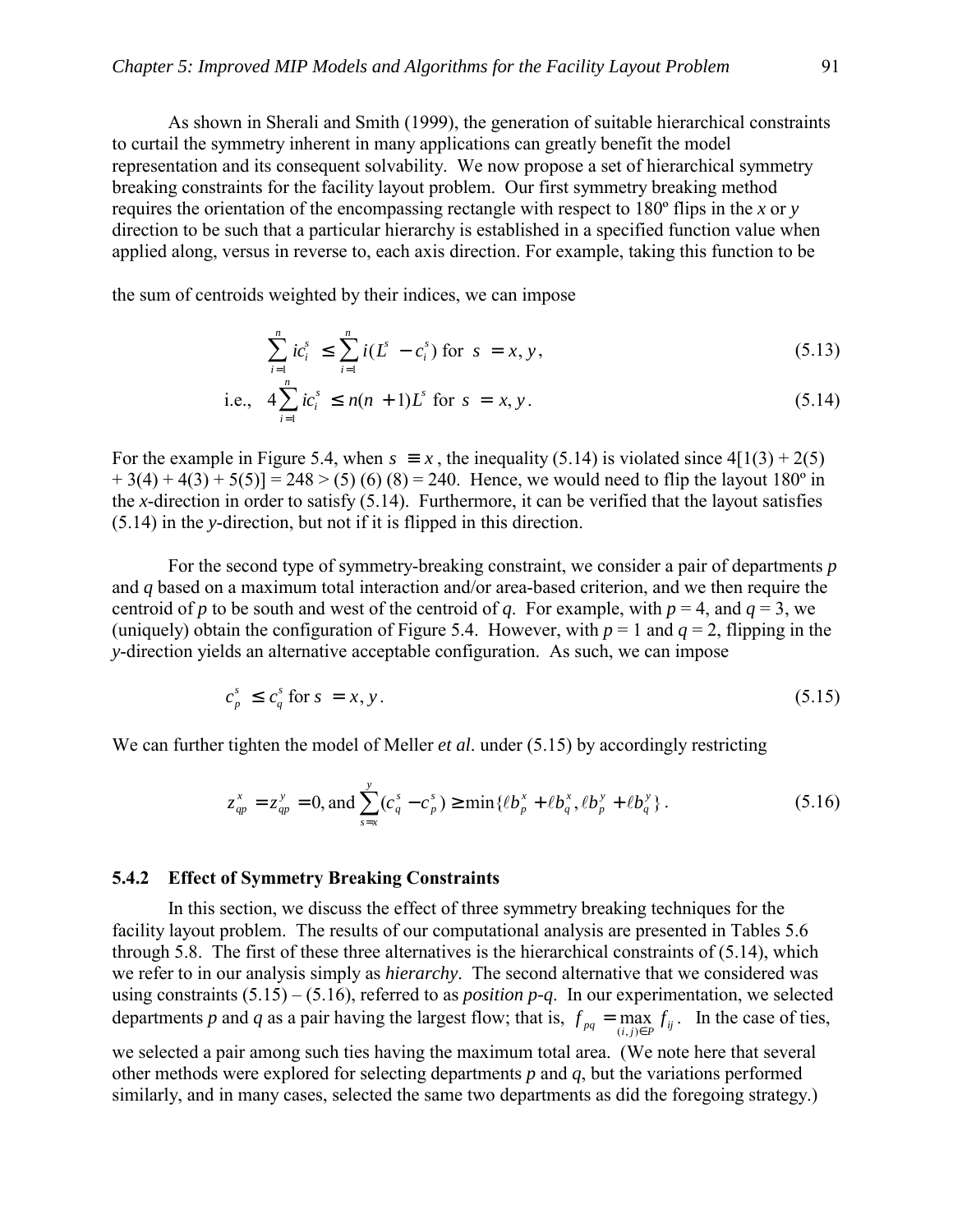| Problem        | <b>Symmetry</b> | <b>Time</b> | <b>Nodes</b> |
|----------------|-----------------|-------------|--------------|
| M <sub>3</sub> | None            | 0.04        | 4            |
|                | Hierarchy       | 0.05        | 4            |
|                | Position p-q    | 0.03        |              |
|                | Position q      | 0.03        | 3            |
| M6             | None            | 1.20        | 210          |
|                | Hierarchy       | 1.10        | 149          |
|                | Position p-q    | 0.50        | 34           |
|                | Position q      | 0.76        | 93           |
| M <sub>7</sub> | None            | 2.30        | 466          |
|                | Hierarchy       | 1.90        | 326          |
|                | Position p-q    | 0.73        | 86           |
|                | Position q      | 1.40        | 243          |

**Table 5.6: Effect of Symmetry Breaking Techniques on M Problems.** 

The final alternative that we evaluated, referred to as *position q*, is the strategy proposed by Meller *et al*. and displayed in (5.12). We applied each of the aforementioned strategies to the FLP2 model, using our proposed area constraints (5.9) - (5.11) with 20 tangential supports for each department. No additional valid inequalities were included at this stage. (As noted earlier, since these symmetry breaking techniques are only valid for problems having no fixed departments, we did not implement these strategies on problems M4, M5, M5-1, and M5-2.)

The results indicate that by using symmetry breaking techniques, we dramatically decrease the solution effort, both in terms of solution time and the number of nodes enumerated, for nearly all problem instances. It is also clear that the hierarchical symmetry breaking constraints do not perform as well as the other two alternatives, noting that in the last two problem instances, the solution time actually increased over the model with no symmetry reduction techniques. We believe that this stems from the dense nature of the hierarchical constraints, which may interfere with the special structures of the model that are exploited by CPLEX throughout the branch-and-bound process. In contrast, the other two symmetry breaking alternatives consist of sparse constraints having unit coefficients, and do not adversely affect the problem structure.

 While problem effort decreases with the position p-q and position q strategies, our computational results do not indicate that either method is clearly superior to the other. For example, in terms of solution time, position p-q is best on four problems, position q is best on five, and one problem is solved equally quickly by both options. Table 5.8 displays the average decrease in solution effort (as compared to using no symmetry breaking techniques) for each of the proposed methods. This table confirms that the hierarchical constraints are outperformed by the other alternatives, which perform competitively with respect to each other. For this reason, we will investigate how each of these two latter strategies perform in conjunction with the valid inequalities explored in the following section.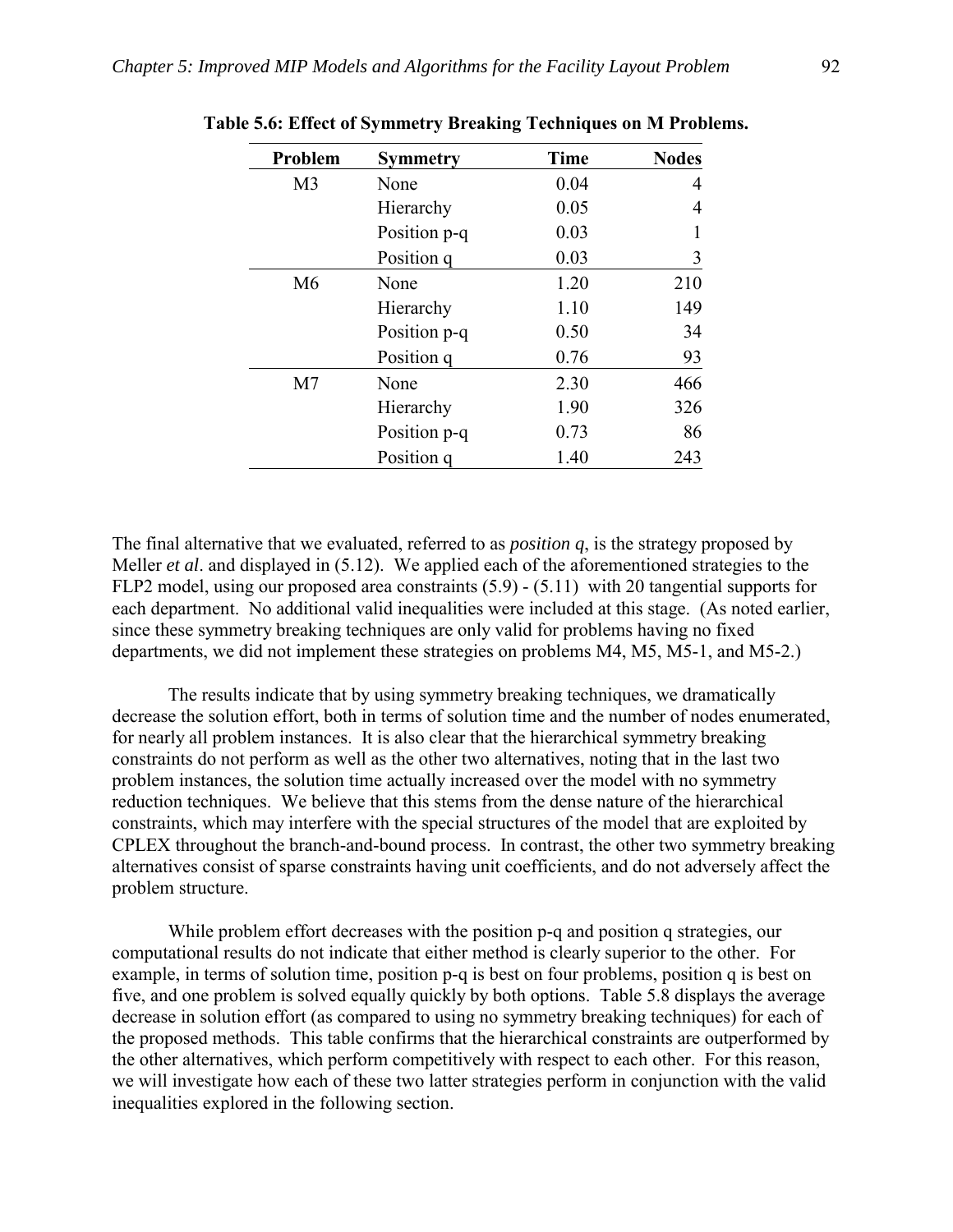| Problem         | <b>Symmetry</b> | <b>Time</b> | <b>Nodes</b> |
|-----------------|-----------------|-------------|--------------|
| FO7             | None            | 3600        | 632642       |
|                 | Hierarchy       | 1200        | 174605       |
|                 | Position p-q    | 830         | 126741       |
|                 | Position q      | 740         | 124046       |
| $FO7-1$         | None            | 2900        | 528733       |
|                 | Hierarchy       | 1500        | 255507       |
|                 | Position p-q    | 380         | 62512        |
|                 | Position q      | 790         | 147831       |
| FO7-2           | None            | 340         | 59747        |
|                 | Hierarchy       | 310         | 49240        |
|                 | Position p-q    | 170         | 29112        |
|                 | Position q      | 180         | 32413        |
| FO <sub>8</sub> | None            | 5100        | 596769       |
|                 | Hierarchy       | 4000        | 450287       |
|                 | Position p-q    | 2000        | 284944       |
|                 | Position q      | 1700        | 219929       |
| O <sub>7</sub>  | None            | 8900        | 1615783      |
|                 | Hierarchy       | 3800        | 534090       |
|                 | Position p-q    | 2700        | 452488       |
|                 | Position q      | 1800        | 285649       |
| $O7-1$          | None            | 1300        | 197815       |
|                 | Hierarchy       | 1700        | 272910       |
|                 | Position p-q    | 1400        | 252366       |
|                 | Position q      | 630         | 98751        |
| $O7-2$          | None            | 1700        | 280844       |
|                 | Hierarchy       | 2900        | 446433       |
|                 | Position p-q    | 1300        | 224042       |
|                 | Position q      | 820         | 136410       |

**Table 5.7: Effect of Symmetry Breaking Techniques on FO and O Problems.** 

**Table 5.8: Average % Decrease in Solution Effort** 

| <b>Symmetry Type</b> | Time  | <b>Nodes</b> |
|----------------------|-------|--------------|
| Hierarchy            | 10 20 | 19.53        |
| Position p-q         | 51 17 | 57.67        |
| Position q           | 54.98 | 57 37        |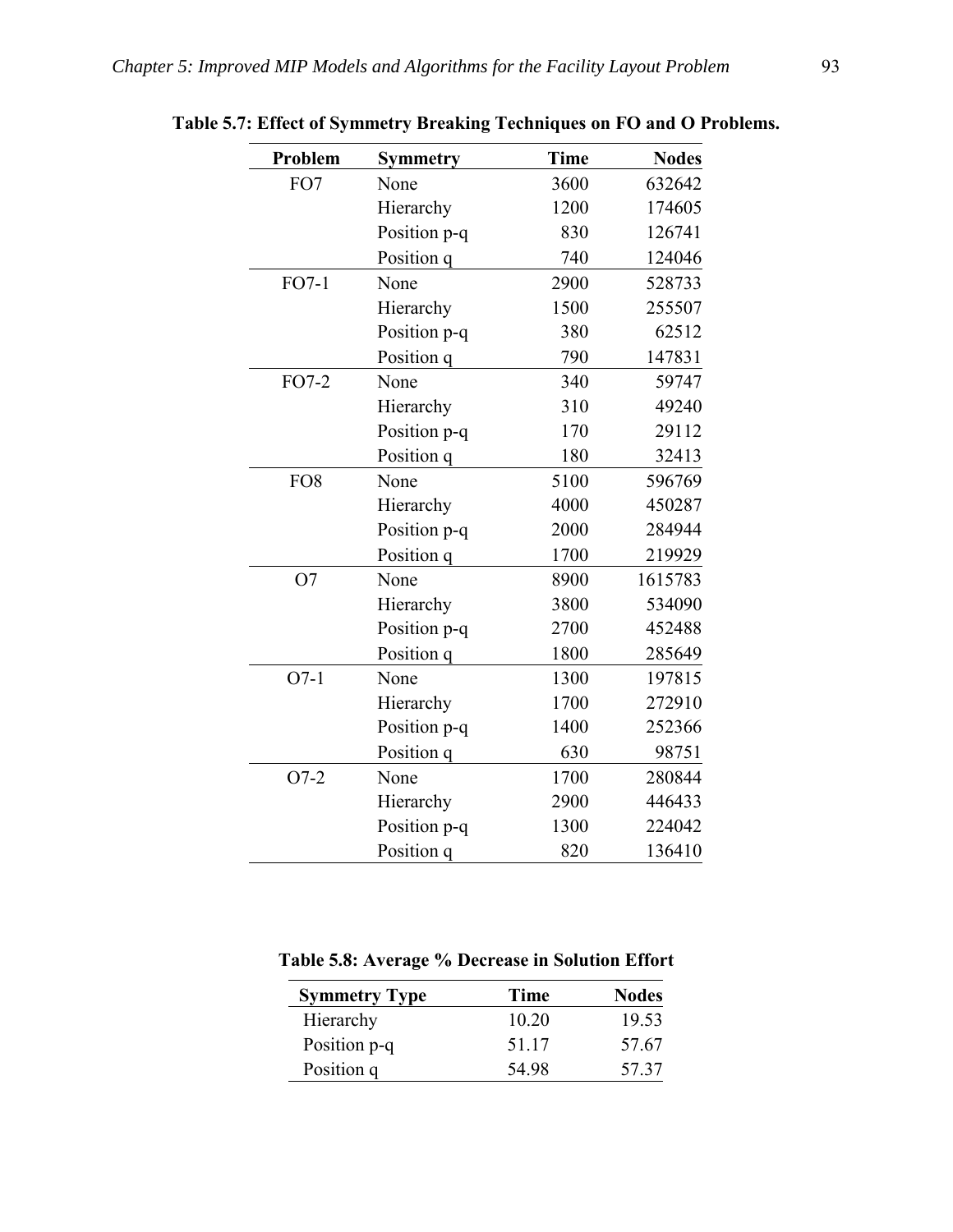Before concluding this section, we take a moment to reflect on why the position p-q strategy did not clearly dominate the Meller *et al*. strategy, although the position p-q has been shown to eliminate symmetrical cases that are not eliminated by the position q method. The reason for this is that the position p-q strategy also introduces additional valid inequalities (5.16). While these inequalities assist by tightening the relaxation, the compromise between obtaining tighter bounds and expending more effort in this process does not turn out to be uniformly favorable. Note that the position q approach does nothing to eliminate the relaxed solution that locates all the departments at a common location, and often yields a root node relaxation value of zero. The position p-q strategy, however, eliminates this possibility by including the centroid separation constraints in (5.16). (The root node analysis of the following section contains results to support this argument.) However, as we shall see subsequently, when suitable additional valid inequalities are added to the model, the position p-q strategy begins to more strongly dominate the position q alternative.

## **5.5 Additional Valid Inequalities**

As discussed in Chapter 2, the derivation of problem-specific valid inequalities can greatly increase the strength of a (mixed) integer program. Section 5.2.2 provided an overview of the valid inequalities incorporated by Meller *et al*. in the FLP2+ model. In the following sections, we discuss the effect of including only certain subsets of the valid inequalities, (5.3h)-(5.3v), used in FLP2+. We wish to evaluate the effect of these valid inequalities when applied to the FLP2 model using our proposed area constraints with 20 tangential supports per department, in combination with each of the competitive symmetry breaking methods: position p-q and position q. We note that when appending these valid inequalities to our model, we replace the bounds  $\overline{\ell b_i}$  and  $\overline{u b_i}$ , respectively, by our tighter bounds  $\ell b_i^s$  and  $u b_i^s$ .

#### **5.5.1 Root Node Analysis**

In early computational experiments, it became quite evident that the addition of all the valid inequalities proposed by Meller *et al*. led to a *drastic* increase in overall solution effort. Although the proposed inequalities did reduce the number of nodes enumerated, the trade-off between better bounds and increased solution effort was not favorable. To demonstrate this effect, we display the solution effort for a sample of smaller problem instances in Table 5.9. Rather than continuing to solve the remaining problems using a solution technique that was clearly not effective, we instead conducted an analysis of how the valid inequalities performed with respect to the LP relaxation at the root node itself. Our hope was to determine a subset of the proposed inequalities that served to provide a substantial tightening of the LP relaxation, without encumbering the associated solution effort. By solving the root node LP relaxation using various subsets of the valid inequalities proposed by Meller *et al*., we were able to determine that the best results were obtained by incorporating only the constraints B2 and V2 displayed in (5.3j) and (5.3k), respectively. We display the results pertaining to the objective value at the root node in Table 5.10 and to the solution time in Table 5.11.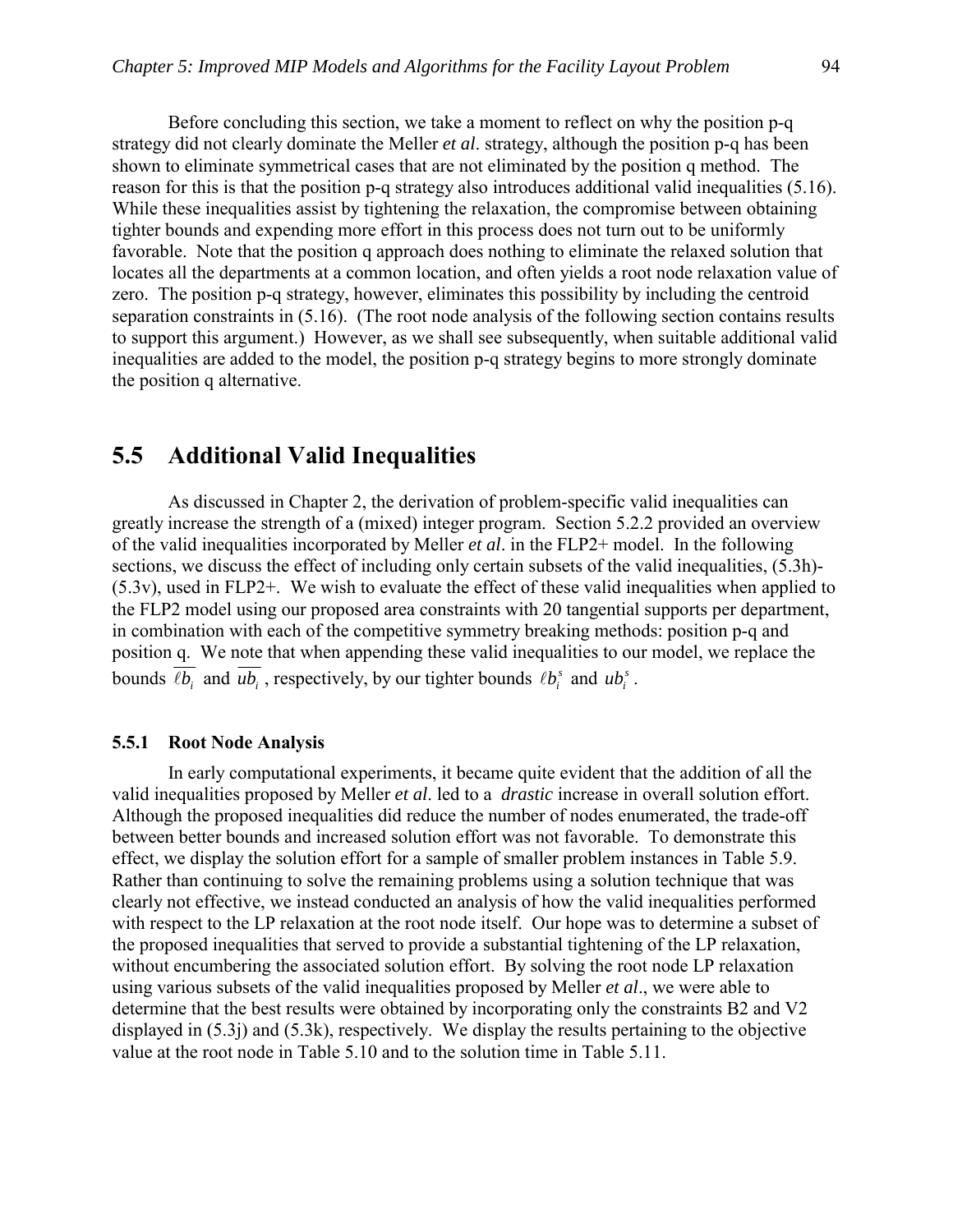| Valid<br><b>Symmetry</b> |                     | M6   |              | M7   |              | $FO7-2$ |              |
|--------------------------|---------------------|------|--------------|------|--------------|---------|--------------|
| <b>Breaking</b>          | <b>Inequalities</b> | Time | <b>Nodes</b> | Time | <b>Nodes</b> | Time    | <b>Nodes</b> |
| Position p-q             | None                | 0.5  | 34           | 0.73 | 86           | 170     | 29112        |
| Position p-q             | All                 | 2.6  | 9            | 4.3  | 8            | 1100    | 4314         |
| Position q               | None                | 0.76 | 93           | 14   | 243          | 180     | 32413        |
| Position q               | All                 | 2.7  | 10           | 4.1  | O            | 1500    | 5736         |

**Table 5.9: Solution Effort for Several Smaller Problems.** 

**Table 5.10: Objective Value at the Root Node Using Various Valid Inequalities.** 

| <b>Valid Inequalities</b> | <b>None</b> |         | All      |          | B2 and V2 Only |          |
|---------------------------|-------------|---------|----------|----------|----------------|----------|
| <b>Symmetry</b>           | Pos. p-q    | Pos. q  | Pos. p-q | Pos. q   | Pos. $p-q$     | Pos. q   |
| M <sub>3</sub>            | 2038.66     | 0.00    | 3778.09  | 3778.09  | 3778.09        | 3778.09  |
| M4                        | 1374.70     | 1374.70 | 5092.96  | 5092.96  | 5021.45        | 5021.45  |
| M <sub>5</sub>            | 1406.77     | 1406.77 | 5156.55  | 5156.55  | 5053.52        | 5053.52  |
| $M5-1$                    | 1389.12     | 1389.12 | 5027.21  | 5027.21  | 4927.23        | 4927.23  |
| $M5-2$                    | 1405.95     | 1405.95 | 5138.81  | 5138.81  | 5053.96        | 5053.96  |
| M <sub>6</sub>            | 3734.85     | 0.00    | 7954.14  | 7921.83  | 7921.28        | 7921.28  |
| M <sub>7</sub>            | 3734.85     | 0.00    | 10473.98 | 10448.08 | 10376.04       | 10376.04 |
| FO7                       | 2.50        | 0.00    | 11.88    | 11.88    | 11.88          | 11.88    |
| $FO7-1$                   | 2.47        | 0.00    | 11.72    | 11.72    | 11.72          | 11.72    |
| $FO7-2$                   | 2.28        | 0.00    | 10.76    | 10.76    | 10.76          | 10.76    |
| FO <sub>8</sub>           | 3.00        | 0.00    | 14.76    | 14.76    | 14.76          | 14.76    |
| O7                        | 15.00       | 0.00    | 44.73    | 44.66    | 44.64          | 44.64    |
| $O7-1$                    | 14.81       | 0.00    | 44.09    | 44.03    | 44.00          | 44.00    |
| $O7-2$                    | 13.67       | 0.00    | 41.00    | 40.89    | 40.85          | 40.85    |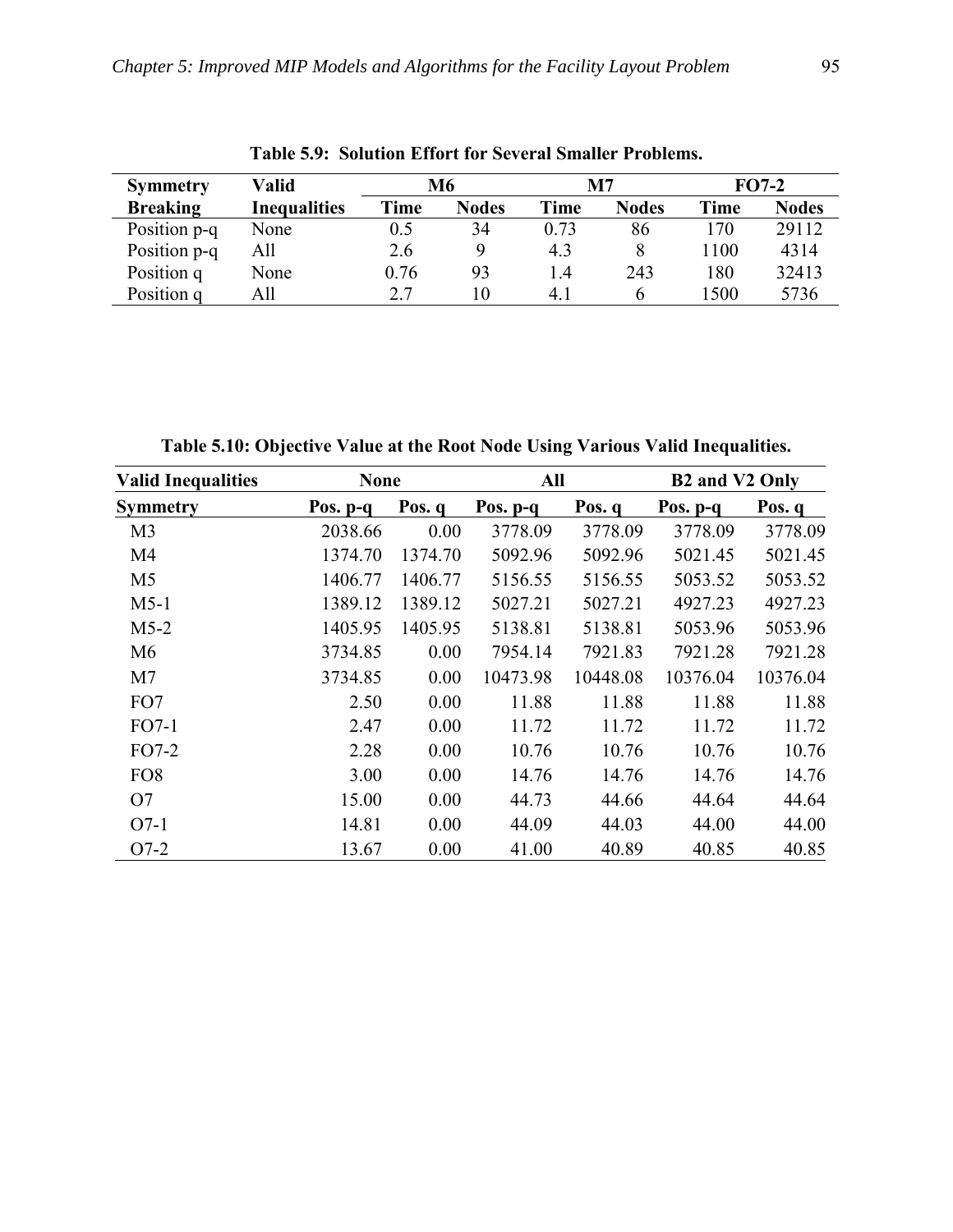| <b>Valid Inequalities</b> | <b>None</b> |        | All      |        | <b>B2</b> and V2 Only |          |  |
|---------------------------|-------------|--------|----------|--------|-----------------------|----------|--|
| <b>Symmetry</b>           | Pos. $p-q$  | Pos. q | Pos. p-q | Pos. q | Pos. p-q              | Pos. $q$ |  |
| M <sub>3</sub>            | 0.02        | 0.01   | 0.01     | 0.03   | 0.01                  | 0.00     |  |
| M <sub>4</sub>            | 0.02        | 0.02   | 0.04     | 0.04   | 0.02                  | 0.01     |  |
| M <sub>5</sub>            | 0.03        | 0.03   | 0.07     | 0.08   | 0.02                  | 0.03     |  |
| $M5-1$                    | 0.03        | 0.03   | 0.07     | 0.08   | 0.03                  | 0.03     |  |
| $M5-2$                    | 0.01        | 0.02   | 0.09     | 0.08   | 0.01                  | 0.01     |  |
| M <sub>6</sub>            | 0.03        | 0.01   | 0.43     | 0.43   | 0.06                  | 0.04     |  |
| M <sub>7</sub>            | 0.03        | 0.04   | 0.40     | 0.56   | 0.05                  | 0.04     |  |
| FO7                       | 0.08        | 0.07   | 1.80     | 2.00   | 0.12                  | 0.11     |  |
| $FO7-1$                   | 0.06        | 0.05   | 1.70     | 2.20   | 0.13                  | 0.11     |  |
| FO7-2                     | 0.05        | 0.06   | 2.20     | 2.40   | 0.14                  | 0.13     |  |
| FO <sub>8</sub>           | 0.10        | 0.07   | 4.00     | 3.80   | 0.15                  | 0.14     |  |
| O7                        | 0.04        | 0.05   | 2.90     | 2.60   | 0.17                  | 0.17     |  |
| $O7-1$                    | 0.06        | 0.05   | 3.10     | 2.60   | 0.14                  | 0.15     |  |
| $O7-2$                    | 0.05        | 0.05   | 2.70     | 2.50   | 0.13                  | 0.16     |  |

**Table 5.11: Solution Time at the Root Node Using Various Valid Inequalities.** 

 First of all, note that the results support the hypothesis of the previous section that the position p-q symmetry breaking strategy increases the value of the LP relaxation, while in some cases, also increases the required solution effort. Note that when using the position q symmetrybreaking strategy with no valid inequalities, the objective value of the root node is zero for all problems having no fixed departments, indicating that the centroids of all the departments are placed at a single location. In contrast, the position p-q symmetry-breaking strategy yields strictly positive solution values for all problems by enforcing a centroidal separation for at least the two key departments. (In the case of fixed departments, the symmetry tends to be broken by the fixed departments themselves, and no additional symmetry-breaking measures are employed.) Even when using all the valid inequalities, there are several problem instances for which the position p-q strategy continues to provide strictly better bounds than the position q strategy.

 The results also indicate that by including all of the valid inequalities proposed by Meller *et al*., the lower bound is substantially increased over that obtained without using any valid inequalities. We note, however, that this increase comes at quite an expense. For example, each of the O problem instances experience an increase in solution time of over 5000% as compared to when no valid inequalities are used. At the same time, however, the increase in the lower bounds averages only 198%. On the other hand, note that the use of only two of the proposed valid inequalities (B2 and V2) yields nearly the same increase in the lower bound at only a fraction of the computational cost. On average, using only B2 and V2 achieves a bound equal to 99.38% of that obtained using all the proposed inequalities, and takes only 16.64% of computational effort. If we omit the relatively simple M problems from this analysis, the average bound increases to 99.92% of that obtained using all the proposed inequalities, and the time decreases to 5.57% on average. Given such a promising performance in the root node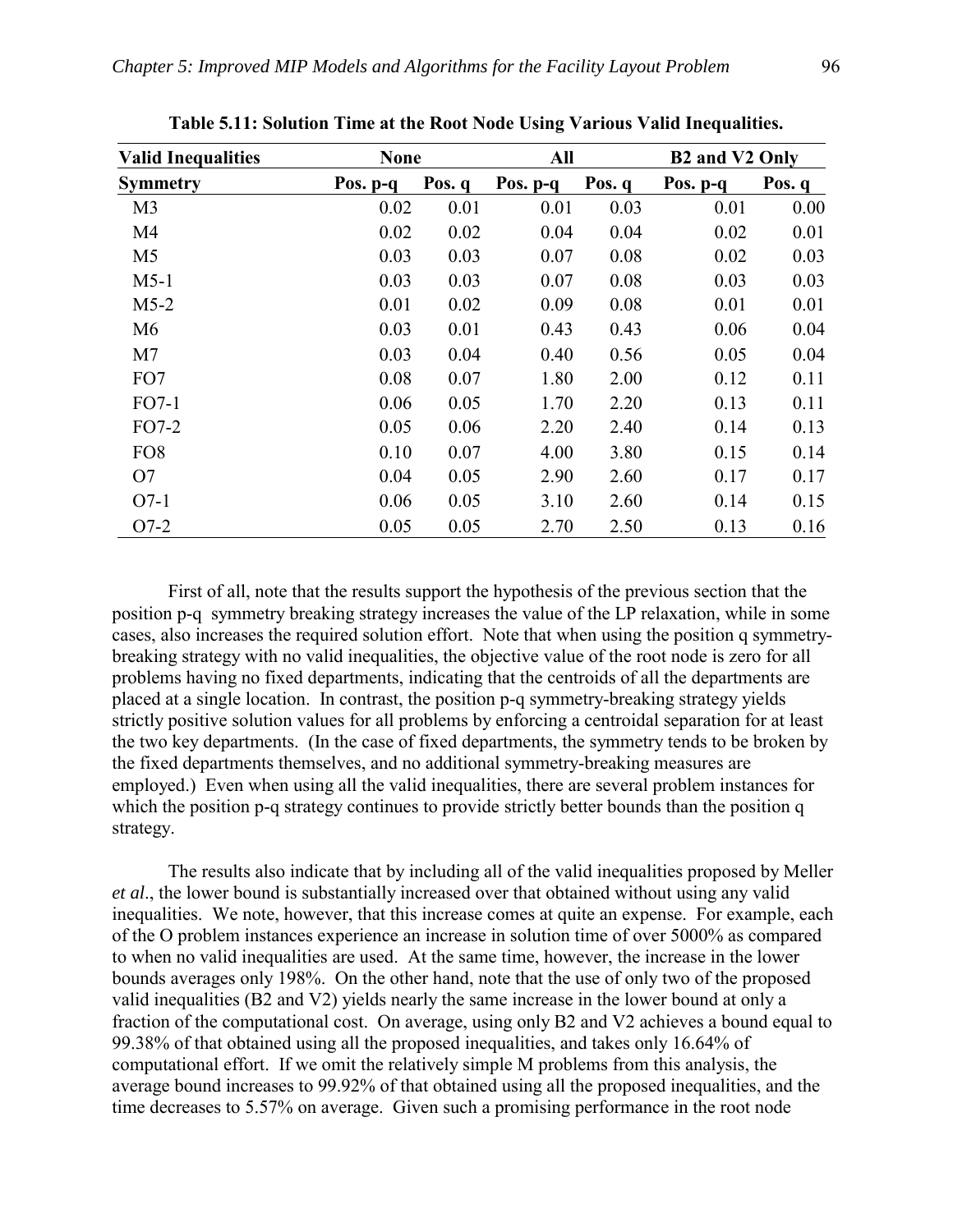relaxation, we then examined the effect of including only the B2 and V2 constraints on the overall branch-and-bound search process.

#### **5.5.2 Effect of Valid Inequalities on the Branch-and-Bound Process**

 Table 5.12 displays the overall solution effort when incorporating only the classes of valid inequalities B2 and V2. For convenience, we also display in Table 5.12 the cpu time and the number of nodes enumerated when no valid inequalities were included. For the problems having no fixed departments, this data corresponds to the information displayed in Tables 5.6 and 5.7. Since no symmetry breaking constraints were investigated for the cases having fixed departments, we report the corresponding solution effort obtained in both the columns pertaining to the two symmetry breaking strategies for problems M4, M5, M5-1, and M5-2.

 The results of Table 5.12 show that the valid inequalities B2 and V2 are effective at decreasing both solution time and the number of nodes for nearly all problem instances. A notable exception is Problem O7. For this problem, the inclusion of inequalities B2 and V2 led to a substantial increase in effort for both types of symmetry-breaking constraints. These results are not surprising, given the performance of B2 and V2 at the root node for Problem O7. When using the position p-q symmetry-breaking technique, the root node lower bound increased by 197.6% with the inclusion of B2 and V2, but the solution time increased by 325%, indicating that the gains made by introducing B2 and V2 were not worth the computational expense. We note that, under the position p-q symmetry breaking approach, Problem O7 is the only instance in this test set for which the percentage increase in the lower bound is lower than the percentage increase in time at the root node, thereby helping to explain why using the valid inequalities B2 and V2 performed much differently on this particular problem. In practice, when solving a new instance of the facility location problem, conducting a quick analysis of how B2 and V2 affect the performance at the root node might help the user determine such instances when B2 and V2 will be detrimental to the overall search process. (We note that when the position q strategy is used and no departments are fixed, the lower bound for the root node relaxation is always zero, which precludes the foregoing type of analysis.)

 We therefore will disregard Problem O7 for the remainder of the analysis in this section pertaining to determining the effect of adding B2 and V2. In addition, we will focus only on problems having seven or more departments, since the smaller problems are easily solved under any of the methods considered. Focusing on the remaining seven problems, we note that the B2 and V2 constraints are particularly effective when used in conjunction with the position p-q strategy, reducing both the number of nodes and solution time in every problem instance. When B2 and V2 are used with the position q strategy, the number of nodes enumerated decreases in all problem instances except for O7-2, while the solution time increases for problems FO8 and for all the O problems. We also note that when constraints B2 and V2 are used, five of the seven problems are solved faster under the position p-q strategy than under the position q alternative. Additionally, when using constraints B2 and V2, the seven problems are solved in 3491 seconds with the position p-q technique, but require a total of 7181 seconds with the position q method. Furthermore, the 3491 second total solution time is by far the lowest of the four studied methods thus far, with the position q method using no valid inequalities coming in second with a total of 4862 seconds. Given these results, coupled with the fact that using the position p-q strategy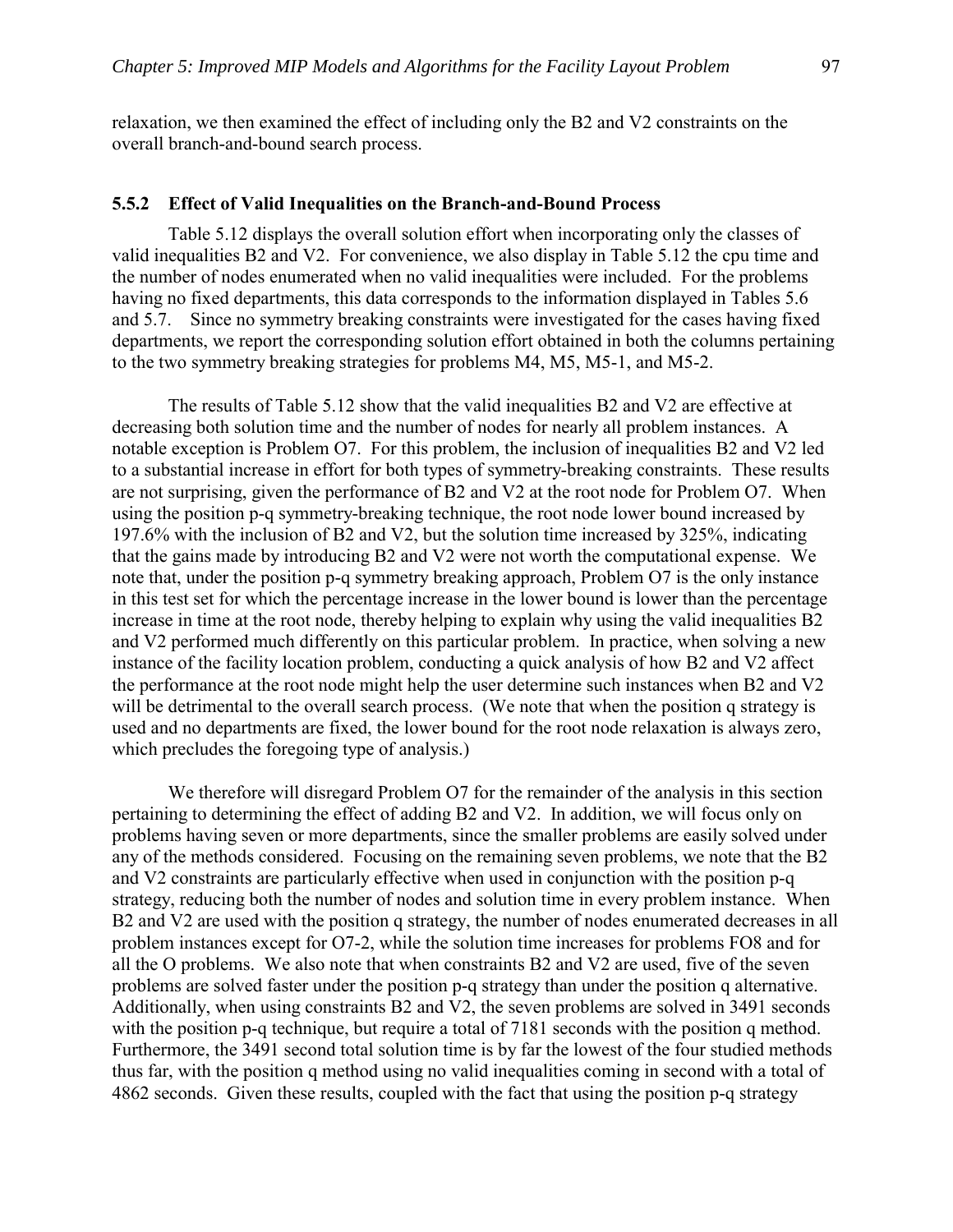|                 | <b>Valid</b>                      |       | <b>Position p-q</b> |             | <b>Position q</b> |  |
|-----------------|-----------------------------------|-------|---------------------|-------------|-------------------|--|
|                 | <b>Problem Inequalities</b>       | Time  | <b>Nodes</b>        | <b>Time</b> | <b>Nodes</b>      |  |
| M <sub>3</sub>  | None                              | 0.03  | $\mathbf{1}$        | 0.03        | 3                 |  |
|                 | B <sub>2</sub> and V <sub>2</sub> | 0.04  | $\overline{0}$      | 0.04        | $\boldsymbol{0}$  |  |
| M4              | None                              | 0.09  | $\overline{7}$      | 0.09        | $\overline{7}$    |  |
|                 | B <sub>2</sub> and V <sub>2</sub> | 0.03  | $\overline{3}$      | 0.05        | $\mathfrak{Z}$    |  |
| M <sub>5</sub>  | None                              | 0.09  | 27                  | 0.09        | 27                |  |
|                 | B <sub>2</sub> and V <sub>2</sub> | 0.19  | 18                  | 0.2         | 18                |  |
| $M5-1$          | None                              | 0.07  | 20                  | 0.07        | 20                |  |
|                 | B <sub>2</sub> and V <sub>2</sub> | 0.18  | 17                  | 0.16        | 17                |  |
| $M5-2$          | None                              | 0.75  | 30                  | 0.75        | 30                |  |
|                 | B <sub>2</sub> and V <sub>2</sub> | 0.16  | 21                  | 0.15        | 21                |  |
| M <sub>6</sub>  | None                              | 0.5   | 34                  | 0.76        | 93                |  |
|                 | B <sub>2</sub> and V <sub>2</sub> | 0.39  | 23                  | 0.38        | 19                |  |
| M <sub>7</sub>  | None                              | 0.73  | 86                  | 1.4         | 243               |  |
|                 | B <sub>2</sub> and V <sub>2</sub> | 0.67  | 51                  | 0.8         | 88                |  |
| FO7             | None                              | 830   | 126741              | 740         | 124046            |  |
|                 | B <sub>2</sub> and V <sub>2</sub> | 790   | 79539               | 510         | 66292             |  |
| $FO7-1$         | None                              | 380   | 62512               | 790         | 147831            |  |
|                 | B <sub>2</sub> and V <sub>2</sub> | 270   | 32141               | 400         | 49987             |  |
| FO7-2           | None                              | 170   | 29112               | 180         | 32413             |  |
|                 | B <sub>2</sub> and V <sub>2</sub> | 120   | 15137               | 180         | 21045             |  |
| FO <sub>8</sub> | None                              | 2000  | 284944              | 1700        | 219929            |  |
|                 | B <sub>2</sub> and V <sub>2</sub> | 320   | 26613               | 2300        | 204989            |  |
| O7              | None                              | 2700  | 452488              | 1800        | 285649            |  |
|                 | B <sub>2</sub> and V <sub>2</sub> | 10000 | 1322262             | 4600        | 530465            |  |
| $O7-1$          | None                              | 1400  | 252366              | 630         | 98751             |  |
|                 | B <sub>2</sub> and V <sub>2</sub> | 790   | 103656              | 690         | 84619             |  |
| $O7-2$          | None                              | 1300  | 224042              | 820         | 136410            |  |
|                 | B <sub>2</sub> and V <sub>2</sub> | 1200  | 152607              | 3100        | 413497            |  |

**Table 5.12: Effect of Valid Inequalities on the Overall Branch-and-Bound Process.**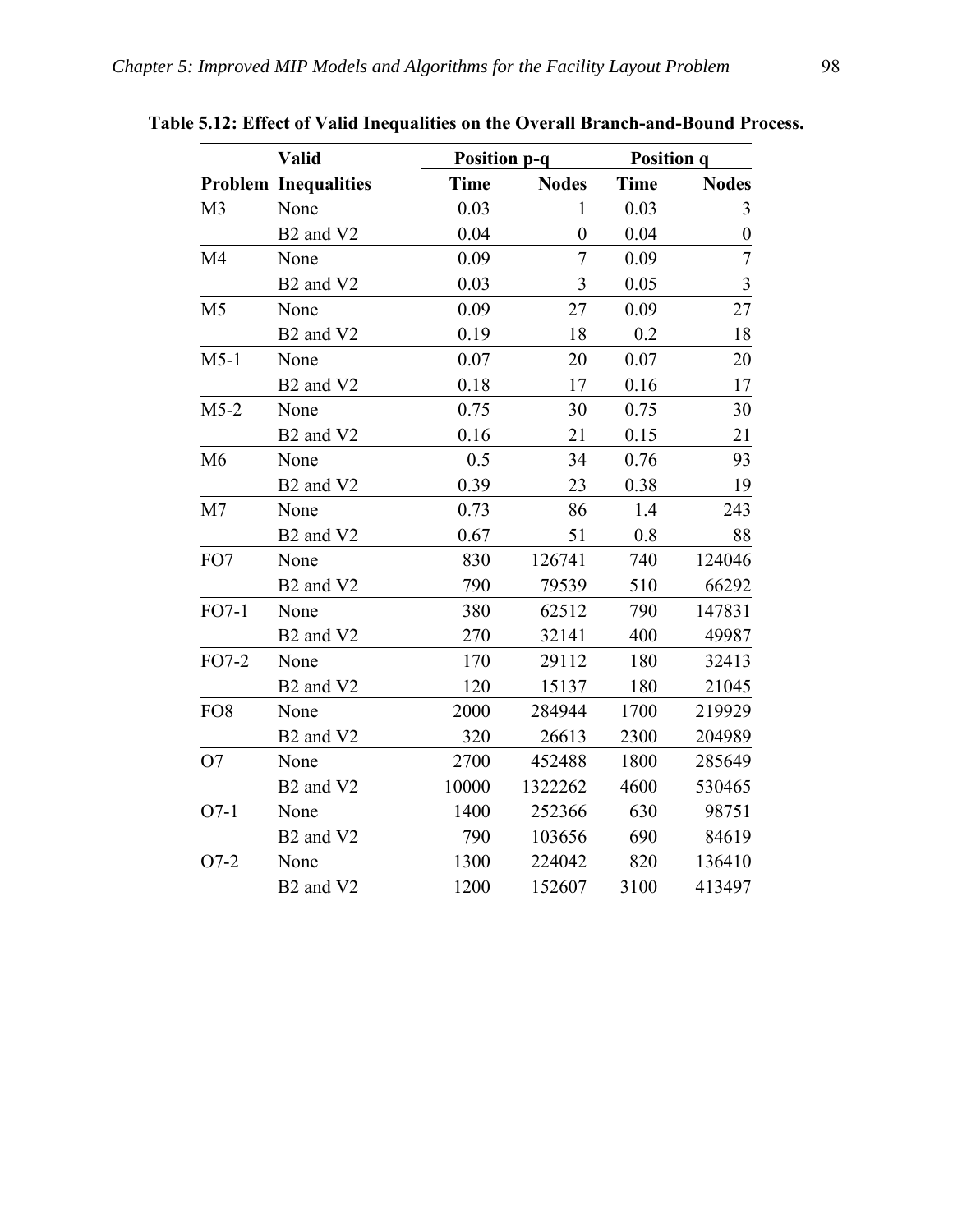permits a simple root node analysis to determine the effectiveness of including valid inequalities, we will focus on only the position p-q strategy for symmetry breaking for the remainder of this chapter. Furthermore, the additional enhancements proposed in Section 5.6 will be used to augment the current best model revealed thus far, which uses our proposed area constraints (with 20 tangential supports per department), the position p-q symmetry breaking strategy, and the valid inequalities B2 and V2.

#### **5.5.3 Effect of Valid Inequalities on the FLP2+ Model**

We now take a brief aside to explore the effect of the inequalities proposed by Meller *et al*. on the basic FLP2 model. Given that superior results were attained with our model when we used only constraints B2 and V2, as a point of interest, we next performed a small experiment to see if a similar result would have occurred without using our proposed area constraints. Toward this end, we constructed the basic FLP2 model of (5.2), retaining the area constraints proposed by Meller *et al*., and replacing (5.2d,e) with the single equality (5.3d). To this model, we added only the inequalities B2 and V2, in place of the entire set proposed in FLP2+. In addition, we evaluated using both the position p-q and position q symmetry-breaking approaches. Table 5.13 displays the results obtained, where we have focused on only three problems (M7, FO7, and O7). We note that the performance of FLP2+ corresponds to the first line for each problem, in which problem symmetry was broken using the position q method, and all valid inequalities were included. The striking result is that for each of the three problems we investigated, the FLP2+ model performed the worst out of the five alternatives that we explored. The best performance seems to come from using the position p-q symmetry breaking technique with no valid inequalities, although including B2 and V2 also performed well for FO7. We recall that the B2 and V2 inequalities were already shown to be rather ineffective on Problem O7 in the previous section, yet their inclusion still significantly reduces computational effort as compared to using all the proposed valid inequalities of FLP2+. The results also demonstrate a significant reduction in the number of nodes enumerated for the position p-q over the position q method in all instances. Given that Meller *et al*. demonstrated significant computational gains when using FLP2+ over FLP2, we conclude that even more improvement would have been realized had they explored the effect of using only a subset of their proposed inequalities, as well as alternative methods for reducing problem symmetry. However, for each of these three problems, their model would still have led to solutions having a maximum error in departmental area of over 5%. Furthermore, as demonstrated previously, our proposed area constraints produce a structure that results in a dramatic decrease in solution effort over that when using the area approximation constraints of Meller *et al*.

### **5.6 Convex Hull Representations of the Separation Constraints**

 In this section, after reviewing the traditional constructs for preventing departmental overlaps, we propose two new methods for modeling the associated disjunctive relationships. We then show that these formulations exhibit partial convex hull properties. Additionally, we consider several implementation strategies for each of these modeling approaches, in order to ascertain computationally favorable options for solving the overall facility layout problem.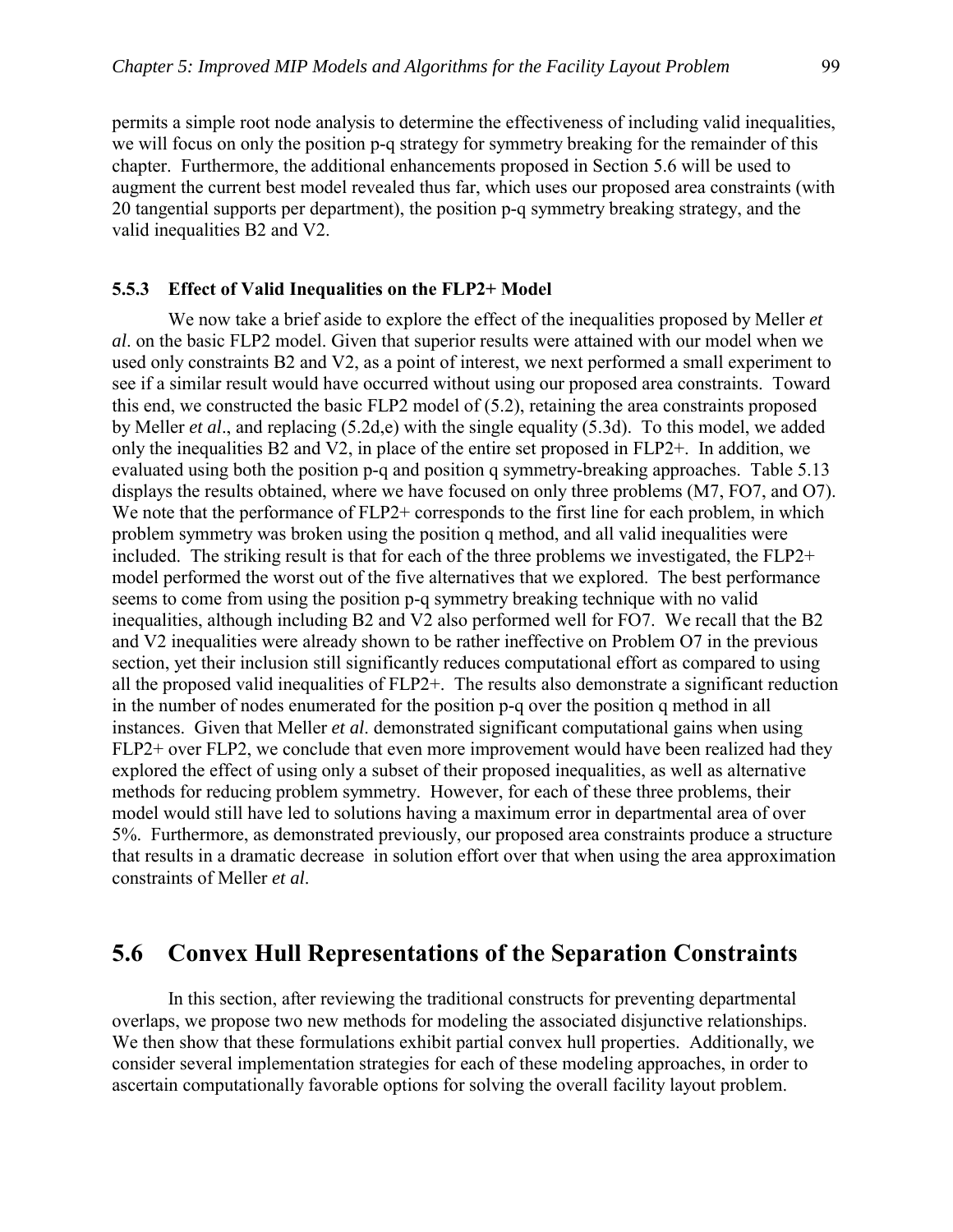|              |                 | <b>Valid</b>                    |             |              |
|--------------|-----------------|---------------------------------|-------------|--------------|
| Problem      | <b>Symmetry</b> | <b>Inequalities</b>             | <b>Time</b> | <b>Nodes</b> |
|              | Position q      | All                             | 670         | 5757         |
|              | Position p-q    | None                            | 96          | 32508        |
| $\mathbf{M}$ | Position q      | None                            | 230         | 58802        |
|              | Position p-q    | B <sub>2</sub> , V <sub>2</sub> | 210         | 364188       |
|              | Position q      | B <sub>2</sub> , V <sub>2</sub> | 470         | 647774       |
|              | Position q      | All                             | 10000       | 79557        |
|              | Position p-q    | None                            | 1900        | 732686       |
| FO7          | Position q      | None                            | 5000        | 1185908      |
|              | Position p-q    | B <sub>2</sub> , V <sub>2</sub> | 1800        | 507030       |
|              | Position q      | B <sub>2</sub> , V <sub>2</sub> | 9500        | 1796613      |
|              | Position q      | All                             | 60000       | 393187       |
|              | Position p-q    | None                            | 8300        | 2900017      |
| <b>O</b> 7   | Position q      | None                            | 26000       | 5230940      |
|              | Position p-q    | B <sub>2</sub> , V <sub>2</sub> | 25000       | 6299996      |
|              | Position q      | B <sub>2</sub> , V <sub>2</sub> | 39200       | 2244477*     |

|  |  |  | Table 5.13: Effect of Valid Inequalities on FLP2+. |  |
|--|--|--|----------------------------------------------------|--|
|--|--|--|----------------------------------------------------|--|

 \* This problem ran out of memory with an 18% integrality gap.

#### **5.6.1 Traditional Formulation of the Separation Constraints**

 Traditionally, the departmental separation constraints have been modeled through (5.2d), (5.2f), (5.2i), and (5.2l). In order to infer some of the properties associated with this set of constraints, we first introduce the following notation:

$$
\theta_{ij}^s = c_j^s - c_i^s \text{ and } \phi_{ij}^s = \ell_i^s + \ell_j^s \text{ for } s = x, y, \forall i < j.
$$
 (5.17)

Now, the separation disjunction characterized by (5.2d) at equality, (5.2f), (5.2i), and (5.2l) for any  $i < j$  can be equivalently modeled as:

$$
\theta_{ij}^s \ge \phi_{ij}^s - L^s (1 - z_{ij}^s) \qquad \forall s \tag{5.18a}
$$

$$
-\theta_{ij}^s \ge \phi_{ij}^s - L^s (1 - z_{ji}^s) \qquad \forall s \qquad (5.18b)
$$

$$
(\ell b_i^s + \ell b_j^s) \le \phi_{ij}^s \le (ub_i^s + ub_j^s) \qquad \forall s
$$
\n
$$
(5.18c)
$$

$$
\sum_{s=x,y}(z_{ij}^s + z_{ji}^s) = 1
$$
\n(5.18d)

*z* binary. (5.18e)

We show in Proposition 5.1 that in the case when  $ub_i^s + ub_j^s \le L^s / 2 \ \forall s$  $s_i^s + ub_j^s \le L^s / 2 \ \forall s$ , the continuous relaxation of (5.18) yields the convex hull of feasible solutions. However, if this condition is not satisfied, then additional tightening can be achieved.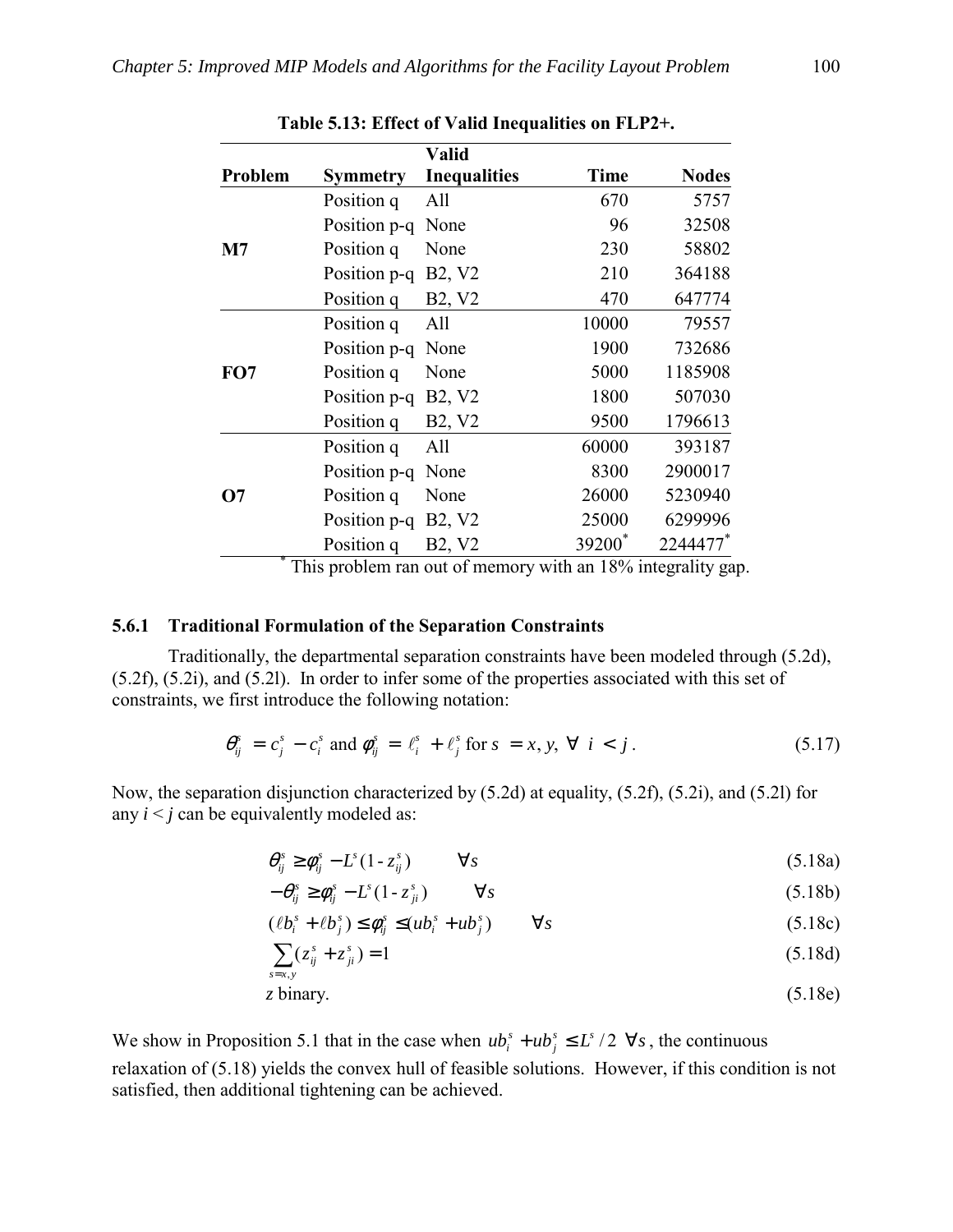**Proposition 5.1.** If  $ub_i^s + ub_j^s \leq L^s/2 \ \ \forall s$  $s_i^s + ub_j^s \le L^s / 2 \ \forall s$ , then the continuous relaxation of (5.18) defines its convex hull.

**Proof.** It is sufficient to show that the extreme points of the set *X*, defined as the set of feasible solutions to (5.18) when (5.18e) is replaced by  $z \ge 0$ , have binary *z*-values. To prove this, we will show that under the stated condition, given any linear objective function  $f_1\theta + f_2\phi + f_3z$ that yields a unique optimum for the problem  $max{ { f<sub>1</sub> \theta + f<sub>2</sub> \phi + f<sub>3</sub> z : (\theta, \phi, z) \in X } }$ , we have that *z* is binary valued in this optimal solution. The foregoing problem can be re-stated as

$$
\max_{(5.18d), z \ge 0} \{ f_3 z + \max_{\theta, \phi} [f_1 \theta + f_2 \phi : (5.18a, b, c)] \}.
$$
 (5.19)

For any fixed *z* feasible to the outer optimization problem, the inner problem is given by

$$
\text{maximize} \qquad f_1 \theta + f_2 \phi \tag{5.20a}
$$

subject to 
$$
\phi_{ij}^s - L^s(1 - z_{ij}^s) \le \theta_{ij}^s \le -\phi_{ij}^s + L^s(1 - z_{ji}^s) \qquad \forall s
$$
 (5.20b)

$$
(\ell b_i^s + \ell b_j^s) \le \phi_{ij}^s \le (ub_i^s + ub_j^s) \qquad \forall s
$$
\n
$$
(5.20c)
$$

Given that  $ub_i^s + ub_j^s \le L^s / 2 \ \forall s$  $\lambda_i^s + ub_j^s \le L^s / 2 \ \forall s$ , for any  $\phi$  feasible to (5.20c), the constraint (5.20b) always provides feasible bounds for  $\theta_{ii}^s$ ; that is,

$$
\phi_{ij}^s - L^s (1 - z_{ij}^s) \le - \phi_{ij}^s + L^s (1 - z_{ji}^s) \qquad \forall s. \tag{5.21}
$$

To see this, note that after regrouping terms, (5.21) corresponds to the restriction that

$$
\phi_{ij}^s \le \frac{L^s}{2} [2 - (z_{ji}^s + z_{ij}^s)] \qquad \forall s \,.
$$
 (5.22)

Given that  $ub_i^s + ub_j^s \le L^s / 2 \ \forall s$  $s_i^s + ub_j^s \le L^s / 2 \ \forall s$  and noting (5.20c), we have that

$$
\phi_{ij}^s \leq ub_i^s + ub_j^s \leq L^s / 2 \leq \frac{L^s}{2} [2 - (z_{ji}^s + z_{ij}^s)] \qquad \forall s ,
$$

where the right-most upper bound is satisfied since  $z \ge 0$  and  $z$  is feasible to (5.18d). Consequently, we can rewrite (5.19) as follows:

$$
\max_{(5.18d), z \ge 0} \{ f_3 z + \max_{\phi:(5.18c)} [f_2 \phi + \max_{\theta:(5.18a,b)} (f_1 \theta)] \}.
$$
 (5.23)

Note that we can solve (5.23) by setting  $\theta_i^s$  for each *s* equal to its appropriate bound given in (5.18a,b), noting the coefficients of  $f_1$  and then setting  $\phi_{ij}^s$  for each *s* equal to its appropriate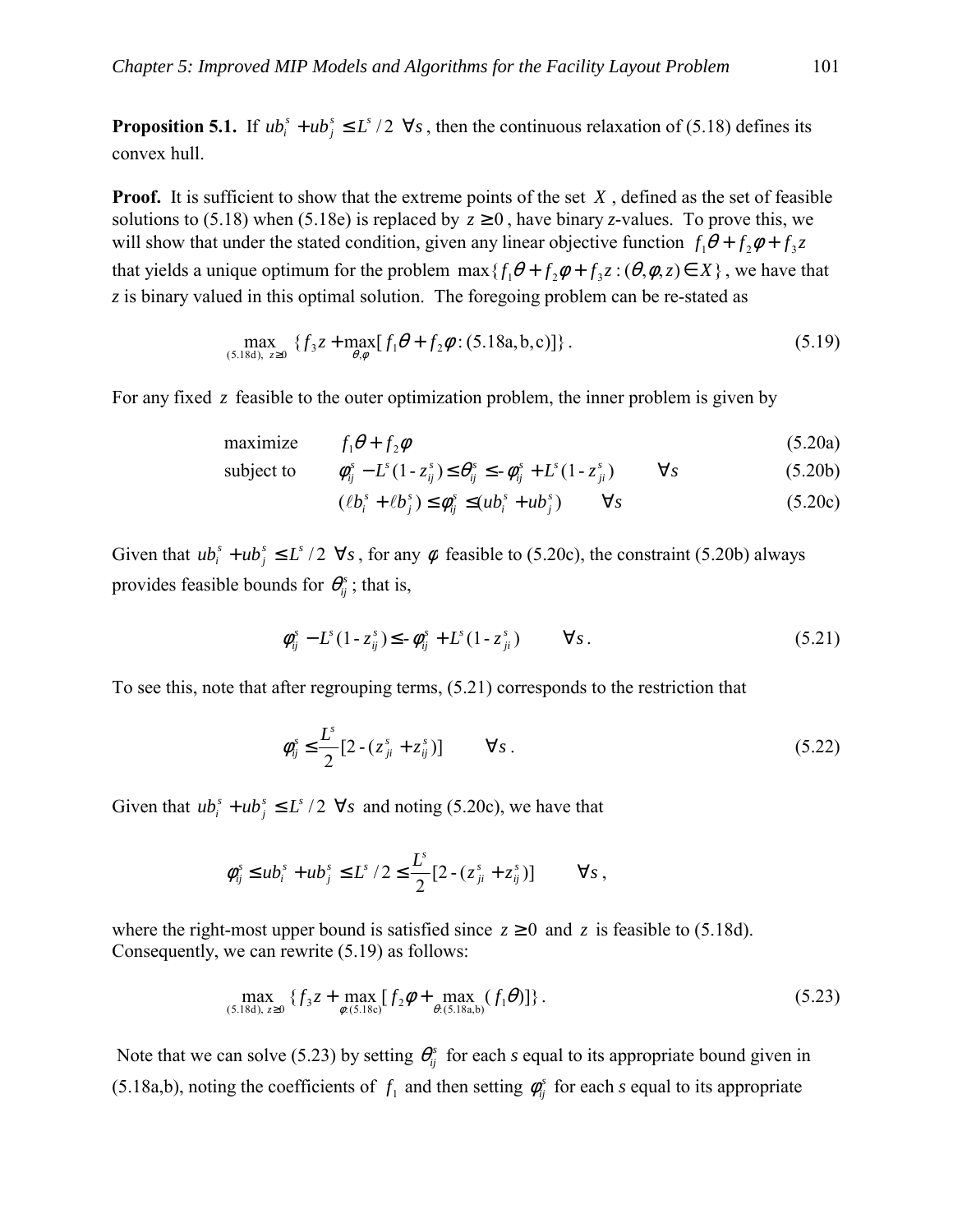bounds based upon the resulting objective coefficients. This reduces the problem (5.23) to effectively maximizing an affine function  $f<sub>4</sub>z + f<sub>5</sub>$ , say, subject to (5.18d) and  $z \ge 0$ , as stated below:

$$
\max \{ (f_4 z + f_5 : \sum_{s=x,y} (z_{ij}^s + z_{ji}^s) = 1, z \ge 0 \}.
$$
 (5.24)

By assumption, the solution to (5.19) (and therefore (5.24)) is unique, indicating that the solution lies at an extreme point of the feasible region of (5.24). Since (5.24) has purely binary vertices, this completes the proof.  $\Box$ 

We emphasize that the separation embodied in (5.23) would not be possible without the assumption that  $ub_i^s + ub_j^s \le L^s / 2 \ \forall s$  $s_i$ <sup>s</sup> +  $ub_j$ <sup>s</sup> ≤  $L^s$  /2  $\forall s$ , since otherwise, values of  $\phi$  feasible to (5.20c) alone could lead to inconsistent bounds for  $\theta$  in the innermost optimization problem. In the next section, we develop a model for the separation constraints that retains the convex hull properties without such an assumption.

#### **5.6.2 Alternative Formulation of the Separation Constraints**

 As we have shown in the previous section, the continuous relaxation of (5.18) can be tightened in certain situations. In this section, we consider an alternate set of separation constraints whose continuous relaxation captures the convex hull regardless of whether  $u b_i^s + u b_j^s \le L^s / 2$ . Toward this end, let us use the notation of (5.17) and consider the separation disjunction for any  $i < j$ :

$$
\bigvee_{s=x}^y (\theta_{ij}^s \geq \phi_{ij}^s) \vee (-\theta_{ij}^s \geq \phi_{ij}^s), \qquad (5.25)
$$

where  $-(L^s - \ell b_i^s - \ell b_j^s) \le \theta_{ij}^s \le (L^s - \ell b_i^s - \ell b_j^s)$  and  $(\ell b_i^s + \ell b_j^s) \le \phi_{ij}^s \le (u b_i^s + u b_j^s)$  for  $s =$ *x, y*. Defining

$$
M^{s} = L^{s} + (ub_{i}^{s} - \ell b_{i}^{s}) + (ub_{j}^{s} - \ell b_{j}^{s}) \text{ for } s = x, y,
$$
 (5.26)

we can model this disjunction as follows:

$$
\theta_{ij}^s \ge \phi_{ij}^s - M^s (1 - z_{ij}^s) \quad \text{for } s = x, y \tag{5.27a}
$$

 $-\theta_{ij}^s \ge \phi_{ij}^s - M^s(1 - z_{ji}^s)$  for  $s = x, y$  (5.27b)

$$
-(Ls - \ell bis - \ell bjs) \le \thetaijs \le (Ls - \ell bis - \ell bjs) \text{ for } s = x, y
$$
 (5.27c)

$$
(\ell b_i^s + \ell b_j^s) \le \phi_{ij}^s \le (ub_i^s + ub_j^s) \quad \text{for } s = x, y \tag{5.27d}
$$

$$
\sum_{s=x}^{y} (z_{ij}^{s} + z_{ji}^{s}) = 1
$$
\n(5.27e)

*z* binary. (5.27f)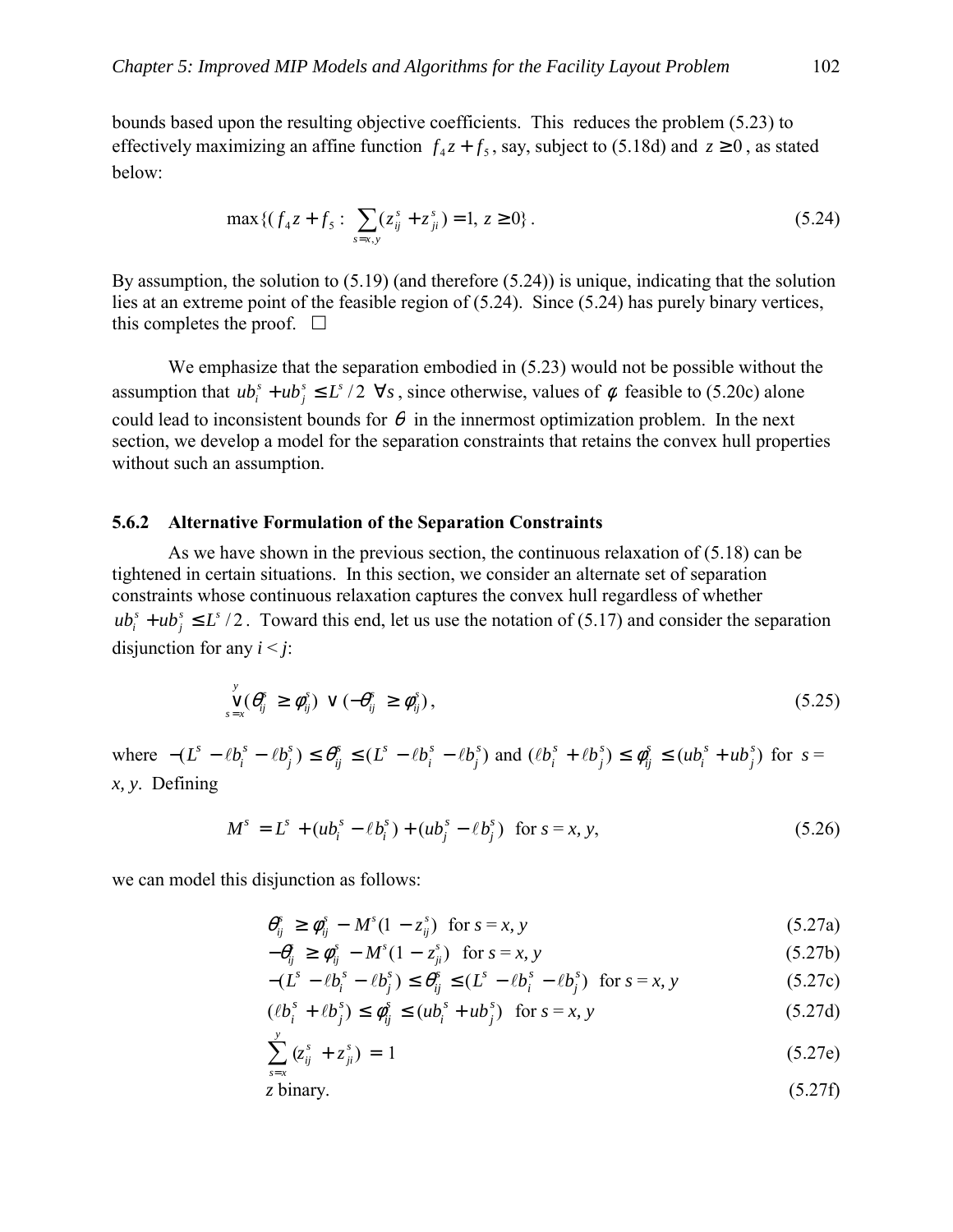We can now use the GUB structured RLT process described in Sherali *et al*. (1998) to construct the convex hull of (5.27). Let us define the following set of continuous variables, given any  $i < j$ .

$$
c_{ij}^s, c_{ji}^s, \ell_{ij}^s, \ell_{ji}^s, \Delta_{ij}^s, \text{ and } \delta_{ij}^s, \text{ for } s = x, y. \tag{5.28}
$$

Applying conditional logic, along with an aggregation that maintains the convex hull representation, yields a reformulation of (5.27) shown below in (5.29). Propositions 5.2 and 5.3 below verify the validity and convex hull property of this representation, which introduces 6*n*(*n* − 1) new (continuous) variables. For convenience, because of several equivalent reductions involved in deriving (5.29), we provide a self-contained proof independent of RLT constructs.

$$
\ell_{ij}^s \le c_{ij}^s \le (L^s - \ell b_i^s - \ell b_j^s) z_{ij}^s \qquad \qquad \text{for } s = x, y \qquad (5.29a)
$$

$$
\ell_{ji}^s \le c_{ji}^s \le (L^s - \ell b_i^s - \ell b_j^s) z_{ji}^s \qquad \text{for } s = x, y \qquad (5.29b)
$$

$$
(\ell b_i^s + \ell b_j^s) z_{ij}^s \le \ell_{ij}^s \le (u b_i^s + u b_j^s) z_{ij}^s \qquad \text{for } s = x, y \quad (5.29c)
$$

$$
(\ell b_i^s + \ell b_j^s) z_{ji}^s \le \ell_{ji}^s \le (ub_i^s + ub_j^s) z_{ji}^s \qquad \text{for } s = x, y \quad (5.29d)
$$
  
 
$$
-(L^s - \ell b_i^s - \ell b_j^s)(1 - z_{ij}^s - z_{ji}^s) \le \Delta_{ij}^s \le (L^s - \ell b_i^s - \ell b_j^s)(1 - z_{ij}^s - z_{ji}^s) \quad \text{for } s = x, y \quad (5.29e)
$$

$$
(\ell b_i^s + \ell b_j^s)(1 - z_{ij}^s - z_{ji}^s) \le \delta_{ij}^s \le (ub_i^s + ub_j^s)(1 - z_{ij}^s - z_{ji}^s) \qquad \text{for } s = x, y \qquad (5.29f)
$$

$$
\theta_{ij}^s = c_{ij}^s - c_{ji}^s + \Delta_{ij}^s \qquad \text{for } s = x, y \quad (5.29g)
$$

$$
\phi_{ij}^s = \ell_{ij}^s + \ell_{ji}^s + \delta_{ij}^s \qquad \qquad \text{for } s = x, y \qquad (5.29h)
$$

$$
\sum_{s=x}^{5} (z_{ij}^s + z_{ji}^s) = 1
$$
\n(5.29i)  
\nz binary. (5.29j)

**Proposition 5.2.** Let  $\xi$  represent the set of variables listed in (5.28), and let  $\theta$ ,  $\phi$  and *z* be vectors of the corresponding subscripted variables. Then, (5.27) and (5.29) are equivalent in the sense that for any ( $\theta$ ,  $\phi$ , *z*) feasible to (5.27), there exists a  $\xi$  such that ( $\theta$ ,  $\phi$ , *z*,  $\xi$ ) is feasible to (5.29). Conversely, given any  $(\theta, \phi, z, \xi)$  feasible to (5.29), we have that  $(\theta, \phi, z)$  is feasible to (5.27).

**Proof.** Consider any  $(\theta, \phi, z)$  feasible to (5.27). Noting (5.27e), assume that  $z_{ij}^x = 1$  and  $z_{ji}^x = z_{ij}^y = z_{ji}^y = 0$ . (The other three cases are similar.) Hence, from (5.27a), we have

$$
\theta_{ij}^x \geq \phi_{ij}^x. \tag{5.30}
$$

Now, in (5.29), let us select

$$
c_{ij}^x = \theta_{ij}^x, \ \ell_{ij}^x = \phi_{ij}^x, \ c_{ji}^x = c_{ij}^y = c_{ji}^y = \ell_{ji}^x = \ell_{ij}^y = \ell_{ji}^y = \Delta_{ij}^x = \delta_{ij}^x = 0, \ \Delta_{ij}^y = \theta_{ij}^y, \text{ and } \delta_{ij}^y = \phi_{ij}^y.
$$

Then it is readily verified that  $(\theta, \phi, z, \xi)$  is feasible to (5.29), noting (5.30) and (5.27c,d).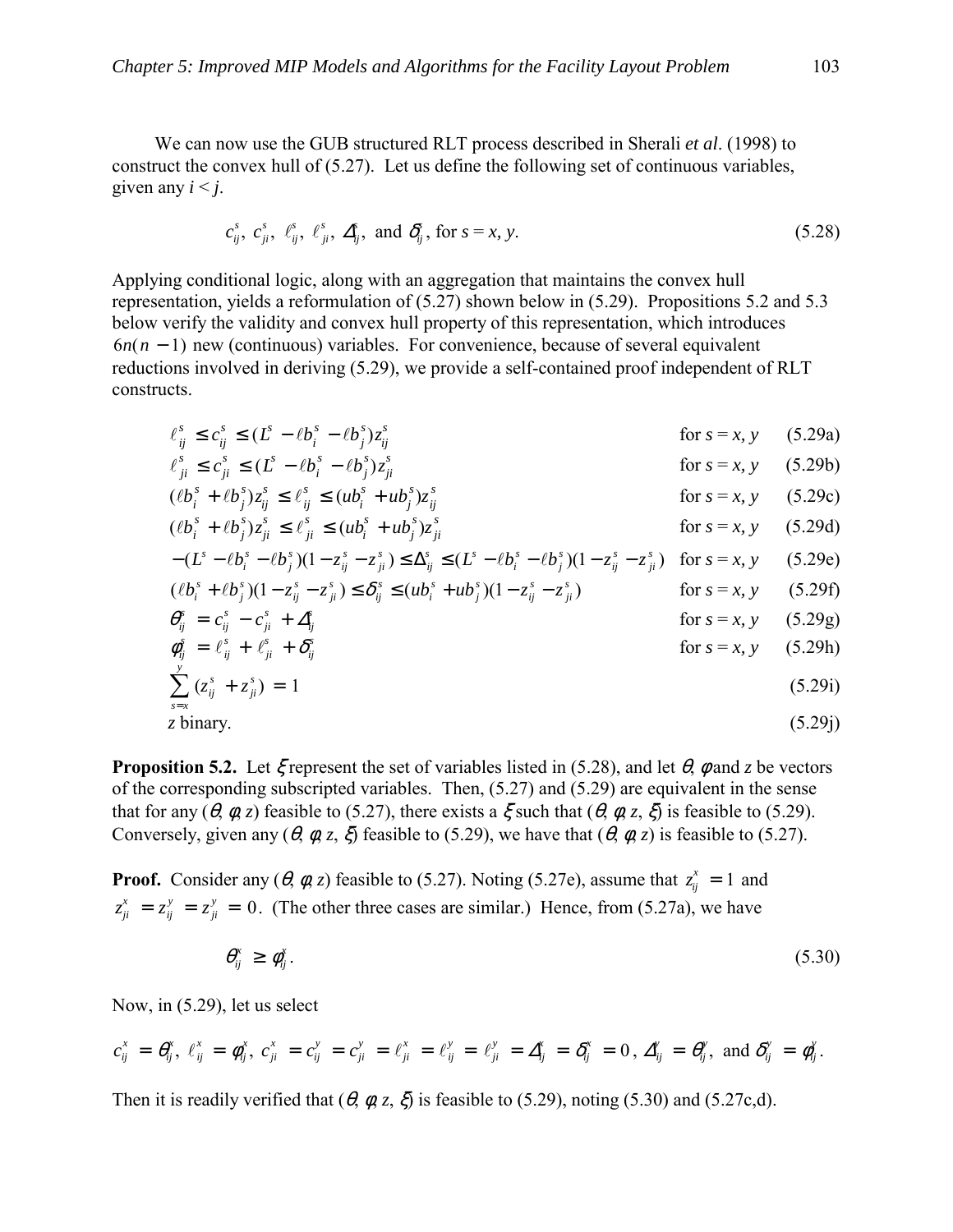Conversely, consider any feasible solution ( $\theta$ ,  $\phi$ ,  $z$ ,  $\zeta$ ) to (5.29). Again, let us assume that  $z_{ij}^x = 1$  and  $z_{ji}^x = z_{ij}^y = z_{ji}^y = 0$ , with the other three cases of 0-1 assignments to the *z*-variables via (5.29i) being similar. From (5.29c, d), we get

$$
(\ell b_i^x + \ell b_j^x) \le \ell_{ij}^x \le (u b_i^x + u b_j^x), \text{ while } \ell_{ji}^x = \ell_{ij}^y = \ell_{ji}^y = 0. \tag{5.31}
$$

Consequently, from (5.29a, b), we have

$$
\ell_{ij}^x \le c_{ij}^x \le (L^s - \ell b_i^x - \ell b_j^x), \text{ while } c_{ji}^x = c_{ij}^y = c_{ji}^y = 0. \tag{5.32}
$$

Furthermore, (5.29e, f) yield that  $\Delta_{ij}^x = \delta_{ij}^x = 0$ , while

$$
-(L^s - \ell b_i^{\,y} - \ell b_j^{\,y}) \le \Delta_{ij}^y \le (L^s - \ell b_i^{\,y} - \ell b_j^{\,y}) \text{ and } (ub_i^{\,y} + ub_j^{\,y}) \le \delta_{ij}^{\,y} \le (ub_i^{\,y} + ub_j^{\,y}). \tag{5.33}
$$

Finally, (5.29g, h) assert, using (5.30), (5.31) and (5.32), that

$$
\theta_{ij}^x = c_{ij}^x \text{ and } \phi_{ij}^x = \ell_{ij}^x, \text{ while } \theta_{ij}^y = \Delta_{ij}^y \text{ and } \phi_{ij}^y = \delta_{ij}^y. \tag{5.34}
$$

From  $(5.29i, i)$  and  $(5.31)$ - $(5.34)$ , we have that  $(5.27c-f)$  are satisfied. Moreover,  $(5.32)$  and (5.34) assert that (5.27a) holds true when  $s = x$ , while the remaining constraints in (5.27a,b) which require that  $\phi_{ij}^x + \theta_{ij}^x \leq M^x$ , and  $\phi_{ij}^y \pm \theta_{ij}^y \leq M^y$  are implied by the bounds (5.27c, d). This completes the proof.  $\Box$ 

**Proposition 5.3.** The continuous relaxation of (5.29) defines the convex hull of feasible solutions to (5.27).

**Proof.** Given the assertion of Proposition 5.2, it is sufficient to show that the extreme points of the set *X*, defined by (5.29a-i) along with  $z \ge 0$ , have binary values of *z*. Toward this end, we will show that the maximization of any linear objective function over *X* that yields a unique optimum  $(\theta^*, \phi^*, z^*, \xi^*)$  in the notation of Proposition 5.2, necessarily has 0-1 values for  $z^*$ . Given any such linear program to maximize  $g_1\theta + g_2\phi + g_3z + g_4\xi$ , say, subject to  $(\theta, \phi, z, \xi)$  in *X*, we can rewrite this problem as

$$
\underset{z \ge 0, (5.21i)}{\text{maximize}} \{g_3 z + \underset{(\theta, \phi, z)}{\text{maximize}} \{g_1 \theta + g_2 \phi + g_4 \xi : (5.29a) - (5.29h)\} \}.
$$
\n(5.35)

The inner maximization problem can be solved as follows. First, using (5.29g,h), we can substitute  $\theta$  and  $\phi$  out of the problem. Next, note that  $\Delta_{ij}^s$  and  $\delta_{ij}^s$ , for  $s = x$ , y, can be set at their appropriate bounds in (5.29e,f), depending on the signs of the resulting objective coefficients. The remaining problem is separable in the sets of variables  $(c_{ij}^s, \ell_{ij}^s)$  and  $(c_{ji}^s, \ell_{ji}^s)$  for  $s = x, y, z$ where the corresponding constraints in (5.29a-d) for each of these subproblems have all their right-hand sides scaled by  $z_{ij}^s$  or  $z_{ji}^s$ , respectively. Hence, by LP duality,  $c_{ij}^s$ ,  $\ell_{ij}^s$ ,  $c_{ji}^s$ ,  $\ell_{ji}^s$ *s ji s ij*  $c_{ij}^s, \ell_{ij}^s, c_{ji}^s, \ell_{ji}^s$  for  $s = x, y$ , can each be obtained as linear functions of the *z*-variables. This means that the inner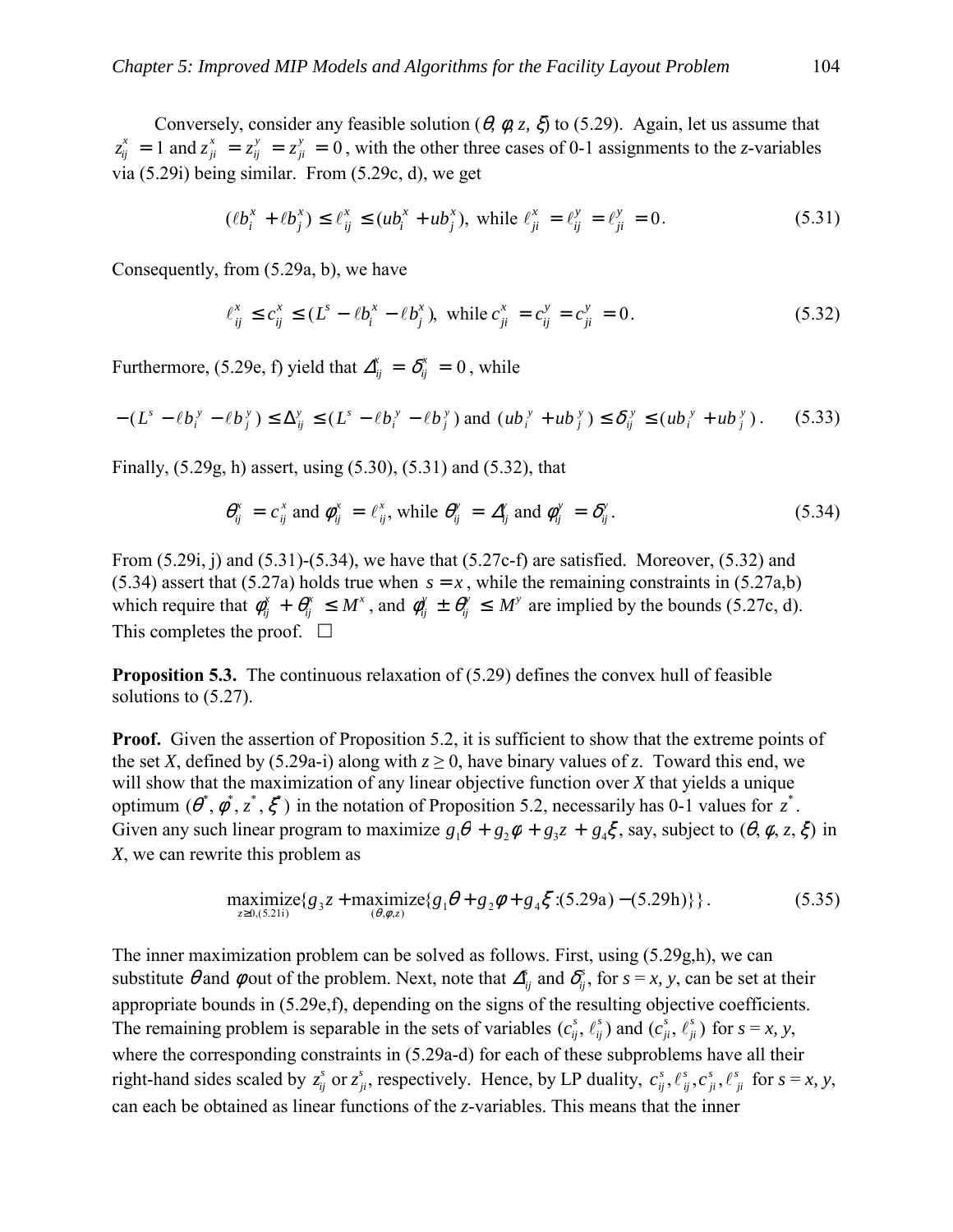maximization problem in (5.35) can be reduced to a linear function  $g_5z$ , say, of *z*. Consequently, (5.35) reduces to the problem

maximize 
$$
\{(g_3 + g_5) \cdot z : \sum_{s=x}^{y} (z_{ij}^s + z_{ji}^s) = 1, z \ge 0\}
$$
. (5.36)

The optimum value  $z^*$  is therefore given by the solution to (5.36), which under the hypothesis of uniqueness and noting that (5.36) has binary vertices, asserts that  $z^*$  is binary valued. This completes the proof.  $\Box$ 

We will investigate the computational effectiveness of this method after detailing an alternative formulation for the separation constraints in the next section. Throughout the remainder of the chapter, we refer to the model obtained by replacing (5.2f) with (5.29) as DJ1.

**Remark 5.1.** We note that by using the tighter bounds  $L^s$ , we could have directly constructed the convex hull of (5.18) to yield a tighter, though larger, representation than (5.29). This convex hull could have been derived by applying the GUB-specialized RLT process described in Sherali *et al.* (1998), but in this case, the simplification yields a larger representation than (5.29). Therefore, we postpone the task of evaluating this formulation for future research.

 Observe also by the proof of Proposition 5.1 that if we had formulated (5.18) by using the weaker bounds  $M^s$  given by (5.26) in lieu of  $L^s$ , then the continuous relaxation of (5.18) would yield the convex hull representation whenever

$$
ub_i^s + ub_j^s + \ell b_i^s + \ell b_j^s \le L^s / 2 \ \forall s \,.
$$
 (5.37)

However, whether (5.37) holds true or not, the representation (5.27) is tighter than (5.18) with  $L^s$ replaced by  $M^s$  since (5.27c) is not then implied by the latter. (Actually, (5.27) is related to (5.18) in the manner of having added (5.27c) that is implied by the continuous relaxation to (5.18), but then replacing *L*<sup>s</sup> by  $M$ <sup>s</sup> in (5.18a,b). However, (5.29) then tightens the resulting formulation by creating its convex hull representation.) Thus, we might expect (5.29) to be perhaps beneficial over (5.18), particularly when (5.37) does not hold true.  $\Box$ 

#### **5.6.3 A Distance-Based Formulation of the Separation Constraints**

We now present an additional enhancement of the model FLP2 that uses the distance relationships themselves to develop a disjunctive formulation that would prevent departments from overlapping. Rather than beginning from the traditional FLP2 formulation presented in (5.2), we instead consider the basic FLP model presented in (5.1). For the Area Constraints in (5.1b), we continue to use the outer-linearization presented in Section 5.3. We focus here on an alternative representation of (5.1c) and (5.1d).

First, let us consider the *Separation Constraints* (5.1c), assuming that (5.1d) has been modeled as an *equality*, in contrast with the pair of *inequalities*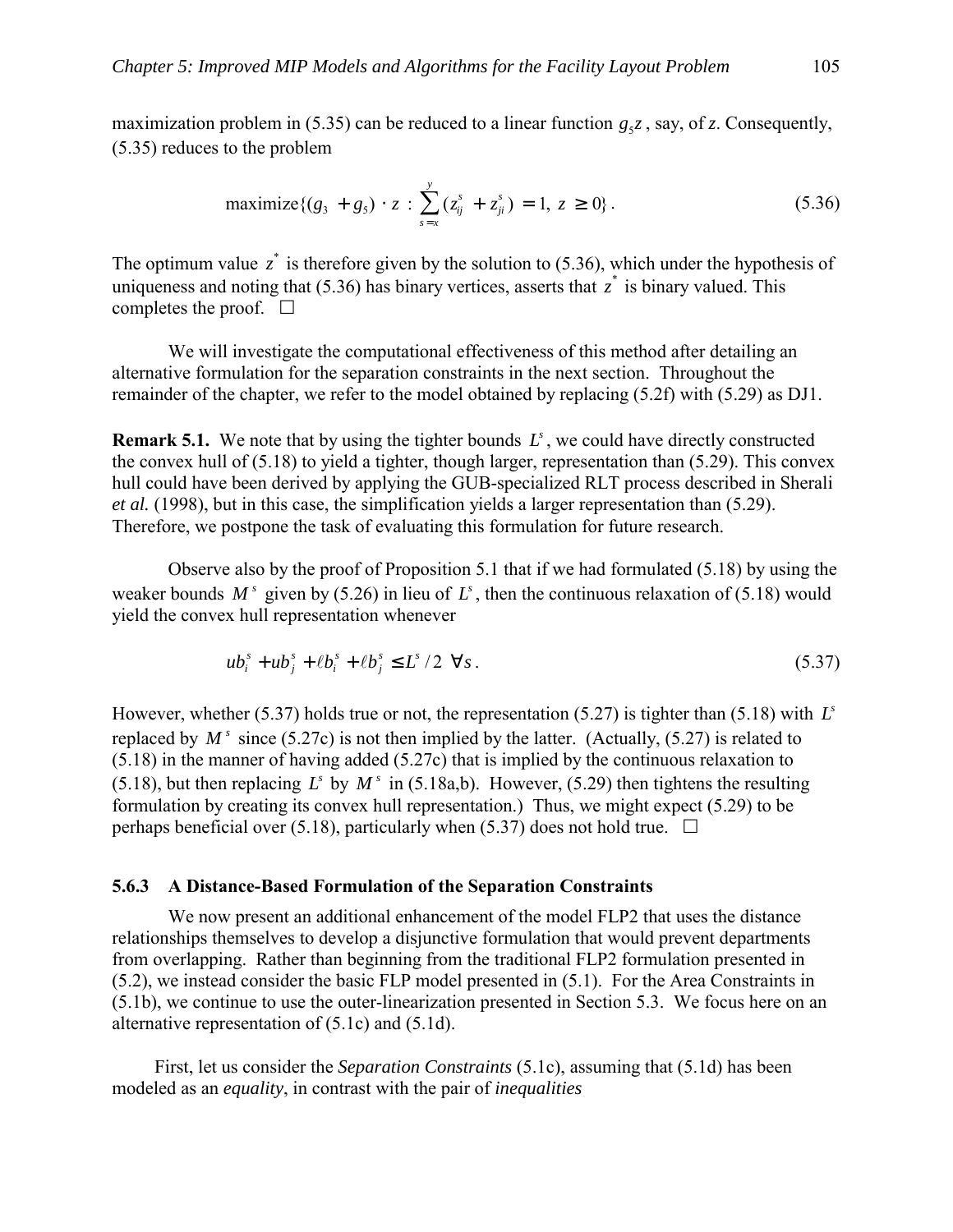$$
d_{ij}^s \ge c_i^s - c_j^s \text{ and } d_{ij}^s \ge c_j^s - c_i^s \quad \forall \ i < j, s. \tag{5.38}
$$

In this case, we can model (5.1c) directly in terms of the  $d_{ij}^s$ -variables themselves via the disjunction

$$
(d_{ij}^x \geq \ell_i^x + \ell_j^x) \vee (d_{ij}^y \geq \ell_i^y + \ell_j^y) \qquad \forall \ i < j. \tag{5.39}
$$

For each  $i < j$ , let us define the binary variable

$$
w_{ij} = \begin{cases} 1, & \text{if the separation between } i \text{ and } j \text{ is enforced along the } x \text{-direction} \\ 0, & \text{if the separation is enforced along the } y \text{-direction} \end{cases} \tag{5.40}
$$

and let

$$
Q_{ij}^s = \text{minimum} \{ L^s, ub_i^s + ub_j^s \} \ \forall \ i < j, s. \tag{5.41}
$$

Consider the following modeling of (5.39),  $\forall$  *i* < *j*, which is readily verified to be valid.

$$
d_{ij}^x \geq \ell_i^x + \ell_j^x - (1 - w_{ij})Q_{ij}^x \tag{5.42a}
$$

$$
d_{ij}^{\ y} \geq \ell_i^{\ y} + \ell_j^{\ y} - w_{ij} Q_{ij}^{\ y} \,. \tag{5.42b}
$$

Suppose that given any  $i < j$ , we define  $\phi_{ij}^s = \ell_i^s + \ell_j^s$   $\forall s$ *s*  $\phi_{ij}^s = \ell_i^s + \ell_j^s$   $\forall s$  as in (5.17), and construct the set

$$
X_{ij} = \{ (d_{ij}^x, d_{ij}^y, \phi_{ij}^x, \phi_{ij}^y, w_{ij}) : d_{ij}^x \ge \phi_{ij}^x - (1 - w_{ij})Q_{ij}^x \tag{5.43a}
$$

$$
d_{ij}^{\ y} \ge \phi_{ij}^{\ y} - w_{ij} Q_{ij}^{\ y} \tag{5.43b}
$$

$$
0 \le \phi_{ij}^s \le Q_{ij}^s \forall s, \ d_{ij}^s \ge 0 \forall s, \ w_{ij} \text{ binary} \}. \tag{5.43c}
$$

Let us denote  $\overline{X}_{ii}$  to be the continuous relaxation of  $X_{ii}$  in which the binary restriction on  $w_{ii}$  is replaced by  $0 \le w_{ij} \le 1$ . Proposition 5.4 asserts that  $conv(X_{ij}) = \overline{X}_{ij}$ , and so, any further tightening of (5.42) would need to involve more relationships than inherent within the representation (5.43). In essence, this would expand to the development of the foregoing section. Consequently, we model the separation constraints (5.1c) via (5.43) here, along with binary restrictions on the *w*-variables.

**Proposition 5.4.**  $Conv(X_{ij}) = \overline{X}_{ij}$ .

**Proof.** It is sufficient to show that  $w_{ij}$  is binary at each vertex of  $\overline{X}_{ij}$ . Toward this end, let us divide (5.43a) and (5.43b) by  $Q_{ij}^x$  and  $Q_{ij}^y$ , respectively, and accordingly, define  $d_{ij}^{s'} = d_{ij}^s / Q_{ij}^s$ and  $\phi_{ij}^{s'} = \phi_{ij}^{s} / Q_{ij}^{s} \forall s$ *s ij*  $\phi_{ij}^{s'} = \phi_{ij}^{s} / Q_{ij}^{s} \forall s$ . This yields an equivalent representation of  $X_{ij}$  via the constraints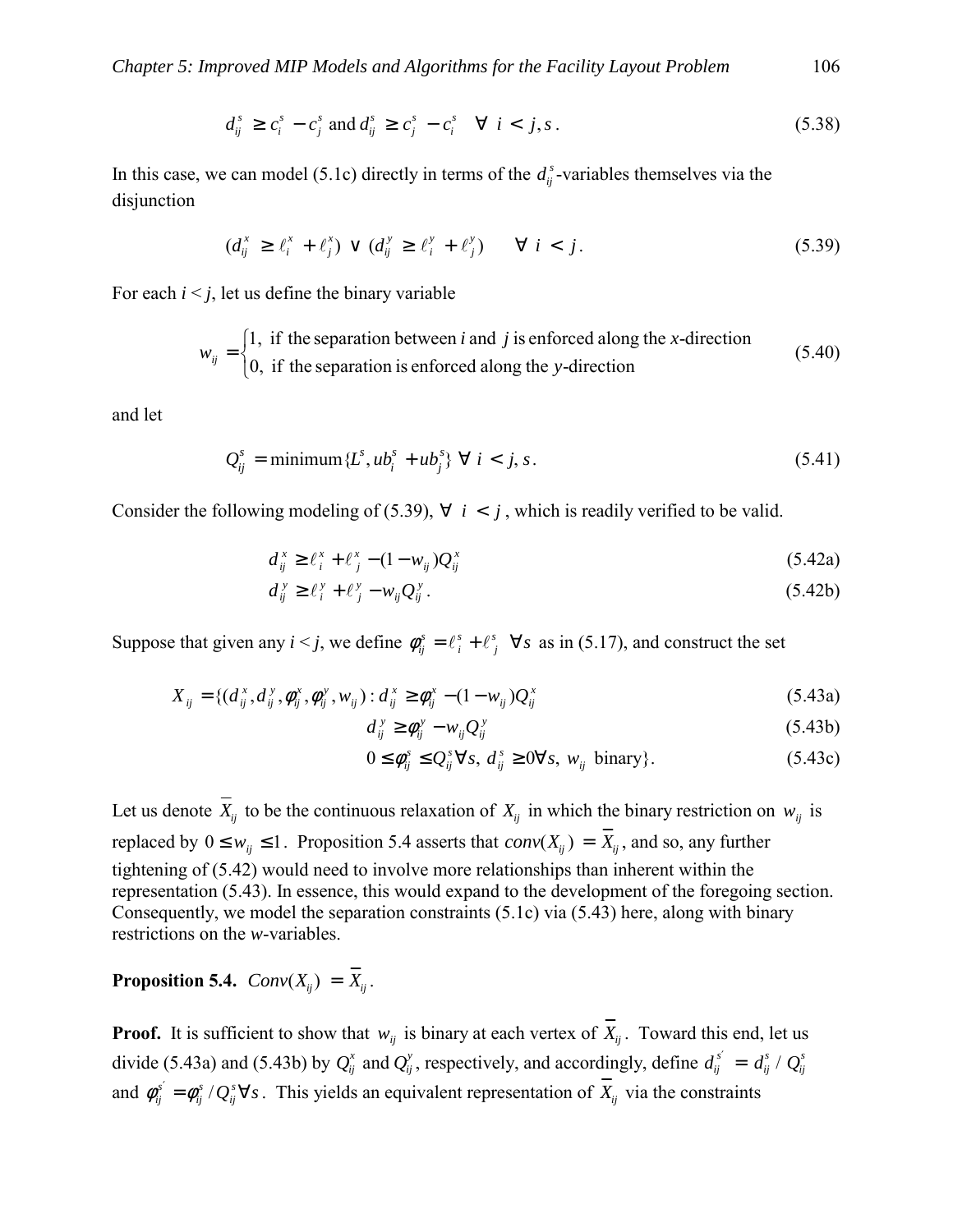$$
d_{ij}^{x'} \ge \phi_{ij}^{x'} - (1 - w_{ij}), \ d_{ij}^{y'} \ge \phi_{ij}^{y'} - w_{ij}
$$
 (5.44a)

$$
0 \le \phi_{ij}^{s'} \le 1 \ \forall s, \ d_{ij}^{s'} \ge 0, \ 0 \le w_{ij} \le 1. \tag{5.44b}
$$

Noting the total unimodularity (see Bazaraa *et al*., 1990) of the constraint set (5.44), we have that  $w_{ij}$  is binary at each extreme point, and this completes the proof.  $\Box$ 

**Remark 5.2.** Recall that one of the two particularly effective valid inequalities from the FLP2+ model was the constraint referred to as V2, reproduced here for convenience.

$$
d_{ij}^s \ge \ell_i^s + \ell_j^s - \min\{ub_i^s + ub_j^s, L^s\}(1 - z_{ij}^s - z_{ji}^s) \,. \tag{5.45}
$$

Noting the definitions in (5.40) and (5.41), we can see that (5.45) directly corresponds to our representation (5.42). Since we have shown that (5.42) captures the convex hull of feasible solutions for the disjunction in (5.39) in the sense of Proposition 5.4, we have gained insight into why the constraint set V2 was particularly helpful in tightening the FLP2 formulation. Furthermore, the constraint set B2, which was also effective in tightening the FLP2 formulation, can also be stated in terms of  $w_{ij}$  as follows:

$$
d_{ij}^x \ge (\ell b_i^x + \ell b_j^x) w_{ij} \tag{5.46a}
$$

$$
d_{ij}^{\,y} \ge (\ell b_i^{\,y} + \ell b_j^{\,y})(1 - w_{ij})\,. \tag{5.46b}
$$

Therefore, we can also include this constraint set in the proposed model.  $\Box$ 

Next, let us proceed to model (5.1d). Toward this end, for each  $i < j$ , let us define the binary variables  $y_{ij}^s \ \forall s$  as

$$
y_{ij}^s = \begin{cases} 1, & \text{if } c_i^s \le c_j^s \\ 0, & \text{if } c_i^s \ge c_j^s \end{cases}
$$
 (5.47)

with the choice of 0 or 1 being inconsequential when  $c_i^s = c_j^s$ . Furthermore, let us define an upper bound on  $d_{ij}^s$  as

$$
U_{ij}^s = L^s - \ell b_i^s - \ell b_j^s \ \forall \ s. \tag{5.48}
$$

Then, for each  $i < j$ , and each  $s = x$ , y, consider the following representation of (5.1d), where we have introduced a set of new continuous variables  $D_{ij}^s$ .

$$
d_{ij}^s = c_i^s - c_j^s + 2D_{ij}^s \tag{5.49a}
$$

$$
0 \le D_{ij}^s + (c_i^s - c_j^s) \le U_{ij}^s (1 - y_{ij}^s)
$$
\n(5.49b)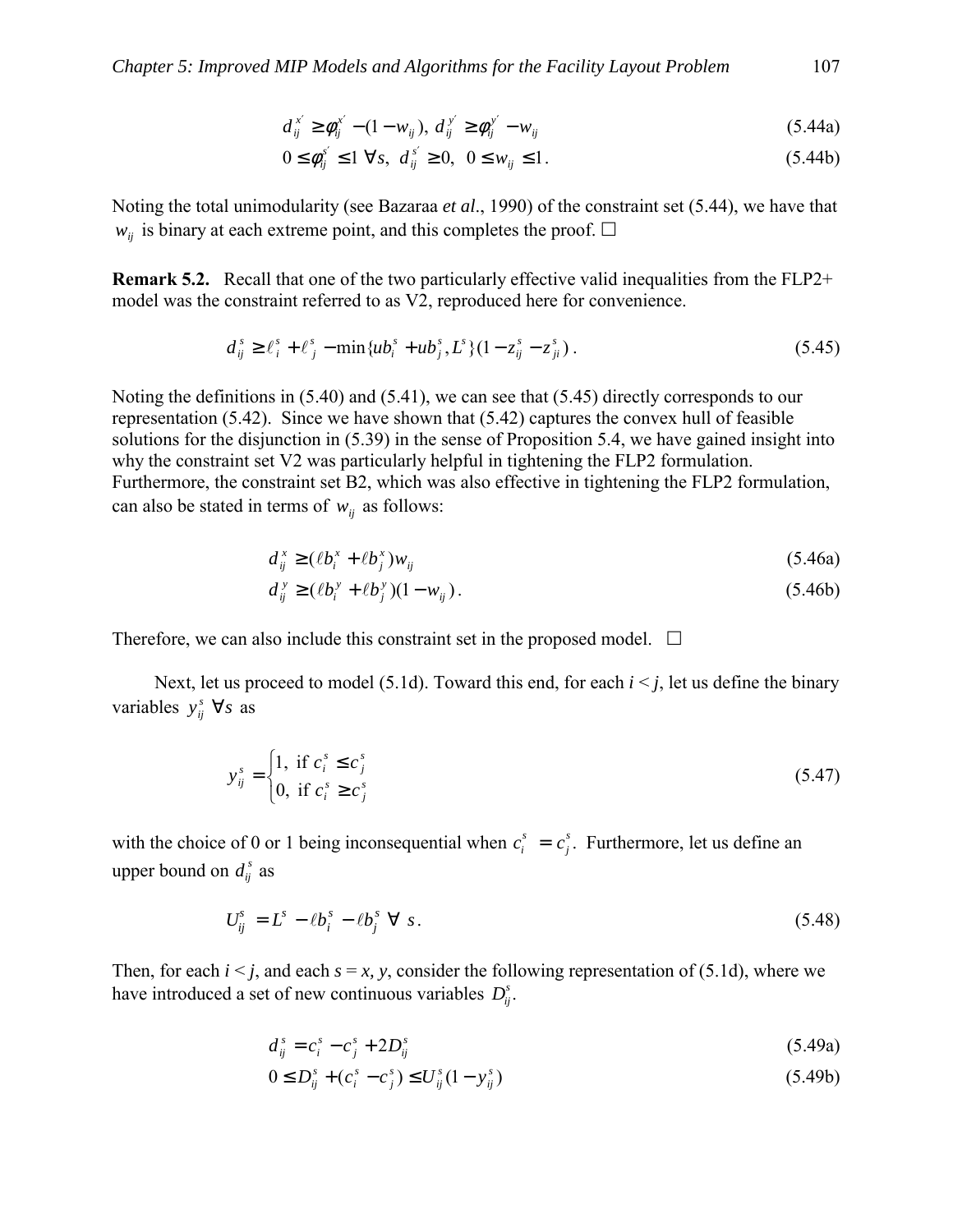$$
0 \le D_{ij}^s \le U_{ij}^s y_{ij}^s \tag{5.49c}
$$

$$
y_{ij}^s \text{ binary.} \tag{5.49d}
$$

**Proposition 5.5.** For each  $i \leq j$ , and each  $s = x$ , *y*, the constraints (5.49) yield a valid representation of the relationship (5.1d).

**Proof.** When  $y_{ij}^s = 1$ , we have from (5.49b) that  $D_{ij}^s = (c_j^s - c_i^s)$ , which gives from (5.49a, c) that  $0 \le d_{ij}^s = (c_j^s - c_i^s) \le U_{ij}^s$ *s i s*  $0 \le d_{ij}^s = (c_j^s - c_i^s) \le U_{ij}^s$ . Similarly, when  $y_{ij}^s = 0$ , we obtain  $D_{ij}^s = 0$  from (5.49c), and  $(5.49a, b)$  yield  $0 \le d_{ij}^s = c_i^s - c_j^s \le U_{ij}^s$ . Hence,  $(5.49)$  is a valid representation of  $(5.1d)$ . This completes the proof.  $\Box$ 

Next, let us define  $\theta_{ij}^s = c_j^s - c_i^s$  as in (5.17), and consider the following set based on (5.49).

$$
\chi_{ij}^{s} = \{ (d_{ij}^{s}, \theta_{ij}^{s}, D_{ij}^{s}, y_{ij}^{s}) : d_{ij}^{s} = 2D_{ij}^{s} - \theta_{ij}^{s}
$$
\n(5.50a)

$$
C_{ij}^s = 2D_{ij}^s - \theta_{ij}^s \tag{5.50a}
$$

$$
0 \le D_{ij}^s - \theta_{ij}^s \le U_{ij}^s (1 - y_{ij}^s) \tag{5.50b}
$$

$$
0 \le D_{ij}^s \le U_{ij}^s y_{ij}^s \tag{5.50c}
$$

$$
y_{ij}^s \text{ binary} \}. \tag{5.50d}
$$

Then, the following result motivates the (unconventional) representation (5.49) of (5.1d), where  $\overline{\chi}_{ij}^s$  is given by (5.50) with (5.50d) being replaced with  $0 \le y_{ij}^s \le 1$ .

**Proposition 5.6.**  $Conv(\chi_{ij}^s) = \overline{\chi}_{ij}^s$ .

**Proof.** Consider the nonsingular linear transformation

$$
\alpha = D_{ij}^s / U_{ij}^s, \ \beta = (D_{ij}^s - \theta_{ij}^s) / U_{ij}^s, \text{ and } \gamma = d_{ij}^s / U_{ij}^s. \tag{5.51a}
$$

This has an inverse given by

$$
D_{ij}^s = \alpha U_{ij}^s, \theta_{ij}^s = (\alpha - \beta)U_{ij}^s, \text{ and } d_{ij}^s = \gamma U_{ij}^s.
$$
 (5.51b)

Consequently, under (5.51),  $\bar{\chi}^s_{ij}$  is equivalently transformed into the following set, where there is a one-to-one preservation of extreme points because of the nonsingularity of (5.51).

$$
\overline{\chi}_{ij}^s = \{ (\alpha, \beta, \gamma, y_{ij}^s) : -\alpha - \beta + \gamma = 0 \tag{5.52a}
$$
\n
$$
\beta + y_{ij}^s \le 1 \tag{5.52b}
$$

$$
\beta + y_{ij}^s \le 1 \tag{5.52b}
$$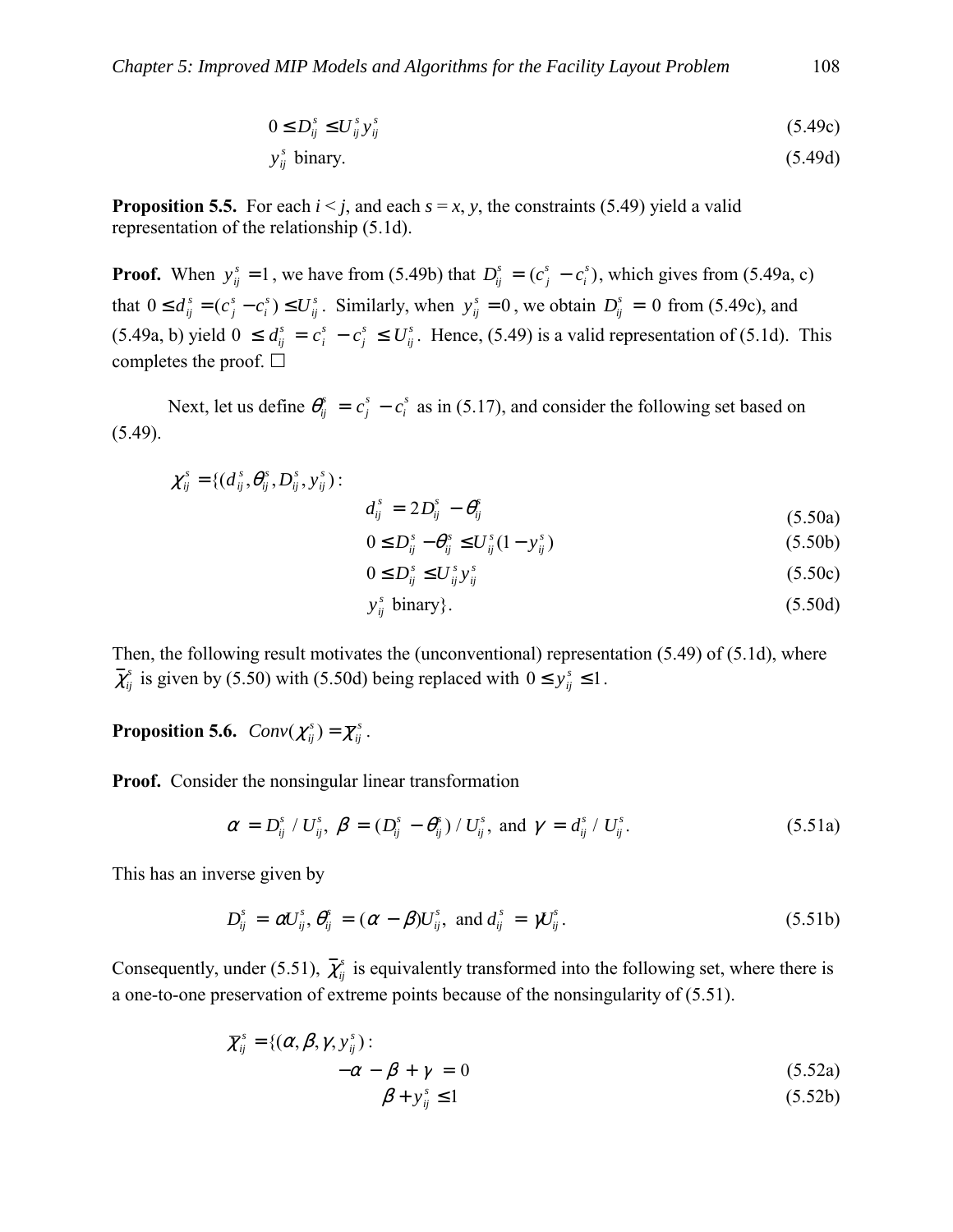$$
\alpha \qquad -y_{ij}^s \le 0 \tag{5.52c}
$$

$$
(\alpha, \beta) \ge 0, 0 \le y_{ij}^s \le 1 \}. \tag{5.52d}
$$

Noting the total unimodularity (see Bazaraa *et al.*, 1990) of (5.52), we have that  $y_{ij}^s$  is binary at all extreme points of  $\overline{\chi}_{ij}^s$ , and this completes the proof.  $\Box$ 

Upon eliminating the variables  $D_{ii}^s$  using (5.49a) and noting the definitions in (5.40) and (5.46), the complete representation of the proposed model can be obtained as (5.53) below, where the subscripts *p* and *q* refer to the two departments whose orientation is fixed in order to reduce problem symmetry. Naturally these related constraints are omitted whenever we have any fixed departments, and also in this case, the corresponding centroidal variables are fixed in value. We refer to this model as **DJ2**.

**DJ2:** Minimize 
$$
\sum_{(i,j)\in P} f_{ij}(d_{ij}^x + d_{ij}^y)
$$

$$
d_{ij}^x \ge \ell_i^x + \ell_j^x - (1 - w_{ij})Q_{ij}^x \quad \forall i < j
$$
(5.53a)

$$
d_{ij}^y \ge \ell_i^y + \ell_j^y - w_{ij} Q_{ij}^y \qquad \forall i < j \tag{5.53b}
$$

$$
0 \le d_{ij}^s + c_i^s - c_j^s \le 2U_{ij}^s (1 - y_{ij}^s) \quad \forall i < j, s
$$
 (5.53c)

$$
0 \le d_{ij}^s - c_i^s + c_j^s \le 2U_{ij}^s y_{ij}^s \quad \forall i < j, s
$$
 (5.53d)

$$
d_{ij}^x \ge (\ell b_i^x + \ell b_j^x) w_{ij} \quad \forall i < j \tag{5.53e}
$$

$$
d_{ij}^{\,y} \ge (\ell b_i^{\,y} + \ell b_j^{\,y})(1 - w_{ij}) \quad \forall i < j \tag{5.53f}
$$

$$
c_p^s \le c_q^s \quad \forall s \tag{5.53g}
$$

$$
\sum_{s=x}^{y} (c_q^s - c_p^s) \ge \min\{\ell b_p^x + \ell b_q^x, \ell b_p^y + \ell b_q^y\} \tag{5.53h}
$$

$$
\ell_i^s \le c_i^s \le L^s - \ell_i^s \quad \forall \ i, s \tag{5.53i}
$$

$$
\ell b_i^s \le \ell_i^s \le u b_i^s \quad \forall \ i, s \tag{5.53j}
$$

$$
d_{ij}^s \ge 0 \quad \forall i < j, s \tag{5.53k}
$$

$$
y_{ij}^s \text{ binary } \forall i < j, s \tag{5.53}
$$

$$
w_{ij} \text{ binary } \forall i < j. \tag{5.53m}
$$

Note that the formulation in (5.53) yields  $3n(n - 1)/2$  binary variables, which is similar to the formulation of Meller *et al*. when (5.2d) is written as an equality and one of the four binary variables is eliminated for each  $i \leq j$ . Furthermore, it contains the same number of continuous variables. However, our model representation captures certain partial convex hull characterizations and imparts a different structure that is worth evaluating computationally.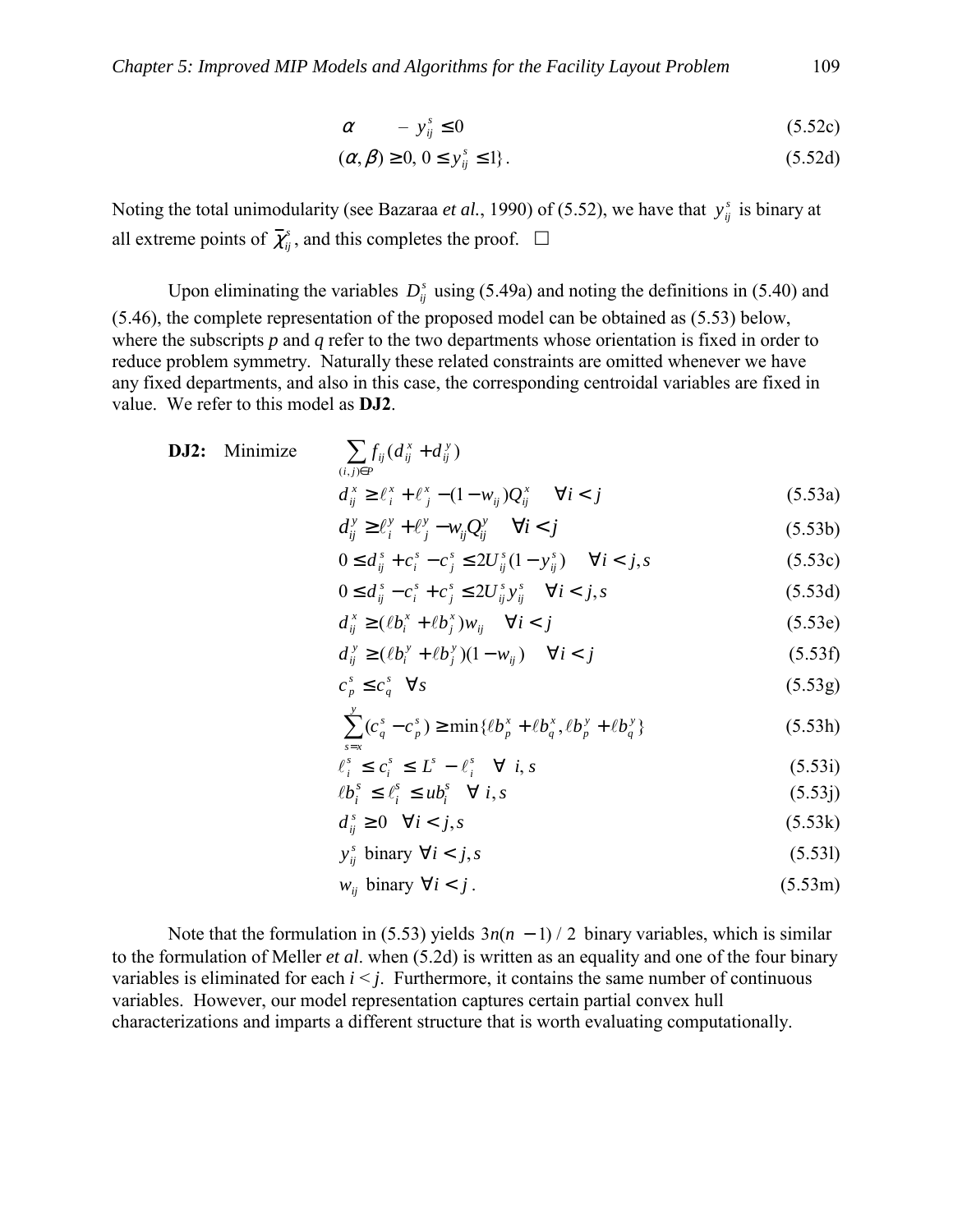#### **5.6.4 Computational Analysis of the Alternative DJ1 and DJ2 Formulations**

 We initially evaluated the performance of using the DJ1 and DJ2 formulations in their entirety as presented in the foregoing sections. Very early on, however, it became quite clear that these formulations would lead to a dramatic increase in solution time as compared with the model that uses only the valid inequalities B2 and V2, in combination with our proposed area and symmetry breaking constraints. For example, in considering the total solution time for all of the FO problems, the solution time increased over eight times when using DJ1 and over thirty times when using DJ2. We attribute this dramatic increase to the large increase in problem size for DJ1. For DJ2, however, we suspect that the elimination of the SOS constraints (5.3d) from the model formulation, which most solvers exploit to make more efficient specialized branching decisions, is responsible for the increase in solution effort.

We therefore considered several alternative strategies in order to impart some of the tightness accruing from these new formulations, while limiting the increase in problem size and retaining the SOS constraints of the previous models. As noted earlier, (5.29) presents a tighter formulation of the disjunctive constraints presented in (5.2f), and therefore the constraints (5.2f) are replaced by the constraints (5.29) in the model DJ1. Rather than using the complete representation DJ1, we considered the option of using (5.29) only for one pair of departments, taken as the positively interacting (non-fixed) pair having the largest total area, and retaining (5.2f) for all other pairs. Similarly, we implemented the representation DJ2 for only one pair of departments. That is, using the traditional FLP2 model, we replaced the distance relationships in (5.2g) with those in (5.53) (including the valid inequalities (5.53e,f)) for only one pair of departments. In so doing, we defined the variables  $w_{ij}$  and  $y_{ij}^s$  only for the key  $(i, j)$  pair for which (5.53) is constructed, while the variables  $z_{ij}^s$  were defined and used to represent the separation relationships for all the other  $(i, j)$  pairs as before. We note that this model defines the variables  $d_i^s$  for only those pairs  $(i, j) \in P$ , and also retains the SOS structure of the model for all but the single pair of departments identified above for implementing (5.53).

 As an additional alternative to DJ2, we considered translating the implied upper bounds on the  $d_{ij}^s$  variables in (5.53c,d) to conform with the definitions of the  $z_{ij}^s$  variables in order to derive a new class of valid inequalities. Recalling the definitions (5.47) and (5.48), constraints (5.53c,d) induce the derivation of the following relationships that can be readily verified to be valid.

$$
d_{ij}^s \le c_i^s - c_j^s + 2U_{ij}^s (1 - z_{ji}^s) \quad \forall i < j, s
$$
\n(5.54a)

$$
d_{ij}^s \le c_j^s - c_i^s + 2U_{ij}^s (1 - z_{ij}^s) \quad \forall i < j, s. \tag{5.54b}
$$

We refer to this class of upper bounding valid inequalities as *UB inequalities*, and we discuss below its effect when incorporated within the previously derived models.

 Tables 5.14 and 5.15 present the results of our computational analysis. We note that all of the M problems continued to be solved in under one second for each of the studied alternatives. For this reason, we focus only on the FO and O problems in this analysis. Table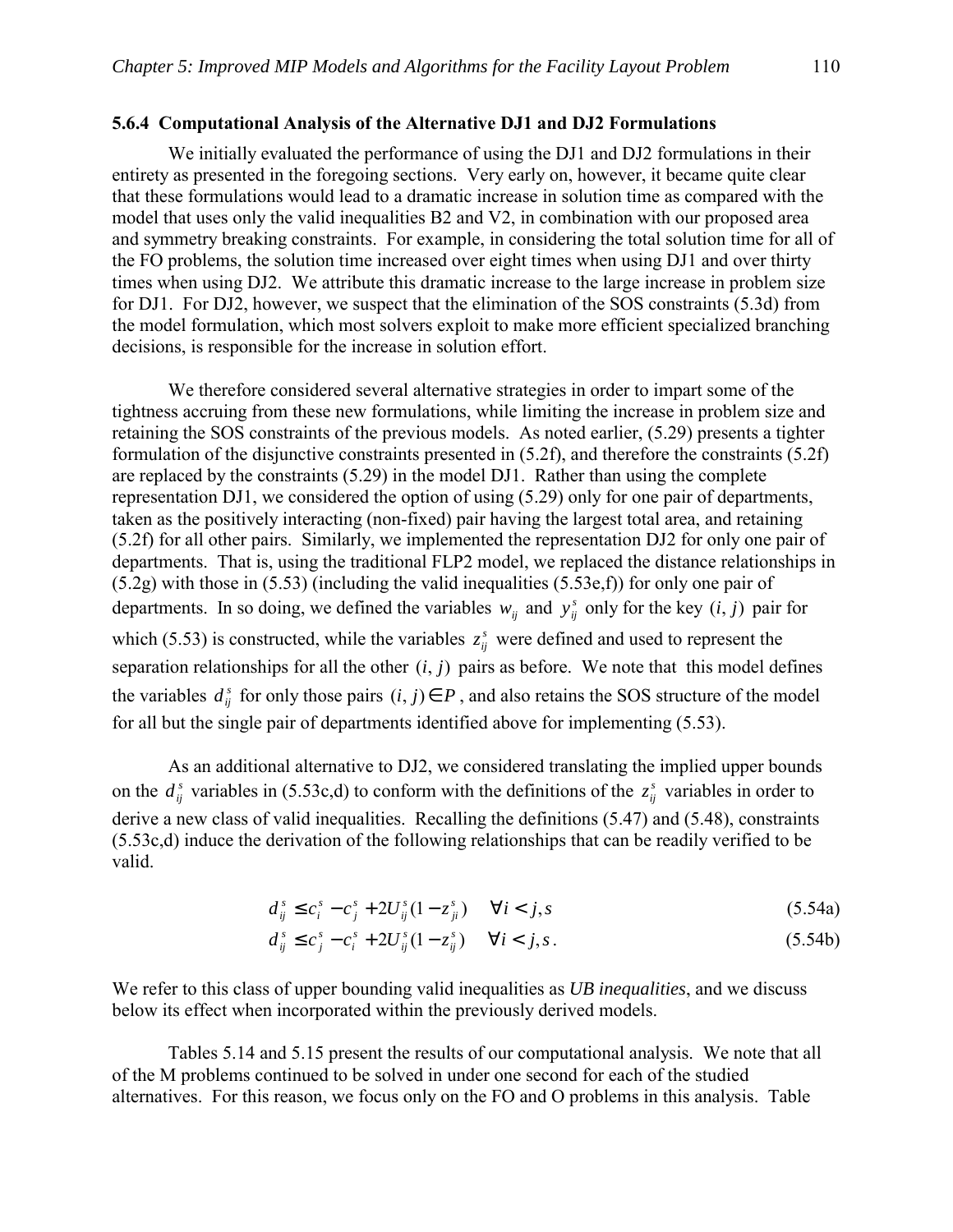|                 |                                                  | <b>UB-Inequalities</b> |         |                   |        |
|-----------------|--------------------------------------------------|------------------------|---------|-------------------|--------|
|                 |                                                  |                        | None    |                   | All    |
| Problem         | Model                                            | Time                   | Nodes   | Time              | Nodes  |
|                 | No DJ                                            | 790                    | 79539   | $430^{**}$        | 40175  |
| FO7             | DJ1 for 1 pair                                   | $320^*$                | 32604   | 760               | 66182  |
|                 | DJ2 for 1 pair                                   | 480                    | 54947   | 460               | 52371  |
|                 | No DJ                                            | 270                    | 32141   | $200^{**}$        | 22715  |
| $FO7-1$         | DJ1 for 1 pair                                   | 240                    | 29144   | 280               | 32629  |
|                 | DJ2 for 1 pair                                   | $190^*$                | 24993   | 330               | 42798  |
|                 | No DJ                                            | 120                    | 15137   | $65^*$            | 8099   |
| FO7-2           | DJ1 for 1 pair                                   | 91                     | 12006   | 87                | 10670  |
|                 | DJ2 for 1 pair                                   | $80^{**}$              | 11270   | 83                | 11364  |
|                 | No DJ                                            | $320^*$                | 26613   | $450^{**}$        | 33837  |
| FO <sub>8</sub> | DJ1 for 1 pair                                   | 510                    | 47535   | 800               | 68014  |
|                 | DJ2 for 1 pair                                   | 810                    | 88097   | 750               | 72872  |
|                 | No DJ                                            | 10000                  | 1322262 | $3000***$         | 313585 |
| O7              | DJ1 for 1 pair                                   | 3800                   | 466459  | 3600              | 378341 |
|                 | DJ2 for 1 pair                                   | 6100                   | 820029  | 2500 <sup>*</sup> | 320297 |
|                 | No DJ                                            | $790^*$                | 103656  | 900               | 103903 |
| $O7-1$          | DJ1 for 1 pair                                   | $830^{**}$             | 91152   | 1700              | 160084 |
|                 | DJ2 for 1 pair                                   | 1200                   | 161309  | 1500              | 188576 |
|                 | No DJ                                            | 1200                   | 152607  | 3900              | 488526 |
| $O7-2$          | DJ1 for 1 pair                                   | 1400                   | 166682  | 1500              | 168688 |
|                 | DJ2 for 1 pair                                   | 890 <sup>*</sup>       | 126146  | 2200              | 266564 |
|                 | Minimum solution time for this problem instance. |                        |         |                   |        |

**Table 5.14: Effect of the New Disjunctive Formulations and the UB Inequalities on the Solution Effort.** 

\*\* Second smallest solution time for this problem instance.

**Table 5.15: Total Time and Total Ranking for Disjunctive Models.** 

|                                        | UB-Inequalities |           |                         |          |
|----------------------------------------|-----------------|-----------|-------------------------|----------|
|                                        | None            |           |                         |          |
|                                        | Solution        | Time      | Solution                | Time     |
| Model                                  | Time            | Ranking   | Time                    | Ranking  |
| No DJ                                  | 13490           | 26        | 8945                    | $19^{+}$ |
| DJ1 for 1 pair                         | $7191*$         | $21^{++}$ | 8727                    | 32       |
| DJ2 for 1 pair                         | 9750            | 22        | $7823$ **               | 27       |
| $\ast$<br>Minimum total solution time. |                 |           | Minimum total rank-sum. |          |

Minimum total solution time.<br>\*\* Second smallest total solution time. ++ Second smallest total rank-sum.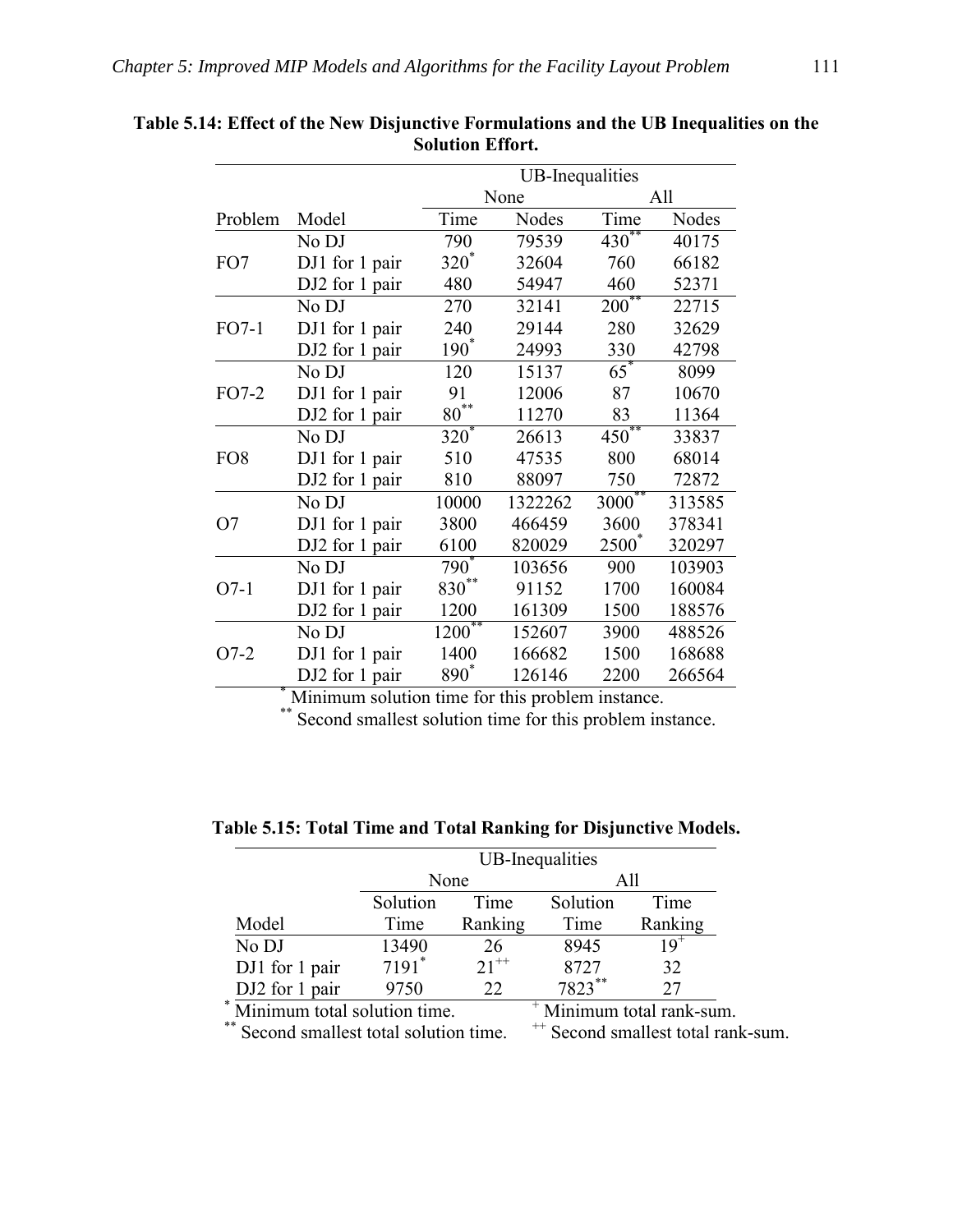5.14 compares the results for each problem using each of the six techniques composed by using neither DJ1 nor DJ2 (referred to as *No DJ*), DJ1 for the single identified pair, and DJ2 for the single identified pair, each with or without the class (5.54) of UB inequalities. Here we have used the position p-q symmetry breaking technique for each of the disjunctive models, and the results for the No DJ - No UB inequalities case correspond to the results displayed previously in Table 5.12. The results indicate that, in general, the disjunctive enhancements are effective in decreasing the solution effort, although some of the disjunctive techniques are not as effective as others. Note that each of the disjunctive enhancements succeeded in significantly reducing the solution time for problem O7, which had previously exhibited a substantial increase in effect upon *including* the valid inequalities B2 and V2. Of the proposed disjunctive methods, we see that using DJ1 for one pair of departments has the lowest total solution time, while using the UB inequalities along with the No DJ option provides the lowest total rank-sum when the methods are ranked in increasing order of solution times. For this reason, we will focus on only these two methods in the evaluation of the three challenging problems (O8, FO9, O9) that we analyze in the next section.

 However, before proceeding, it might be instructive to reflect on why the class of UB inequalities proves to be effective, although the objective function is attempting to *minimize* the weighted sum of distances. The reason for this is that in concert with the other problem constraints and valid inequalities that impose lower bounds on these distance variables, the UBinequalities induce additional relationships that must be satisfied (so that the lower bounding expressions are less than or equal to the corresponding upper bounding expressions). Evidently, these additional implied relationships help further tighter the model representation.

### **5.7 Computational Results for the Most Challenging Test Problems**

 Throughout the previous sections, we have outlined and evaluated a series of proposed enhancements for the MIP formulation of the facility layout problem. At this point, we turn our attention to the three larger problems that remained previously unsolved in the literature using the FLP2+ model. Having narrowed our focus to only two potential models, we now solve these three problems with each of these models. In both of the proposed models, we use the proposed area constraints along with 20 tangential supports, include the valid inequalities B2 and V2, and reduce problem symmetry using the position p-q approach. In the first model, we employ the disjunction DJ1 for one pair of departments as identified in Section 5.6.4, while for the other model we include the class of UB-inequalities with no other disjunctive enhancements. The results of this analysis are presented in Table 5.16, where for the sake of comparison, we also display the results obtained using the previously best FLP2+ model.

 We first note that both of our proposed models were able to solve Problem FO9, using a 0.01% optimality tolerance, within the allowable limits on time (24 hours) and tree memory (390 MB), even though this problem had been previously unsolved in the literature. Furthermore, both of our models obtained optimal solutions that had a maximum error in departmental area of 0%. That is, each of the departments *exactly* met the proposed area requirements. On the other hand, the FLP2+ model was terminated (upon reaching the 24-hour time limit) with a 10.14% optimality gap, and its best-known integer solution had a maximum error of 4.62% with respect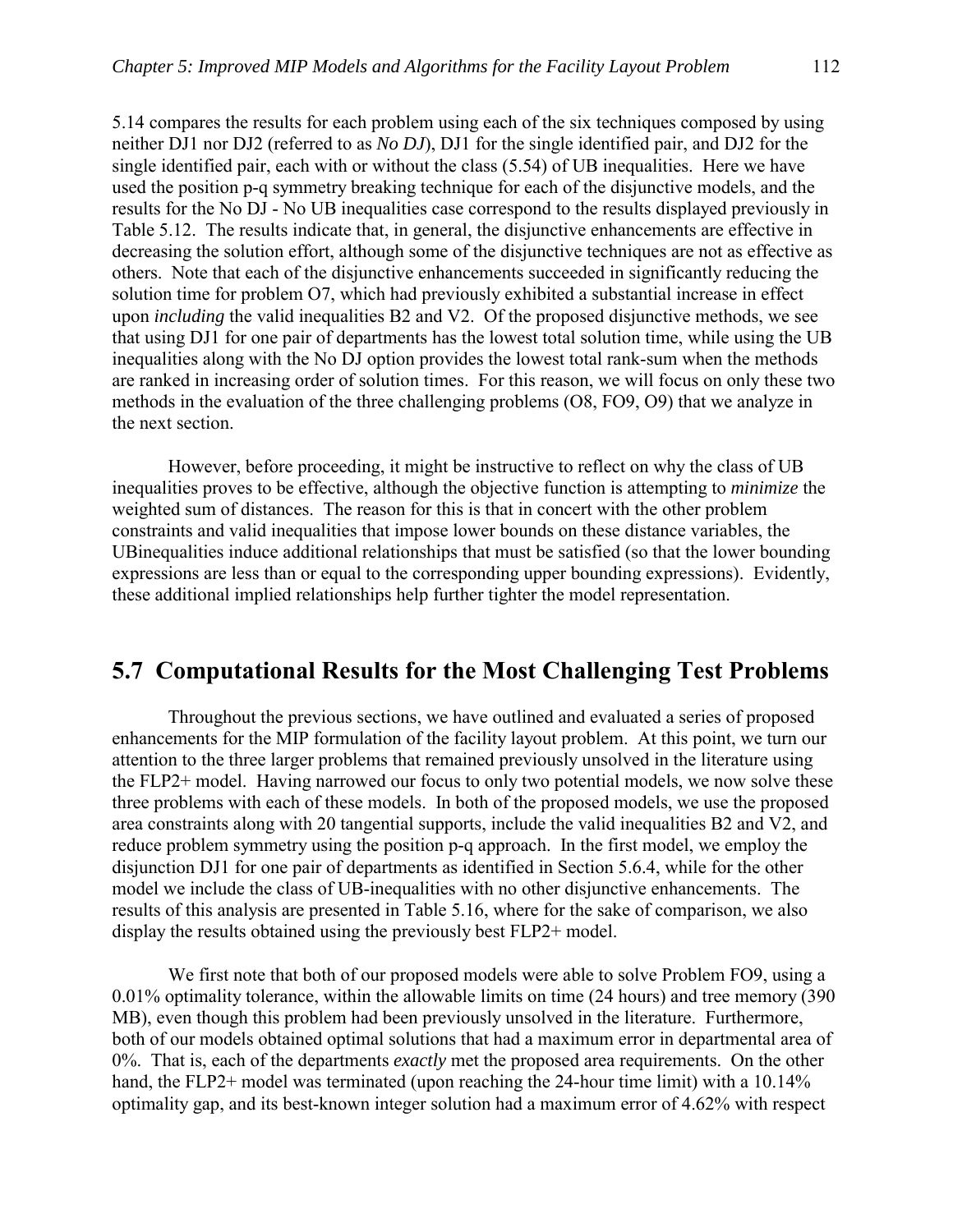|                 |                        | Best Integer |            | <b>Optimality Maximum Solution</b> Number |                    |          |
|-----------------|------------------------|--------------|------------|-------------------------------------------|--------------------|----------|
|                 | Problem Model          | Solution     | Gap $(\%)$ | Error $(\% )$                             | Time               | of Nodes |
| FO <sub>9</sub> | $FLP2+$                | 23.35        | 10.14      | 4.76                                      | 86400 <sup>*</sup> | 66386    |
|                 | DJ1 for 1 pair         | 23.46        | 0.00       | 0.00                                      | 5900               | 407779   |
|                 | UB-Inequalities        | 23.46        | 0.00       | 0.00                                      | 11000              | 625275   |
| O <sub>8</sub>  | $FLP2+$                | 248.00       | 26.45      | 4.96                                      | 86400 <sup>*</sup> | 107334   |
|                 | DJ1 for 1 pair         | 251.65       | 15.32      | 0.04                                      | $37060^+$          | 2423000  |
|                 | UB-Inequalities        | 257.52       | 22.34      | 0.03                                      | $36000^+$          | 2039034  |
| O <sub>9</sub>  | $FLP2+$                | 277.76       | 40.00      | 7.14                                      | 86400              | 50442    |
|                 | DJ1 for 1 pair         | 269.49       | 32.92      | 0.03                                      | $33000^+$          | 1985589  |
|                 | <b>UB-Inequalities</b> | 270.71       | 35.06      | 0.10                                      | $32000^+$          | 1890026  |

**Table 5.16: Accuracy and Solution Effort for the More Challenging Test Problems.** 

\* Terminated due to 24-hour time limit.

+ Terminated when memory requirements for the search tree reached 390 MB.

to departmental areas. In addition to having a lower quality of solution as compared to our proposed models, we observe that the FLP2+ had a solution time of over fourteen times that obtained when using the model with DJ1 for one pair of departments, and this time would have been even larger if not for the time limit that we imposed.

While neither of our proposed models could solve Problems O8 and O9 to exact optimality, they did substantially reduce the optimality gap at termination. We note that both of our models were terminated due to the amount of memory required for the search tree, while the FLP2+ model was terminated due to the 24-hour time limit. As such, the FLP2+ model was run for an average of 2.5 times as long as the proposed models. Nonetheless, the model using the UB Inequalities reduced the optimality gap of the FLP2+ solution by an average of 13.93%, while the model using DJ1 for one pair of departments reduced the gap by 29.65%. (The optimality gaps for FLP2+ for the problems O8 and O9 were 26.45% and 40%, respectively, while the optimality gaps for these test instances using the better of methods (DJ1 for once pair of departments) were 15.44% and 32.92%, respectively, at termination.) Furthermore, both of our proposed models led to a dramatic reduction in the maximum error for departmental areas. Therefore, even for the problems that could not be solved to optimality, both of our proposed models still demonstrated significant advantages over the FLP2+ model.

Upon examining the results for the three more challenging problems, it is clear that the model using DJ1 for one pair of departments outperforms the model using the UB Inequalities. While each of these models solved Problem FO9 to optimality, the UB-Inequalities solution time was nearly twice that of the DJ1 model. For each of the two problems (O8 and O9) that could not be solved to optimality, the DJ1 model provided tighter bounds at termination than the UB-Inequalities model. Considering the performance on these more challenging problems, coupled with the results exhibited on the previous test problems, we recommend the model using DJ1 for one pair of departments as the most effective of our proposed models. We conclude by noting that the initial evaluation of the complete DJ1 model led to very discouraging results. Only upon experimenting with its implementation by applying it to only one pair of departments was the strength of this formulation realized.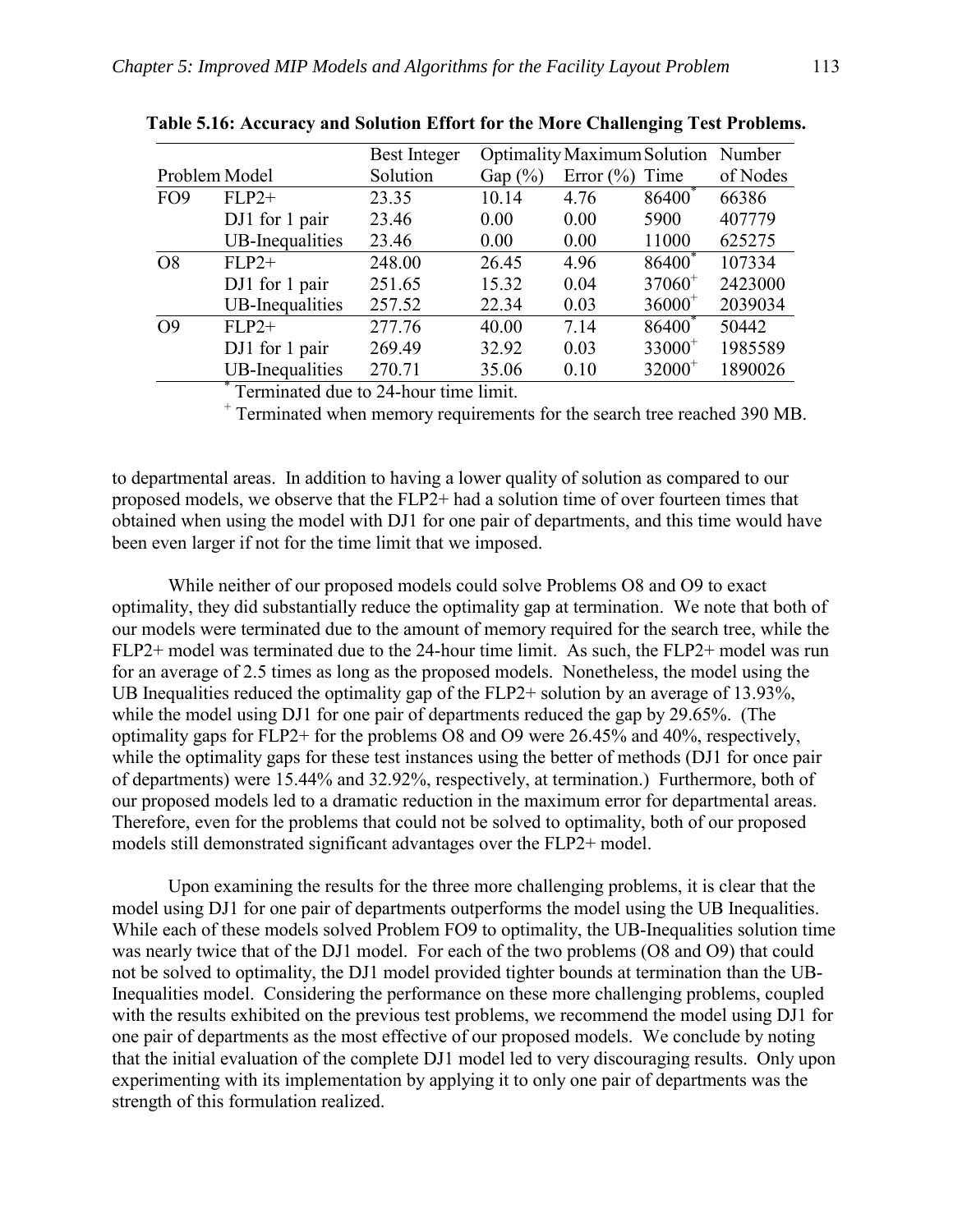## **5.8 Conclusions**

In this chapter, we have developed a variety of enhancements for an MIP formulation of the facility layout problem. Through a series of computational tests performed on a set of problems from the literature, we have shown that our proposed enhancements are very effective in increasing the accuracy of solutions while simultaneously decreasing solution effort. Our computational analysis has demonstrated that the proposed area constraints systematically drive the maximum error in departmental area to zero as the number of tangential supports increase. Additionally, we have proposed a new symmetry breaking approach that reduces computational effort, particularly when employed in conjunction with effective valid inequalities and disjunctive models. We have also conducted a thorough analysis of previously proposed valid inequalities for this problem, which has revealed that retaining only a limited subset of these inequalities can significantly decrease the solution time. Finally, we have examined several alternative methods for modeling the disjunctive relationships that prevent departments from overlapping, and we have shown that these characterizations capture certain partial convex hull properties and induce additional useful classes of valid inequalities.

Our computational analysis indicates that the best performance was obtained using the model DJ1 for one pair of departments. This model used the tightened bounds (5.8) on the halflength and half-width of each department, as well as the area constraints  $(5.9) - (5.11)$  with 20 tangential supports per department. The symmetry of the problem was reduced using the Position p-q strategy as presented in  $(5.15)$  -  $(5.16)$ , and the valid inequalities B2 and V2  $(5.3j,k)$ were included for all positively interacting pairs of departments. In addition, the disjunctive relationship of (5.29) was included for one key pair of departments, taken as the positively interacting pair having the largest total area. The next most effective model, denoted as UB Inequalities, used the same area constraints, symmetry breaking approach, and valid inequalities as the foregoing model. However, rather than including the DJ1 representation for one pair of departments, this model included the UB inequalities (5.54) for all positively interacting departments. Recalling that these UB inequalities were derived from the disjunctive representation DJ2, we see that the two best performing models were obtained by experimenting with alternative representations for the DJ1 and DJ2 formulations, which each led to increased solution time when applied in their original form.

As a final comparison between the performance of our proposed model (DJ1 for one pair of departments) and FLP2+, Table 5.17 summarizes the factor of improvement (corresponding FLP2+ value divided by our model value) in the optimal objective value, the maximum error, and the solution time for all the test problems. Note that in some cases, our proposed model leads to an increase in the optimal objective value, since the optimal solution produced by the FLP2+ turns out to be infeasible to our more accurate area constraints. However, the maximum departmental error and solution time of our proposed model are *dramatically* smaller than those achieved using the FLP2+ model. Considering all of the test problems evaluated throughout this chapter, the solutions obtained using the FLP2+ model have maximum errors of 13 to 904 timesas large as those obtained using our proposed model. Additionally, for all problems that were solved by FLP2+ within the 24-hour time limit, the solution time for the FLP2+ model was cut by a factor of 6 to 1456 times using our proposed model.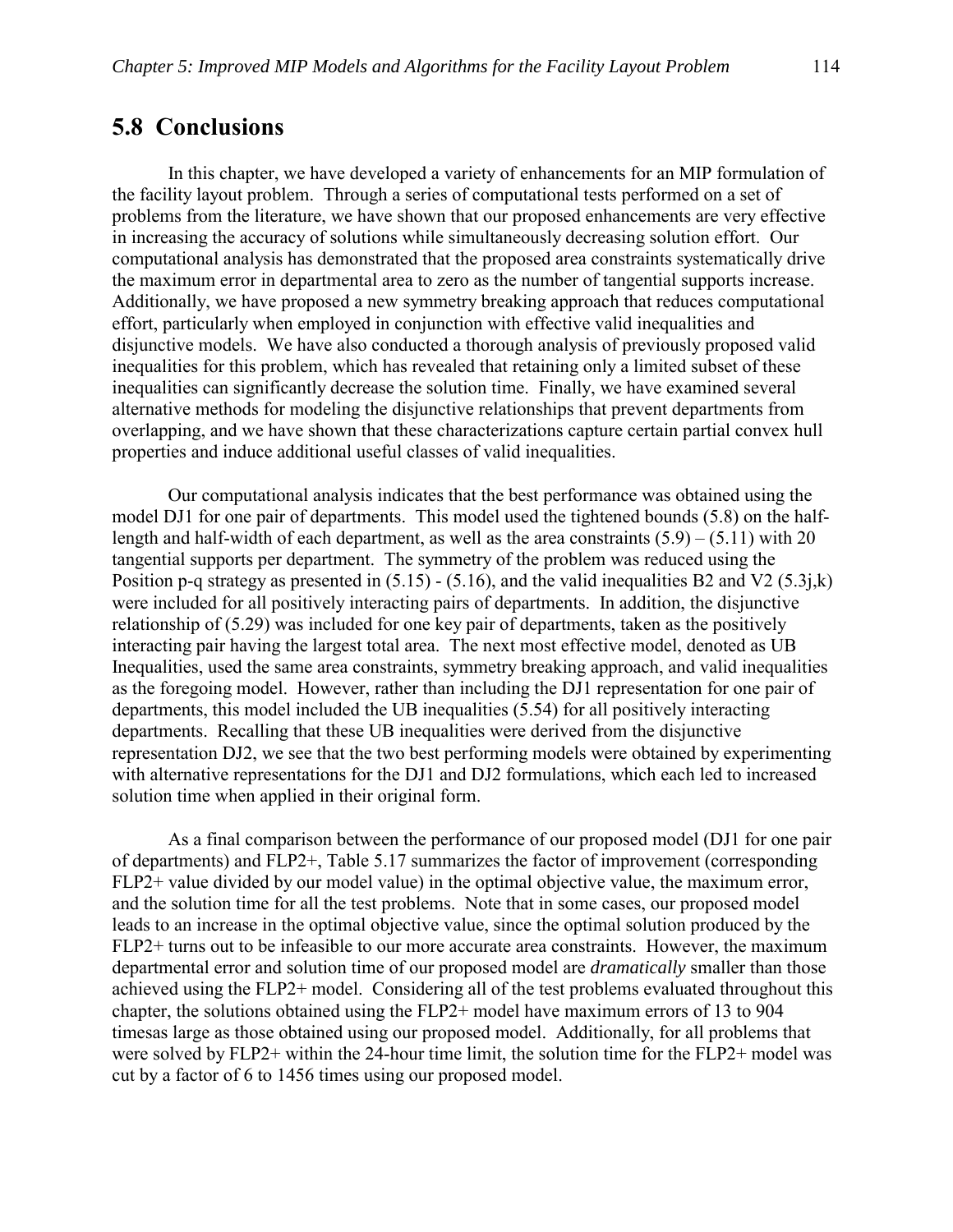|                 |                  |                  | Solution           |
|-----------------|------------------|------------------|--------------------|
| Problem         | Objective        | Error            | Time               |
| M <sub>3</sub>  | 1.04             | 71.62            | 8.67               |
| M4              | 1.04             | 71.62            | 6.60               |
| M <sub>5</sub>  | n/a <sup>1</sup> | n/a <sup>1</sup> | 13.81 <sup>1</sup> |
| $M5-1$          | 1.25             | 75.58            | 14.29              |
| $M5-2$          | 1.46             | 13.71            | 27.50              |
| M6              | 1.14             | 18.38            | 102.56             |
| M7              | 1.22             | 25.69            | 1456.52            |
| FO7             | 1.18             | 137.61           | 31.25              |
| FO7-1           | 0.99             | 15.52            | 15.42              |
| FO7-2           | 1.00             | 904.46           | 16.48              |
| FO <sub>8</sub> | 1.18             | 18.00            | 129.41             |
| FO <sub>9</sub> | 1.00             | $n/a^2$          | 2.33               |
| O7              | 1.15             | 112.98           | 15.79              |
| O7-1            | 1.06             | 17.50            | 20.48              |
| O7-2            | 1.02             | 46.66            | 7.14               |
| O8              | 0.99             | 124.09           | 2.33               |
| О9              | 1.03             | 278.91           | 2.62               |

**Table 5.17: Factor of Improvement over FLP2+.** 

<sup>1</sup> This problem was found infeasible by  $FLP2+$  but not with our model.

 <sup>2</sup>  $2$  Using our proposed method, the solution had a maximum error of 0%.

 Our computational analysis has amply demonstrated that the proposed enhancements for FLP2 provide a dramatic decrease in solution effort while providing a more accurate representation of the underlying problem. We note that although substantial computational advances have been made, several moderately large sized problems cannot yet be solved to optimality within a reasonable amount of time. For this reason, we believe that further research breakthroughs are needed in this area. Although our improved model representation can enable the solution of larger instances to reasonable tolerances of optimality, further improvements can reduce the latter total for relatively larger sized problems. Throughout this chapter, we have considered a series of proposed enhancements in a sequential manner. We recommend that any future research into this or other difficult MIP problems should take a similar approach, since our computational analysis revealed that many previously proposed valid inequalities led to an increase in computational effort, rather than the decrease that was surmised, and other approaches that could have been dismissed when applied as developed within our framework, turned out to be beneficial when implemented in a modified or reduced fashion.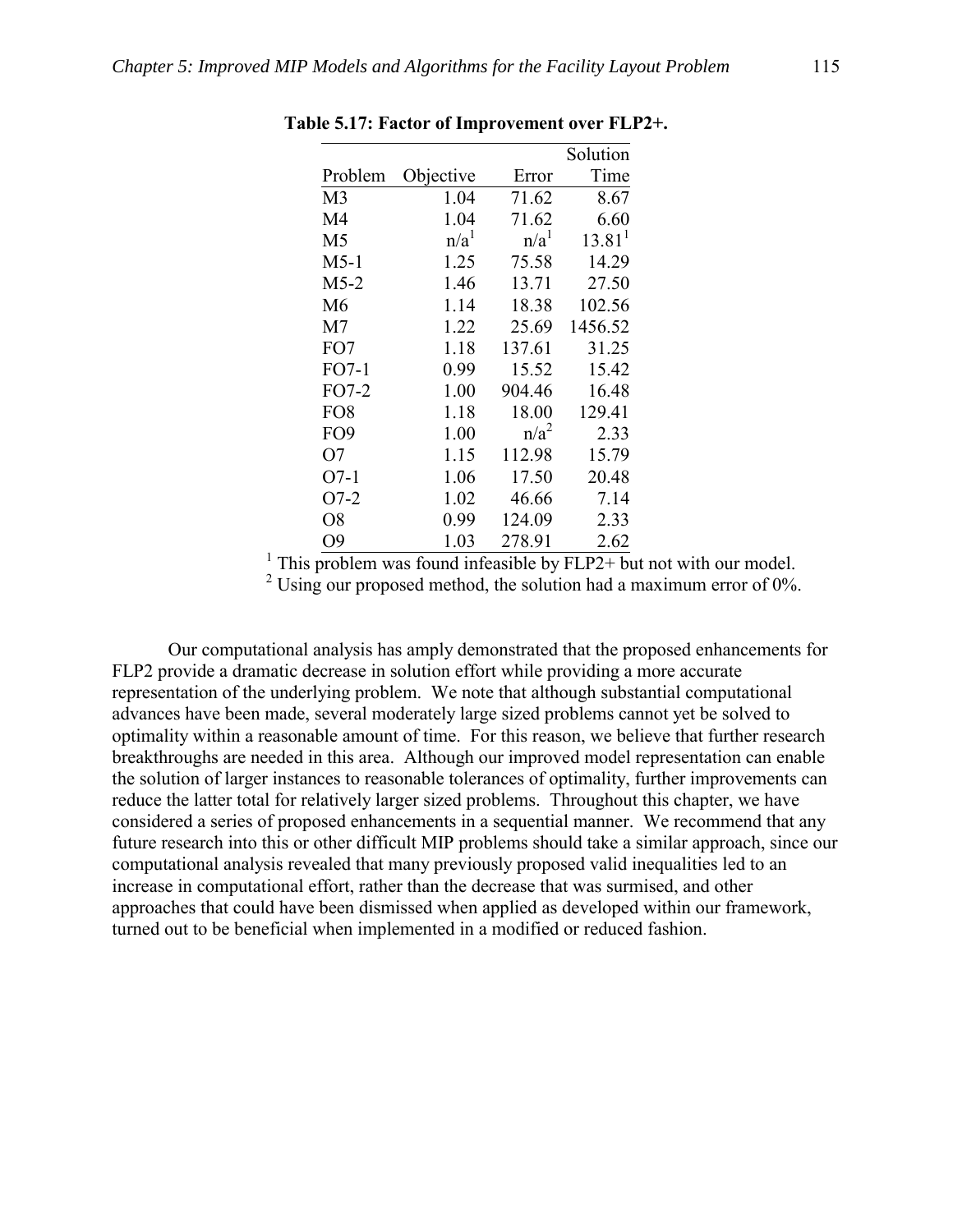## **Chapter 6: Conclusions and Future Research**

While efficient solution techniques for linear and convex programming are well-known, the most pressing challenge to the optimization community is to develop efficient solution techniques for the class of nonconvex optimization problems. These problems remain difficult to solve to optimality, despite advances in computer processing speed and memory. Typically, both continuous and discrete types of nonconvex problems are solved through the same types of enumerative techniques. Without tight bounds, the search process would hopelessly continue to explore vast extents of non-improving areas of the solution space and thereby dramatically increase computational effort. Therefore, it is imperative to employ both general-purpose and problem-specific techniques, in conjunction with existing methods, to develop tight model formulations for all classes of nonconvex optimization problems.

This dissertation has focused on a set of general and specific problems in nonconvex optimization, providing theoretical developments that, in turn, have led to more efficient solution techniques. This dissertation can generally be separated into three major areas, each dealing with a different type of nonconvex optimization problem. Each of these endeavors has sought to combine traditional and modern optimization techniques in novel ways in order to create even more efficient solution strategies. The first portion on this research uses concepts from the recently emerging field of semidefinite programming to develop a new class of cutting planes that can be used to enhance general RLT formulations. The second area combines traditional Benders' decomposition techniques with modern RLT and lift-and-project cutting planes in order to develop a solution technique for stochastic integer programs and other suitable discrete optimization problems. The final part of this dissertation uses the concepts of outerlinearizations, symmetry breaking techniques, and disjunctive programming to tighten an MIP formulation for the facility layout problem. Throughout each of these endeavors, we have relied on problem-specific and general purpose approaches, in combination with a variety of optimization techniques, in order to develop solution methodologies that significantly advance the state-of-the-art.

The first part of the dissertation develops a mechanism to tighten RLT-based relaxations by importing concepts from semidefinite programming (SDP), leading to a new class of *semidefinite cutting planes*. Given an RLT relaxation, the usual nonnegativity restriction on the matrix of RLT product variables is replaced by a constraint that the matrix of variables remain positive semidefinite. Instead of relying on specific SDP solvers, the definition of positive semidefiniteness is used to re-write the semidefinite restriction as an infinite set of linear restrictions. This enables the problem to be written as a (semi-infinite) linear programming representation, which can be solved using traditional optimization software. *This research represents the first time that the semidefinite restriction has been used to derive valid linear inequalities, thereby providing the tightness of an SDP formulation in a framework that is more amenable to optimization techniques. In addition, this research provides a theoretical extension of the semidefinite concept to matrices of dimension greater than two for the first time in the published literature.*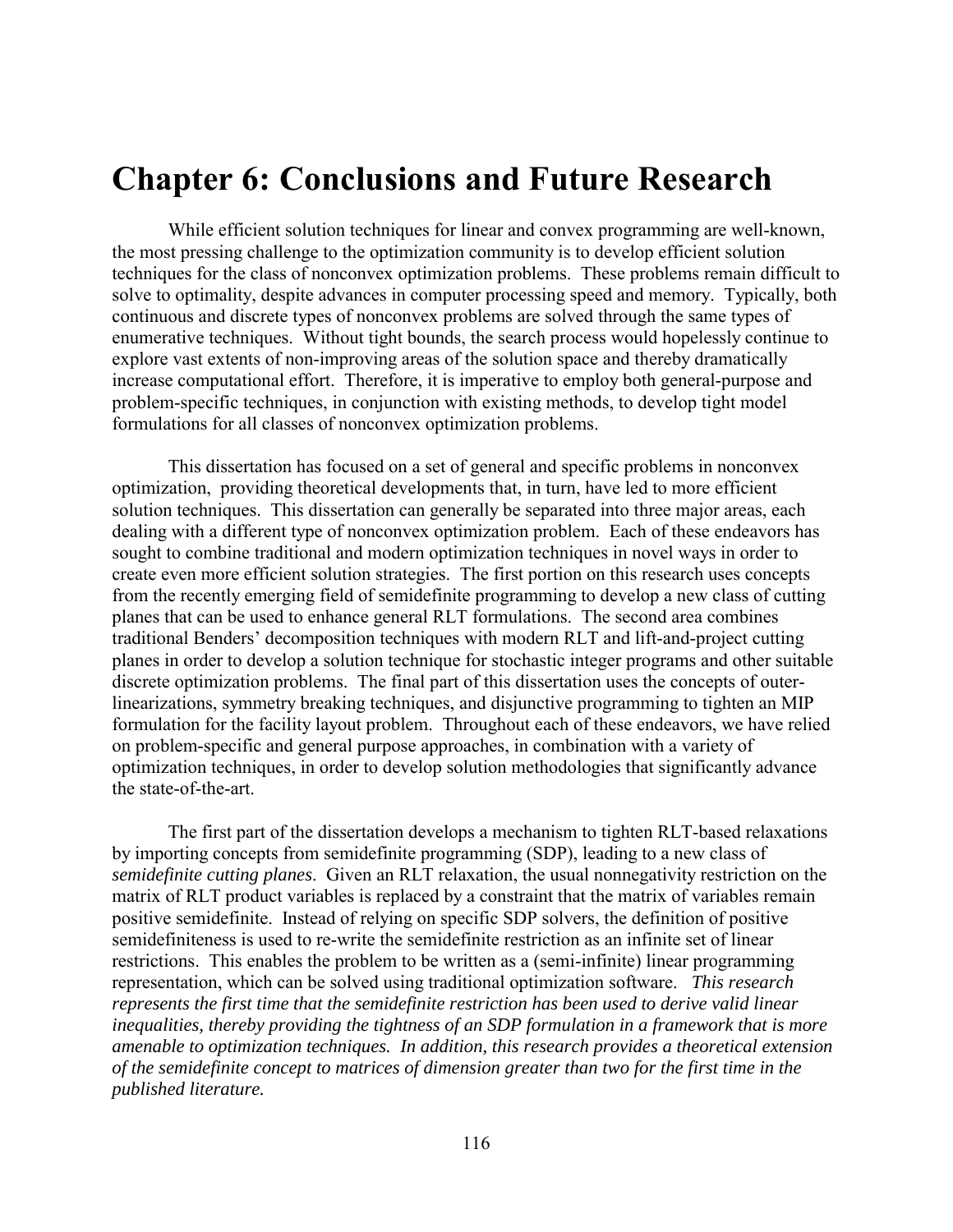In order to implement the semidefinite cutting plane solution strategy, the infinite set of constraints is initially relaxed, and members of this set are generated as needed via a polynomial time separation routine. In essence, this process yields an RLT relaxation that is augmented with valid inequalities, which we call *semidefinite cuts*. The general concept of the proposed solution strategy is specialized for the problem of minimizing a nonconvex quadratic objective function over a simplex. The algorithm has been implemented in C++, using CPLEX callable routines to solve the linear programming problems. In addition, two types of semidefinite restrictions have been explored, along with several implementation strategies, to further improve the solution technique. In an experiment to evaluate the effectiveness of the cuts in tightening the lower bound, the semidefinite cuts were shown to provide up to a 65% increase in the bound provided by using RLT alone. When implemented within a branch-and-bound framework to find a global optimum, the semidefinite cuts led to *dramatic* improvements over the performance of using RLT alone. In problems containing 10, 20, and 30 variables, the semidefinite cuts reduced the size of the enumeration tree by 95%, 94%, and 94%, while the overall solution time was reduced by 67%, 64%, and 55%, respectively. Furthermore, while both the RLT and semidefinite cut techniques were able to solve all of the 10-variable problems to optimality, there were several larger problem instances that were solved to optimality when using the semidefinite cuts, but could not be solved when using RLT alone. *Overall, the computational results indicated that the cutting plane algorithm provides a significant tightening of the lower bound obtained by using RLT alone. Moreover, when used within a branch-and-bound framework, the proposed methodology significantly reduce the effort required to obtain globally optimal solutions. As such, the results of this research suggest a new technique that can be used to enhance solvability for many classes of nonconvex optimization problems.* 

The second part of the dissertation develops a modification of Benders' decomposition method, using concepts from RLT and lift-and-project cuts, in order to design a solution strategy for discrete optimization problems, such as those that arise in the case of two-stage stochastic programs with integer recourse. Stochastic programs are linear programs where the set of firststage decisions is made before a realization of the environment is revealed, where the latter occurs according to some probabilistic distribution. The second-stage variables determine the best action to compensate for the ensuing effect of the environment. Stochastic programs that contain purely continuous variables are typically solved using Benders' decomposition, an iterative strategy in which information is passed back and forth between a master problem (which involves only first-stage variables) and a set of subproblems (which couple the first- and second- stage variables for each possible outcome of the environment). In the presence of (mixed-) integer second-stage variables, however, Benders' decomposition cannot be applied in the traditional sense. This research suitably modifies Benders' decomposition to be applicable for the case of problems that decompose into discrete subproblems. The proposed procedure is based on sequentially generating cutting planes to approximate the solution of the subproblems in the process of deriving valid Benders' cuts for the master problem. In addition, the procedure is modified to perform even more efficiently in the case of stochastic programs, by exploiting the dual angular structure that they possess. The key idea is to solve the subproblems using an RLT or lift-and-project cutting plane scheme, and to generate and store the cuts as *functions of the first-stage variables*. Hence, these cutting planes can be re-used from one subproblem solution to the next simply by updating the values of the first-stage decisions. The proposed Benders' cuts also recognize these RLT or lift-and-project cuts as functions of the first-stage variables, and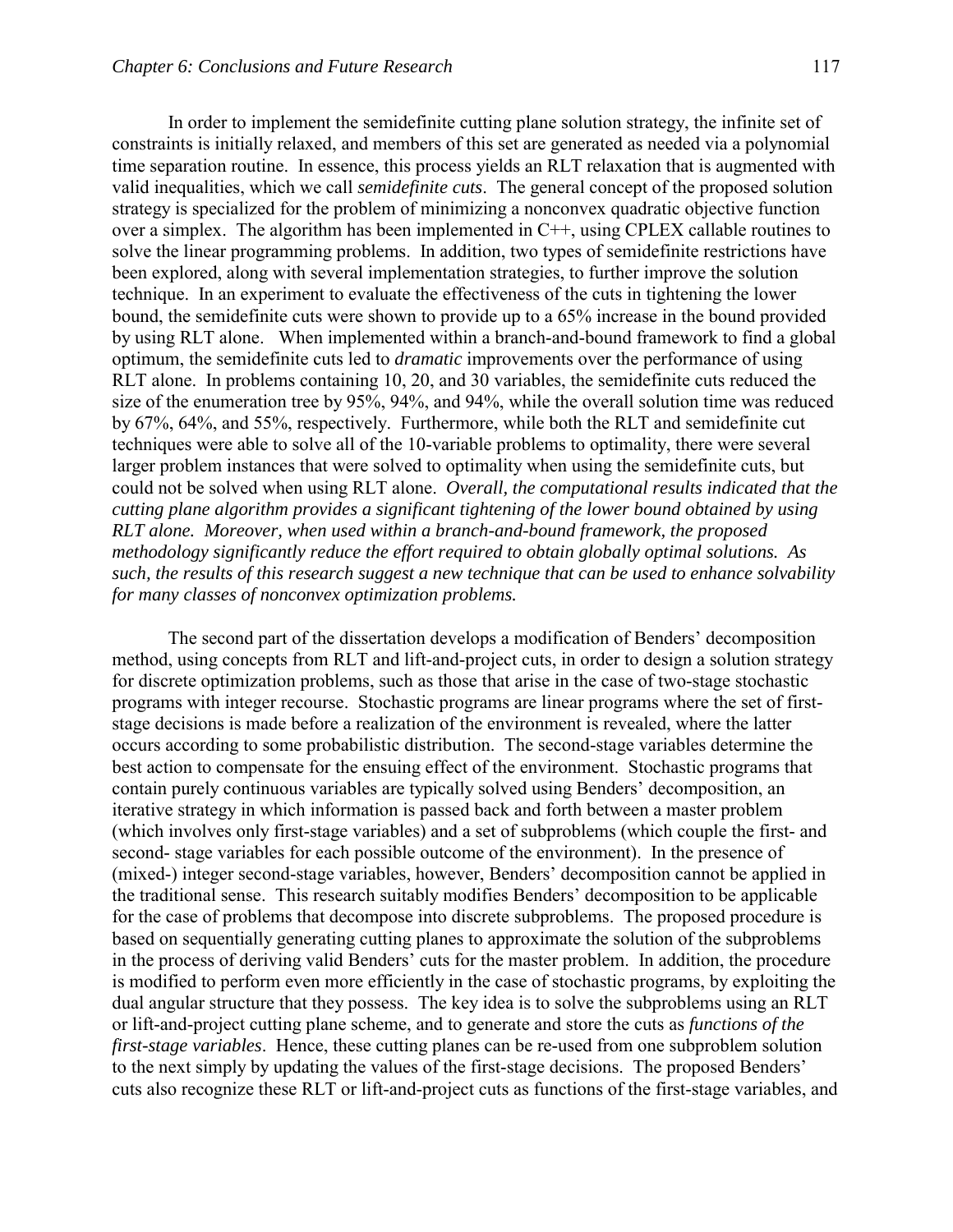are hence shown to be globally valid, thereby leading to an overall finitely convergent solution procedure. *This research represents the first proposed methodology for solving stochastic integer programs with mixed-integer recourse. Furthermore, it is the first time that Benders' decomposition has been effectively modified for handling discontinuous, nonconvex value functions. This method is expected to provide a seminal and viable solution technique for a class of problems that has not previously been adequately solved in the literature.*

 The final part of the dissertation focuses on an improved mixed-integer programming (MIP) representation for the facility layout problem. Given a rectangular building and area (as well as certain aesthetic) requirements for each department, the problem is to determine the dimensions and location of each (rectangular) department within the building in order to minimize a total travel measure (number of trips times the distance) between all the departments. The distance between pairs of departments is measured as the rectilinear distance between the departmental centroids. Although the facility layout problem can be stated rather simply, it is extremely difficult to solve to optimality, for even small problem instances. The difficulty in this problem arises from the nonlinear area constraints for each department and the disjunctive constraints that no two departments can overlap. This research develops several model enhancements to produce *more accurate solutions* while *decreasing* the solution effort required. In order to approximate the area constraints, tangential supports are used to derive a polyhedral outer approximation of the nonlinear constraints, and this representation is shown to provide as tight an approximation as desired. In addition, valid inequalities are used to reduce problem symmetry and to impose implied upper bounds on the centroidal separations. Finally, several different formulations are developed for the disjunctive constraints that prohibit the departments from overlapping. These proposed enhancements have been evaluated, using an AMPL interface with CPLEX, and compared with published results to gauge their effectiveness. *The improved area constraints have yielded solutions that are within 0.5% of the target areas, while previously published models led to errors as high as 10%. Furthermore, as compared with previously published models, the new area constraints admitted solutions to some test problems that could not previously be solved, while reducing solution time by a factor of 1.28 to 291.3 for other problem instances. The additional improvements in the model have provided even greater reductions in computational effort, thereby yielding tremendous improvements in the solvability of this class of problems. The overall solution effort was reduced by a factor of 2.33 to 2.62 for the three most challenging problems and by a factor of 6.6 to 1456.5 for the remaining problems.* 

 Throughout this dissertation, we have developed a variety of novel solution techniques for several classes of nonconvex optimization problems. There are several ways in which the various concepts exposed in this research can be extended in the future. In the case of semidefinite cuts, it would be most interesting to develop and evaluate a technique for generating SDP cuts corresponding to higher level RLT relaxations. Additionally, we look forward to investigating how SDP cuts might impact the solution of other types of nonconvex optimization problems, such as polynomial programs and integer programming problems. It would also be beneficial to investigate the possibility of generating certain classes of SDP constraints *a priori*, rather than through cutting plane generation separation routine. The proposed Benders' methodology for discrete optimization problems also provides future research opportunities. The most important step following the proposed theoretical development is to conduct computational experiments to gauge the effectiveness of the proposed technique, particularly as applied to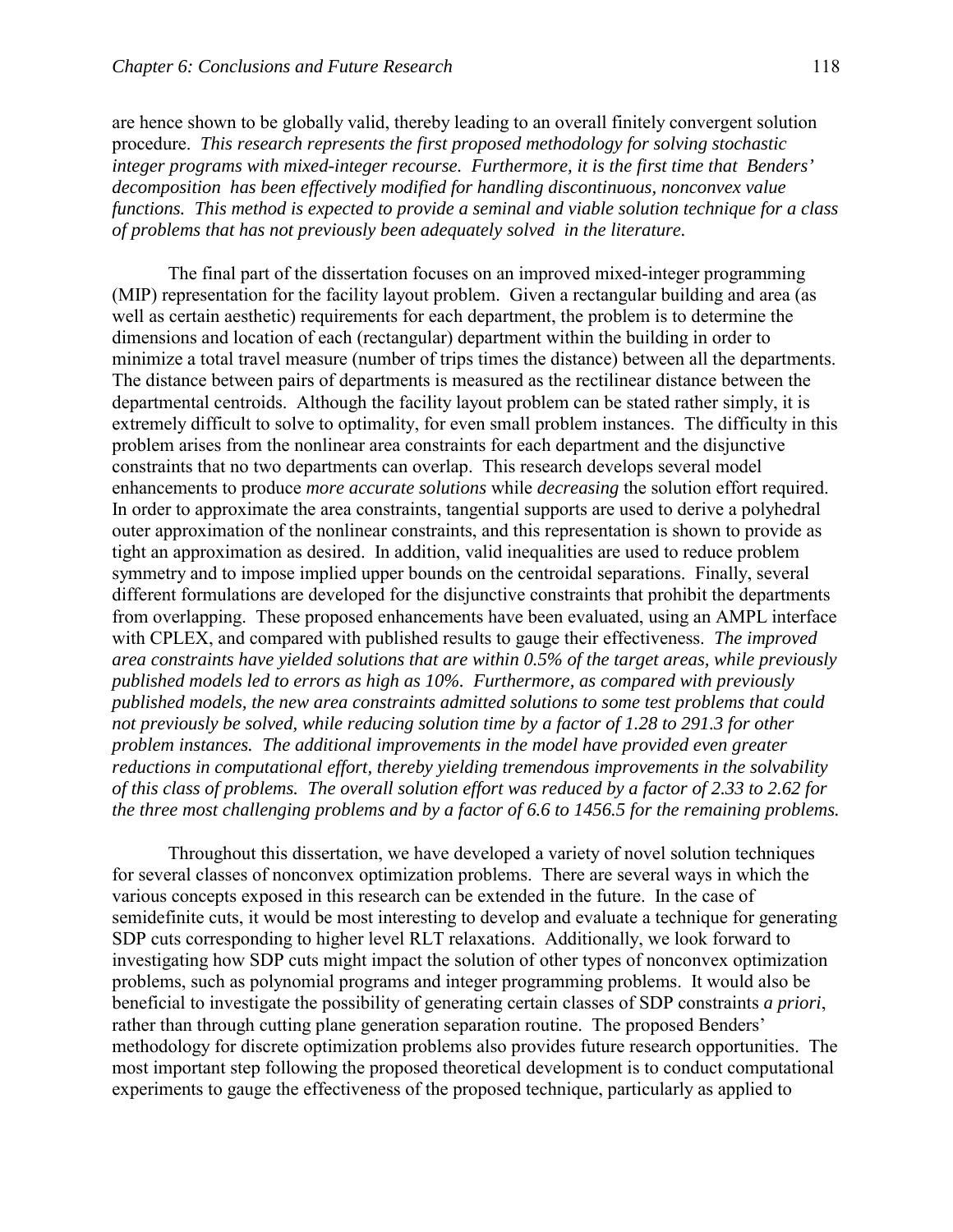stochastic integer programs with recourse. It would also be instructive to explore special structures that might be particularly amenable to our proposed approach. In the case of the facility layout problem, while we have demonstrated significant computational gains, the solution to even moderately large sized problems remains rather challenging. A further analysis into the polyhedral structure of these problems might provide additional computational benefits. Moreover, it might be worthwhile to learn from the successes in developing solution techniques for the facility layout problem, particularly with respect to the disjunctive formulations, and extend these ideas to other similar classes of mixed-integer programming formulations.

In conclusion, although we have developed some very promising solution techniques for several classes of nonconvex optimization problems, many more problems cannot yet be solved efficiently. The development of tight model representations and effective solution techniques for such classes of challenging problems along the lines exposed in this dissertation, offers a rich and exciting arena for future research.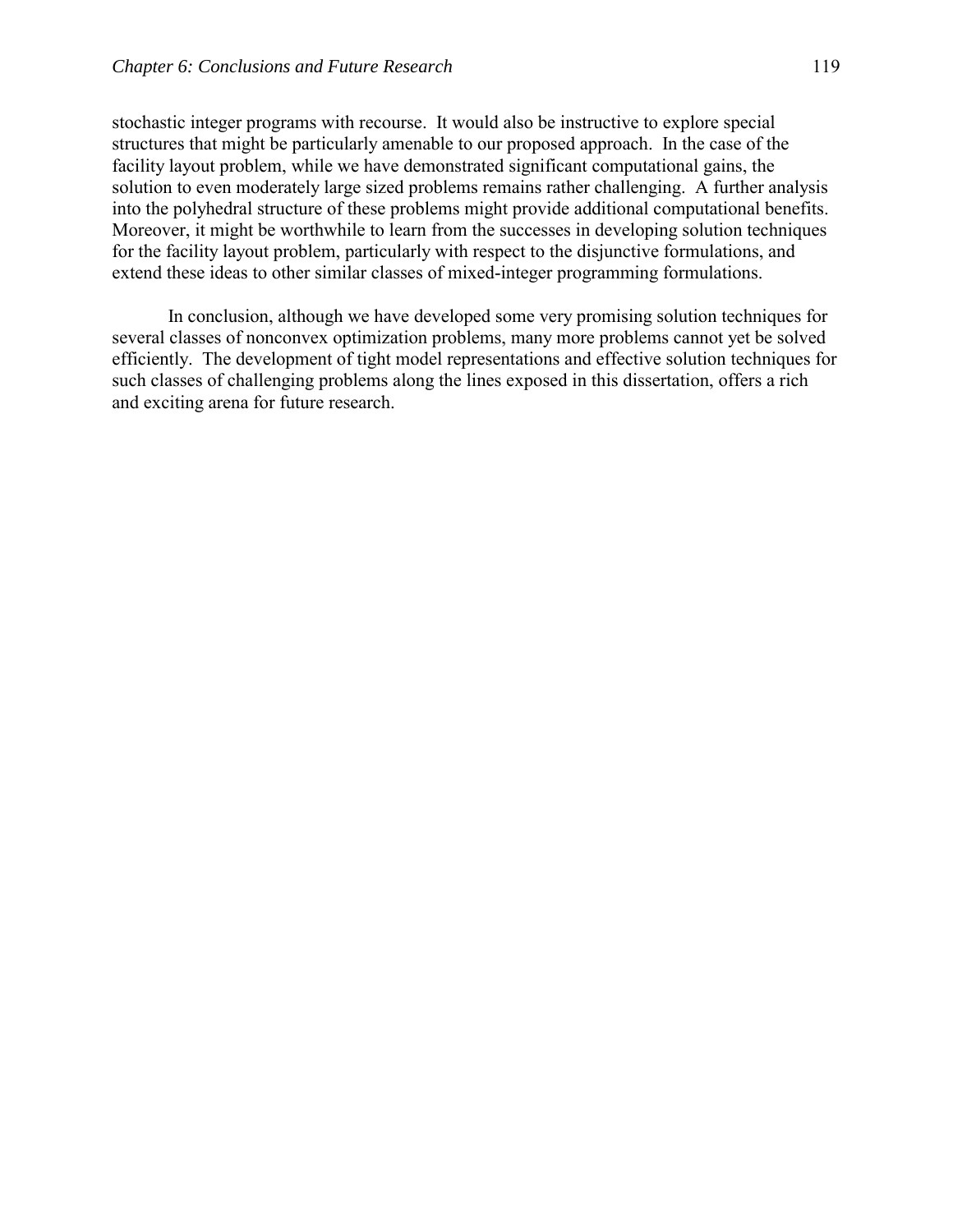# **References**

W.P. Adams and H.D. Sherali, "Mixed-Integer Bilinear Programming Problems," Mathematical *Programming*, 59(3): 279-305, 1993.

S. Ahmed, M. Tawarmalani and N.V. Sahindis, "A Finite Branch and Bound Algorithm for Two-Stage Stochastic Integer Programs," Working Paper, School of Industrial and Systems Engineering, Georgia Institute of Technology, Atlanta, GA, 2000.

F. Alizadeh, "Interior Point Methods in Semidefinite Programming with Applications to Combinatorial Optimization,î *SIAM Journal of Optimization*, 5(1): 13-51, 1995.

C. Audet, P. Hansen, B. Jaumard and G. Savard, "Branch and Cut Algorithm for Nonconvex Quadratically Constrained Quadratic Programming,î *Mathematical Programming*, 87(1): 131- 152, 2000.

E. Balas, "Disjunctive Programming: Properties of the Convex Hull of Feasible Points," Technical Report MSRR-348, Management Sciences Research Group, Carnegie-Mellon University, Pittsburgh, PA, 1974.

E. Balas, "Disjunctive Programming: Cutting Planes from Logical Conditions," in *Nonlinear Programming*, Academic Press, New York, NY, 1975.

E. Balas, "Disjunctive Programming: Properties of the Convex Hull of Feasible Points," Discrete *Applied Mathematics*, 89: 3-44, 1998.

E. Balas, S. Ceria and G. Cornuejols, "A Lift-and-Project Cutting Plane Algorithm for Mixed 0-1 Programs,î *Mathematical Programming*, 58: 295-324, 1993.

E. Balas and R.G. Jeroslow, "Strengthening Cuts for Mixed Integer Programs," Technical Report MSRR-359, Management Sciences Research Group, Carnegie-Mellon University, Pittsburgh, PA, 1975.

P. Banerjee, B. Montreuil, C.L. Moodie and R.L. Kashyap, "A Modeling of Interactive Facilities Layout Designer Reasoning Using Qualitative Patterns," *International Journal of Production Research*, 30: 433-453, 1992.

M.S. Bazaraa, H.D. Sherali and C.M. Shetty, *Nonlinear Programming Theory and Applications, 2nd Edition*, John Wiley & Sons. Inc., New York, NY, 1993.

J. Benders, "Partitioning Procedures for Solving Mixed-Variables Programming Problems," *Numerische Mathematik*, 4: 238-252, 1962.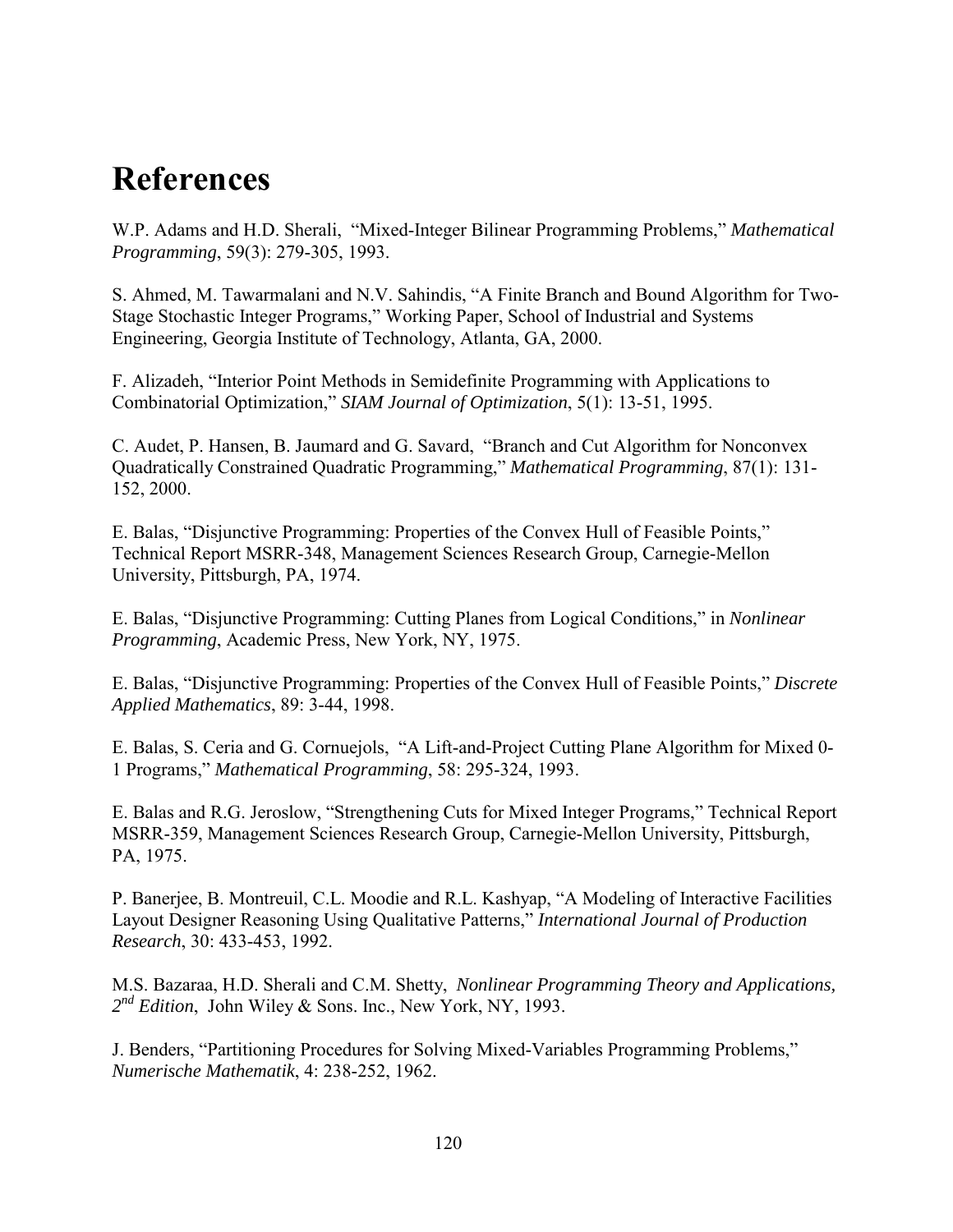S. Benson, Y. Ye and X. Zhang, "Mixed Linear and Semidefinite Programming for Combinatorial and Quadratic Optimization," Working Paper, Applied Mathematics and Computer Science, University of Iowa, Iowa City, IA 52242, 1998.

D. Bertsimas and Y. Ye, "Semidefinite Relaxations, Multivariate Normal Distributions, and Order Statistics," *Handbook of Combinatorial Optimization*, Du and Pardalos (eds.), 3: 1-19, 1998.

J.R. Birge and M.A.H. Dempster, "Stochastic Programming Approaches to Stochastic Scheduling," *Journal of Global Optimization*, 9(3-4): 417-451, 1996.

J.R. Birge and F.V. Louveaux, "A Multicut Algorithm for Two-Stage Stochastic Linear Programs," *European Journal of Operational Research*, 34(3): 384-392, 1988.

J.R. Birge and F.V. Louveaux, *Introduction to Stochastic Programming*, Springer, New York, NY, 1997.

S. Burer and R. Monteiro, "A Nonlinear Programming Algorithm for Solving Semidefinite Programs via Low-rank Factorization," Presented at the *ISMP Conference*, Atlanta, GA, 2000.

D.R. Carino, T. Kent, D.H. Meyers, C. Stacy, M. Sylvanus, A.L. Turner, K. Watanabe and W.T. Ziemba, "The Russell-Yasuda Kasai Model: An Asset/Liability Model for a Japanese Insurance Company Using Multistage Stochastic Programming,î *Interfaces*, 24(1): 29-49, 1994.

C.C. Caroe and R. Schultz, "Dual Decomposition in Stochastic Integer Programming," *Operations Research Letters*, 24(1): 37-45, 1999.

C.C. Caroe and J. Tind, "A Cutting-Plane Approach to Mixed 0-1 Stochastic Integer Programs," *European Journal of Operational Research*, 101(2): 306-316, 1997.

C.C. Caroe and J. Tind, "L-Shaped Decomposition of Two-Stage Stochastic Programs with Integer Recourse,î *Mathematical Programming*, 83(3): 451-464, 1998.

S. Chittratanawat and J.S. Noble, "An Integrated Approach for Facility Layout, P/D/ Location and Material Handling System Design," *International Journal of Production Research*, 37(3): 683-706, 1999.

R. Dakin, "A Tree Search Algorithm for Mixed Integer Programming Problems," *Computer Journal*, 8: 250-255, 1965.

H. Delmaire, A. Langevin and D. Riopel, "Skeleton-Based Facility Layout Design Using Genetic Algorithms,î *Annals of Operations Research*, 69: 85-104, 1997.

Y. Ermoliev and R. J.-B. Wets, eds., *Numerical Techniques for Stochastic Optimization*, Springer-Verlag, New York, NY, 1988.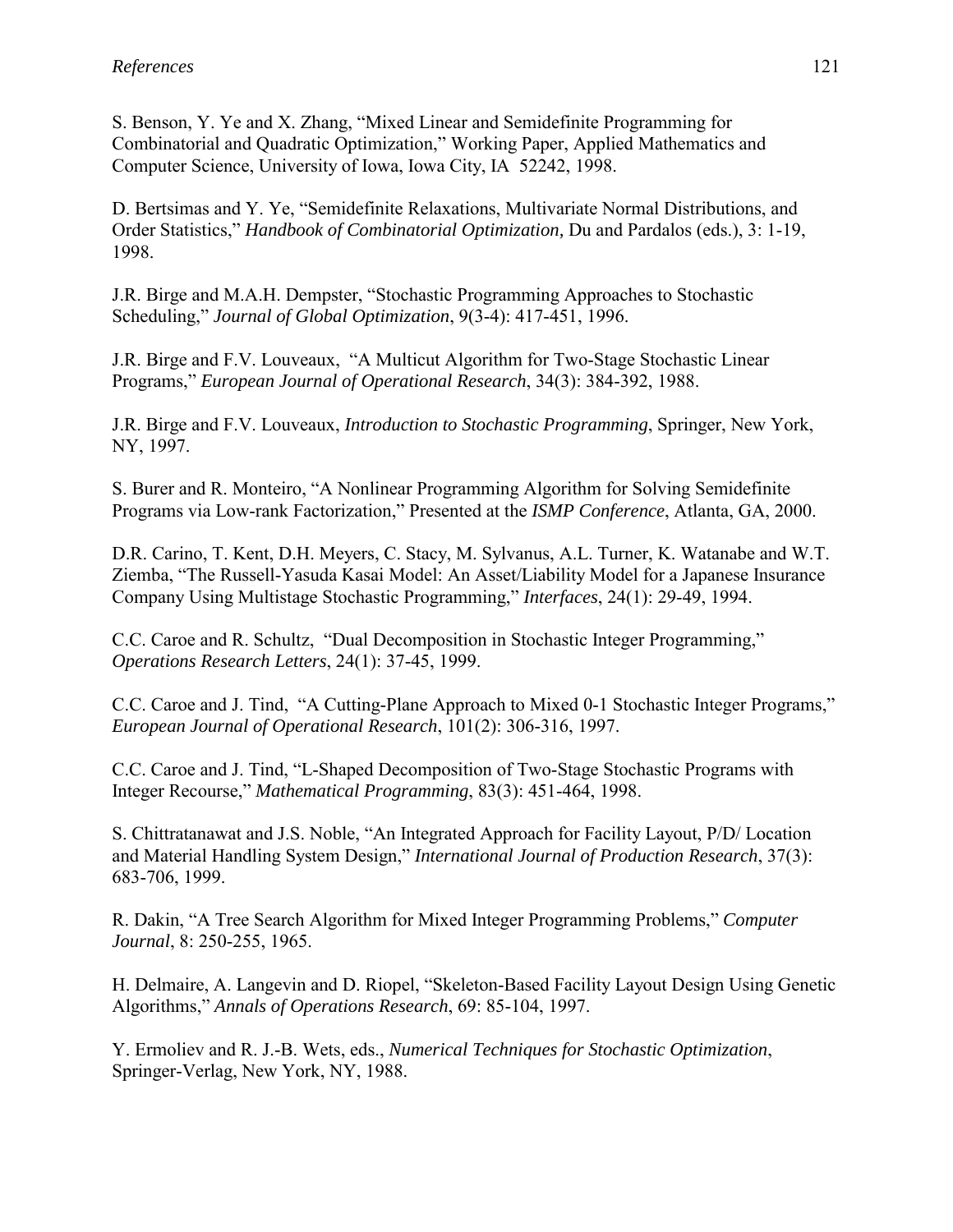A. Geoffrion and R. McBride, "Lagrangean Relaxation Applied to Capacitated Facility Location Problems,î *AIIE Transactions*, 10(1): 40-47, 1978.

M.C. Georgiadis, G. Schilling, G.E. Rotstein and S. Macchietto, "A General Mathematical Programming Approach for Process Plant Layout," *Computers and Chemical Engineering*, 23: 823-840, 1999.

F. Glover, "Polyhedral Annexation in Mixed Integer Programming," *Bulletin of the Operations Research Society of America*, 22 supp. 1: B123, 1974.

M. Goemans and D. Williamson, "Improved Approximation Algorithms for Maximum Cut and Satisfiability Problems Using Semidefinite Programming," *Journal of the Association for Computational Machinery*, 42(6): 1115-1145, 1995.

R. Gomory, "An Algorithm for the Mixed Integer Problem," RM-2597 Rand Corporation, July 1960.

C. Helmberg and F. Rendl, "Solving Quadratic (0-1)-Problems by Semidefinite Programs and Cutting Planes,î *Mathematical Programming*, 82(3): 291-315, 1998.

S. Heragu and A. Kusiak, "Efficient Models for the Facility Layout Problem," *European Journal of Operational Research*, 53: 1-13, 1991.

J.L. Higle and S. Sen, "Stochastic Decomposition: An Algorithm for Two-Stage Linear Programs with Recourse," *Mathematics of Operations Research*, 16(3): 650-669, 1991.

J.L. Higle and S. Sen, "Conditional Stochastic Decomposition: An Algorithmic Interface for Optimization and Simulation,î *Operations Research*, 42(2): 311-322, 1994.

J. Higle and S. Sen, *Stochastic Decomposition: A Statistical Method for Large Scale Stochastic Linear Programs*, Kluwer Academic Publishers, Boston, MA, 1996.

J.L. Higle and S. Sen, "The  $C^3$  Theorem and a  $D^2$  Algorithm for Large Scale Stochastic Integer Programming: Set Convexification," Working Paper, Department of Systems and Industrial Engineering, The University of Arizona, Tucson, AZ 85721. (Also presented at the *17th International Symposium on Mathematical Programming*, Atlanta, GA, August 7-11, 2000.)

K. Hoffman and M. Padberg, "Improving LP-representations of zero-one linear programs for branch-and-cut," *Operations Research*, 3: 121-134, 1991.

R.G. Jeroslow, "Cutting-Plane Theory: Disjunctive Models," *Annals of Discrete Mathematics*, 1:293-330, 1977.

R.G. Jeroslow, "A Cutting Plane Game for Facial Disjunctive Programs," *SIAM Journal on Control and Optimization*, 18(3): 264-280, 1980.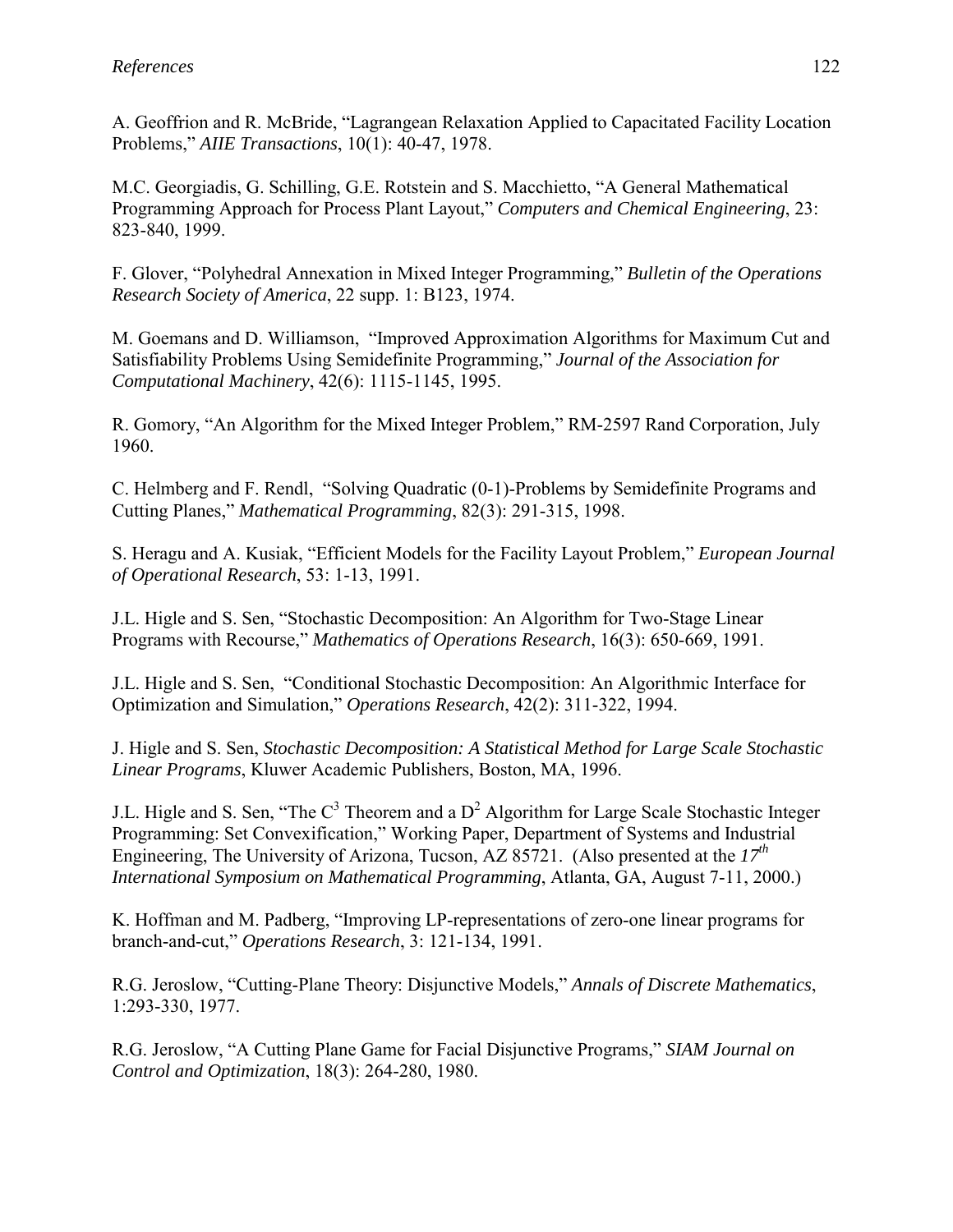P. Kall and S.W. Wallace, *Stochastic Programming*, John Wiley & Sons, Chichester, England, 1994.

W.K. Klein Haneveld, L. Stougie and M.H. van der Vlerk, "An Algorithm for the Construction of Convex Hulls in Simple Integer Recourse Programming,î *Annals of Operations Research*, 64: 67-81, 1996.

W.K. Klein Haneveld and M.H. van der Vlerk, "Stochastic Integer Programming: General Models and Algorithms," *Annals of Operations Research*, 85: 39-57, 1999.

K.L. Hoffman and M. Padberg, "LP-Based Combinatorial Problem Solving," *Annals of Operations Research*, 4:145-194, 1985.

M. Kojima and A. Takeda, "Complexity Analysis of Successive Convex Relaxation Methods for Nonconvex Sets,î Research Report B-350, Dept. of Mathematical and Computing Sciences, Tokyo Institute of Technology, Meguro, Tokyo 152-8552, Japan, 1999.

M. Kojima and L. Tuncel, "Discretization and Localization in Successive Convex Relaxation Methods for Nonconvex Quadratic Optimization," Research Report B-341, Dept. of Mathematical and Computing Sciences, Tokyo Institute of Technology, Meguro, Tokyo 152- 8552, Japan, 1999.

T.A. Lacksonen, "Static and Dynamic Layout Problems with Varying Areas," *Journal of the Operations Research Society*, 45: 59-69, 1994.

A. Land and A. Doig, "An Automatic Method of Solving Discrete Programming Problems," *Econometrica*, 28(3): 497-520, 1960.

A. Langevin, B. Montreuil and D. Riopel, "Spine Layout Design," *International Journal of Production Research*, 32î 429-442, 1994.

G. Laporte and F.V. Louveaux, "The Integer L-Shaped Method for Stochastic Integer Programs with Complete Recourse," *Operations Research Letters*, 13(3): 133-142, 1993.

G. Laporte, F.V. Louveaux and H. Mercure, "The Vehicle Routing Problem with Stochastic Travel Times,î *Transportation Science*, 26(3): 161-170, 1992.

G. Laporte, F.V. Louveaux and L. van Hamme, "Exact Solution of a Stochastic Location Problem by an Integer L-Shaped Algorithm," *Transportation Science*, 28(2): 95-103, 1994.

R.D. Meller and K.Y. Gau, "The Facility Layout Problem: Recent and Emerging Trends and Perspectives," *Journal of Manufacturing Systems*, 15: 351-366, 1996.

R.D. Meller, V. Narayanan and P.H. Vance, "Optimal Facility Layout Design," Operations *Research Letters*, 23: 117-127. 1999.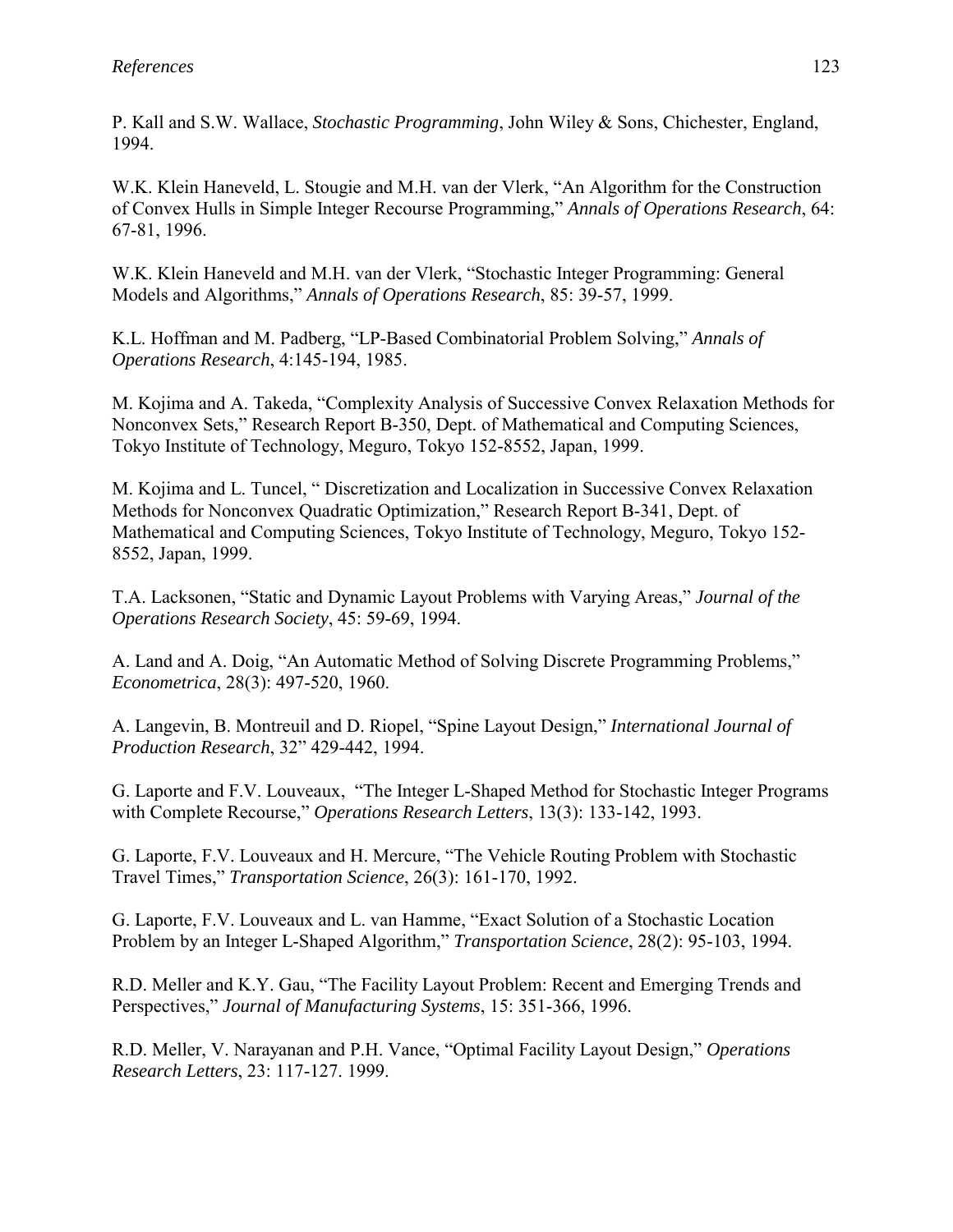B. Montreuil, "A Modeling Framework for Integrating Layout Design and Flow Network Design," *Proceedings of the Materials Handling Research Colloquium* (Hebron, KY), 43-58, 1990.

B. Montreuil, U. Venkatadri and H.D. Ratliff, "Generating a Layout from a Design Skeleton," *IIE Transactions*, 25: 3-15, 1993.

F.H. Murphy, S. Sen and A.L. Soyster, "Electric Utility Capacity Expansion Planning with Uncertain Load Forecasts,î *AIIE Transactions*, 14: 52-59, 1982.

G.L. Nemhauser and L.A. Wolsey, *Integer and Combinatorial Optimization*, John Wiley & Sons, New York, NY. *Mathematical Programming*, 6: 48-61, 1988.

I. Nowak, "Some Heuristics and Test Problems for Nonconvex Quadratic Programming Over a Simplex," Preprint 98-17, Humboldt University Berlin, 1998a. (Also available online at http://www-iam.mathematik.hu-berlin.de/~ivo/ivopages/work.html.)

I. Nowak, "A Global Optimality Criterion for Nonconvex Ouadratic Programming Over a Simplex," Preprint 98-18, Humboldt University Berlin, 1998b. (Also available online at http://www-iam.mathematik.hu-berlin.de/~ivo/ivopages/work.html.)

I. Nowak, "A New Semidefinite Programming Bound for Indefinite Quadratic Forms Over a Simplex,î *Journal of Global Optimization*, 14: 357-364, 1999.

M. Padberg and G. Rinaldi, "Optimization of a 532-City Travelling Salesman Problem by Branch-and-Cut,î *OR Letters*, 6:1-8, 1987.

C.C. Paige and M.A. Saunders, "Solution of Sparse Indefinite Systems of Linear Equations," *SIAM Journal on Numerical Analysis*, 12(4): 617-629, 1975.

R.G. Parker and R.L. Rardin, *Discrete Optimization*, Academic Press, Inc., Boston, MA, 1988.

M. Ramana and A.J. Goldman. "Some Geometric Results in Semidefinite Programming," *Journal of Global Optimization*, 7: 33-50, 1995.

M. Ramana and P. Pardalos, "Semidefinite Programming," *Interior Point Methods of Mathematical Programming*, Terlaky (ed.), 369-398, 1996.

A. Ruszczynski, "Some Advances in Decomposition Methods for Stochastic Linear Programming,î *Annals of Operations Research*, 85: 153-172, 1999.

R. Schultz, "On Structure and Stability in Stochastic Programs with Random Technology Matrix and Complete Integer Recourse," *Mathematical Programming*, 70(1): 73-90, 1995.

R. Schultz, L. Stougie and M.H. van der Vlerk, "Two-Stage Stochastic Integer Programming: A Survey,î *Statistica Neerlandica*, 50(3): 404-416, 1996.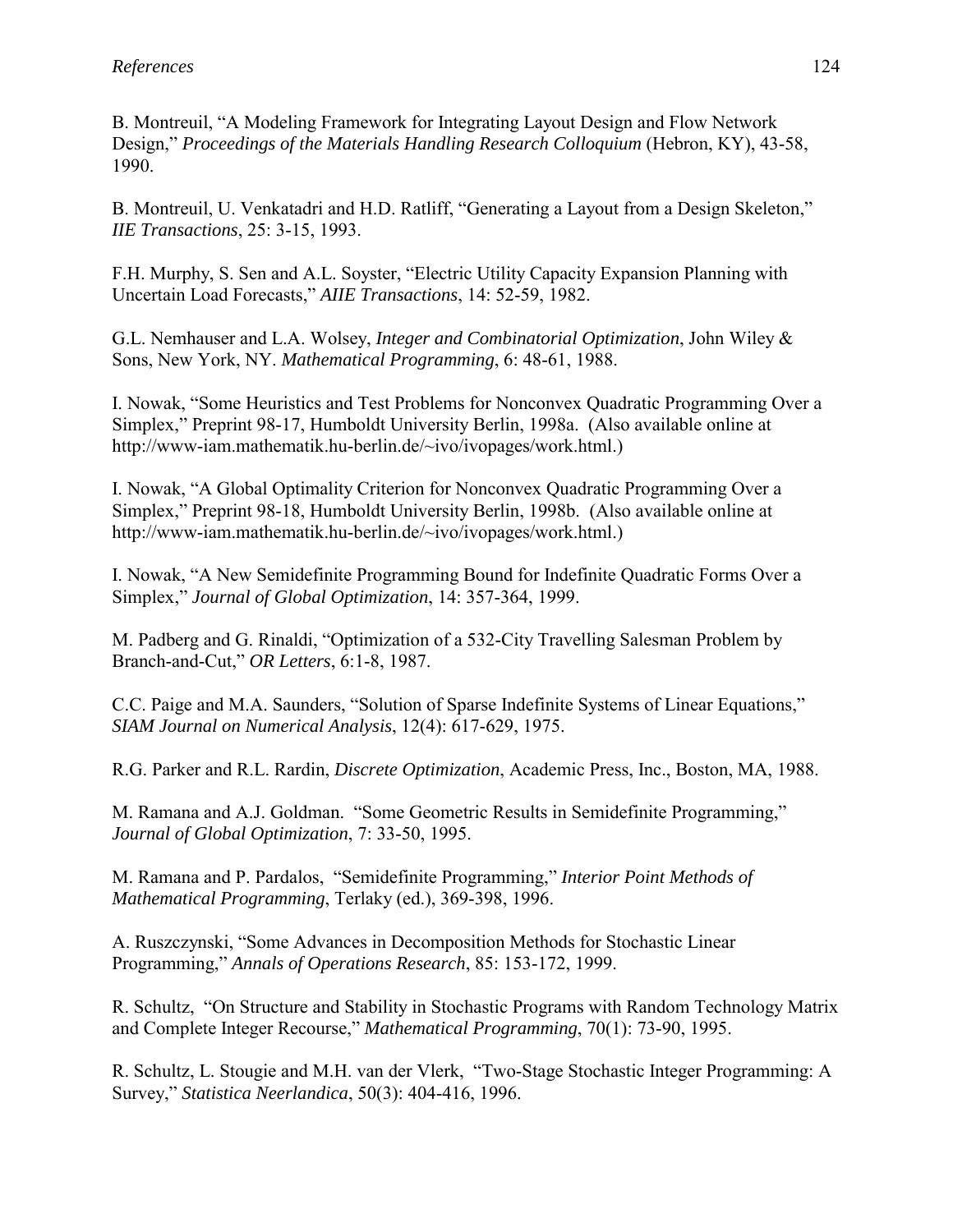R. Schultz, L. Stougie and M.H. van der Vlerk, "Solving Stochastic Programs with Integer Recourse by Enumeration: A Framework using Grobner Basis Reductions," *Mathematical Programming*, 83(2): 229-252, 1998.

H.D. Sherali, "Disjunctive Programming," *Encyclopedia of Optimization*, C.A. Floudas and P.M. Pardalos (eds.), Kluwer Academic Publishers, Dordrecht, The Netherlands, 1999.

H.D. Sherali and W.P. Adams, "A Hierarchy of Relaxations Between the Continuous and Convex Hull Representations for Zero-One Programming Problems," SIAM Journal on Discrete *Mathematics,* 3(3): 411-430, 1990.

H.D. Sherali and W.P. Adams, "A Hierarchy of Relaxations and Convex Hull Characterizations for Mixed-Integer Zero-One Programming Problems,î *Discrete Applied Mathematics,* 52(1): 83- 106, 1994.

H.D. Sherali and W.P. Adams, "Computational Advances Using the Reformulation-Linearization Technique (RLT) to Solve Discrete and Continuous Nonconvex Problems," *Optima*, 49: 1-6, 1996.

H.D. Sherali and W.P. Adams, *A Reformulation-Linearization Technique for Solving Discrete and Continuous Nonconvex Problems*, Kluwer Academic Publishing, Boston, MA, 1999.

H.D. Sherali, W.P. Adams and P.J. Driscoll, "Exploiting Special Structures in Constructing a Hierarchy of Relaxations for 0-1 Mixed Integer Problems," *Operations Research*, 46(3): 396-405, 1998

H.D. Sherali and P.J. Driscoll, "Evolution and State-of-the-Art in Integer Programming," *Journal of Computational and Applied Mathematics*, special issue on *"The State of the Art in Numerical Analysis*,*"* ed. Layne T. Watson, 124: 319-340, 2000.

H.D. Sherali, Y. Lee and Y. Kim, "Partial Convexification Cuts," Manuscript, Grado Department of Industrial and Systems Engineering, Virginia Polytechnic Institute and State University, Blacksburg, VA 24061. (Also presented at the *17th International Symposium on Mathematical Programming*, Atlanta, GA, August 7-11, 2000.)

H.D. Sherali and C.M. Shetty, "On the Generation of Deep Disjunctive Cutting Planes," *Naval Research Logistics Quarterly*, 27(3): 453-475, 1980.

H.D. Sherali and C.M. Shetty, *Optimization with Disjunctive Constraints*, from the series *Lecture Notes in Economics and Mathematical Systems*, Volume 181, Springer-Verlag, Berlin, 1980.

H.D. Sherali and J.C. Smith, "Improving Discrete Model Representations Via Symmetry" Considerations," Working Paper, Grado Department of Industrial and Systems Engineering, Virginia Polytechnic Institute and State University, Blacksburg, VA 24061, 1999.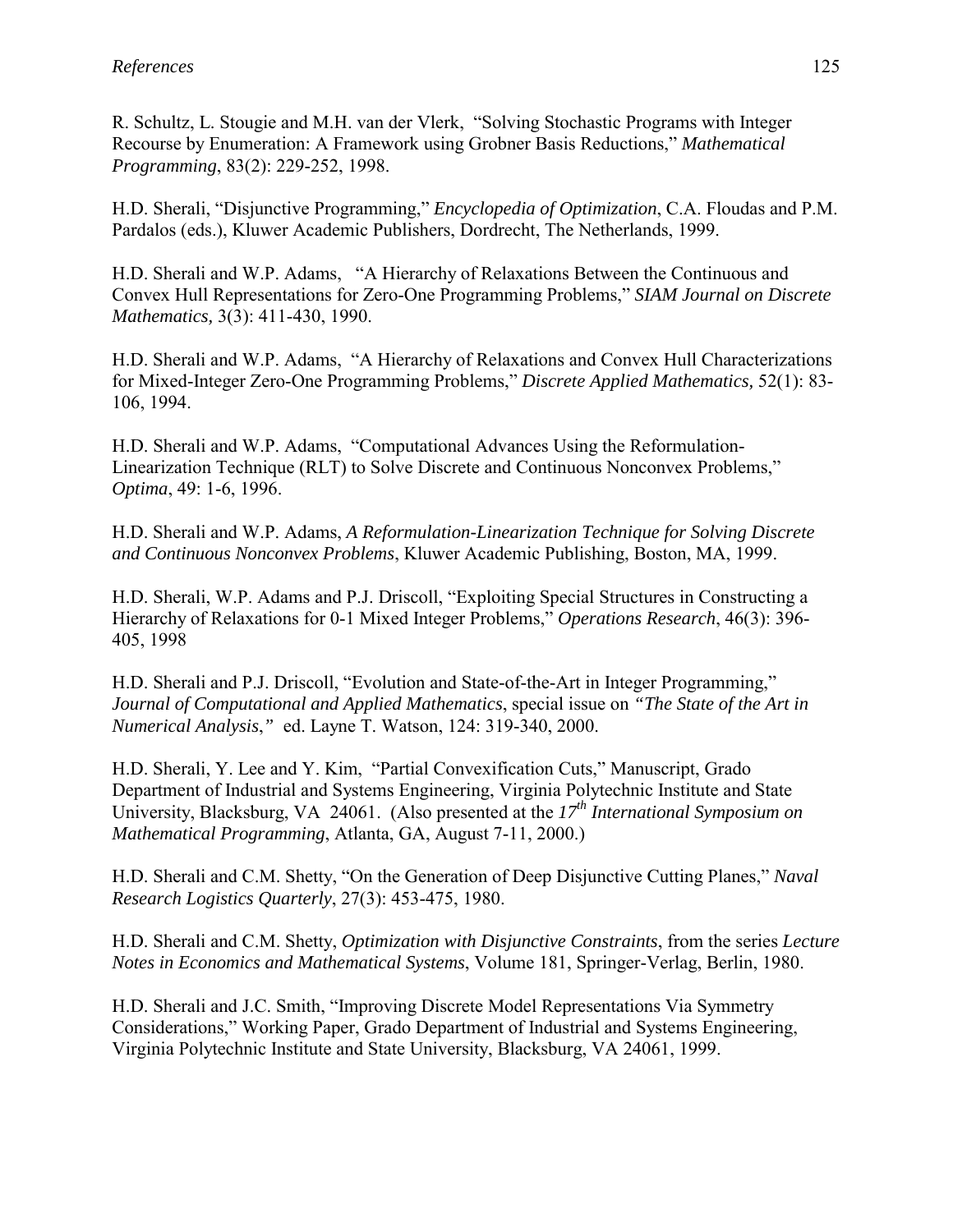H.D. Sherali and C.H. Tuncbilek, "A Global Optimization Algorithm for Polynomial Programming Problems Using a Reformulation-Linearization Technique," *Journal of Global Optimization,* 2: 101-112, 1992.

H.D. Sherali and C.H. Tuncbilek, "A Reformulation-Convexification Approach for Solving Nonconvex Quadratic Programming Problems," Journal of Global Optimization, 7:1-31, 1995.

H.D. Sherali and C.H. Tuncbilek, "New Reformulation-Linearization/Convexification Relaxations for Univariate and Multivariate Polynomial Programming Problems,î *Operations Research Letters,* 21(1): 1-10, 1997.

H.D. Sherali and H. Wang, "Global Optimization of Nonconvex Factorable Programming Problems," *Mathematical Programming*, 89(3): 459-478, 2001.

N.Z. Shor, *Nondifferentiable Optimization and Polynomial Problems*, Kluwer Academic Publishing, Boston, MA, 1998.

A. Takeda, Y. Dai, M. Fukuda and M. Kojima, "Towards the Implementation of Successive Convex Relaxation Method for Nonconvex Quadratic Optimization Problems," Research Report B-347, Dept. of Mathematical and Computing Sciences, Tokyo Institute of Technology, Meguro, Tokyo 152-8552, Japan, 1999.

M.J. Todd, *Semidefinite Programming: Applications, Duality, and Interior-Point Methods*, presented at the Fall INFORMS meeting, Seattle, WA, 1998. Also available online at http://www.orie.cornell.edu/~miketodd/todd.html.

R.M. Van Slyke and R. Wets, "L-Shaped Linear Programs with Applications to Optimal Control and Stochastic Programming," *SIAM Journal of Applied Mathematics*, 17(4), 638-663, 1969.

L. Vandenberghe and S. Boyd, "Semidefinite Programming," SIAM Review, 38(1): 49-95, 1996.

R.J. Vanderbei and H.Y. Benson, "On Formulating Semidefinite Programming Problems as Smooth Convex Nonlinear Optimization Problems," Working Paper, Department of Operations Research and Financial Engineering, Princeton University, Princeton, NJ, 2000.

H. Wolkowicz, R. Saigal and L. Vandenberghe, *Handbook of Semidefinite Programming: Theory, Algorithms, and Applications*, Kluwer Academic Publishers, Boston, MA, 2000.